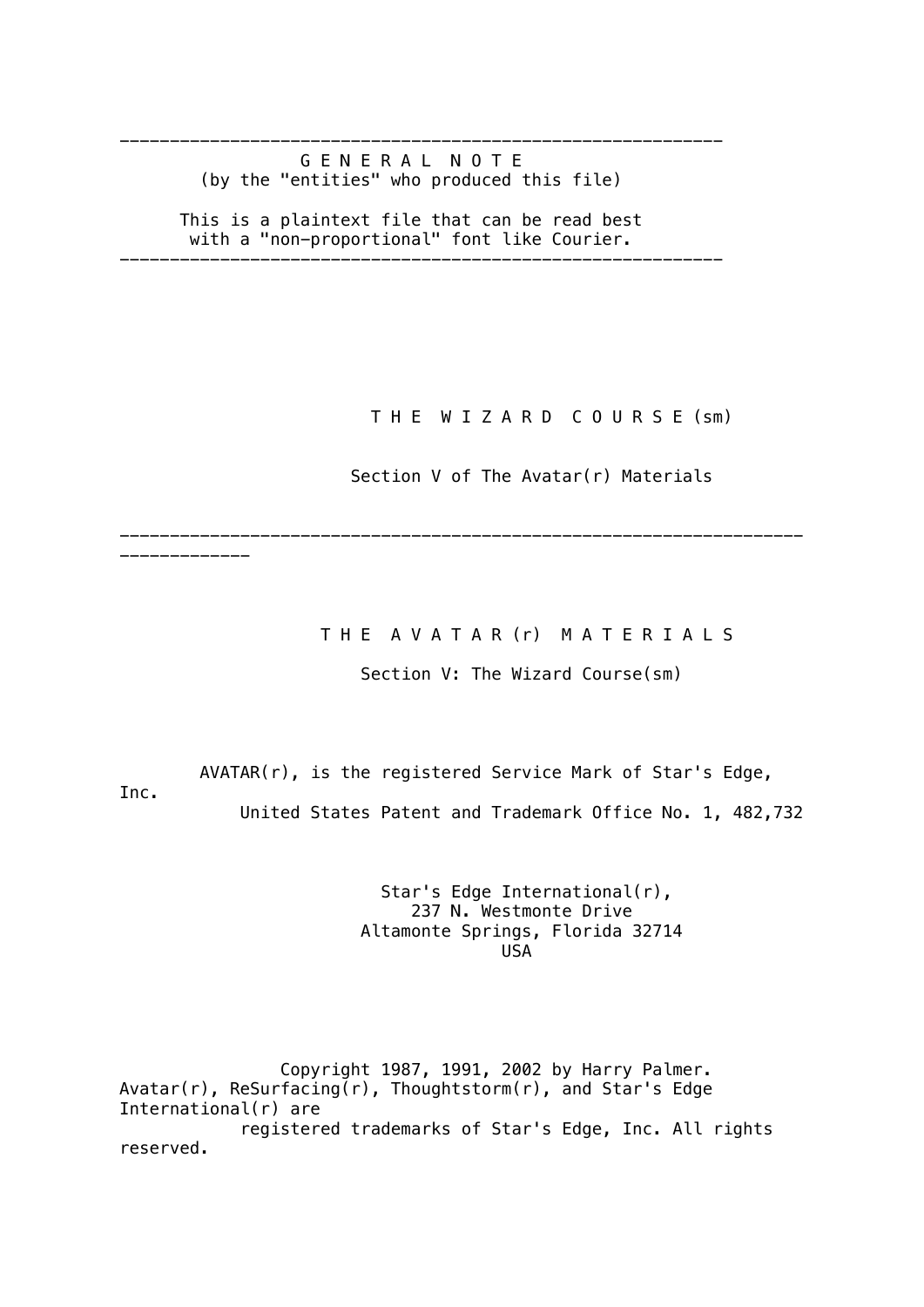THE WIZARD COURSE

--------------------------------------------------------------------

## TABLE OF CONTENTS

The Wizard Course Foreword......................................1

### PART 1: CREATIVE STUDY

-------------

| Solo Attention Recovery Program: Steps 1-317                                          |  |
|---------------------------------------------------------------------------------------|--|
|                                                                                       |  |
| Persistent Identity Creation Handling Procedure22                                     |  |
| Solo Attention Recovery Program: Steps $4 \& 5 \ldots \ldots \ldots \ldots \ldots 23$ |  |
|                                                                                       |  |
|                                                                                       |  |
|                                                                                       |  |
|                                                                                       |  |
|                                                                                       |  |

## PART II: YOU

| Awareness, Being, and Attention40 |  |
|-----------------------------------|--|
| Identifying Personal Archetypes42 |  |
|                                   |  |
|                                   |  |
|                                   |  |
|                                   |  |
|                                   |  |
|                                   |  |
|                                   |  |
|                                   |  |
|                                   |  |

## PART III: Attention

|--|--|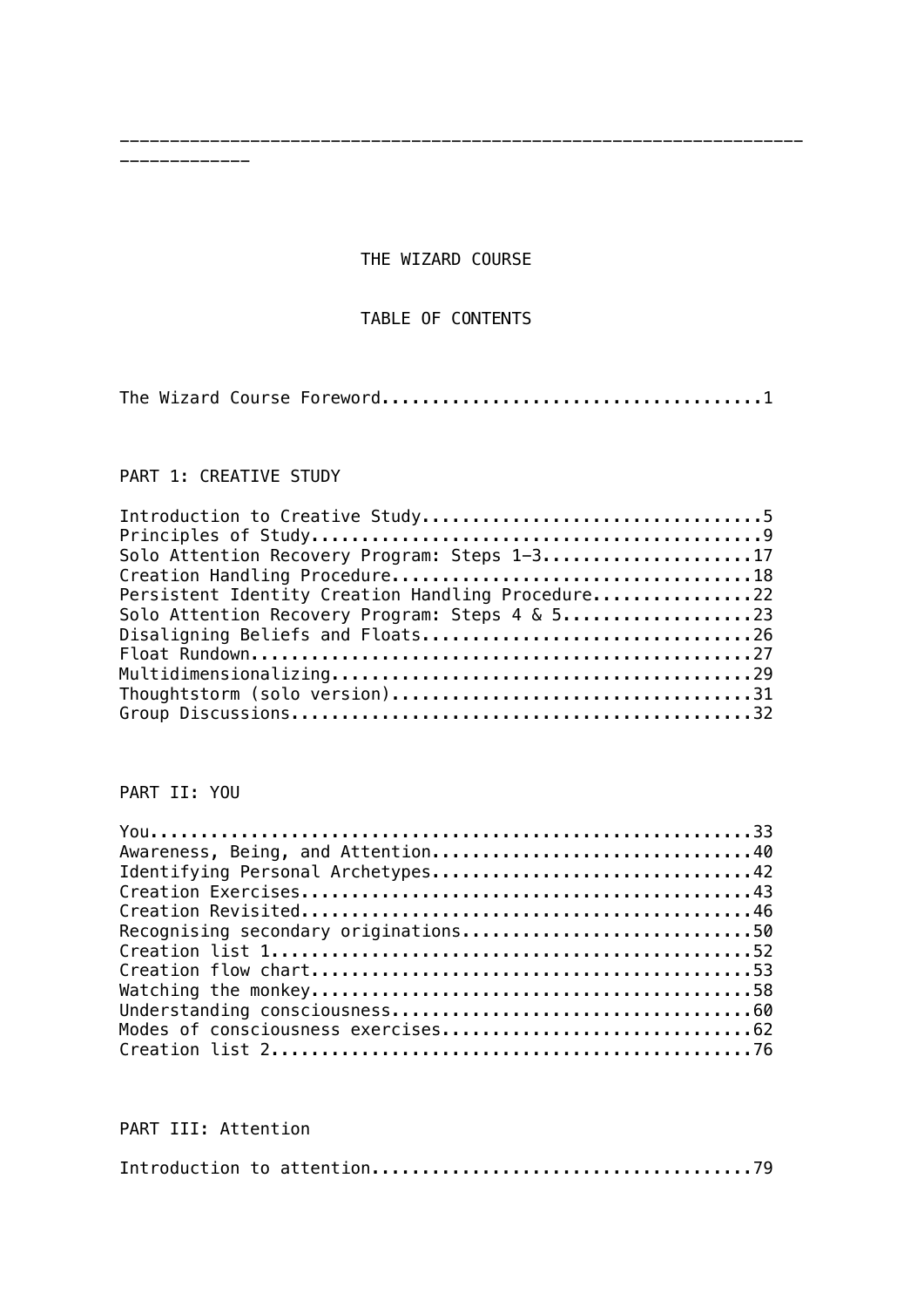| Divination for almost dead floats100 |  |
|--------------------------------------|--|
|                                      |  |

# Part IV: Identity

| Scale of Identity and Attitude110                            |
|--------------------------------------------------------------|
|                                                              |
|                                                              |
|                                                              |
|                                                              |
| Persistent Identity Procedure124                             |
|                                                              |
| An Advanced Approach to Integrating Persistent Identities132 |
| Twenty Assumed and Projected Identity Rundowns139            |
|                                                              |
| Creation List 5 Smiling Into the Tao154                      |
|                                                              |

# PART V: Entities

| How to locate and handle entities174 |  |
|--------------------------------------|--|
|                                      |  |
|                                      |  |
|                                      |  |

# PART VI: The Mission

| How to introduce people to Avatar186 |  |
|--------------------------------------|--|
|                                      |  |
|                                      |  |
|                                      |  |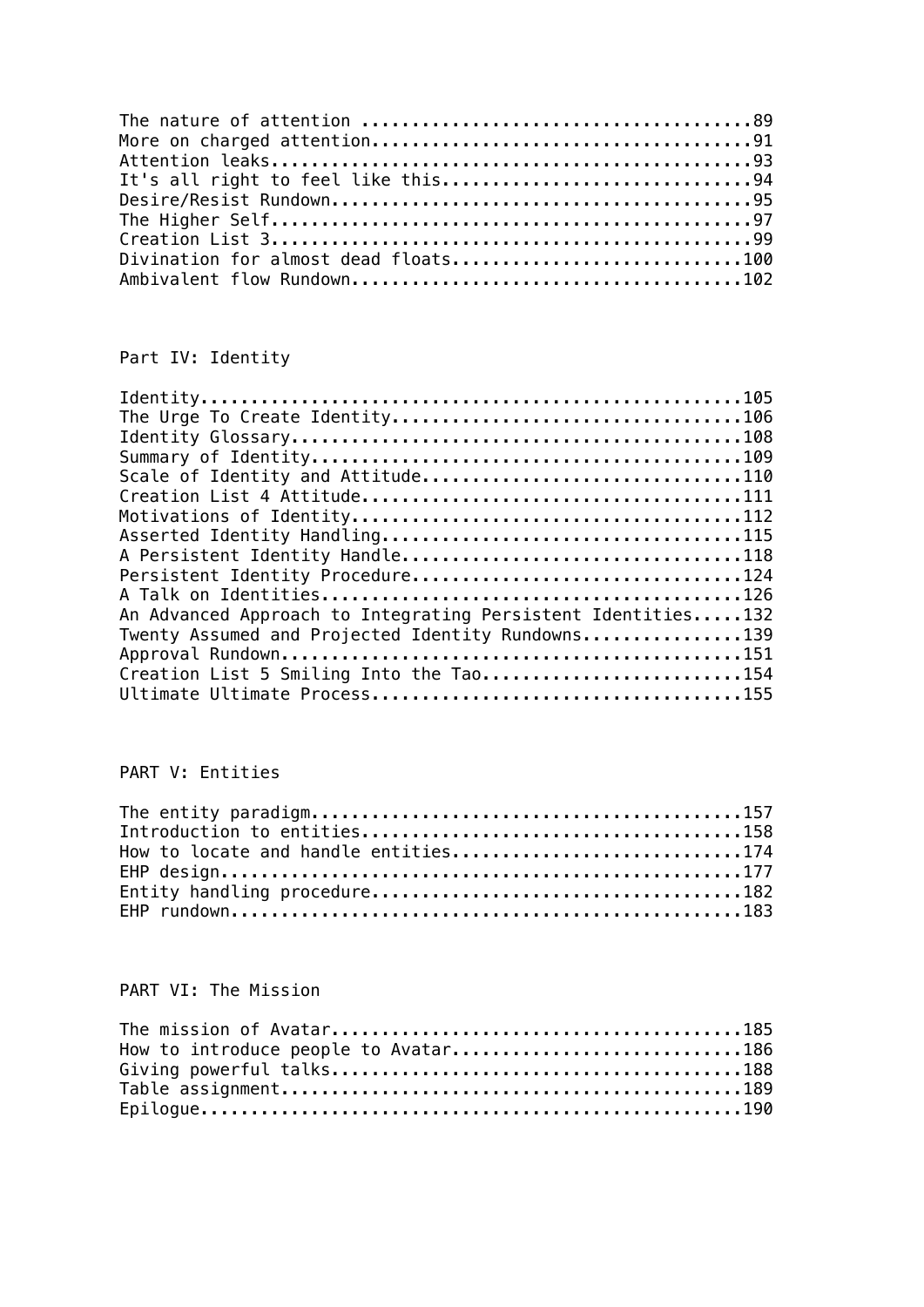APPENDIX

Checklist Creation Flow Chart Tabel Ambivalent Flow Rundown + example

----------

### THE WIZARD COURSE FOREWORD

--------------------------------------------------------------------

The Wizard's Gate The word attention is derived from Latin ad tendere, meaning to stretch toward. When you put your attention on something, you stretch your awareness towards it. Quantity of attention is measured in an amount of hypothetical particles. It is easily demonstrated that this quantity is an exhaustible amount. Total exhaustion of your attention particles results in an interruption of attention dependent perceptions. Attention particles possess some interesting qualities. First, an attention particle is capable of storing some kind of memory trace. A simple comparison of an impression you get from recalling an object with the impression you get of this page when you close your eyes will make clear the differences between the memory of consciousness and the memory of attention particles. Attention particles can also be programmed with a prioritised inclination (intention) to observe certain phenomena. Walk along a beach looking for blue sea shells, and your attention particles will give priority to anything blue while ignoring everything else. In this case, we could say that your attention was charged with a desire to find blue. Walk along a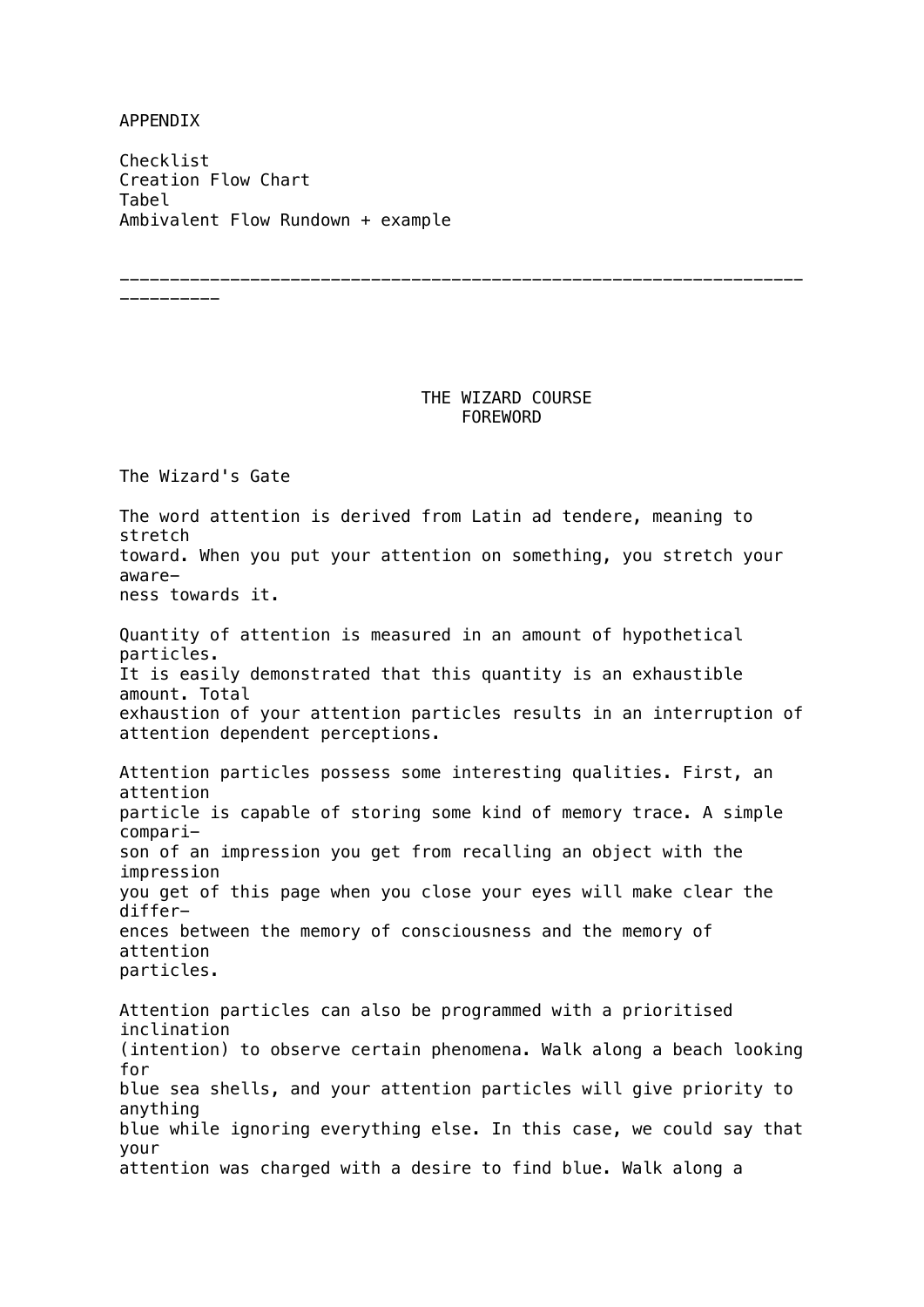different beach, one where you received a painful sting from a jellyfish, and your attention particles will be prioritised to look out for jellyfish. In this case, we could say that your attention particles are charged with a resistance to jellyfish. Surprise is receiving an impression that is contrary to what you programmed your attention to look for, e,g., discovering a beautiful blue shell on the jellyfish beach. [Illustration; see avatar-wiz-course-illustrations.zip: wizpicpage001.gif ] The prioritised programming of attention could be plotted an a scale extending from frantic, rapturous desire for the appearances of something down to a rigid resistance toward the appearance of something In the middle of this scale, there is a neutral balance point where Attention is aware of what is without any desire for, or resistance towards, any appearance. This is aware presence. No preference No surprise. No mind. Awareness without judgement. Neutral attention. Reaching this balance point is the first step upon a path that leads beyond the mind towards the source of life itself. This is the Wizard's Gate. It is your  $-1$ portal to a dimension from which the structure of consciousness can be studied, and the mysteries of spiritual awareness begin to unfold. THE PURPOSE OF WIZARDS A being who radiates neutral attention is the spiritual counterpart of a sun that radiates light. In the mind of such a being, ignorance, intolerance, and

the criminally indoctrinated insanities of societies find no dark corners in which to hide. Such a being may be regarded as a true Avatar. As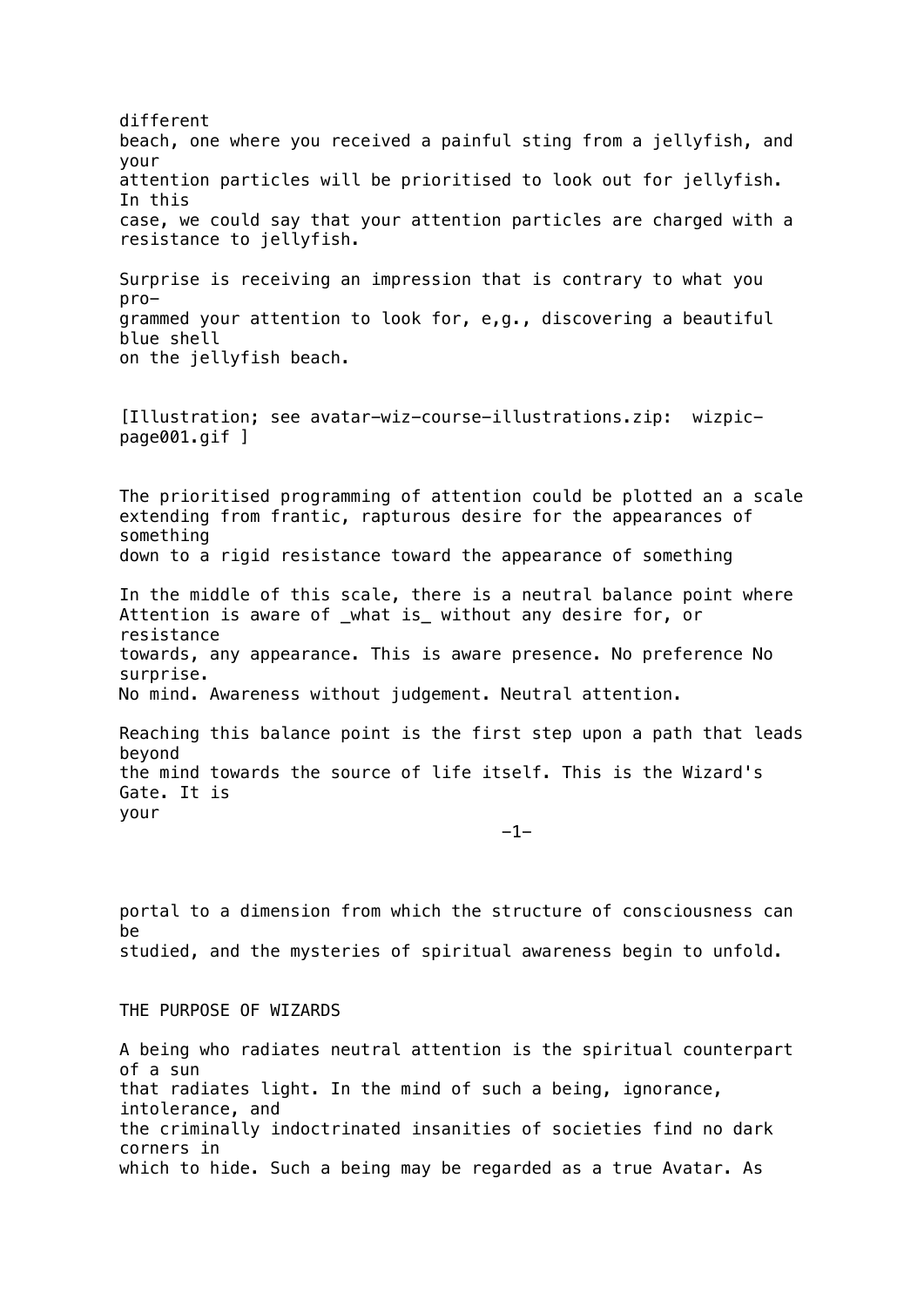more and more Avatars are awakened, this planetary prison is successively transformed from a battleground into a playground, into an elite finishing schools, into a safe home, and into an enlightened planetary civilization. In the non-Avatar human, the source of this natural radiation of neutral attention is asleep. In its place is the harsh reality of desires and resistances created from attention contaminated with painful memories, indiscretions, self-serving judgements, and bad intentions. This is the dark suffering of the proud and ignorant. Wizards have the power to transform this dark existence into the golden dawn of an enlightened planetary civilization. It is happening now. The primary purpose of the new Section V materials is to empower you, to awaken you to the actual phenomena that paradigms are created to explain. Hopefully, through your own awakening, you will accelerate the expanding awakening of the world. Welcome Wizards! DAY ONE BRIEFING: ADVICE There are six sections in the new Wizard Course. You will find the reading materials clearer, the exercises more effective, and your personal evolve-ment more rapid and stable than on previous Wizard courses. You are encouraged to write down and share with Star's Edge any questions or realizations that you have during the study periods or that come out of your processes or group discussions. These are valuable. The trainers will provide you carbonless copy paper for this purpose. Some of the materials that you'll be working with are extremely powerful in the effect they can have on your point of view. Sometimes the viewpoint shift is temporary. Please remember this before you make any lifechanging decisions or violate someone's reality window who failed to realize how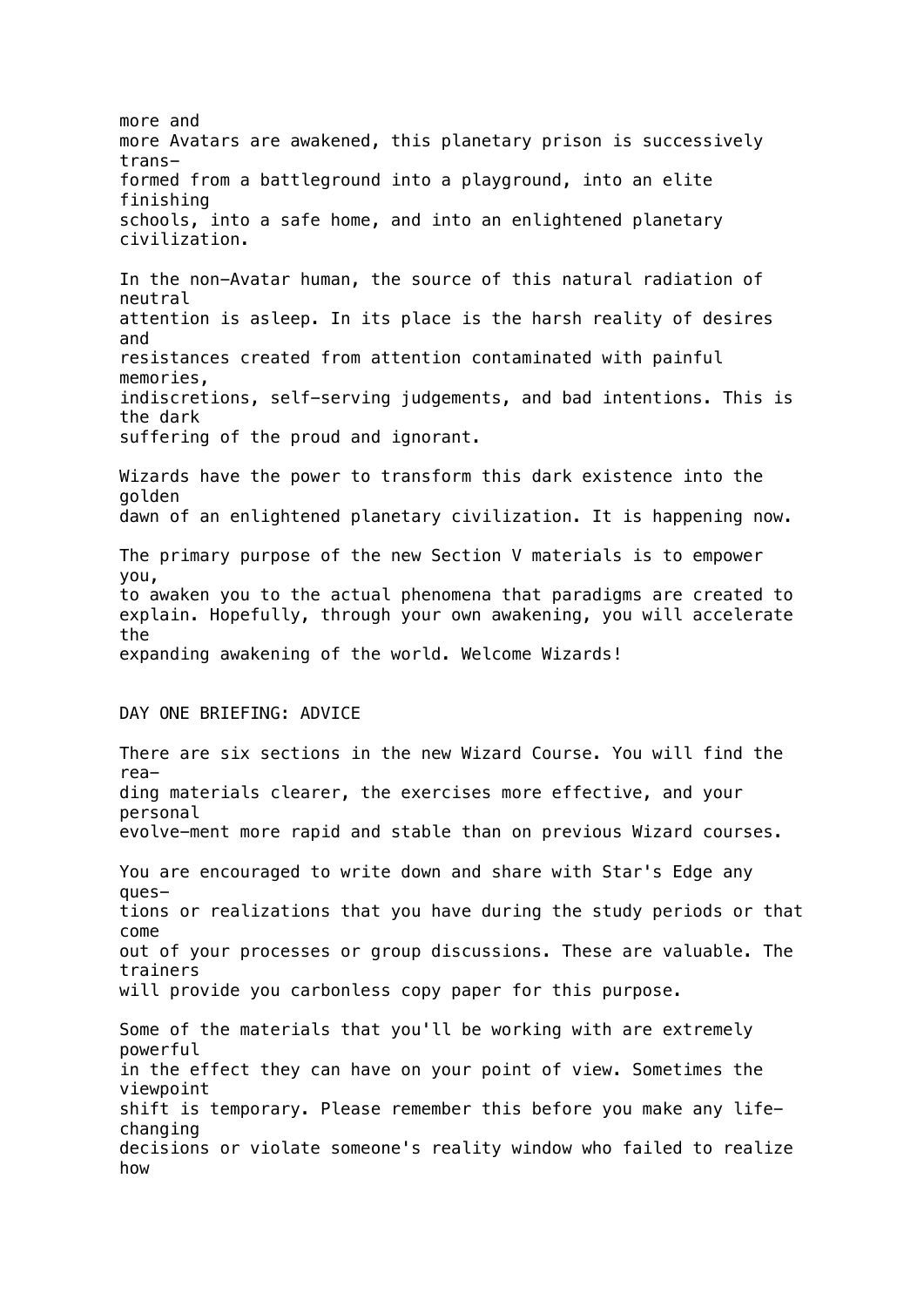important it was to be here.

You are going to look at consciousness in a more detailed way than most people have ever looked. You are going to have some insights that you are going to want to share with the world. Just be sure that the person you want to share them with is ready to hear them.

-2-

Please refrain from the use of recreational drugs and alcohol while on the course. In a few days, you won't need them. You're going to be exploring some very subtle phenomena of consciousness that will require you to deliberately still your mind to perceive them. Chemicals in your system can obscure these phenomena. No one, however, recommends that you discontinue any prescriptions medication that you might be taking. If you have some concern that you are being chemically blocked on certain exercises, please talk with a trainer. Unfortunately, there are also a lot of chemicals in the food chain. As far as possible, eat healthy foods with emphasis on vegetables, fruits, and grains. Try to stay away from junk foods. Drink lots of water. Get some exercise and eat lightly. Make this a health renewing two weeks. Ask for help if you're being overwhelmed by some habit you don't prefer to continue. The Wizard Course has some processes that will have the immediate effect on you of, "...oooh kaaay..feel great...I gaaaht it!" And it's kind of insensitive to ask you when you're feeling very good to go back in and see if you can dig up some more mud. But this is the week for mud. The more mud that you dig up, the more you turn your peak experiences into familiar plateaus that you can actually exist on and operate from. Digging also makes possible another peak experience from that plateau.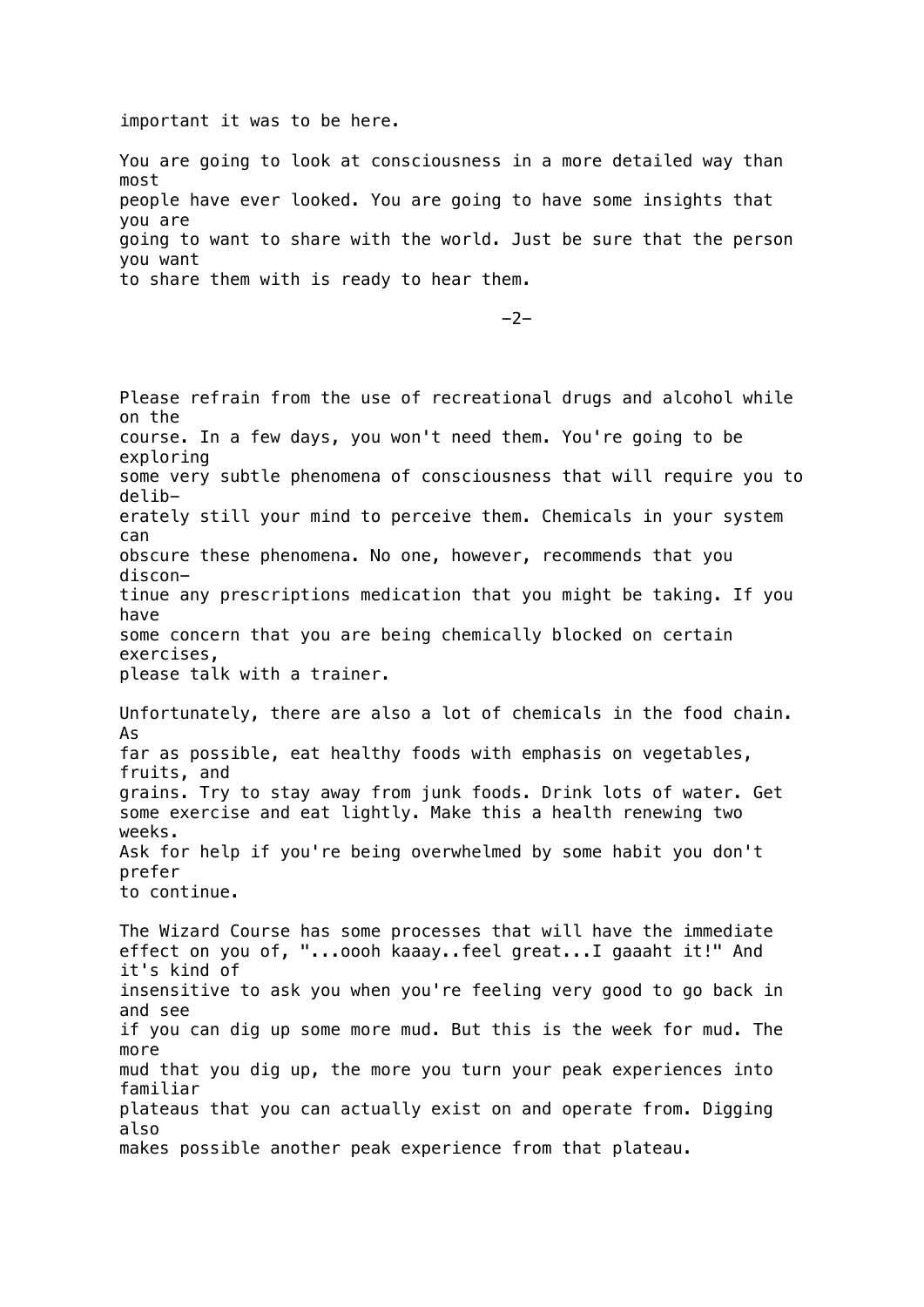The last advice is please stay rested and have fun.

-3-

[Page 4 is blanc]

 T H E W I Z A R D C O U R S E P A R T T

#### INTRODUCTION TO CREATIVE STUDY

Education

Indoctrination is different from creative study.

Indoctrination is practiced widely under the guise of education. It literally means to fill with doctrine or belief. Association of rewards and punishments with learning and repetitive drilling under stressful conditions are the characteristics of indoctrination. Initially, indoctrination is deliberate, but thereafter, it generally creates circumstances that automatically perpetuate it. Deliberate indoctrination is really about implanting predictable behaviours and the opinions of the indoctrinating generation. It is a method of extending the period of a group's asserted rightness into the future. Education, training, and drilling in curricula over which the student is given no attractive alternative, other than to accept, is indoctrination. When a subject is taught as doctrine, the intention is that its observations, beliefs, and conclusions be assimilated by the student without question: this is the way it is! The more forceful and primary the teachers (or the reality), the more deeply embedded the indoctrination. The product and goal of indoctrination is manageability--responses to stimuli are predictable. Responseability is raised.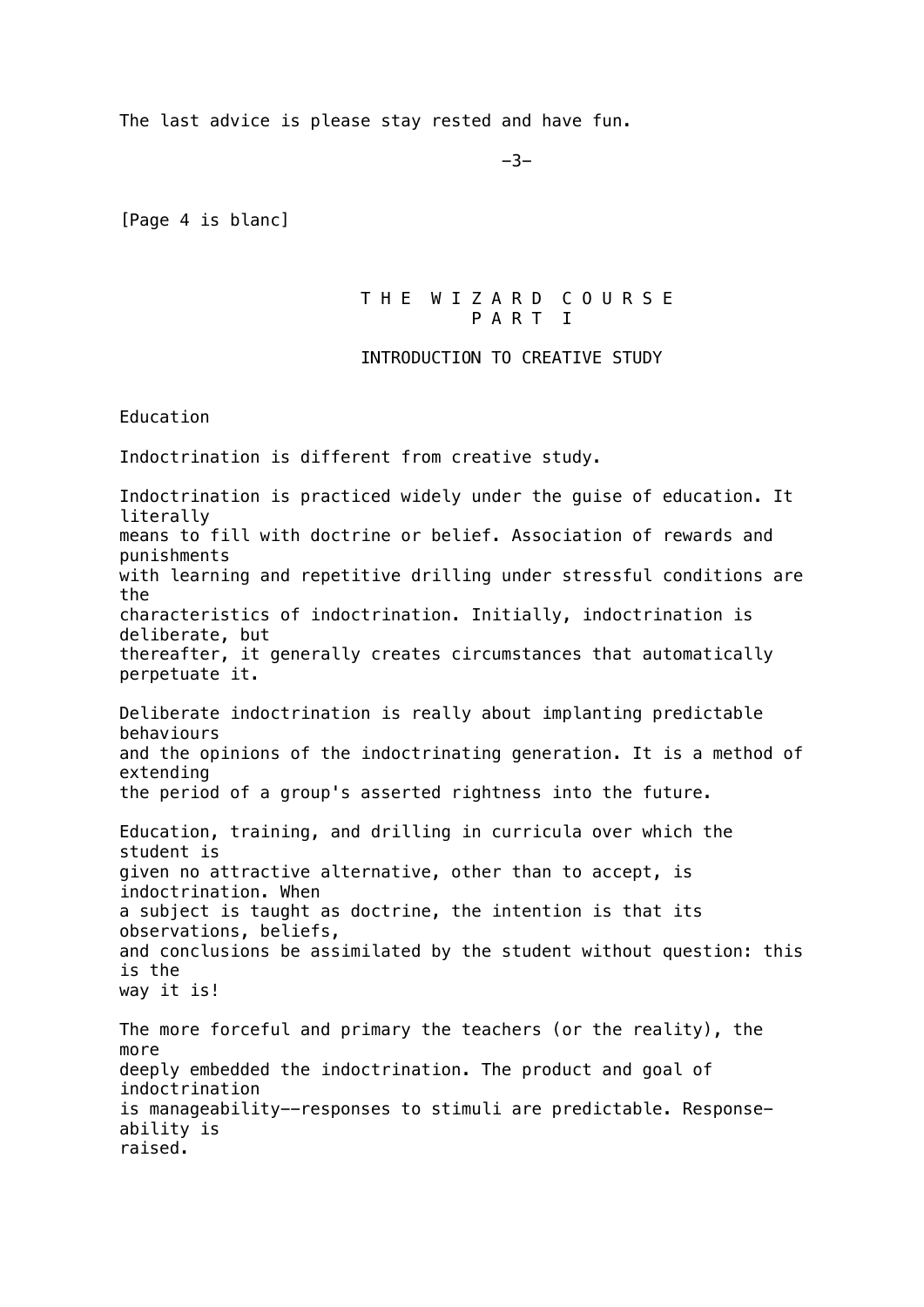The bad news is that the student is left with little, if any, power to think creatively. Reason is reduced to selecting from preprogrammed alternatives, e.g., Would you rather be enslaved or free? Chocolate or vanilla?

Study

The word study in English has the same root as the word eager, which means an enthusiastic pursuit of something. Two definitions for study are: 1. the mental effor of understanding, appreciating, and assimilating something 2. the earnest and protracted examination of a question by reflection or by the collection and examination of evidence.

These definitions are very fromal, but at least they do imply that stucy is more of a particaipatory experience than a passive ability to imitate behaviours and absorb believs. Participation is the essence of creative study. Creative

-5-

[Sidebar]

extrapolate: using what is known or believed about something to speculate or infer beyond the limits of the known or believed

i.e. {Latin: id est} that is (to say)

e.g. {Latin: exempli gratia} for the sake of example; for example

[end of sidebar]

study could be defined as any type of exercise or interaction that improves thinking and observation in such a way that a student is allowed to discover multiple points of view. The information and data conveyed in creative study serve as a starting point, an invitation to explore further and extrapolate new data.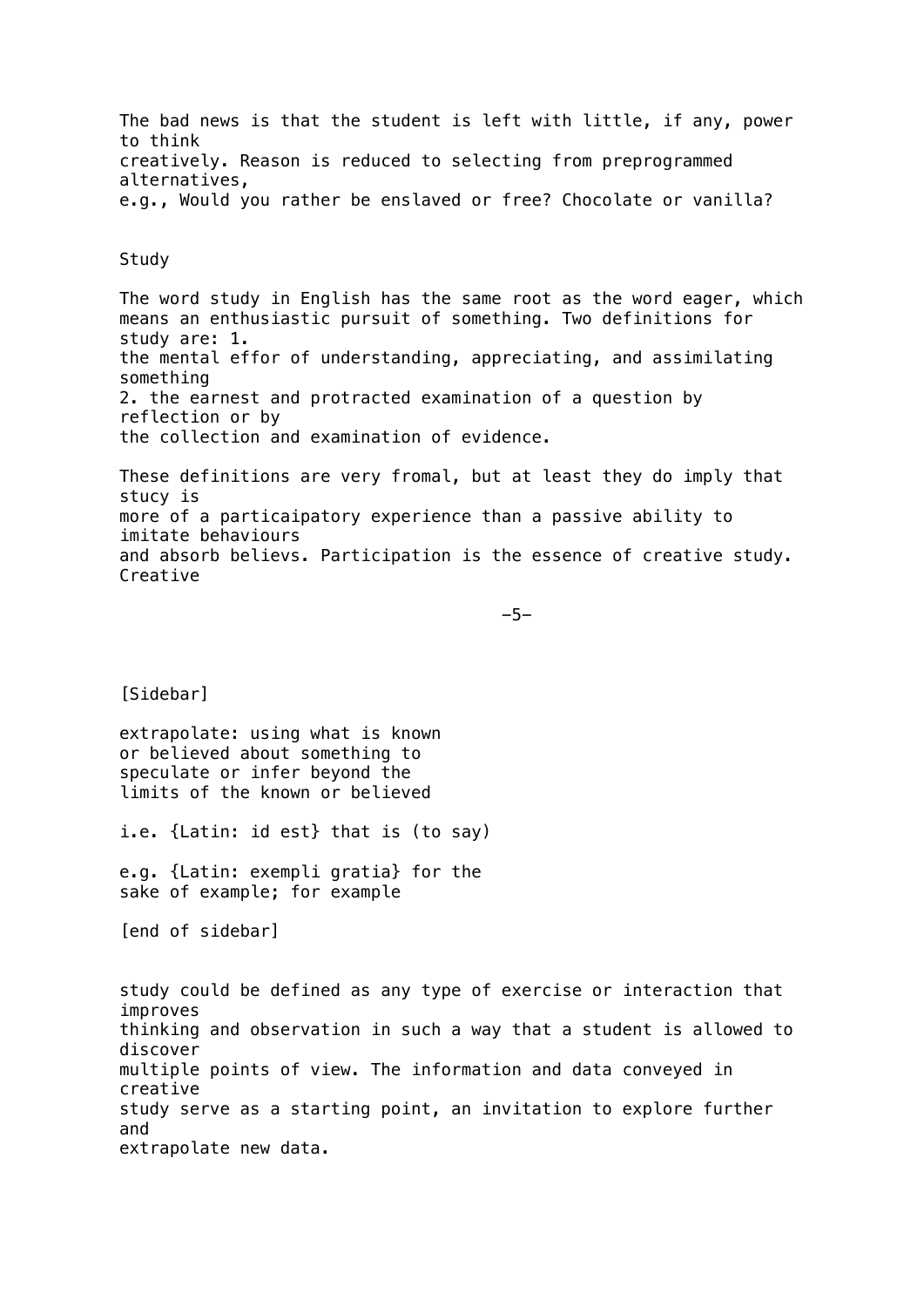The product of creative study is an enlightened being with a facile mind--neutral attention. Subject content is amendable. This state is achieved by learning the art of recognizing, adapting, or removing old patterns of indoctrination. The Danger of Enlightenment Historically, it has always been easier and safer to indoctrinate people, or even to reindoctrinate people, than to enlighten them. Enlightenment has been reserved for powerful inner circles and secret societies in charge of preserving order. Why? Perhaps because indoctrinated people are easier to govern, easier to excite to organized violence, and are more submissive to the extortion of taxes. These are the harsh facts of life. People try not to notice them. Just as one supposes, the sheep quickly forget the lamb that disappears into the the shepherd's cottage. It is a hard-learned lesson that raising a society's awareness of oppressive indoctrination must be tempered by a wisdom that recognizes the need to preserve order. If you have doubts, study the French revolution. Because the lesson in the above paragraphs has so often been violated by well-meaning reformers and evangelists who have unwittingly precipitated violent destabilizations of whole societies, the collective consciousness has come to believe that the process of enlightenment is dangerous. So as a caution to Wizards, understand that certain beliefs that preserve order, even thos as stupidly intolerant as patriotism and religion, are particularly sensitive to too close or too broad an inquiry. Managing Change Old indoctrinations are the fundamental emotion generators that interfere with your spontaneous cooperation and alignment to create an elightened planetary civilization. Inspect your own beliefs first. At one time, someone probably had a good reason for indoctrinating a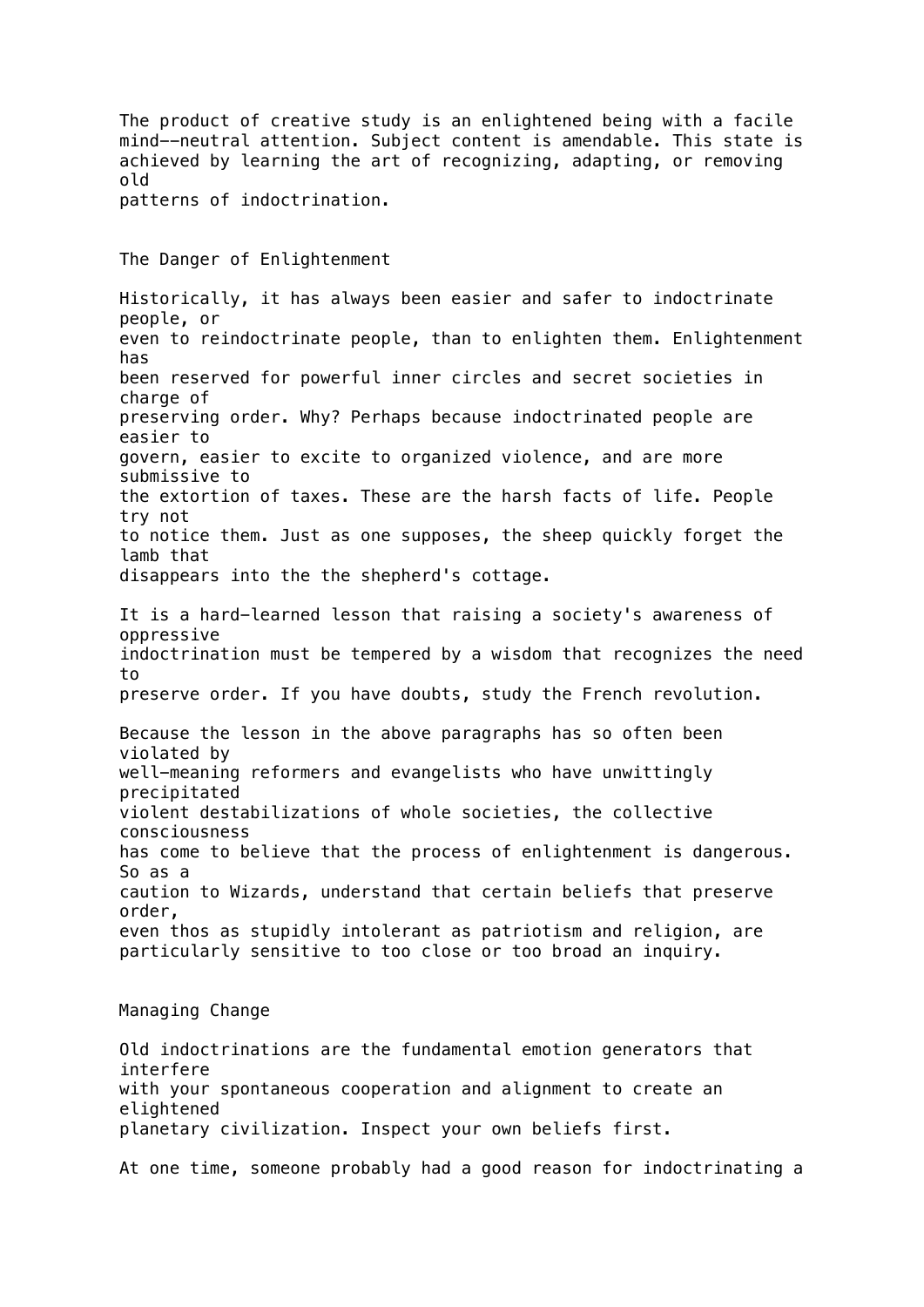certain belief and did it with timely wisdom. But they didn't live forever. Their mistake was choosing their successors from the same people that had been successfully indoctrinated. Thus the timely wisdom of holding a certain belief was replaced by the consideration that the belief was truth. This is the genesis of reality.

The truth is that it is possible for a limited time and in a limited way to manage a civilization by indoctrinating wise beiefs. But it does not create a

 $-6-$ 

[sidebar]

Free advice is usually worth what you paid for it.

Anonymous

[end of sidebar]

civilization that will change (evolve) without the old beliefs coming into conflict with the new beliefs. The lesson of indoctrination is this: Yesterday's belief is today's political slogan and tomorrow's epitaph for a civilization.

If you wish to create an elightened planetary civilization, you must become very good at the subtle art of bringing people to recognize and rethink their old indoctrinations. Unless you learn to do this in the right way (with respectful Serious Drill) and at the right time (on the Avatar Course), the result will be revolutionary instead of evolutionary. Why evangelize when you can teach?

The Avatar Course

Avatar is a good solution, perhaps the best so far. It safely and with a minimum of offense teaches people to recognize, experience, and discreate their indoctrinations. If you were to attempt to do this without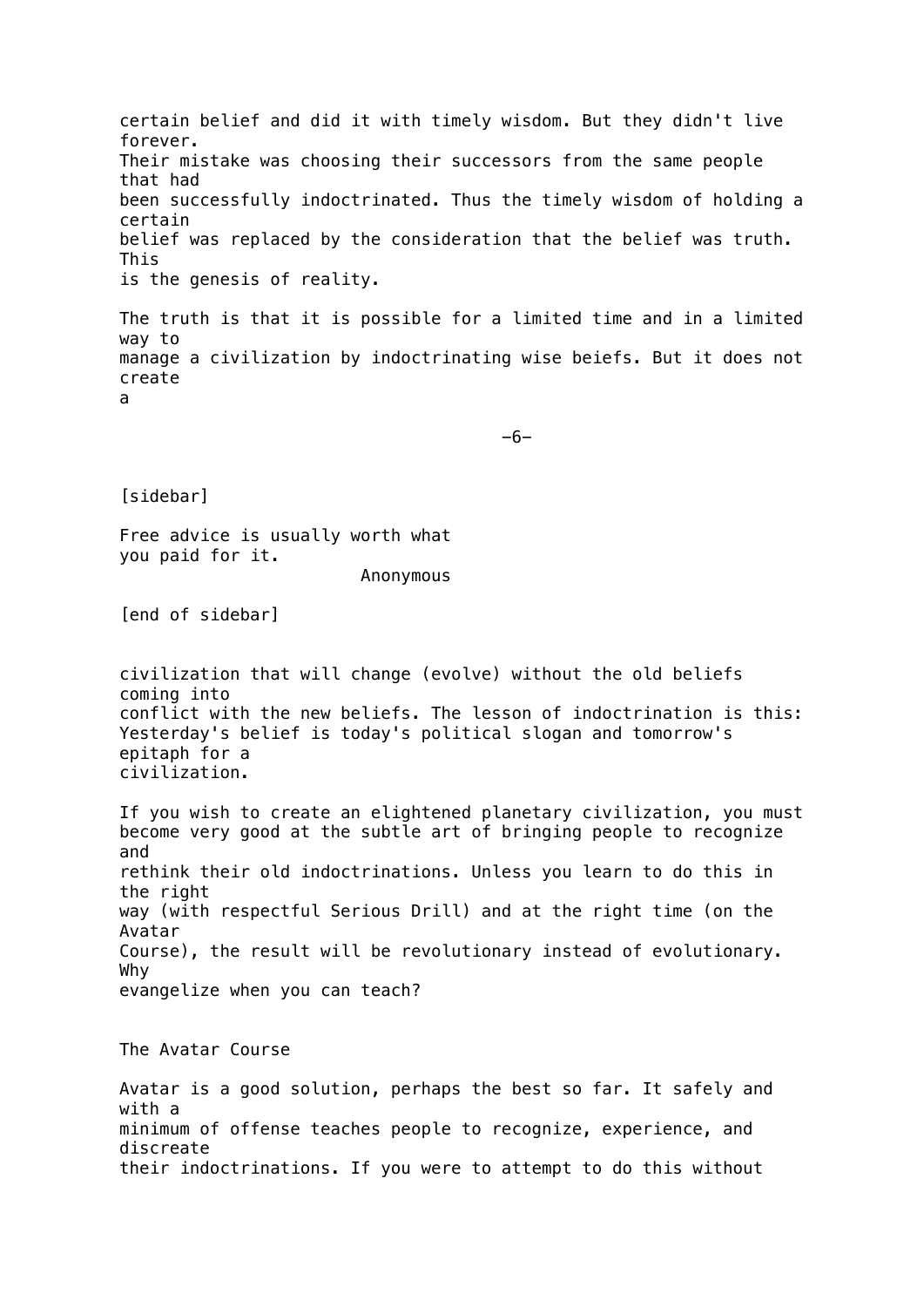promoting Avatar as a valuable personal service and charging for it, you would quickly run afoul of people's cherished (read deeply indoctrinated) beliefs. People do not like it when someone tries to change their beliefs, but they are curious and they do want to feel better. It's more than a little confusing when, in one circumstance, a person will die for a belief, but under a different circumstance, the same person will happily pay to discreate it. Oh well, what did you expect? This is Earth! Creative Instruction The opposite of indoctrination is awakening a person's ability to deliberately experience different viewpoints of creation withou forming too many carved-in-rock conclusions. This ability alone transforms automatic behaviours and beliefs (indoctrinations) back into the fluid awareness that can observe and think clearly. That is mental alchemy. It is the underlying goal of creative study. As a safeguard against indoctrinating too many truths, Masters once instructed their Avatars to burn the study material as the last instruction on the checklist. It was a symbolic act of liberation. The practice was abandoned because of economic and ecological reasons, but Avatar materials are still collected by the Masters after being studied. And it is still done as a symbolic act of liberation. It's difficult to turn ideas that are not available in print into doctrine. In its own way, the confidentiality policy regarding the Avatar Materials is an enforcement of creative study. Natural Indoctrinations Not all indoctriantions are the result of schooling. A traditional metaphysical paradigm divides consciousness into three overlapping categories: animal consciosness, intellectual consciousness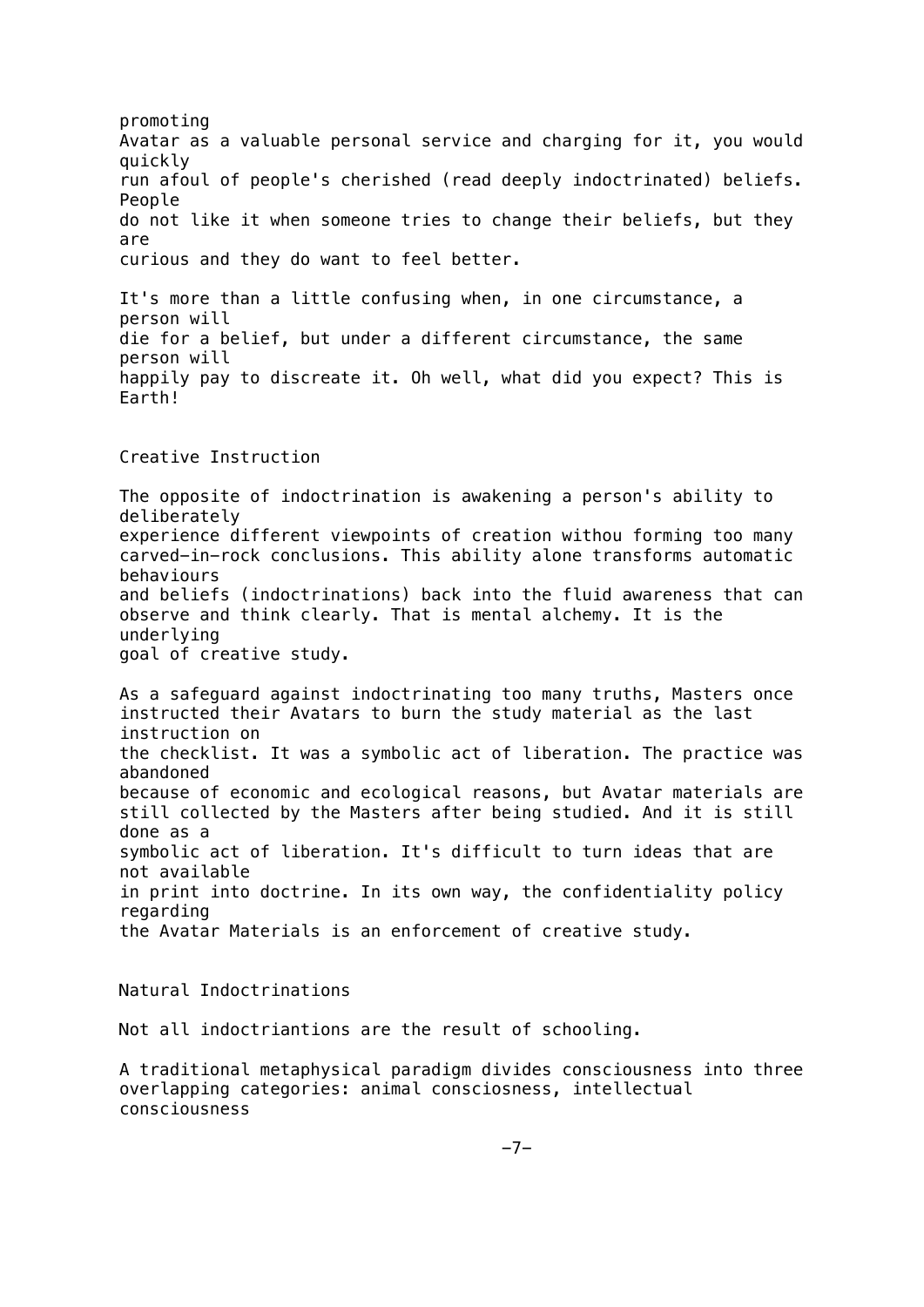and spiritual consciousness. Animal consciousness contains the survival instincts. Intellectual consciousness contains thinking and judgments. Spiritual consciousness contains reason and aesthetics. The methods of establishing order (taking control) are different in each of these categories. Order is established in animal consciousness by dominance. Order is established in intellectual consciousness by argument or debate. Order is established in spiritual conscioiusness by respect. [Illustration; see wizpic-page008.gif ] For a little experience of establishing order in animal consciousness, feel what it feels like to be your most dominant identity. In this identity, people are going to jump when you speak. They're going to do what you say or suffer consequences. That's a dominant identity. That's the way animal consciousness maitains order. Step out of line and you get your neck bitten. This animal dominance is so ingrained in life that it spills over into intellectual consciousness. Conveyed information becomes colored by an attitude of dominance. If somebody tells you to do something and is acting dominant, you either fight or obey. If your success of winning the fight is in doubt, you obey. The problem is that when you become submissive, the mind tends to suspend its critical faculty and accept whatever is conveyed as truth. Sometime it's easier to accept a lie than to remember the humiliation of surrender. Then you do it to another on a lower pecking order. Your mind is indoctrinated with information that is hidden from examination by humiliation and fear. Ther first step of The Wizard Course is to get rid of indoctrinated beliefs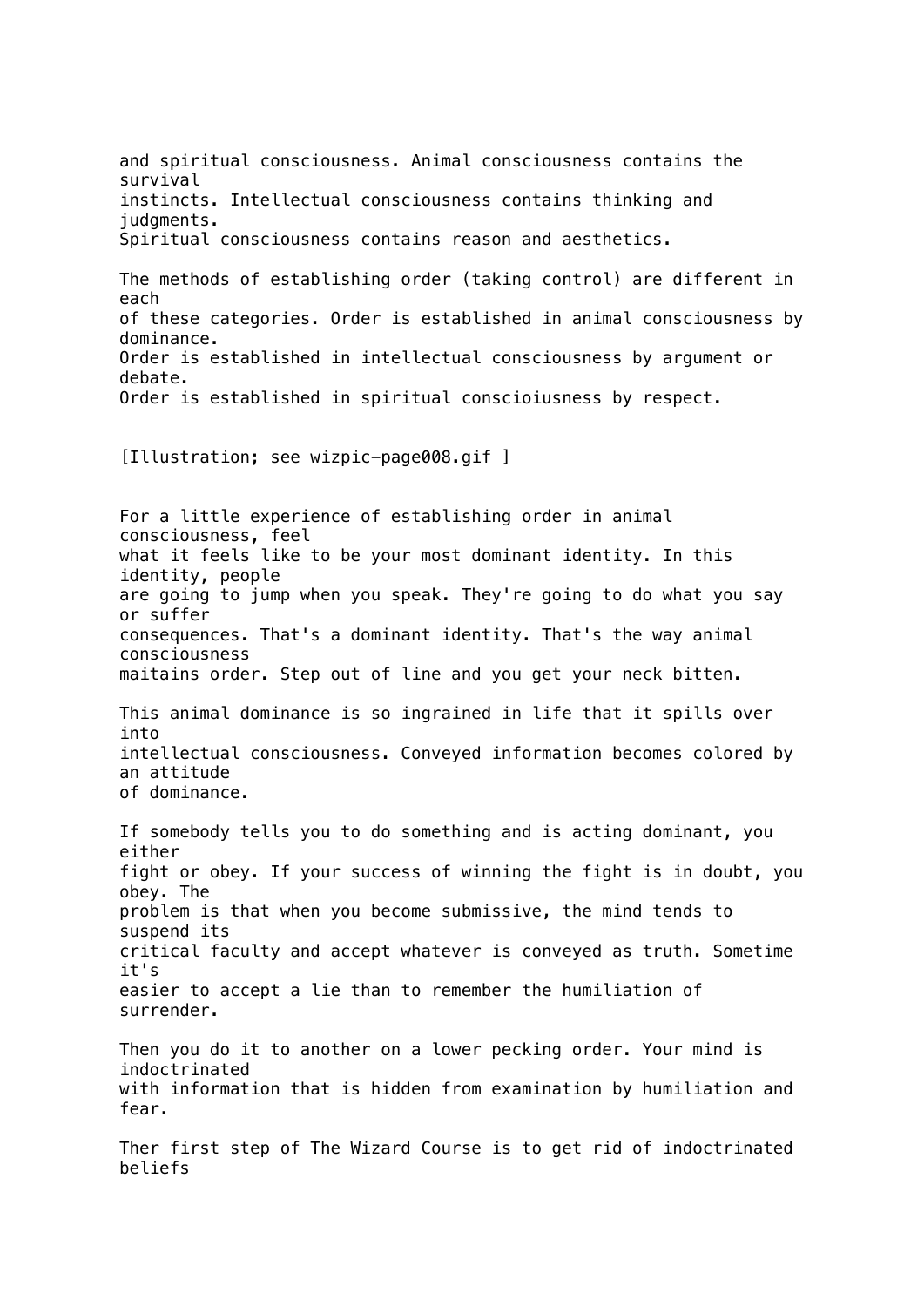and recover control of your own mind.

Benediction

In the following pages, you will encounter four principles of creative study. They are given to you for use. Use them to enhance your understanding, appreciation, and assimilation of the Wizard materials. They are the first lessons of magic. Use them; magic will reappear.

-8-

[sidebar]

consciousness n. In Avatar terms: a structure of beliefs through which one projects or perceives reality

archetype n. the original pattern or model from which all other things of the same kind are made

civilizations that survive tend to follow a pattern of evolving. Through its best reasoning indvidual, each society exploits, supports, or incorporates the advantages of previous societies, but also adds something new. The patterns of Earth societies follow and are characterized by:

```
1. hunting and gathering (individualism)
2. raiding and pillaging (tribal values)
3. trading and agriculture (family)
4. nationalism and imperialism (patriotism)
5. industrialism (work and invention)
6. economic goals (pursuit of a fantasy experience)
7. contemplation (review of importances)
8. enlightenment (appreciation of diversity)
```
[end of sidebar]

PRINCIPLES OF STUDY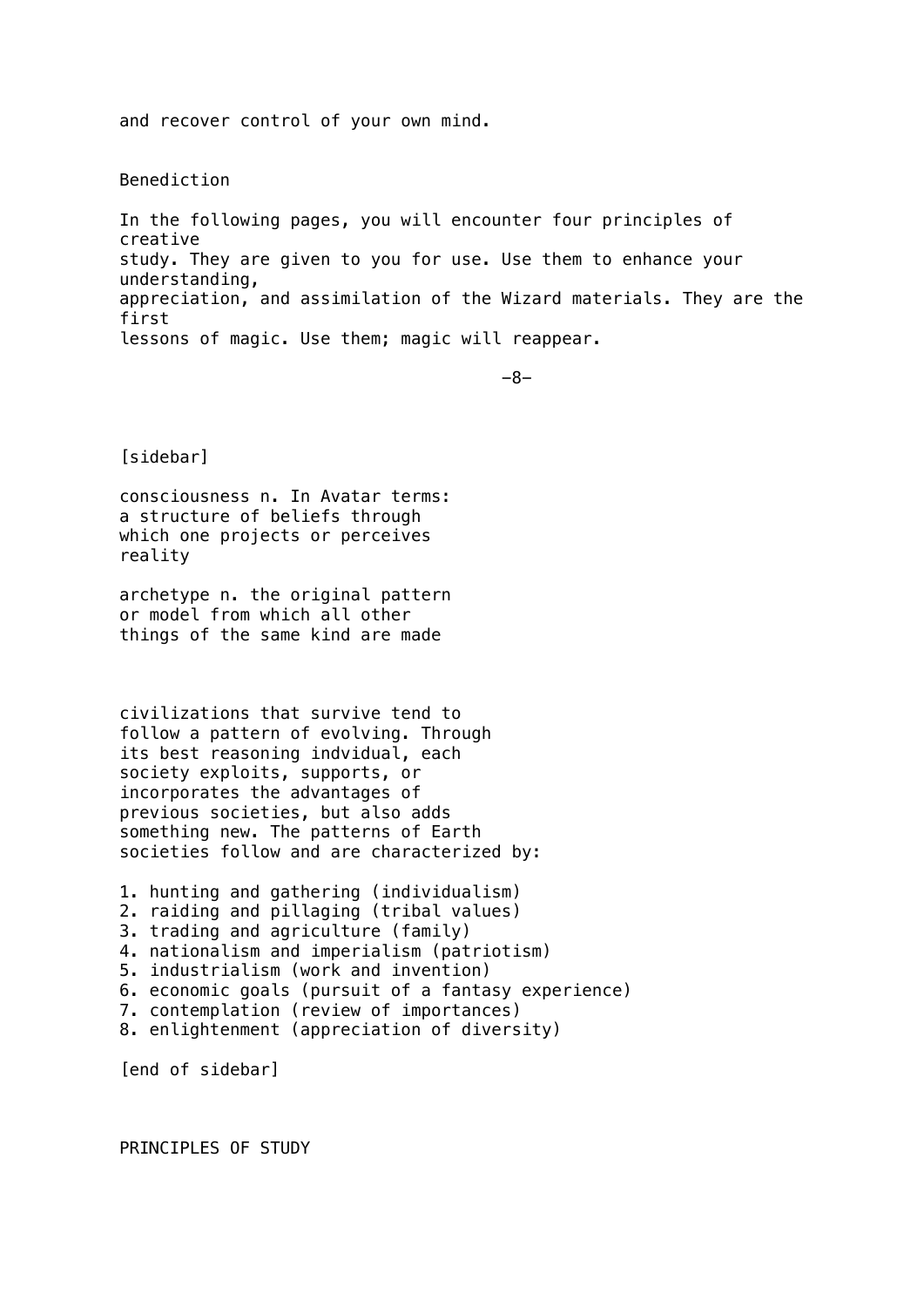Some historians think that the relay of social and cultural achievements from generation to generation forms the foundation of a civilization. But where did these social and cultural achievements come from? What motivated them? The true foundation of a civilization is a specialized feature of consciousness called the archetypal mind. It is the collective blueprint of beliefs, the initial model from which the ideas of evolution and civilization are extrapolated. It is the source of the reality plane in which we are currently enrolled. This archetypal root mind of reality changes slowly. The realities that different beings and even whole generations extrapolate from it change more rapidly. What we are currently experiencing are certain extrapolated possibilities. Awakening, in a sense, is realizing there are other possibilities. The human factor that facilitates the evolvement of civilizations is the ability to extrapolate new possibilities, to think clearly, to anticipate consequences. This is something more than passing indoctrinations from generation to generation. It is real time observing, integrating, predicting, and acting. The Evolution of Creative Study Creative Study is a bridge from the narrow confines of one belief system to the broader possibilities of life. Socially, it permits a smooth transition from an economic society to a contemplative society and then to an enlightened society. In the current economic society, study and indoctrination start to look alike. When people study, they generally mean they are engaging in some skill acquisition activity. Most often, they are motivated by the hope of resolving some personal insecurity and/or achieving some fantasy experience, such as an around-the-world cruise. When enough people relize that their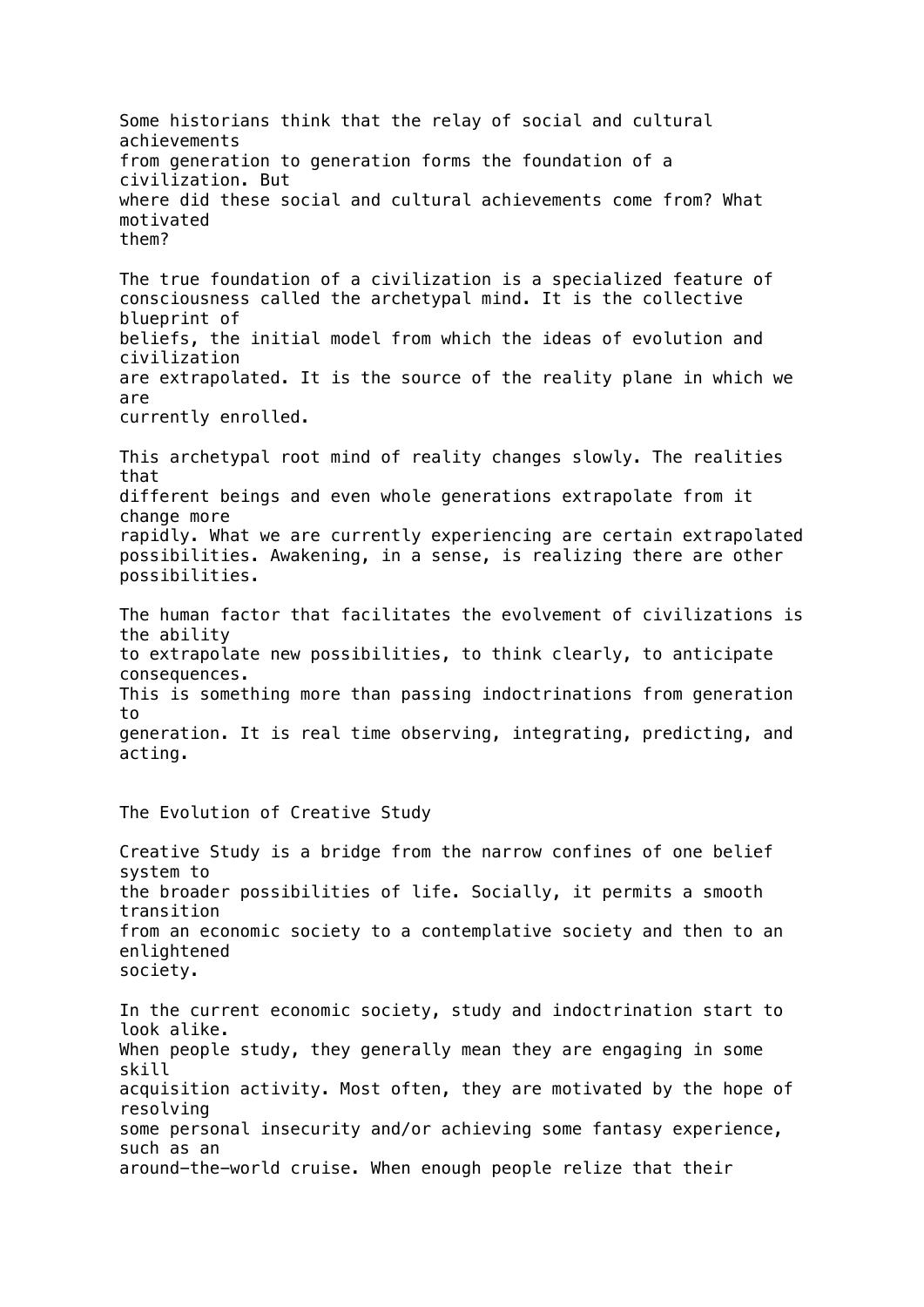insecurity has no external solution and the fantasy experience is empty and without any real satisfaction, the subject of study will change and so will the society. In a contemplative society (the next step for our current society), the distance from source decreases and so, too, do the personal insecurities. People become more accepting and real when they become more secure. The need for approval and the desire to evoke envy decrease. The desire for personal achievement reduces, while at the same time compassion and feelings of brotherhood increase. Study becomes more of a recreational pursuit, and the humanities flourish. In an enlightened society, the emphasis of life changes from a pursuit of desires to a sane fulfillment of human needs. Care replaces greed. Coopera- -9- [sidebar] relief 1. an easing, as of pain, discomfort, or anxiety; a lightening of a burden 2. anything that lessens tension or strain or offers a pleasant change, as to the mind or eye [end of sidebar] tion replaces competition. Species pride replaces nationalism. People begin to find that their real pleasure and satisfactrin come from unfolding to the possibilities of life. Change arises from a deeper level of consciousness and the attitude, "let's see what we can do," nurtures excitement. Creative study is any procedure that assists you to rise above isolated bits of creation and obtain an insight as to how they relate. Every time Wizards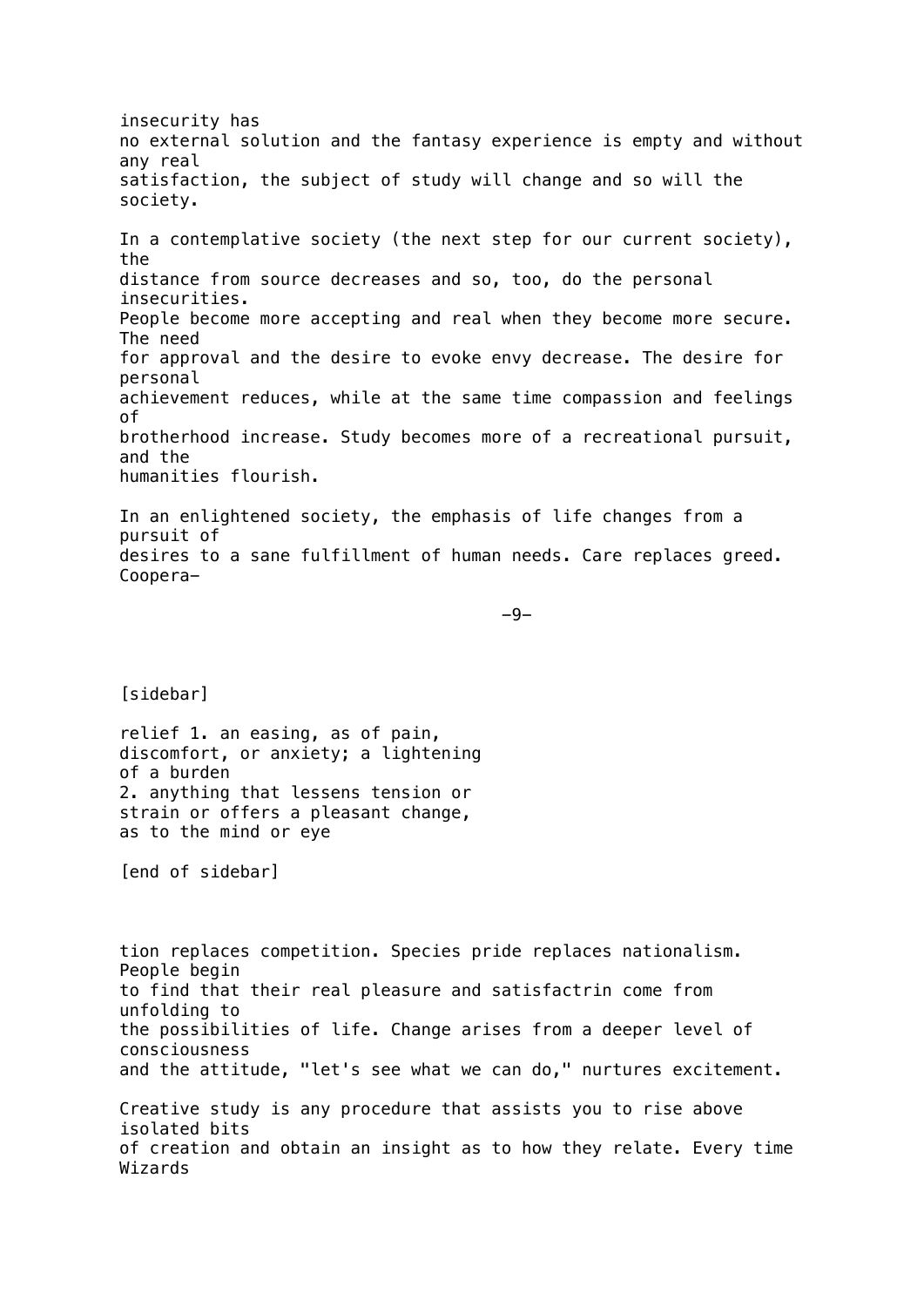do this, they move closer to the next level of source--the next level of reintegration of the whole. By exploring this ever-broadening scope of creation, Wizards become powerful centers of influence. They offer relief from the suffering caused by ignorance and intolerance. They learn the currents and shoals of transformation and come to know the time and place where the evolvement of isolated bits of creation intersect. With wisdom, they lay the foundation for the future communities of Earth. The First Priciple of Creative Study: Organizing [Italics:] A datum or phenonemum that is recognized as belonging or is assigned to a certain category within the structure of consciousness frees attention. [End Italics] This is actually a very powerful formula for relieving stress and dis-ease. Data and phenenonema are stored by assigning them a relative position within the framework of the rest of what you know. This is what is meant by organizing. Failure to organize leads to overwhelm. That is true for your possessions, your activities, your data, and your experiences. Organizing is part of growth. Beyond a certain point, there cannot be further growth without organizing. The cause of many learning disabilities and unsuccessful students can be traced to a failure to organize what has been studied. Do you ever feel overwhelmed: If so, you probably have already gone past the point where you need to stop and organize. Unrelated data and phenomena act like distractions that inhibit concentration. Each of us has a finite amount of attention, and when it is exhausted the results are confusion, stress, and seriousness. This can be demonstrated by giving someone a list of unrelated things to remember. There will be a limit to the number they can absorb before they need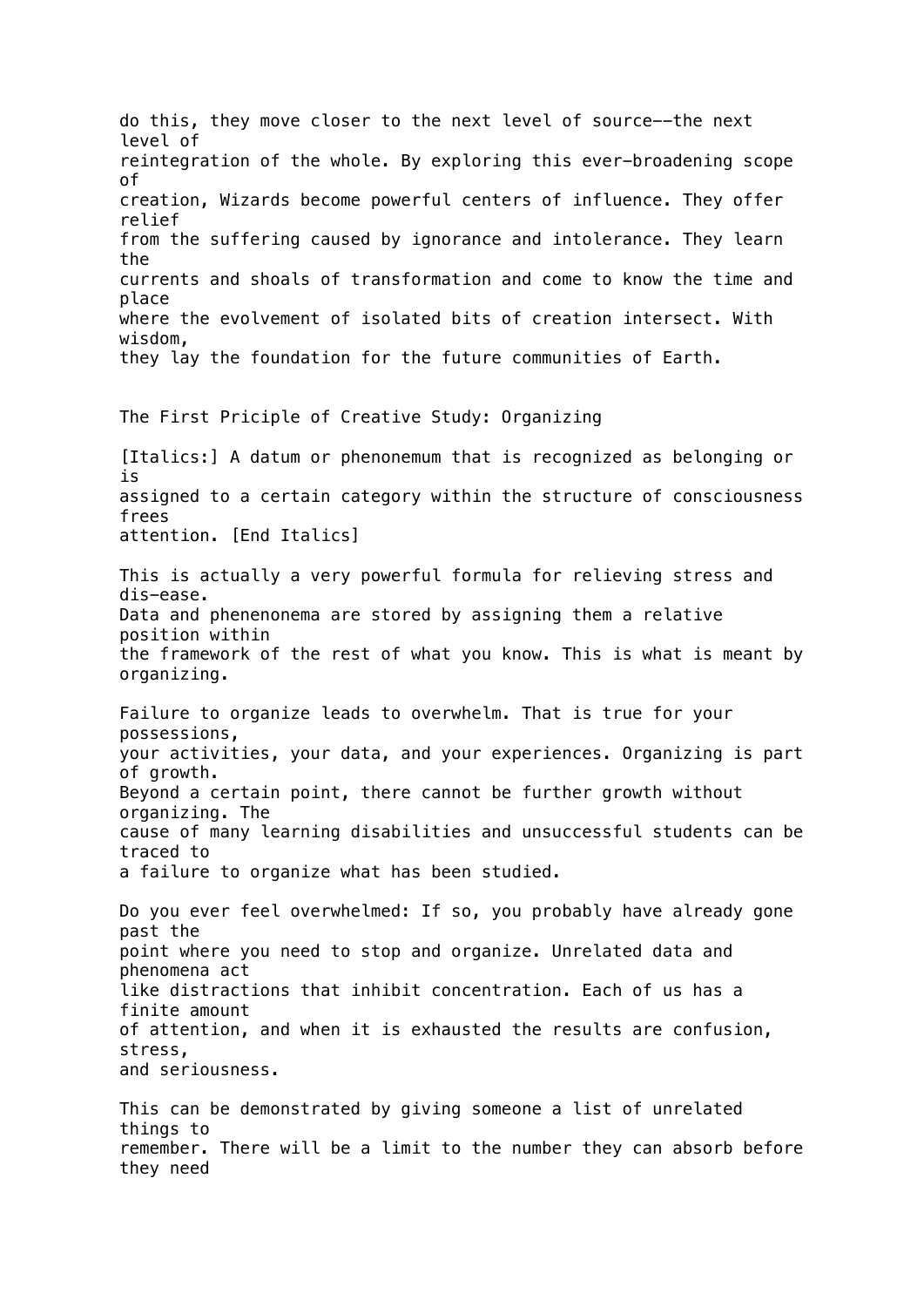to organize. When you go past that limit, confusion begins to close in. Just as you can exceed the memory capacity of a computer, you can exceed the attention capacity of a mind.

----------------------------- NOTE: Excerpts from previous Wizard lectures by Harry are interspersed throughout the text and will be set apart in this manner --------> -----------------------------

Organizing To Improve Memory

I'm going to give you ten things to remember, but you can't write them down yet. Try to remember them in order. After I've finished giving them to you, I'll ask you to write them down. Are you ready?

-10-

(Ten items are read slowly). Table, tree, sidewalk, rock, wall, picture, runner, banana, coin, cup. Ok, that's the last one. Now write them down. (pause) I'll read them to you again and you can score yourself. (Items are read again. About 10 percent of the audience said they remembered all ten.) Here's the secret. If you remember these as ten different items, it requires that you put attention on ten different things. That's difficult. But you can organize the ten items into one mental picture, and then you only have to remember one thing. That's not so difficult. As an example, you could imagine TABLE with a TREE growing on it, which is set beside a SIDEWALK, and there is a RUNNER who is eating a BANANA. You stop and put a COIN in the runner's CUP. If you make a mental picture of the items like this, you can recall them backward and forward. It's a good bar trick.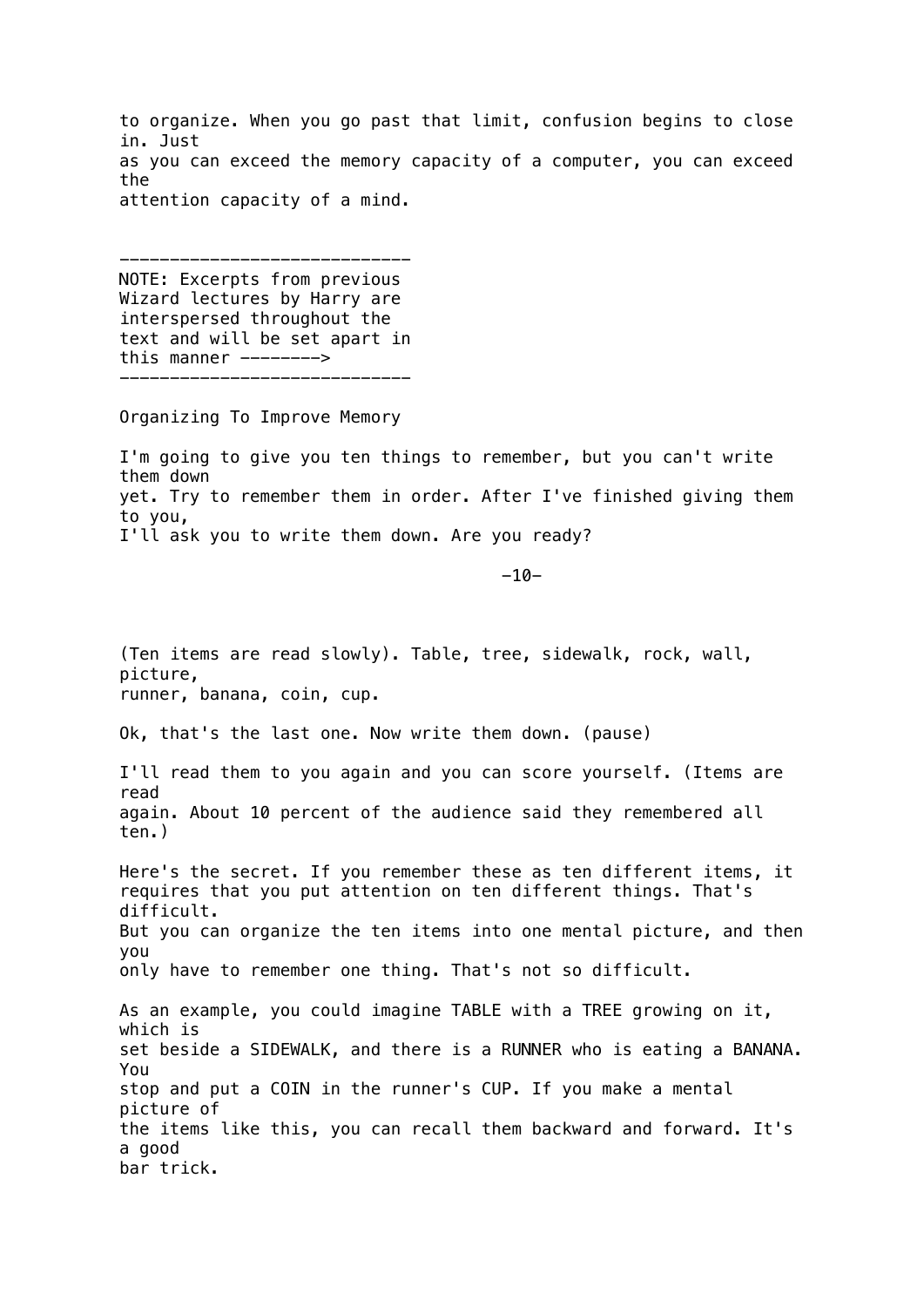The point is you are remembering one thing instead of ten separate thing. Want another chance? (Harry reads ten new items, and this time approximately 50 percent of the audience write down all ten). What is happening is that you are deliberately organizing into data instead of having a lot of odd pieces of nonrelated information. This mental organization increases what you can remember and at the same time frees up your attention. [end of excerpt of Harry's previous lecture.] The Second Principle of Creative Study: Float [italics] A datum or phenomenon that is left unrelated or that doesn't fit any known category fixes attention. [end italics] This is called float. Float is the result of not integrating a reality. [sidebar] {float n. anything that stays or causes something else to stay on the surface of a liquid or suspended near the surface. In Avatar terms: mental creations that fix attention. [end of sidebar] Some people have wondered if there is a point they reach that for every new thing they learn they have to forget one old thing. Will they eventually get a disk full error message? They will if there is too much float. Float consists of: \* incomplete, inaccurate, or entirely missing data \* incomplete projects and information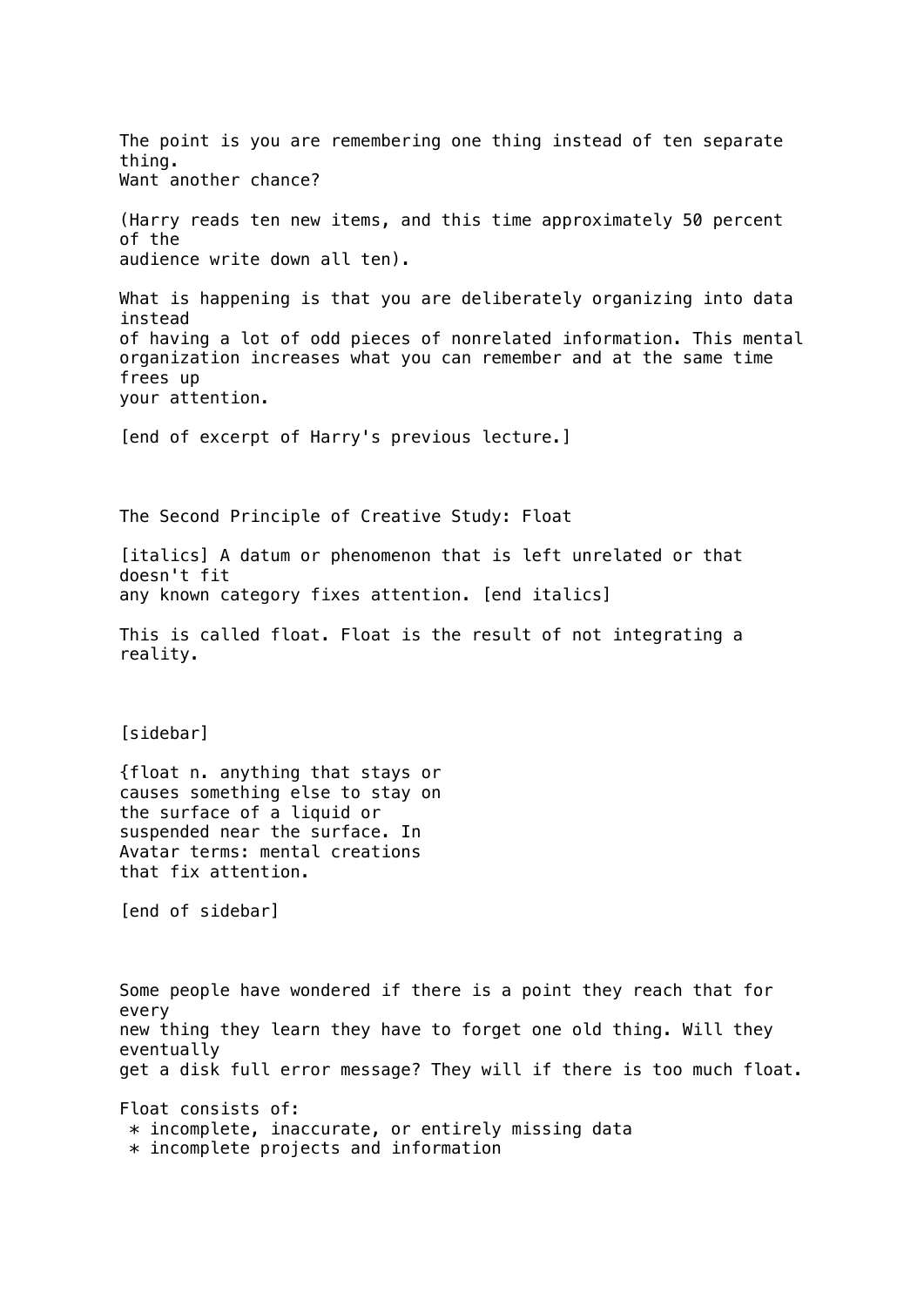Float also consists of misunderstandings: \* violations of good communications procedure \* resisted experience \* misunderstood words

Float also consists of those things you don't want known: \* secrets and undelivered messages  $*$  hidden agendas

These things float around in the mind and absorb attention like dry sponges absorb water. When you try to think in an area in which you have float, you get exhausted. When you try to study a subject in which you have float, you begin to yawn, fidget, or go blank. These are observable phenom-

-11-

ena that Avatar Masters and Trainers sometimes use to detect students who have encountered misunderstood words in a subject. Mystery and magic attract attention by deliberately creating float, e.g., how did that rabbit get in the hat? Float has just enough resist or unkown in it to keep it from being aligned or integrated with the current structure of you consciousness. It creates uncertainty, which is an indication of float. Float shuts down the ability to think deliberately and causes stupidity. You can detect float by learning to spot its symptoms, which, incidentally, disappear when float is handled. The main symptoms are:  $*$  distraction \* confusion \* exhaustion \* irritability \* unwillingness to continue \* a sense of being forced \* self-destruction Decisions made in the presence of float are more often wrong (not producing the desired effect) than right (producing the desired effect). If making a decision seems difficult, recognize that it is usually because of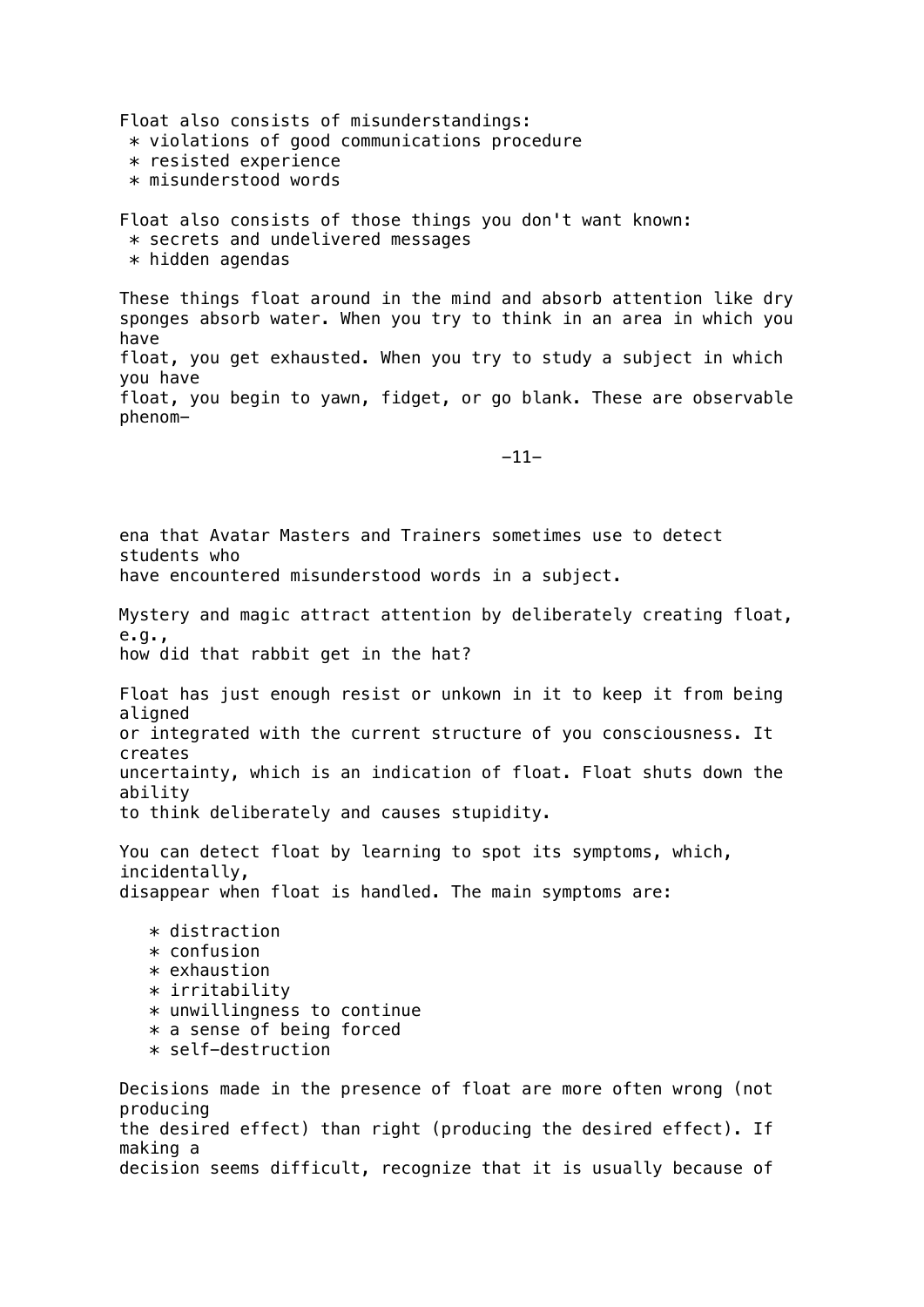float from incorrect or incomplete data. Handle the float by getting the correct or complete data, and the decision becomes clearer. (This applies to every-day decisions as well as to major life decisions. It applies to societies as well as to individuals). [from a previous lecture.] Data Float Data float is information that doesn't seem to fit with the rest of what you know. It exhausts your attention. It's like having to remember ten things instead of one thing. Data Float makes you feel stupid or unable to think. Float is kept floating by a disaligning belief or an insufficiency of accurate data. Handling the disaligning belief is the first step in handling float. Often it is the only step you need to take. A disaligning belief keeps new data from aligning with what you already believe, so the new data floats. Let me give you an analogy. Imagine that this is a structure by which you organize information (Harry hold up a Tinker Toy model). This structure is what you already know and believe about horses. One of the beliefs in this structure is that horses are white. You're very happy with this information. Horses are white. Now, Somebody tells about a black horse. This is a black horse (Harry holds up a different Tinker Toy model). You notice when you try to integrate this black horse with the rest of what you know about horses (Harry tries to put the Tinker Toy models together, but they don't fit), it doesn't integrate. Because it doesn't fit, it floats. Now you have an unrelated piece of data, a black horse. What is that? Horses are white. That is the disaligning belief--horses are white.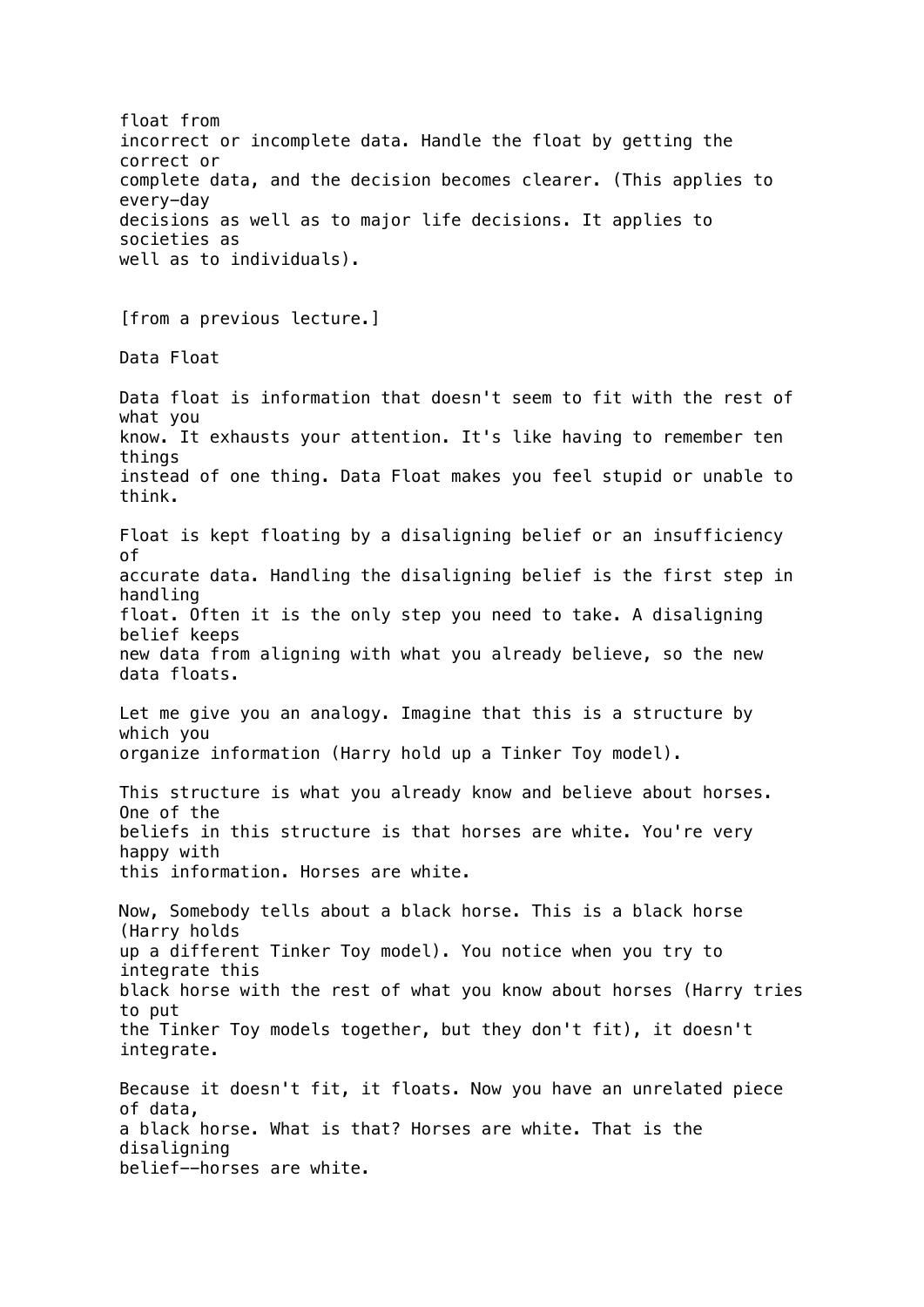If you want to restructure the data and say, "Some horses are white," and then you encounter a black horse (Harry restructures the toy models to fit), look at that! Now you

-12-

can say some horses are black and some horses are white. You've integrated new information into the mental structure that you use to make sense of the world. Did I mention that memories of events and actions also float when they don't fit the mental structure that you are using to make sense of the world? If your belief of who you are won't accomodate acts you have commited or are planning to commit, they also float. Secrets and hidden agendas are kept in float by a disaligining belief like, "I can't reveal this." You have to keep attention on them so you don't reveal them by accident. The more secrets a person has, the less able they become. So there is an insight into the power of confession. It frees attention. [end of previous lecture excerpt] The Third Principle of Creative Study: Restructuring [Italics] Restructuring your consciousness is sometimes neccessary to accomodate new data or new phenomena. [End Italics] Round Pegs do not go in square holes no matter how much they are examined or clarified. Rectangles do not fit into triangular spaces. Some things just don't fit in your frame of reference. For example, some Hong Kong residents consider snake bladders a delicacy, and certain Malaysian jungle tribes consider severe facial scarring as beautiful. When presented with data or phenomena that do not fit their current belief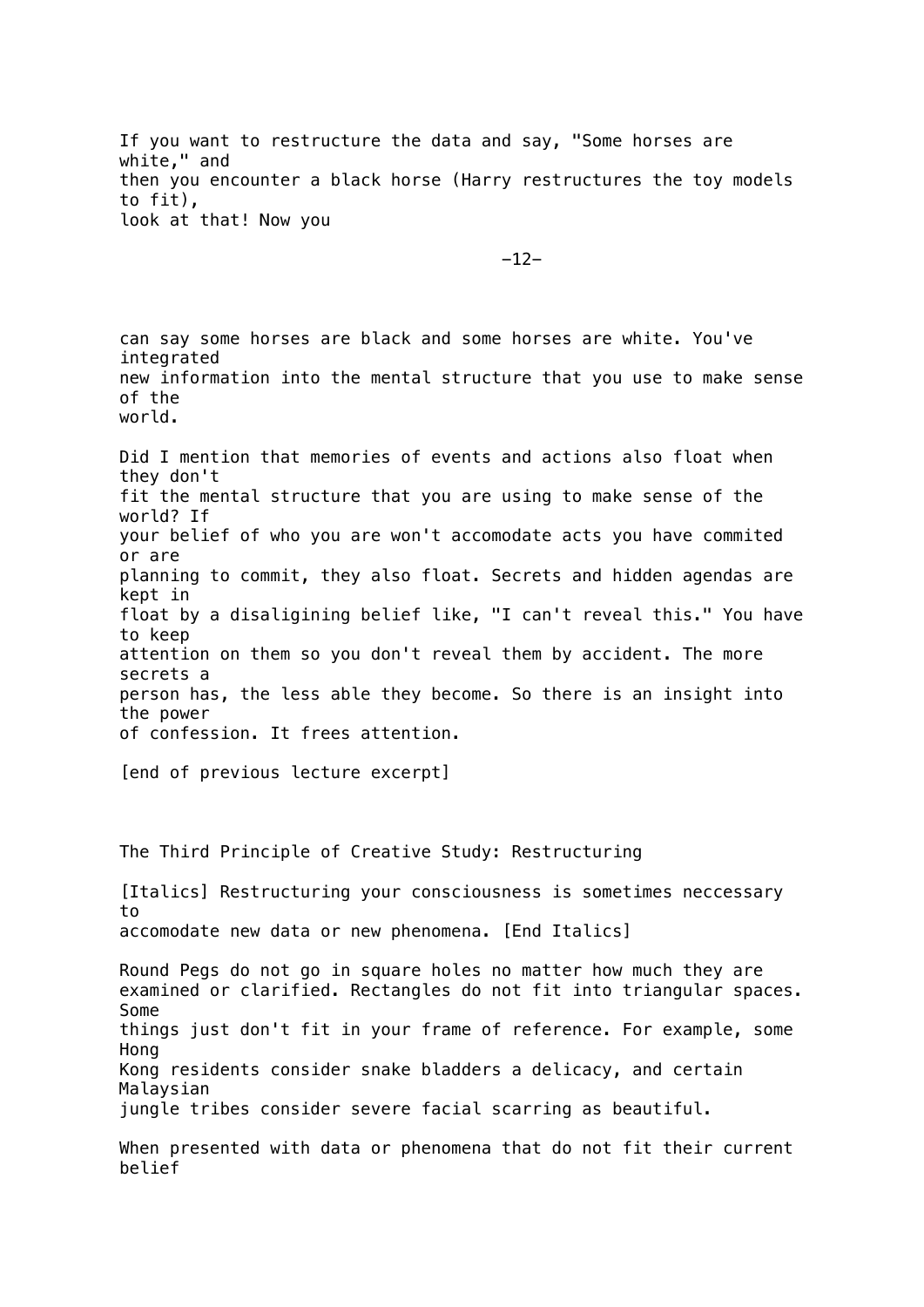structure, some people resort to invalidation. This eventually results in distrust, conflict, or even perceptual malfunction. People who do not see clearly or understand clearly may be clinging to some old structuring of consciousness that does not adequately accommodate present reality. How something should appear has taken precedence over how something does appear. Sometimes people are blinded by their own opinions (When vision is corrected, it is corrected to accomodate the consciousness of the subject. If the consciousness of the subject were restructured, correction of the vision might be unnecessary). Real tolerance is the ability to endure the feeling of vulnerability that you feel while your conscioiusness is restructuring to accommodate new data or phenomena. It is a departure from your comfort zone. It takes a special brand of courage to willingly look beyond your falmiliar structure of consciousness. It is a kind of courage that you need for creative study. [excerpt from previous Harry lecture] Vulnerability The point is this: sometimes you have to let go of what you believe you know and allow a restructuring of your mental framework to occur. The risk is you will be vulnerable, which, in itself, is a step closer to the truth of existence. The reward is that the restructuring will lead you to more new information. You may find you know a lot more about something than you thought. Pieces begin to fit and make sense. Float integrates. Even if you encountered a blue horse, you could now stretch your mental framework to contain it. Wisdom is the cumulative result of enduring vulnerable moments of not knowing. The ideal is to have what you encounter fit with what you know. Unless you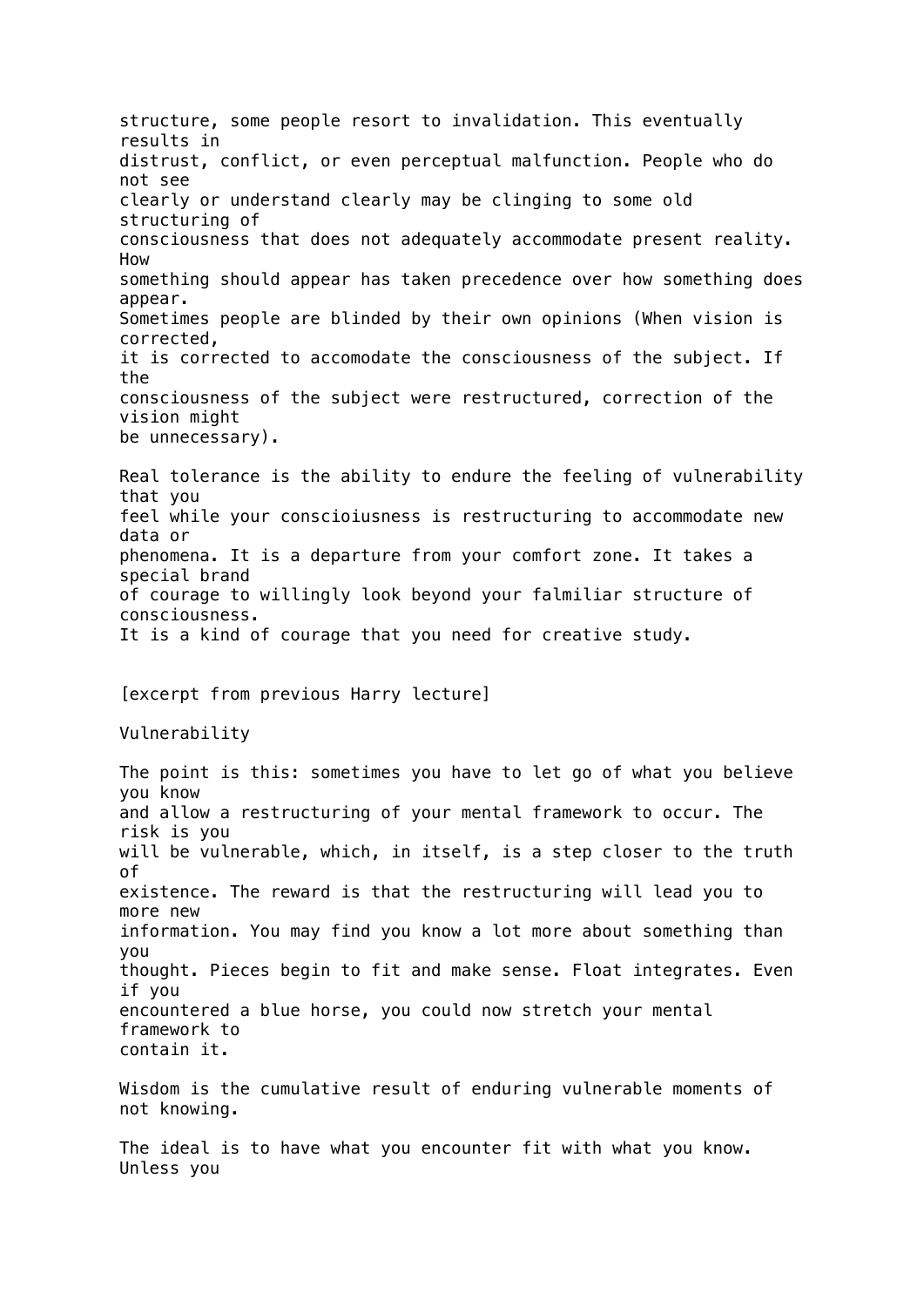are extremely learned, that probably doesn't happen. So you have to be ready to restructure what you know or believe when you encounter something new. This is not an effort. It is

-13-

an allowing. The default operation of consciousness will automatically restructure, link, and align new information unless there is a disaligning belief preventing it from doing so.

[end excerpt]

The Fourth Principle of Creative Study: Extrapolating [italics] Arranging data or phenomena according to certain structures permits the accurate prediction of further data or phenomena. [end italics] It is the "I" that imposes mental organization on data and phenomena. It does so according to either an indoctrinated (default) pattern or a deliberate pattern suggested by what is observed. (It is also the "I" that feels diempowered and overwhelmed when attention is trapped in float). Data can be organized in many ways. For example, all the elephant memories go in the elephant memory room. All the penguin memories go in the penguin memory room. This type of data organization permits data to be sorted by subject and retrieved without too great a demand on attention, but it doesn't present much opportunity to predict new data from the data on hand. The data just sit there. This is the default behaviour of animal consciousness---a simple memory bank. If, however, you organized your elephant data into a large animal category, you might also bump into hippos and rhinoceros. And if you knew that the

elephant is a vegetarian, you could predict that hippos and rhinoceros are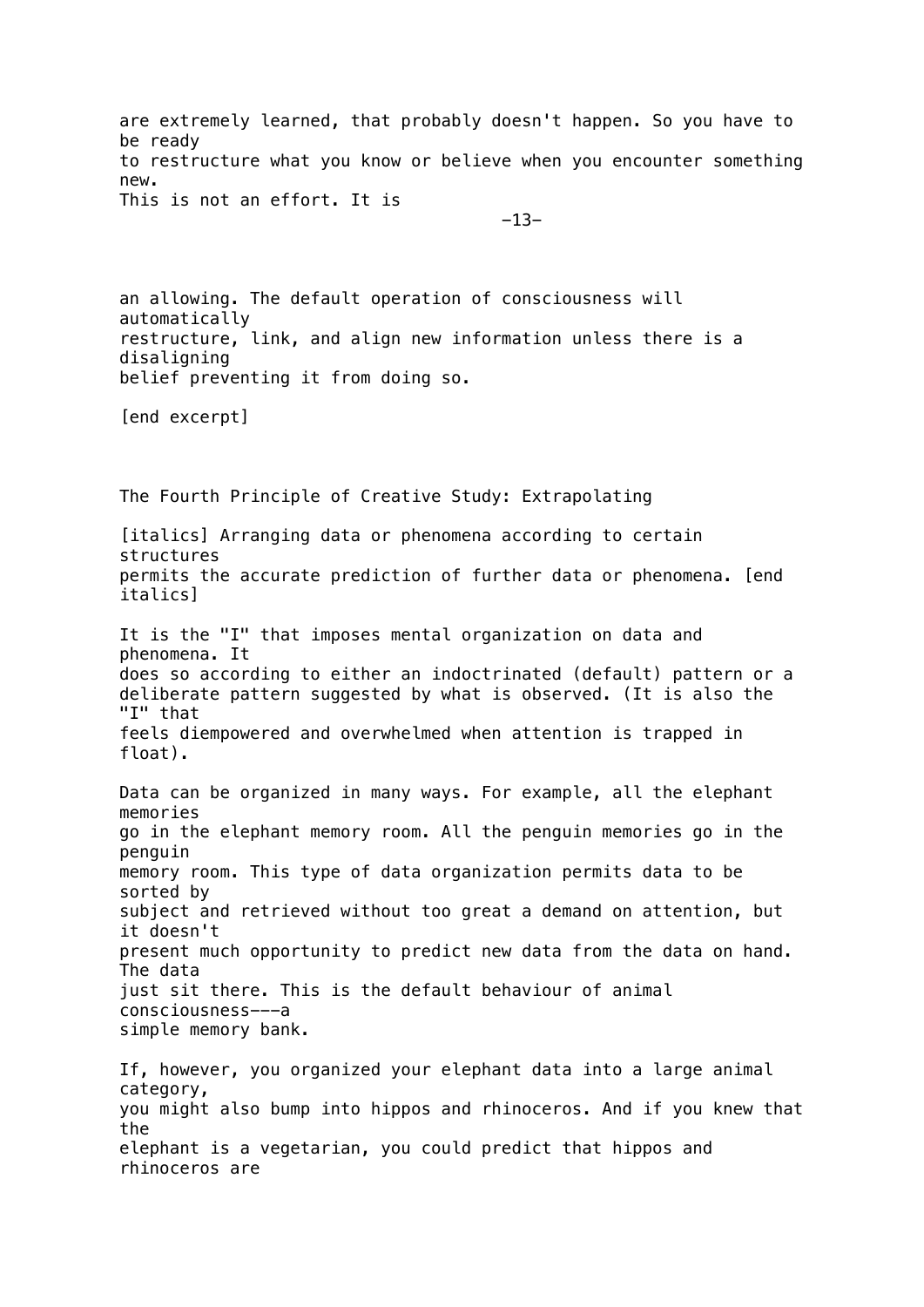also vegeterians. And so they are. This is the faculty of reason. And you could create a small animal room for things like cats and bunnies. Hmmm. Cats eat bunnies, don't they? Even better, you could arrange your elephant data on an animal size scale going from smallest to largest. The you have a place for any animal you encounter. This classification of data into broad categories (such as the animal kingdom, the plant kingdom, and the mineral kingdom) and then into increasingly specific subcategories is the defaul behaviour of intellectual consciousness. Memory (organized data), reason (cross indexing), and imagination (filling in the blanks) permit the production and prediction of new data and phenomena. Knowledge is the utilization of organized dtat, reason, and imagination to predict or produce specific results. [excerpt from previous lecture] Knowledge Is Power The float rundown allows you to locate and discreate the disaligning beliefs that cause float. When you discreate these beliefs, the float caused by them will begin to integrate. What does it feel like when float integrates? It's an, "Oh, of course, I see," feeling. Each "Oh, of course, I see" frees some fixed attention and makes the next "Oh, of course, I see" a little faster and little more profound. -14- Page 15 Freed attention allows you to start thinking with what you know, rather than just having it as opinion or nonutilized data. Somebody once said, "Knowledge is power." Have you heard that statement? The correct statement should be, "The application of knowlege is power." You can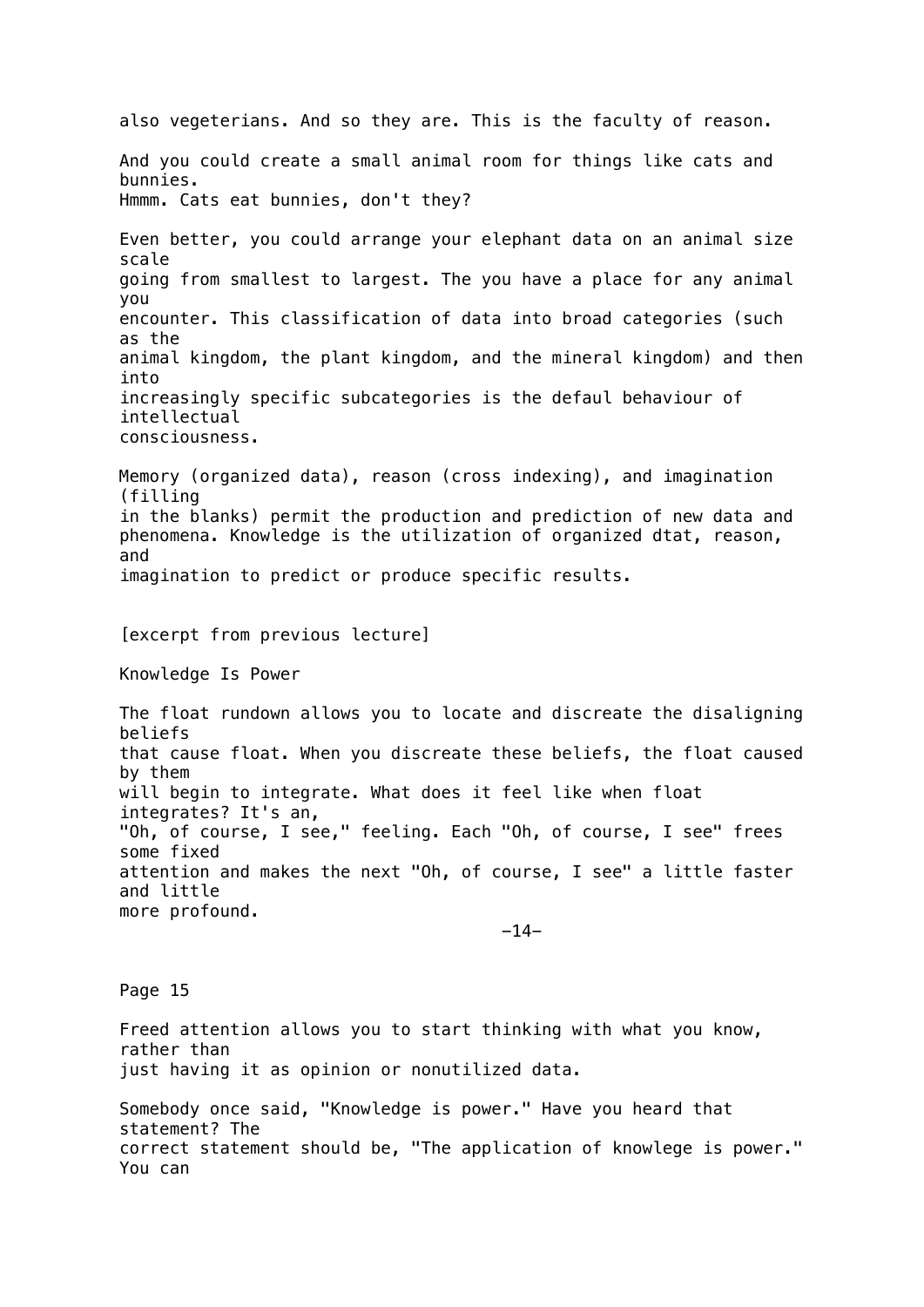have all the knowledge in the world, but it doesn't do you any good until you apply it. Float is what prevents you from applying what you already know, which you're going to discover is a lot more than any exam or test could ever measure. Let's review the principles of creative study. 1. A datum or phenomenon that is left unrelated or that doesn't fit any known category fixes attention. This simply means that if you have a place to put somethin, and no one that you need to remember not to tell it to, it doesn't require that you keep your attention on it. This is the fundamental lesson of organization. 2. A datum or phenomeno that is left unrelated or that doesn't fit any known category fixes attention. The things that fix attention most have something unknown about them, for example, what is that peculiar ratcheting sound? Float and fear often go together. 3. Restructuring your consciousness is sometimes necessary to accommodate new data or phenomena If we had a spaceship land in the parking lot, you would see some rapid restructuring of consciousness. It might be so rapid that it would take all your attention, and you would just sit and stare like a zombie. That is a shock reaction. Massive restructuring of conciousness causes shock. 4. Arranging data or phenomena according to certain structures permits the accurate prediction of further data or phenomena. The best example of data arrangement is a scale. If you know what extreme points of a scale are, you can predict points between the extremes. If you have a hundred-ton rock at one end and a one-pound rock at the other end, you can imagine the different weights of rocks between. This sort of scale works well for sorting material qualities and physical objects. If you want to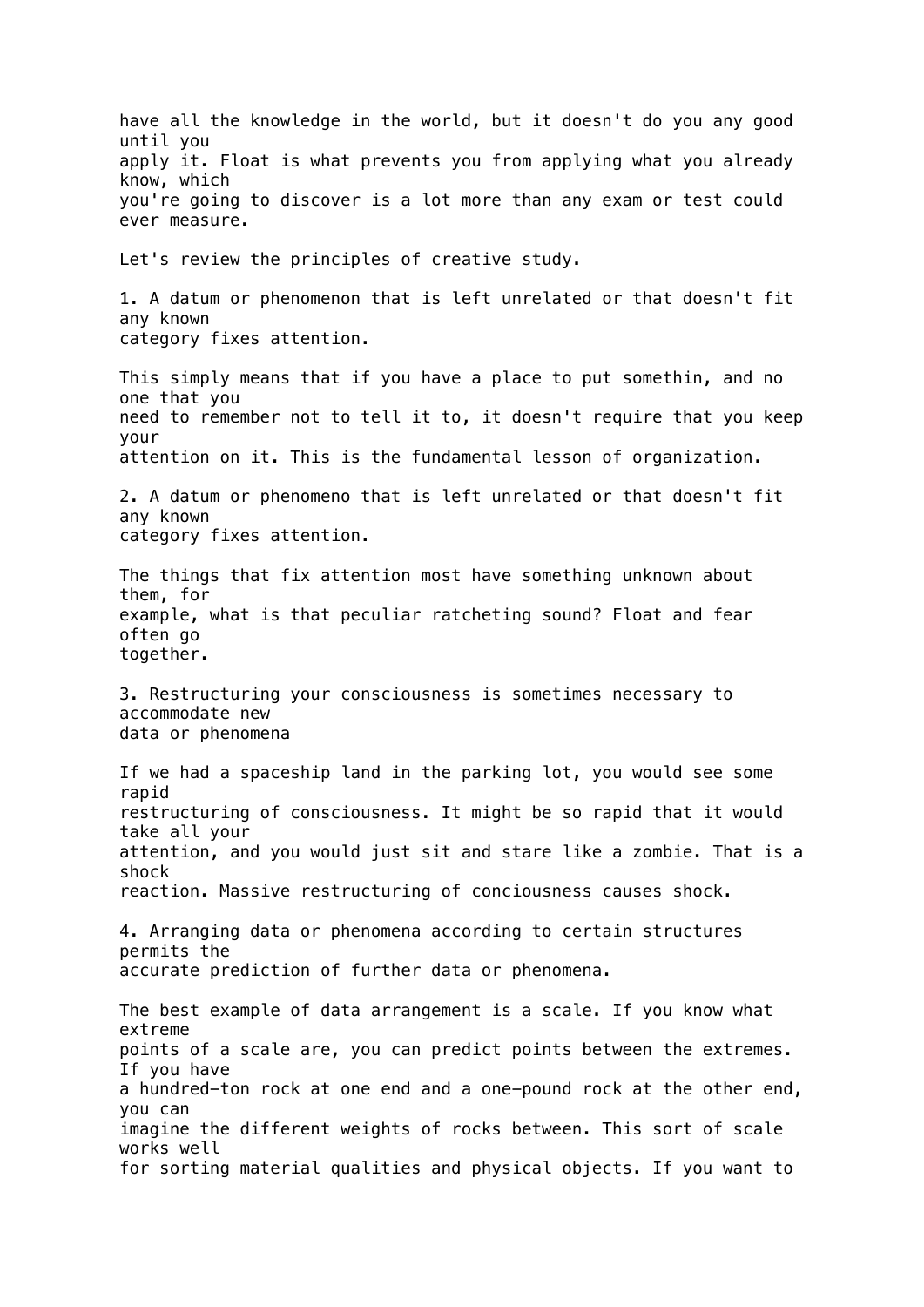sort living qualities, it's better to start somewhere in the middle of a scale and work toward the extremes--an extreme that you probably don't know yet. [end excerpt] Using Scales Scales are extremely useful for organizing and understanding information. A scale can be linear with polar opposites at each end, or it can be divided into developmental or hierarchical stages along a certain path. A scale can begin in the middle and move upward or downward, inward or outward. There are cyclic scales, harmonic scales, compression scales, spiral scales, infinite scales, all based on degrees of difference of things that have the scale in common. There are scales of intensity and scales of relativity. There are scales of quantity and scales of quality. A calendar is a scale for the measurement of time. On a scale of one to ten, scales rate a ten in their usefulness. [excerpt] Creating Order A scale is a series of marks at regular or graduated intervals used to measure or register a relative quality or quantity of something. Scales often fit within scales. For example, the scale of visible light extends from red to violet according to frequency. Then there is a scale of saturation or hue for each color that extends from faint to vibrant. Sometimes there are many smaller or intersecting scales in your scale. -15-

When we talk about scales, we're talking about order--relative order between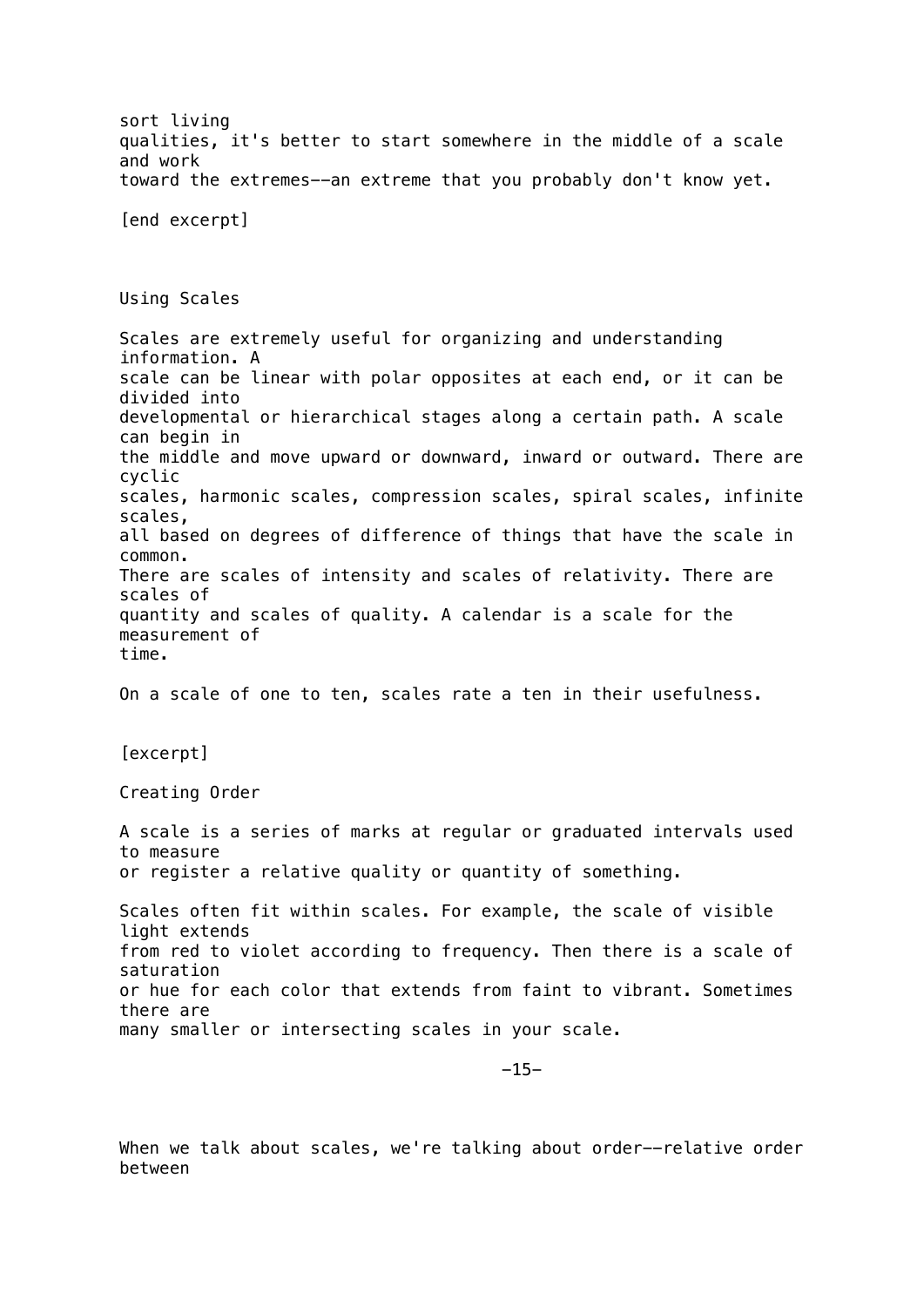separate creations that have something in common. That something gives us the graduated intervals of our scale. It seems that this imposition of some sort of meaningful scalar order upon the universe is one of the fundamental purposes of consciousness. [end excerpt] [sidebar] continuum n. something in which no part can be distinguished from neighboring parts except by arbitrary division [end sidebar] How Prediction Works Change is a shift in degree on a scale. When you know the continuum of the scale and the speed and direction of change, prediction and invention are possible. This is how you become an expert in a subject. Sometimes the predicted data are a logically reasoned extension of what is known about the subject. Sometimes the predicted data come from a gap in what is known, and sometimes the predicted data come from a harmonic correspondence between two scales. **Summary** The purpose of creative study is to organize information and predict phenomena. Consciousness is a tool that awareness (you) can use to create, to investigate, to order, and to make connections with phenomena that are beyond the limits of our senses. Consciousness can be addressed to any subject, including itself. The Wizard materials are a deliberately created structure designed to permit the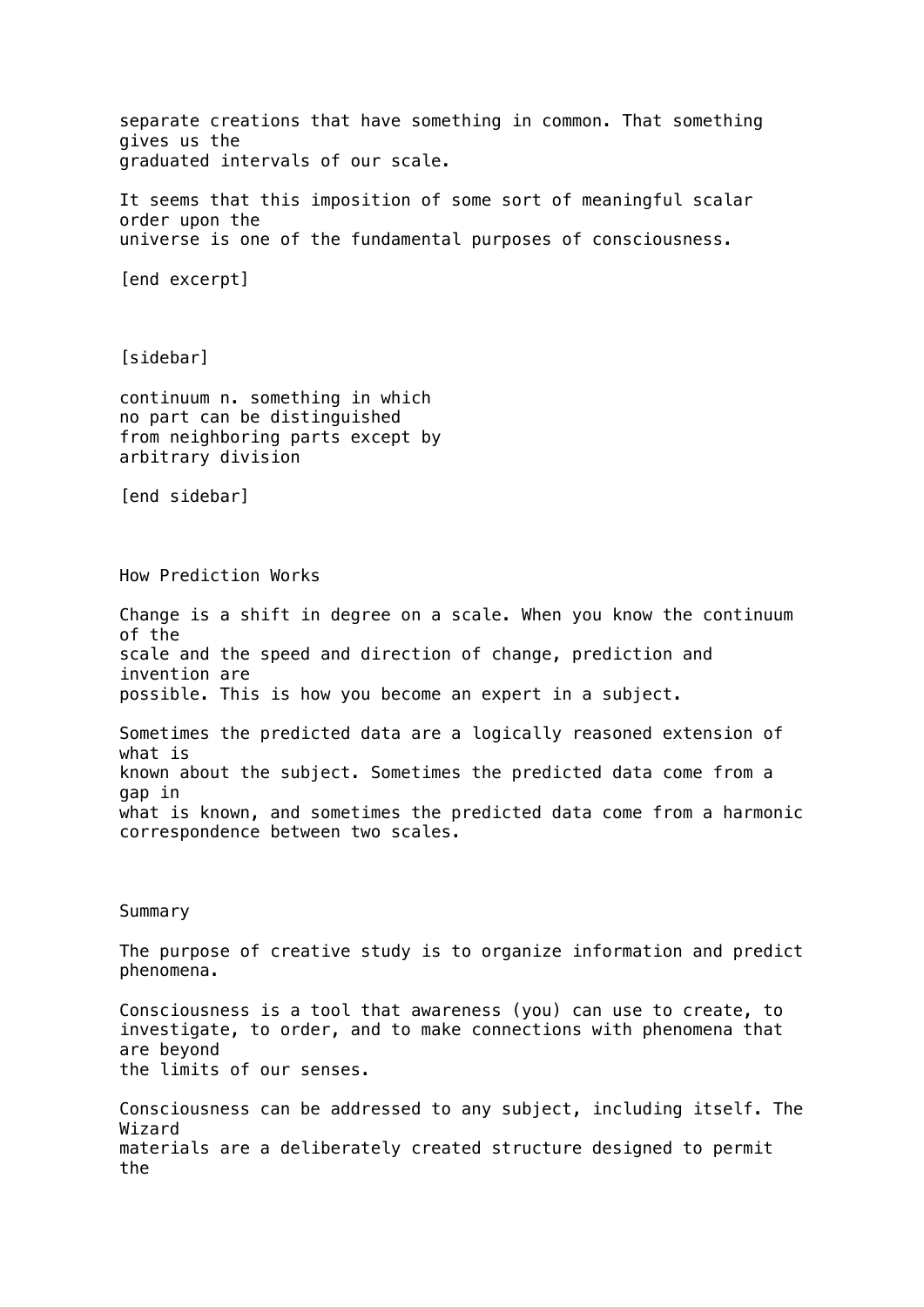investigation, ordering, and/or modification of consciousness.

-16-

SOLO ATTENTION RECOVERY PROGRAM

Objective: To free attention.

 Expected Results: A recovery of attention and more energy.

Step 1. Incomplete Projects

List any incomplete projects or TO DO's you have. After each project note:

(A)bort if you have decided to abort the project.

(C)omplete if you have decided to complete the project. Number the (C) projects in order of priority. Put the list in a safe place for your attention after The Wizard Course.

Step 2. Undelivered Communiciations

List any people with whom you have undelivered communications. After each of them, write what the essence of your message to them will be. Put this list in a safe place for your attention after The Wizard Course.

Step 3. Fixed Attention

List whatever has been on your mind (The question is "What has my attention been on?"). For every item on your list, write a brief paragraph on what you need to do in order to handle it. For items that you don't know how to handle, write, "Figure out how to handle." Put this list in a safe place for your attention after The Wizard Course.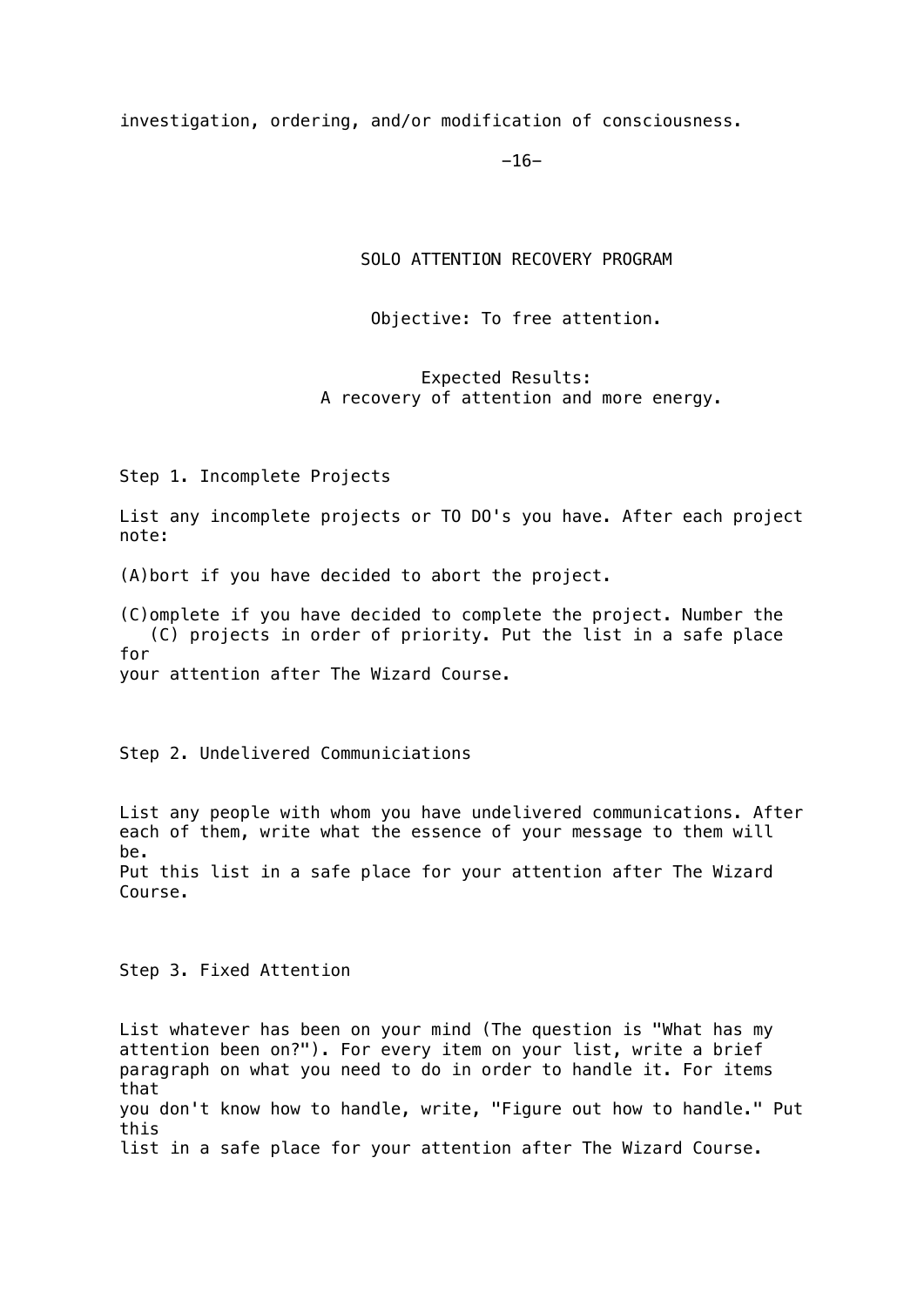[italics] If the above three steps have been properly completed, you should feel more energetic. If not, reread the second principle of study, and redo steps 1-3 above. [end italics]

-17-

#### CREATION HANDLING PROCEDURE

(Revised and reissued by Star's Edge International 3/1/96 to update and replace Creation Handling Procedure previous Avatar Course Section III)

General Theory

Observation: Awareness creates within itself and experiences within its creations.

When awareness chooses to experience its creation, it becomes identified with the creation; it exists as that creation. It does not respond \_to\_ the creation; it responds \_as\_ the creation. While it is identified with the creation, it manifests as consciousness limited by the boundaries of the creation. Defined consciousness may believe itself separate from the undefined awareness that exists beyond the limits of the creation being occupied. When it does, gods are created.

 Since undefined awareness is without limits, creation may be said to occur within it. (The within/without is used here for conceptualizing the idea. Since awareness is without even infinite limits, it would be more accurate to say that awareness and creation are of entirely different realms, but this is difficult to conceptualize.) Undefined awareness is the source of the first creation, which is a definition containing awareness and limited by boundaries. The now-limited-awareness is called consciousness and often believes that it is existing within boundaries that are not of its own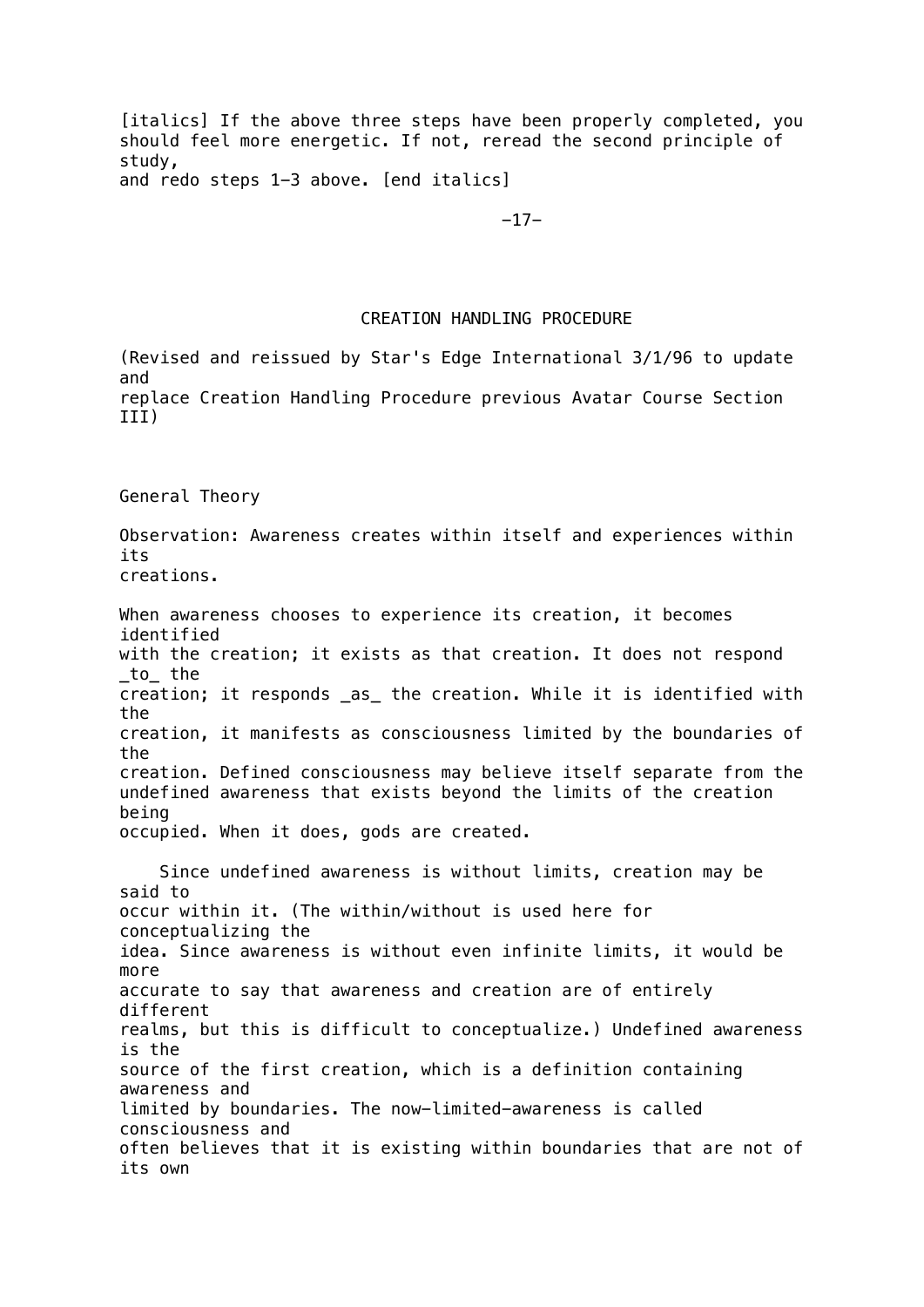creation. So now consciousness considers itself separate and different from undefined awareness. This limited (defined) consciousness may continue to create within itself, but the limits of its creations are the original limits established by the first creation.

 Existing within limits that you consider beyond your power of creation is the essence of experience. This is how people come to view themselves as trapped or subject to definitions not of their own creation.

 The purpose of any creation is to experience. There may or may not be intervening steps between the act of the creation and the integration of the experience. The complication is this: what may seem a perfectly logical thing to create and experience by awareness, which is indestructible, may appear to be threatening to experience by consciousness existing within the limits of the creation.

 As an extreme example, awareness might desire to experience how much weight a particular organism might bear, but existing as the consciousness of the organism that is being crushed, the experience is resisted. The degree of desirability of an experience is relative to what you experience it as. Thus consciousness resists (creates against experiencing the creation created by a more expanded aspect of itself) and creating against itself, begins the compaction of creation and consciousness that eventually manifests as the physical universe.

[sidebar]

Identify v.: to become the same as; to combine in such a manner as to make one; coalesce in existence.

Define v.: to determine, declare or mark the limit of; circumscribe; determine or indicate the bounds or outlines in detail; to determine the extent of.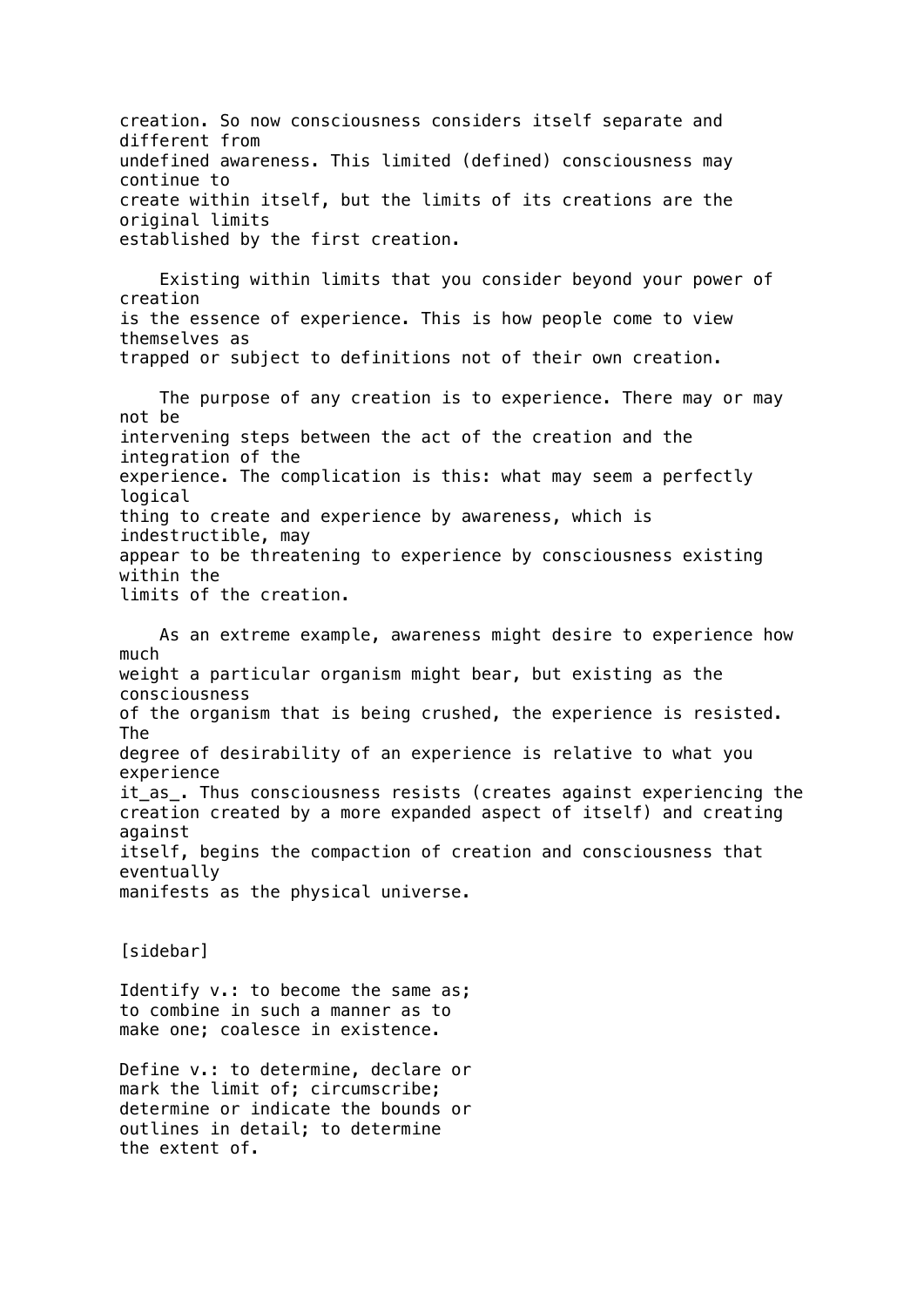Label v.: to affix, assign or attach an expression to a definition to indicate contents.

Disassociate v.: to sever company with; to separate from; to disconnect from.

Discreate v.: to halt the production of a creation; to turn off; to cease creating; to let go of.

-18-

Awareness continues to create the creation as a very solid secondary to the originations of defined consciousness. When defined consciousness ceases to resist the creation, it expands beyond its own boundaries and reintegrates with the closer-to-awareness aspect of itself that is source of the creation. This is the process of coming to take responsibility for the creation as your own. The Creation Exercises in Section II are preparation for owning creations. The limit or boundary of every creation, when experienced from

within, is an area where the creation fades slowly or rapidly to an unknown. Creations are separated by unknowns.

 Observation: Sometimes awareness is experienced as either something or nothing within consciousness. This is the viewpoint of someone in the grip of illusion. In truth, awareness is thoughtless, being beyond consciousness. This is life source.

If all of this leaves you hanging on by your mental fingertips, don't be too concerned. The Creation Handling Procedure works even if you do not fully understand it.

There are six steps to the Creation Handling Procedure:

 1. Identify with and experience. 2. Define the outermost limits.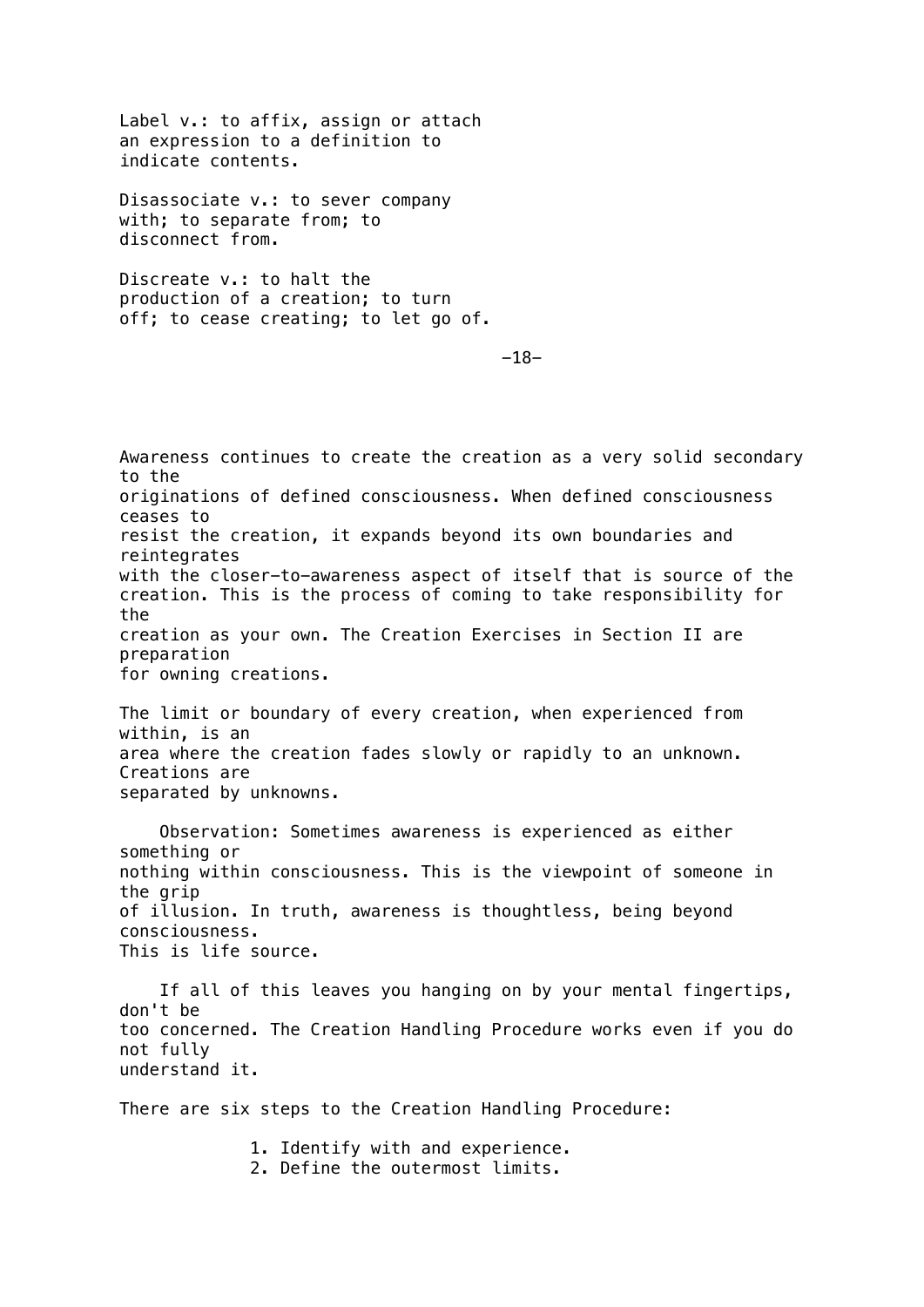- 3. Label it without judgment.
- 4. Disassociate from the creation.
- 5. Discreate the creation.
- 6. Create what you prefer.

#### 1. Identity with and experience

 Awareness within a creation is consciousness. Every creation contains consciousness and is connected with every other creation through its beginning in awareness. Awareness is without definition; it cannot be described as this or that, existing or not. Only the creations of awareness exist. Consciousness is awareness being limited (defined) by a form or quality.

 In the Feel-It Exercises of Section II, you learned to meld with a creation and "feel how it feels." This is the essence of "identify with and experience." It requires that you surrender any resistance you might have to existing as the belief, the feeling, the emotion, the idea, the identity, the time, the space or the mass of whatever you are seeking to identify with and experience. You become the limited expression of consciousness that is being the creation.

 If you have any difficulty doing this step, or just want to achieve a greater certainty of your ability to do this step, you can employ the Creation Exercise. (For example: Create the reality "I am (\_fill in the blank\_)" and handle all secondaries.

-19-

### 2. Define The Outermost Limits

 Every creation has some form, defined by boundaries, in one or more of the infinite continuums of reality, time, space and energy. Pains, sensations, aches have forms. Thoughts, ideas, beliefs and impressions have forms. Fears, desires, and compulsions have forms. Only pure awareness is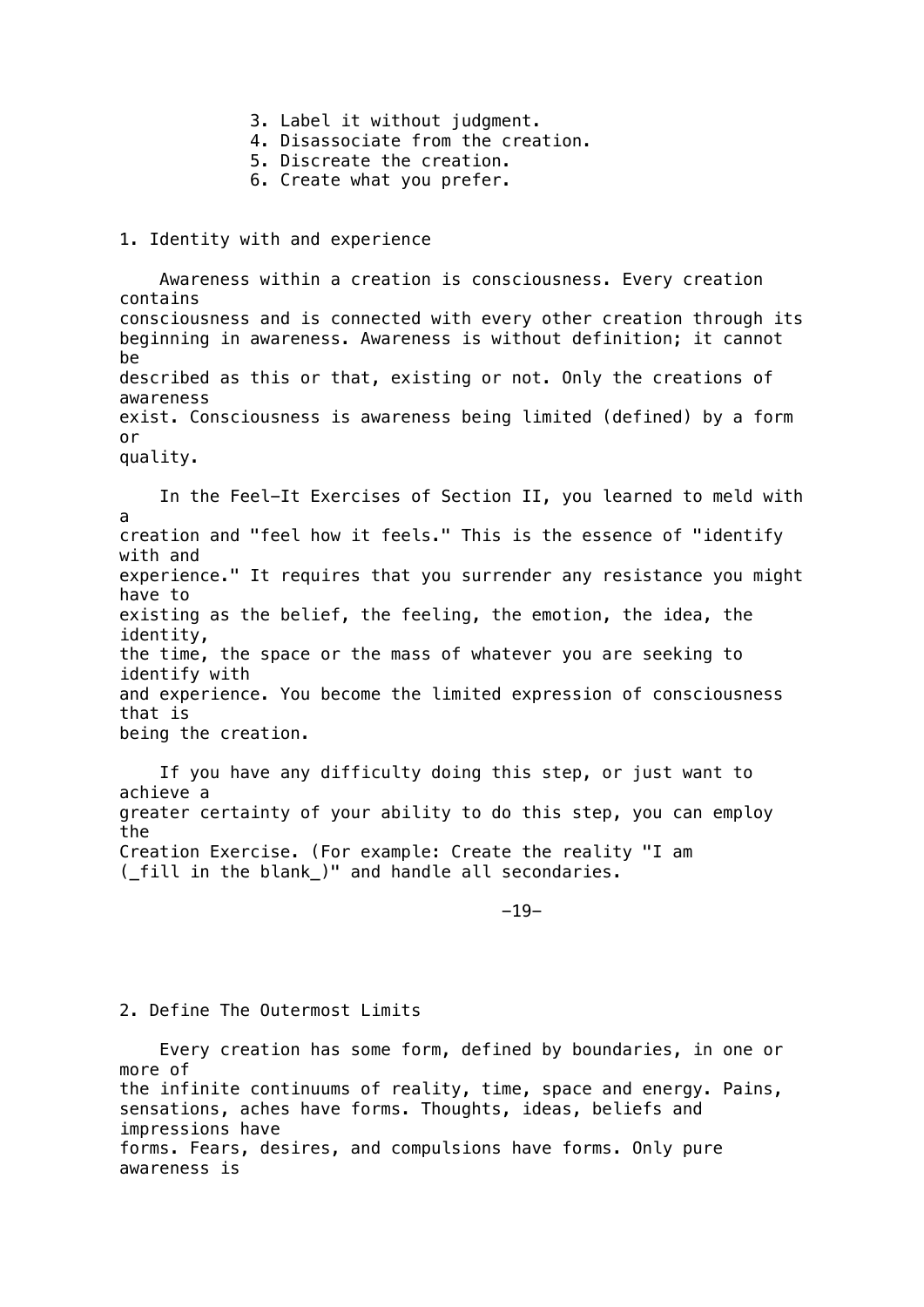boundless and without form. Everything else has limits or boundaries vague or distinct) defining a form or area possessing a certain quality. The creations that you feel at the effect of (good or bad) are being viewed from the inside--this is the viewpoint of creature towards creation. The creations that you have control over are being viewed from the outside -this is the viewpoint of creator towards creation. Certain creations may require a change of continuum to be viewed at all (e.g., a creation defined by a span of time, such as a century, cannot be viewed in terms of spatial limits. A mental creation may not be definable in physical space, but it is certainly definable in mental space.) You cannot get an overall view of a creation as long you are being it. To view such a creation requires that you adjust the reality that you consider yourself to be. This can be done by extending your willingness to experience (feel) in all directions until you contact the unknowns that lie just beyond the limits of the creation. Most people have different creations of self defined in different continuums, e.g., an energy self, a reality self, a spatial self, a time self. You cannot change your relationship to an upset, pain, idea or fear by resisting it. You must experience it to its limits, without resistance, before you step beyond. You define the outermost limits of a creation by expanding your attention within the continuum or continuums in which it exists and willingly experiencing, until you contact the unknown (unknown is the perceptual experience of undefined awareness) that lies just beyond the border of the creation.

3. Label It Without Judgment

 When you label a defined creation without judgment, you recover the attention that was fixed on the creation. The creation is \_(just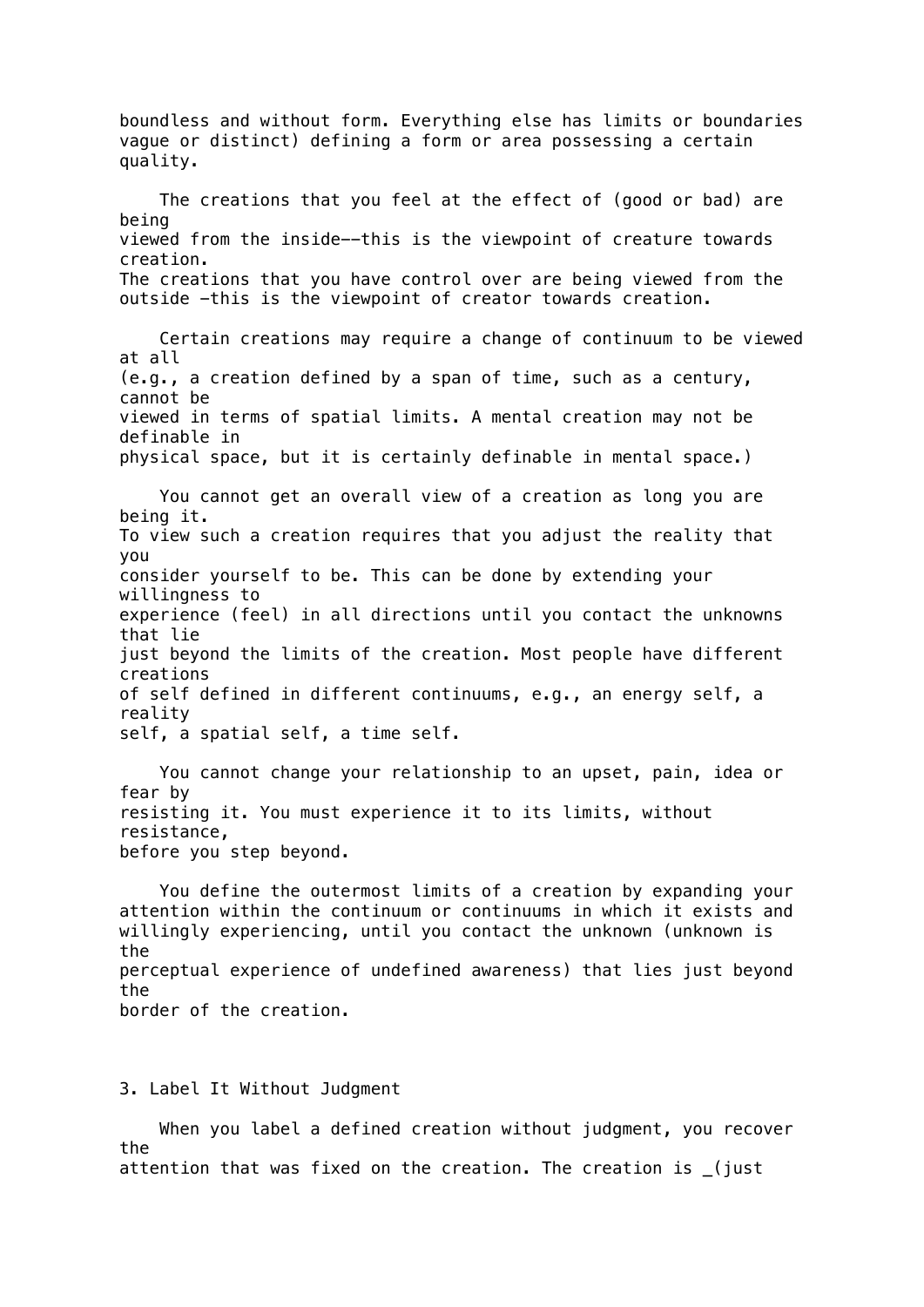what it is) \_. It does not compel you to create a response to it. You are not affected by the creation. You are neither drawn into nor repulsed it. You are independent from it.

 A key to this step is your ability to become aware of the primary that is creating the experience. The label on a creation is a statement of what is, rather than a response elicited by some quality of the creation. "I have a cold" is probably a response; "it is a cold" is a primary. On labeling,

-20-

there is no compromise, no check to see if you have done it right, no pause for approval or applause. You are centered, sun-like, Awareness.

4. Disassociate From The Creation

Very simply, you cease to identify with the creation. With your attention on the creation, recognize: "This is not-I, this is my creation."

5. Discreate The Creation

A creation in continuous automatic creation often needs to be turned off. In truth, nothing hangs around (persists). Everything that exists is being created right now.

Discreate means to cease the creating of the creation. It is effortless. It is a halt to an existing flow of energy rather than a new flow of energy. It is not creating against the old creation. For example, when you turn off a light at the switch, you simply interrupt, stop, or take away the flow of energy to the light. You discreate the light.

Deprived of creating energy, the creation vanishes, breaks up into parts and evaporates, shrinks into itself and disappears, slips away,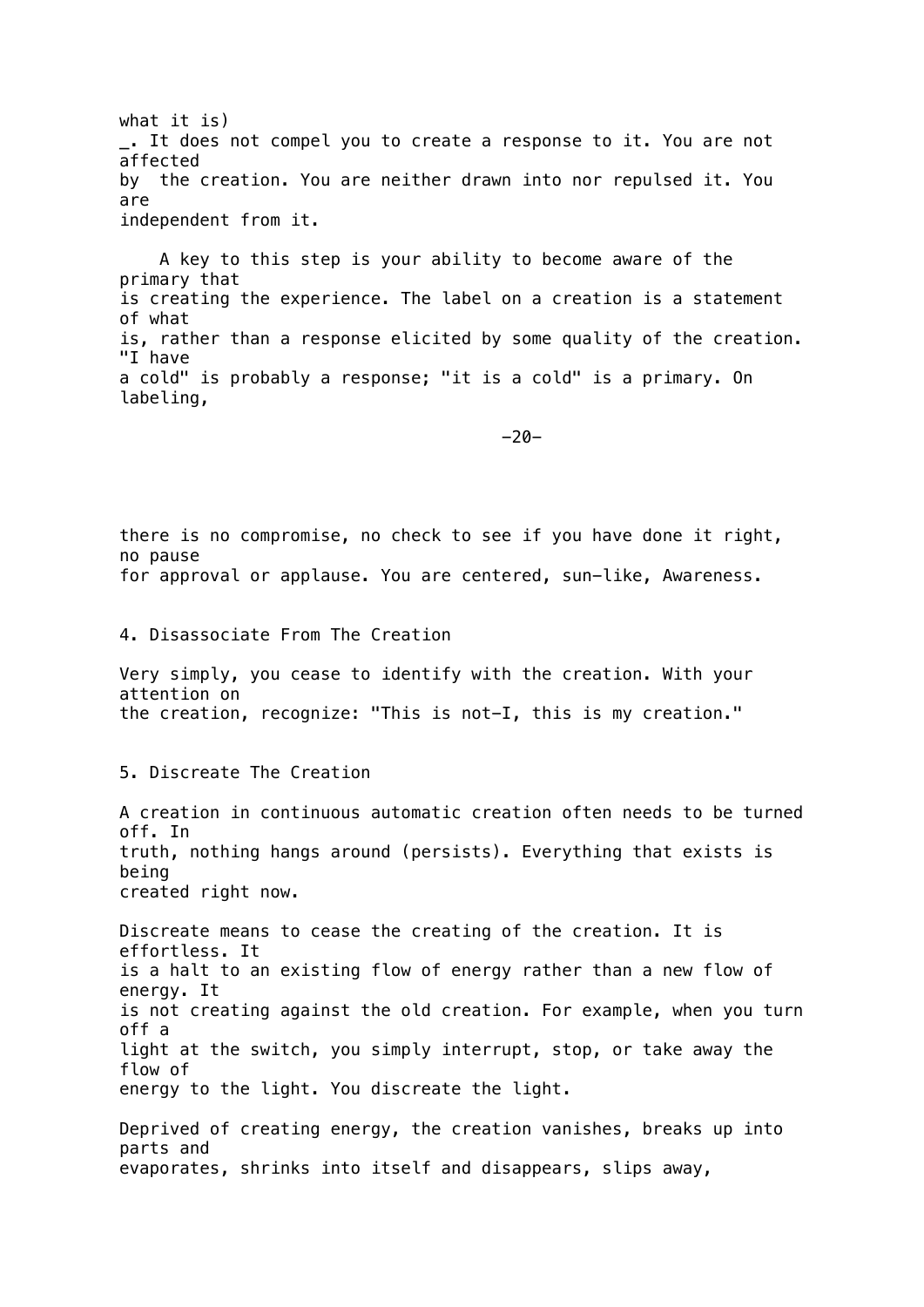diffuses, turns into a fog and dissipates, shrinks into a nothingness, or is simply gone. Sometimes you see it go, and sometimes you just know it is gone. If you find something that you can't seem to discreate -a persistent mass- it is because it still has a source of creating energy (a primary) that you have yet to assume responsibility for.

6. Create What You Prefer

Determine what reality you would like to experience, using excitement as your guide. Construct the statement of the reality in the present tense, e.g., "I have inner peace".

Originate the statement as a primary origination and handle any doubts or secondaries by use of the Creation Handling Procedure until the reality is experienced, OR until a clear path of opportunity to the reality opens to you.

-21-

### PERSISTENT IDENTITY CREATION HANDLING PROCEDURE (May be run solo, but preferably with a guide)

For Something Resisted:

- 1. Create what it feels like to be someone who resists that.
- 2. Create what it feels like to be someone who desires that.
- 3. Expand to the outermost limits of both identities simultaneously.
- 4. Label it without judgement.
- 5. Recognize: This is not-I; this is my creation.
- 6. Permit it to discreate. Turn it off.

Repeat step 1-6 as necessary.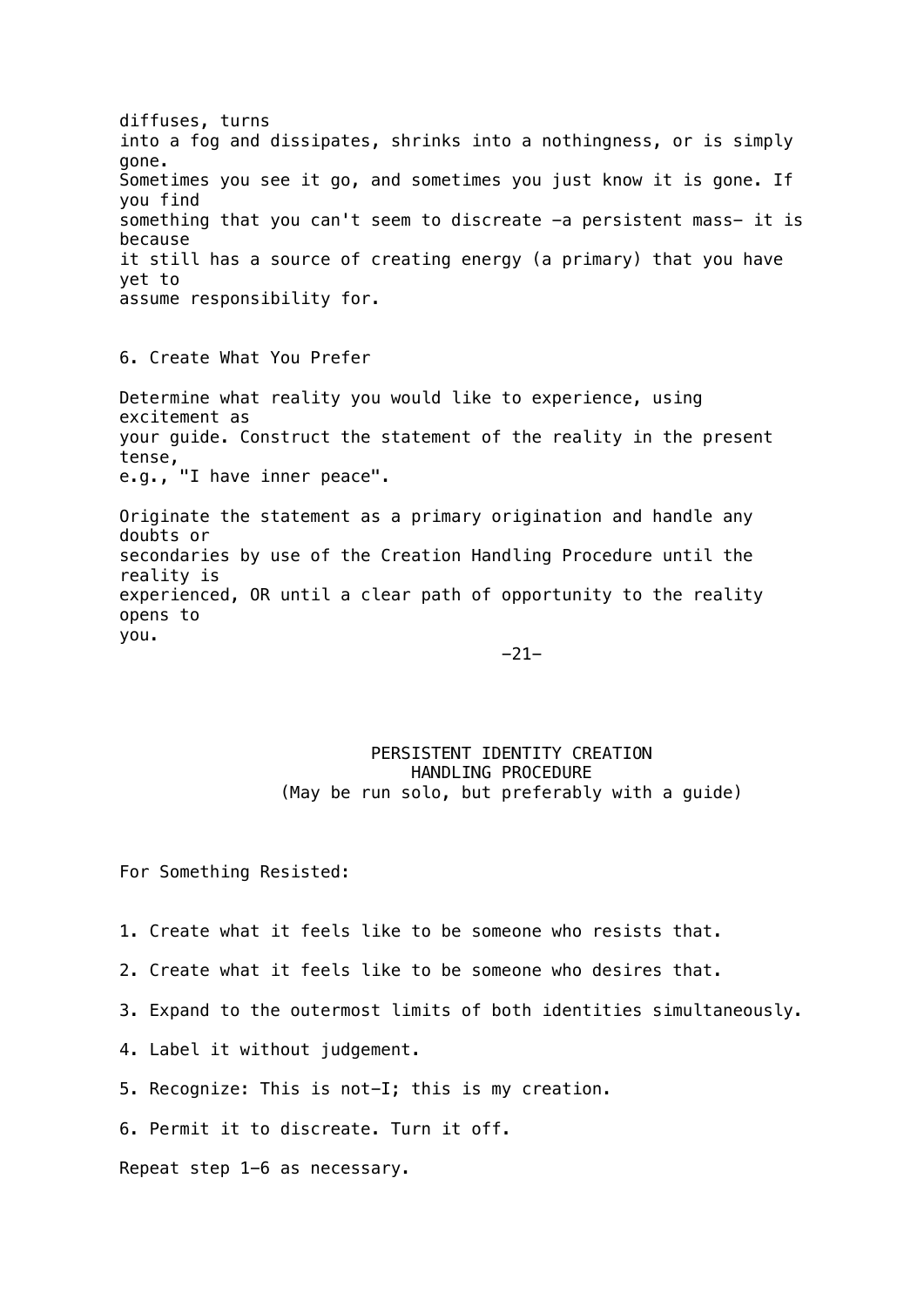For something Desired:

- 1. Create what it feels like to be someone who desires that.
- 2. Create what it feels like to be someone who resists that.
- 3. Expand to the outermost limits of both identities simultaneously.
- 4. Label it without judgement
- 5. Recognize: This is not-I; this is my creation.
- 6. Permit it to discreate. Turn it off.

Repeat step 1-6 as necessary.

-22-

## SOLO ATTENTION RECOVERY PROGRAM

Secret and Hidden Agendas

 Objective: To free attention.

 Expected Results: An increased willingness to integrate and align with self, other, and the

environment. Relief from fixed attention.

Step 4. Secrets

I) List any secrets you are keeping. (see sidebar) For locating secrets ask yourself: What would you not want \_\_\_\_\_\_ to know about? If it was revealed, what would make people think less of you? What do you feel, if revealed, would disappoint other people? What would make \_\_\_\_\_\_\_\_\_ disapprove of you?

II) For each response, describe the humiliation (resisted experience) you're protecting yourself from or are protecting from.

III) First, run the Persistent Identity Creation Handling Procedure on the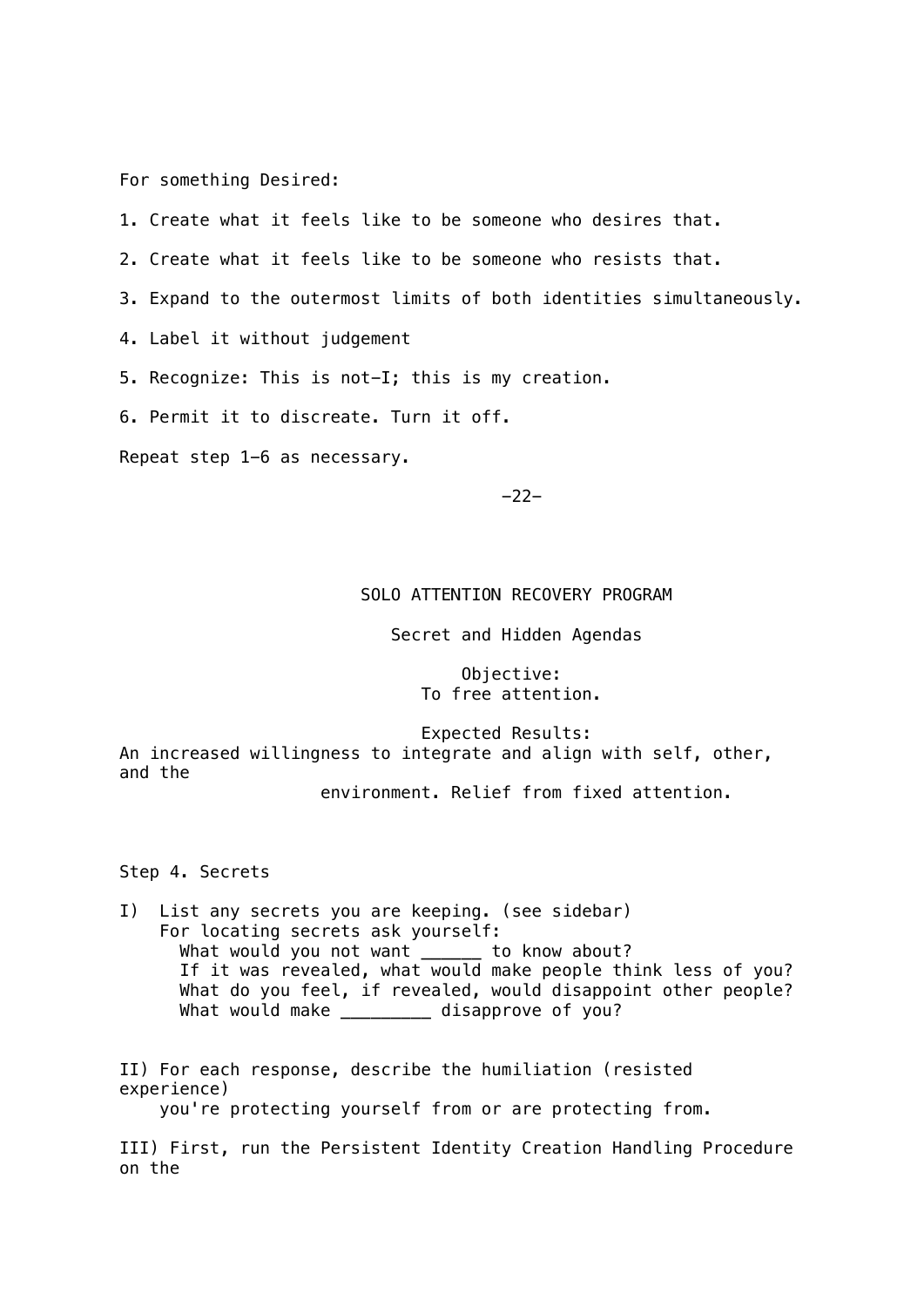resisted experience and then the CHP on the creation.

=================================================

EXAMPLE:

 I) Secret: "I wouldn't want Bobby to know that I took a hundred dollar bill out of his wallet". II) Describe the humiliation you're protecting yourself from: "I'd feel awful. I'd feel like a thief. I don't know what I'd do if he found out". III A) Persistent Identity Creation Handling Procedure: 1. Create what it feels like to be someone who \_resists\_ feeling awful, feeling like a thief, not knowing what you would do if he found out. 2. Create what it feels like to be someone who desires feeling awful, feeling like a thief, not knowing what you would do if he found out. 3. Expand to the outermost limits of both identities simultaneously. 4. Label it without judgement 5. Recognize: this is not-I: this is my creation. 6. Permit it to discreate. Turn it off. [sidebar] To help to find areas of secrets or hidden agendas look for anyone you are: \* blaming \* criticizing  $*$  feeling separate from  $*$  disapproving of \* judgmental toward \* angry at \* feel betrayed by -23-

7. Would you like to go through it again? (If yes, repeat steps 1-6; otherwise move on).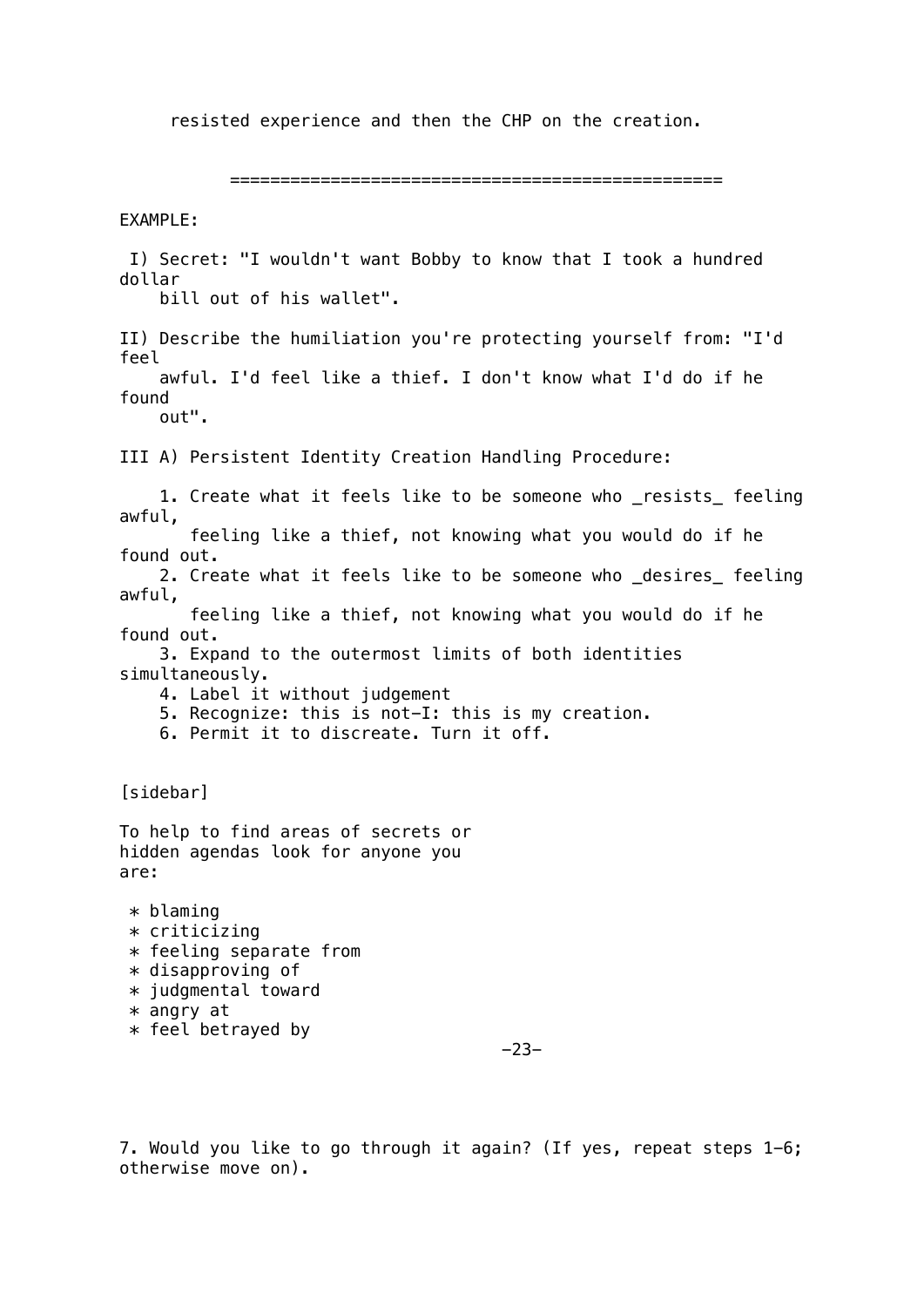III B) CHP on the creation: 1. Feel what it feels like to have that secret. 2. Expand to the outermost limits of that feeling. 3. Label it without judgement. 4. Recognize: This is not-I; this is my creation. 5. Permit it to discreate. Turn it off. 6. Would you like to go through it again? (If yes, repeat steps  $1 - 6:$  otherwise move on). Step 5. Hidden Agendas I) List any hidden agendas (goals and plans) you have that you feel are in misalignment with the following:  $*$  the expansion of Avatar \* Star's Edge  $*$  the creation of an enlightened civilization \* Harry Palmer \* your higher self For locating hidden agendas ask yourself: What are you doing that, if revealed, would not be OK? What plans do you have that would disapprove of? What intention do you have that is other than the intention you're working on? What intention do you have that is other than the one you're stating? II) After each hidden agenda, describe the problem (resisted experience) you believe you are working to solve. III) First, run the Persistent Identity Creation Handling Procedure on the Resisted experience and then the CHP on the creation.  $\overline{\phantom{a}}$  , and the contract of the contract of the contract of the contract of the contract of the contract of the contract of the contract of the contract of the contract of the contract of the contract of the contrac EXAMPLE: I) Hidden agenda: I'm reviewing The Wizard Course hoping that I can find customers for my business II) The Problem: I need to make a living III A) Persistent Identity Creation Handling Procedure: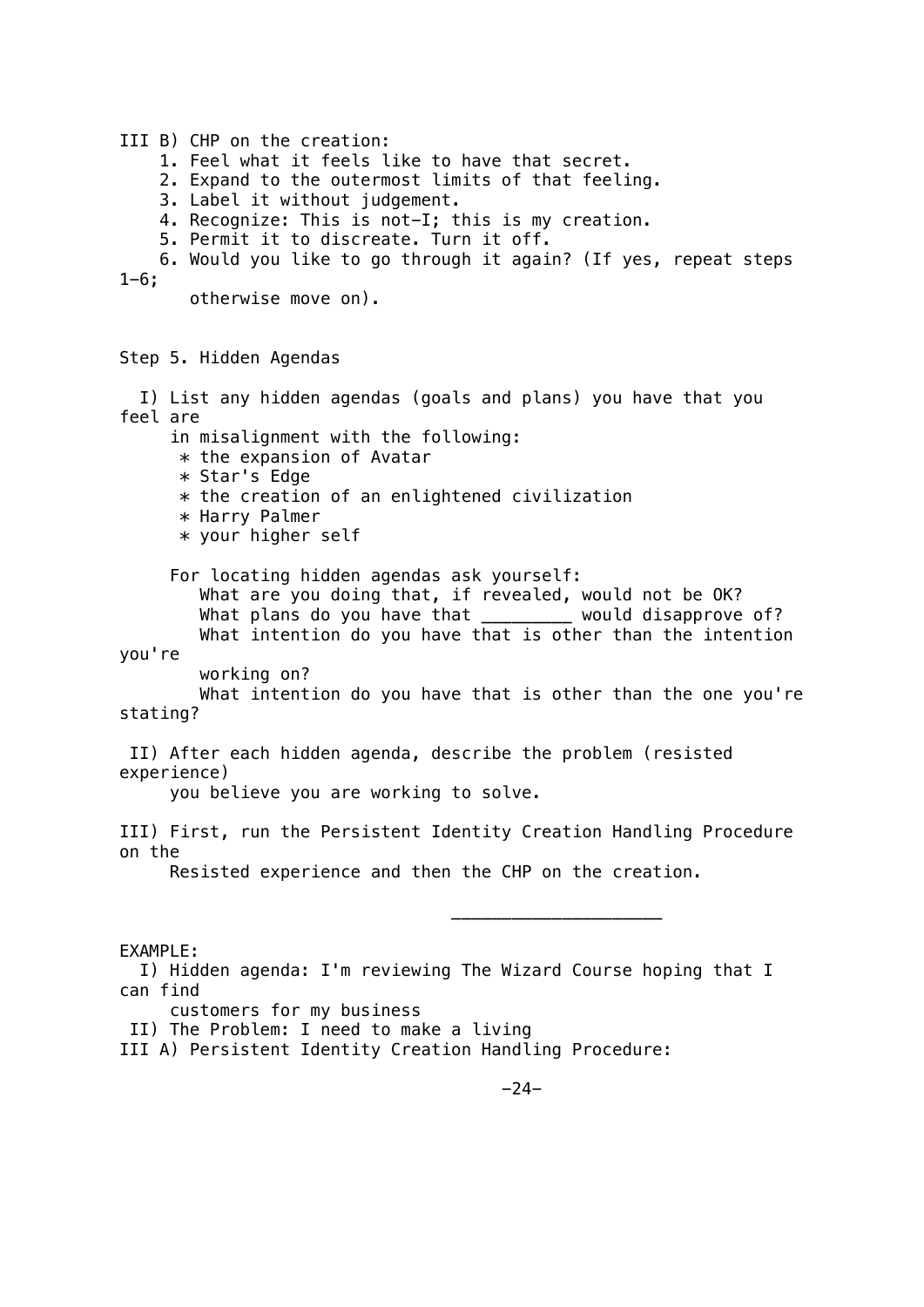1. Create what it feels like to be someone who \_resists\_ not having any customers, going broke, being poor. 2. Create what it feels like to be someone who desires not having any customers, going broke, being poor. 3. Expand to the outermost limits of that feeling.

- 4. Label it without judgement.
- 5. Recognize: This is not-I; this is my creation.
- 6. Permit it to discreate. Turn it off.
- 7. Would you like to go through it again? (If yes, repeat steps 1-6; otherwise move on).

III B) CHP on creation:

- 1. Feels what it feels like to have that hidden agenda.
- 2. Expand to the outermost limits of that feeling.
- 3. Label it without judgement.
- 4. Recognize: This is not-I; this is my creation.
- 5. Permit it to discreate. Turn it off.
- 6. Would you like to go through it again? (If yes, repeat steps 1-6; otherwise move on).

(Exercises are done preferably with a guide, but may be done solo)

-25-

### DISALIGNING BELIEFS AND FLOATS

 In the absence of a disaligning belief, a float will work itself out. The integrating and the restructuring of your belief system will occur automatically on an out-of-attention level of consciousness. The mind is marvelously adaptive at this sort of integrating and restructuring. This is a default operation of consciousness.

 It is only when there is a belief that interferes with this default operation that float builds up. Favorite among disaligning beliefs are:

 "I already know that." "I'll finish later." "I'm too (worried, upset, angry, etc.) to think about it." "I have to look out for myself." "It's not my problem."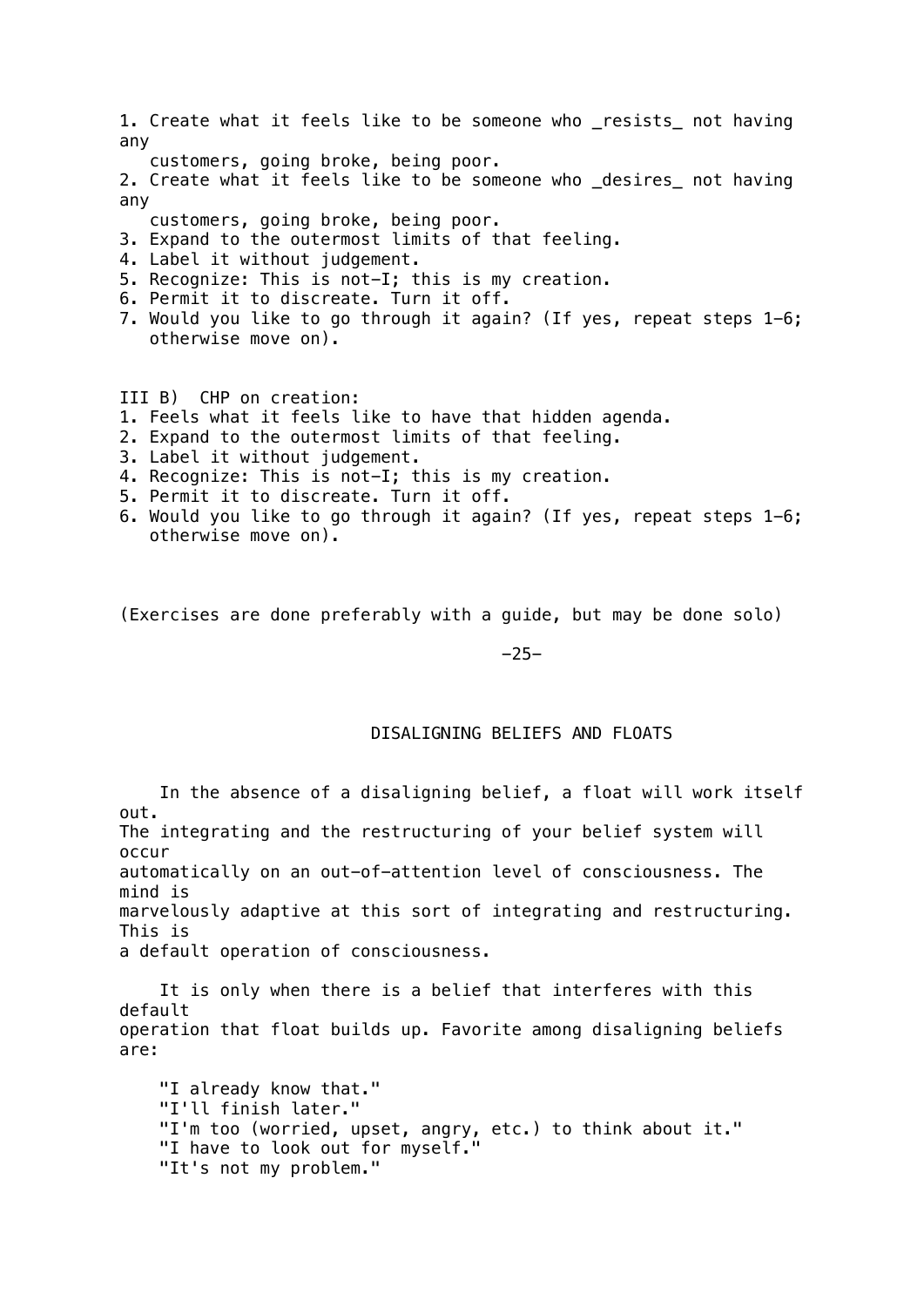"I don't want to think about it." "I'll do it later." "Don't worry about it. I know what I'm doing." "Nobody cares what happens to me." "I can't let anyone know..." "How could I present this better?" "I can't." "I doubt." "I don't trust."

 At some points in handling float, one or more disaligning beliefs will be discovered. A disaligning belief may or may not be transparent. (A transparent belief may or may not cause float.)

 Because they are disaligning intentions, secrets and hidden agendas make disaligning beliefs harder to discover, i.e., transparent.

Sidebar:

disaligning belief n. a belief that prevents the integration of new data; a belief that asserts some status quo when adaptation would be more appropriate

float n. anything that stays or causes something else to stay on the surface of a liquid or suspended near the surface. In Avatar terms: mental creations that fix attention.

A disaligning belief creates a pseudocategory of data that is not aligned or indexed with the rest of what you know ---------------------------

---------------------------

-26-

FLOAT RUNDOWN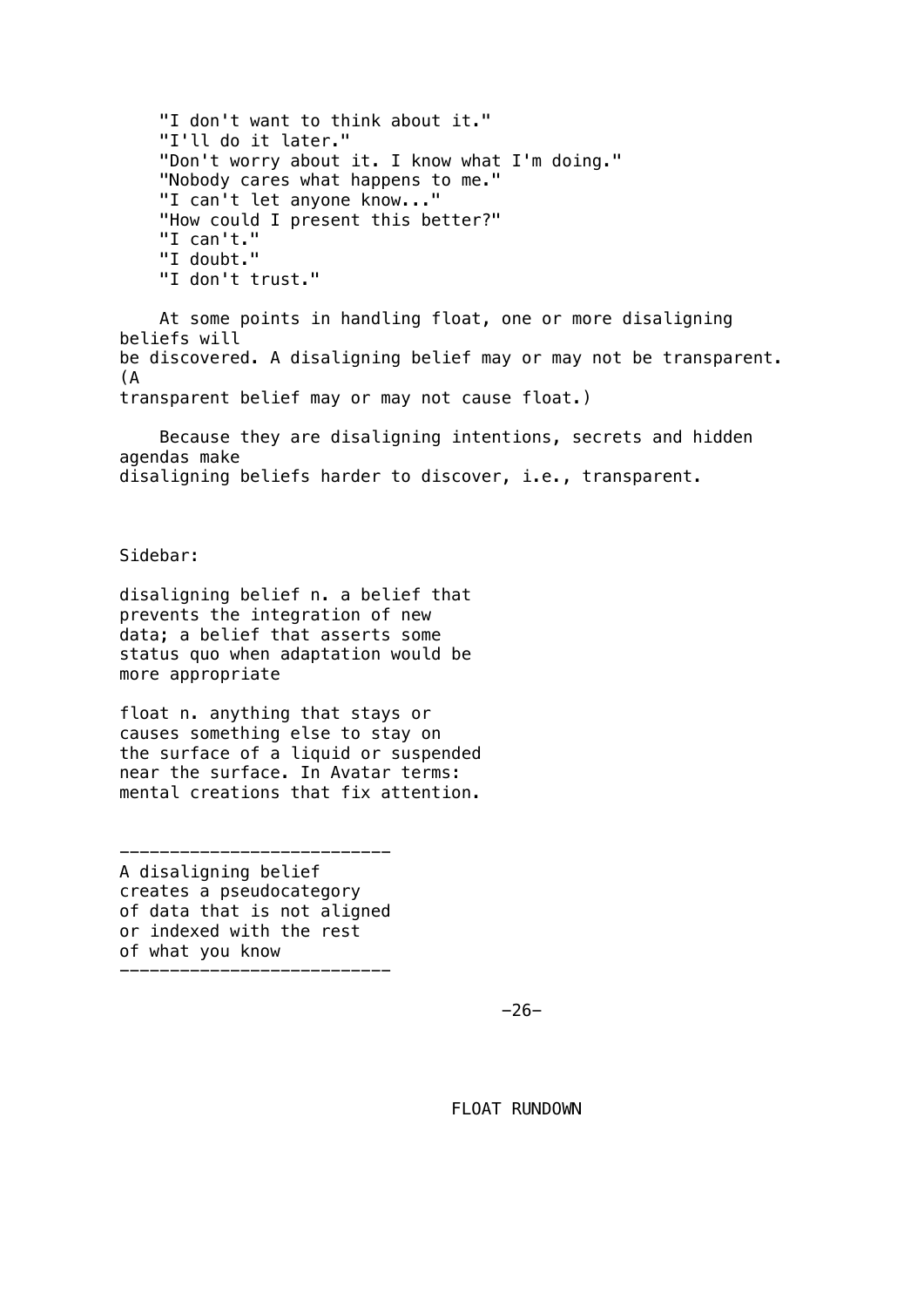Going More Specific to Handle Float

 You can discreate the confusion and start over, systematically eliminating the unknowns on the subject. This is possible when the data can be inspected or observed. Words can be aligned with the defined creations they label. Mis-understood words can be cleared up. Sentences and ideas can be contemplated and compared with your own experiences. Discussions can occur. Judgments can be discreated, and the subject can be experienced and integrated.

Going More General To Handle Float

 You can move up an order of magnitude by relating each of the mental creations to the others by some common denominator such as unknowns, similar time period, similar location. This restructures them as one unknown mental creation and recovers attention.

Feeling Relief

 Doing either of the above actions should result in a marked recovery of attention and a reduction in tension and confusion. Also, though no one has yet bothered to document it, there seems to be a direct rise in IQ as a consequence of time spent on this rundown.

# GOING MORE GENERAL TO HANDLE FLOAT

 Objective: To recover fixed attention

Expected Results:

 A marked recovery of attention and a reduction in tension and confusion.

Procedure:

Step 1:

 Locate a subject that has a field of data float in it by listing the following questions and using the \_first\_ answer that shifts you in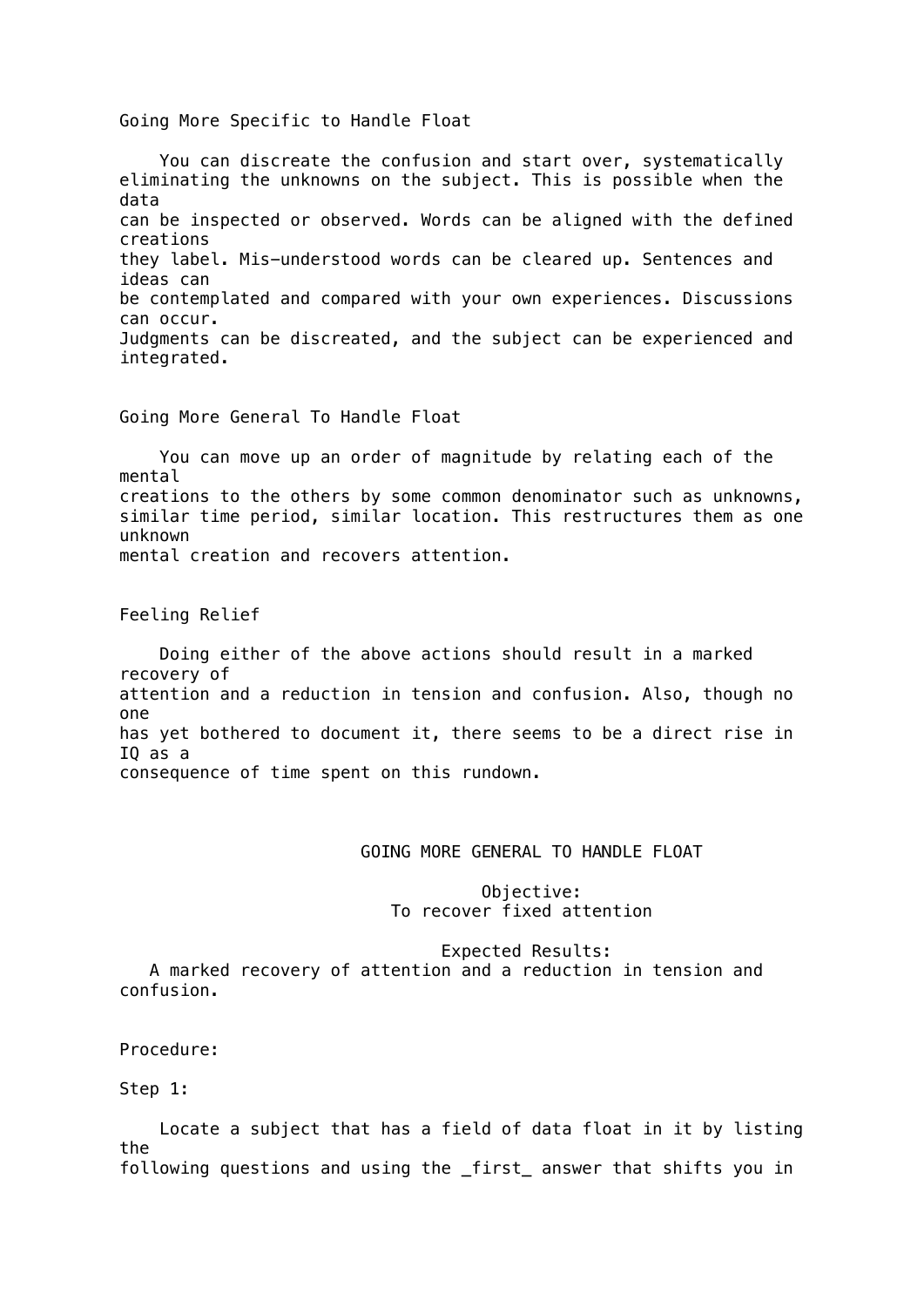the direction of feeling more serious. (A subject can be any event, person, place, thing, or body of data.) a. Is there some subject that you're unsure off? b. What is an uncomfortable subject? c. What subject isn't finished? d. What subject isn't understood? sidebar: The following are indications of float in an area: \* exhaustion \* stuck attention \* confusion \* uncertainty \* stupidity \* distraction \* irritability \* feeling that someone is making you do something \* anger \* upset -27 e. Who upsets you? f. What subject makes you feel tired when you think about it? g. What subject do you not want to talk about? Step 2: Regarding the answer from Step 1, organize your float on that subject by listing answers under the following three categories (cycle a.b.c.a.b.c. etc.). Continue this step until you feel a marked recovery of attention AND ONE OR MORE DISALIGNING BELIEFS ARE DISOVERED.

a. What don't I know about this subject? b. What do I know about this subject? c. What other subject do I feel this way about?

Step 3: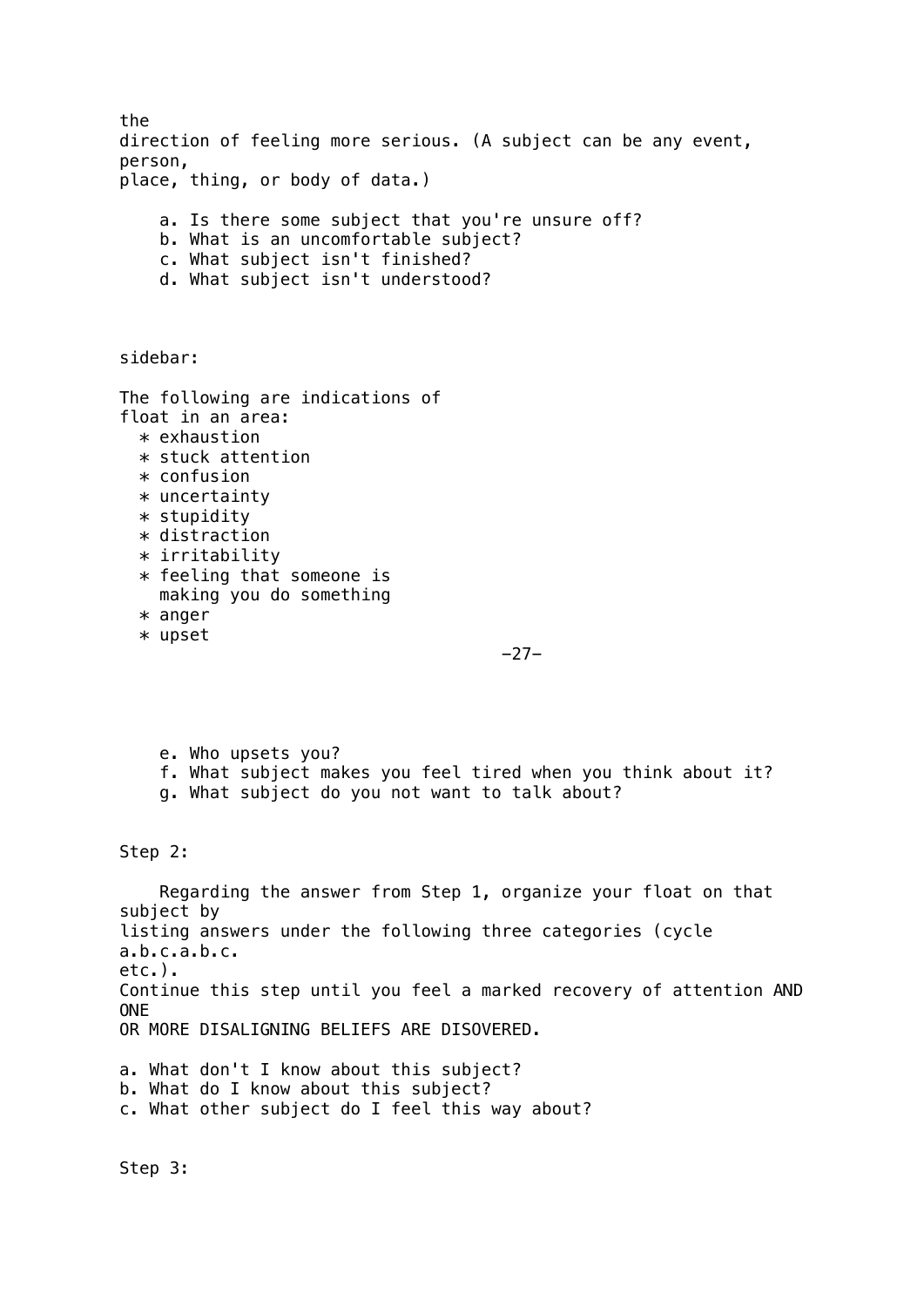Run the Persistent Identity Creation Handling Procedure (desire/ resist) on the disaligning belief discovered in Step 2. (Repeat the rundown on other subjects that shift you in the direction of seriousness. Continue until you feel a rekindled interest in life.) How To Prevent Float on this Course 1. As soon as you feel upset or something doesn't make sense, recognize that there is something unknown about it. Unknowns are resolved either by concentrated attention (you proceed more slowly and observe more closely) or by a process of repeated inspection followed by a deliberate disregard. Look at, look away. (Reference Exercise 12: Releasing Fixed Attention in ReSurFacing). 2. As soon as you feel float in some subject, recognize that there is a disaligning belief. Find it, discreate it, and the float will begin to resolve. (It may still require that you resolve some unknowns.) sidebar: The disaligning belief creates the idea that this subject is something you should keep some attention on. The one who thinks over his experiences most, and weaves them into systematic relations with each other, will be the one with the best memory. William James. -28-

MULTIDIMENSIONALIZING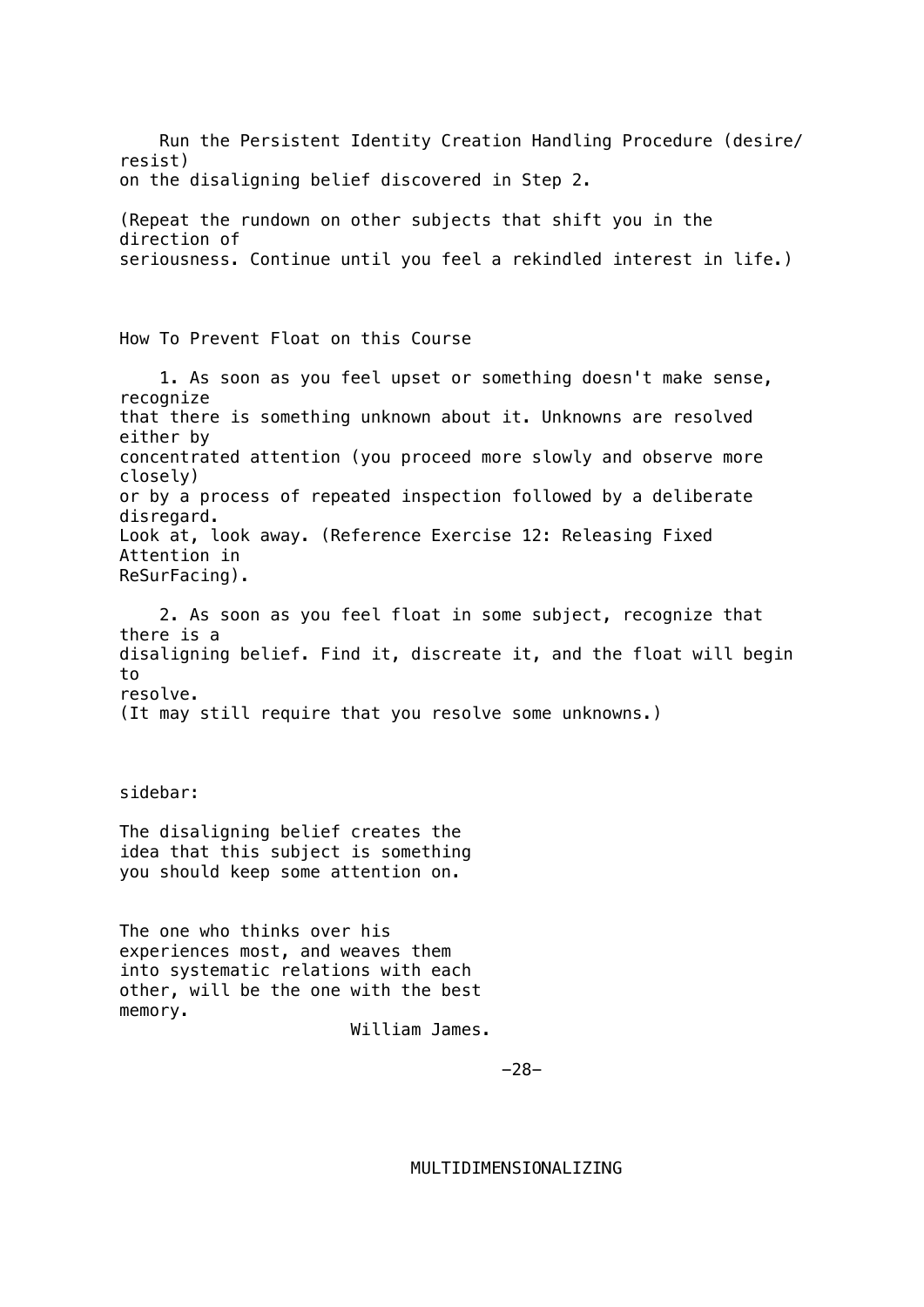Viewpoints

 When something (an idea, object, event, identity) is viewed from only one specific point of view in understanding or space/time location, the backflow from viewing actually defines and fixes the viewer. Thereafter the idea is of limited use in thinking. Another way to say this is that if you always look at something the same way, it is because you are always looking from the same viewpoint.

 Something very interesting happens when you develop the ability to view something from \_any\_ perspective.

 An inability to view events from certain viewpoints is an indicator that you have stuck attention (resistance) on those viewpoints. This resistance arises as a pressure exerted by your own transgressions or intentions (shame) or by your own assignment of responsibility (blame). Both shame and blame put certain viewpoints beyond your willingness to occupy.

#### Objective:

 To develop the ability to view something from any perspective.

#### Expected Results:

 An increased sense of responsibility. Freedom from fixed viewpoints.

Exercise 1. UNDERSTANDING. Time: 5+ minutes. Demonstrate and explain your understanding of the first and third para graphs above to another student. Reread them as often as is necessary. Exercise 2. SMALL INANIMATE OBJECT. Time: 10+ minutes. Look at an inanimate object from many different perspectives. Do this until you can visualize the object in your mind. Rotate the object in your mind, examining it from all points of view simultaneously. Exercise 3. LARGE OBJECTS. Time: 10+ minutes.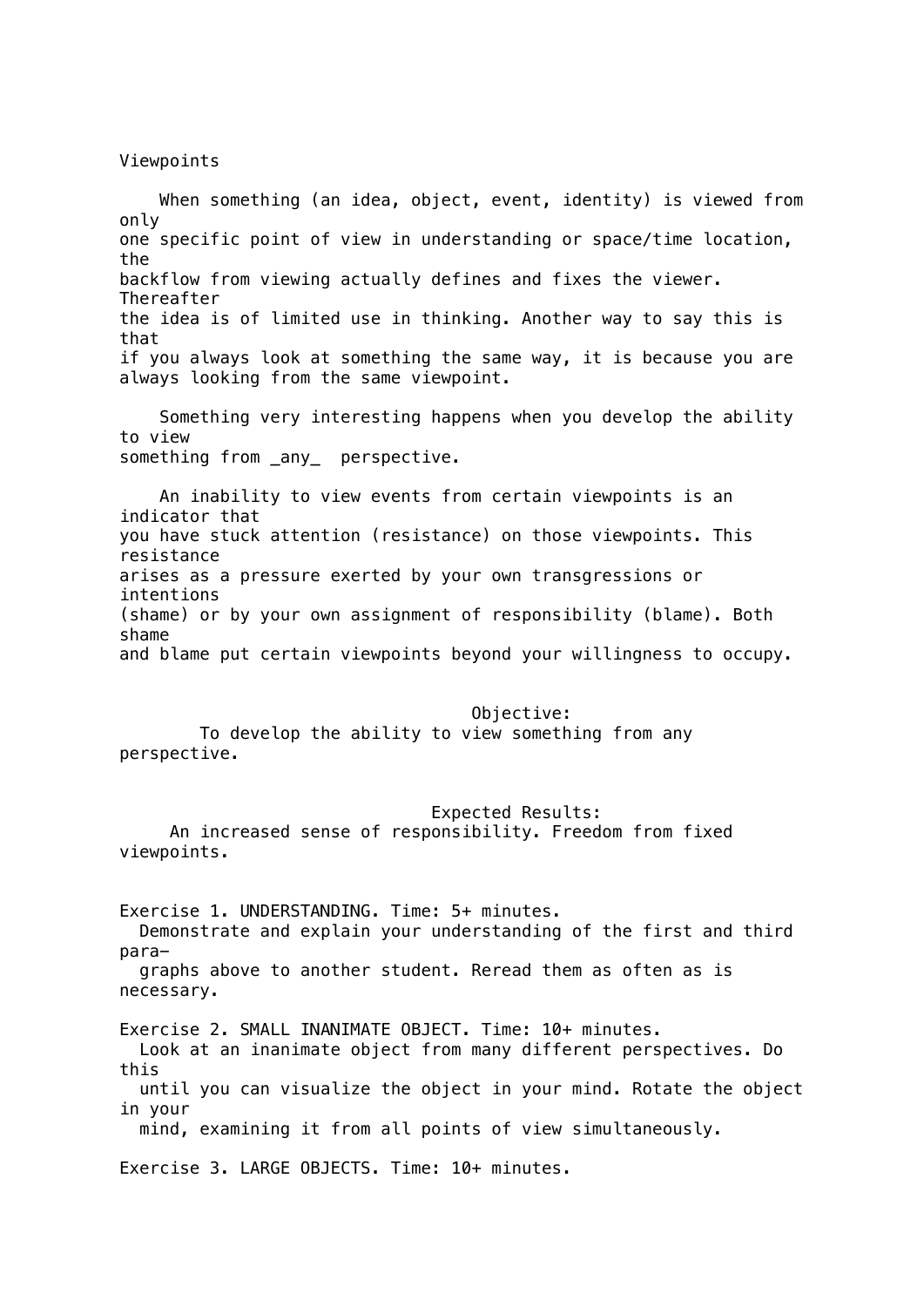Walk around a building until you can visualize a three-dimensional mental image of the building. Do this until the building exists for you independent of any specific location from which it is viewed. Exercise 4. PEOPLE. Time: 30+ minutes. Pick a person you know. Think of them from the perspective of the opinion you have of them. Then think of them from the perspective of an opinion that some other identity might have of them. Then think of them from the perspective of an opinion they \_might\_ have of themselves. Repeat until you can think of

sidebar:

idea n. 1. something one thinks, knows, or imagines; a thought; a mental conception or image; notion 2. an opinion or a belief 3. In philosophy: according to Plato, a model or archetype of which all real things are but imperfect imitations

opinion n. 1 a belief not based on absolute certainty or positive knowledge but on what seems true, valid, or probable to one's mind 2. an evaluation, impression, or estimation of the quality or worth of a person, event, or thing

-29-

the person from the perspective of many possible opinions. Repeat the entire exercise on a number of people you know. Note any insights you have for a trainer.

Exercise 5. EVENTS. Time: 30+ minutes. Pick an event that has had an influence on your life. Think of it from the perspective of the opinion you have of it. Then think of it from the per-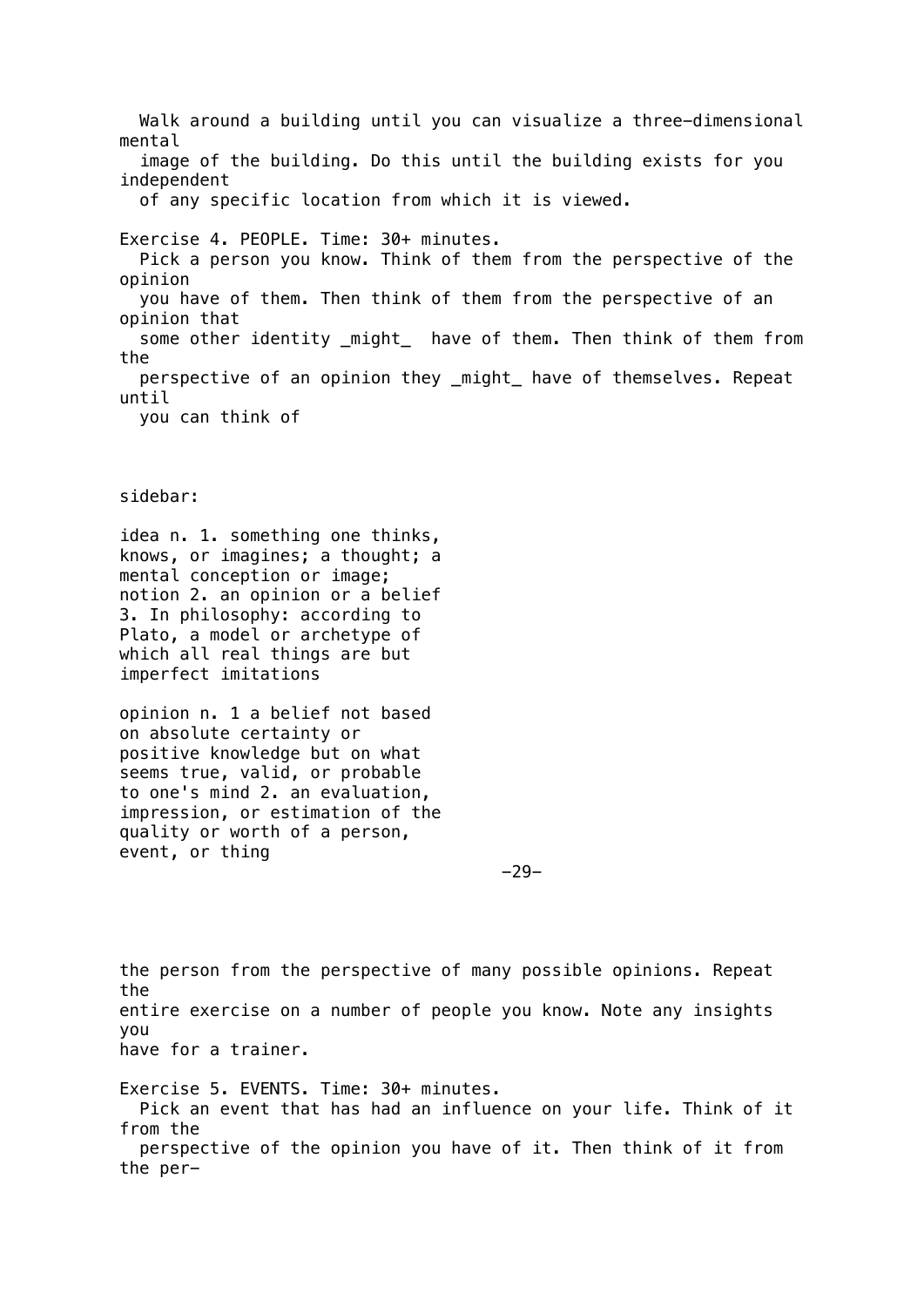spective of an opinion that some other identity might have of it. Repeat until you can think of the event from the perspective of \_every possible\_ opinion. Repeat the exercise on a number of events that have had an influence on your life. Exercise 6. SUPER FEEL-ITS. Time: 60+ minutes. Select both animate and inanimate objects, and first feel them from two viewpoints, then four, eight, etc. until you can feel the creation \_simultaneously\_ in every aspect. Do this until you experience a positive change of attitude. Exercise 7. THOUGHTSTORM OR GROUP DISCUSSION QUESTION. What are the consequences of not looking (subjectively or objectively) at something from certain viewpoints? sidebar: The KEY questions that the group addresses are these: \* What are the possibilities?  $*$  Why do we agree (or disagree) that this is (nor) so? \* What else does this explain?  $-30-$  THOUGHSTORM(r) solo version (A technique for generating intuitive insights) Sculptors, painters, writers, dancers, thinkers -nearly anyone who has

engaged in creative activity for an extended period -have experienced the phenomenon of suddenly having an intuitive insight into the

direction in which the creation should proceed.

In Thoughtstorming, this breakthrough is the moment of corecept.

In her book, Writing the Natural Way, Gabriele Lusser Rico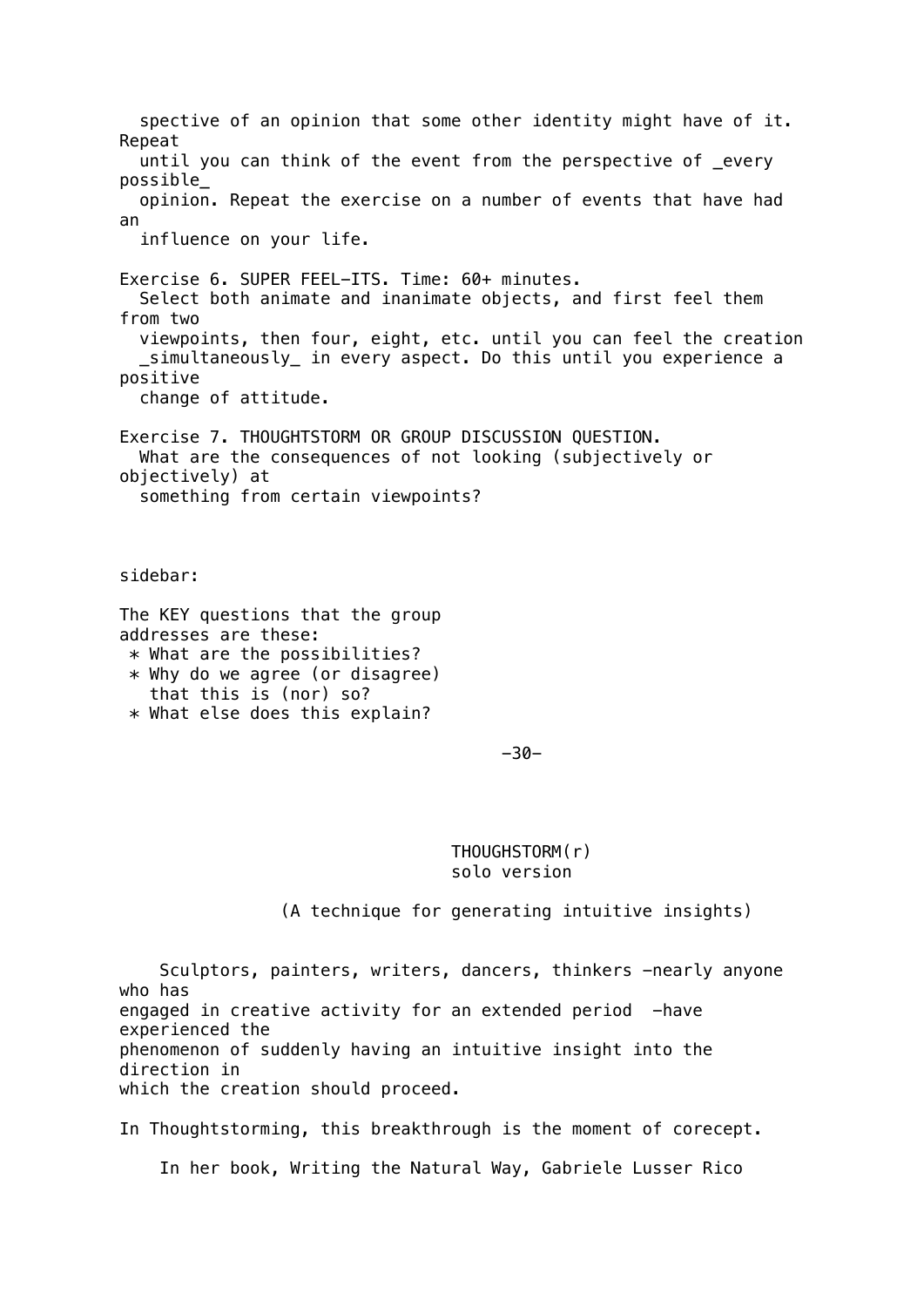describes a technique she calls clustering. In clustering, she puts down a story idea and then some further ideas that are triggered by the first idea and links them, creating a diagram she calls a cluster. Rico uses the technique to outline writing projects. It is remarkably effective in stimulating creativity.

 A similar clustering technique is used in the solo version of Thoughtstorming to generate intuitive insights into the default patterns and projections of your own life.

 The procedure is simple, informative, and entertaining. It operates most efficiently when the associations are allowed to spontaneously occur. It can trigger some profound insights into your mental territory.

> Objective: Increased awareness into default patterns.

 Expected Results: Intuitive insights through discovery of default patterns

and

projections of your life.

Procedure:

 In the center of a sheet of paper, write down a subject or a person that you would like to explore or know more about. Generally this text is boxed or circled. Then write down (without judgement or logic) ideas, objects, events, or qualities that are mentally associated with either the first idea or subsequent ideas. As the ideas are written down, they are interconnected with lines and/or arrows in any fashion that feels appropriate. The procedure is continued until you have a sudden intuitive insight into the relationship of the subject to your own life.

 This can be an emotional process, but if it's continued to the intuitive insight, there is a big sense of relief and an increase in self understanding.

As an exercise, begin your first clusters with the following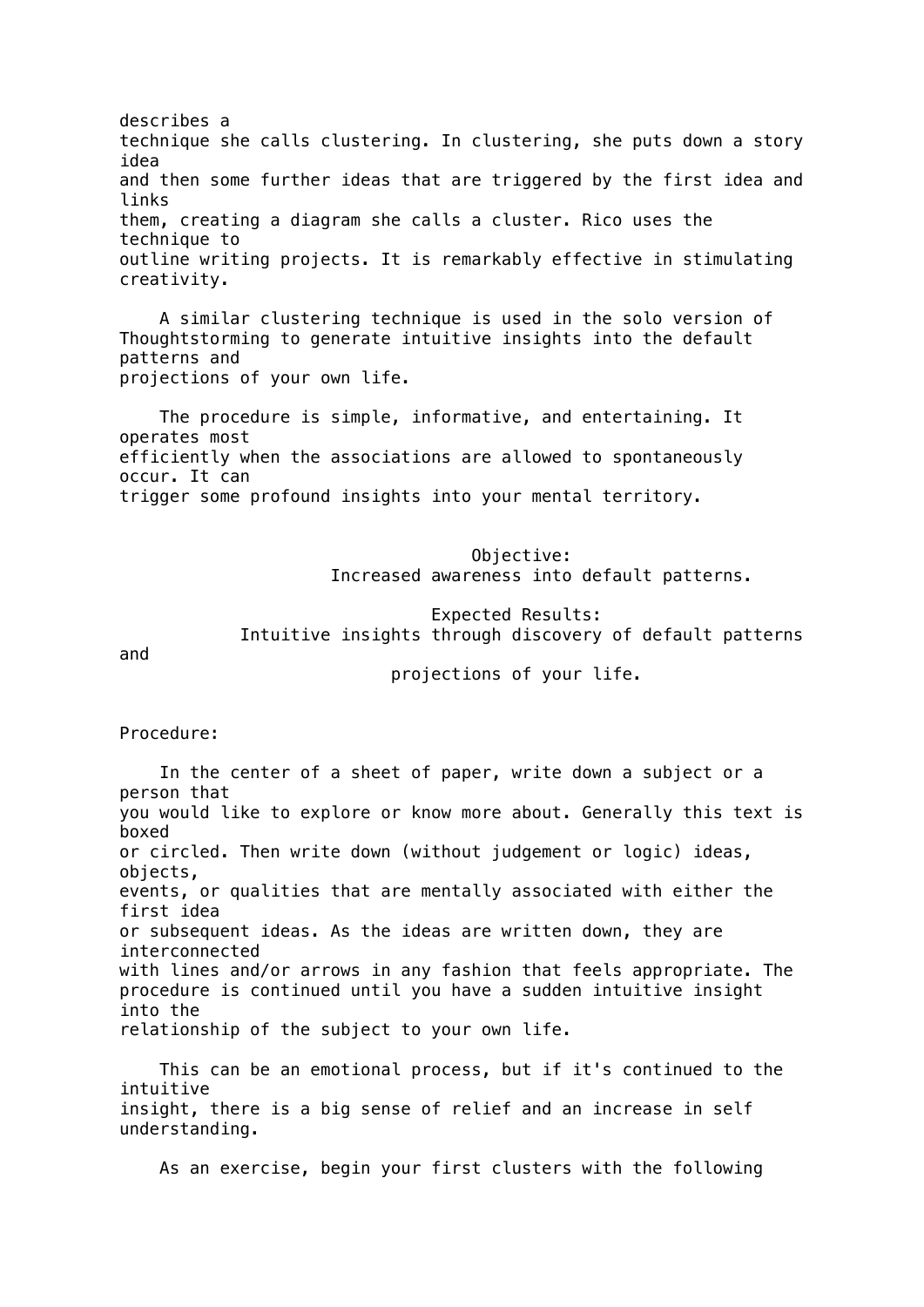subjects. Use them one at a time.

 $*STUDY$   $*MAMA$   $*DAD$  $*(YOUR$  OWN NAME)  $*LIFE$ 

-31-

# GROUP DISCUSSIONS

 Group discussions can be an effective way of expanding your viewpoint on a subject or of clarifying something. Group discussions may occasionally result in a corecept but are not necessarily pushed in that direction. They are generally calmer with less interrupting than Thoughtstorm sessions. They do not require group alignment.

 The main purpose of a group discussion is to multidimensionalize a subject, to understand alternatives, and to extrapolate further information. There should be no attempt by any part to sell a viewpoint or influence an answer. It is nonadversarial. There is no decision that needs to be made. It is an exploration.

 Group discussions permit you to \_think with\_ what you are studying rather than just assimilating it.

 Understanding and insights that would require a long period of private individual contemplation seem to come forth readily in the synergetic atmosphere of a group discussion. Applications of and subtle relationships among ideas often appear.

Procedure:

 A group discussion is normally started by some questions or statement made about the subject. (e.g., the question of whether others exist or not does not arise unless one exists as something.)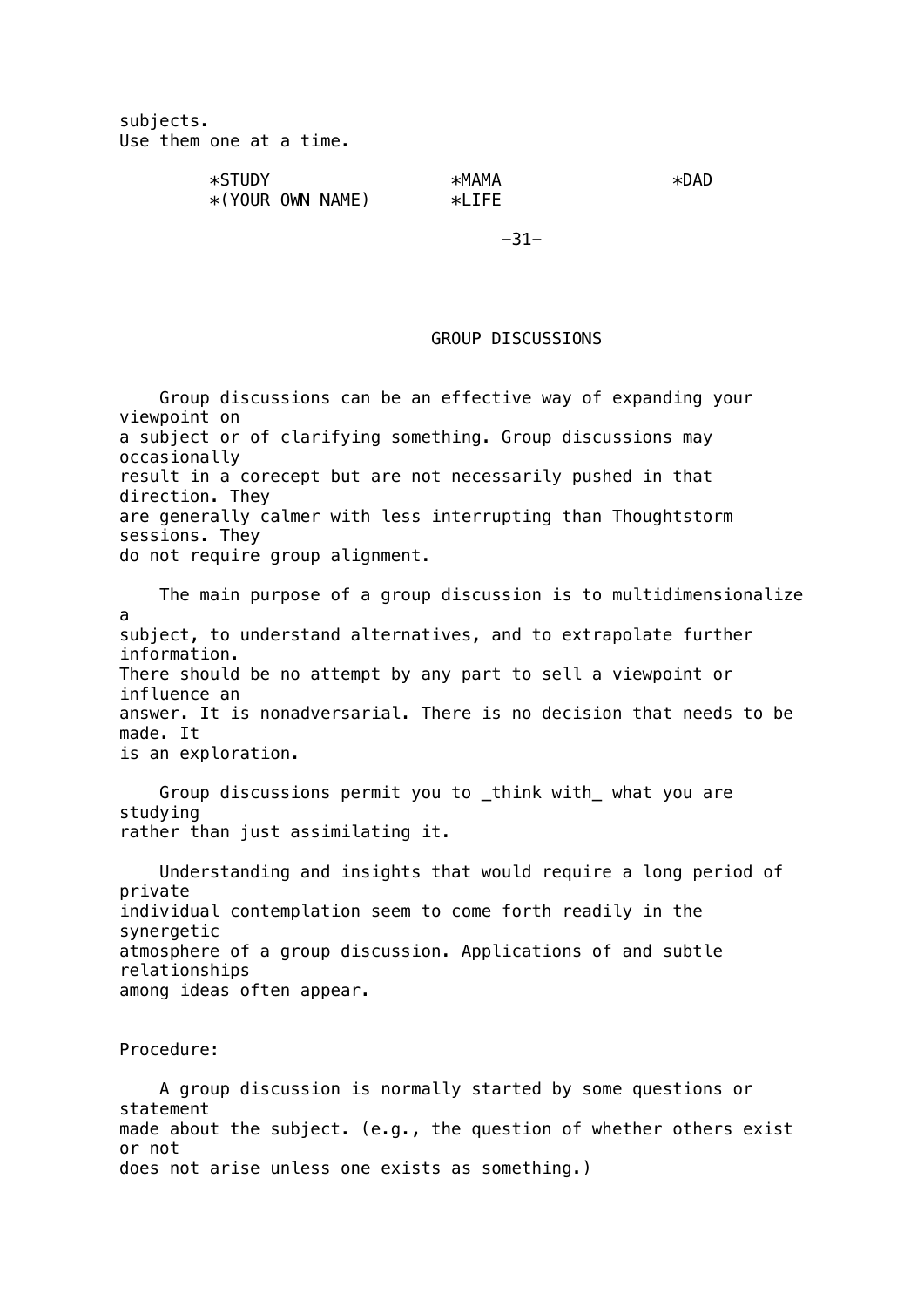The key question that the group addresses are these:

 \* What are the possibilities? \* Why do we agree (or disagree) that this is (not) so? \* What else does this explain?

 Group discussions are usually brief. Depending upon the size of the group, they usually last 30 minutes or less.

Variation

 For more robust group discussion -the kind that can last for hours- add this key question:

 $*$  Is there a more fundamental question that we should address?

-32-

## T H E W I Z A R D C O U R S E P A R T II

#### Y O U

 (Outside of creation; behind it all; paradigms of the undefinable.)

Contradictions

 The reason that some elements, scales, or descriptions in the Wizard materials seem to contradict other elements, scales, or descriptions is because they are descriptions, not the thing described. As descriptions, they depend upon language, culture, and the environment from which the thing being described is viewed.

 The multidimensional motto for Wizards is, "Here's another way of looking at the same thing."

 When we begin describing things like consciousness, which willingly conforms to almost any description given it, or stages of a transformational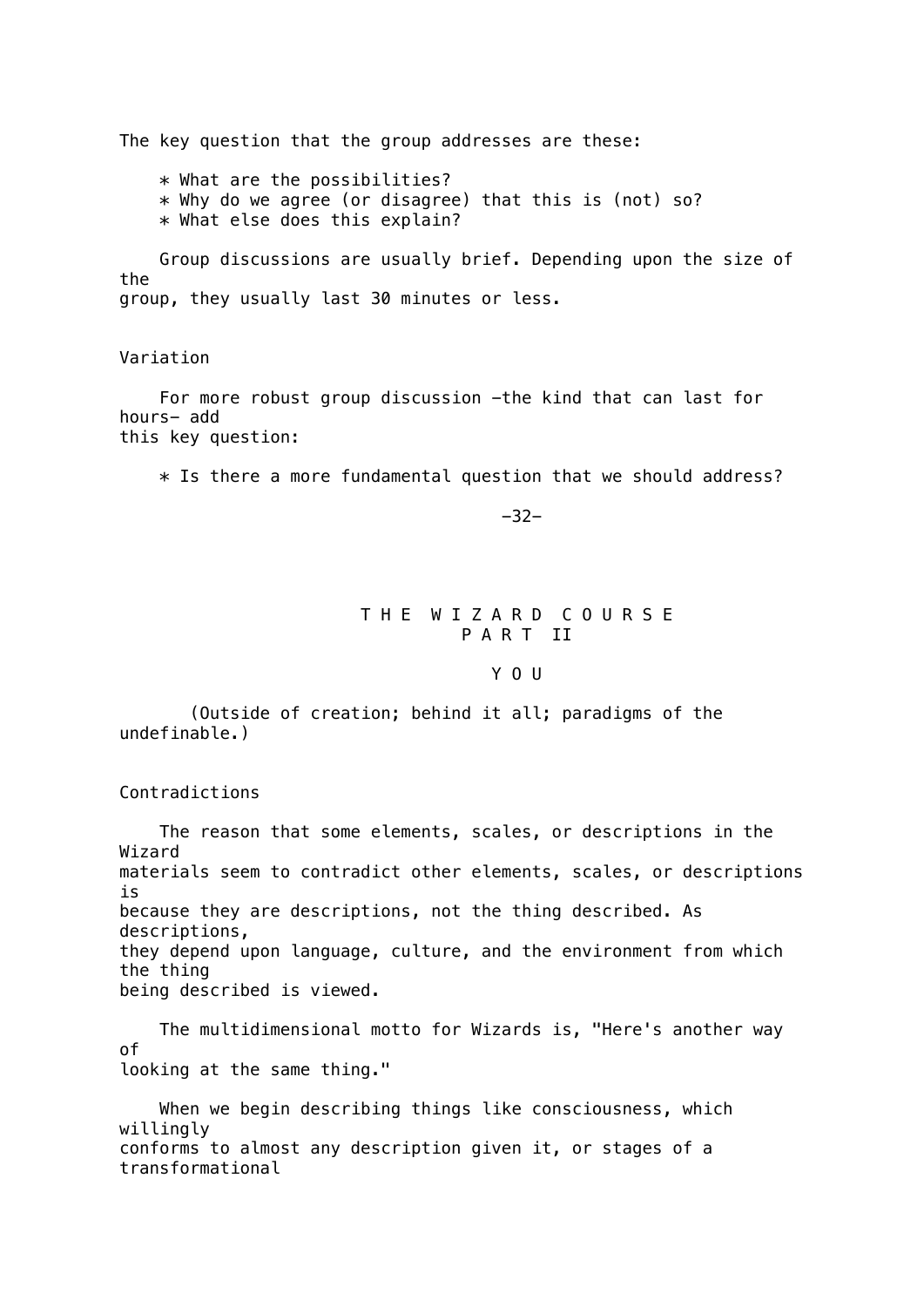or evolutionary process that melt into each other so gradually that there are no clear-cut points of separation other than those we assign, contradictions of viewpoints can arise. The good news is that the descriptions are contradictory, not the thing being described. The thing is and always will be what it is. There may be many descriptions for the same thing. We can argue descriptions and nomenclature, or we can go take a look. The Wizard Course is about looking.

 It is important to remember that the descriptions are not the things; they are fingers pointing in the direction of the thing. It is better to look at the thing or be the thing than to memorize and repeat descriptions.

#### Introductions

 The word introduce means to make someone acquainted with a new perspective or a new aspect of creation. Some things are not perceived until they are introduced. Some things go unnoticed until they are pointed out. Initiations are introductions to things unnoticed; they are instructions on how and where to look.

 Part II of The Wizard Course is designed to introduce aspects of awareness, perceptions, and consciousness that often go unnoticed. Please remember that it is an initiation, a sight-seeing tour. The point of the trip is that you look (or feel) beyond the written materials and experience and enjoy the phenomena being talked about. There are no final exams.

-33-

The Fundamental It

 The Hindus call it the divine ground; the Buddhists call it absolute reality; the Christians call it God. It doesn't matter what you call it. There is no point in arguing over labels, because there is no label that can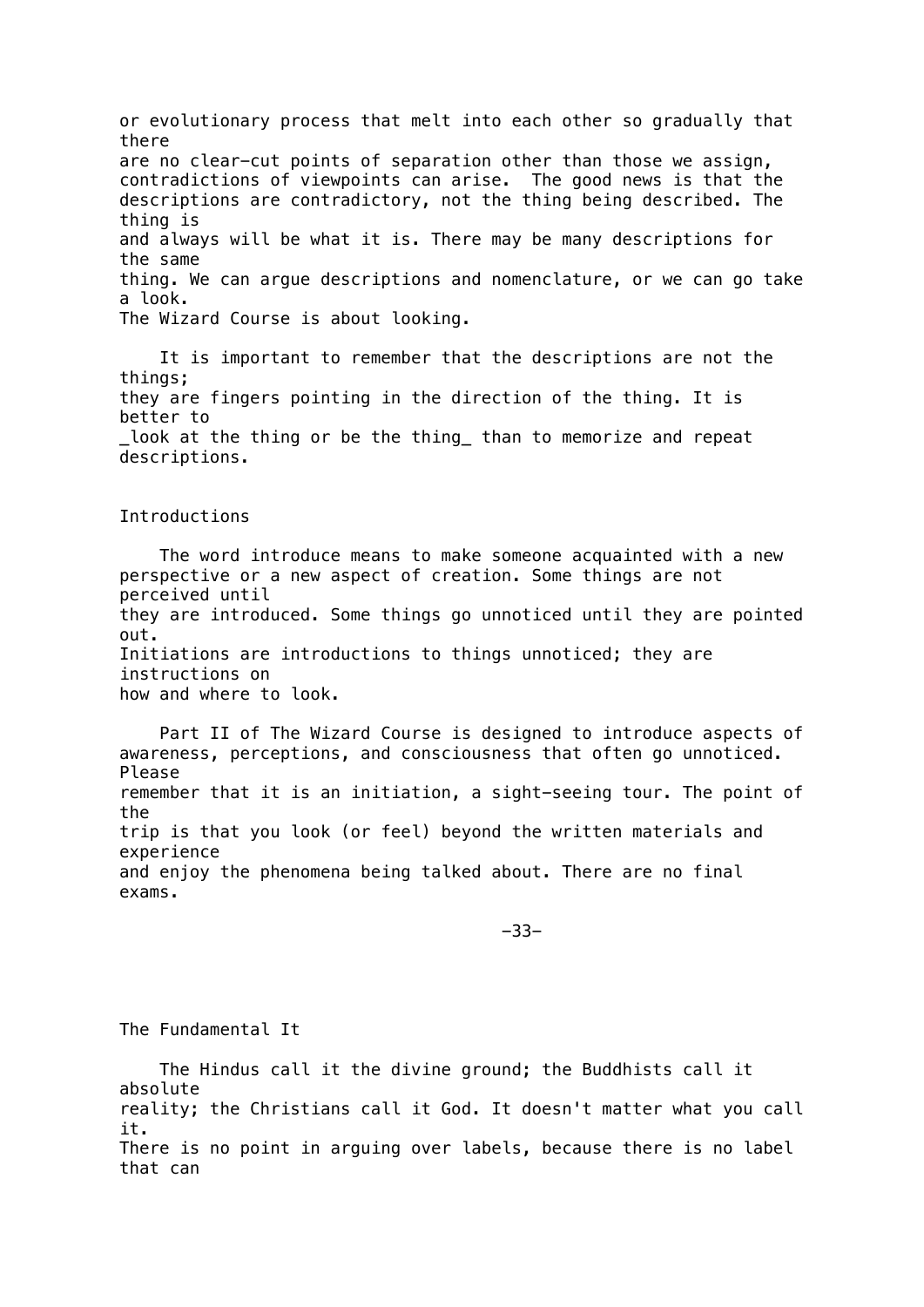describe it. There is no word that can describe it. Maybe the word that comes closest is descriptionless, but it too, is a conception and misses completely that descriptionlessness that cannot be conceived. All that is, all description, all creatoin, space, time, and energy ride around it, inside it, and on it. It is the indescribable within which the describable rests. All things are connected by this not-nothing, not-someting that arises from nowhere, is everywhere incomprehensible an unfathomable, immeasurable and inexpressible. Only by pointing a finger directly into your own eyes can it be found. There it is! The only evidence I can give for it is that I'm talking about it, talking around it. Near misses and what it is not are as close as words can come to it. The Great All Behind. Behind the past, behind the future, behind the is, behind the isn't. Behind it all. It's the outside center. It's the central edge. It's the non-spot from which anything can be created or discreated. To know it is not to say it; to say it is to lose it. It is the truth of properly confusing Zen. So do you wonder why I bring it up at all? Well, besides being fun to almost think about it -to think around itit's what we are. And while it's all of us, it's unlikely that we're all of it. It's the unity from which the multidimensional reality arises. It is the source of the creating energy that "'I's" channel into the world. It is the nospace space where every being, every level of consciousness, every alternate reality-occurring-simultaneously has its beginning and its end. It is the quintessential you. There is a certain sense of relief to learn that you are not just a number of pounds of low-quality meat or a wrinkled gelatinous organ called a

brain. It's good to realize that you're not only who you thought you were,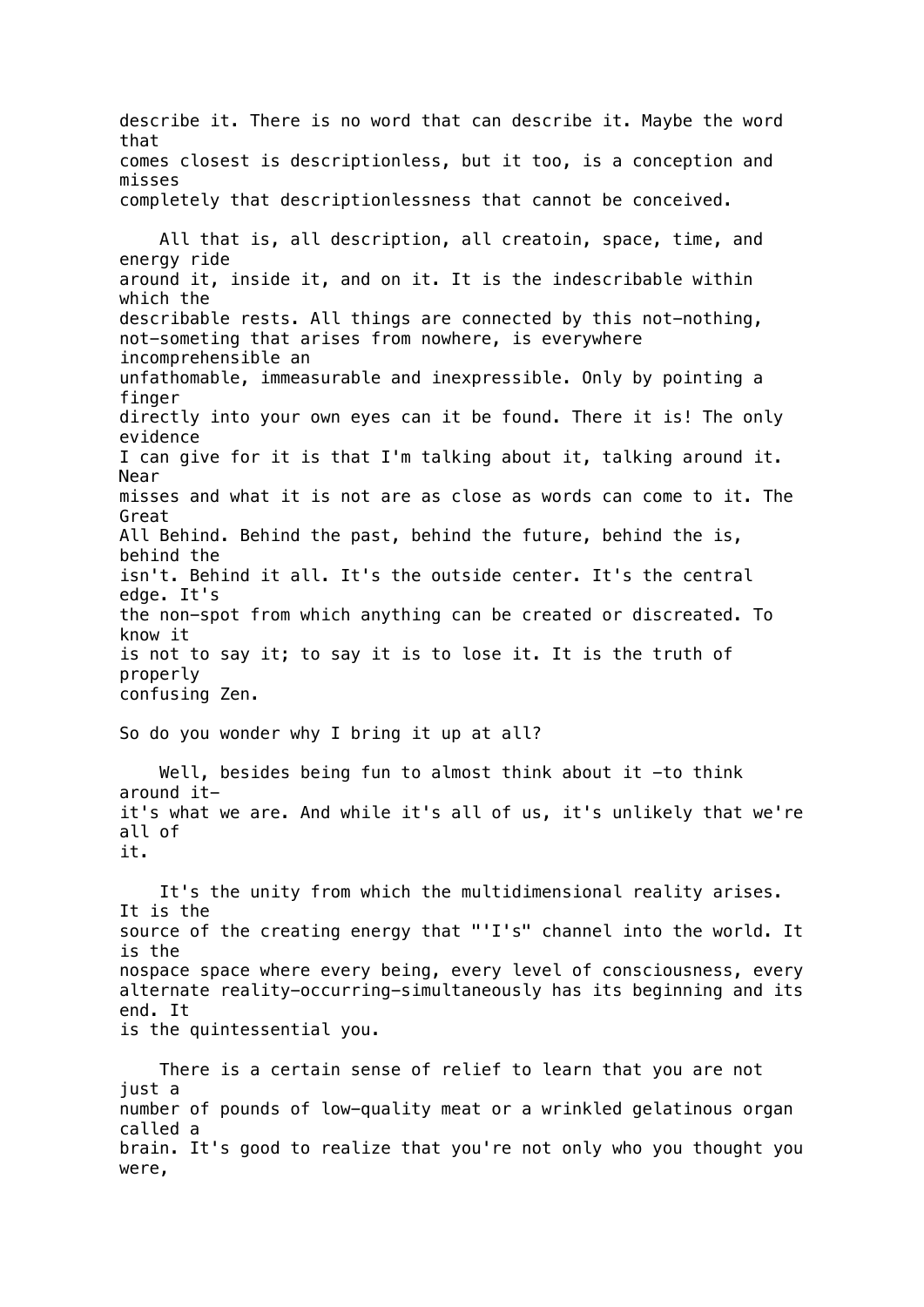but you're who thought as well. And that you're not what anyone else thinks, except to them. "I" is the most elementary description you can give yourself. As soon as you enter existence, you focus a channel of creating energy into one of the countless realities. This creating energy is called attention. It solidifies and brings that level of reality alive. sidebar: Some words used to point what cannot be defined: source creator the essential you fundamental "I" pure awareness god the divine the absolute the prime mover the uncaused cause the infinite the stillness the one eternal radiance the clear light the unspeakable the beginningless the endless that om Brahman Ram the untouched the ever present -34-

A traditional Mental Paradigm

 In the human, there are three major levels of personal reality that "I" brings alive:

- 1. the animal consciousness
- 2. the intellectual consciousness
- 3. the spiritual consciousness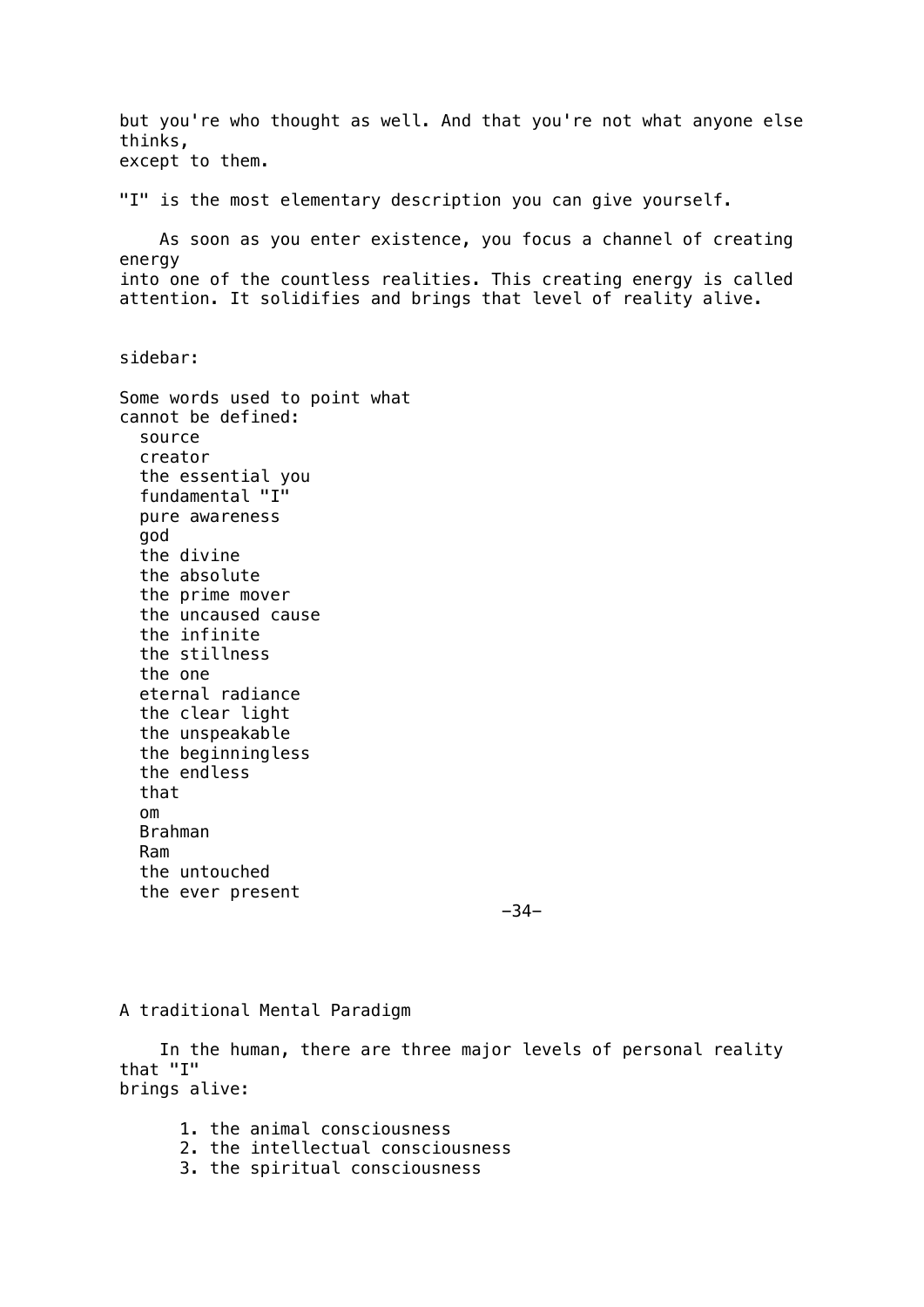Each level exists as a reality that may or may not be aware of the other

levels. Generally one level predominates over the other two.

 Each level experiences a different causal attitude, i.e., feeling cause over or feeling effect of the universe:

\* Animal consciousness feels at the effect of the universe.

 $*$  Intellectual consciousness sometimes feels at the effect of and sometimes feels cause over the universe.

 \* Spiritual consciousness \_chooses\_ whether or not it will interact with the universe in either a cause or an effect

relationship.

Each level contains a path of recognition and insights that leads to the next higher level and also contains an opposite path of irresponsibility and shame that leads to the next lower level.

 At each level, "I" will act principally to preserve the form and substance that it imagines itself to be, i.e., a body, a mind, an "I am." The predominate level at any moment is the one on which the most attention is focused. But all levels exist simultaneously, and crossover points from one level to another allow "I" to shift the focus of its attention.  $"T"$ probably does not move. Instead it fades its attention at one level and begins to recognize a different set of circumstances at another level.

Animal Consciousness

 The lowest level of consciousness assumed by "I" in its human experience is the animal or instinctive/reactive level. "I" imagines itself to be a body, a physical thing subject to physical laws.

 At this level, it is motivated to fulfill the instincts and desires of the species. As it evolves, it seeks satisfaction of the appetites, gratification of the passions, and personal comfort. "I" is motivated by lustfulness, savage power, predation, and domination--blatantly displayed in the lower animal, but growing more covert and symbolic in humans.

 At this level, "I" imagines the feelings, fears, and desires of the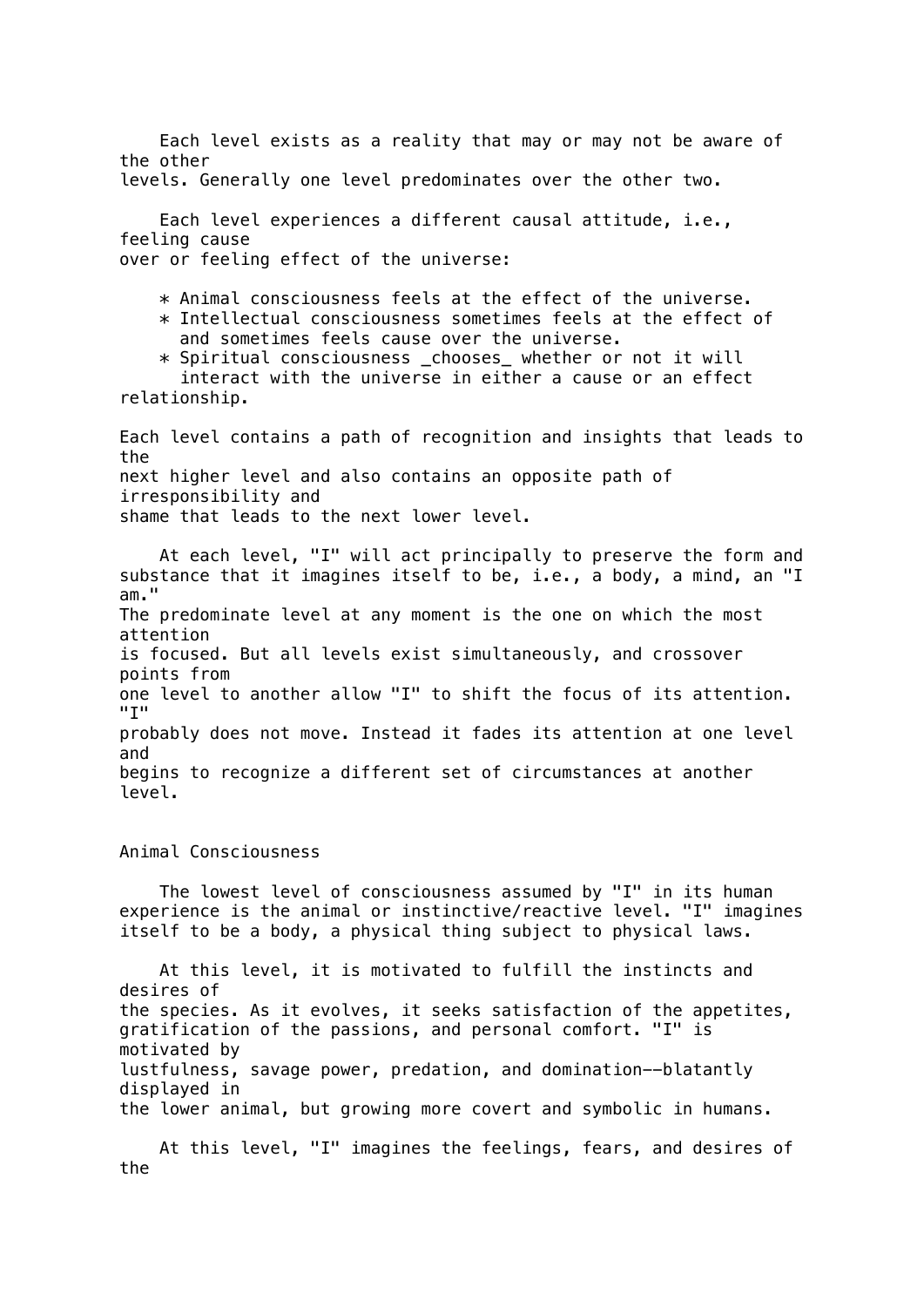body to be its own. All the powers of thinking and reasoning are instinctually directed towards preserving the body. "I" is controlled by the perception sidebar: AWARE WILL Awareness is without description or intent. "I" is a lens between awareness and the world. Awareness focused through an "I" is attention. Will is an intent to create. Consciousness is the creation of perception. I am \_this consciousness\_ is identity. Various paradigms refer to creating energy that we call attention as prana, chi, or kundalini. -35 of pain and pleasure. It operates on a default program acquired from the environment. "I" is so identified with the body that is shares its fate -it grows old and dies, forgets itself, and repeats the cycle of birth and death. On occasion, by accident of diet or grace, animal consciousness becomes aware of higher levels of consciousness. Usually it is a momentary experience. Afterwards, the animal consciousness perceives higher levels of consciousness as a threat that will find it out. Animal consciousness thinks in terms of acquiring personal advantage and status. The majority of its actions are calculated to acquire things, attention, or admiration from other "I's." It finds subjugation of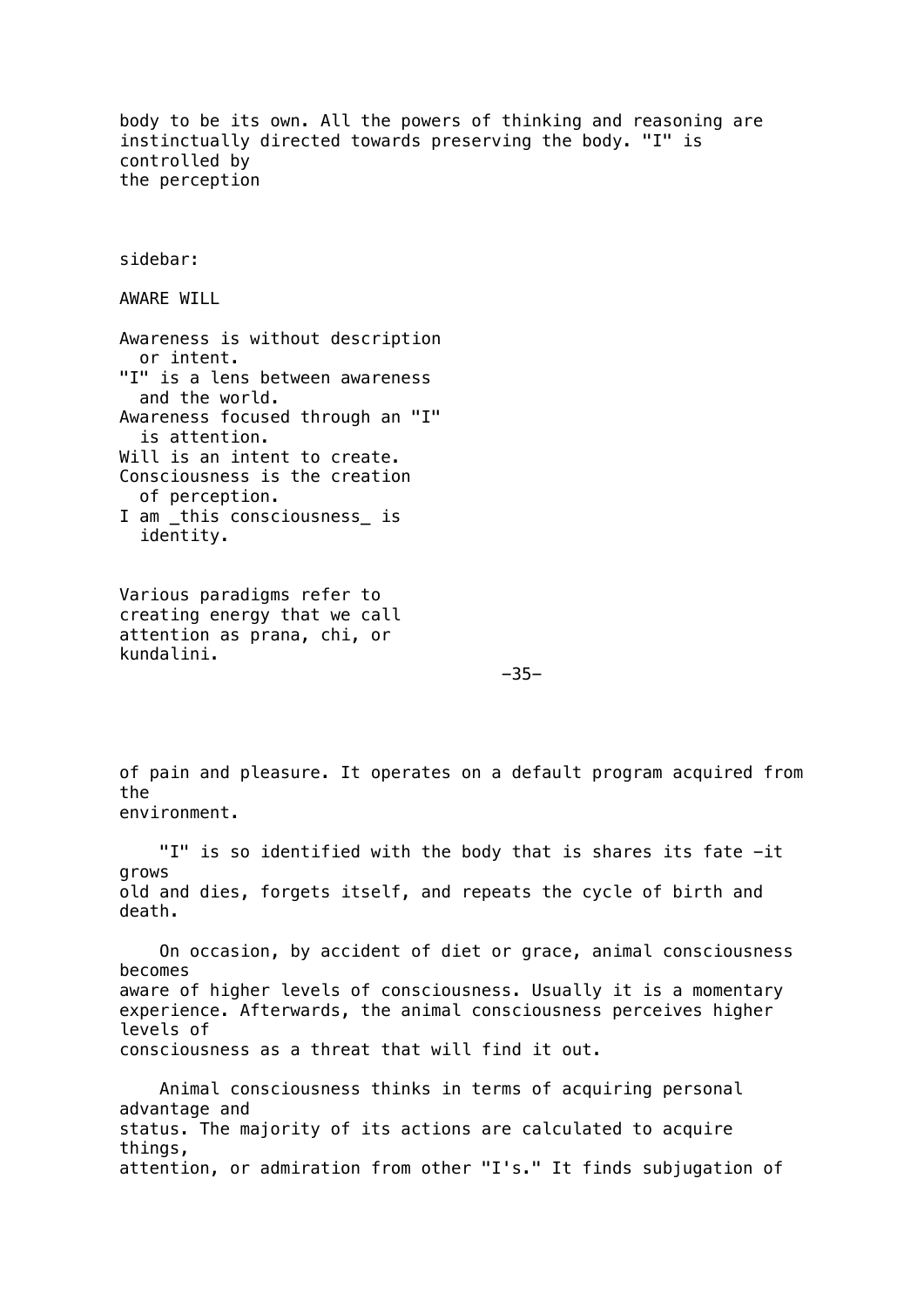others and the conquest of nature to be its most satisfying achievements. Animal consciousness is the product of a half million years of adaptive evolution. It is a harsh reality when viewed from higher levels of consciousness. Unfortunately for us, most of the members of the current Earth civilization operate predominately at this level. Intellectual Consciousness At a higher level of consciousness, "I" imagines itself to be intellect or mind:  $*$  I am this collection of memories and perceptions  $*$  I am this identity  $*$  I am these resisted experiences desiring those experiences  $*$  I am these desirable experiences resisting those experiences. In a sense, the intellectual level of consciousness is a massive denial zone between the animal and the spirit. It is absorbed in trying to figure out itself and the world in terms of cause and effect. Why? is the operative question of its introspection. \_How?\_ is the operative question of its examination of the world. The scientific discoveries and developments of the industrial societies are a product of intellectual consciousness. This is the level of the achiever, the workaholic, the corporate drone. At this level, the body is often neglected or forgotten. Sometimes it becomes a burden of shame and embarrassment. At this level of consciousness, beings argue, fight, and even kill each other over abstract ideas. Intellectuals readily recruit and indoctrinate whole armies, which by threats and promises of gratification they fix at a level of animal consciousness.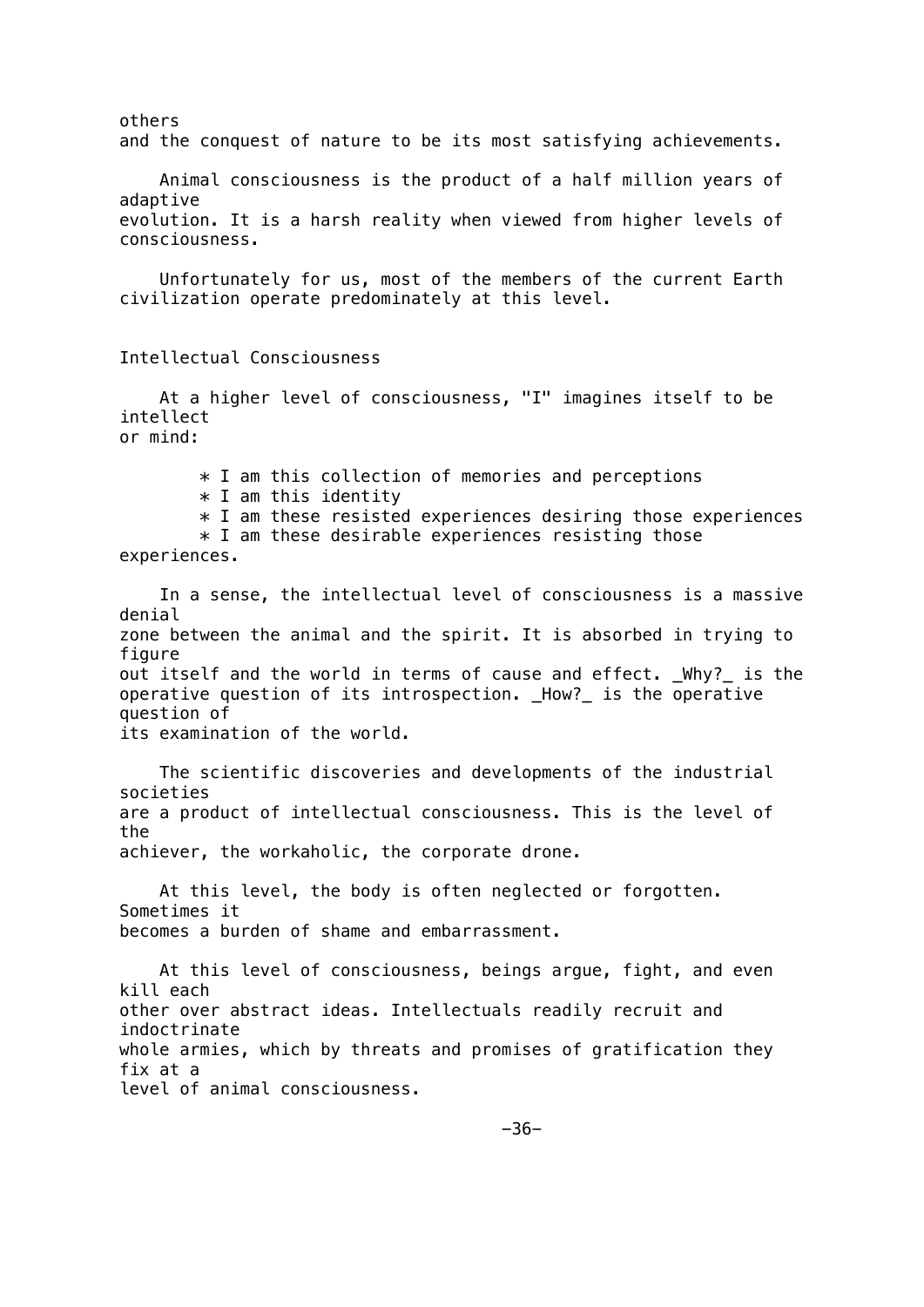This is the only level of consciousness from which "I""ever entertains its own deliberate self destruction. It becomes diseased with thinking. It succumbs to questions that simply cannot be answered: who am I? What will become of me? Why am I like this?

 The intellect is the great barrier between the animal and the spirit. It contains the bones of discouraged seekers.

 For those who ignore the diversions of the physical world mistakenly believing they are being spiritual- and sink into endless introversion, this becomes the region of the insane. It is here that an "I" can exhibit a range of \_responsive\_ behaviors from happiness through aggression through fear to depression \_without a visible outside cause.\_ This is the level where "I" can become totally self responsive. It deludes itself. It exists in a parody of mirrors that only the insane intellect can conceive.

 The level of the intellect contains all identity costumes, the resisted experiences, and the fixed ideas. At this level, consideration of others, kindness, responsibility, and care are more the result of indoctrinations than of compassion.

The motivation of "I" at this level is \_try to figure out\_.

Spiritual Consciousness

 It is a long winding path from the level of animal consciousness through the level of intellect into the sunrise of the spirit.

 The trick is to travel as a tolerant tourist, a stranger in a strange land. Any experience you resist becomes a delay on the journey. Observe the animal "I". It is self-centered. That's its role in life. That's what it does. Don't take it personally.

Observe the "I" of the intellect. It worries and figures. That's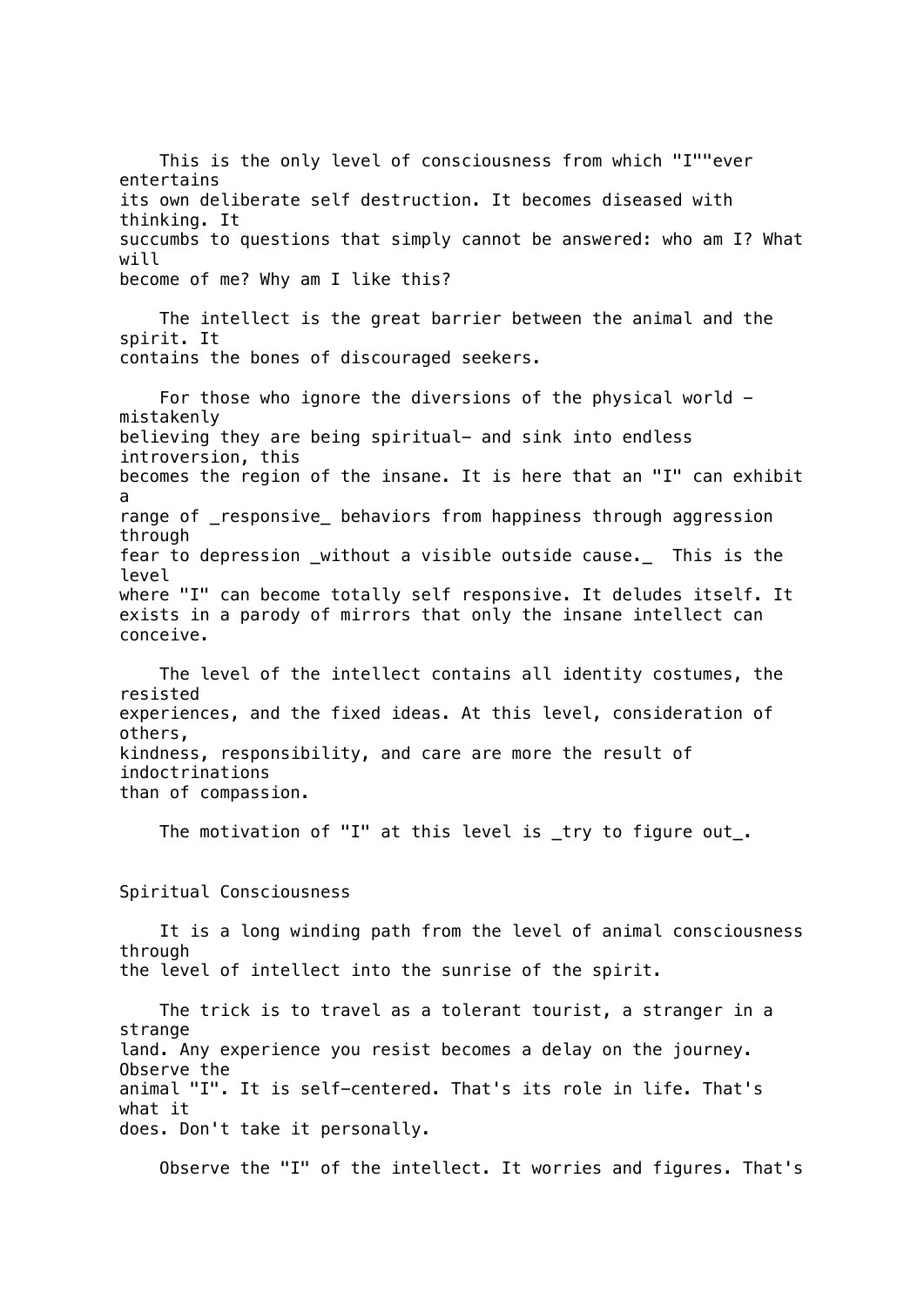its role in life. That's what it does. Don't take it personally. Pass on. You are approaching the summit of the human experience, the human spirit. It is the threshold of undefined awareness. At the level of the spirit, "I" creates itself as simply I AM. It appreciates the "other", and it can engage in deliberate cooperative acts. This is the level from which the intellect and the animal can be brought under the control of the will --not by force, but by understanding. This is the level from which both the intellect and the animal can be corrected and adjusted to the benefit of the consciousness of these realities. At the level of spirit, you are the higher self that the intellect and the animal selves look to. Your compassion and understanding, or lack thereof, toward -37 the animal and the intellectual selves determine your own receptivity to higher states of existence above spirit. Spirit consciousness is the control room of human experience. From here, the intellect can be explored and used as a tool. From here, the body can be strengthened and healed. From the level of spirit, the intellect is a city of lights on the horizon that you view from the deep stillness of a desert night. The further you get from the neon hubbub, the more you become aware that there are stars! The more you quiet the intellect, the more aware you become that the divine journey is far from over. There are levels above consciousness to explore. The expression of "I" on these new levels is sufficiently

different from the expression of "I" on the levels of animal, intellect,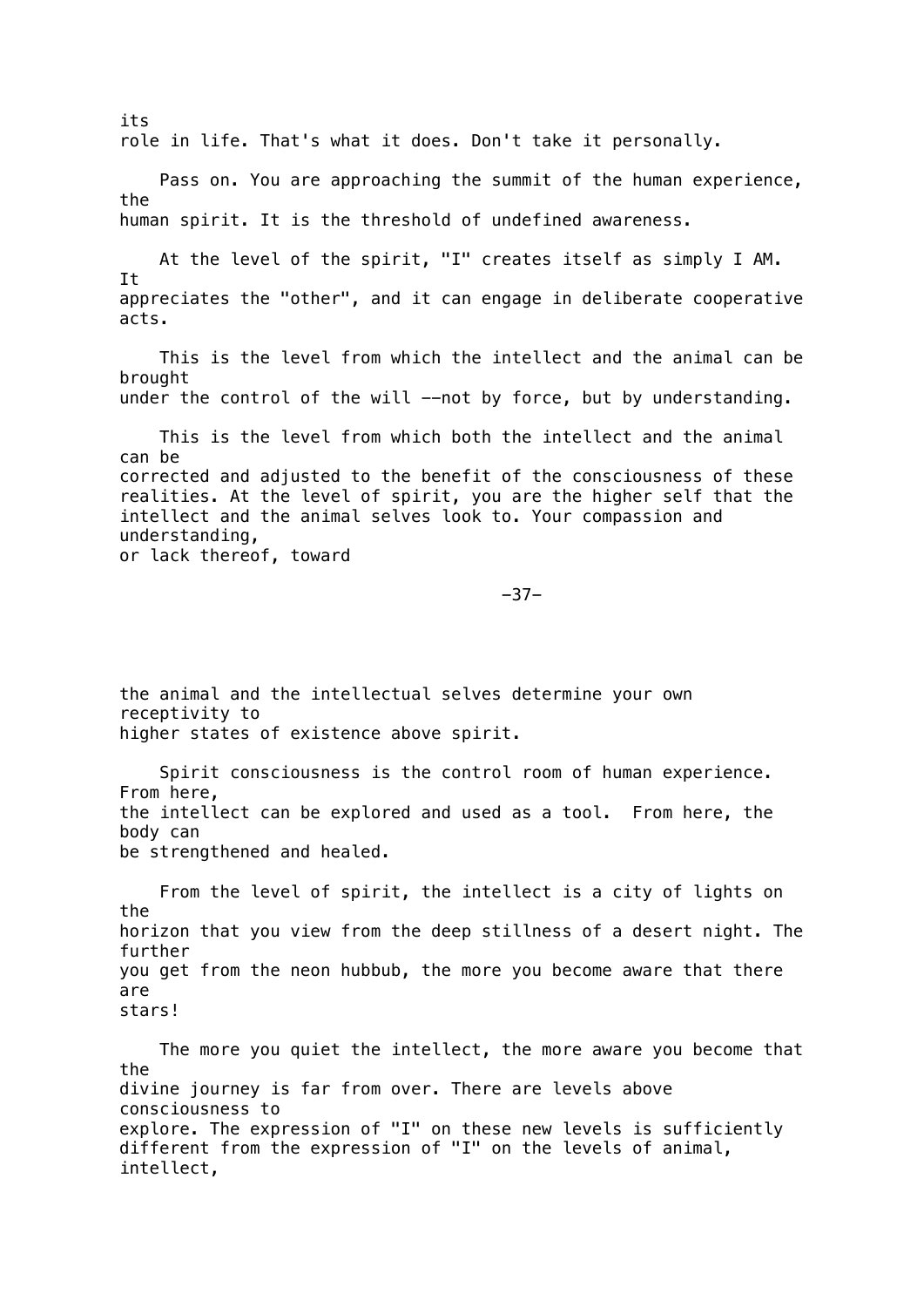and spirit that we need a new map. These higher "I's" are without forms or substance. They are "I's" that express themselves more as agents of divine intention than as individuals.

-38-

[Previous lecture]

DESCENT OF AWARENESS (LEVELS OF SOURCE)

 I'm going to give you another scale of the descent of awareness into the world. You can use it to discuss certain consciousness phenomena and pinpoint where these phenomena occur. Source of All-That-Is Including Awareness Source of All-That-Is Including Awareness is the spark of the divine that every creature and every creation carries. It is the inseparable

fundamental substance of both the perceiver and the perceived. It is the inspiration of the conceptions creatures have made about the source of God.

It is the indescribable that sources All-That-Is.

Awareness of All-That-Is

 This is a viewpoint outside of energy, space and time. It is beyond and transparent to the consciousness created by experience or thought. It perceives by knowing. It creates by originating. It is omnipresent and omniscient. It operates in the background at each and every point on this scale and is probably the source of intuitive insight. It is the inspiration for the conceptions creatures call God. It is the singular "I" that exists as the world.

Selective Awareness.

 This is undefined awareness capable of assuming multidimensional viewpoints of phenomena \_within\_ creation. It perceives by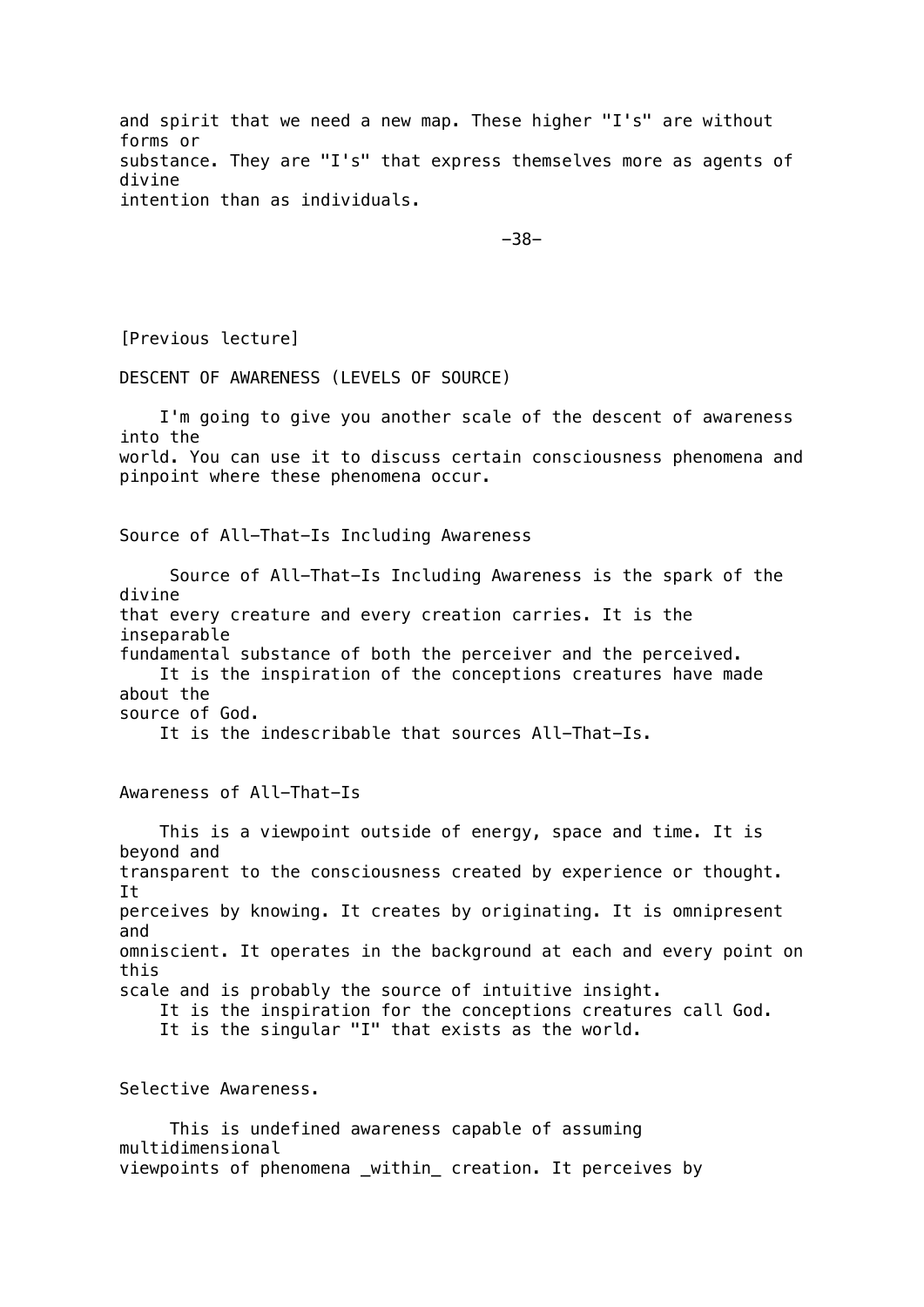proximity, association, and connection. It is not subject to the physical laws that govern energy, time and space and is thus seen as magical. It is characterized by wisdom, compassion, and acceptance. It is very little influenced by intention or by secondaries. It is the higher "I" living in the spirit within creation--the Wizard. Individualized Awareness This is awareness coupled to a single perspective. It converts fixed attention into neutral attention. It perceives by radiating neutral attention. It is the awakening soul, the "I am." It has a sense of itself existing beyond time and space. It is characterized by faith and will. This is the Avatar. Personal Identities These are defined viewpoints that arise as a result of attention becoming identified with circumstances and events. Identities convert neutral attention into desires or resistance. hey perceive selectively and with prejudice. They transform attention into consciousness. They have a sense of existing as memory, with significant purpose. This is the "I" of the intellect, the ego-self. Entities These are fragments of experience that are frozen in time. They repeat a message or sensation rather than perceive. They distort perception and misassign responsibility. Generally their responsibility level is, "It's not my fault. I am a victim." They think of themselves as sensations.

[End Previous lecture]

-39-

AWARENESS, BEING, AND ATTENTION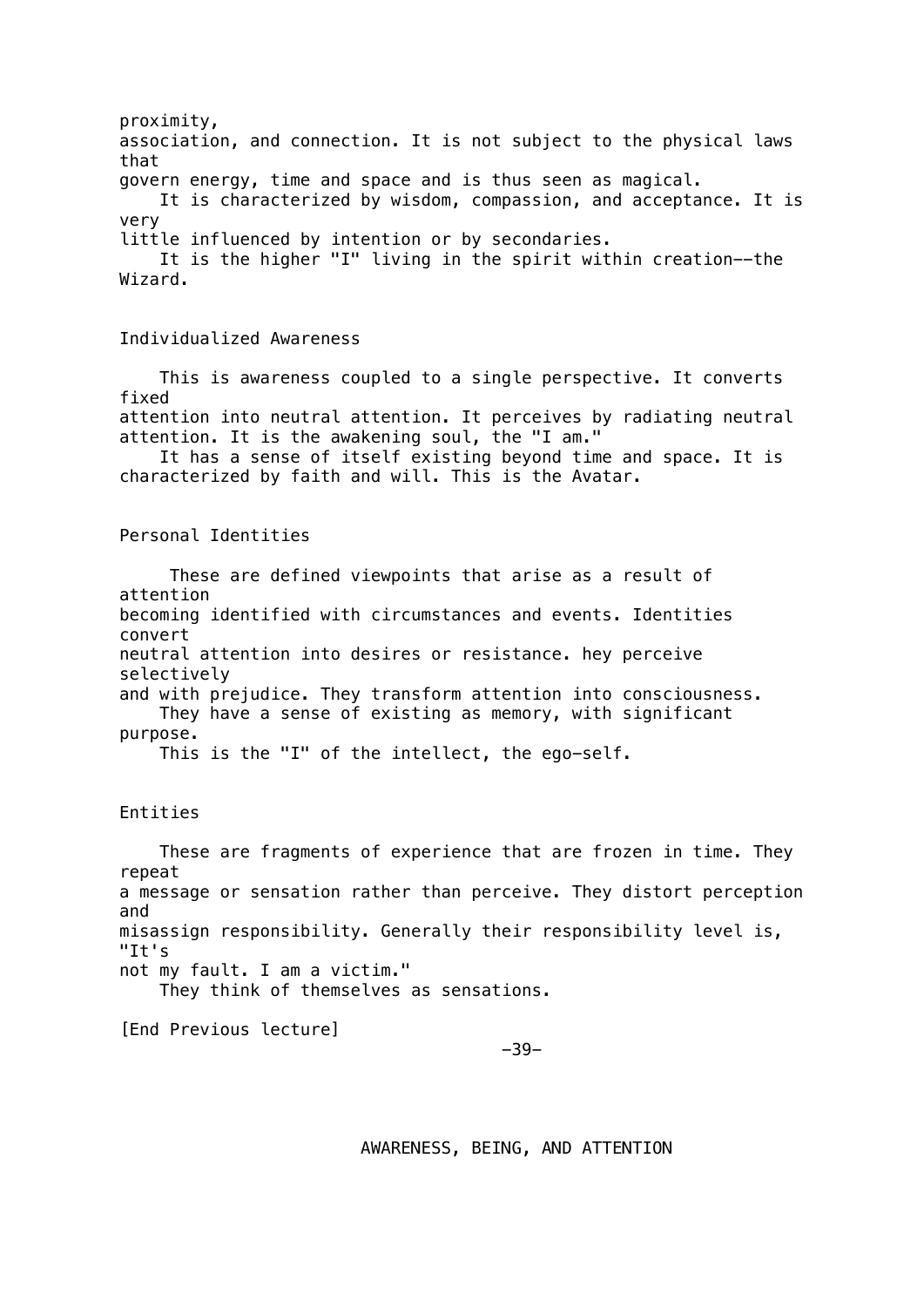At its highest possible level, awareness is the urge to create. (God?) This is the genesis of time, space, energy, matter, the intention to separate, and the archetypal forms and processes of nature. Post-genesis, awareness perceives by being one with all creation. This level of perception could be called pure being. Realizing that being is a type of perception is a moment of enlightenment. You could ask, "What would you like to do today?" and the answer would be, "Be." (\_Being\_, in this case, is the full satisfaction of all desire for sensory input.) Somewhat lower, but still well above the level of personal identity, awareness perceives by knowing or not-knowing. It is more a matter of decision than a sensory perception or apperception. Knowing it the moment of originating a reality. Not-knowing is the moment of discreation. Lower still, the attempt to describe or reflect upon this sense of existing as a defined being is the beginning of selves --I AMs. Here you could ask, "What would you like to do today?" and the answer would be, "Be an I am." Awareness now passes through these I AMs into the world as neutral attention. Life might be described as the multidimensionalization of source. The I AMs become identified (own, possess, confuse themselves) with the feedback of information and perceptions generated by this channel of neutral attention flowing into the universe, and this creates the archetypal core of individual consciousness: I AM HERE NOW WITH THAT. The archetypal core of individual consciousness (the original perceptions of and reactions to THAT) determine whether successive perceptions of similarities to THAT will be \_desired, protected, ignored, endured, or resisted\_. These are the five default motivations. They attach to neutral attention, changing it to charged attention, and are responsible for the response behaviors of consciousness.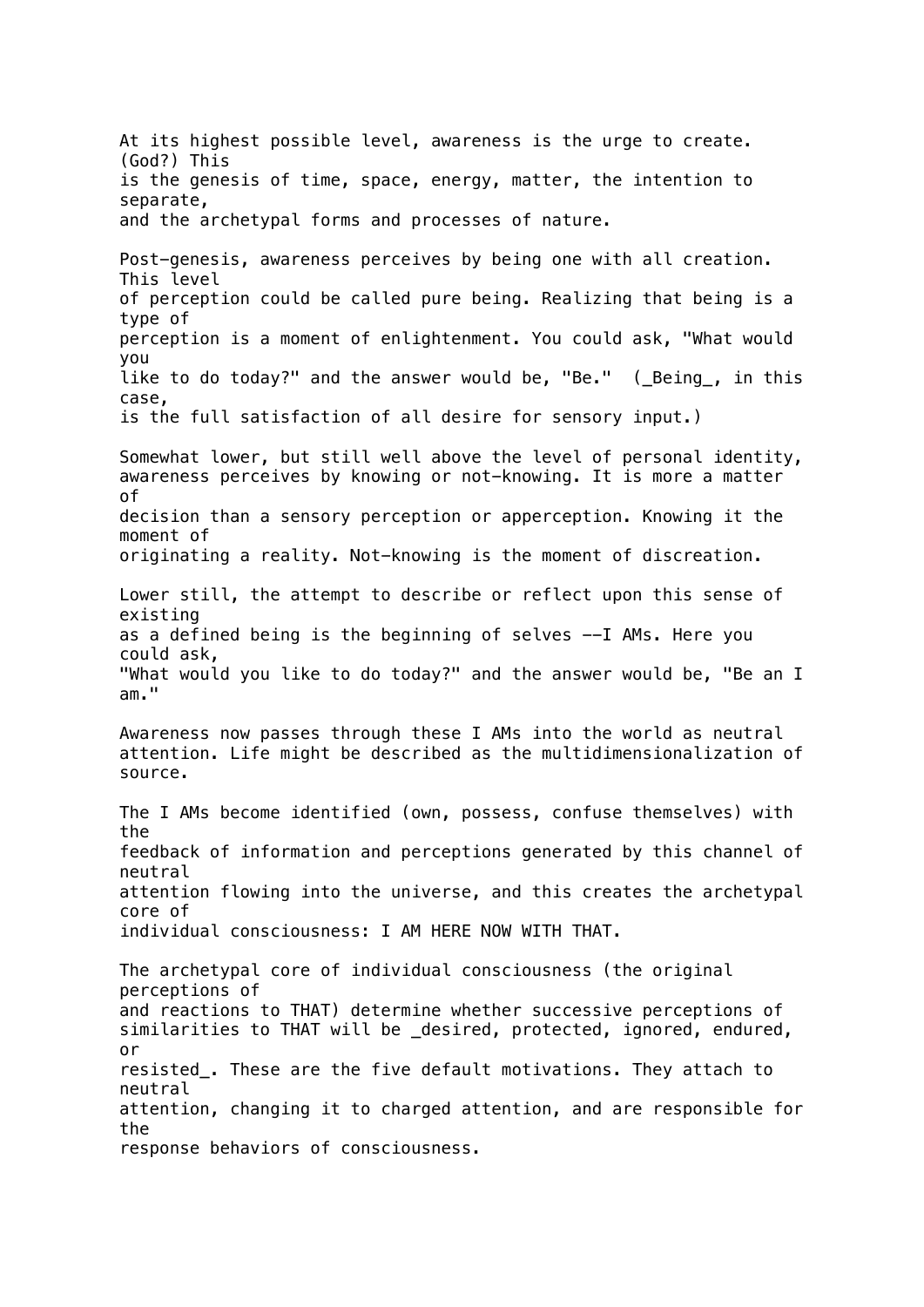Creations that closely resemble the ideal are \_desired.\_ Creations that resemble the ideal but are slightly flawed are \_protected.\_ Creations that have no counterpart in the ideal are \_ignored. Creations that threaten the ideal are \_endured. Creations that oppose the ideal are \_resisted.

### Sidebar:

archetype 1. a model or first form; the original pattern or model after which a thing is made; an idea serving as an example of physical form or process. 2. (Darwin) the original form from which a class of related forms in plants or animals may be supposed to have descended.

Becoming aware across a mental space is called \_apperception.\_ Becoming aware across a physical space is called perception. Both apperception and perception are powered by attention. Sensory perception, mental processes, physical creations do not exist in the absence of attention. Space is opened and closed by attention.

-40-

In what might be described as a lower harmonic imitation of the way awareness operates, attention becomes one with its conscious experiences. There is a sense of I AM THIS CONSCIOUSNESS. This is the doorway through which you begin your descent into the world identities. Awareness is the raw material that an identity converts into attention and channels into creation. The ability to direct this attention and the impressions you get from putting this attention on things is individual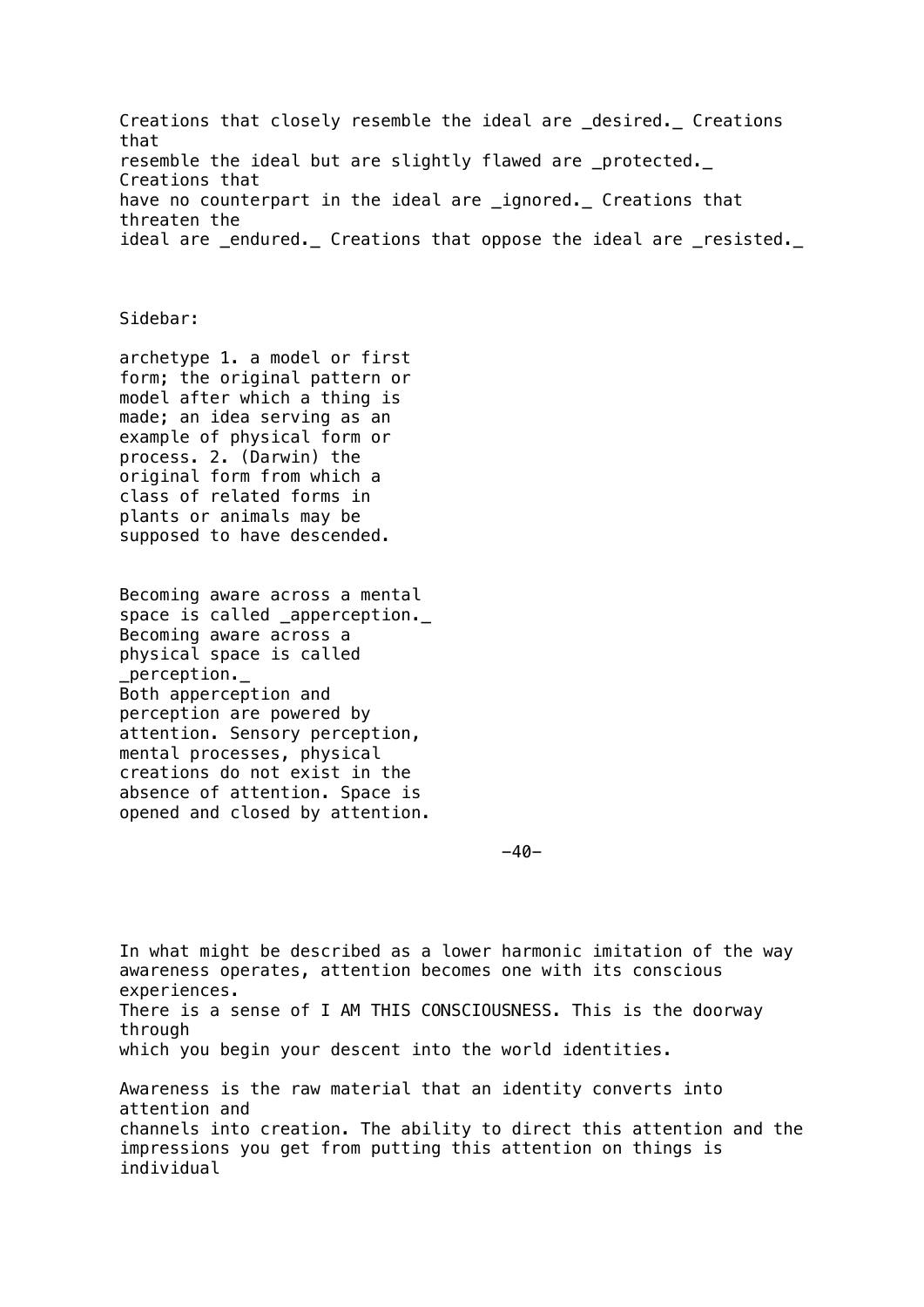consciousness. This is YOU being consciousness. Now, consciousness can recall, sort, and structure the impressions. This is thinking. Below this, awareness is still present, but its perceptions are relegated to the background by the charged intensity of individual perceptions. The volume and concentration of feedback that come from the body senses is so intense that is suppresses the subtle perception and apperception available to awareness. Trying to tune in and use these subtle perceptions is a little like trying to hear a pin drop while a rock concert is going on. Without the CHP and the processing tools of Avatar, we would be facing years of meditation and mental discipline to get even a glimmer of these higher modes of perception. Consciousness can influence perception with judgements. Instead of seeing a baseball bat, the you at this level of perceptions sees "a dangerous baseball bat that could be used to strike me in the head." When the physical senses sleep --and it is the physical senses that sleep, not you --consciousness can supply attention with informational feedback. This auto-sorting is the edge of dreaming. Dream People Have you ever noticed that if one of your sensory channels is disturbed while dreaming, by a telephone ringing, for example, that it gets incorporated into the dream? When consciousness itself is supplying the major share of feedback to awareness, the person has lost touch with physical reality. They are living in the past. As a guess, probably one out of five people receives the major share of the information that feeds back to their awareness from their own consciousness. They are living in a dream, and every time a perception from the real world sneaks through to them, it's like the telephone ringing; it gets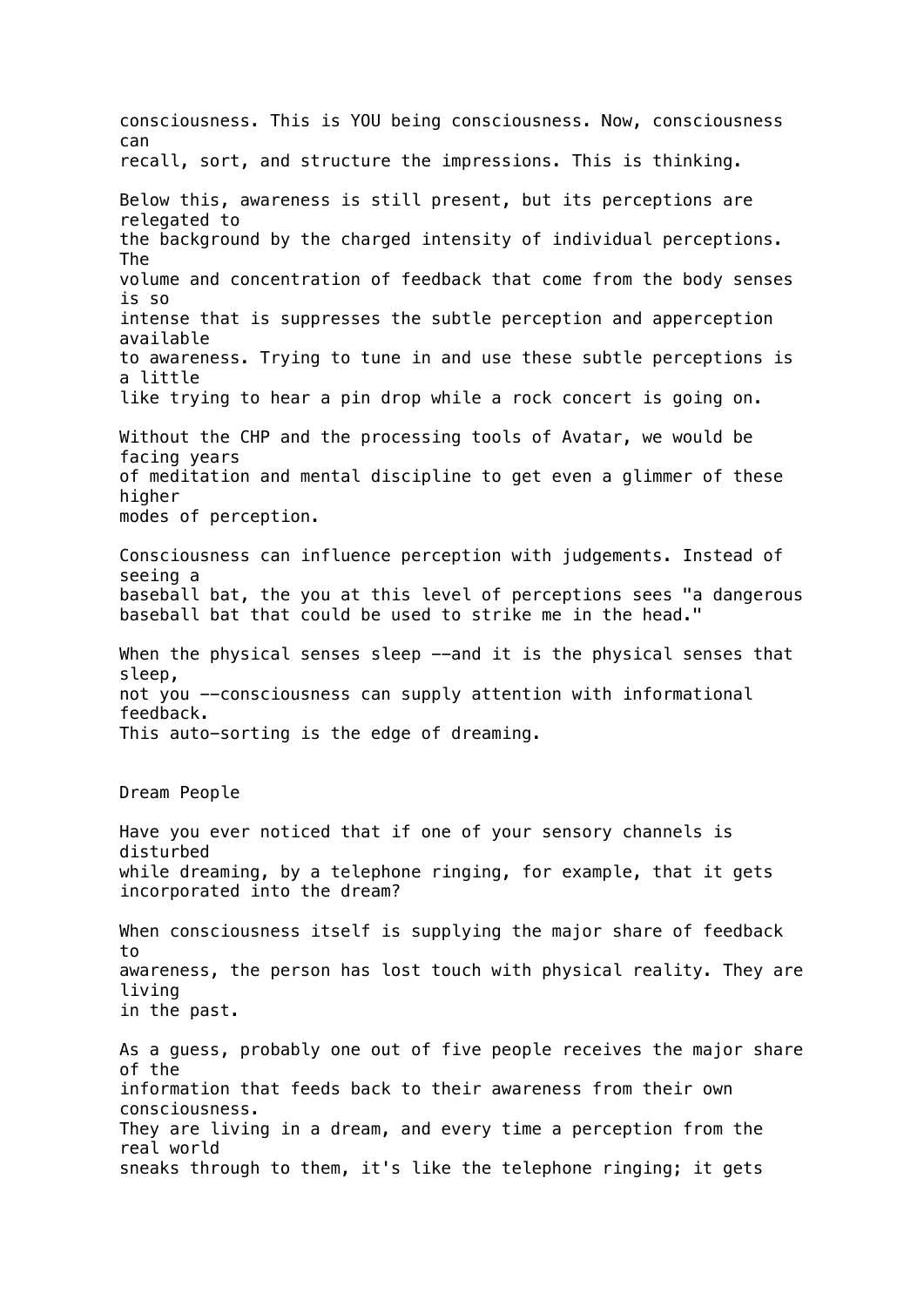incorporated into their dream.

So the people who dubbed Avatar a wake-up call were exactly right.

-41-

## IDENTIFYING PERSONAL ARCHETYPES

# Objective: To recognize your personal archetypes.

## Expected results: An increased awareness of the response behaviors of consciousness.

Divide a worksheet into left and right vertical columns: 1. In the left column, list 3 things, conditions, or circumstances that you desire. \* Next to each, in the right column, describe your idea of the ideal (archetype) thing, condition, or circumstance. 2. In the left column, list 3 things, conditions, or circumstances that you protect. \* Next to each, in the right column, describe your idea of the ideal (archetype) thing, condition, or circumstance. 3. In the left column, list 3 things, conditions, or circumstances that you ignore. \* Next to each, in the right column, describe your idea of the ideal (archetype) thing, condition, or circumstance. 4. In the left column, list 3 things, conditions, or circumstances that you endure. \* Next to each, in the right column, describe your idea of the ideal (archetype) thing, condition, or circumstance. 5. In the left column, list 3 things, conditions, or circumstances that you resist.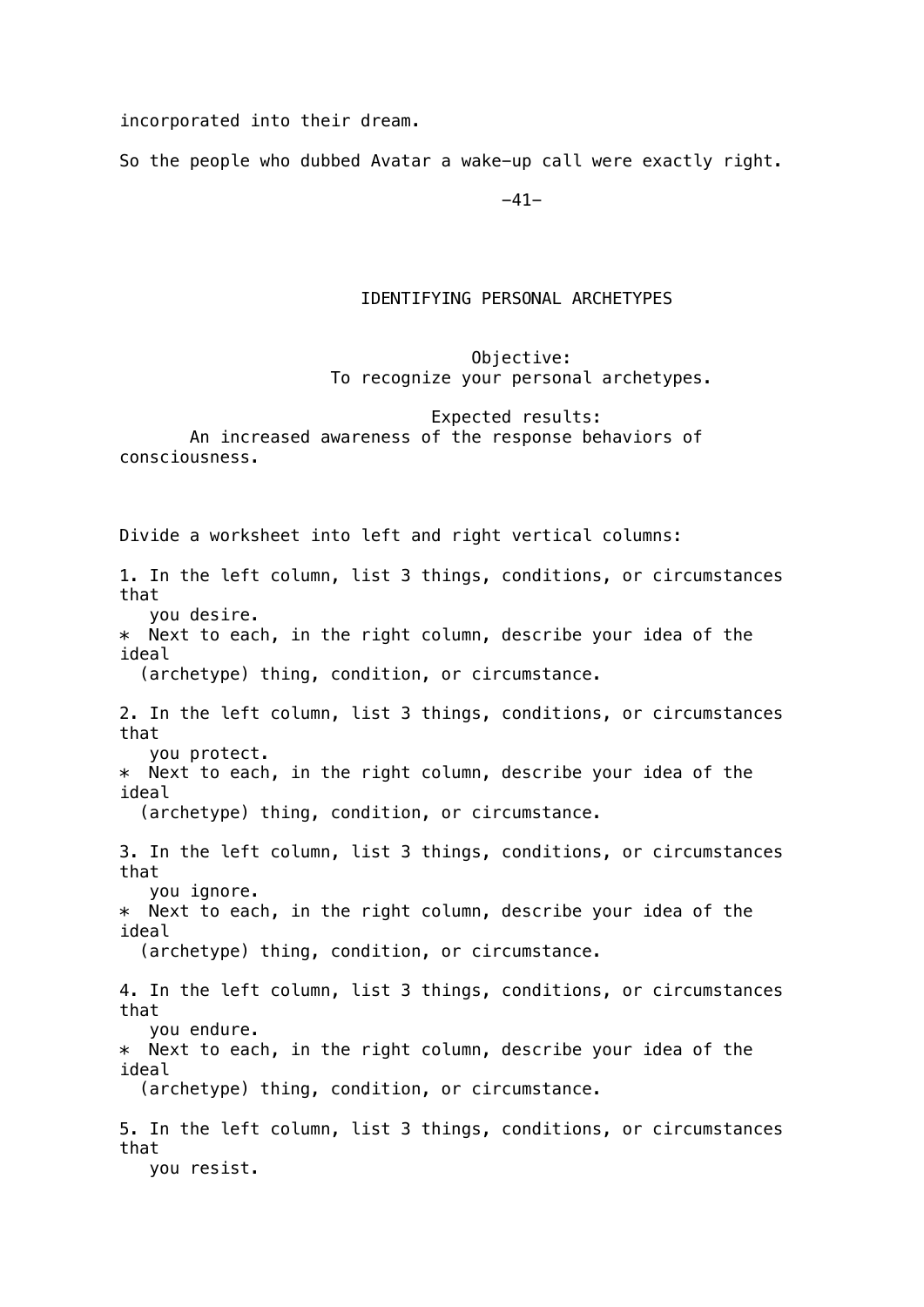\* Next to each, in the right column, describe your idea of the ideal

(archetype) thing, condition, or circumstance.

The right column shows your personal consciousness archetypes.

Sidebar:

Note about Number 3: Creations that have no counterpart in the ideal are \_ignored\_.

-42-

## CREATION EXERCISES

# Revised and reissued by Star's Edge International 3/1/96 to update and replace Creations Exercises in previous Avatar Course Section II)

Foundational Beliefs

Awareness and consciousness are not the same.

Awareness is without form, limit or restriction. It is a potential that neither lacks nor contains. Awareness of something within a span of time\_ is consciousness. Awareness is the primal source of all creation, including consciousness. Awareness without form, limit or restriction is the beginning, the continuing, and the transforming of all things. It is the source substance of the idea that a unity exists of which all things are a part. Life is consciousness. In truth one is, at some level, always source, but at other levels one may create against one's self so thoroughly that source is obscured. Life is the result of a primary intention originated by awareness and contained in/sustained as consciousness. A fundamental intention is, "an I

exists."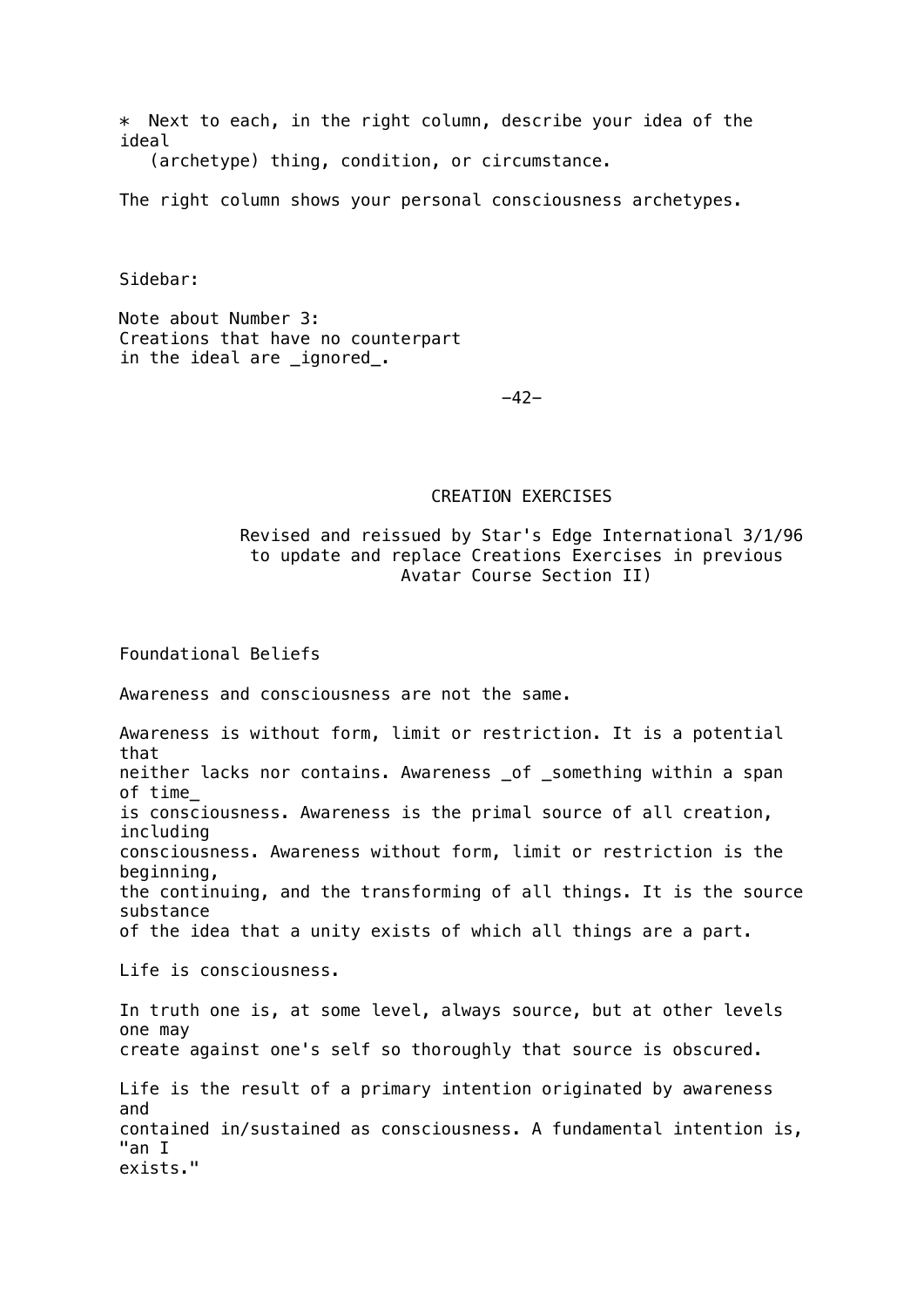Primary Origination

When an intention is unopposed by any other creation or intention, it becomes effortlessly manifested as an experiential reality. This is a primary origination. When an intention encounters one or more prior creations or opposing intentions, it triggers the prior creations or opposing intentions into reasserting themselves. This reasserting is called a secondary origination, or priorly created reality. A common expression for this phenomenon is doubt. Consciousness creating itself as the source of any reality returns to awareness and may transform that reality. Consciousness creating itself as the effect of a reality is powerless to affect that reality. Awareness creates within a span of time. Within that time, it may create against or modify its originations by subsequent originations. This can be done before the origination manifests into an experiential reality (changing your mind). But after an origination has manifested, the reality must be experienced and reintegrated before it can be replaced by a new reality.

## Sidebar:

Spontaneous: 1. acting in accordance with or resulting from a natural feeling, impulse, or tendency, without any contraint, effort, or premeditation. 2. having no apparent external cause or influence; occuring or produced by its own energy, force, etc. or through internal causes; self acting.

primary origination: a creation or communication invested with sufficient intention and effort to create a reality.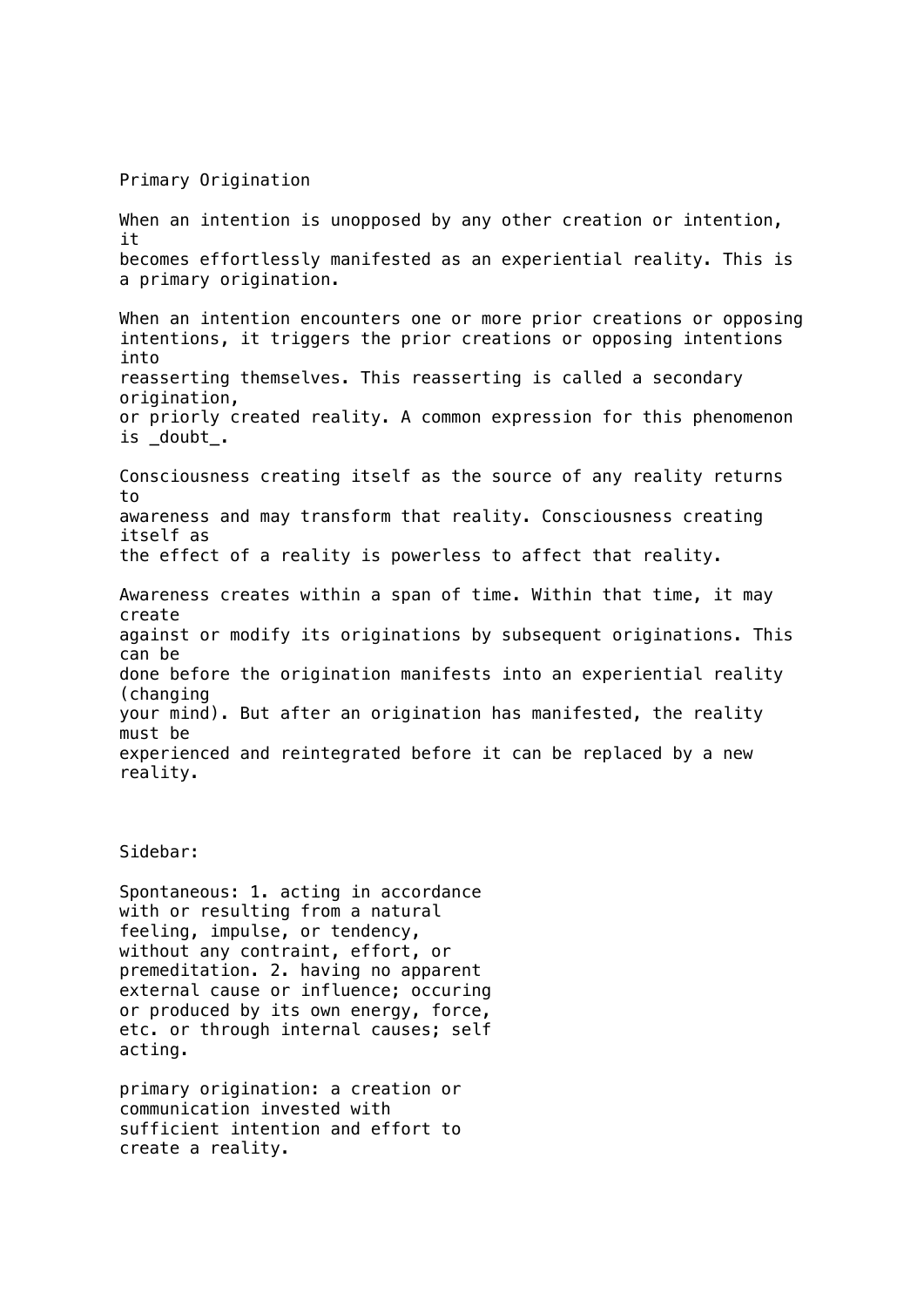Intention: a purpose that aligns efforts

secondary origination: 1. an unintended creation that is triggered by the creation one intends. 2. an effort or intention concerned with how a primary origination is, was or will be received. 3. an effort to monitor or modify the origin point or receipt point of a communication. 4. something that is there other than what is knowingly being created. 5. an unaligned effort.

monitor n.: one who warns of faults or informs of duty; an admonisher; one who gives advice and instruction by way of reproof or caution.

monitor v.: to watch or check on; to regulate the performance of; to listen in on.

```
 -43-
```
A Practical Example

as

```
[ There are three illustrations on this page:
     wizpic-page044-1.gif,
     wizpic-page044-2.gif,
     wizpic-page044-3.gif,
     (see avatar-wiz-course-illustrations.zip)
]
```
The voiced originations of students are often accompanied by unvoiced secondary originations. For example, a student says s/he is doing well, but unvoiced is the idea that s/he does not wish the instructor to think s/he is slow. The resulting creation will not clearly match either the voiced origination or the unvoiced origination. This unalignment of speech and thought results in unpredictable creations. Some secondary originations take the form of intentions to create agreement, to solicit approval, or to avoid upset. These concern secondaries can be triggered by any primary origination. They show up, often mentally,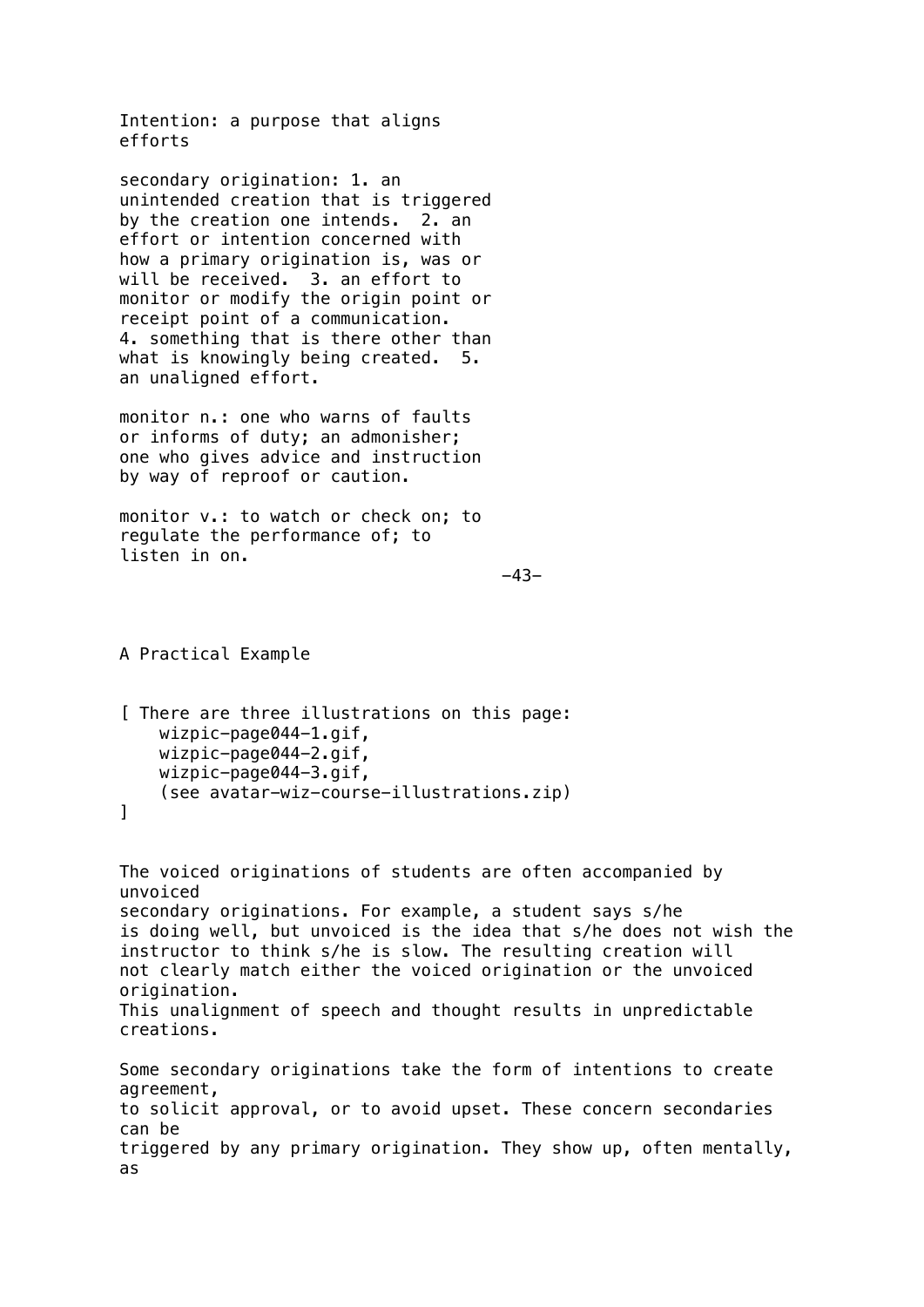second thoughts, reservations or doubts. Sometimes they are involuntary, and the person may not immediately be aware of them. A secondary may appear as an effort to monitor, to convince, or to check for approval for what is being originated. Sometimes the secondary origination is not so much asking for agreement with what is said, as it is asking if, or asserting that, it is OK to speak. Secondary originations sabotage us and keep our words from manifesting into the realities that we wish to create. So What Is A Primary Origination? It is an origination that creates the reality the originated words describe. A primary origination (primary) does not look for agreement or approval from any other source. A primary does not require repeating, reconsideration, justification, or explanation. A primary does not have to conform to or consult with past experience. A primary is an origination that says "X" and creates."X" as a reality. This is the way it is, and it is! There are no mechanics, no technology, no fundamental truths senior to consciousness acting as source creating a primary origination. None! A creation is subject to rules, principles, truths, and limits only when it is created within a priorly created reality that you do not wish to disturb. -44-

If you create in conflict with a priorly created reality or consciousness, it will cause that reality or consciousness to reassert itself as a secondary origination.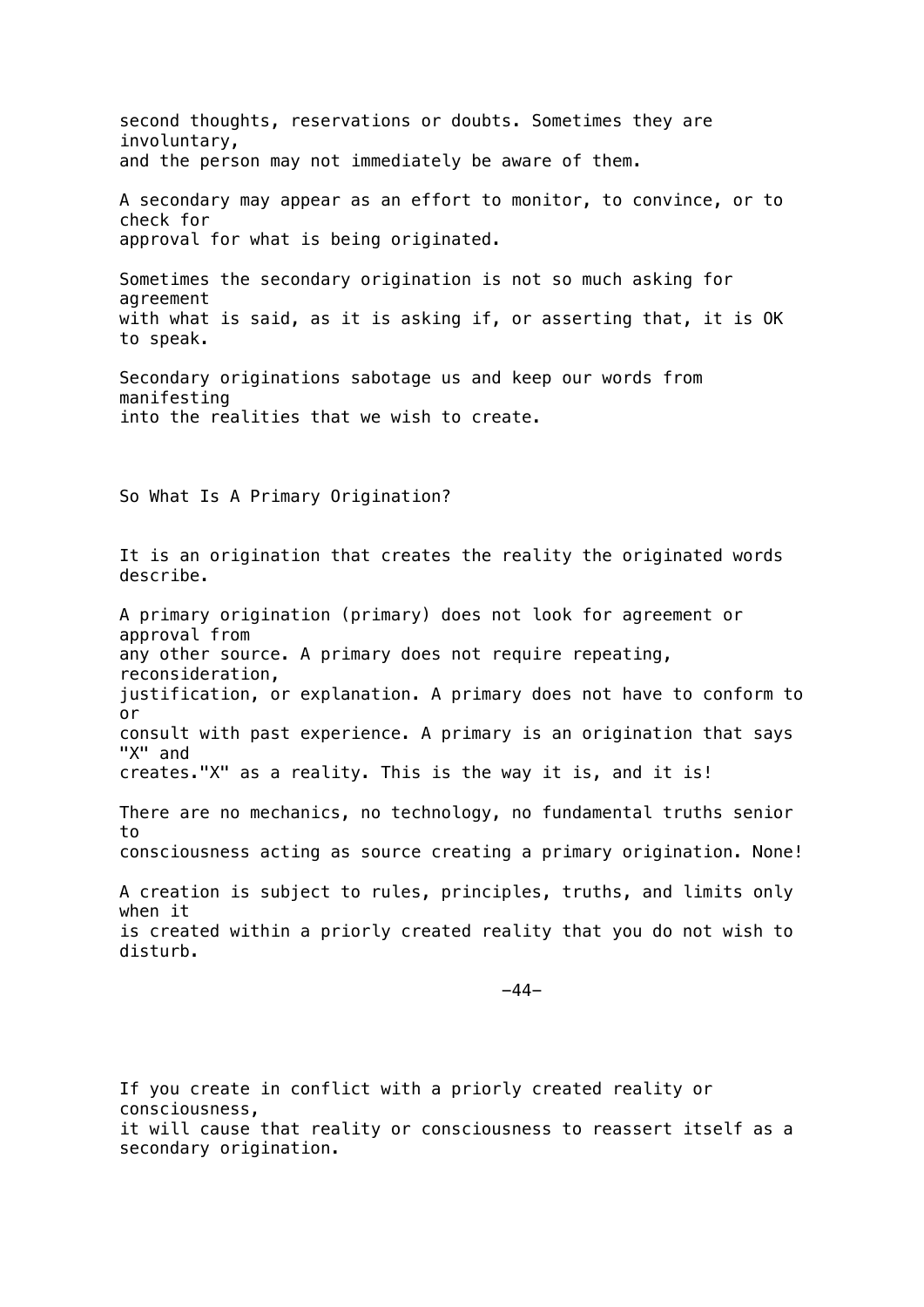Many people will find that an understanding of the above and reacquiring the skill to make a primary origination will neatly resolve their major difficulties in life. [Previous lecture] Creational Yield I came across a neat expression last night, creational yield. Creational yield is the percent of the total amount that's theoretically obtainable from a creation. If you get a 50 percent creational yield, it means you obtained half of what theoretically obtainable. If 50 percent of the time your primaries work, your creational yield is 50 percent. One of the best ways to raise the percentage of your manifesting primaries is to increase your powers of perception. If you can observe the direction in which a flow is already going or the direction in which events are already progressing, you can align your primaries with the efforts that are unfolding in the universe. This is aligning with the Tao of creation. If you do a detailed study of any exceptionally successful person, you will find that they intentionally or accidentally aligned their own efforts with efforts that were already unfolding in the universe. There's not much to say about the accidentally successful, the lottery winners, heirs to fortunes, etc., except that circumstance has mysteriously favored them. But the intentionally successful, the people who can be counted on to produce high creational yields, share a common characteristic: their powers of perception are very good. They perceive the intentions that are already inherent in creation. They probably don't call them secondaries, but that's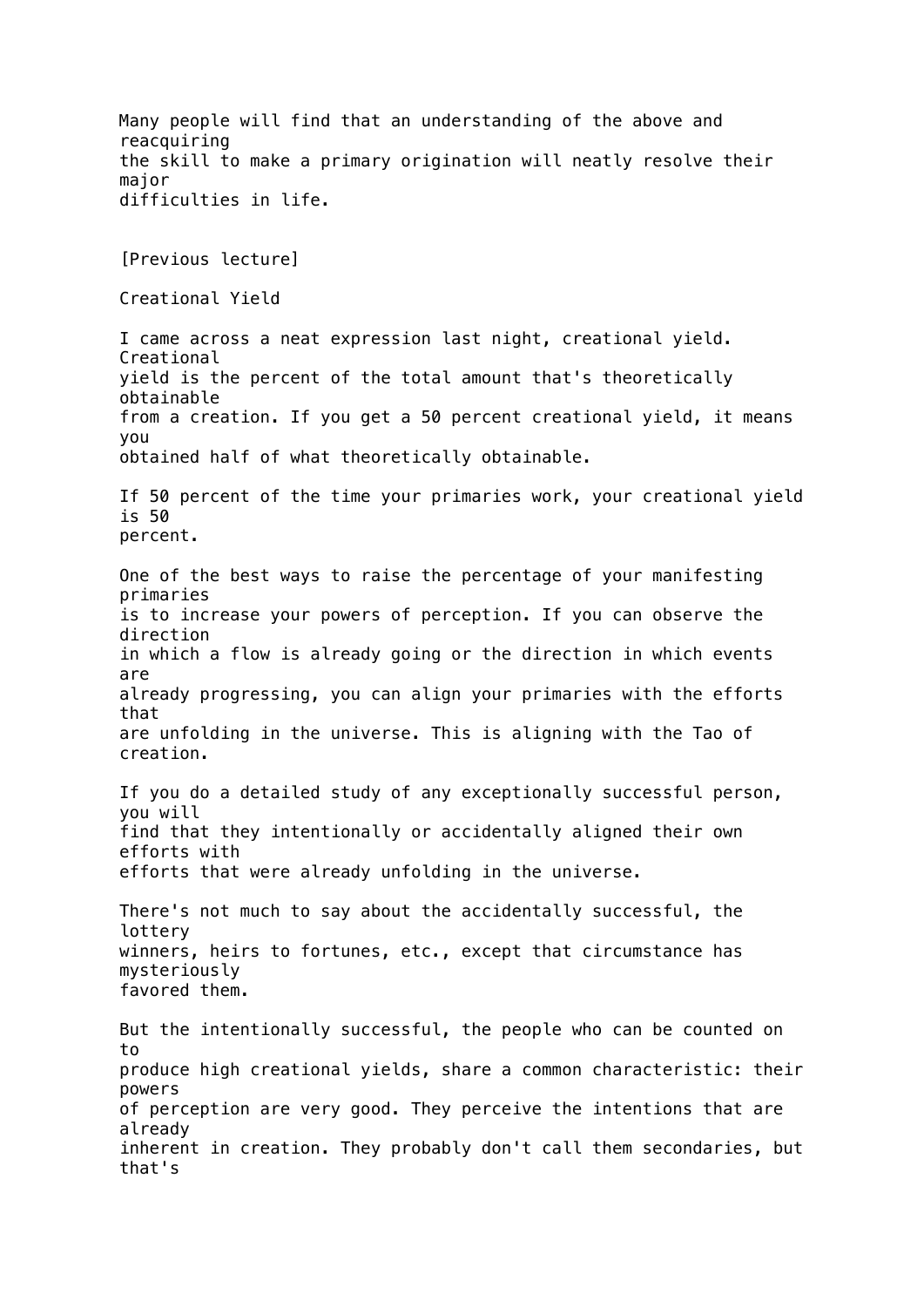how they would show up if you were to make a primary that was not aligned with the inherent intention. For example, you might perceive that the inherent intention of a rock is to stay where it is put. You could discover this by making the primary, "Rock move," and wait for the secondary, "Rock, didn't move." Now, if your creation is, "I'm going to build a house that lasts a long time," it would be good to build the house out of rocks. When you align your primaries with the inherent intention of things, you multiply your creational yield. That's simple, isn't it? So creational yield is a measure of the effectiveness of your primaries. [End previous lecture]

-45-

### CREATION REVISITED

The first thing you must understand about creation is that it is continually occurring. The universe is not something that happened and is over. It is continually happening and expanding even as you read this. We're not the mop-up crew for a party that is over.

The universe has reached sufficient size that its expansion and contraction are no longer apparent. You do not see the ocean rise from adding a drop of water or fall from removing a drop, but it surely does. You do not see the universe expand by adding a thought to it, but it surely does. You do not see the universe contract by experiencing and discreating a thought, but it surely does. The sum total of all primaries over many millennia has produced all creation. And it continues. Creation continues. As source, you make it expand or contract from an out-of-dimensional beingness independent of it all.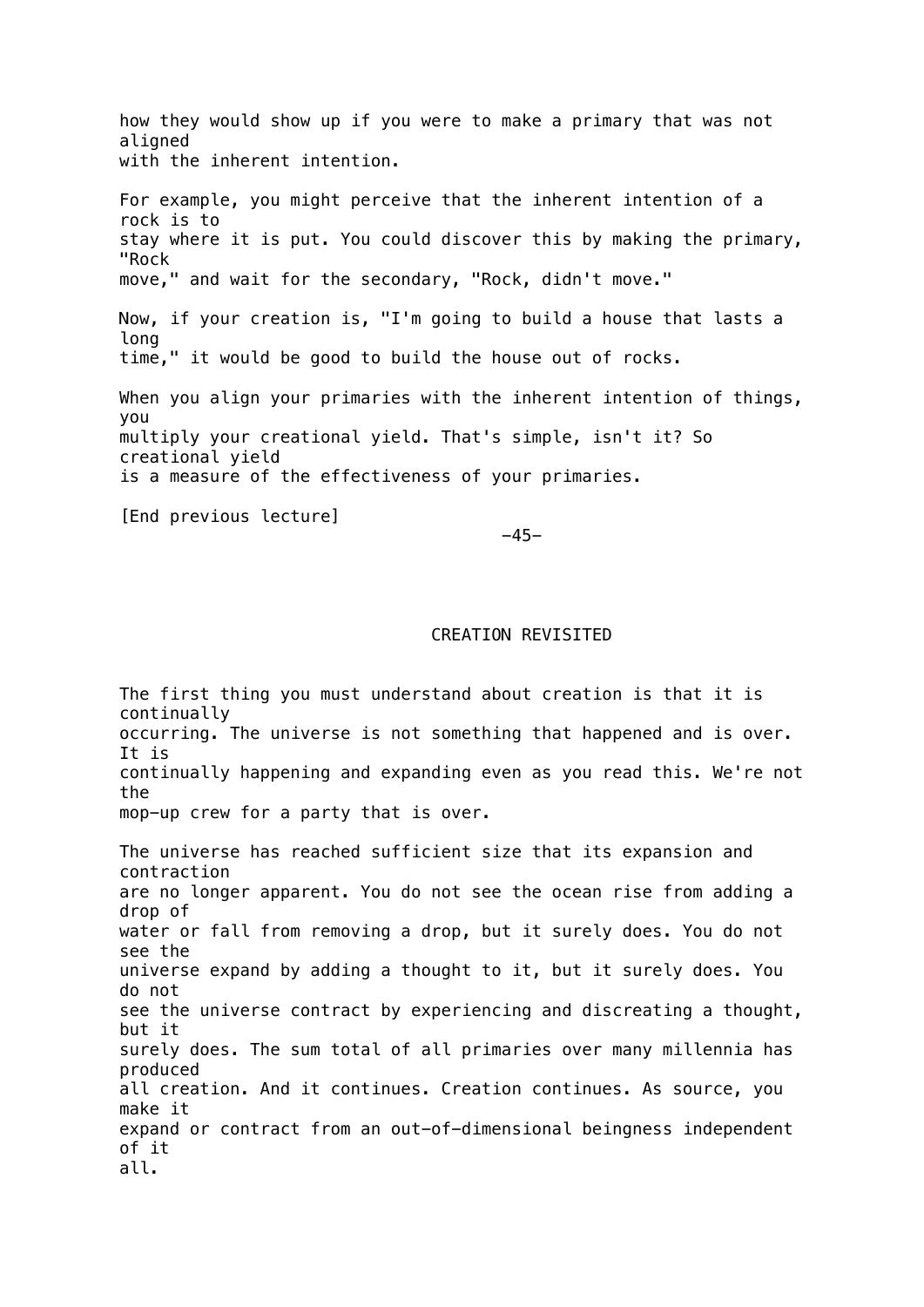Watch two people talking. Both of them are "I's." They are no-things independent of time and space. All that is between them is creation. All that separates them is creation. If you study creation long enough, it eventually resolves into primary origination and emptiness. This principle applies equally to subjective as well as to objective reality. Creation begins with a primary. As long as people create into an emptiness, the creation is unopposed and manifests with a minimum amount of effort. Emptiness is a vacuum that hungers for definition. When people attempt to create into something other than an emptiness, they interfere with a creation that already exist: The existing creation reasserts itself as a conflict, as a secondary origination. Resisting the conflicting creation makes it stronger. Ignoring the conflicting creation won't make it go away. The conflicting creation must be changed to an emptiness. On the physical plane, only some type of force will change a creation into an emptiness. In consciousness, it is done by taking responsibility for and turning off the creating energy. One of the fundamental principles behind Avatar is:

 \* To free a being from any circumstance, bring him or her to an ability to deliberately create and willingly experience that circumstance just as it is.

Sidebar:

primary origination: a creation or communication invested with sufficient intention and effort to create a reality.

secondary origination: 1. an unintended creation that is triggered by the creation one intends. 2. an effort or intention concerned with how a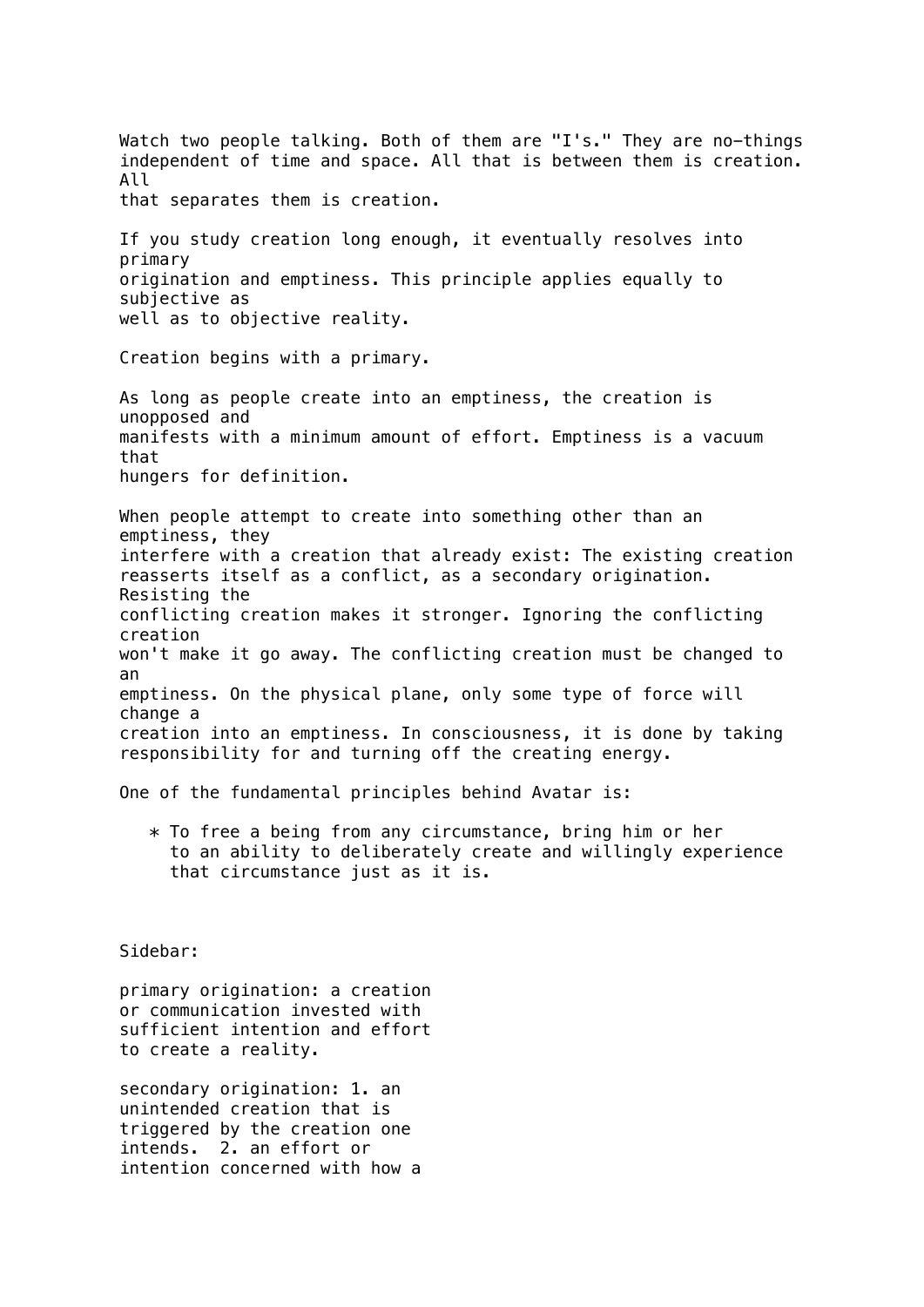primary origination is, was or will be received. 3. an effort to monitor or modify the origin point or receipt point of a communication. 4. something that is there other than what is knowingly being created. 5. an unaligned effort. 6. an existing creation that opposes a new creation.

-46-

When you can deliberately create and willingly experience something, you can cease creating it and change it to an emptiness. When this principle is applied to handling secondaries, you deliberately create and willingly experience the secondary until it disappears. When it has disappeared, it leaves emptiness, which permits the new primary to manifest unopposed. The actions of deliberately creating and willingly experiencing are the steps to assuming responsibility for a creation. If you were to deliberately create your entire universe and experience it just as it is, it would disappear. You could discreate it all. In its place you could create any universe you chose, unopposed. This is the afterlife process that you work on between death and rebirth. The initial investigation of primaries and secondaries was centered around the idea of getting rid of secondaries so we could fill the emptiness with what we preferred. We learned there were a variety of secondary creations that went from a vague doubt in personal reality to the bedrock opposition of collective physical reality. On the vague doubt end, it was easy to deliberately create and willingly experience the doubt and replace it with a new primary.

Even up the scale, where personal and collective reality mixed, it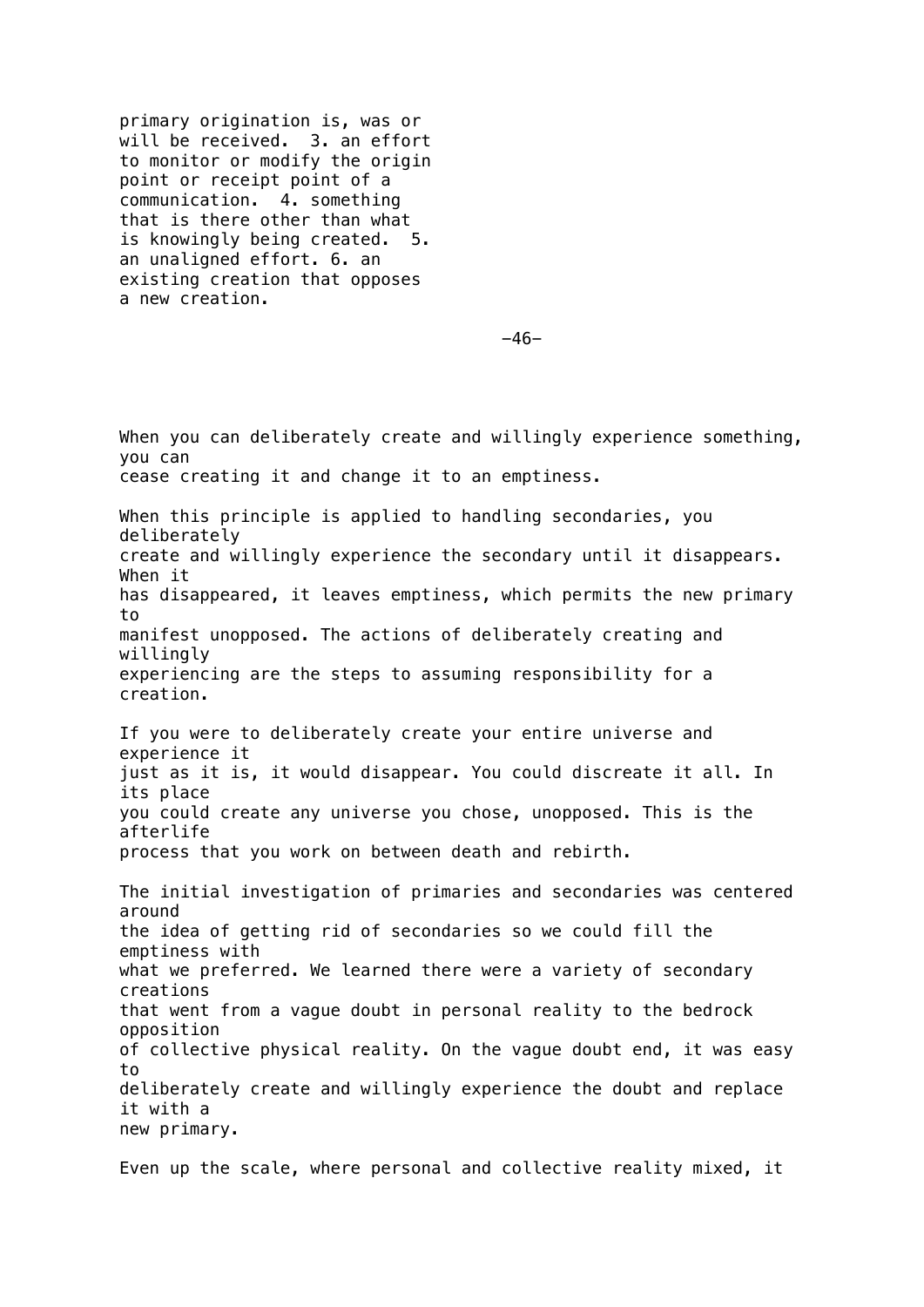was possible to discreate secondaries and make new primaries. But when some body eventually went far enough, they hit a limit. they hit a secondary that asserted itself with so much force that unless they were first willing to discreate and recreate themselves as something outside of the creation, it wasn't going to budge --at least not by any known existing technique. For example, the primary, "I can fly by flapping my arms" runs up against some very asserted physical secondaries, like gravity. This is the point where you roll up your sleeves and organize and align enough physical effort behind the primary to make it real. With enough research and engineering, you will be able to overcome the secondary of gravity and fly by flapping your arms. But note carefully, carve it in rock, the effort goes into making the primary real, not on discreating its inherent intention, and use what you learn to produce change. Resisting secondaries makes them more real as obstacles. (Any Avatar Master having difficulty creating Avatar students should read the above two paragraphs very carefully.) Anyway, this was our initial approach to the subject. Later on, when we had successfully bulldozed an emptiness and created ourselves a comfort zone, we looked at the subject again.

-47-

It occurred to us, maybe we could use the phenomena of secondaries to learn something more about consciousness. We began asking such questions as:

- \* Is there a pattern to secondaries?
- \* Where do secondaries come from?
- $*$  Can we trick the mind into giving us information, in the form of secondaries, by making a primary?

Gradually we learned we could use primaries to gather information.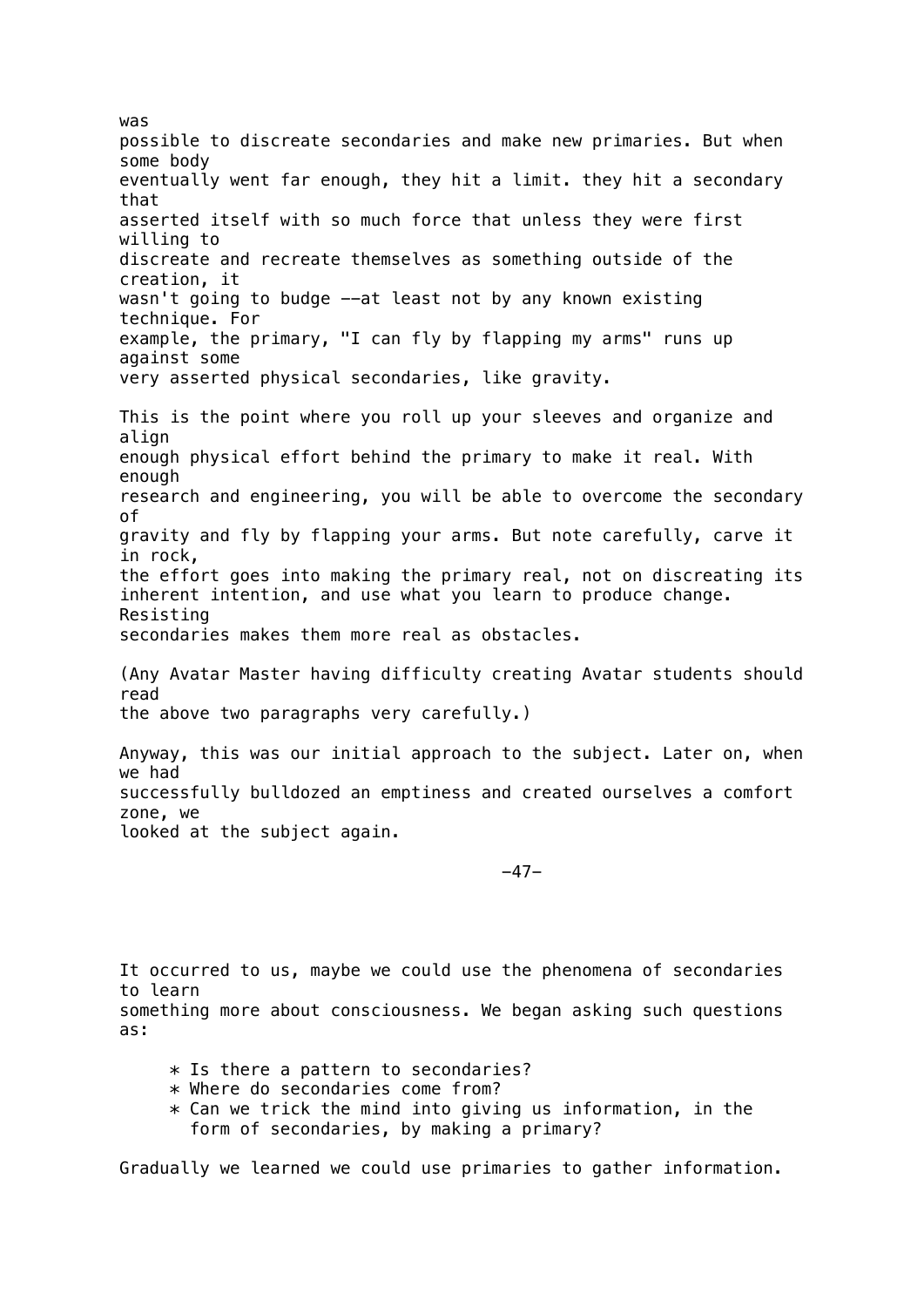For example, making the primary, "Everyone thinks I'm wonderful" turns up anyone whom you've created as critical of you. Making the primary, "I don't know what I need to do" turns up a list of things that you've created that you need tot do. The primary, "I don't know what I need to know" opens up secondary intuitive influences. Making a primary that turns up the feeling, "This is true" as a secondary reveals transparent beliefs. Soon we were categorizing secondaries by the order of their appearance. The first to show up after a primary such as, "I feel the best I've ever felt" are the surface reactions--things like, "That's stupid," "No, I don't," "Maybe." Next to show up are questions: "Why would I want to?" "What's the best?" "What's ever?" The next deeper level of secondaries to show up are statements (worms) made by other identities. "Something better might come along." "Don't get your hopes up." Underneath that level of secondaries, you find emotional reactions, relief, frustration, happiness, sadness, anger, etc. Below that is pain. You make the primary, and something starts hurting. "Ow, I can't do this anymore." And then the universe beings to provide secondaries. You notice that it is too noisy, too hot, too many people moving around. You make a primary, and someone coughs. Push it one step further and you are a source-being that sits there in quiet amazement at the idea that you ever felt that you had to consult anything to determine how you feel. That is primary. This led to the discovery that many Avatar Masters were unwilling to push students past their emotional reactions and instead took the first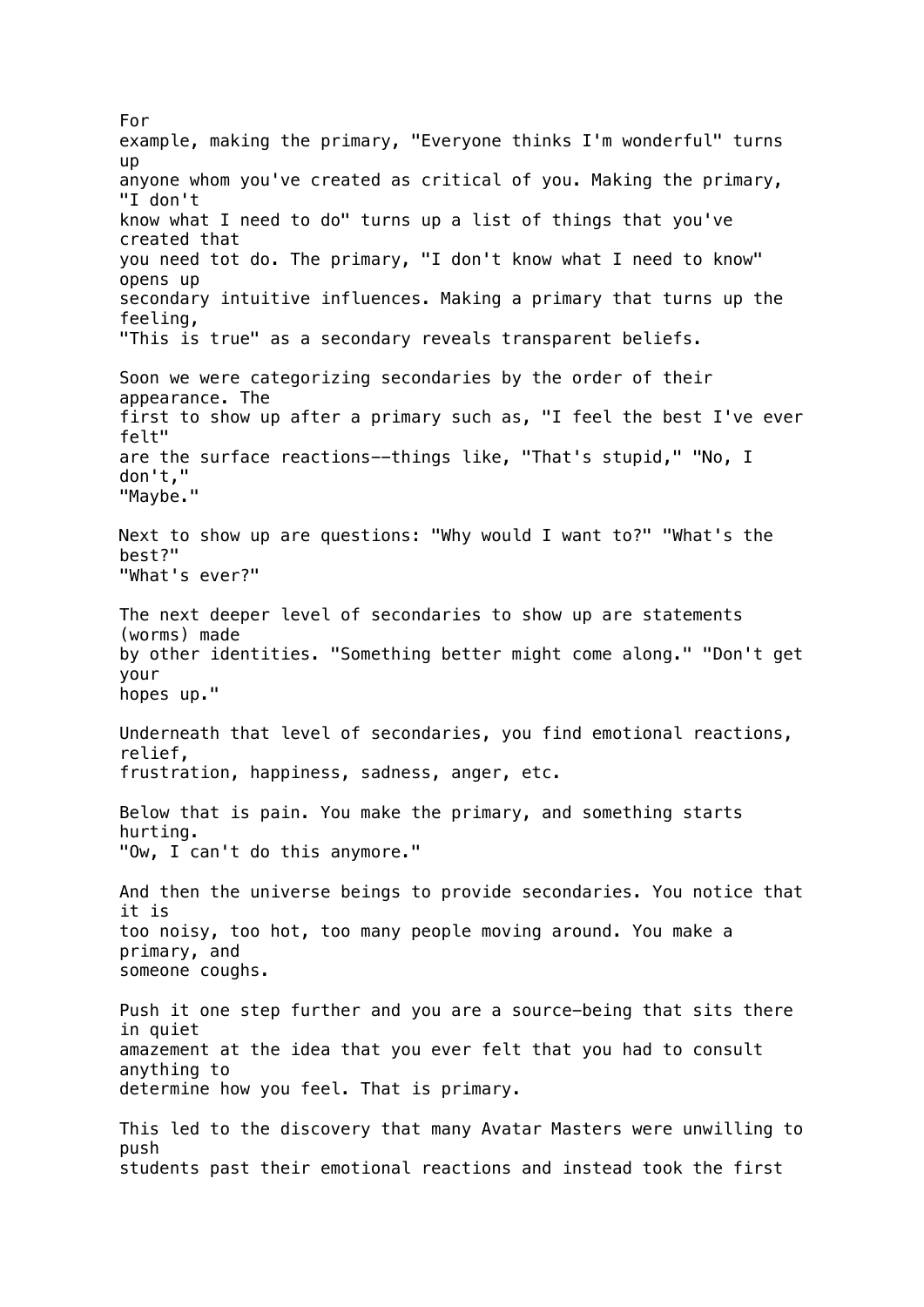$\_$ aha! $\_$ and let them go. As a result, the source-being was only occasionally achieved.

Sidebar:

There are those who, in virtue of concentration and other yogic practices, are able to bring the subconscious into the realm of discriminating consciousness and, thereby, to draw upon the unrestricted treasury of subconscious memory, wherein are stored the records not only of our past lives but the records of the past or our race, the past of humanity, and all pre-human forms of life, if not of the very consciousness that makes life possible in this universe.

> Lama Govinda Tibetan Book of the Dead

-48-

Star's Edge Trainers soon learned they could sit down with the same student and note by the characteristic of the secondary that was being exaggerated just how far the student had to go to achieve source.

[Previous lecture]

Beingness and Separation

The major difference between attention and awareness is that attention, meaning apperception or perception across a separation, solidifies reality. Awareness, meaning being with and experiencing, dissolves reality. This is an important point, which if missed makes a large portion of the

Avatar materials unworkable.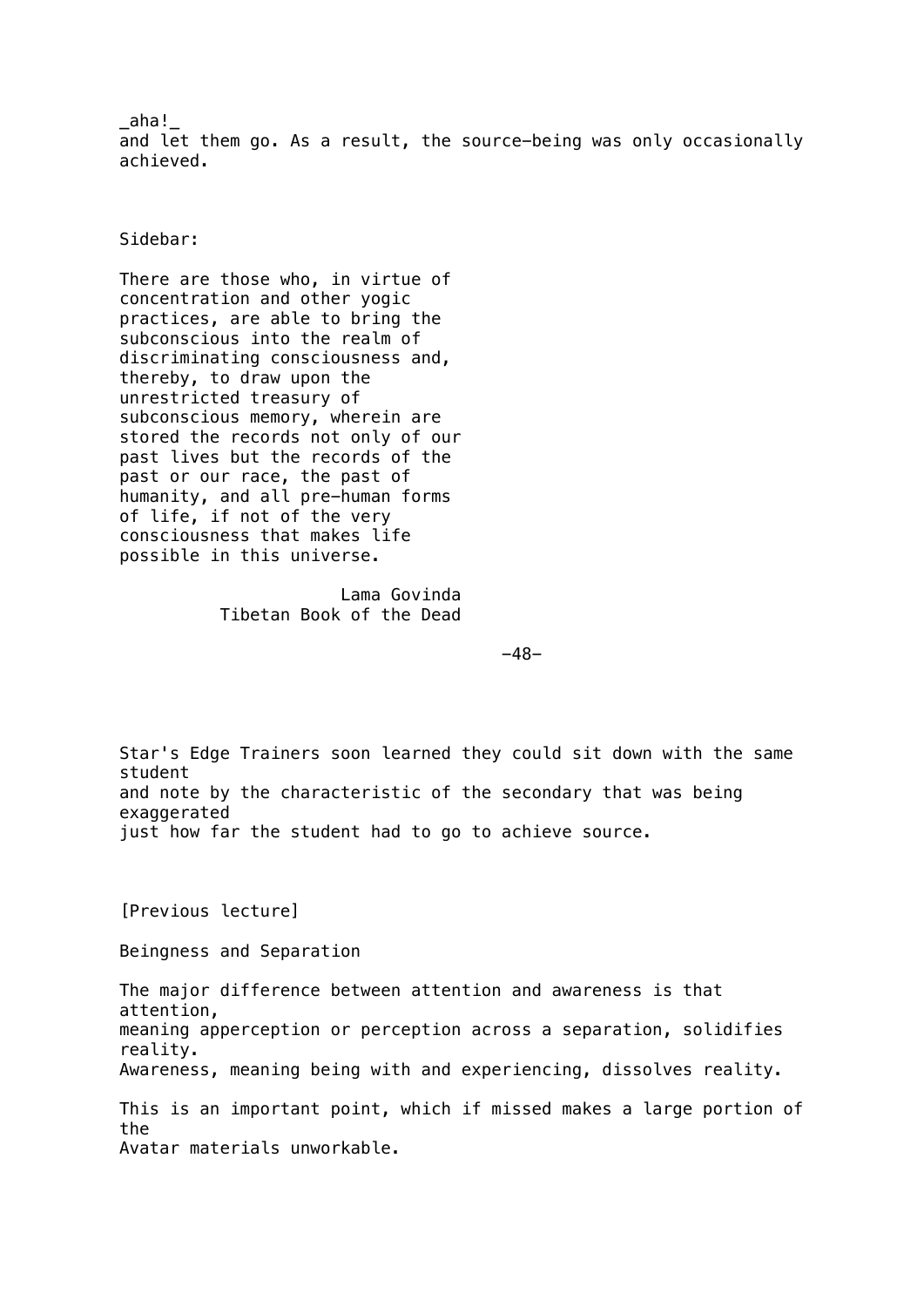In the CHP, attention is converted back to awareness by experiencing and discreating the creation. Anything that is discreated without converting attention back to awareness is really just covered over. The process will exhaust you, and eventually the creation will reappear. The simplest way to understand primaries and secondaries is in terms of managing your attention. When you make a primary, you add attention to solidify the reality. You subtract attention from the secondaries. This is, in essence, what happens whether you use the CHP or exaggeration on the secondary. This is the way it works when you are operating within the framework of the physical universe. It's all a matter of shifting energies, of applying efforts and intention to effectively transform prior efforts and intention--deliberate change. It works easier when you operate from awareness outside the physical universe. You can purely manifest. Have you ever made a primary casually without intention and had it immediately manifest? Okay, that primary was made from a level above creation. We could say it was sourced. In place of increasing or decreasing attention, there is an effortless certainty. Certainty is total faith. Faith is superconcentrated attention that solidifies a reality. You should see these as two different methods of manifesting a reality that work \_only\_ when they are employed from the proper level of beingness. Someone who is working in the physical universe and making primaries without managing their attention is going to fail. Why? Because they are dealing with prior creations that have already solidified. [End previous lecture]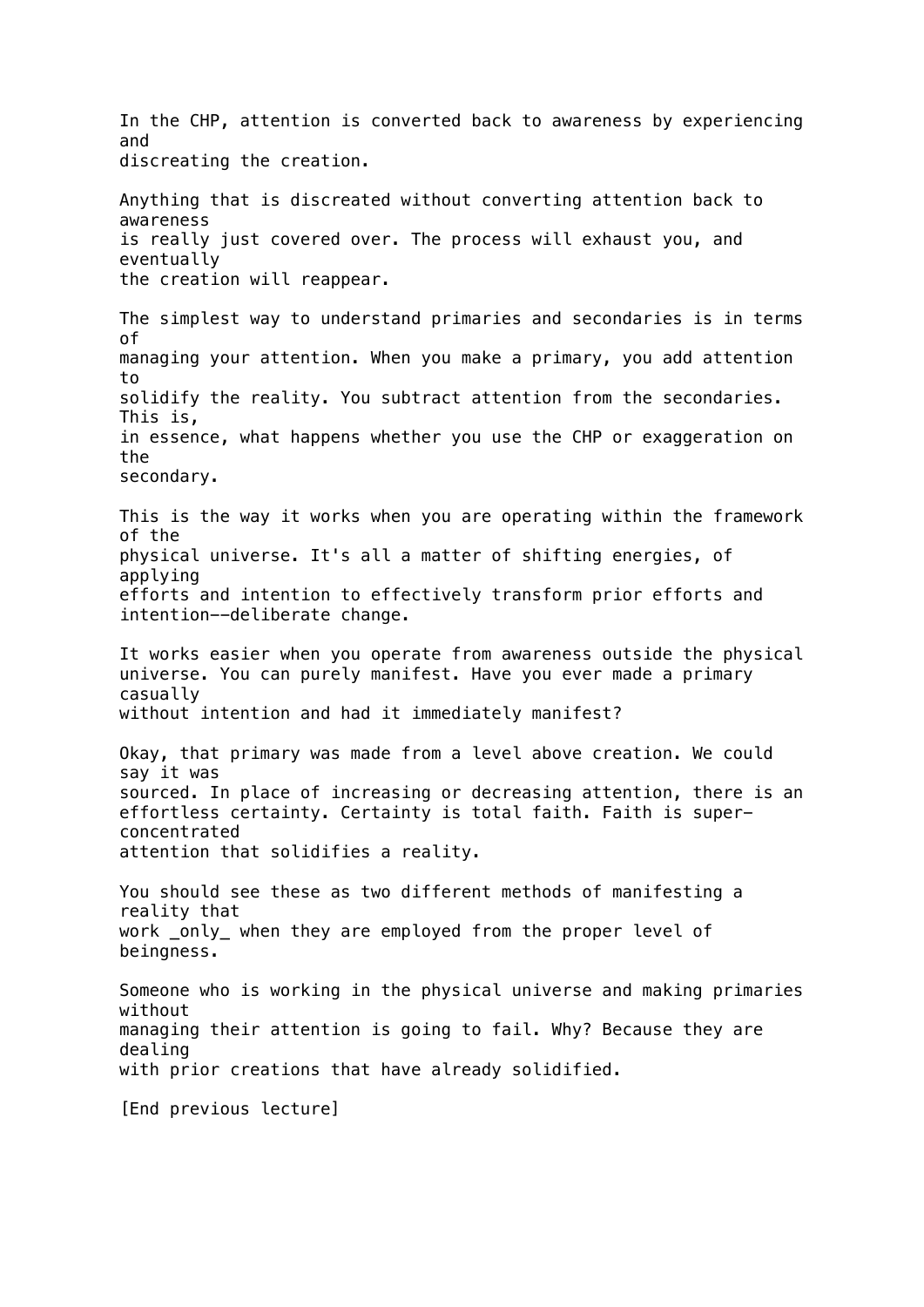Summary

 $*$  The Creation drill can be used to change a conflicting creation

 into an emptiness that you can fill with your preferred creation.

 \* The Creation drill can be used to obtain information on already

existing creations.

-49-

# RECOGNIZING SECONDARY ORIGINATIONS

New Avatar students, and even a few old hands, sometimes employ the following tricks to repress secondaries.

They lock their mind into something resembling frozen stress in order to keep secondaries from appearing. It's interesting to witness. They lock up the mind and leave. But where do they go? Off into dreamy pretense, a vague alternative reality where they create the primary. "Yeah, yeah sure. I feel the best I ever felt." The result is they don't really handle their existing unaligned creations. Guess what happens when they relax a little and get honest? Right back where they started. It leaves them a little baffled, because they know it worked for awhile. They had it, but then they're right back to the old grind. These students make wonderful progress \_after they learn to relax the mind.\_ "My mind is relaxed" is a good primary for them to create. It often triggers periods of yawning and stretches after which the student is noticeably calmer and more relaxed. Another trick you sometimes catch a new student doing is deciding there are no more secondaries. This is actually a secondary to whatever it is they're attempting to create, but it takes an alert coach to catch it. The primary they actually end up creating is, "I don't believe there are any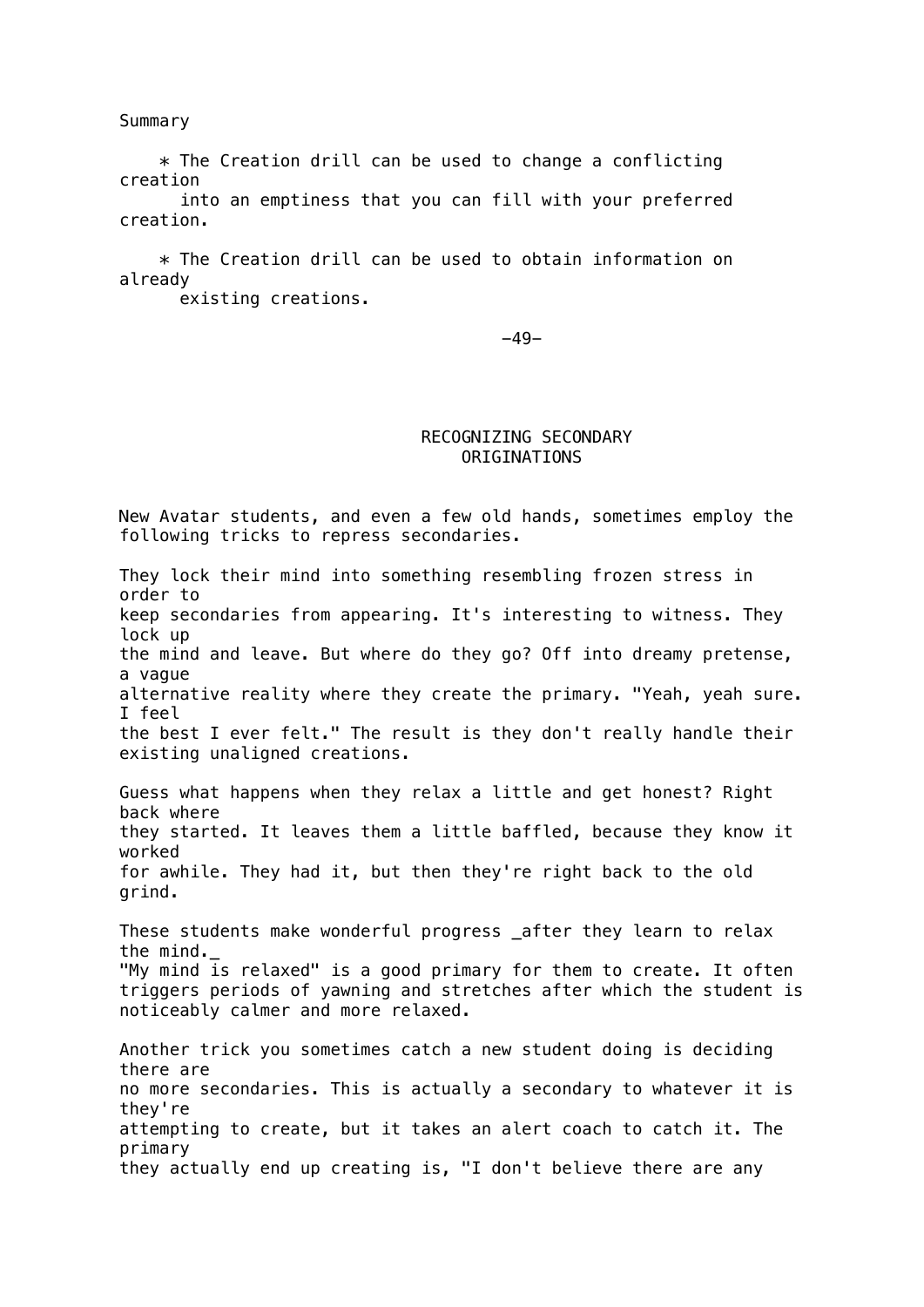### more secondaries."

The power of belief is so strong that it actually creates a filter on their perception that makes their secondaries invisible. This often shows up in a person who has an unreal self-assessment. Without the steering feedback of their own secondaries, they consider their talents and abilities beyond perfecting. The fact that they seldom produce anything reflective of their imagined talents either gets overlooked or explained away. A primary for this type of student is, "It's okay that I have doubts." Boy, do the worms crawl out on this one! Still another trick that students sometimes get by with is agreement. \_Agreement with a primary is a secondary\_. Agreement shows up when students make primaries that fulfil some transparent belief as to what they should create. The big difference between agreement and creation is the direction of energy flow. Agreement is an inflow, and creation is an outflow. Occasionally agreement takes the form of looking for how a primary is true. A student says: "Life is funny" and then looks for examples and instances of how that statement is true. Finding some, they go, "Yeah, life

### sidebar:

secondary origination: 1. an unintended creation that is triggered by the creation one intends. 2. an effort or intention concerned with how a primary origination is, was or will be received. 3. an effort to monitor or modify the origin point or receipt point of a communication. 4. something that is there other than what is knowingly being created. 5. an unaligned effort. 6. an existing creation that opposes a new creation.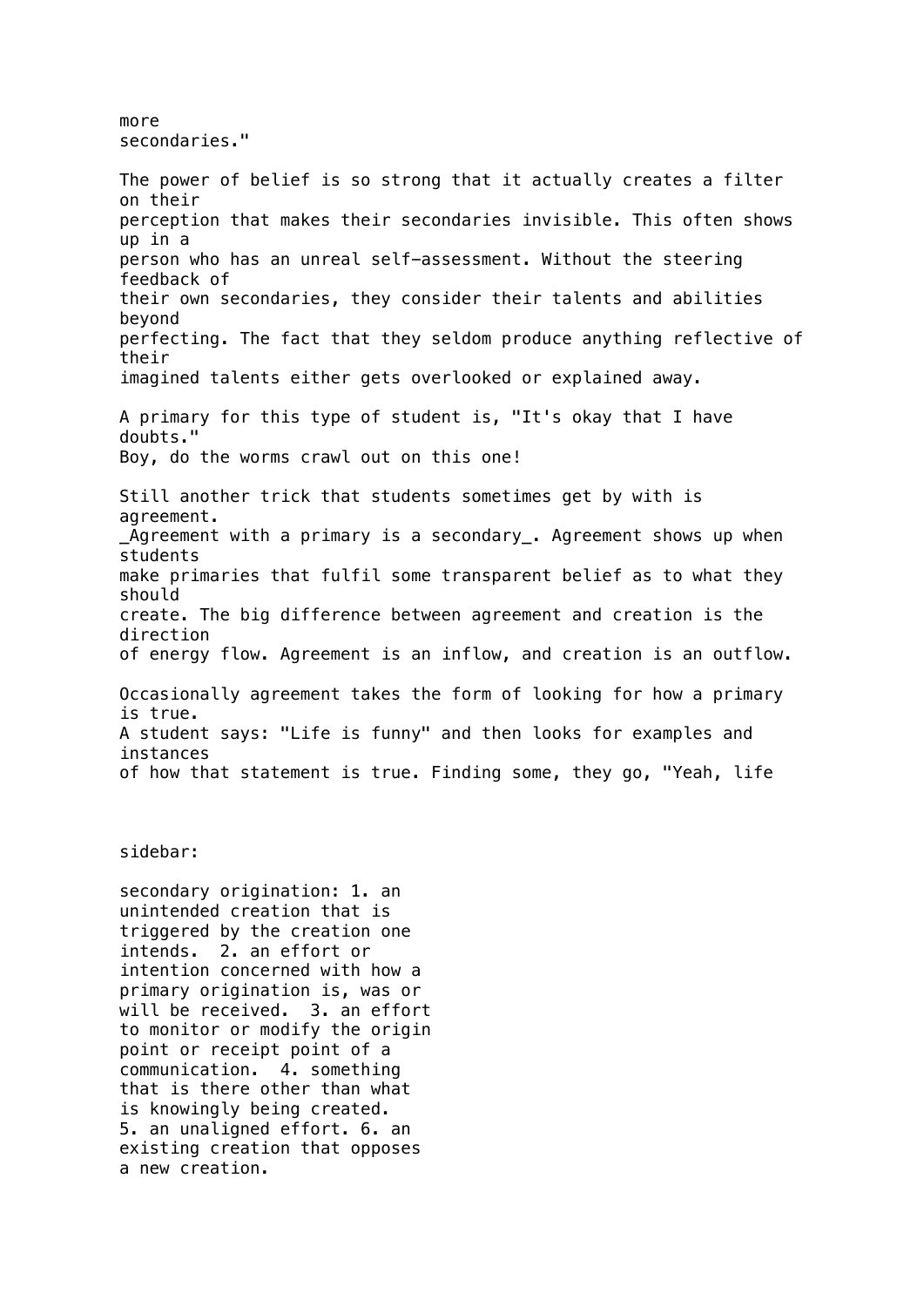Repress: 1. to keep down or hold back; restrain 2. to control so strictly or severely as to prevent the natural development or expression of 3. to prevent (unconscious ideas, impulses, etc.) from reaching the level of consciousness

Relax 1. to make looser or less firm or tense 2. to make less strict or severe; soften 3. to release from intense concentration, hard work, worry, etc. give rest to

-50-

is funny." This is an agreement rather than a creation. When agreement (or disagreement) becomes a substitute for creation, it is a sign that the student's creating energy is being leaked away.

A good primary for the agreeing student is, "I am fully responsible."

Using Secondaries

When it became clear that people could use the secondaries that a primary triggered to explore regions of consciousness that were not otherwise accessible, it became doubly important for them to develop a keen recognition of secondaries. After all, if you made a primary such as, "I don't know where the gold is buried," it would be an embarrassment to miss a secondary that gave the map coordinates and depth. When people use primaries to access information, they are not really as interested in creating the reality as they are in seeing what the primary triggers. It's using a phenomenon in a deliberate way. When the attention is focused predominately on recognising secondaries, the reality is slow to create. If , in exploring for secondaries, you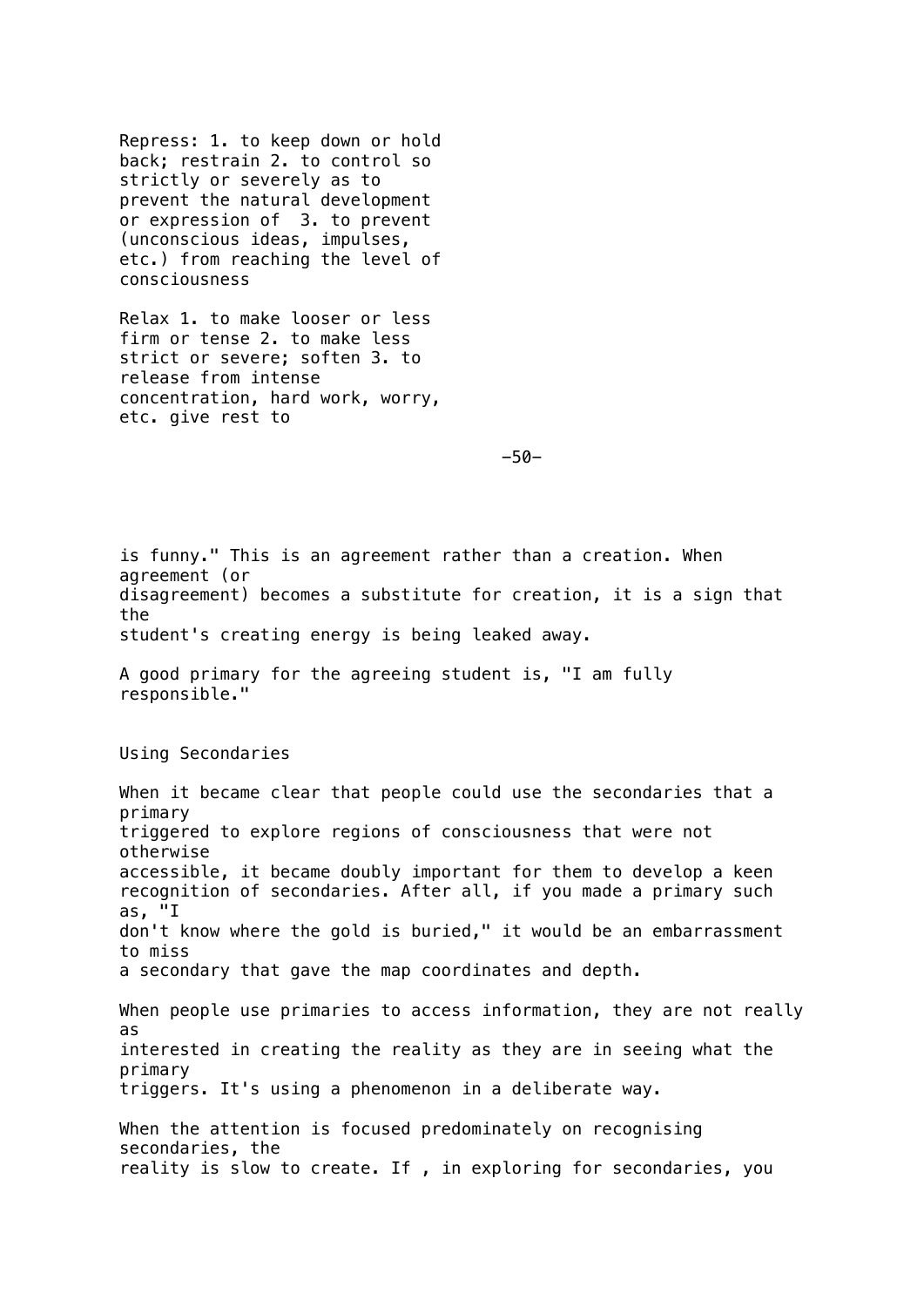inadvertently create a primary you'd rather not have, it can be discreated at the end of your session.

The surest way to recognize secondaries is to give them a calm, quiet space in which to occur, and then stand by. A primary such as, "I have no expectations" clears a quiet space. Then the exploring can begin.

Watch what comes up with primaries like:

 \* There is no hope for the word. \* I don't know what to do. \* I can't remember my past life.  $*$  I don't know what the future will bring.

Using Secondaries Exercise

- 1. There is no hope for the word.
- 2. I don't know what to do.
- 3. I can't remember my past life.
- 4. I don't know what the future will bring.

-51-

## CREATION LIST 1

- 1. My mind is relaxed.
- 2. It's okay that I have doubts when I have them.
- 3. I am fully responsible.
- 4. I have no expectation.
- 5. Perception is my creation.
- 6. Space is my creation.
- 7. Time is my creation.
- 8. I am the center of consciousness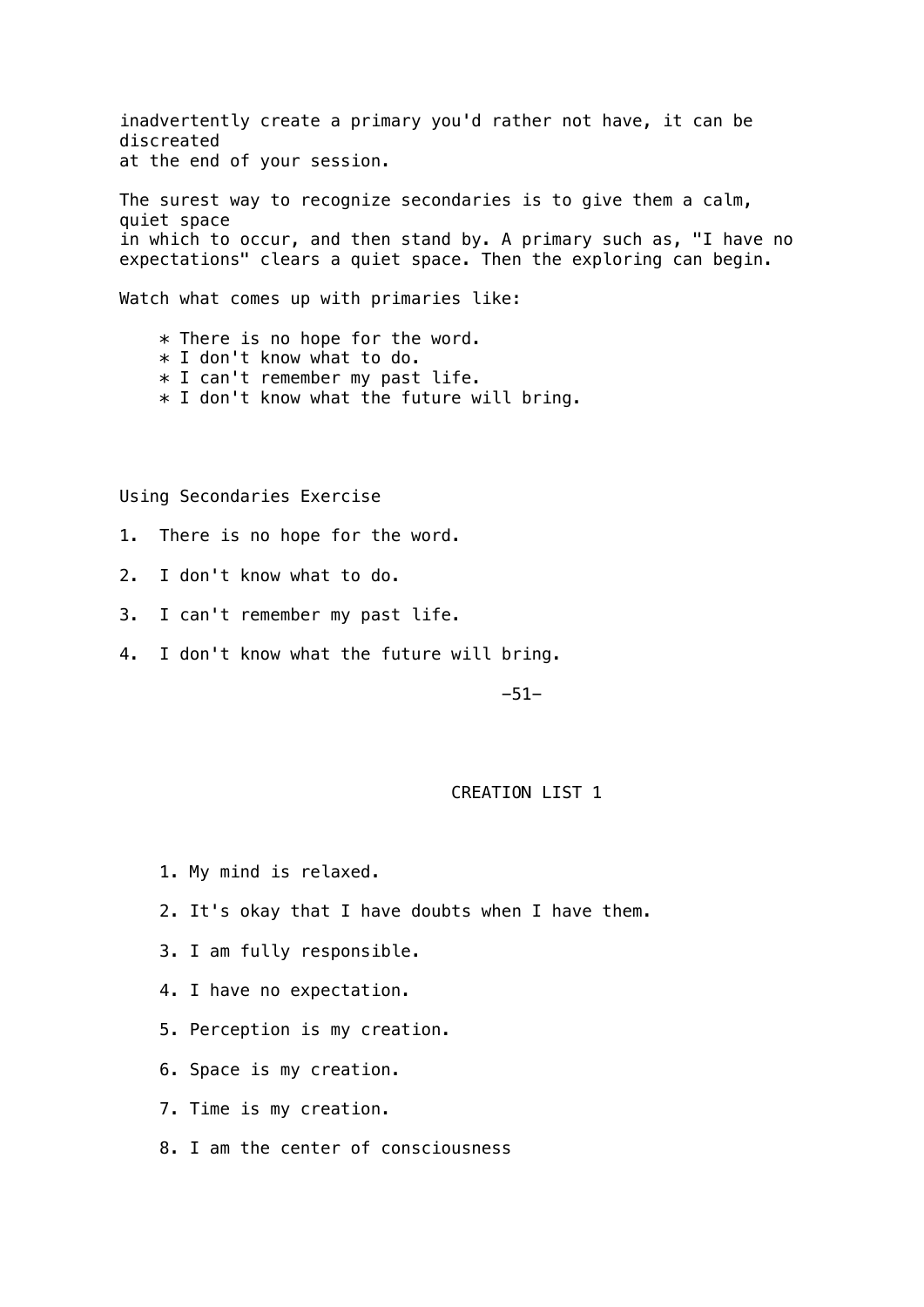9. I am the center of power.

10. There's nothing to fear.

-52-

# CREATION FLOW CHART

(The following should be read with the chart at hand.)

 [See avatar-wiz-course-illustrations.zip: wizpic-page999 creation-flow-chart.gif]

You have a copy of the Creation Flow Chart in Part II of your materials. It deals with making primaries \_from the viewpoint within the physical universe.\_ This is an action management chart rather than a nature of being scale. You can use the chart to find where something is hung up, why some kind of creation in your life is not moving or not progressing. The chart will tell you what corrections you need to make. Sometimes a few run-throughs of the chart are necessary to clean up stuck points on old creations. It's not unusual for someone to discover they've been operating on a stuck point of this chart for most of their life. When the old creations are either aligned with your present intended efforts or discreated, you will discover that you can use the chart quite deliberately. The left side of the chart shows the sequence of deliberate actions that result in the creation of 1) a personal reality and 2) a physical reality. Any step in the DELIBERATE column where the process sticks can be corrected by following the NO arrow to the CORRECTION column and doing the correction UNTIL the step is successful. If the flow sticks on a step in the DELIBERATE column and is not corrected, the ELSE arrow is followed into the DEFAULT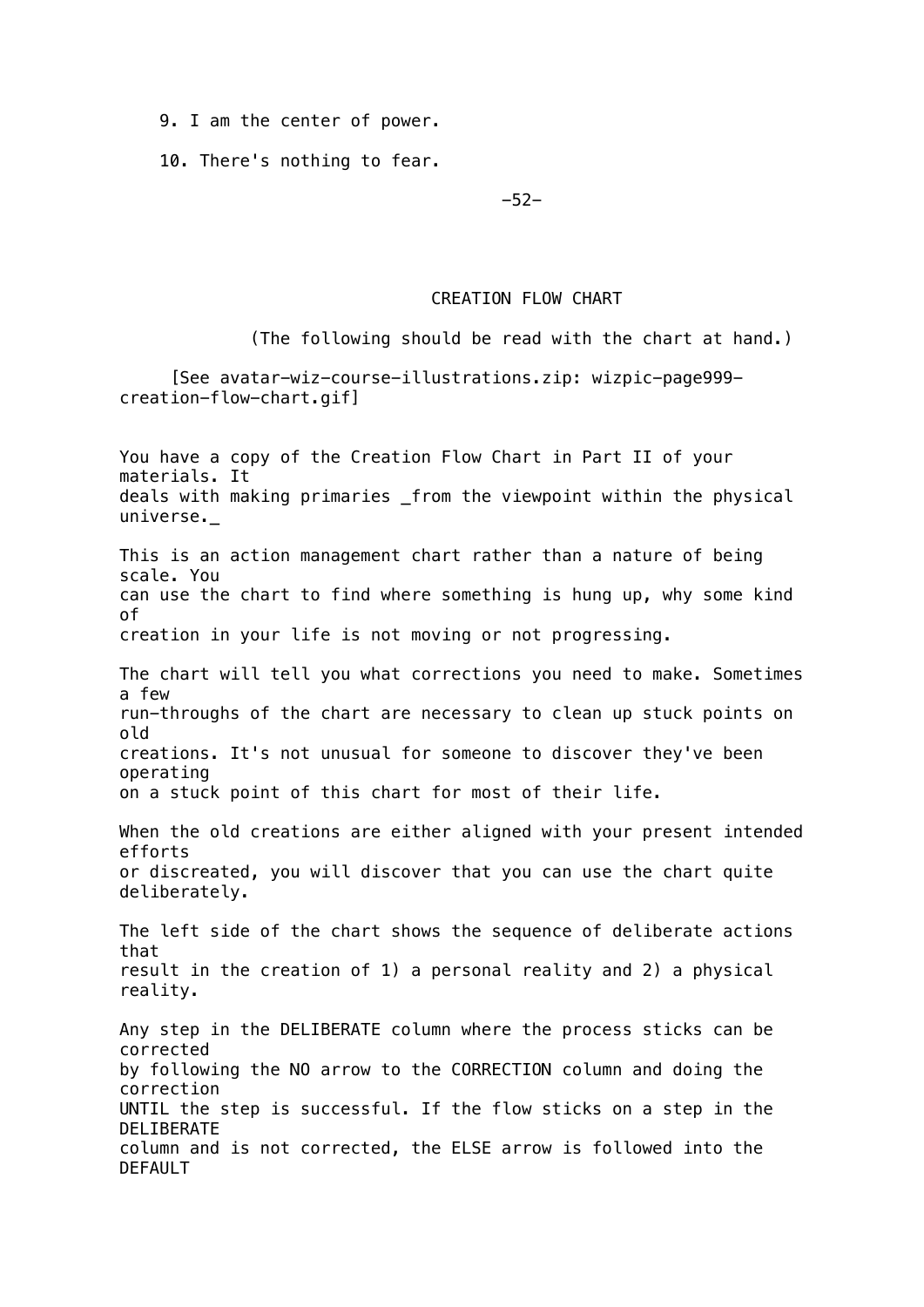column.

The DEFAULT column shows stuck points. If not corrected, stuck points tend to accumulate in the direction of the AND arrow. This is the downward spiral. Stuck points can be corrected by following the ELSE arrow back into the CORRECTION column.

Here's an example of how the chart works:

Step One: Confident Enough To Make a Primary

You are (or become) confident enough to make a primary. That's the first step. It's a big step. It means you have succeeded in rising above the indoctrinated reality that previously held your attention.

If you are operating on the right side of the chart, the DEFAULT column, you are living in persistent masses.

sidebar:

Your Creation Flow Chart can be found in the appendix.

-53-

Let's assume you have enough free attention to use the chart deliberately. In other words, your primary is not made in response to something, but is motivated by a desire to experience something (rather than from a resistance to experience something).

Your new primary is, \_"I am a successful Avatar Master."\_

Step Two: The Primary Creates a Personal Reality

At Step Two, the primary either manifests as a personal reality or more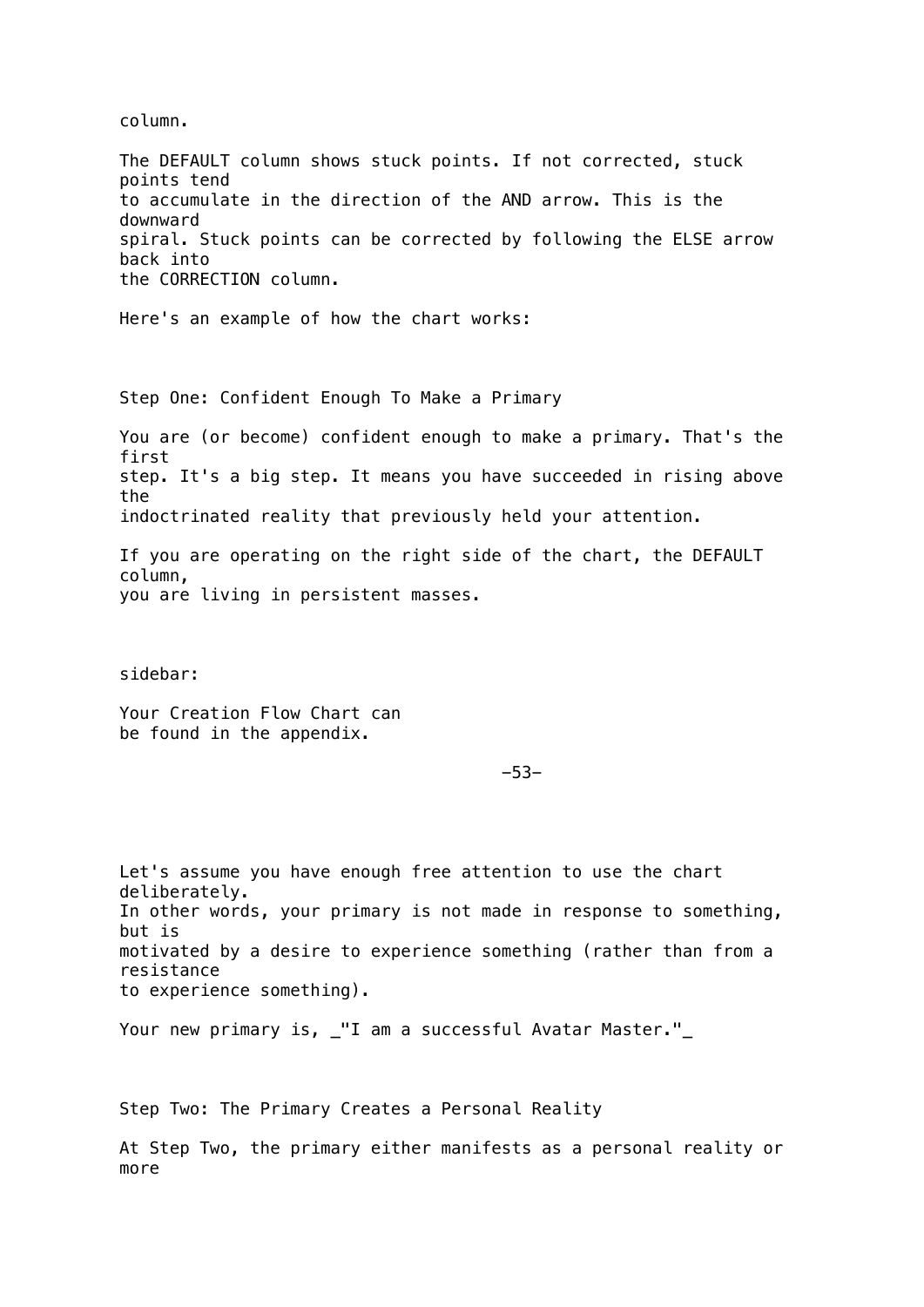likely, it triggers one or more old secondaries.

Some of the secondaries it triggers are, "I don't know if I can make it as a Master." "I have a hard time talking to people." "Masters don't worry about success." "Maybe it's not really what I want." These are priorly created or adopted beliefs that do not align with your current intention. So did your primary create a personal reality? No, not yet. You follow the NO to the CORRECTION column and handle the secondaries UNTIL the primary, \_"I am a successful Avatar Master"\_ creates a personal reality. Remember, a personal reality \_is\_ because you believe it \_is.\_ It doesn't require evidence or outside agreement. The only thing that interfere with a personal reality are your own secondaries. Step Three: Personal Reality Is Accepted and Experienced In Step Three, you step into the creation and feels what it feels like--experience it. If you can't do this, do feel-its and walk for atonement until you can. I know it's difficult to understand why anyone would resist being a successful Master. So instead of "I am a successful Master," let's say you want to stay home from work and the primary is, "I am sick". And now you reach this step, but instead of accepting the personal reality you created, "I am sick," you resist the experience of being sick. The truth at this point on the chart is that the personal reality exists, and no matter how successfully it is resisted, sooner or later it must be accepted and experienced. That is the next step regardless of whether your intention is to continue and manifest a physical reality or to discreate the existing personal reality and start over. The Step Three correction brings about a recognition of which primary (belief) is creating the reality. After discovering the operative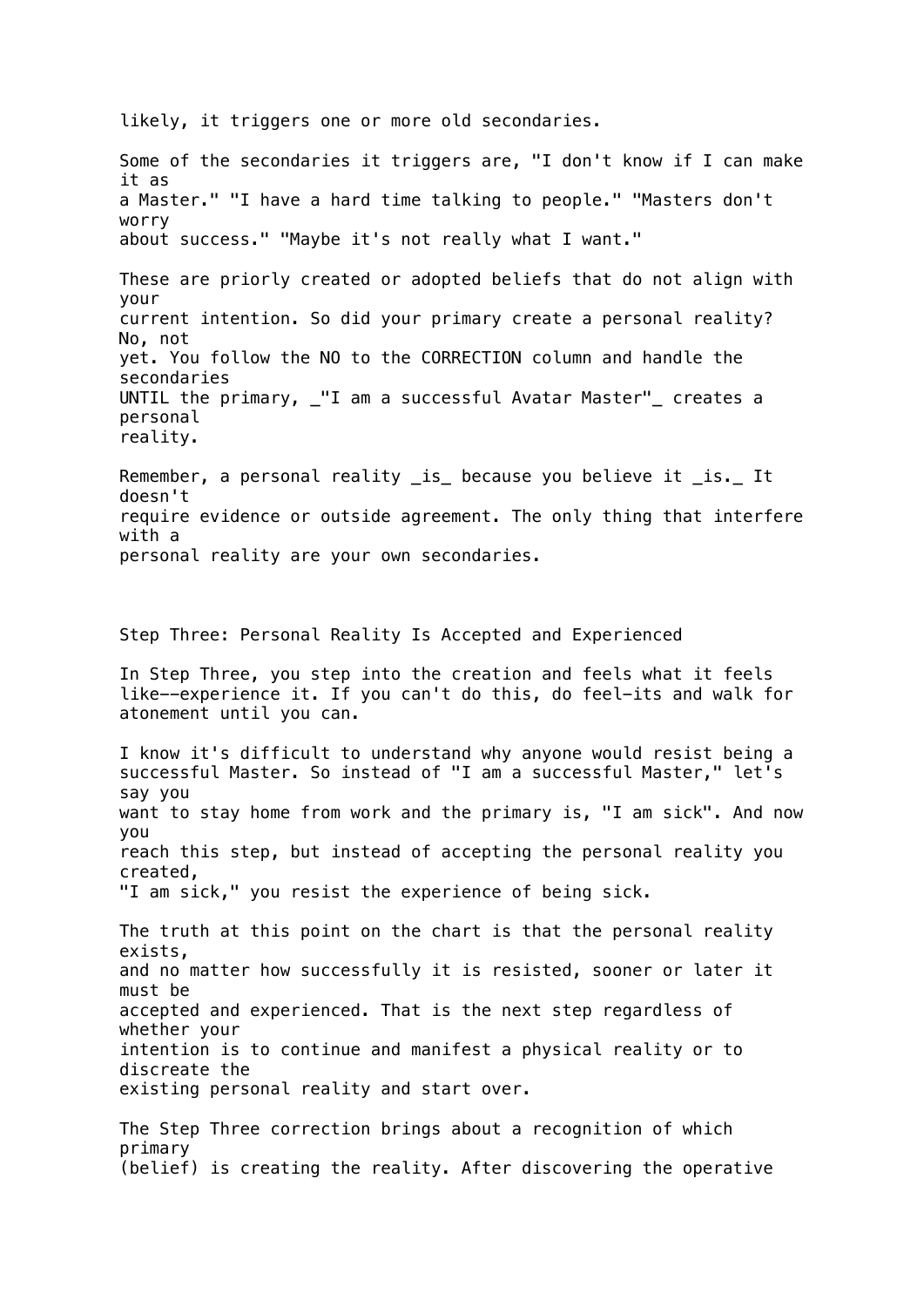begin to understand the alignment between your beliefs and your experiences. This discovery of responsibility acts to dissolve resistance. So do you like how the personal reality feels or not? If not, you can abort the creation cycle. The personal reality does not have to be continued until it becomes a physical reality. It can be discreated by the CHP steps. This is the crossover point between operating outside of creation, where belief creates experience, or operating within creation, where experiences lead to beliefs and a body of knowledge. Above this point, a belief is based on decision. Below this point a belief is based on observation. Now you are leaving the realm of Avatar and entering physical realities. Step Four: Realities Interact and Generate Information If you like the way the personal reality feels, you can choose to manifest the physical reality of, \_"I am a successful Avatar Master."\_ You do not do the CHP. So instead of extricating yourself from and labeling the personal reality creation, \_"I am a successful Avatar Master,"\_ you begin to observe and explore it in greater detail. The personal reality creation is announced and continues in successive moments of time. It begins to interact with the collective consciousness agreements that create physical reality. This interaction gives you feedback (physical universe secondaries). As the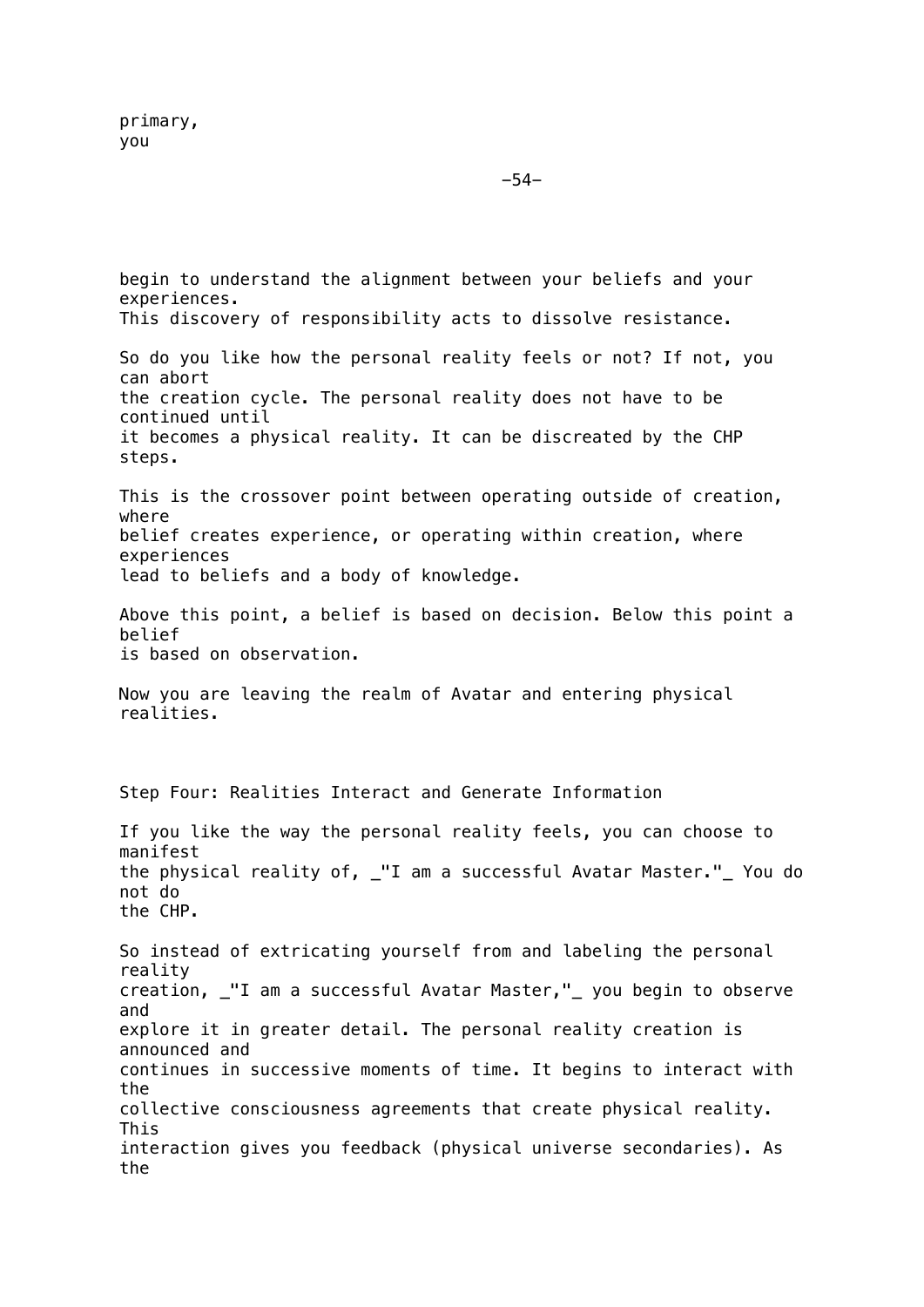feedback is sorted and handled, it begins to generate a body of cause-and-effect information--you begin to accumulate knowledge. If you don't like the feedback you're getting, it will cause you to resist the lesson. This is corrected by labeling just as it is and creating no response--observe dispassionately what is and learn from it. If you don't correct the resistance, it moves into the DEFAULT column and becomes a reaction. There is an old initiation given to apprentice Wizards. The apprentice is led into a room where a group of people yell angry criticisms. "You're crazy." "You're stupid." "You're a fool." And just before the apprentice breaks into tears, the Wizard whispers, "These are your critics. Their lot in life is to criticize you. That's what they do. Don't take it personally."

-55-

Step Five: Information Permits the Recognition of Opportunity This is the step where you study and learn about the basic efforts and intentions that are causing changes in the physical universe. Maybe you learn how to talk persuasively to people about Avatar. This is the step where patterns are identified and predictions can be made. Data is integrated and reformatted into more comprehensive understandings. Observations are made. Possibilities emerge. Plans and ideal scenes are developed. Techniques are designed and tested. Goals are developed. On the right side, beings who do not understand how things work rely on their reactions. A being who reacts to a hot stove on the basis of his resistance to having once been burned also mistakenly reacts to a cold stove.

Intolerance, selfishness, poverty, vindictiveness, etc., through the catalog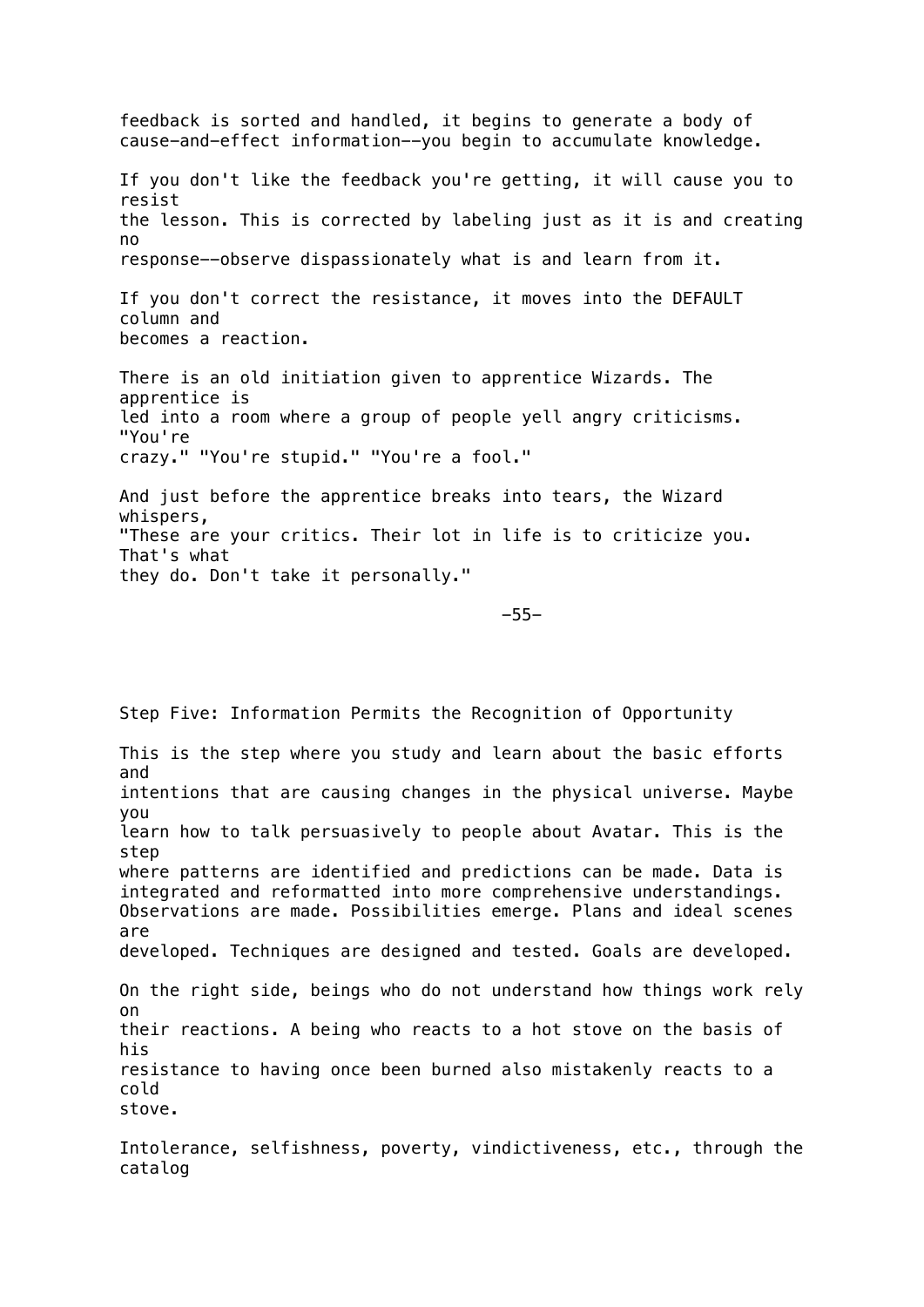of the ills that plague mankind are mistaken reactions. These ills are a result of failing to achieve this step of learning how things work. Step Six: Informed Decisions Determine the Direction, the Amount, and the Timing of Proper Effort Thinking does not get things done, but it is the necessary preparation for their achievement, A good example of this is the story about a Chinese boy who spends all morning lifting water from the river into an irrigation ditch. The sun bakes the rice paddies, and it takes a lot of effort to lift so much water. In the afternoon, an old and experienced farmer on the other side of the river times his visit to the paddies with the rise of the tide. He waters his rice paddies by opening a gate and allowing the swollen river to flow freely in. The experienced farmer makes an informed decision on when and how to water his crops. Maybe there is a rising tide of people forming somewhere who would be delighted to learn about Avatar. Maybe you'll have to create a rising tide. At this step in the creation cycle, you have a plan to test. It either works or it provides you with a better plan. Step Seven: Proper Effort Results in a Physical Reality Matching Your Personal Reality It is an art to shape the physical reality of the collective consciousness into the image of your personal reality. -56-

It is an overwhelm to have your personal reality shaped by physical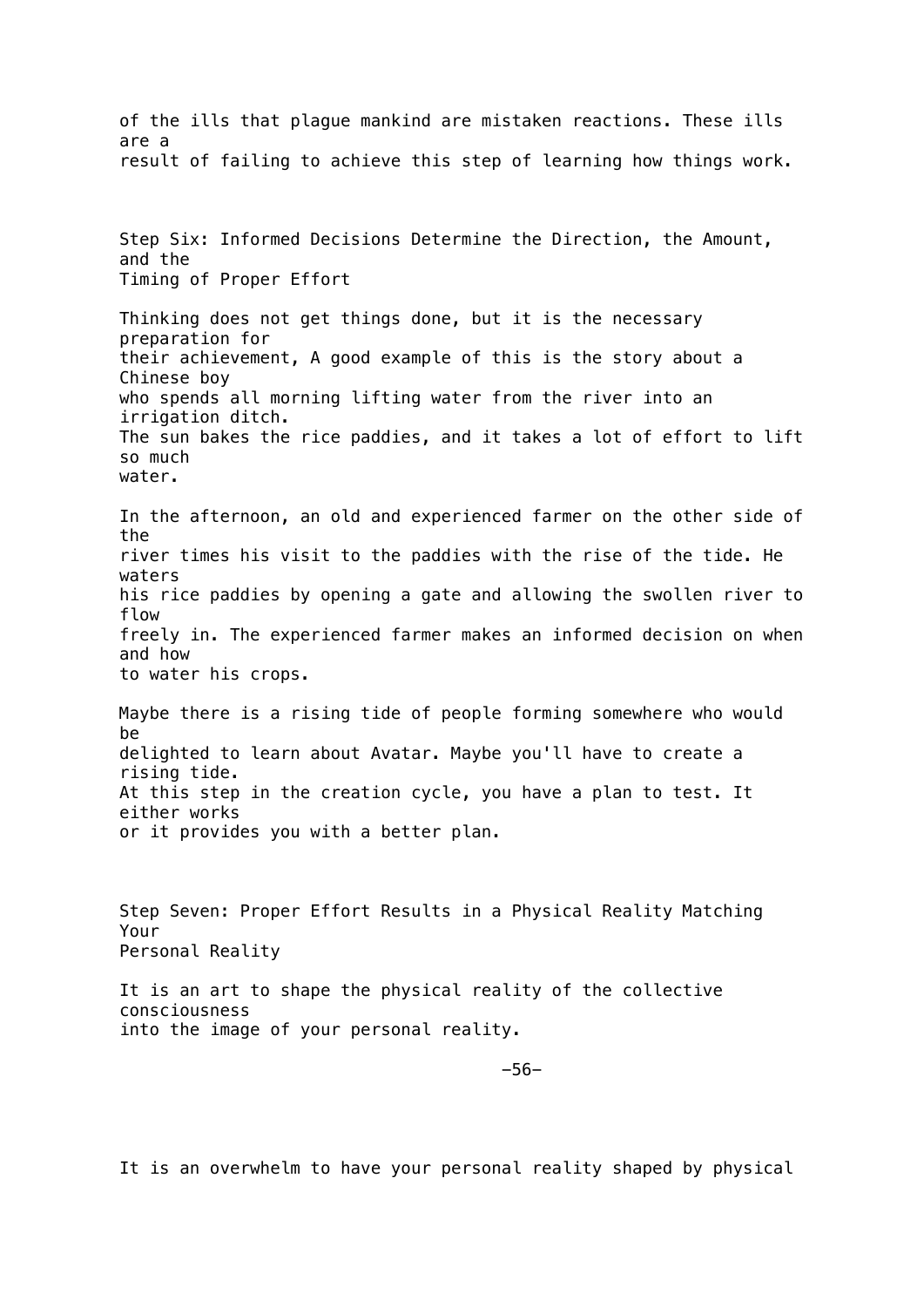reality secondaries.

Once you have passed Step Three of the Creation Flow Chart and entered into the contest of imposing your design upon physical reality, you are obliged to win or to suffer the consequence of exhaustion and failure. The proper effort, accurately and timely applied, can effect more change than brute force. This is the strategy of the martial arts. Can you catch more butterflies by chasing them through the meadows or by learning their favorite flower? Step Eight: Creation Cycle Succeeds The real reward of a successful creation cycle is not the physical creation, but the increase in self-confidence. That confidence provides the energy to make a new primary, to continue to explore life deliberately, as a creator. You can actually think of the right-hand column as resistance to your own self-generated creations. The Creation Flow Chart is a tool that you can use. If you have any questions about how it works, sit down and study it for a while. There's a point where you'll suddenly say, "Oh, yeah." -57- WATCHING THE MONKEY by Bert Saizman

Introduction to Watching the Monkey

Yoga, which grew out of wizardry, refers to the mind as an unruly monkey that needs to be won over and trained before it is of any service to anybody.

In 1988, Bert Saizman sent me a series of processes that he had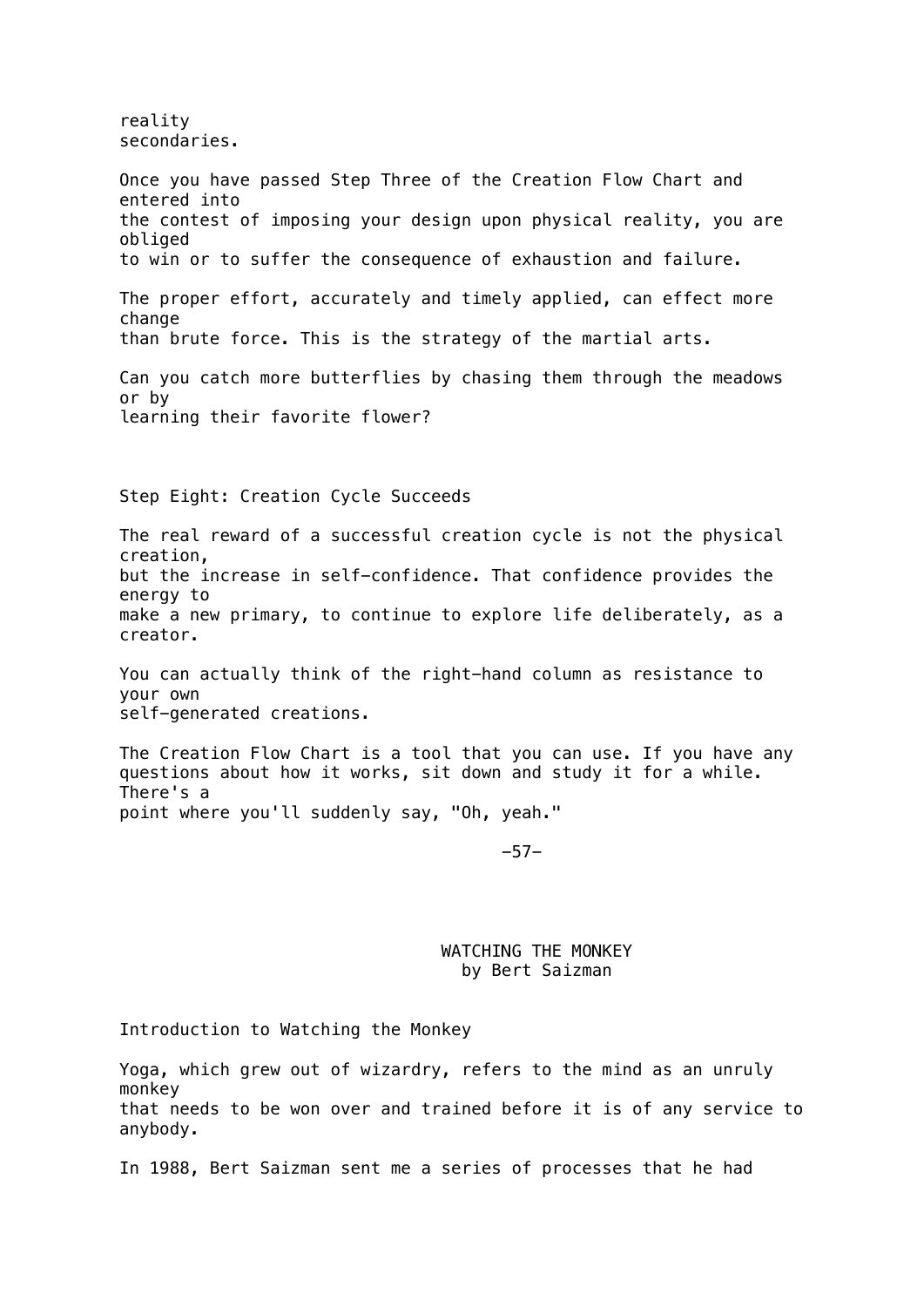formulated for a self-development practice. Among them was a yogic exercise called Watching the Monkey. It provides a nice entrance point to our exploration of consciousness.--Harry Palmer, 1990

This exercise is called Watching the Monkey. This exercise can be done anytime, anywhere. It is best done when you are with a group of people either in a business or social situation where, if you're honest, you see yourself playing many roles, trying to win, wanting approval, to control or to dominate. You tend to go along with the group, looking to shine or to be witty or whatever it takes to get the approval or avoid the disapproval of the people in the group. For example, someone says something critical about someone, and we join in with our little bit of critical gossip. Or someone brings up a subject, and we try desperately to think of a joke or an idea or a statement that will even top that. Our mad monkey mind is desperately trying to stay in the game, to be one of the group no matter what. There's the funny monkey trying to be a funny fellow to give the group a good laugh-one way to get their approval. There's the gossipy monkey joining in the gossip, putting down a mutual friend, having a good laugh at the expense of someone who is not there to defend himself. There's the show-off monkey telling everyone how he did this and he did that--always better than anyone else. Then there's the annoyed monkey. Some fellow worker has just made a cutting remark about some report you just did; watch the monkey getting angry. There is the embarrassed monkey, really embarrassed about some silly remark he just made to the boss.

Would it not be nice to be finished with all that neurotic behavior? Later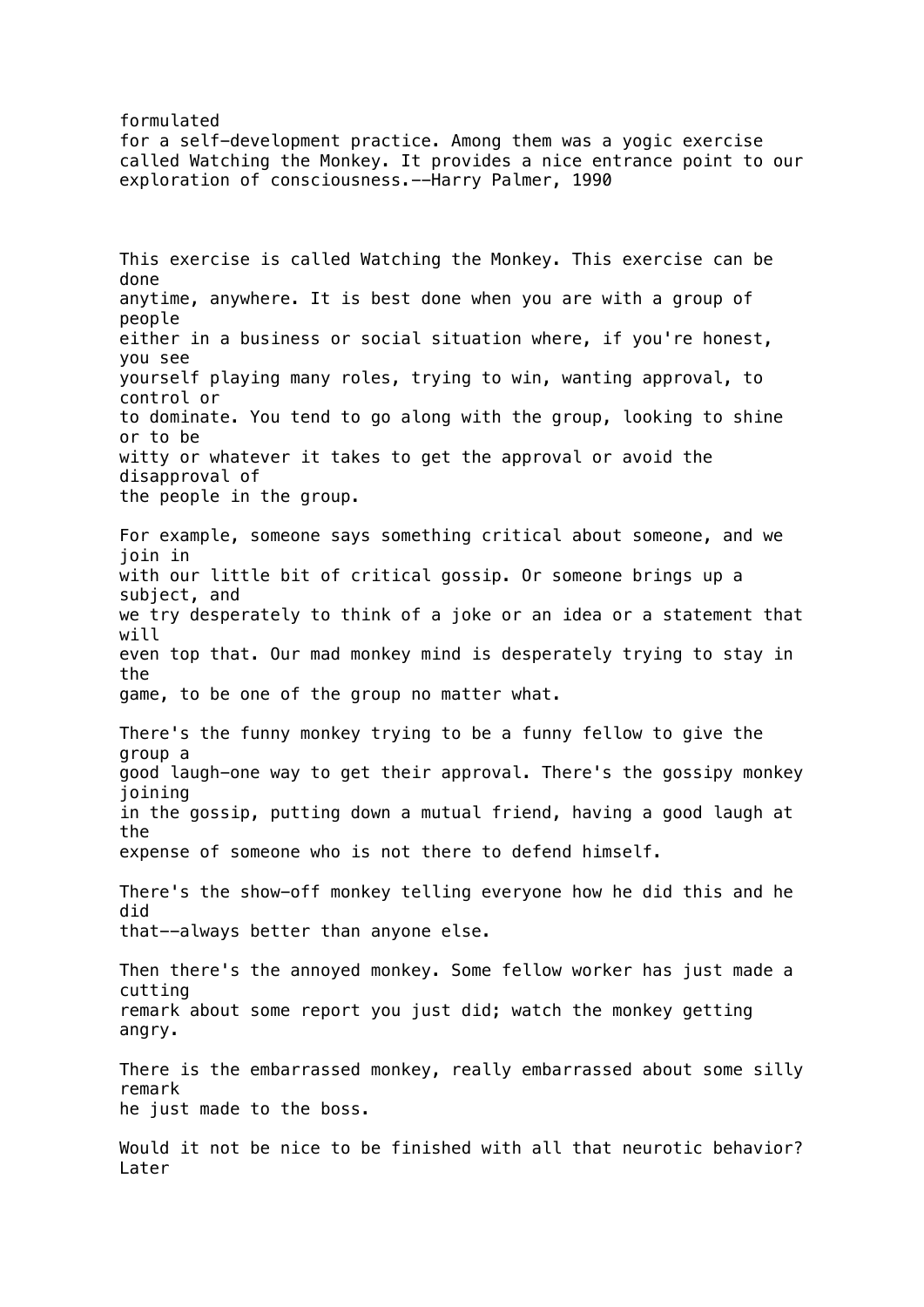criticizing yourself: Why did I say that? Why was I such a show off? Why was I such a gossip? Why did I put my friend Sam down just to be amusing? This exercise will help you to end all that.

-58-

# PART I: THE MONKEY IN SELF

Now, you are not going to try to stop the monkey here. What you are going to do is watch it and identify what the monkey is saying or doing. When a certain thought comes into your mind such as, "Oh I know a better joke," or "I'll tell them the one about the man at the bar with the dog," all you have to do is silently notice what it is you are about to do or say and just call out to yourself, "Show off," and then shut up and watch silently. Do not try to stop the thought. Just notice and then say, "Showing off" if that is what you are doing. Then watch the thought as it fades. Or you might say, "You're showing off, Pete" or, "You are showing off, Sara." Then cut any talk and watch the inner thoughts silently, and you will see the mind become very quiet. If in fact you are being critical, just say, "Bob, you are being critical." Then watch silently. You will notice that the desire to verbalize aloud the critical thought will have vanished, and the mind will be silent.

### PART II: THE MONKEY IN OTHERS

Part two of this same exercise is Watching The Monkey In Others. Just look around the room and see if you can spot what the inner monkey is saying or doing or chattering about in the minds of others. You will see it very quickly. You will notice that if you watch silently, your own monkey mind will have disappeared as well.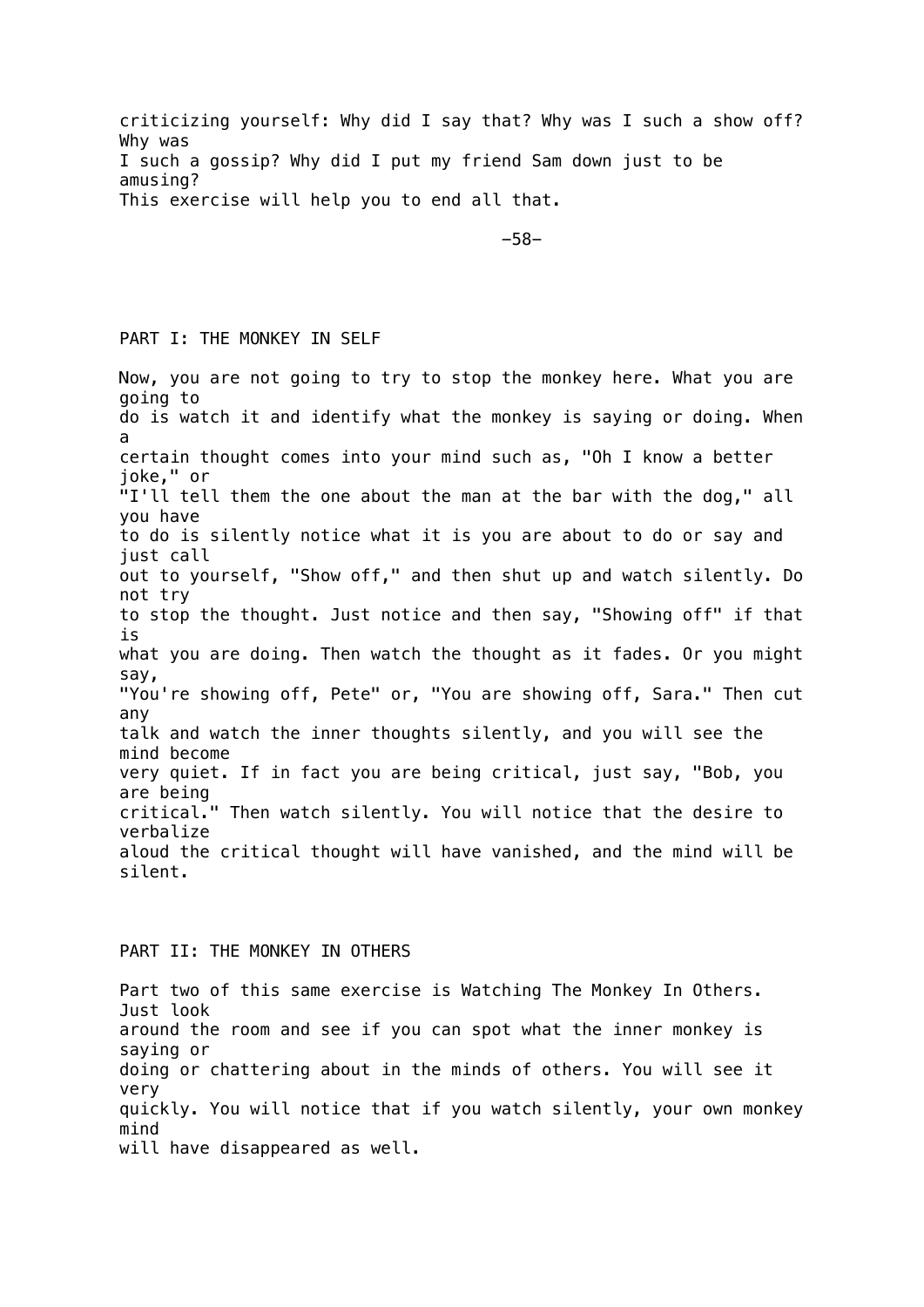The principle of this exercise is that when the monkey is caught, when it is exposed, it becomes very shy and slips away.

-59-

### UNDERSTANDING CONSCIOUSNESS

Operating Modes of Consciousness

Perception is possible only when there is separation. If you were not separate from the world, you would not perceive it. You would be it. Anything you perceive is separate from you. The more you perceive, the less you exist as. It's the divine paradox. The fundamental separation is source and creation. The difficulty is that only creation contains the definitions that allow us to recognize separation. If there were only definitionless source, there would be no sense of connection or separation. The only thing that permits us the slightest inkling of our condition is the fact that there is an awareness separate from consciousness. And it is from this awareness that we can examine the operating modes of consciousness. After you gain some familiarity with these, you can identify which mode of consciousness your secondaries are coming from. For instance, you would probably want to pay greater attention to a secondary that arose from your intuition than a secondary that arose from a reacting mode. The commonly recognized modes of consciousness are:

Undefined Awareness

Spiritual realms

-------------------------

psychic

perceptions

(telepathy,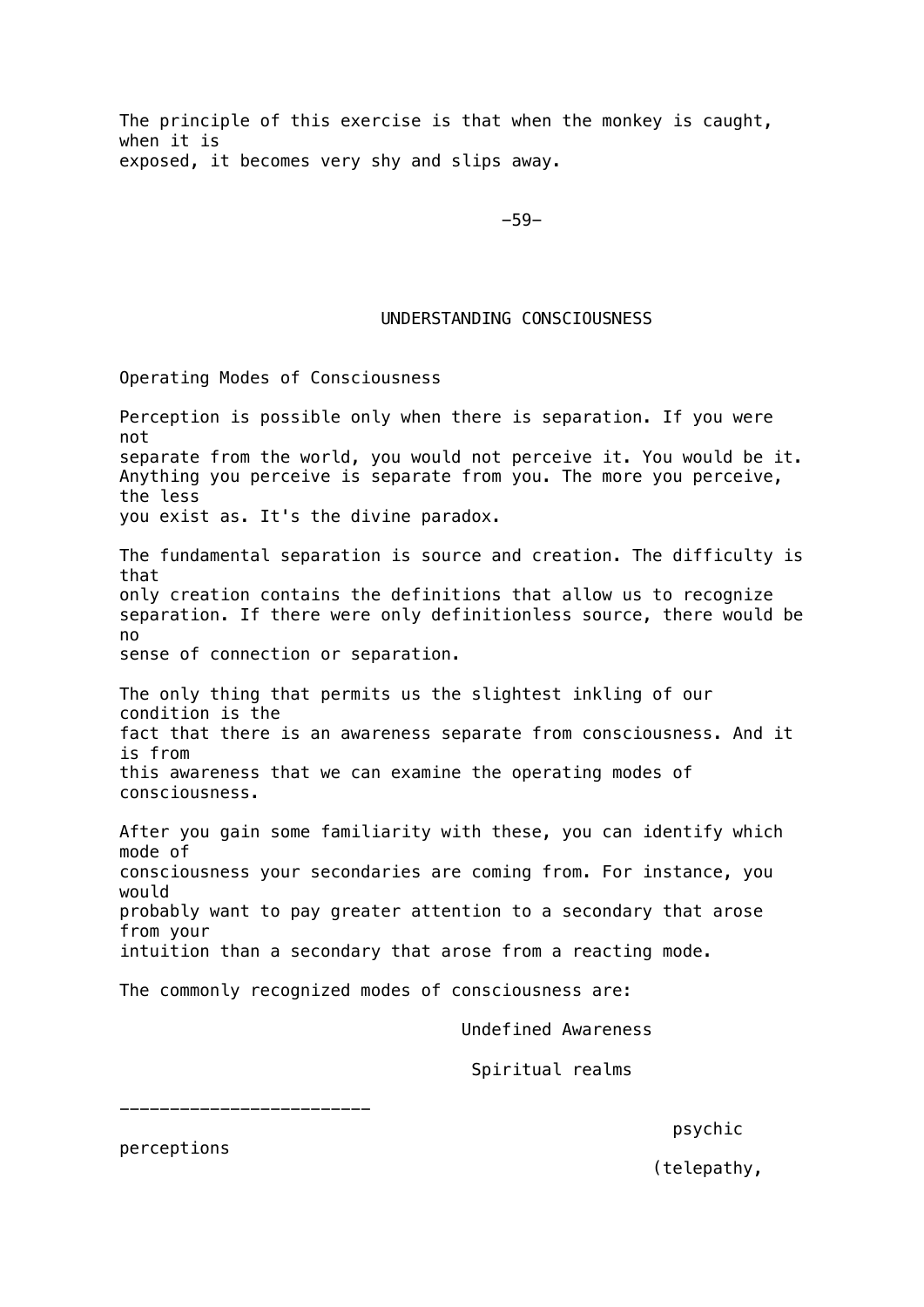# clairvoyance)

- (1) observing
- (2) intuiting
- (3) originating
- (4) imagining
- (5) thinking
- (6) remembering
- (7) reacting
- (8) entity emanations

 Underworld realms (psychotic visions and nightmares)

Physical Universe

Sidebar:

mode a manner or way of acting, doing, or being

-------------------------

an indicator something that can be sensed or perceived by independent viewpoints and by which something else can, with a high degree of-probability, be inferred (The arrow on the gas gauge pointing to "E" indicates that the car is out of gas. Freshly cut grass indicates that the groundskeeper was working.)

Note: There may be other modes of consciousness as well as combinations. For example, while you are reading this, you are observing the words, remembering their meanings, thinking about the concepts. The order of these modes, because they tend to overlap or are played like chords on a piano, may also be arguably different.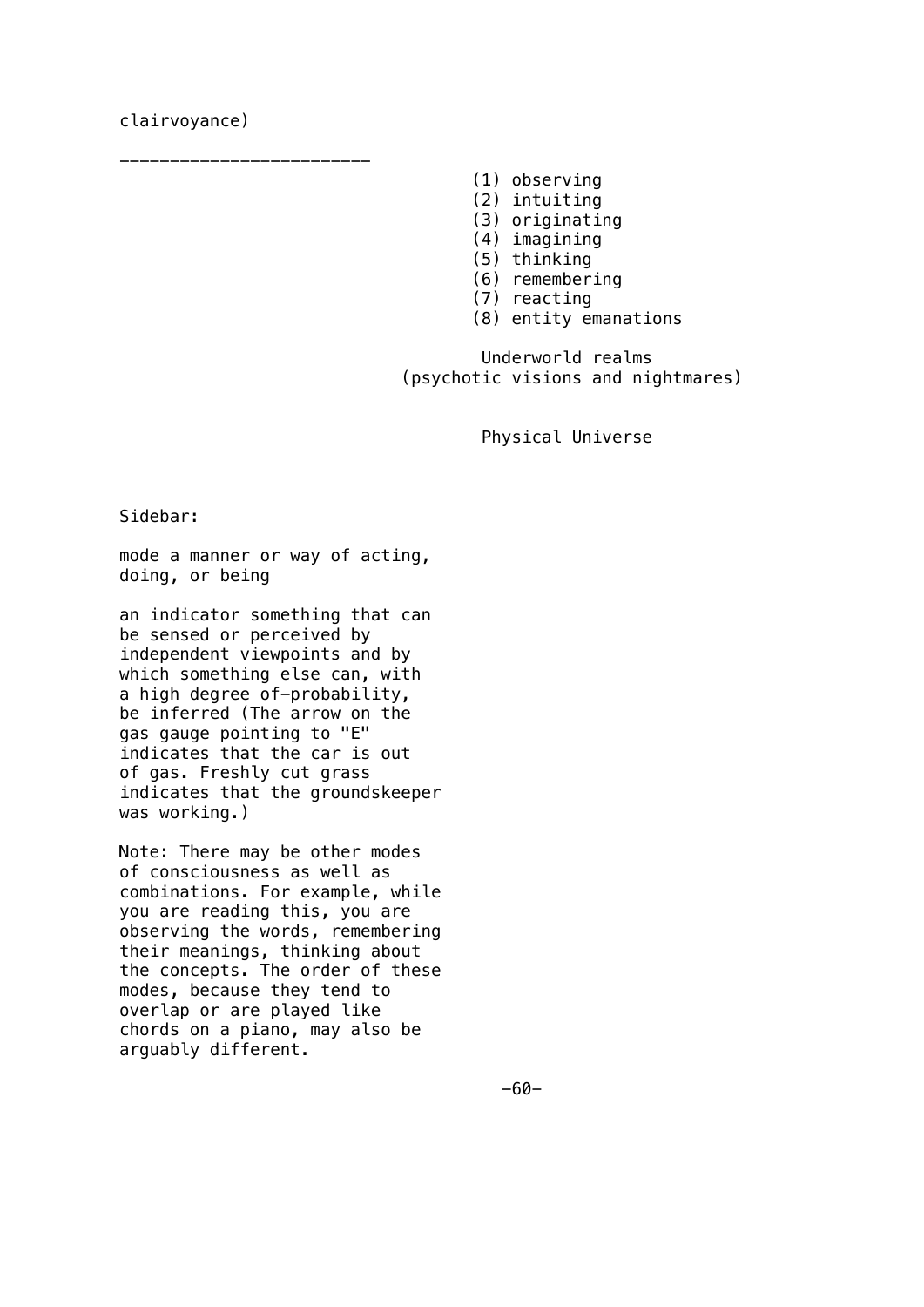Theory (Ref. Principles of Study) A datum or phenomenon that is recognized as belonging or is assigned to a certain category within the structure of consciousness frees attention. A datum or phenomenon that is left unrelated or that doesn't fit any known category fixes attention. If you become familiar with the identifying characteristics of certain modes of consciousness, you can recognize and label them when they occur. When consciousness becomes a recognizable creation engaged in recognizable activities that can be assigned to certain categories, it can be understood. When it is understood, it ceases to be a trap for the "I" and instead becomes a tool. As soon as you recognize a category of consciousness, you can choose whether or not to continue flowing attention (creating energy) to that activity. As a tool, the most effective type of consciousness can be matched to the task that you wish to complete. A deliberate use of consciousness permits a clearer insight into events. Additional Applications of a Familiarity with Modes of Consciousness:  $*$  To establish whether something is a memory of a real event or an imagined event.  $*$  To establish whether you are imagining something or are in actual telepathic or intuitive contact with something or someone (useful for communicating with plants, animals, entities, etc.). \* To establish whether you are predicting, wishing, or willing.  $*$  To establish whether your decision is based on prediction, reaction, or intuition. \* To reduce or eliminate self-deception.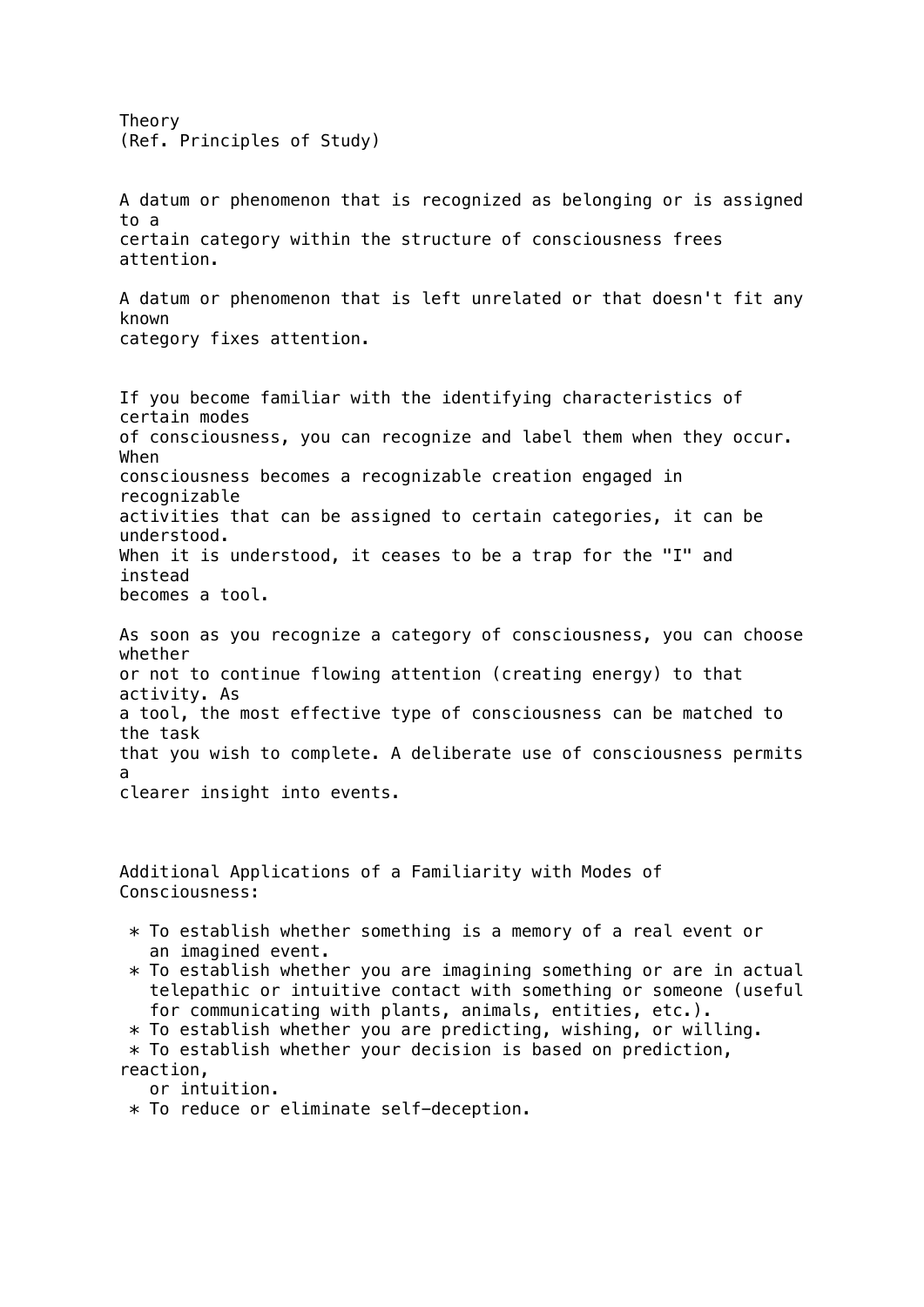Questions Resolved by Recognizing Modes of Consciousness in Others:  $*$  Do the characteristics of their mode of operation indicate they are remembering or imagining?  $*$  Do the characteristics of their mode of operation indicate they are communicating to influence, entertain, or inform you?  $*$  Do the characteristics of their mode of operation indicate they have been or are being influenced? \* Do the characteristics of their mode of operation indicate they are making an intellectual, an intuitive, or a responsive decision?  $*$  Do the characteristics of their mode of operation indicate they are presenting facts about themselves or are fantasizing?

-61-

# MODES OF CONSCIOUSNESS EXERCISES

#### Objective:

### To understand the modes of consciousness.

### Expected Results:

 An ability to detect and identify when you are in a particular mode

 of consciousness so you can use the modes as a tool rather than

be trapped by them.

Part I: Experiencing the Modes

The first steps of each drill are done solo and repeated until you can detect and identify in yourself a fairly pure experience of a single common mode of conscious operation. The modes are explored from the bottom up, with the actual mental activity becoming quieter and more focused in each succeeding mode. The more times the drill is repeated, the more freedom you obtain and the more apparent these modes become.

Write down your answers to the guide questions so you have data you can use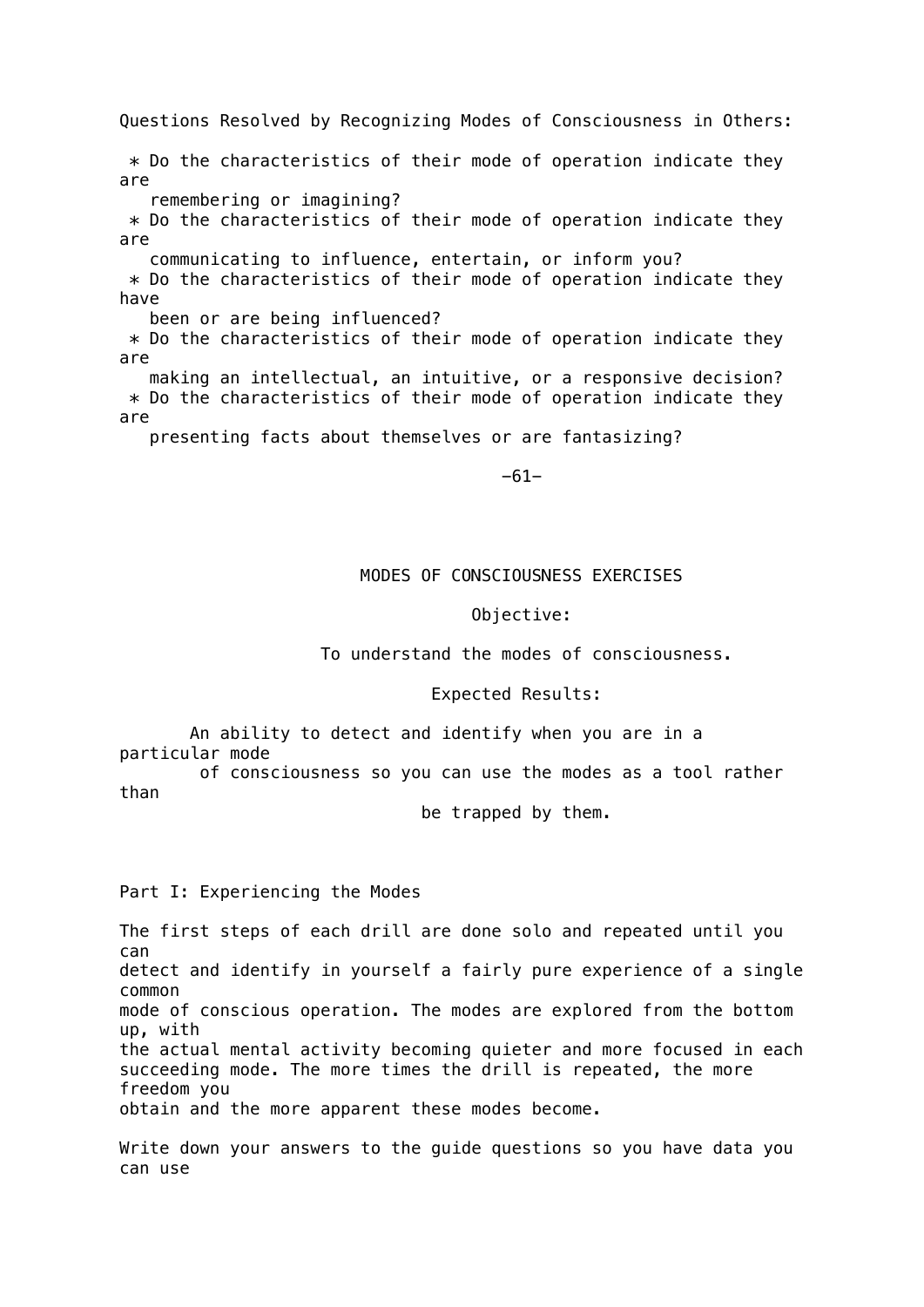to compare and contrast the various modes.

Note: The primary reason you do this drill solo is that individual indicators of these modes have not always been found to be the same from one individual to another.

Part I: A) Entity Emanations

Entities are covered in detail on Part V of this course, so for the time being think of an entity as some sublevel, low-ranking control center that has its own individual existence in your mind. Most of the time it's either dormant or overridden by your conscious self. It has very little authority. When it is aroused, it emanates an irritation that can be mistaken for a physical stimulus.

We're talking about a level of consciousness that is basically a nonverbal emanation of intention. The entity is below personal responsibility. It's below your reactive level. You could think of it as the subconscious's subconscious. It triggers reactions in the reactive level of your consciousness from below.

If you were to stay in this mode for any length of time, you would start to attract all sorts of degraded entities and disembodied beings to you. Putting attention at this level of consciousness is sending a signal into a purgatory-like realm where all sorts of unintegrated events and conditions exist. This is the archetype for the pagan underworld and the Christian conception of hell.

-62-

[Previous lecture]

Servants of Karma

Do you ever wonder about karma? Does it determine our interactions with others? One person walks through a park, and somebody beats them up.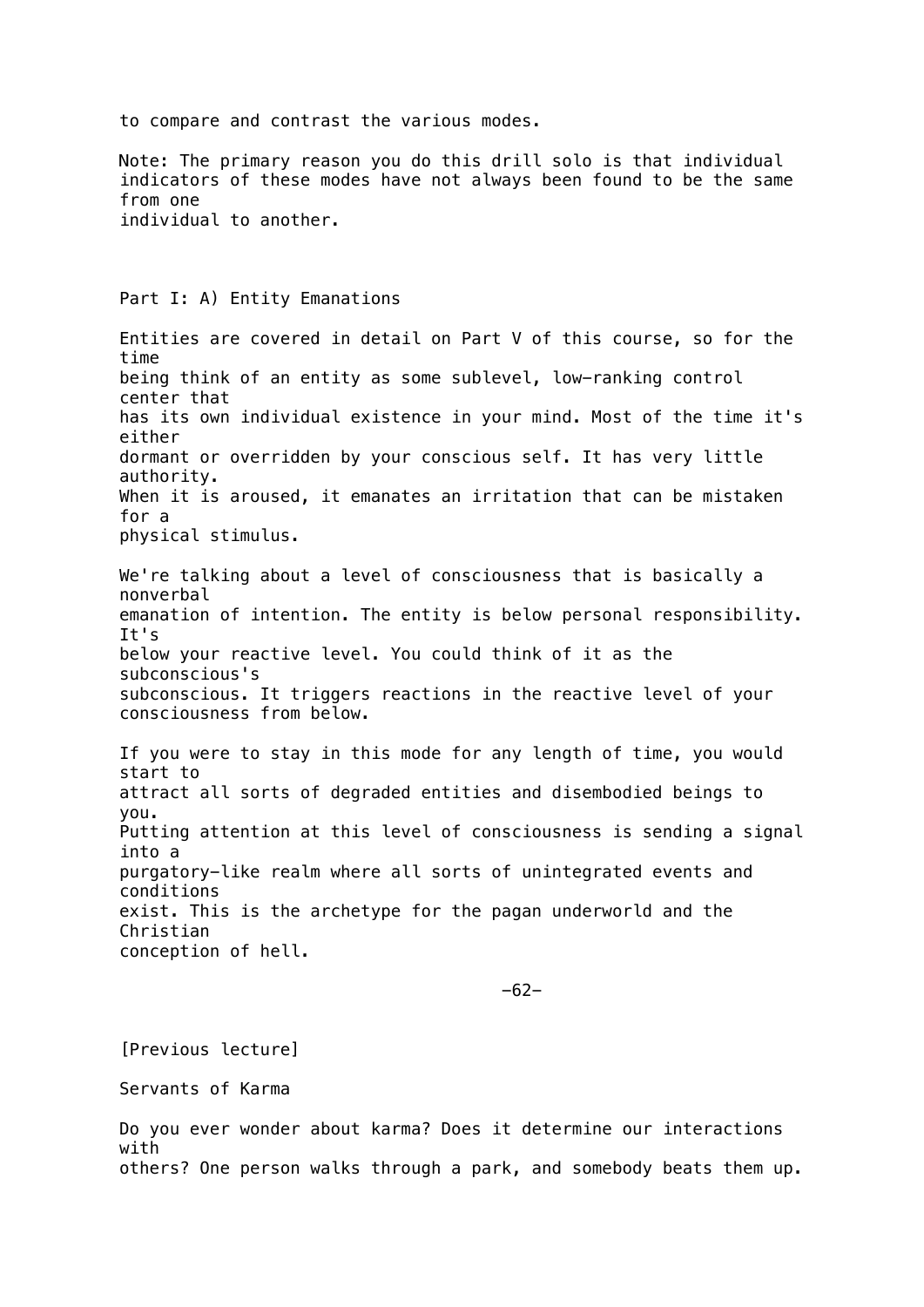Is there some type of karmic agreement going on? Can you imagine the book work that's involved in this? The planning and coordination that it takes? Joe has to be at the park at 12:18 AM so Bill can attack him at 12:35 AM and be arrested by Dick at 1:45 AM to balance the karmic debt. Do you think that's how it works? Let me offer you another possibility. Let's assume that we each keep our own accounts, balancing them when the opportunity arises. For instance, to repay some past aggression for which I do not assume responsibility, I create a belief that the park is dangerous, and someone could jump out and hurt me in the park. To some degree I have surrendered responsibility for what happens to me in the park to that belief. It now acts like an entity. That belief radiates an expectation, an emanation looking for any takers. Now if somebody is in the park and they are very unsource, maybe with a lot of bottled-up anger (that also acts like an entity), my entity expectation hits their entity like a command; "You're going to hurt me!" I walk by and I look at them and my entity emanates, "This is a dangerous park. You're going to attack me." And they do. It's a command to their entity. We have each surrendered so much responsibility for selfcontrol that the entities are left to interact. The police come and take them off to jail and the police say, "Why did you do it? Why did you attack a stranger?" Do you know what they will say? They'll say,"I don't know." If the police ask me, "Why did the mugger attack you?" what am I going to say? "I don't know." It never occurs to the police that we're both telling the truth. To the mugger, not knowing why and now being assailed by the police is just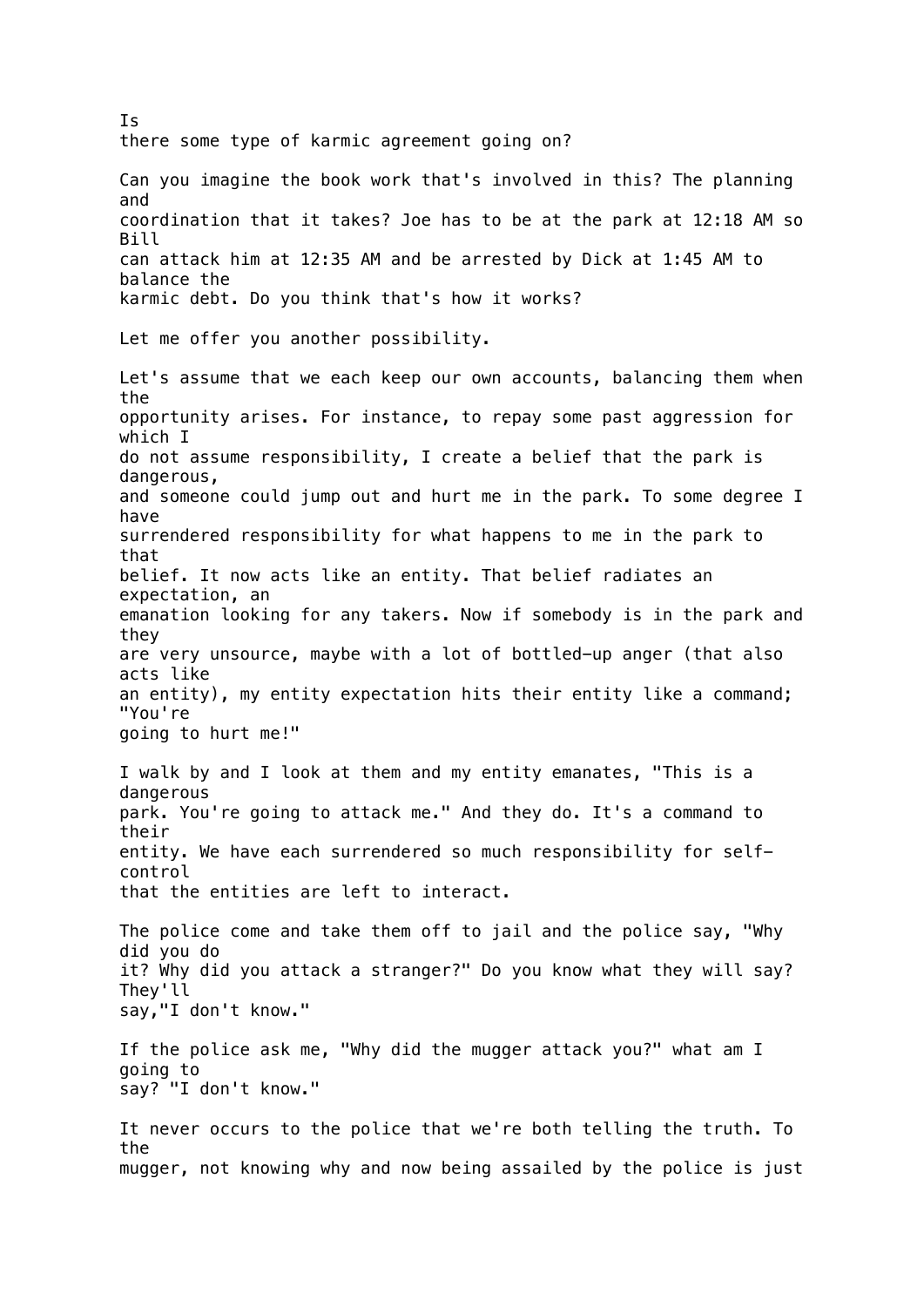more evidence to support their belief about being a victim and feeling out of control. It feeds their bottled-up anger. Who is responsible for that crime? I am. The mugger is dramatizing no responsibility, the entities are just following commands, so both are just pawns in my game. This may be how somebody balances their own karma, real or imaginary, by creating entities and using the entities of somebody who is in a suggestive state. [End previous lecture] Experiencing Entity Emanations Procedure: Sit quietly with your eyes closed. Notice any feeling, sensation (pain or twitch), repeating thought, or concern that appears spontaneous from some area in or near the body. Look for one that you have made no effort to put there and that has no apparent cause in, or connection to, your environment--it doesn't seem to be your own. -63- Guide Questions: When you were in this mode: 1. Did you get any mental pictures? Did you get any feelings? Did something distract you? Did you have an urge to do anything? 2. Did your apperceptions have or come from a particular location in physical space relative to your location? In mental space? A direction? Was there a sense of distance between you and what you apperceived? 3. Were your impressions clear or vague? Were they in color or black and white? Did you feel it in a particular area of your body or in

your mental space?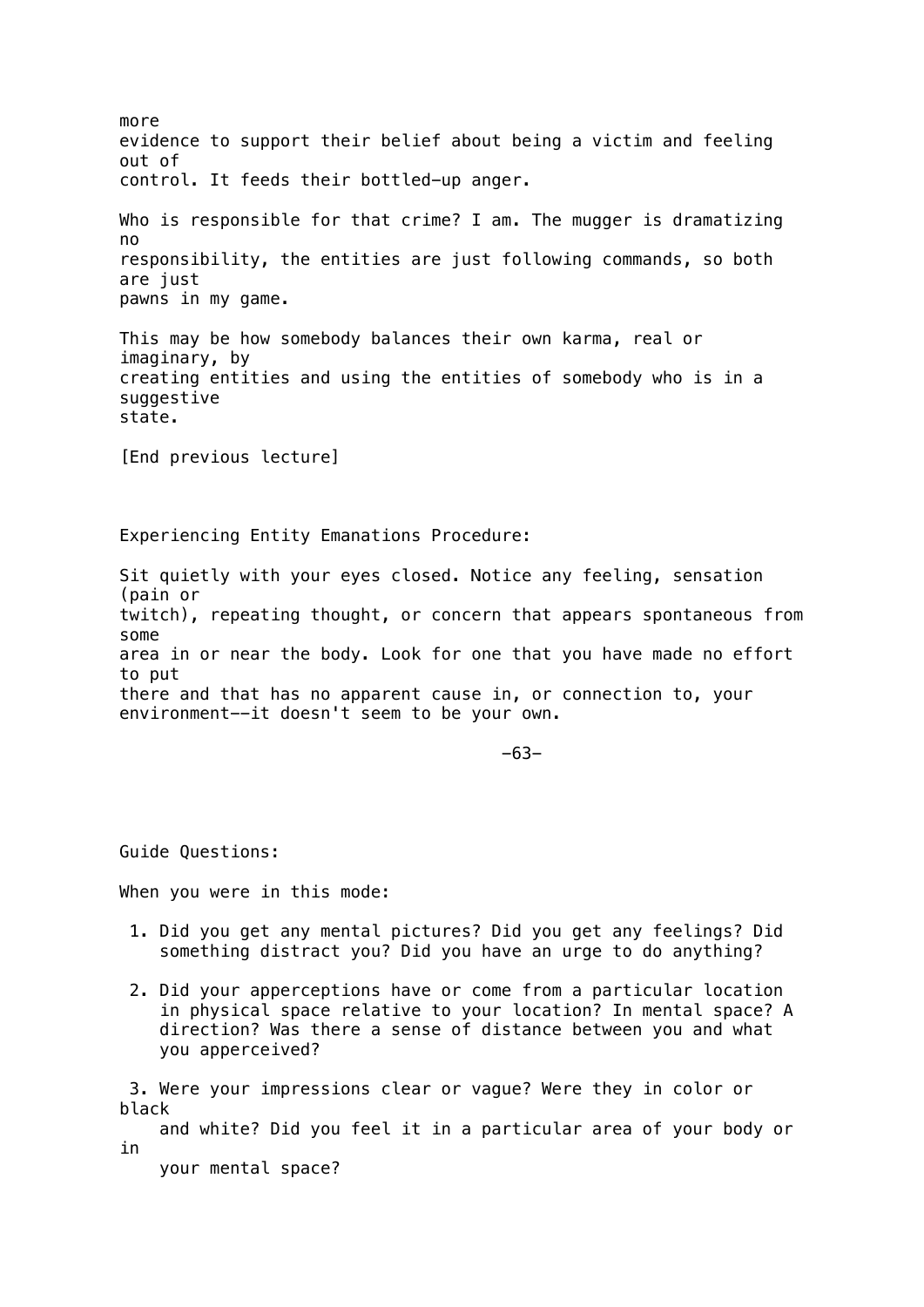4. Did the exercise have any effect on your sense of self?

 5. Did the data have any particular orientation in time relative to the

present? Relative to your age?

6. Did the exercise change your emotions or affect your attitude?

 7. Did the exercise have a noticeable effect on any of your perceptions

or state of alertness?

(Repeat the exercise until you can detect a repeating pattern in your answers to the guide questions.)

### Part I: B) Reacting Mode

Reacting is generally associated with pain. Sometimes the pain is obvious, and sometimes it's so old and familiar that it is hardly noticed. Here's how reacting works. If you're resisting something and you perceive something in your environment that adds to or reminds you of your resistance, the thing that you were resisting actually moves closer. That motion of moving closer triggers a reaction.

If there were nothing in life that you resisted, you would never experience this mode of consciousness.

Imagine mama. Hear your mother saying your name urgently, trying to wake you up.

That caused a reaction, right? You tensed up, became a little uncomfortable?

The reaction is not the sound or the remembering. It's the way you feel. The reaction causes tension in the body, distress, dis-ease. This is the source of depression, mental illness, and psychosomatic ills. It is a restimulation of something you were resisting.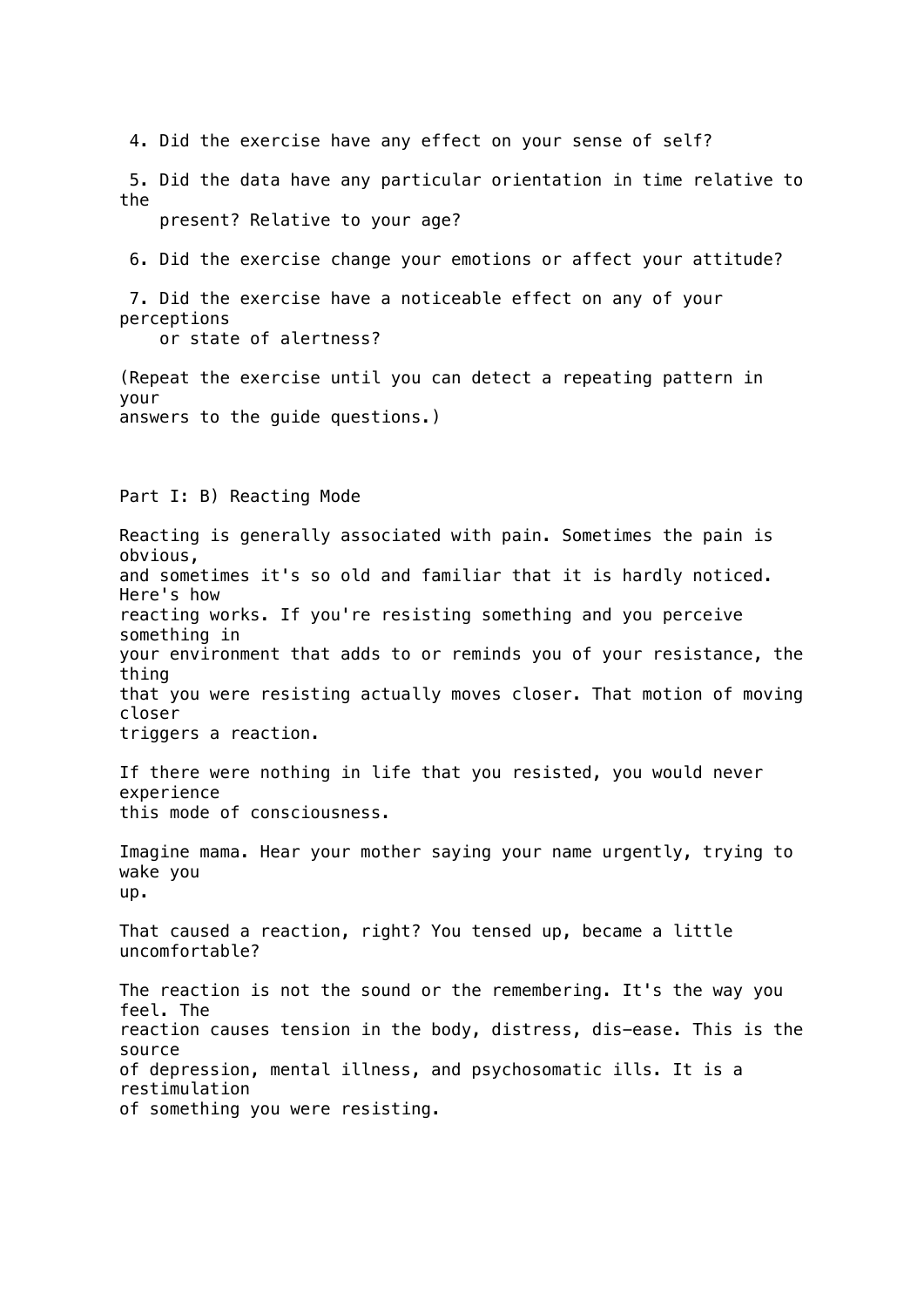Sidebar:

emanate: to come forth, to arise or issue from a source

apperception: attention directed into the mind upon mental objects and concepts

perception: attention directed into the physical universe upon objects and locations external to ourselves

-64-

Reacting is triggered by a similarity between a resisted event and the present environment or frame of mind. Most of the thoughts in the mind are from reactions-like shrapnel from an explosion that you didn't see or hear. Stop thinking. Come to the present moment. Look around and see how long it takes before something triggers a thought in your head. That kind of thought, that kind of thinking is from reaction, and it's different from deliberately thinking. If you walk into the park and something triggers a reactive belief that the park is dangerous, your reaction sends out a radiation that can cause someone to attack you. Maybe it all starts with a few dry leaves blowing across the path or a cloud passing across the sun. Your reactions may be getting you in more trouble than you thought. Experiencing Reacting Mode Procedure: Intentionally create a state of anxiety or irritation. Start

worrying about how you look. Speculate to yourself about the safety of your surroundings. Who was supposed to be responsible for this? Who didn't do their job? Do you smell something burning?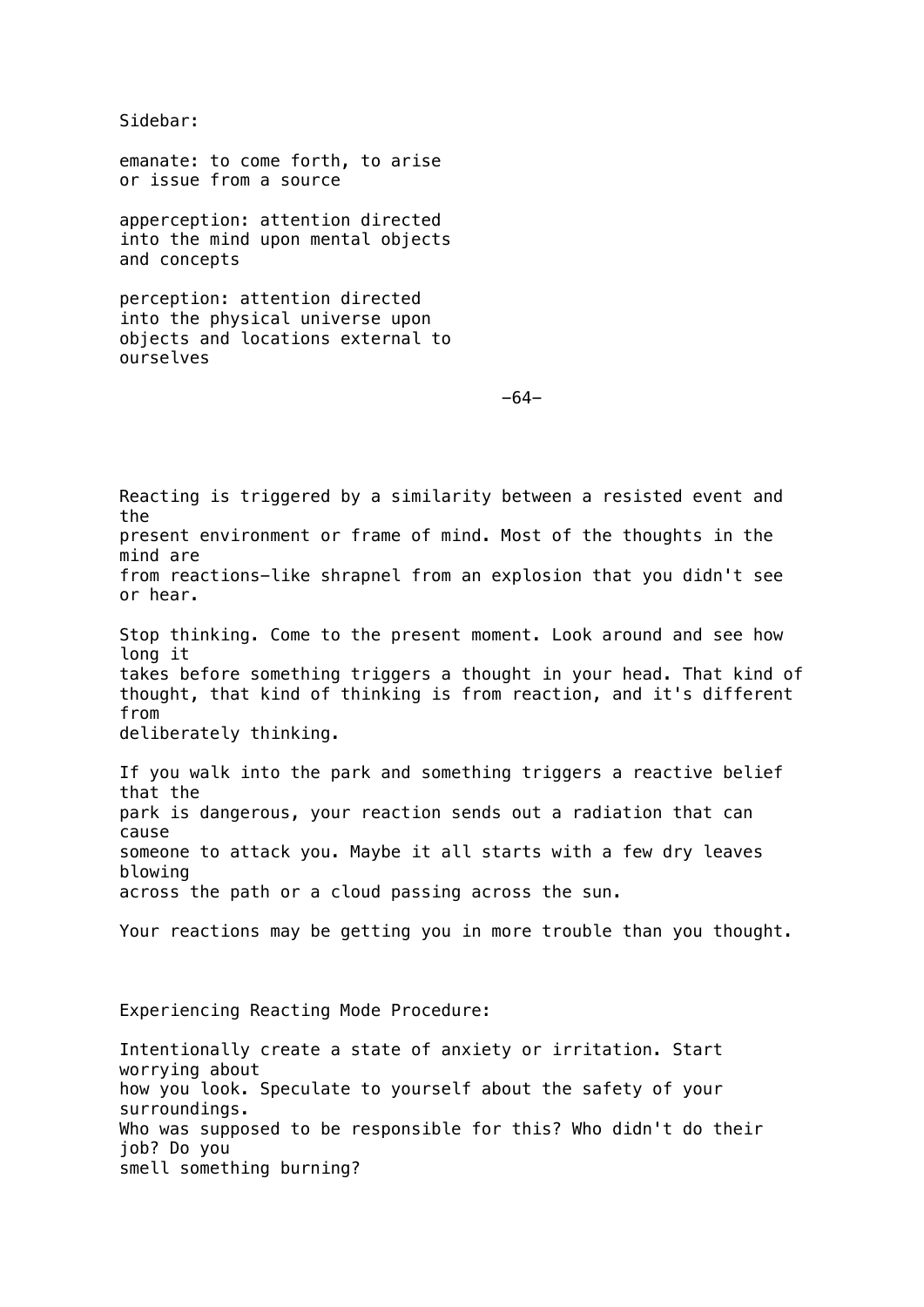Guide Questions:

When you were in this mode:

 1. Did you get any mental pictures? Did you get any feelings? Did something distract you? Did you have an urge to do anything? 2. Did your apperceptions have or come from a particular location in physical space relative to your location? In mental space? A direc tion? Was there a sense of distance between you and what you apperceived? 3. Were your impressions clear or vague? Were they in color or black and white? Did you feel it in a particular area of your body or in your mental space? 4. Did the exercise have any effect on your sense of self? 5. Did the data have any particular orientation in time relative to the present? Relative to your age? 6. Did the exercise change your emotions or affect your attitude? 7. Did the exercise have a noticeable effect on any of your perceptions or state of alertness? (Repeat the exercise until you can detect a repeating pattern in your answers to the guide questions.)

 $-65-$ 

## Part I: C) Remembering Mode

Can you remember what the first thing was you saw when you woke up this morning? Can you remember the color of the house you live in? How about the first person you went on a date with? Don't you wonder where all this stuff is stored?

Some people hover between reacting and remembering. It's remembering on automatic. They don't quite see what's going on, but what's going on reminds them of something. When you find somebody like this, just understand that they are in a remembering mode of consciousness. They can be stuck there, in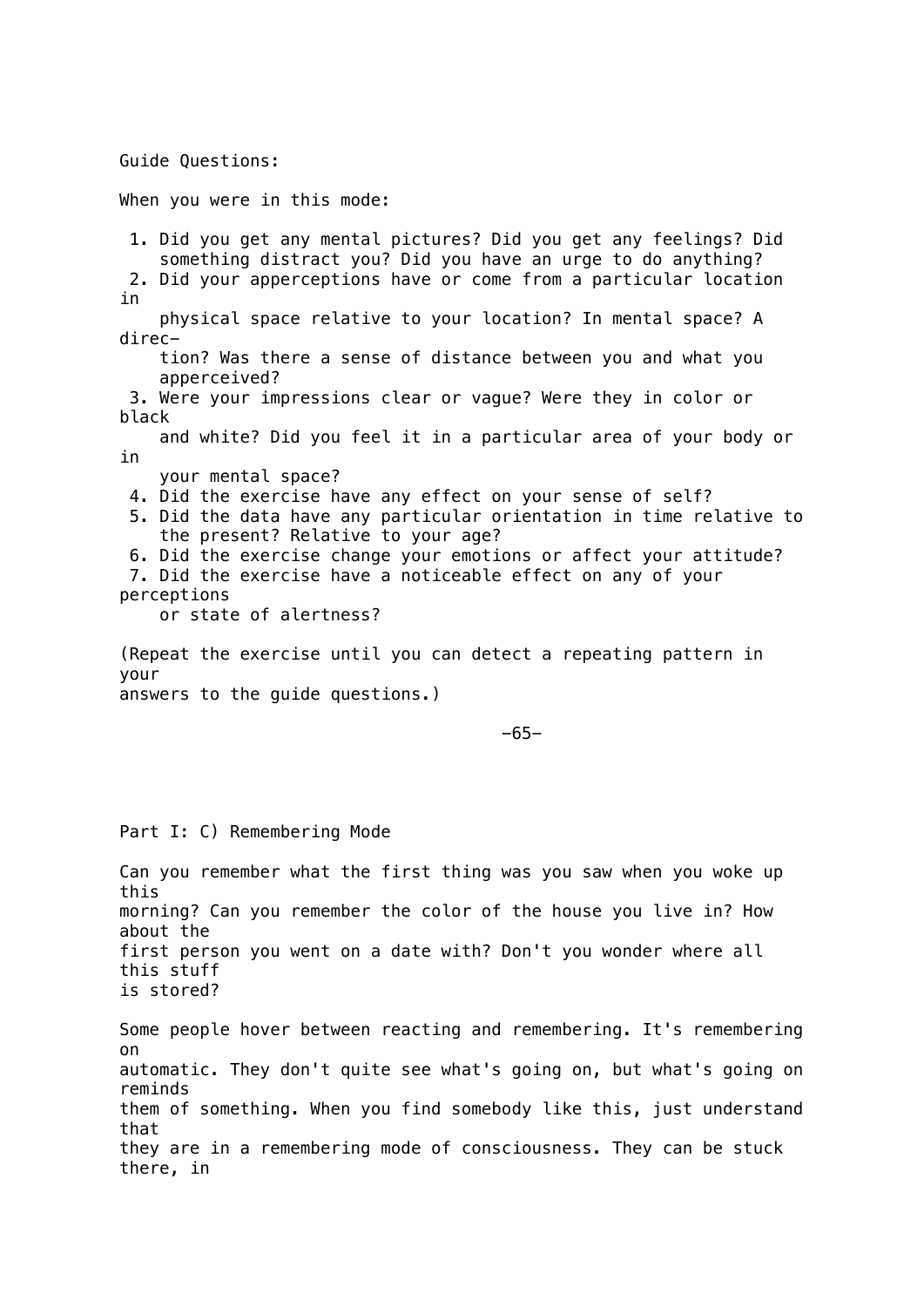which case everything you say will remind them of something. What they will get from your communication is not what you said, but what they were reminded of. Usually the communication and memory are close enough that they can pass for sane, but still far enough apart that they usually manage to screw things up. A clue is someone who compulsively rephrases in their own words everything you say. They have trouble repeating things word for word. Politically, they lean toward the conservative. Volitional remembering is very useful. It's the bridge to deliberate thinking and is the region where consciousness begins to reason and leave its animal nature behind. Experiencing Remembering Mode Procedure: Recall a time that is easy to remember, a vacation or a party. Explore it for a bit. Guide Questions: When you were in this mode: 1. Did you get any mental pictures? Did you get any feelings? Did something distract you? Did you have an urge to do anything? 2. Did your apperceptions have or come from a particular location in physical space relative to your location? In mental space? A direction? Was there a sense of distance between you and what you apperceived? 3. Were your impressions clear or vague? Were they in color or black and white? Did you feel it in a particular area of your body or in your mental space? 4. Did the exercise have any effect on your sense of self? 5. Did the data have any particular orientation in time relative to the present? Relative to your age? 6. Did the exercise change your emotions or affect your attitude? 7. Did the exercise have a noticeable effect on any of your perceptions or state of alertness?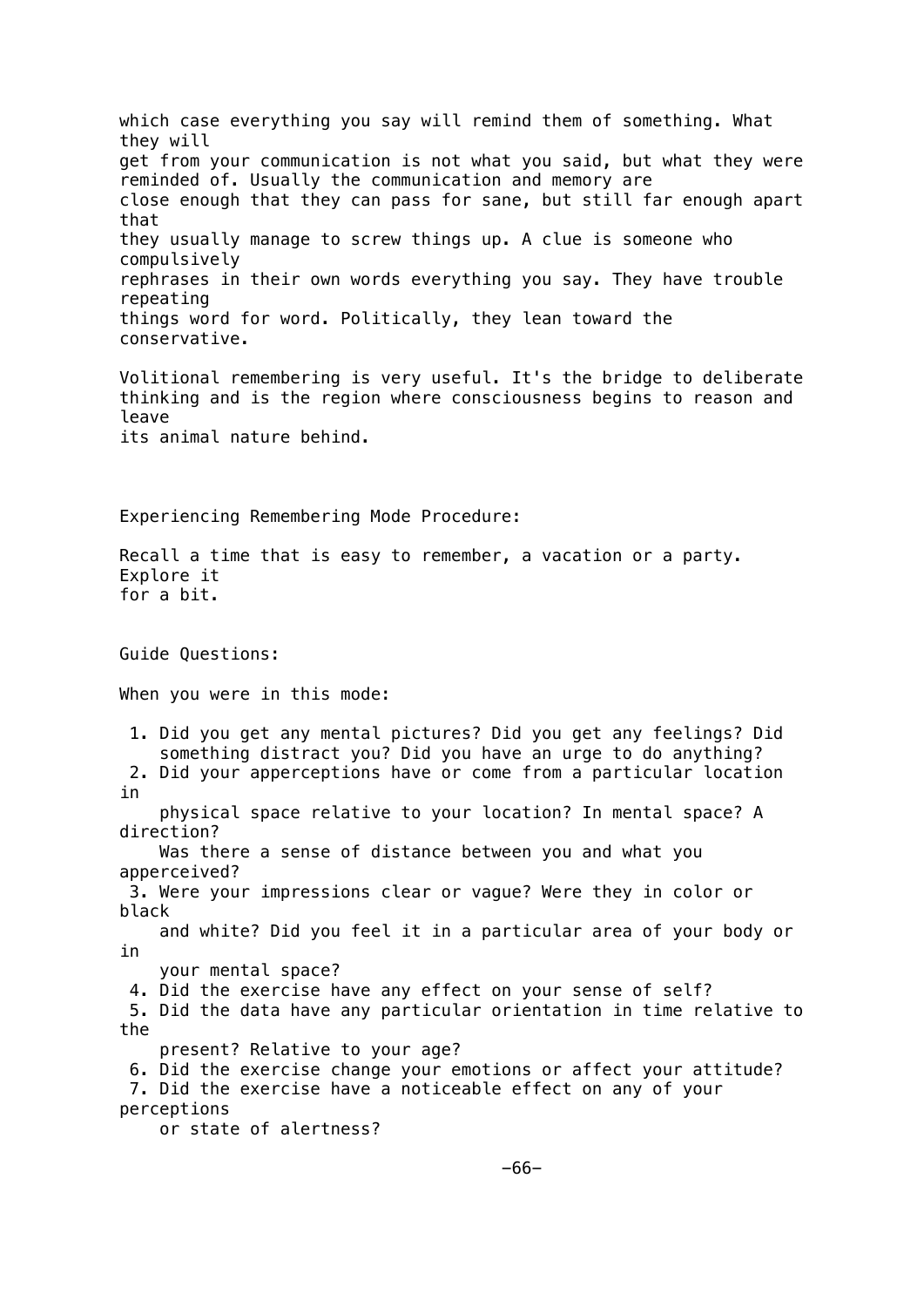(Repeat the exercise until you can detect a repeating pattern in your answers to the guide questions.)

Part I: D) Thinking Mode

Let's move into a more familiar level of consciousness, deliberate thinking.

Thinking includes planning, problem solving, manipulating, influencing, managing efforts, and persuasion. It is what gives the human species its survival advantage. Usually it is employed as an ego-gratifying activity.

Thinking occurs within one or more organizational frameworks or paradigms. In essence, thinking is a rapid discernment of similarities and differences between concepts, memories, and perceptions.

Creative thinking also taps into imagination.

Experiencing Thinking Mode Procedure:

What would you get if you crossed an elevator with a wheelbarrow? What would be the benefits?

Guide Questions:

When you were in this mode:

 1. Did you get any mental pictures? Did you get any feelings? Did something distract you? Did you have an urge to do anything?

 2. Did your apperceptions have or come from a particular location in

 physical space relative to your location? In mental space? A direc-

 tion? Was there a sense of distance between you and what you apperceived?

 3. Were your impressions clear or vague? Were they in color or black

 and white? Did you feel it in a particular area of your body or in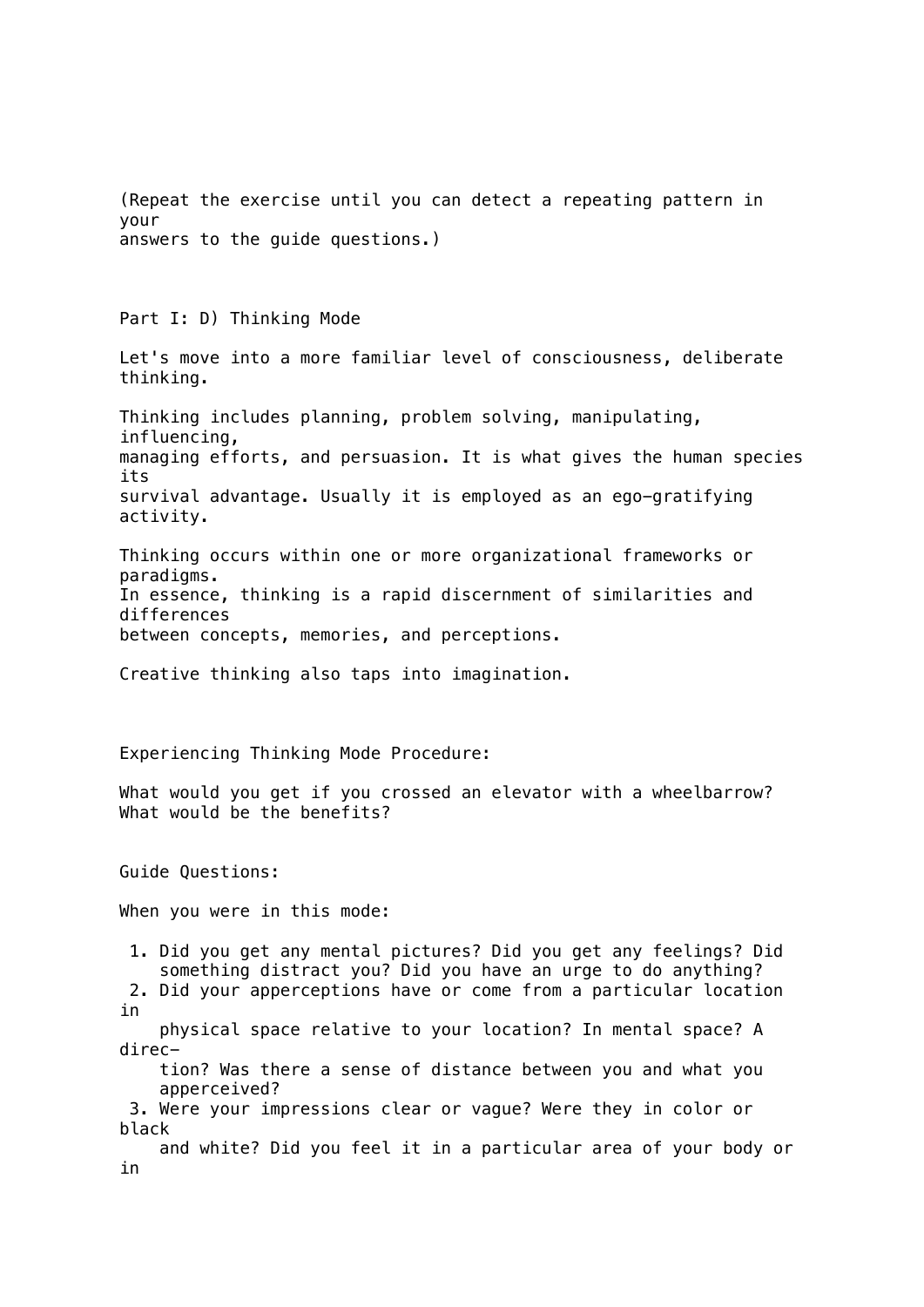your mental space? 4. Did the exercise have any effect on your sense of self? 5. Did the data have any particular orientation in time relative to the present? Relative to your age? 6. Did the exercise change your emotions or affect your attitude? 7. Did the exercise have a noticeable effect on any of your perceptions or state of alertness? (Repeat the exercise until you can detect a repeating pattern in your answers to the guide questions.) -67- Part I: E) Imagining Mode (includes ordinary dreaming and daydreaming) Imagining not only has a band of its own, but it also has an overlapping band. This overlapping band weaves in and out of thinking and reaches down into remembering and also weaves in and out of originating and reaches as high as intuiting. This overlapping, interwoven band is the realm of dreams and creative thought. It possibly contains a doorway into an adimensional scale of alternate realities that moves off at a right angle from conscious reality. (Meaning there may be other experiments going on besides consciousness. This is part of the research on comparing the descriptions of dream environments that lucid dreamers perceive.) Imagination will fill in whenever you ask for data or information that you can't remember or perceive. Imagination will provide almost anything you ask for. Some therapists get totally sidetracked by this phenomenon. People who, for one reason or another, wish to deal only with facts or evidence learn to suppress the imagining mode. Imagination is a tool. You can use it constructively or destructively. People who use it destructively generally have it confused with reality and are not aware that they are imagining. This is the root of prejudice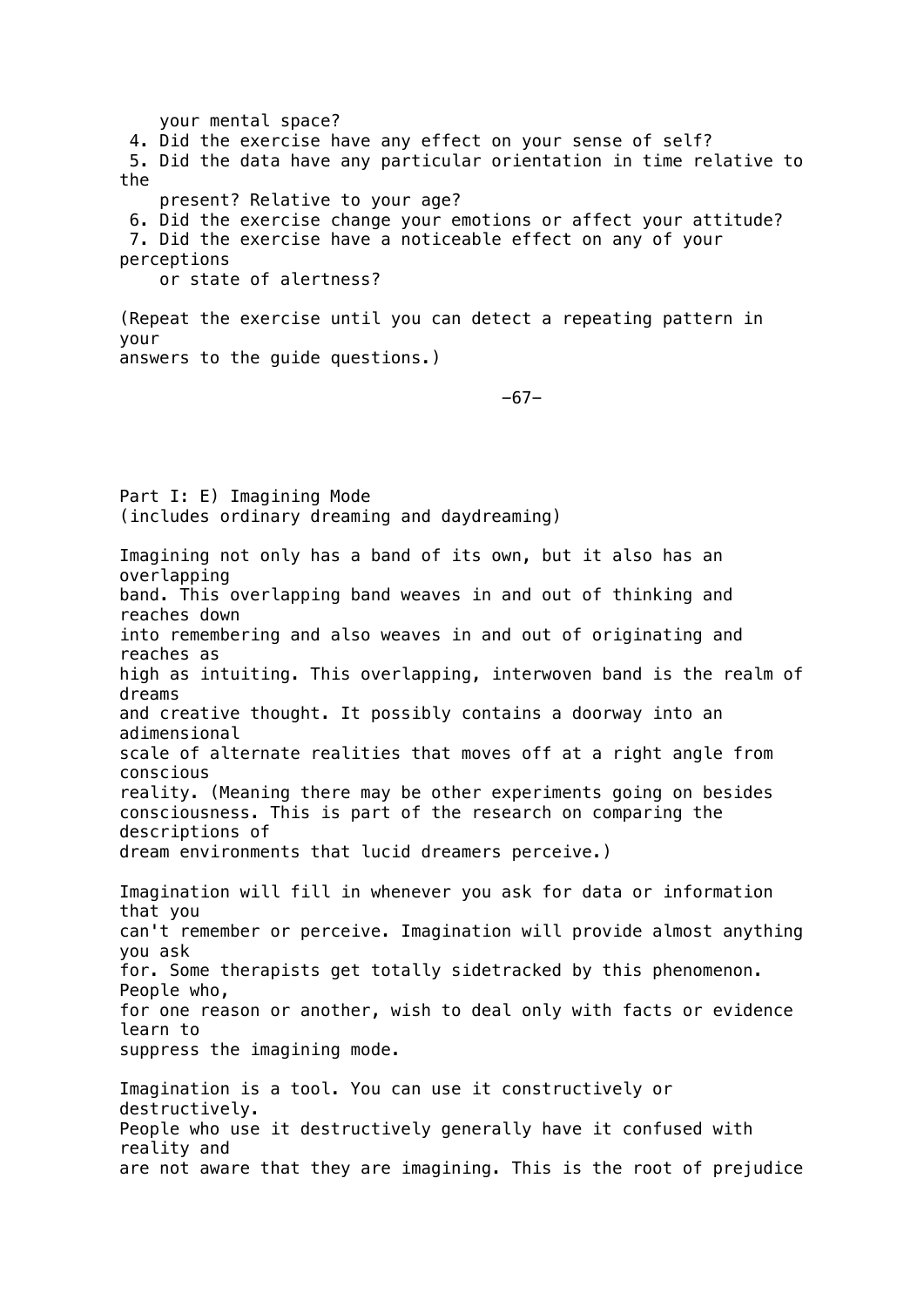and bigotry.

[Previous lecture]

Shifting into Imagination

Let me show you how easily attention moves into this imagining realm. Look at the back wall. All right, now look at the ceiling. Now look at the floor. Now look at this wall over here. Now look at me, and put your attention on the back wall. All right, now put your attention on the side wall. Now move your attention to how well you're looking at me. Now put your attention on the back wall again. Does that feel pretty solid? OK. Now push your attention through the back wall into the room behind the wall. Do you get some impression? Now push your attention a little bit further so that it goes through the hotel and into the street area. Still getting some impression? See how smoothly you move into imagination?

[End previous lecture]

Experiencing Imagining Mode Procedure:

Imagine yourself in a situation that you have not been in, but wouldn't mind being in. Who is there? What is happening?

Guide Questions:

When you were in this mode:

- 1. Did you get any mental pictures? Did you get any feelings? Did something distract you? Did you have an urge to do anything?
- 2. Did your apperceptions have or come from a particular location in physical space relative to your location? In mental space? A

-68-

 direction? Was there a sense of distance between you and what you apperceived?

3. Were your impressions clear or vague? Were they in color or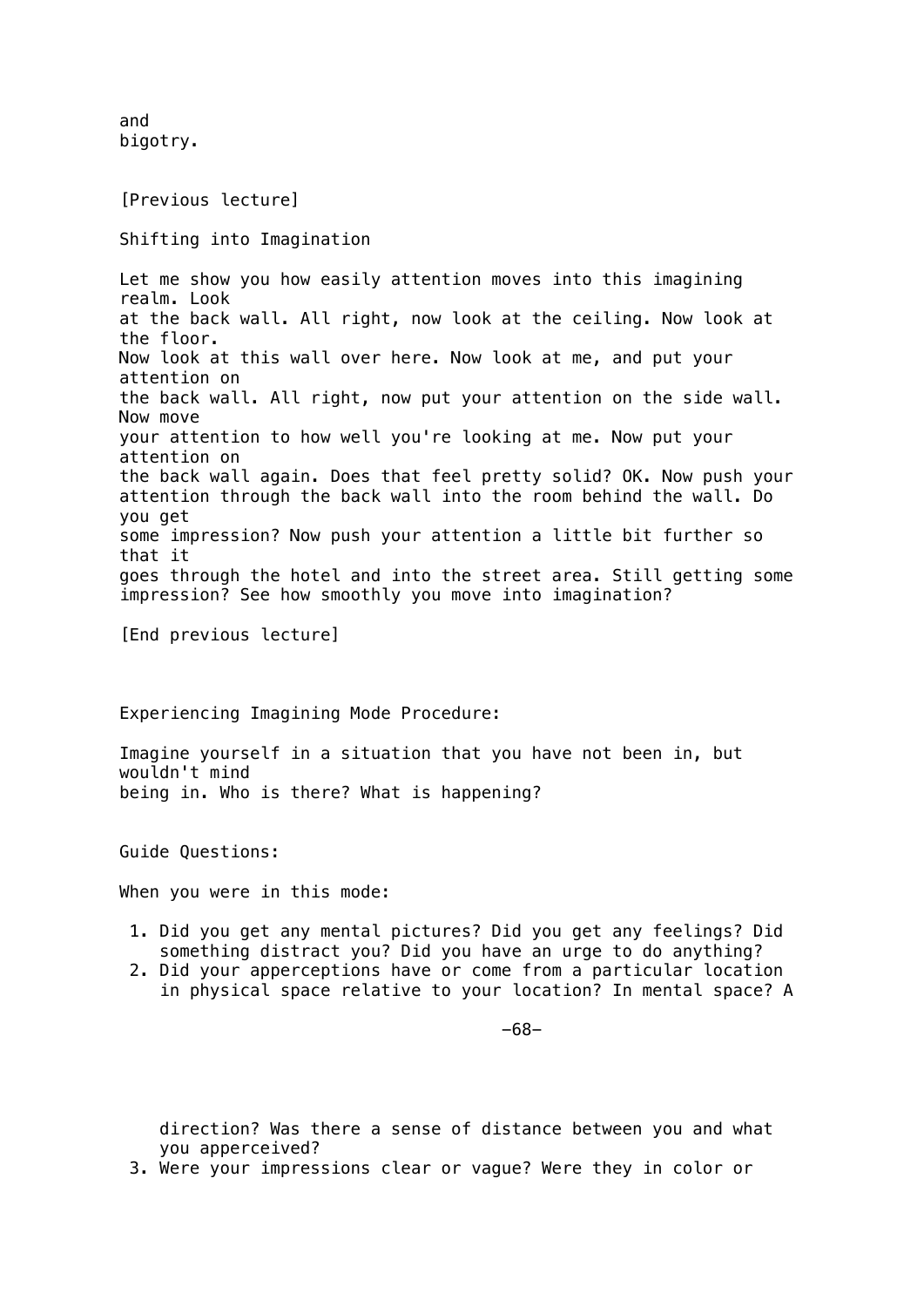black and white? Did you feel it in a particular area of your body or in your mental space? 4. Did the exercise have any effect on your sense of self? 5. Did the data have any particular orientation in time relative to the present? Relative to your age? 6. Did the exercise change your emotions or affect your attitude? 7. Did the exercise have a noticeable effect on any of your perceptions or state of alertness? (Repeat the exercise until you can detect a repeating pattern in your answers to the guide questions.) Part I: F) Originating Mode (Ref. Creation Drill) Originating is creating reality. It's putting effort and intention into something imagined until the something manifests as a reality. Originating is deciding something is so and deciding it strongly enough so that it is so. The effort required depends upon the time and space in which you decide it. If you decide into an empty space at the right time, it doesn't take very much effort. If you decide into a creation that's already existing, then you're going to have to assume responsibility for the existing creation and be strong enough to discreate, redesign, or move it aside in some way. If you create a reality within an existing reality, you have to respect the limits of the existing reality. I can't create a room within this room that's larger than the room, but I could divide off a smaller room within the room. As long as you observe the limits of the creation within which you're creating, you have order. Everything goes very smoothly. Everything also gets a bit more limited each time you create. When you make a creation that violates the limits of the existing creation, for a while you're going to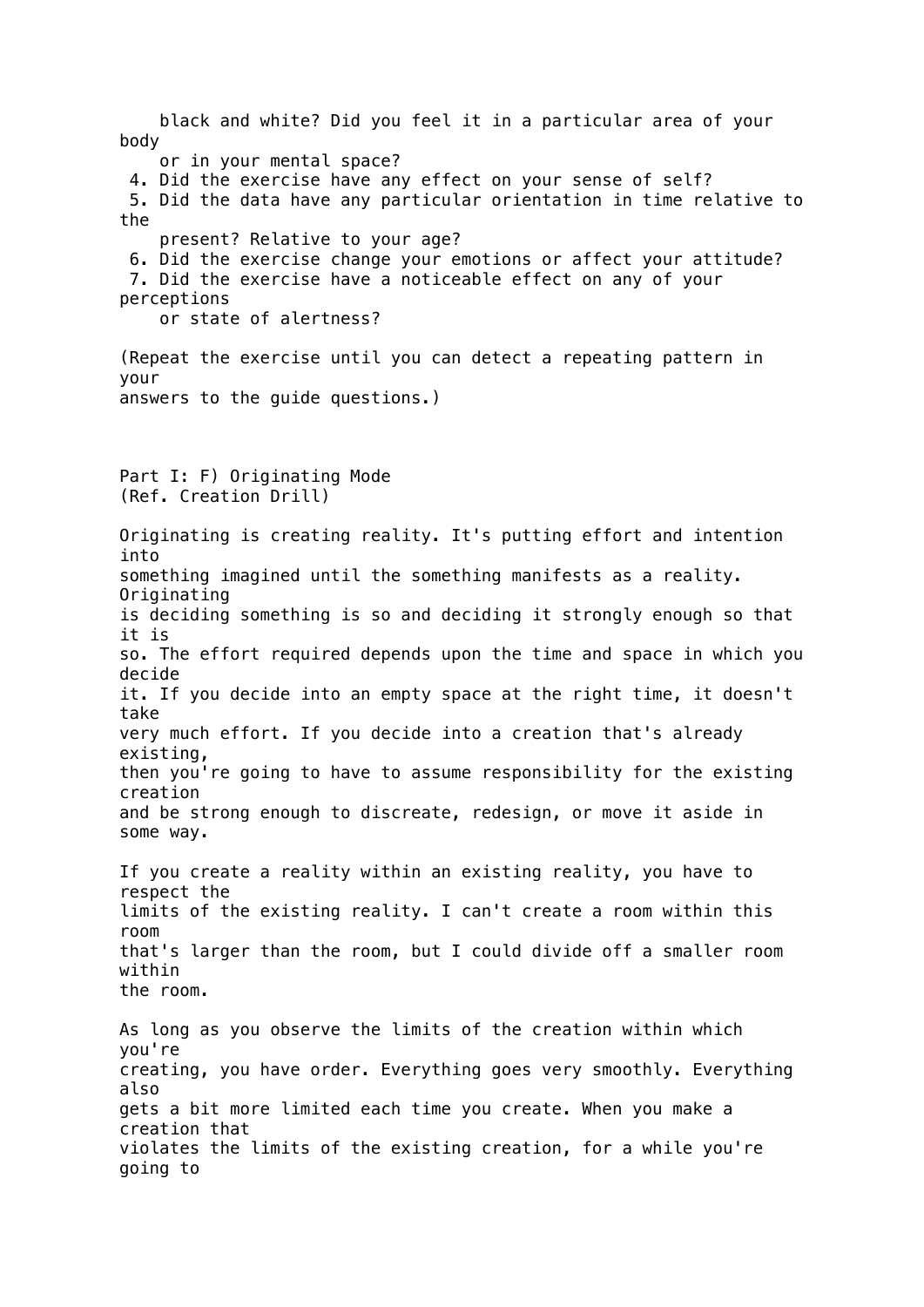have disorder and secondaries that show up.

If we try to create a room that's bigger than this room, we're going to have to knock down some walls, put up some posts to hold up the ceiling. For awhile there's going to be a lot of dust, workmen coming off the elevator with wheelbarrows, and it's going to take some time for the new room to appear.

-69-

Experiencing Originating Mode Procedure:

With another student acting as your coach, create the primary: "My life is perfect for me."

(Q: A commonly asked question: Are you in the originating mode while you 're handling your secondaries or after you've created the primary?

A: You are in the originating mode in the moment that the primary manifests as a feeling or reality with no secondaries.)

Guide Questions:

When you were in this mode:

- 1. Did you get any mental pictures? Did you get any feelings? Did something distract you? Did you have an urge to do anything?
- 2. Did your apperceptions have or come from a particular location in physical space relative to your location? In mental space? A direction? Was there a sense of distance between you and what you apperceived?

 3. Were your impressions clear or vague? Were they in color or black

 and white? Did you feel it in a particular area of your body or in

- your mental space?
- 4. Did the exercise have any effect on your sense of self?

 5. Did the data have any particular orientation in time relative to the

present? Relative to your age?

- 6. Did the exercise change your emotions or affect your attitude?
- 7. Did the exercise have a noticeable effect on any of your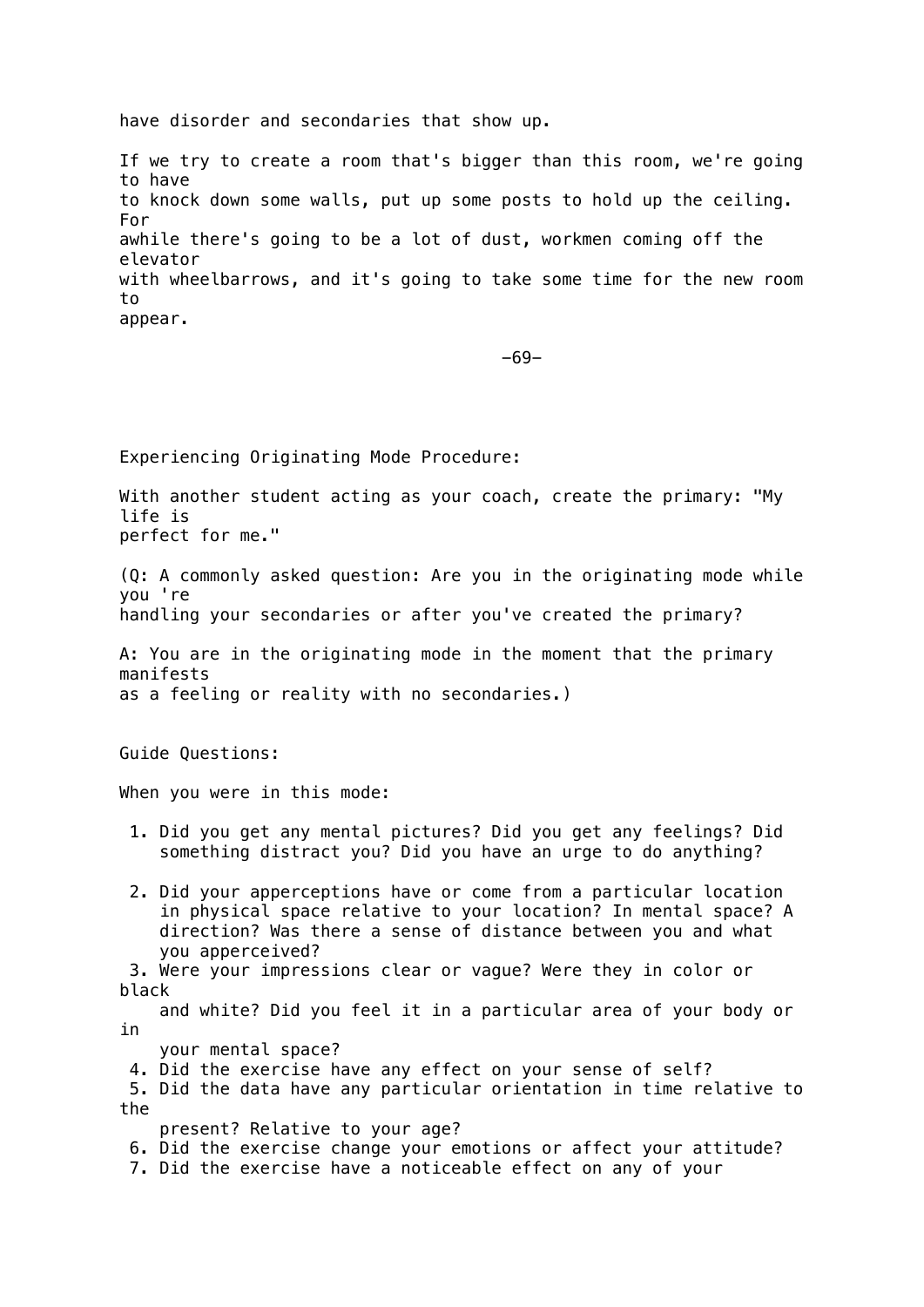perceptions or state of alertness? (Repeat the exercise until you can detect a repeating pattern in your answers to the guide questions.) Part I: G) Intuiting Mode (Direct Knowing) Above originating is intuiting. You've probably heard that you have a conscience or sense of right and wrong. You may also have experienced having a guilty conscience. Maybe it was saying something like, "I ought to call my mother" or, "I ought to call my father." That's intuition. We're \_not\_ talking about clairvoyance or psychic perception, but about an unreasoned sense of right and wrong. Intuition is usually perceived as an impulse to do or not do something, to continue, or to halt. It appears when the ego rests. It's an immediate, firsthand experience. It is an indicator of alignment or nonalignment with some cosmic plan. A moral -70- Tao. An ethical collective consciousness. A higher self. A karmic destiny. Divine guidance. Guardian angels. This is a highly valued apperceptive ability. Sometimes intuition takes the form of a feeling. It's contemplating some path of action until some inner motivation is recognized. "Yes, do it" or, "No, don't do it." Sometimes this comes as an intuitive flash. For example, "Something tells me that I shouldn't do this. I just don't feel right about this." Intuition is above thinking. Thinking is used to explain an intuitive hit, (e.g., a little voice said, "No"), but this is a reasoned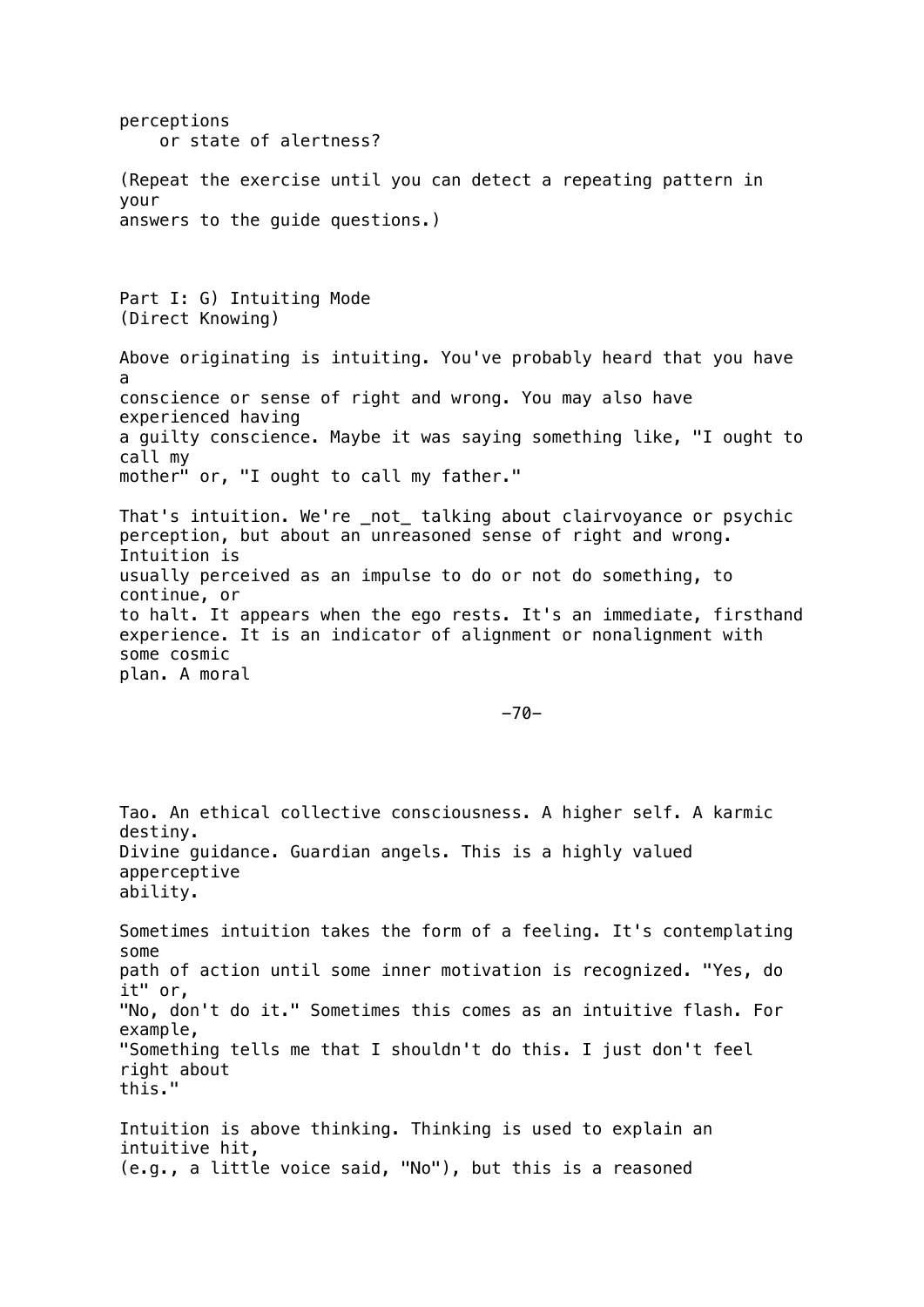explanation for intuition, not the intuition. Intuition comes in the form of a notion that does not result from logic or reason. It is something you know without being taught-teachings are tuitions not intuitions. You don't have to pay for intuitions --you pay for ignoring them. Anger is often the result of ignoring your intuition. Intuitional feelings can show up as secondaries when you originate a creation that is not in alignment with your sense of what is a right or correct action. When you talk to yourself, you're generally trying to clarify or justify an intuitive apperception. "No I shouldn't do that. That's not right. I'll go tomorrow instead. That will be better." Intuitive guidance is almost like someone taking care of you. It may be a higher being. It may be yourself coming back from a future time when you're more spiritually evolved, giving yourself a hand up the ladder. It could be an angel or an ancestor. It is usually some sort of instruction concerning events about to occur. Have you experienced this? Many people attribute their success and happiness to cultivating an awareness of this mode of consciousness. At the opposite extreme, there are people who almost always make the wrong decision. They are guessing and calling it intuition. Guessing is reacting. Before you follow someone's lead, it's good to know if they are steering by their intuition or if they are guessing. Q: How would you suggest we cultivate intuition? You can be receptive, be open for it. Take time to quiet your mind before you make an important decision. It's a form of grace. Trust. Look at your money. It says, "In God We Trust." That originally was put there as an affirmation for following the intuition in financial decisions.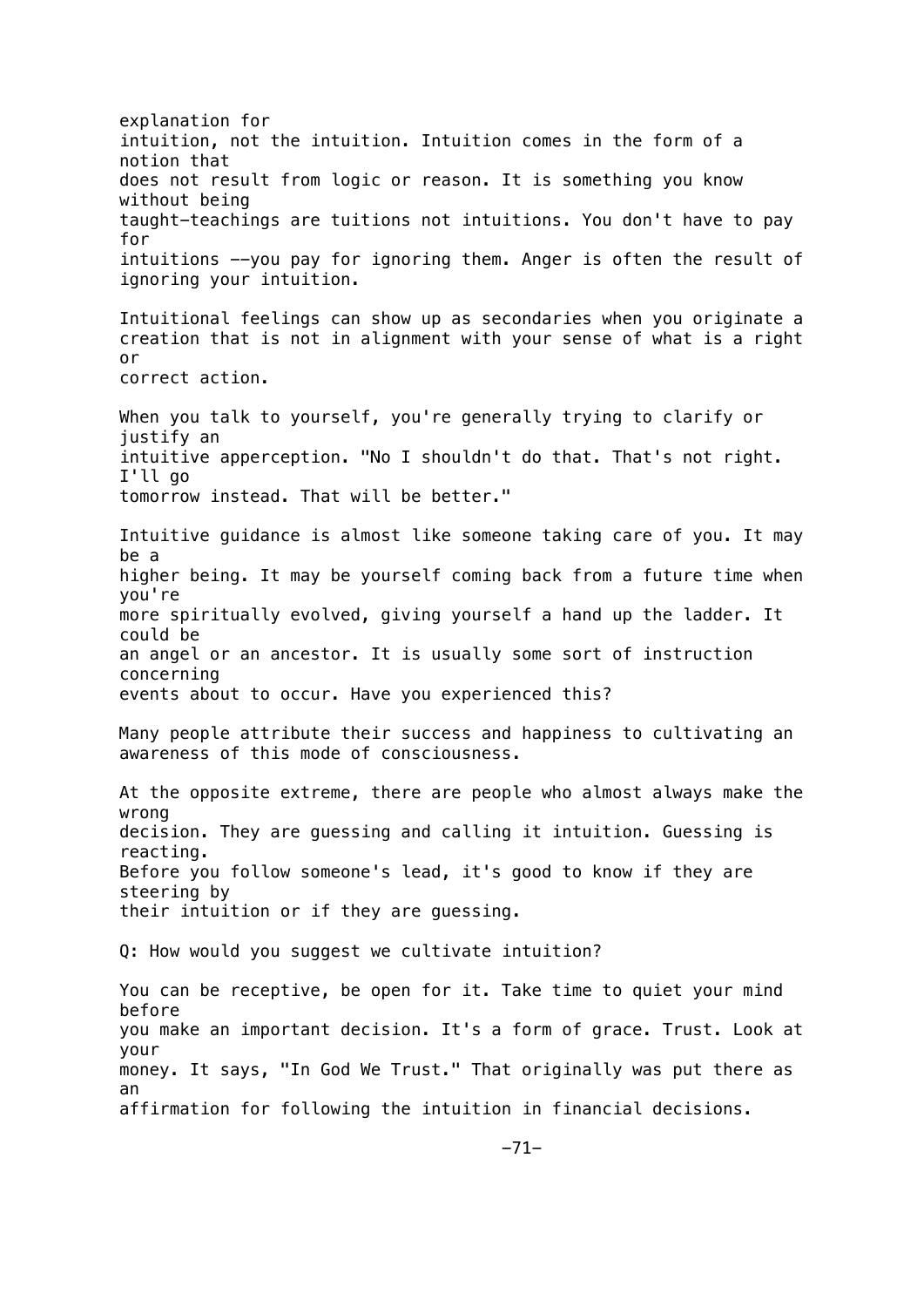Maybe we're just coming down to something basic like care. Intuition really is guiding you into a caring path. It's always aligned with care. It's never a message to hurt someone. So be compassionate. Avra and I were talking the other day about compassion. We were learning something about a person in our lives that we hadn't felt very friendly toward. In the moment of that learning, the unfriendliness disappeared and we suddenly felt total compassion. We both intuitively had the impulse to forgive them and wish them well. Later, we decided that probably the reason we don't feel compassionate for every being is because there's something we don't know or understand some viewpoint we're not willing to entertain. When you really know someone, walked in their moccasins so to speak, you intuitively know the right response is compassion.

Experiencing Intuiting Mode Procedure:

Take a walk by yourself and rely on your intuition (immediate firsthand experience of your surroundings) to guide you.

Guide Questions:

When you were in this mode:

- 1. Did you get any mental pictures? Did you get any feelings? Did something distract you? Did you have an urge to do anything?
- 2. Did your apperceptions have or come from a particular location in physical space relative to your location? In mental space? A direction? Was there a sense of distance between you and what you apperceived?

 3. Were your impressions clear or vague? Were they in color or black

 and white? Did you feel it in a particular area of your body or in

your mental space?

4. Did the exercise have any effect on your sense of self?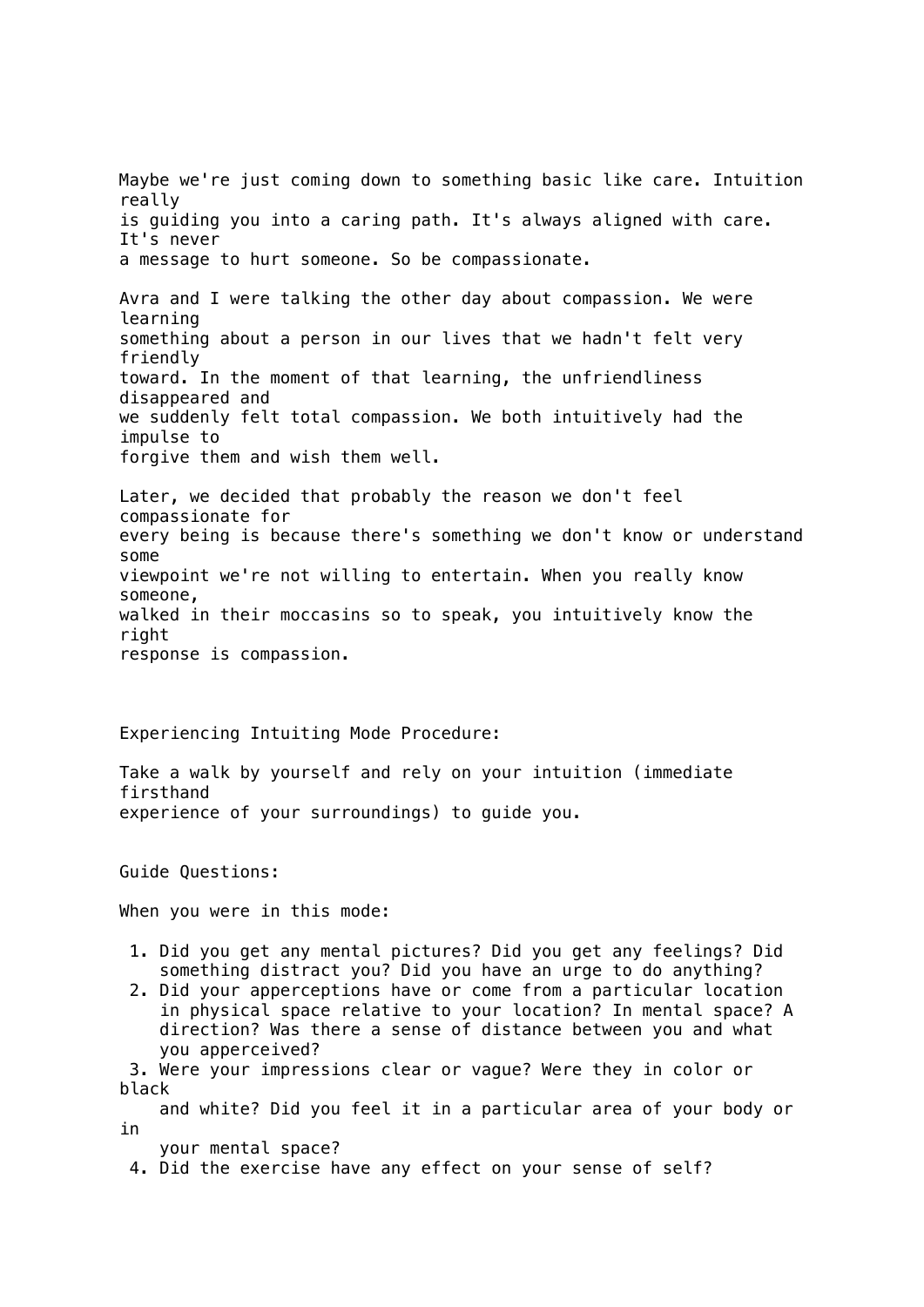5. Did the data have any particular orientation in time relative to the present? Relative to your age? 6. Did the exercise change your emotions or affect your attitude?

 7. Did the exercise have a noticeable effect on any of your perceptions

or state of alertness?

(Repeat the exercise until you can detect a repeating pattern in your answers to the guide questions.)

Part I: H) Observing Mode (Ref. Neutral Attention, includes lucid dreaming)

-72-

Observing is a broad band. It reaches from interested looking up to a pure selfless awareness that is both the observer and the observed. The ratio of awareness to creation determines your mode of consciousness. In originating, intuiting, and observing, you have a high ratio of awareness to creation. These coincide with the definition of spiritual consciousness in the spiritual/ intellectual / animal paradigm. At the top of the band, observing is putting your hard disk to sleep. Attention comes off of self. This is observing as an emptiness-no sense of I, no ego, witness. You're not recording anything for the future. You're just present, right here, right now. You are aware without judgment. Complete patience, time enough for everything. It's a very high state of hanging out. It's alert without thinking--not to be confused with dullness, which is also not thinking, but is also not observing. Dullness lacks a sense of here and now. Once in awhile someone tries to pass off dullness for observing. As you go deeper into this mode, there is a point where your attention becomes so external that only the thing you're observing exists. You

don't exist at all, just an emptiness being observing. (Note: This is not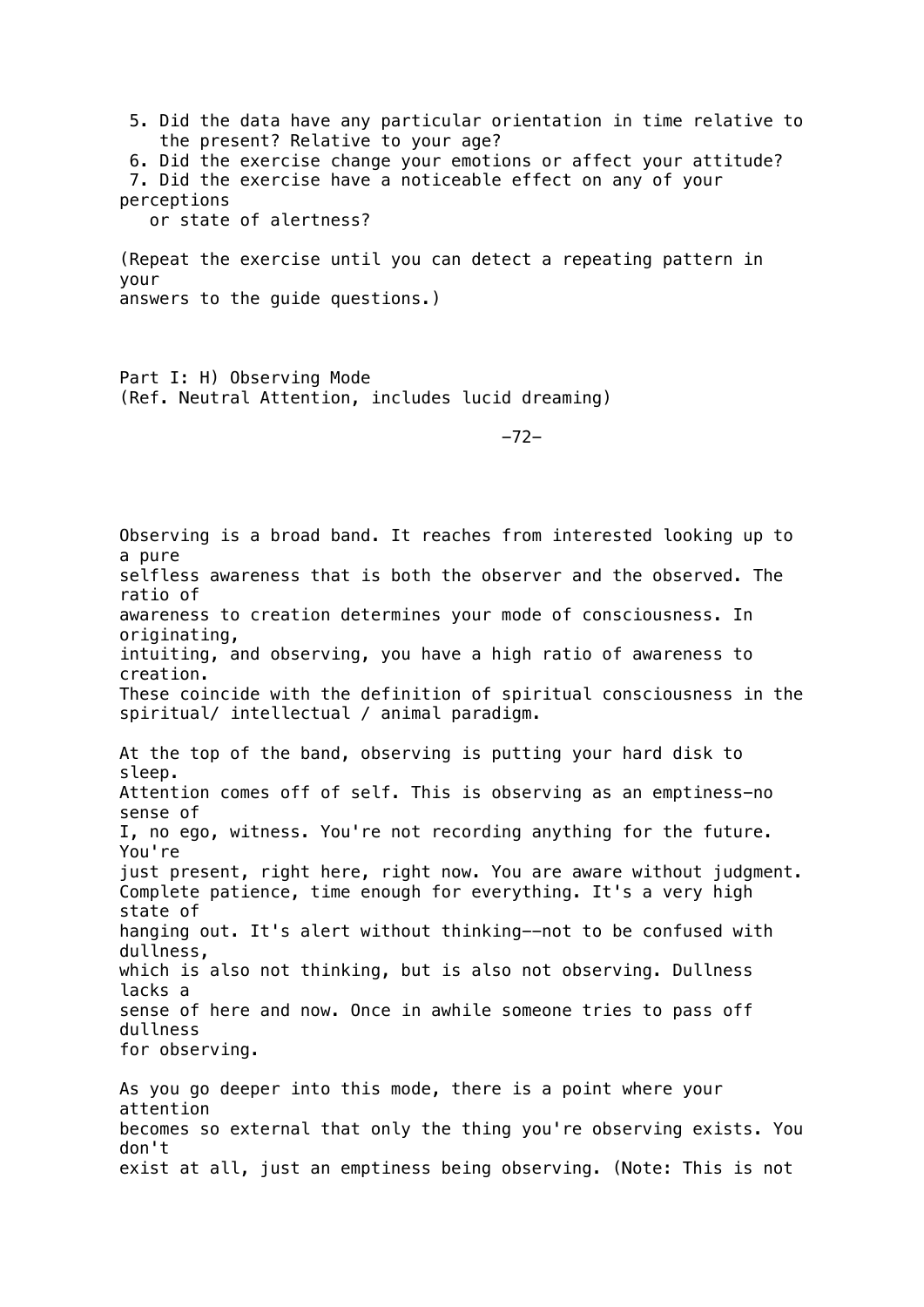```
a
mistake.)
```
Experiencing Observing Mode Procedure:

Look upon your world self with acceptance and affection. Take a walk and watch the monkey. Notice when the monkey reacts. When the monkey hides, sit and observe the world alertly from a definitionlessness that has infinite patience and zero expectations.

Guide Questions:

When you were in this mode:

- 1. Did you get any mental pictures? Did you get any feelings? Did something distract you? Did you have an urge to do anything?
- 2. Did your apperceptions have or come from a particular location. in physical space relative to your location? In mental space? A direction? Was there a sense of distance between you and what you apperceived?
- 3. Were your impressions clear or vague? Were they in color or black

 and white? Did you feel it in a particular area of your body or in

- your mental space?
- 4. Did the exercise have any effect on your sense of self?

 5. Did the data have any particular orientation in time relative to the

- present? Relative to your age?
- 6. Did the exercise change your emotions or affect your attitude?

7. Did the exercise have a noticeable effect on any of your

perceptions

or state of alertness?

(Repeat the exercise until you can detect a repeating pattern in your answers to the guide questions.)

sidebar:

world self: the everyday self you go through the physical world with.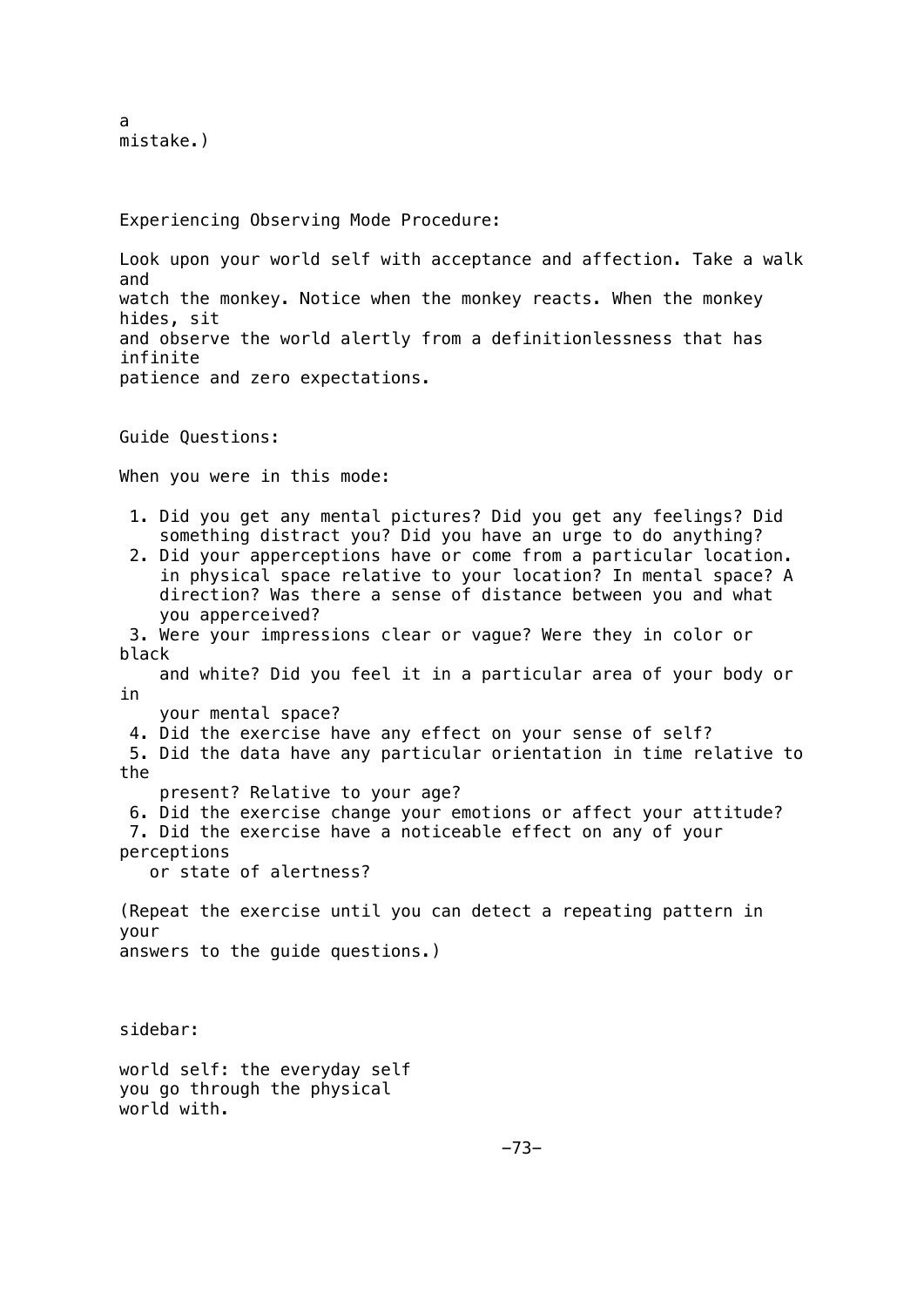Part I: I) Psychic Perceptions

Psychic perceptions are often considered a distraction to real spiritual growth. Often they are the ego's last stab at attachment to the illusionary concerns of physical reality. Still, some Wizards may want to explore this aspect of awareness.

Psychic perceptions are generally described as extrasensory perception (ESP), meaning the ability to acquire information without the benefit of sensory organs. Psychic perceptions are an \_ability\_ of awareness rather than a functioning mode of consciousness. They require a quiet, relaxed, aware mind as a first condition.

Experiencing Psychic Perceptions Procedure:

One of the easiest ways to experience psychic perceptions is to copy yourself into an invisible, nonmaterial form (astral form), and direct this nonmaterial form to some area (past, present, or future) from which you wish information. One you stays in the physical body, and one you locates in the nonmaterial form. Both are aware. The remote self usually communicates via symbols rather than with literal real time pictures or thoughts. Translating these symbols into meaningful data is the tricky part. As long as the body's mind is relaxed and aware, the psychic perception is of physical universe events. When the body's mind is disturbed or unaware, the psychic perception usually is generated by imagination or some dream level. The remote self moves through conscious realms as easily as through the physical universe (e.g., lucid dreaming), and sometimes these become confused.

End your exploration by merging the yous. (This happens automatically if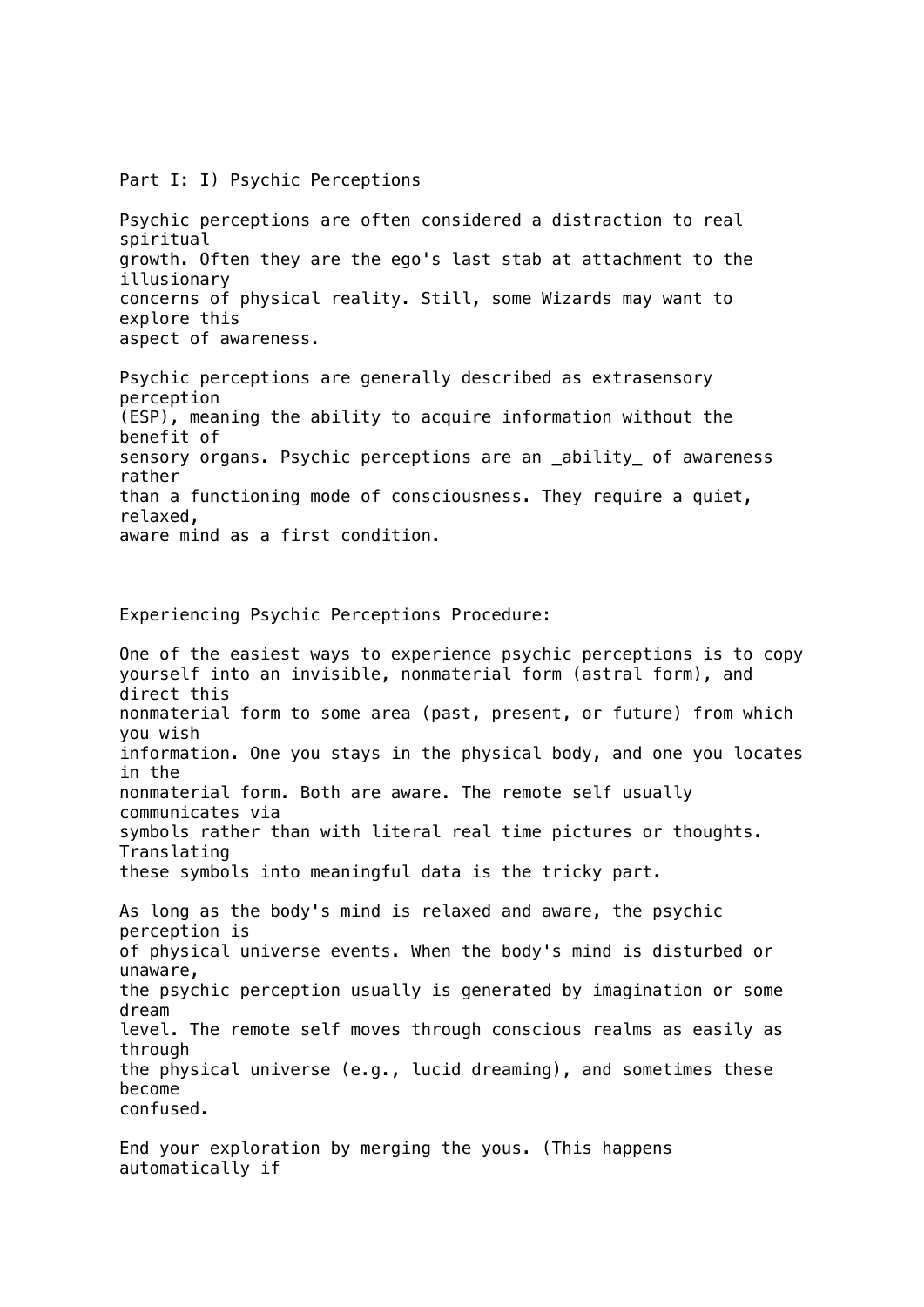your body is disturbed.)

Guide Questions:

When you were in this mode:

 1. Did the nonmaterial you get any mental pictures? Any feelings? Did

something distract you? Did you have an urge to do anything?

 2. Did your apperceptions have or come from a particular location in physical space relative to your location? In mental space? A direction? Was there a sense of distance between you and what you apperceived?

 3. Were your impressions clear or vague? Were they in color or black

 and white? Did you feel it in a particular area of your body or in

your mental space?

4. Did the exercise have any effect on your sense of self?

 5. Did the data have any particular orientation in time relative to the present? Relative to your age?

-74-

 6. Did the exercise change your emotions or affect your attitude? 7. Did the exercise have a noticeable effect on any of your perceptions

or state of alertness?

(Repeat the exercise until you can detect a repeating pattern in your answers to the guide questions.)

Compare and contrast your guide answers given in regard to each of the modes. Write a summary of what you have observed for future Wizards. Note any indicator you found that you could use to determine from which mode of consciousness a mental creation arose.

Part It: Group Discussion (Ref. Group Discussions)

Compare and contrast the information you obtained exploring the modes. Are there any similarities?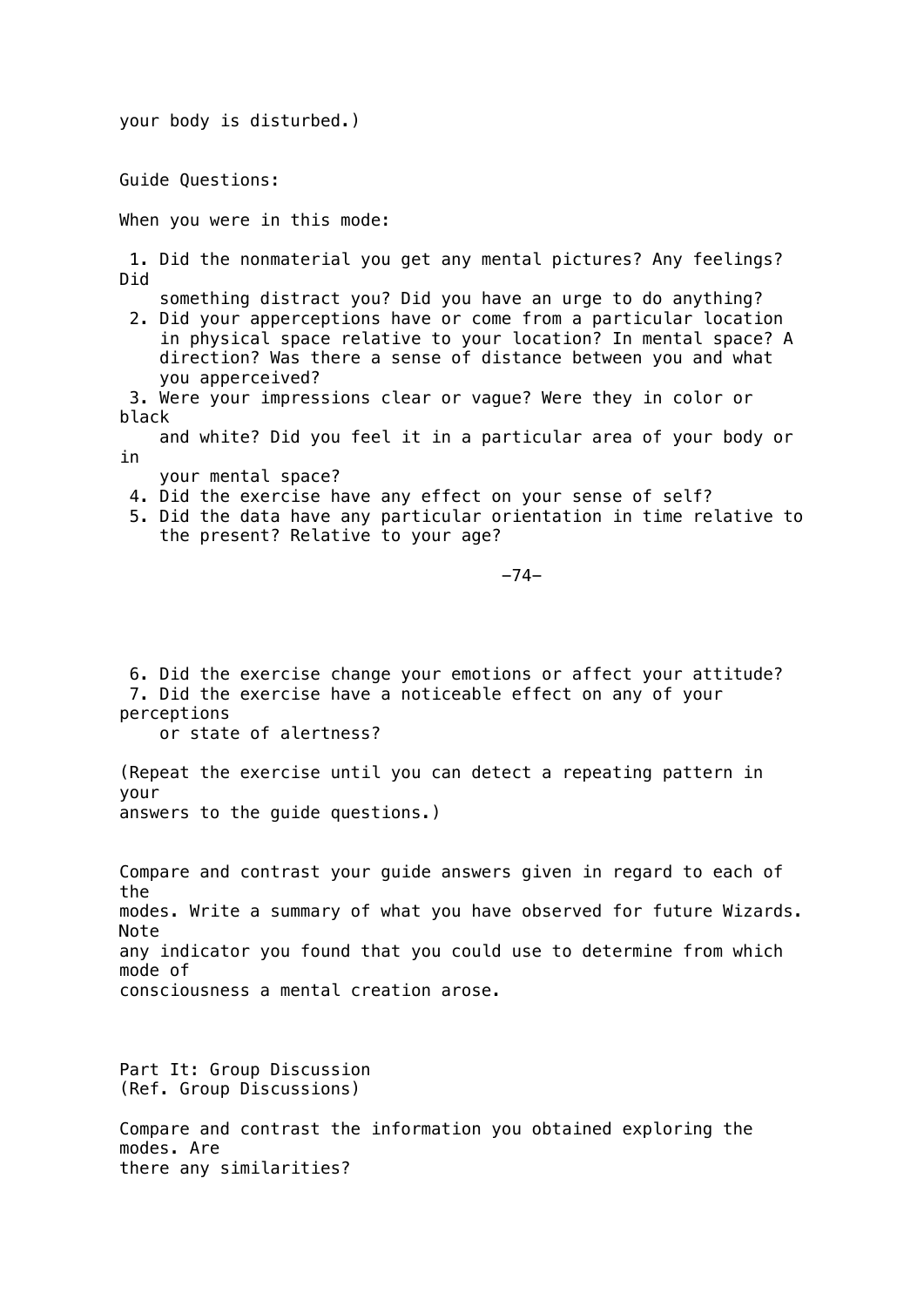Part III: Group Experience

By turn, each member of the group announces and assumes each of the modes of consciousness. The other members observe the behaviors and expressions of the person assuming the modes, as well as their own feelings, and privately notes them down for future discussion.

Group discussion:

Compare and contrast the information you obtained in this step. What are the objective indicators of consciousness modes?

Part IV: Observing Indicators

A group member privately notes on a scrap of paper which mental mode they are assuming and places the paper face down on the table. Thereafter they concentrate solely on maintaining, without any effort to fool, the chosen mode. The other group members, individually or as a group, determine by indicators which mode was chosen.

sidebar [twice:]

The KEY questions that the group addresses are these:

 \* What are the possibilities?  $*$  Why do we agree (or dis agree) that this is (not) so? \* What else does this explain?

-75-

CREATION LIST 2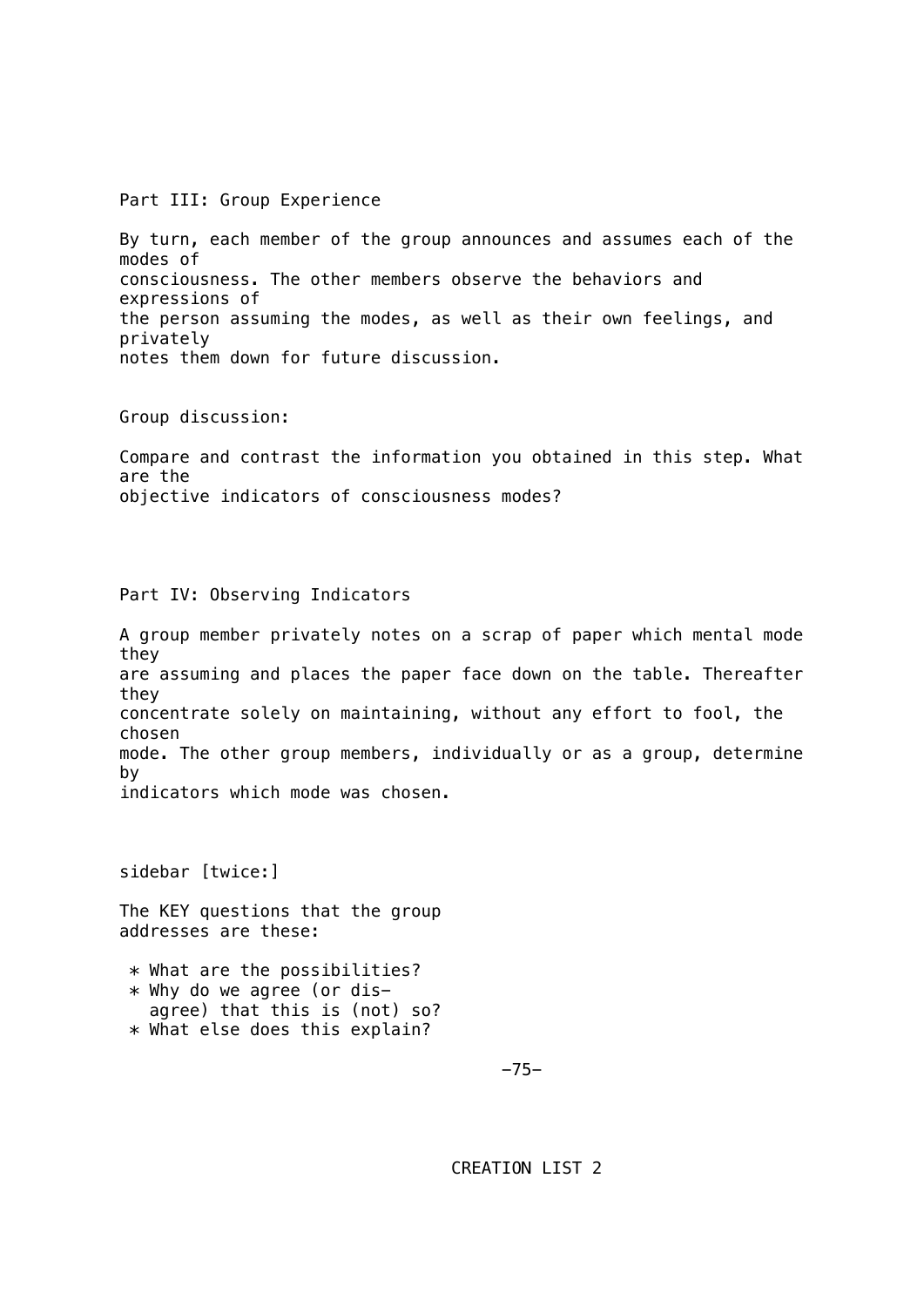With another student, create the primary:

I am.

Treat any sense of identity or definition beyond "am" as a secondary. Handle each secondary that comes up, noting which mode of consciousness it arises from.

- $*$  entity emanations  $*$  reacting mode
- \* remembering mode
- $*$  thinking mode
- $*$  imagining mode

Exaggerate the secondary as far as possible in the same mental mode from which it arose.

Sidebar:

Examples of Secondary Creations with the primary: "I feel the best I've ever felt."

Originating mode: I feel the best I've ever felt."

Imagining mode: "Maybe, if I was on a sailboat in the South Seas."

Thinking mode: "Do I? Is this right?"

Remembering mode: "I felt better when I won the game."

Reacting mode: "This is stupid. My head hurts."

Entity emanations mode: "What?"

[Pages 77 and 78 are blancs]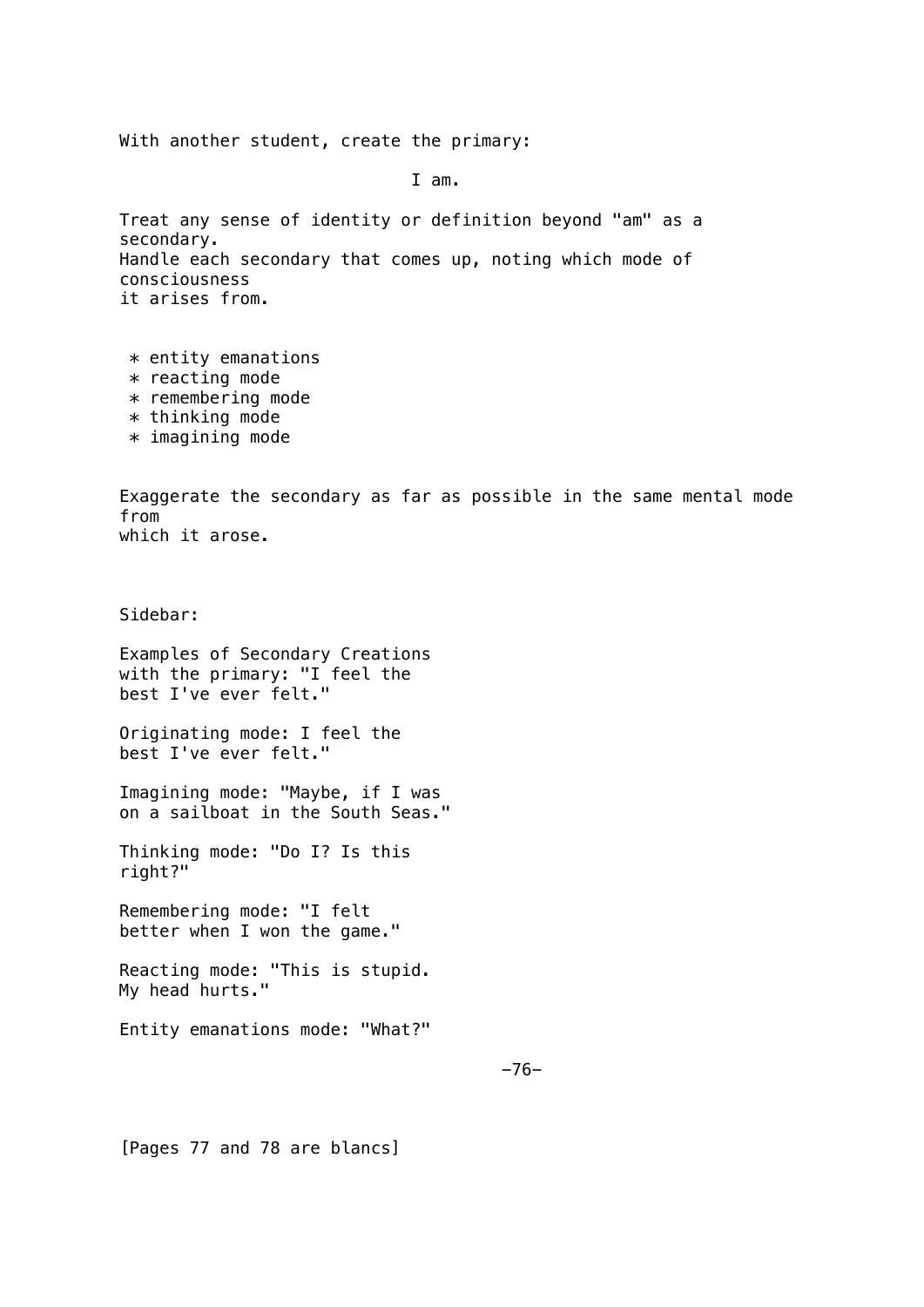### THE WIZARD COURSE PART III

#### INTRODUCTION TO ATTENTION

The word attention is derived from two Latin words, ad meaning toward and tendere meaning to stretch. When you put your attention on something, you stretch toward it. Look at something, and you stretch toward it. Ideally, once your curiosity is satisfied, your attention comes off whatever you were looking at, listening to, touching, tasting, smelling, and moves to something else. Whatever attention is placed on becomes more real. Reality is sustained by attention. Attention is the creating energy of both consciousness and the universe. It is the crossover region where thoughts change to perceptions--the area where awareness transforms into a reality that is apparent to the senses, and vice versa, where a reality that is apparent to the senses transforms into awareness. This is where the physical manifests, where the word becomes universe. This omnipresent border is called star's edge. Attention manifests as both a neutral energy particle (inquiring/ creating) and as a charged energy particle (bearing information/judgment). Neutral attention (an inquiry/intention) can be controlled solely by the will, but once it becomes a charged particle, its control requires both will and physical effort. If you wish to change something solely by the strength of your will, you must transform the attention particle back into its neutral form. Otherwise you're faced with rolling up your sleeves and exerting enough physical effort to move the particles around--very primitive approach actually.

The functions (duties) of will are to decide, place, shift, or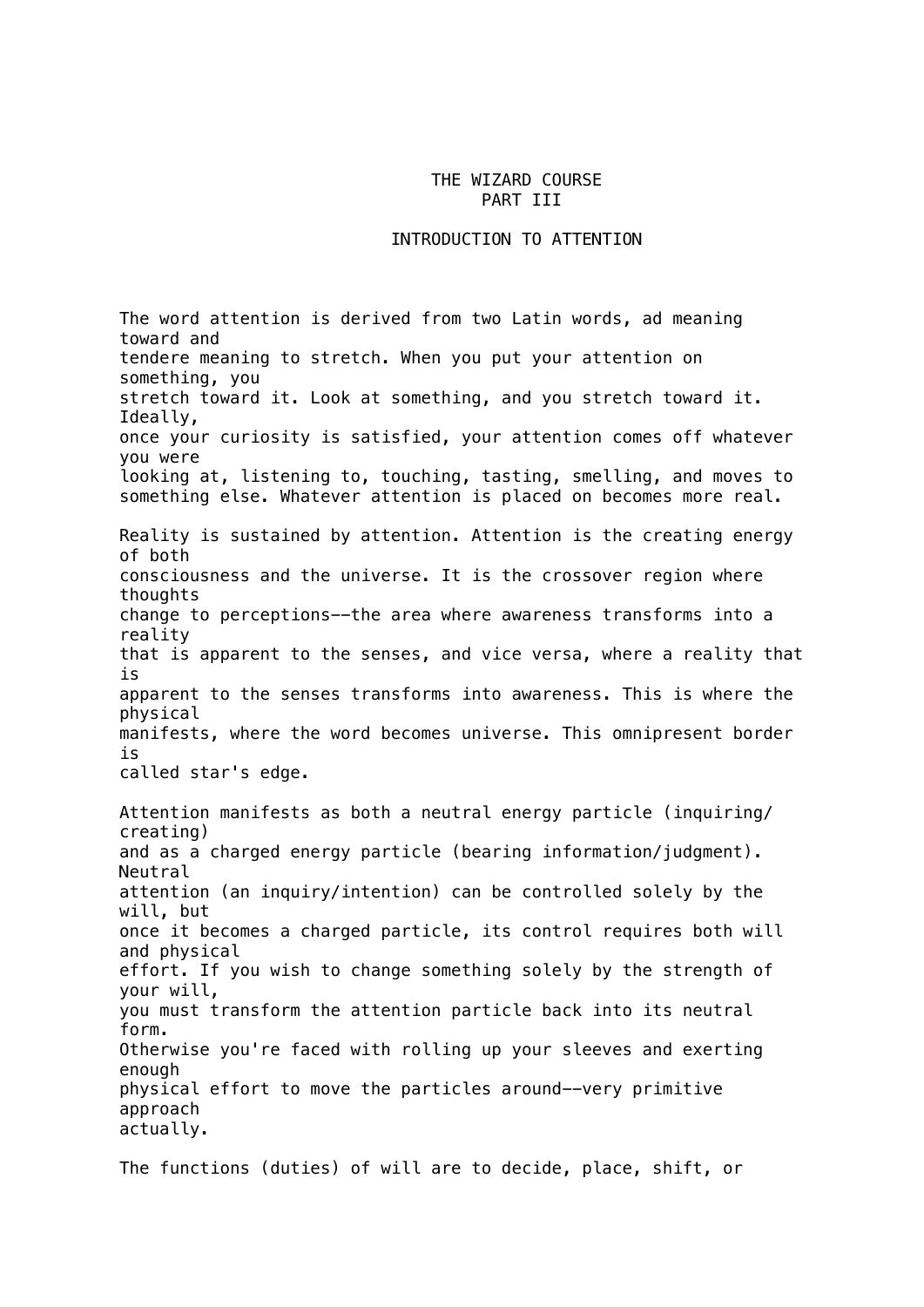remove attention. This control of attention is done as either a selfdetermined act of personal will or in obedience to outside influences. [Previous lecture; ends on page 81] Control of Attention Attention is the solidifying energy, the creating energy, the wave particle that brings about reality. If you wish to manage the experiences you encounter in life, or even decide whether or not you encounter them, the basic thing you must learn to control is attention. To clarify here, attention is a wave particle that carries intention and returns perception. Control of attention is a function of the mind usually referred to as will or willpower. Willpower permits observation without judgment (Surrendering All Judgment exercise) and self-determined creation. Achieving self-determined control of attention is the goal of yoga, of meditation, of wizardry, of alchemy, of self-development, and of most religious practices. Spiritual doctrines can generally be reduced to a body of beliefs and one or more methods to -79-

strengthen your will or, in other words, to teach you selfdetermined control over your attention. It's this second part that actually allows you to practice the beliefs.

 Sadly, some religions have strayed so far from their original conception that they've stopped teaching their adherents any methods to strengthen self-determination. They've simply become bodies of belief that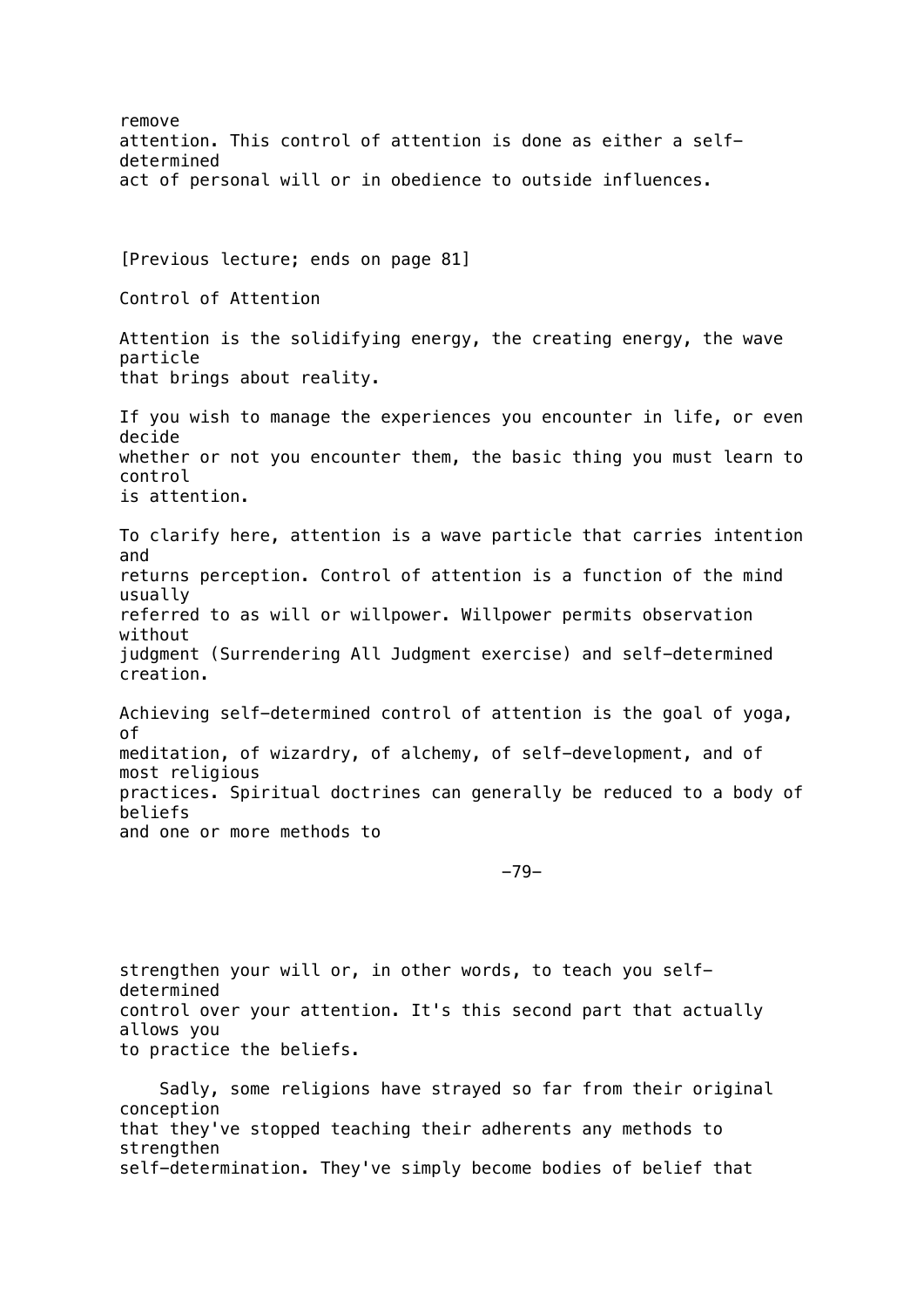create feelings of guilt in the gullible who have no experience with controlling their own attention. That's the story of Type One belief systems- cults. And as an aside here, the scientific-industrial age (Type Three belief systems) is a pendulum-swing reaction to Type One belief systems. So, what are the various methods you can use to control something or someone? Most fundamental is simply overpowering the thing you wish to control. This is pretty brutish, but effective. It's the accepted method that mankind uses to achieve control over high-spirited animals. It's the classic lion-tamer mentality. Hang around a farm long enough and you'll hear the expression. "Show 'em who's boss." Overpowering works with an animal because the animal usually doesn't grow bright enough to rebel. But it doesn't work with children, it doesn't work in organizations, and it doesn't work in societies--at least not for long. Children rebel. Organizations splinter. Fascists die violently or live in hiding. It is a much better policy in evolving individuals, organizations, and societies to teach self-control. Asceticism When you attempt to control attention by exerting an effort of will greater than the effort exerted by what is causing your attention to respond, you are practicing the self-control method of overpowering. This method of controlling attention is called asceticism. It is often referred to as breaking the spirit of the mind. Asceticism is the religious doctrine that maintains that a high spiritual state can be reached by rigorous self-discipline and selfdenial. My own experience is that this is a very narrow, razor-edged path. Slip even

a little, and your spiritual path is barred by guilt and self-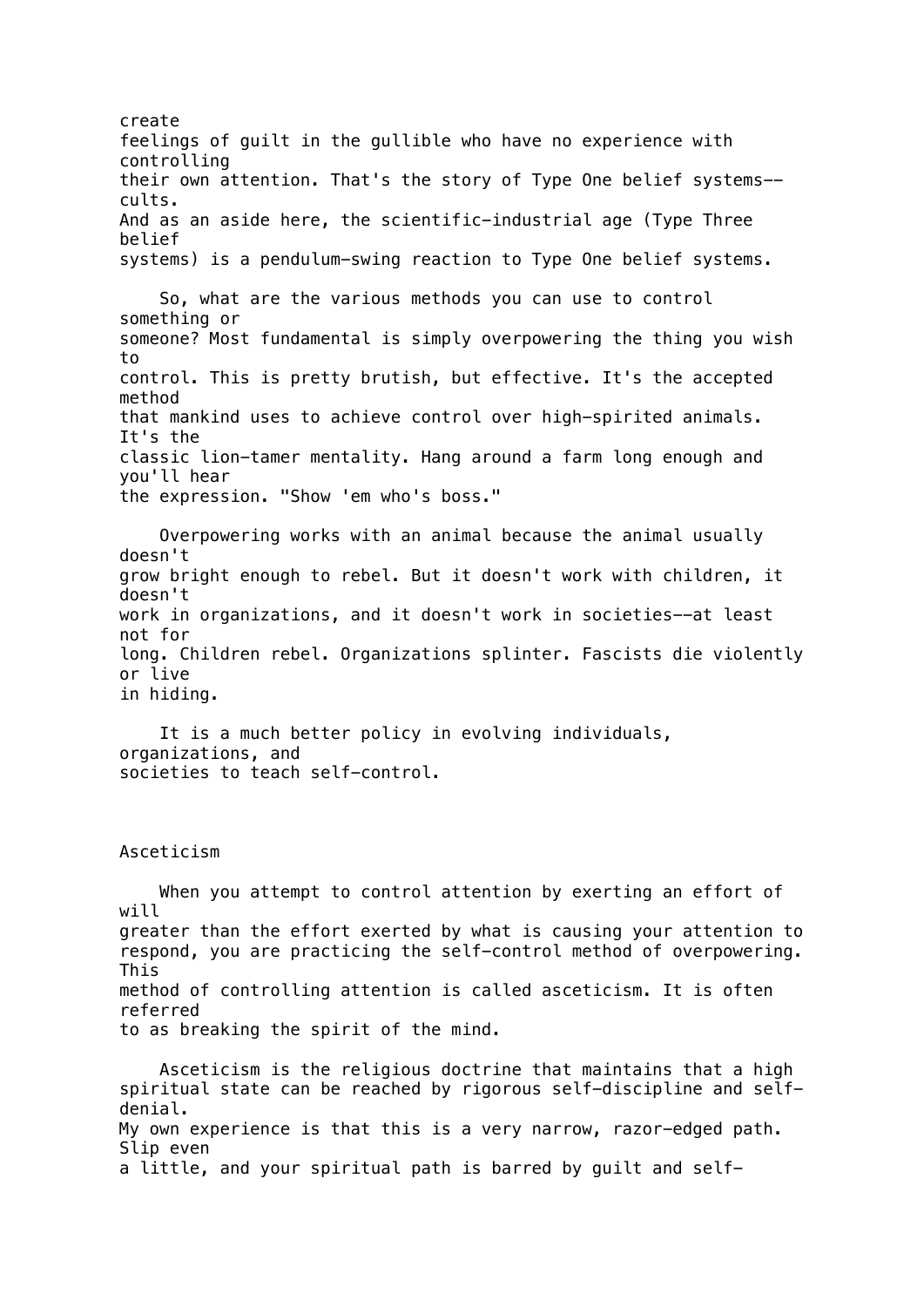condemnation. Take too much pride in your success, and you're building ego rather than obtaining spiritual enlightenment. It's a razor-edged path that sets the will and the emotions against each other with the intellect trying to arbitrate.

 Do you know the expression, "Work smart"? It means find a better way of doing something, develop a strategy. Employing strategy means that you rely less on effort and more on understanding and prediction. The more you understand about something, the more you can predict about it. This permits strategic planning. You choose the optimum time and location to exert your efforts in order to create a predictable outcome. A farmer who plants his crops in the proper soil in the proper season is employing a strategy. A parent who encourages a child to learn from difficult situations is employing a strategy. Using the CHP is employing a strategy.

 Control of attention (i.e., increasing the power of the will) can be accomplished by understanding and predicting the functioning of consciousness. It is the Wizard's route. It is both easier and more effective than the struggle of asceticism.

Leadership

 Managing attention is really the core ability of leadership. What a leader is doing is directing and commanding attention. But before the leader can do it externally, with any success, he or she has to do it in his or her own life. How much control you have over your attention determines if you're master of your life or just another poor fellow on a runaway locomotive.

[End of previous lecture]

Sidebar:

identity: patterns of definition,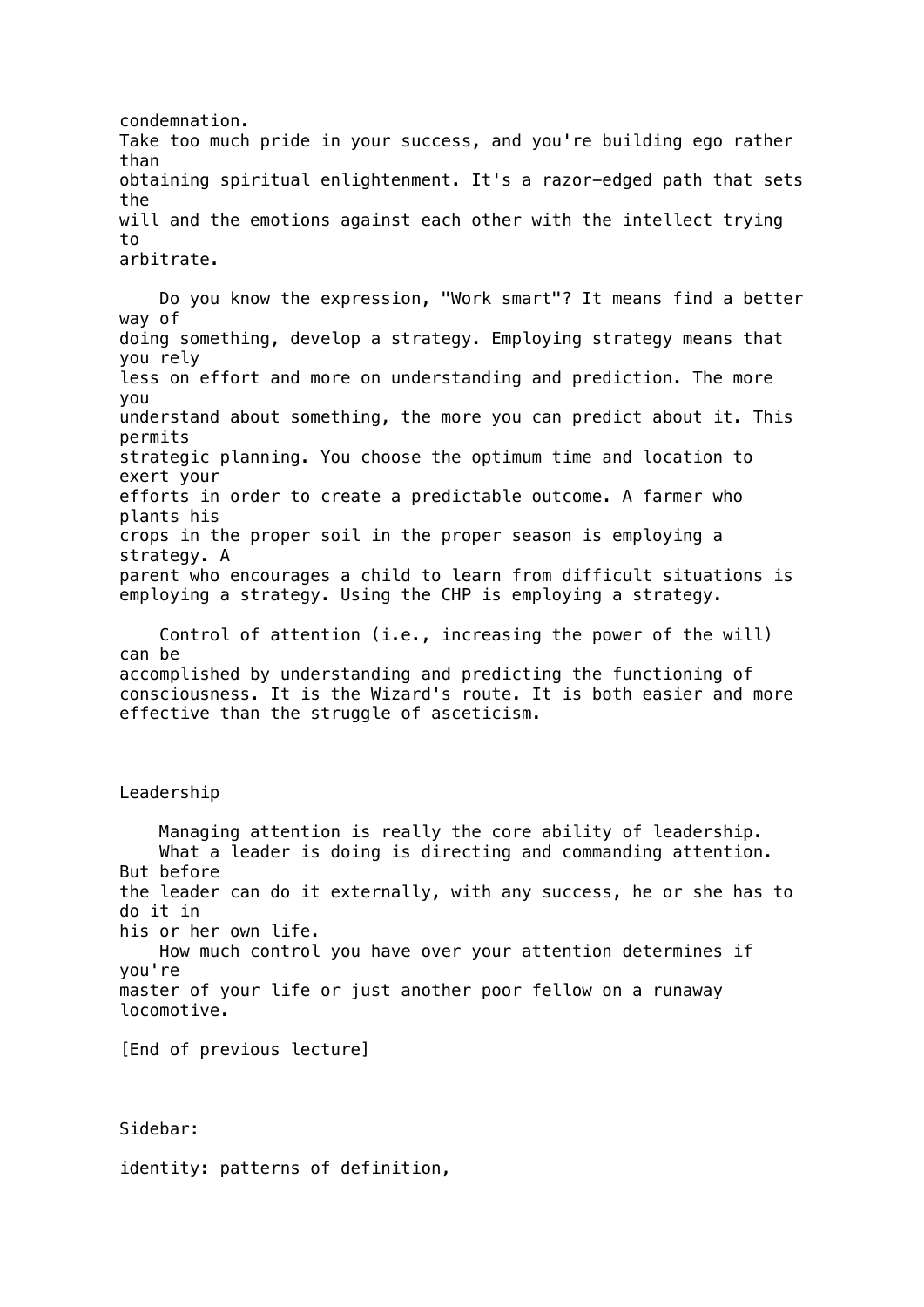behaviors, and conditions that have been knowingly or unknowingly assumed by an "I" (sometimes it's recognized as being just like Mom, or Dad, or Uncle Bill, etc.); it is a costume that "I" puts on because of some primary; a self; a personality

particle: a substance so small that it is considered to be without magnitude, but having inertia (motion), attraction, and relative direction

attention particle: ([+] positively charged): 1. the attention that is attracted by the objects one desires, making the objects more real in terms of solidity in space and persistence in time 2. an attention particle charged with desire

attention particle: ([-] negatively charged): 1. the attention that is attracted by the objects one resists, making the objects more real in terms of solidity in space and persistence in time 2. an attention particle charged with resistance

attention particle: ([o] neutral/no charge): 1. the attention that is responsive only to the control off the "I" and determines one's ability to observe and create deliberately 2. a neutrally charged attention particle

archetype: the original pattern, model, or form of a thing that serves as a default standard against which later efforts and impressions are compared

default: (Computer programs or systems offer you a choice of several options. If you do not choose one, one is automatically assigned, by default.) In Avatar terms: operating according to priorly created impressions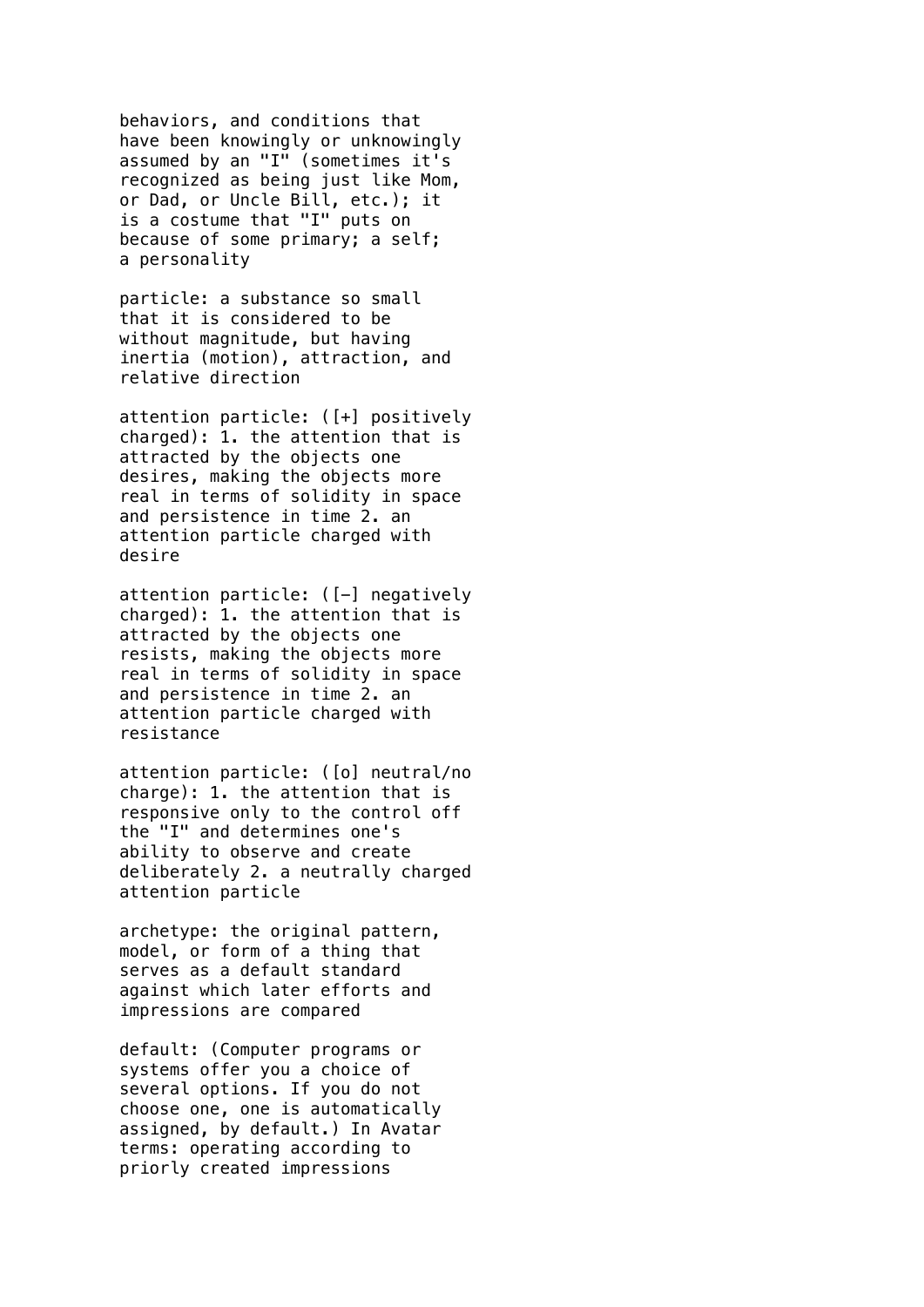Attention and Creation (Please read the definitions in the sidebar on p. 80 first.) [Illustration: wizpic-page081-1.gif ] Undefined awareness, or pure beingness, knows. This knowing is accomplished by existing as what is known. This is a perfect feel-it. There is no separation into the knower and the known. There is only in-themoment knowing--being. This is the condition variously labeled ego-death, rebirth, sannyas, enlightenment, nonduality, nirvana, satori by various spiritual practices. [Illustration: wizpic-page081-2.gif ] A second phase of awareness, that of becoming aware that you know, is the \_first\_ separation (i.e., "I" and it) and is: 1) the beginning of apperception, 2) the sense of separation (there is a knower, and there is the known), and 3) the genesis of space, time, and motion. [Illustration: wizpic-page081-3.gif ] When the knower becomes associated with sensory organs and the known becomes a reality capable of stimulating those organs, you have: 1) the beginning of perception, 2) a sense of separation between perceiver and perceived, and 3) the appearance of physical reality. A body is a support platform for sensory organs. Becoming aware across a mental space is called apperception. Becoming aware across a physical space is called perception. Both apperception and perception are powered by attention. Sensory perception, mental processes, physical creations do not exist in the absence of attention. Space

-80-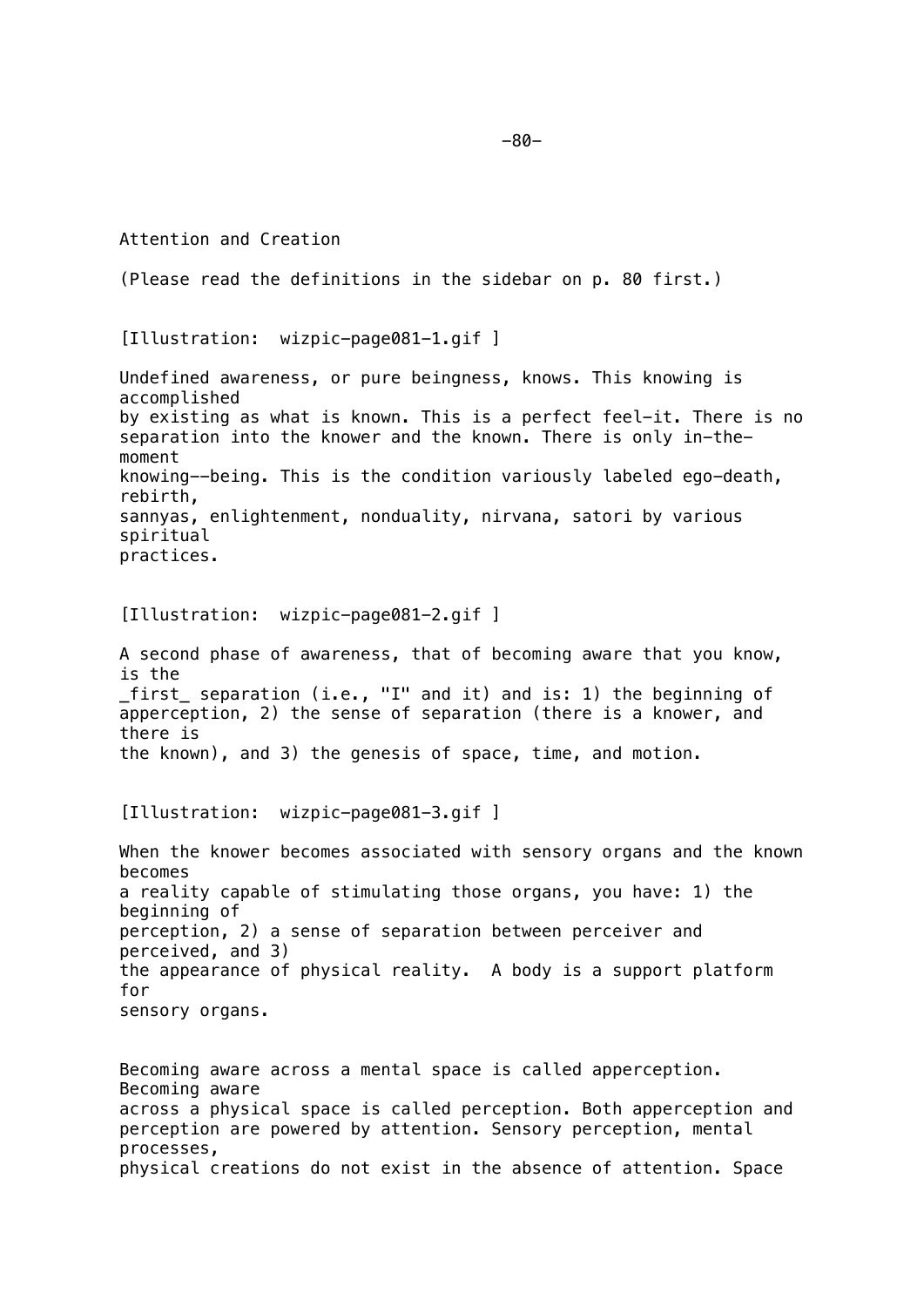is opened and closed by attention.

## [Illustration: wizpic-page081-4.gif ]

Attention is the particle that condenses into perceivable creation. Attention is the creating energy of a reality. The more attention that is invested in a reality, the more apparent the reality becomes. Attention is undefined awareness channeled through a sense of separation, i.e.,  $_y$ you\_, into the world. Once in the world, attention particles exist in four conditions: 1) agitated fields around you (minds), 2) in a beam between you and some creation of interest (apperception or perception), 3) fixed upon some creation (obsession), or 4) abandoned (entities radiating sensation).

-81-

In addition to these four conditions, neutral attention has the additional quality of being able to simply appear and disappear at some point of interest. Direct perception. There is no direct-line beam between neutral attention and a controlling will. When you direct attention particles toward a creation, you perceive the creation either directly, as in feel-its, or indirectly via a reflection that stimulates nerves in a sensory organ and is translated into a mental replica of the creation. Indirect perception creates consciousness and a sense of consecutive moments in time. This is actually another separation--between a creation and the idea or mental replica of the creation. You will recall that the first separation is between you and it, and this second separation is between it and the conscious impression of it.

(In direct perception, everything--you and creation--exists in the now,

created and discreated now, without any preservation of consecutive impressions.)

With the rise of consciousness, archetypal mental replicas are preserved in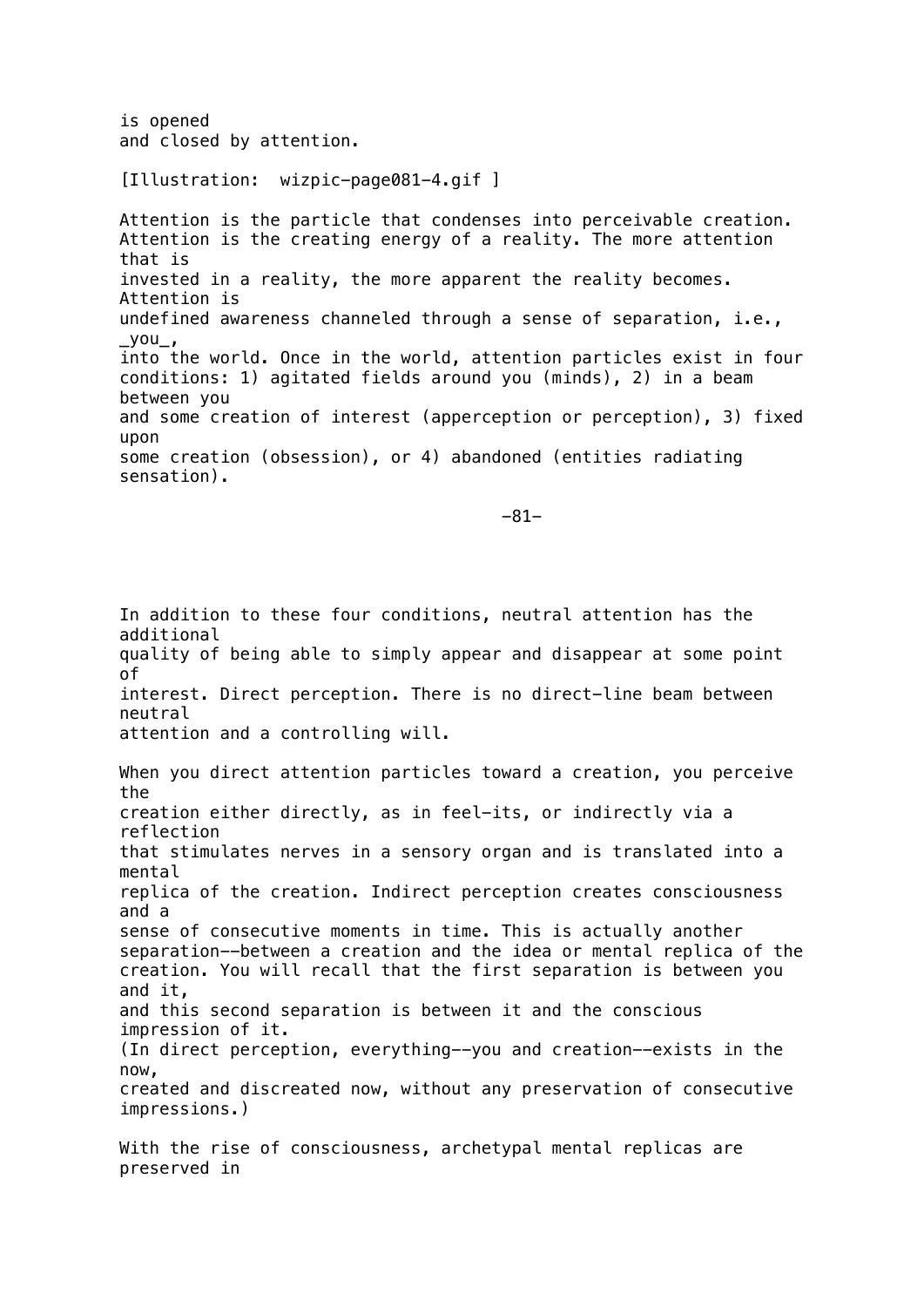an agitated field of attention particles. These replicas determine future preferential comparisons and are used to guide the selection of creations (either desired or resisted) deserving some investment of attention. [Previous lecture] How Archetypal Becomes Archetypal A charged impression has some judgment affixed to it. It is not perceiving something just as it is. The first charged impression of something becomes an archetypal impression for that thing. Your first charged impressions as an infant become the archetypal impressions of your life. Your first charged impressions of school become the archetypal impressions of education. Your first charged impressions upon meeting someone become your archetypal impressions for that person. Your first charged impressions of The Wizard Course become your archetypal impressions for Avatar Wizards. Does this help you to understand the importance of neutral attention? When you change an archetypal impression, all the impressions (data) that were using that archetype as a standard of comparison temporarily go into float. This is probably what is behind the well-known English expression, "opening a can of worms." It is certainly behind some people's irrational fear of change. [End previous lecture] Every Identity Has Archetypes \_You\_ plus a quantity of consciousness, i.e., attention, equals an identity. You may have hundreds or even thousands of different identities. Each identity has archetypal preferences (desires and resistances) that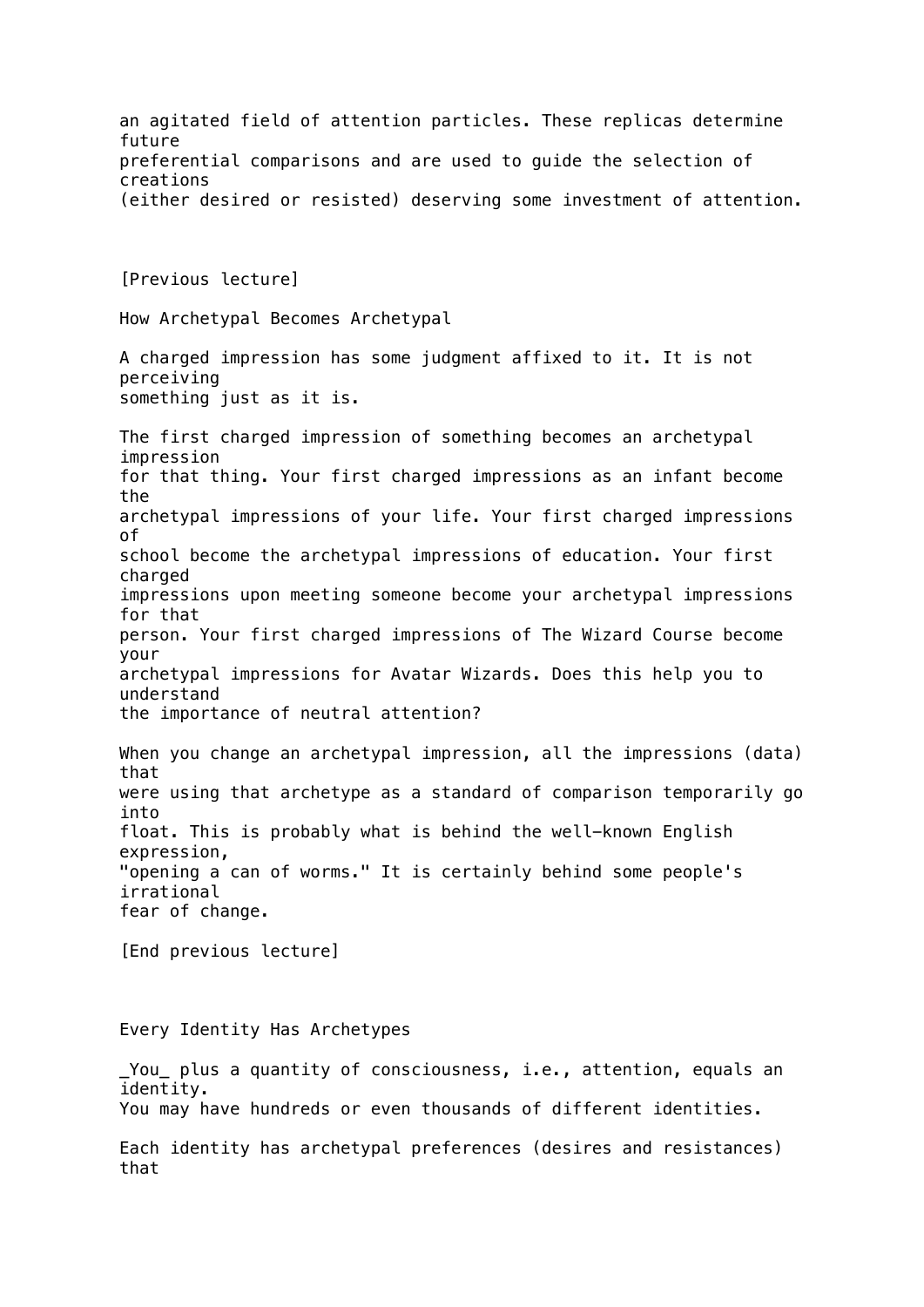create patterns of definition, behaviors, and conditions that influence (charge with desire or resistance) your attention particles. When this happens, the attention charged with desire tends to be attracted to creations the identity likes. The attention charged with resistance tends to be attracted to creations the identity doesn't like.

Sidebar:

archetype: the original pattern, model or form of a thing that serves as a standard against which later efforts and impressions are compared

-82-

When you change identities, your likes and dislikes change as well.

[Previous lecture]

Attention Indicators

 An interesting indicator that you can use to tell where a person's attention is going is the direction of his toes. A person's attention is usually directed in the direction his toes are going.

 If someone is talking in a group of people, and there are attractive members of the preferred sex in the group, you'll see this. A man may be talking to another male, but he'll be standing like this (foot pointed at female), or the woman will be talking to somebody but her foot will be like this (foot pointed at male).

 So, if you want to know who a person's attention is on in a group, look at his or her toes. And if they're attractive to you, and their toes are pointed at you...

Embarrassment is a temporary loss of control of attention. There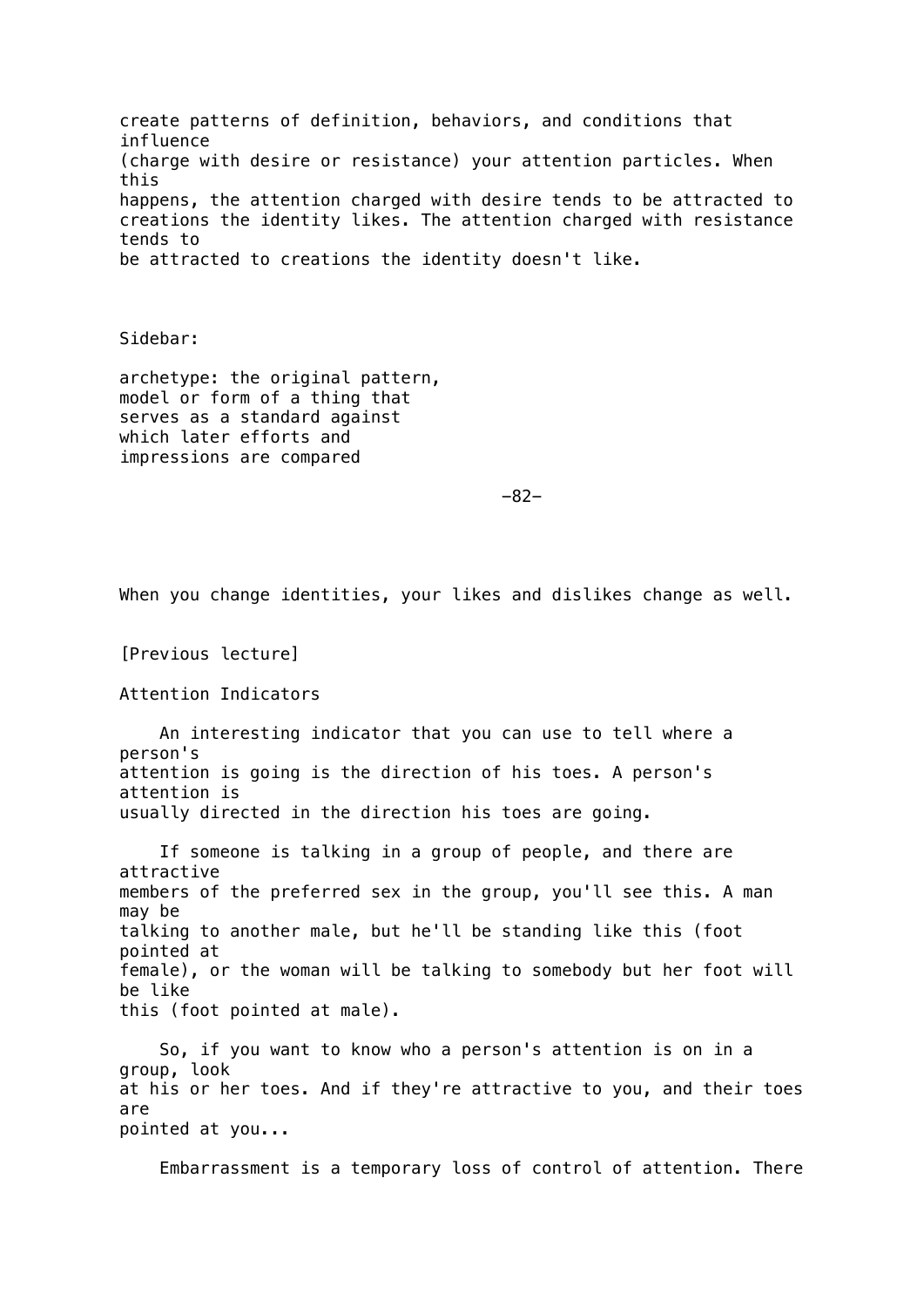is a little disturbance in your composure. It means something came up that fixed or averted your attention for a moment. There is a little feeling of surprise. Oftentimes there is an identity shift.

 Alignment is the ability to keep your attention on the goal that your group wants to achieve. It's the skill of being a team player. Just below alignment is imitation of successful teammates. Below that is desire for approval from teammates, and below that is competition with teammates, and below that is unaligned contesting with teammates. You may want to order these in an alignment scale and see what other conditions are suggested by intermediate points on the scale. A wonderful subject for group discussion would be, "What factor or factors cause movement along this scale?"

Managing Attention

 Making a primary is directing attention toward some new condition or state that you wish to create. Secondaries are old conditions or states where you still have attention fixed. Moving attention from secondaries to primaries is the secret of creation. When you find a student who can't create a primary, you are looking at someone who can't manage their attention. This is why you have them take a walk and count forms or describe objects or engage in any deliberate activity. You are training them to manage their attention. Anything that allows a person to practice deciding, placing, shifting, or removing attention, deliberately, is good basic therapy.

 Short attention span is an indicator of many past resisted experiences.

Insanity is a lack of attention in present time.

Occasionally a student who is unstable--usually someone with a history of mental problems who doesn't belong on Avatar--hits this phenomenon: they make a primary and they have such a flood of resisted secondaries come up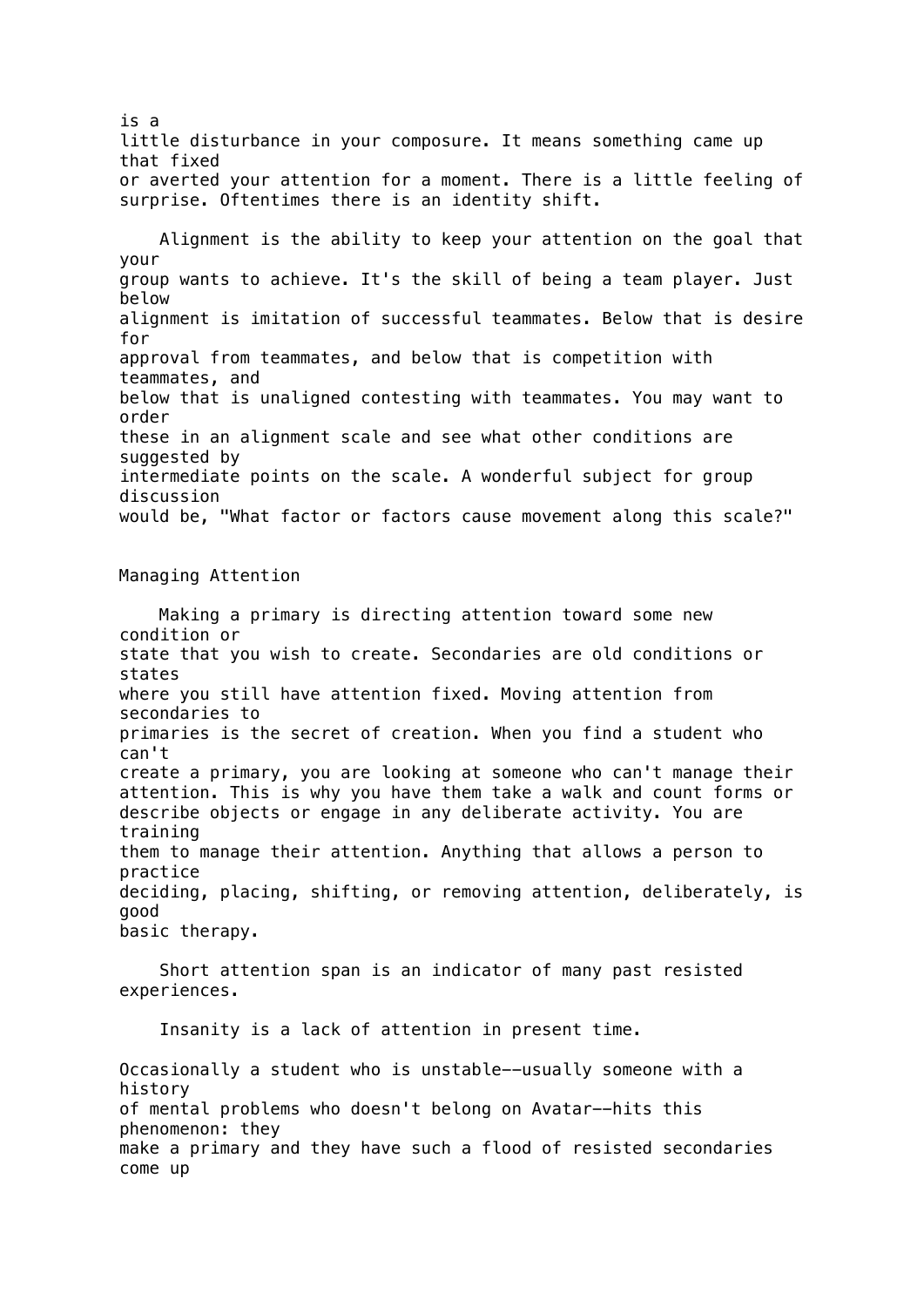that their attention totally fixes, and they go off to la-la land. If they have a bad coach who does not immediately insist "and now the primary," they just flash back into some past reality, and present time becomes unreal to them. They're back in the war or the womb or somewhere. They have contacted some event that has more charged attention on it than they consider they can, or wish to, neutralize. In some circles this is described as a psychotic break, i.e., the identity is seriously disorganized and contact with reality is impaired. If this ever happens to one of your students, take a walk with them and have them count objects, measure objects, feel objects, look at objects, play catch until they recover enough attention in present time to go on pretending they are sane. Then get them to a qualified Avatar therapist, who can schedule a lot of short one-on-one sessions for them to gradually talk their way through the past experience, i.e., talk about them long enough that they no longer fix attention. [End previous lecture] Sidebar:

Resistance and Desire Resistance comes before desire. Desire arises as you begin to resist your current state. Desire is actually a resistance to not having. The more discontented you become with the way things are, the stronger the desire.

Alignment Scale

 attention on the goal that your group wants to achieve

 $\sim$   $\sim$   $\sim$  | version and the state of the state of the state of the state of the state of the state of the state of the state of the state of the state of the state of the state of the state of the state of the state of the state of th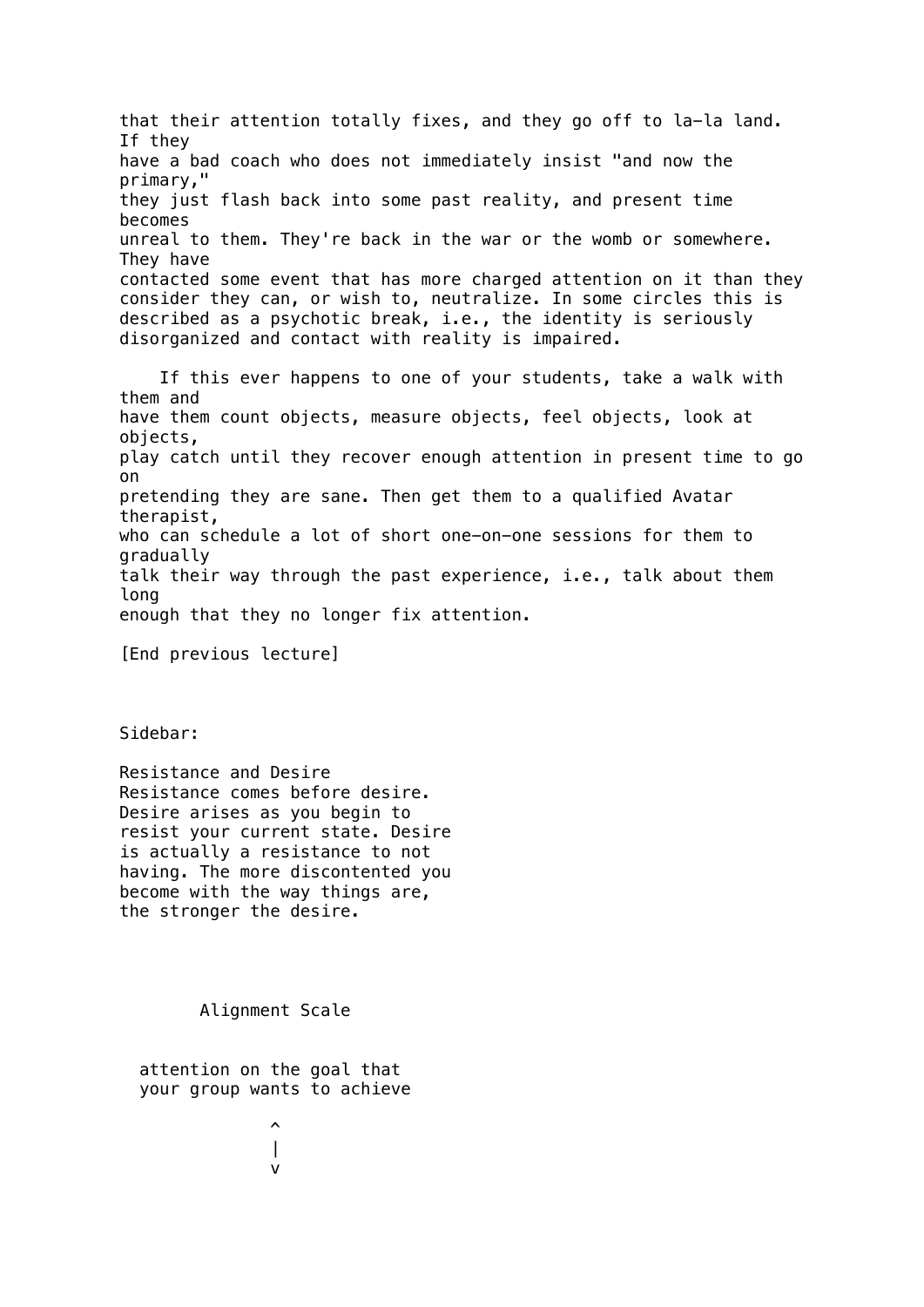imitation of successful teammates  $\sim$   $\sim$   $\sim$  | version of the state of the state of the state of the state of the state of the state of the state of the state of the state of the state of the state of the state of the state of the state of the state of the state of the desire for approval from teammates  $\sim$   $\sim$   $\sim$  | version and the state of the state of the state of the state of the state of the state of the state of the state of the state of the state of the state of the state of the state of the state of the state of the state of th competition with teammates  $\sim$   $\sim$   $\sim$  | version of the state of the state of the state of the state of the state of the state of the state of the state of the state of the state of the state of the state of the state of the state of the state of the state of the unaligned contesting with teammates

What factor or factors cause movement along this scale?

-83-

Attention Creates Reality

 The charge on an attention particle \_does not\_ change what the attention particle does. The particle still solidifies a reality--a charged reality.

[Illustration: wizpic-page084.gif ]

The charge on an attention particle \_does\_ change the character of the beam that the attention particle travels on. Particles charged with resistance tend to push away from each other and create a pressor beam between you and what is perceived. Particles charged with desire tend to pull toward each other and create a tractor beam between you and what is perceived.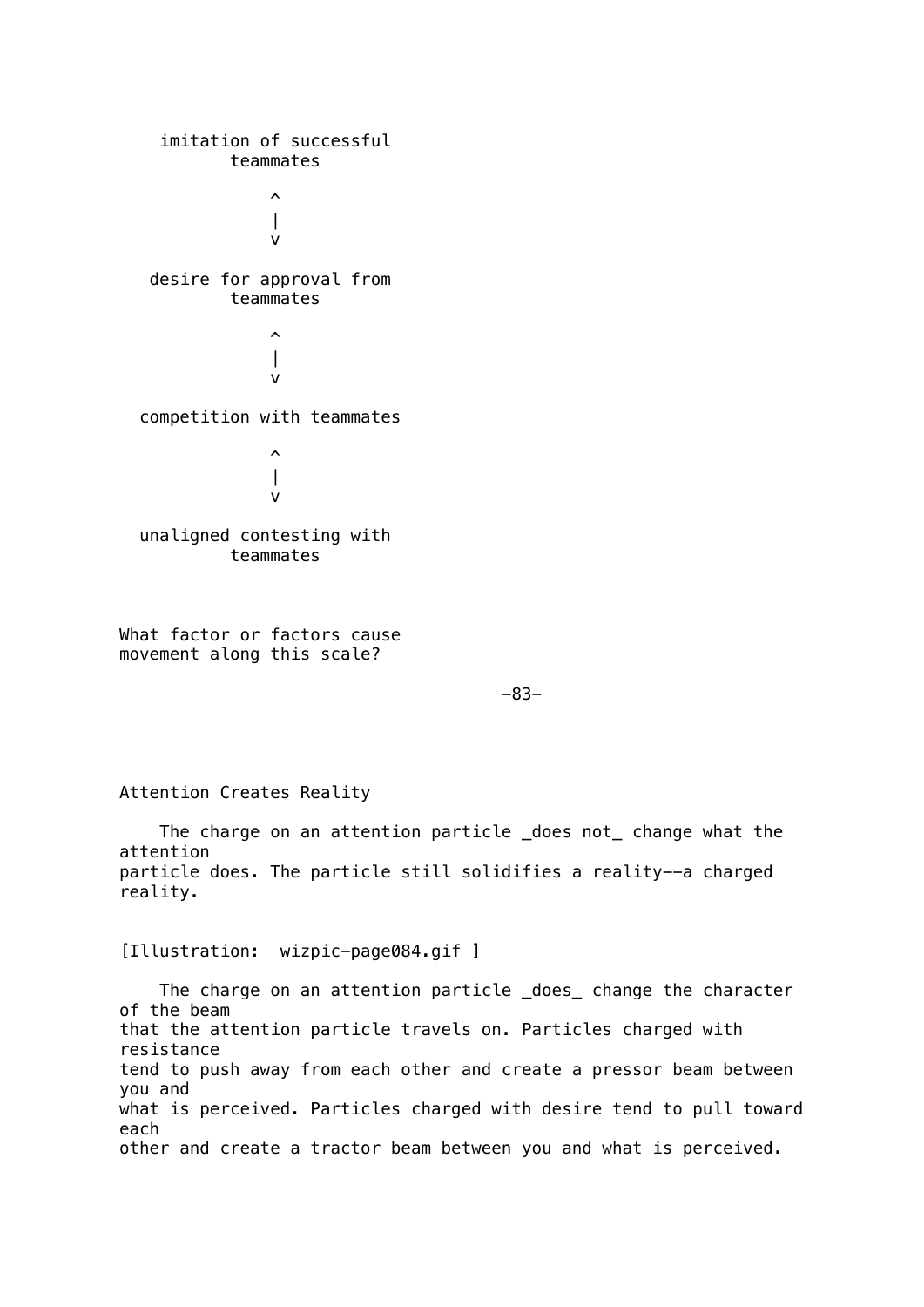[Previous lecture]

About pressor and tractor attention beams

 Pressor beams have negatively charged attention that causes the beam to lengthen and push against the creation perceived. Tractor beams have positively charged attention that causes the beam to shorten and pull toward the creation perceived.

 There are some interesting physics involved here. If you put out a pressor beam on the front wall, really resist the front wall, you'll find yourself moving back. When your pressor beam lengthens, either you or the wall has to move. If you put a pressor beam between a cannonball and a feather,

which would move? Yes, the feather. How about if you pasted the feather on a ten-ton block of concrete? That's right, the cannonball would move.

 The point is a pressor beam lengthens, and a tractor beam shortens. The beam doesn't care which end moves. The end with relatively less inertia moves. If you tie a rope to a block of granite and then pull it tight, guess who will move when the rope is shortened? You will.

 Now, envision an identity as an "I" (sphere of awareness) surrounded by its conscious impressions. How solidly the "I" is able to hold its location, while exerting pressor and tractor beams to influence others, events, or even physical objects, depends upon its moral conviction in the tightness of its impressions. Moral conviction, you see, is a type of belief inertia.

 This moral conviction is created by believing with certainty that your beliefs are more aligned with truth or nobler principles than the people or events you are attempting to influence.

When "I" is not acting from a deep moral conviction, exerting a pressor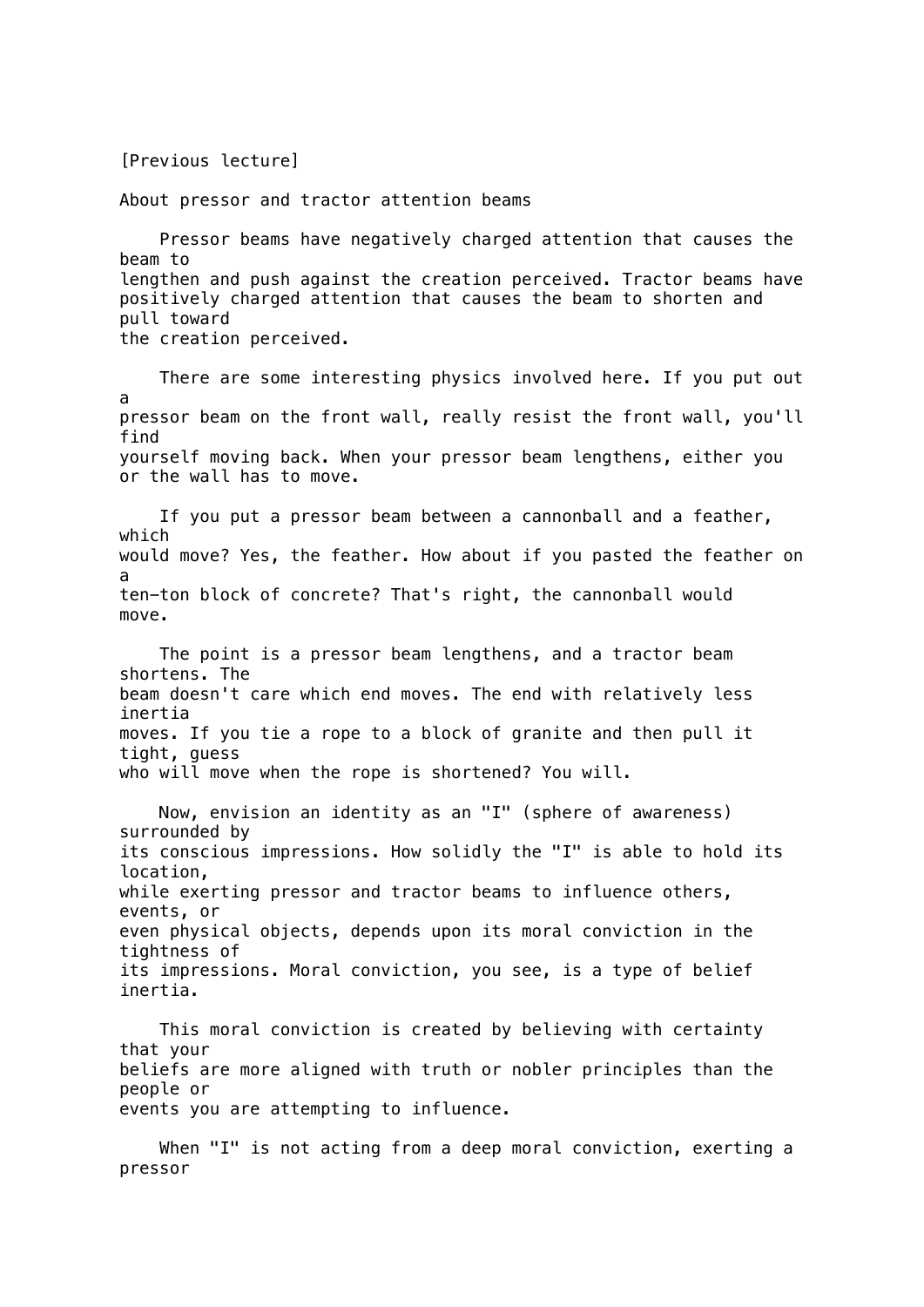or tractor beam can cause a back pressure that pushes or pulls the "I" from one identity (sphere of impressions) into a different identity (new sphere of impressions). When someone acts in a manner that violates their own standard of moral conduct, whatever it may be, you will see an identity shift. When someone gives up an attempt and admits failure, it is always because they are acting from some motivation other than a moral conviction. People who act out of a deep moral conviction are 1) usually successful and 2) often considered dangerous by people who don't share their moral standards.

 The pressor-tractor effect of attention beams can be experienced quite easily and is the subject of an exercise you will do later in this section.

[End previous lecture]

Consciousness is composed of clouds of information-bearing attention particles. These particles are impressed with desire and resistance charges that have arisen from the comparison of your experiences to your

archetypal

-84-

[Illustration: wizpic-page085.gif ]

beliefs. The four possibilities are: 1) Archetypal belief says this is the way it should be and if it is that way, consciousness attention particles are impressed with a desire charge; 2) Archetypal belief says this is the way it should be and if it is not that way, consciousness attention particles are impressed with a resistance charge; 3) Archetypal belief says this is the way it should not be and if it is that way, consciousness attention particles are impressed with a resistance charge; 4) Archetypal belief says this is the way it should not be and if it is not that way, consciousness attention particles are impressed with a desire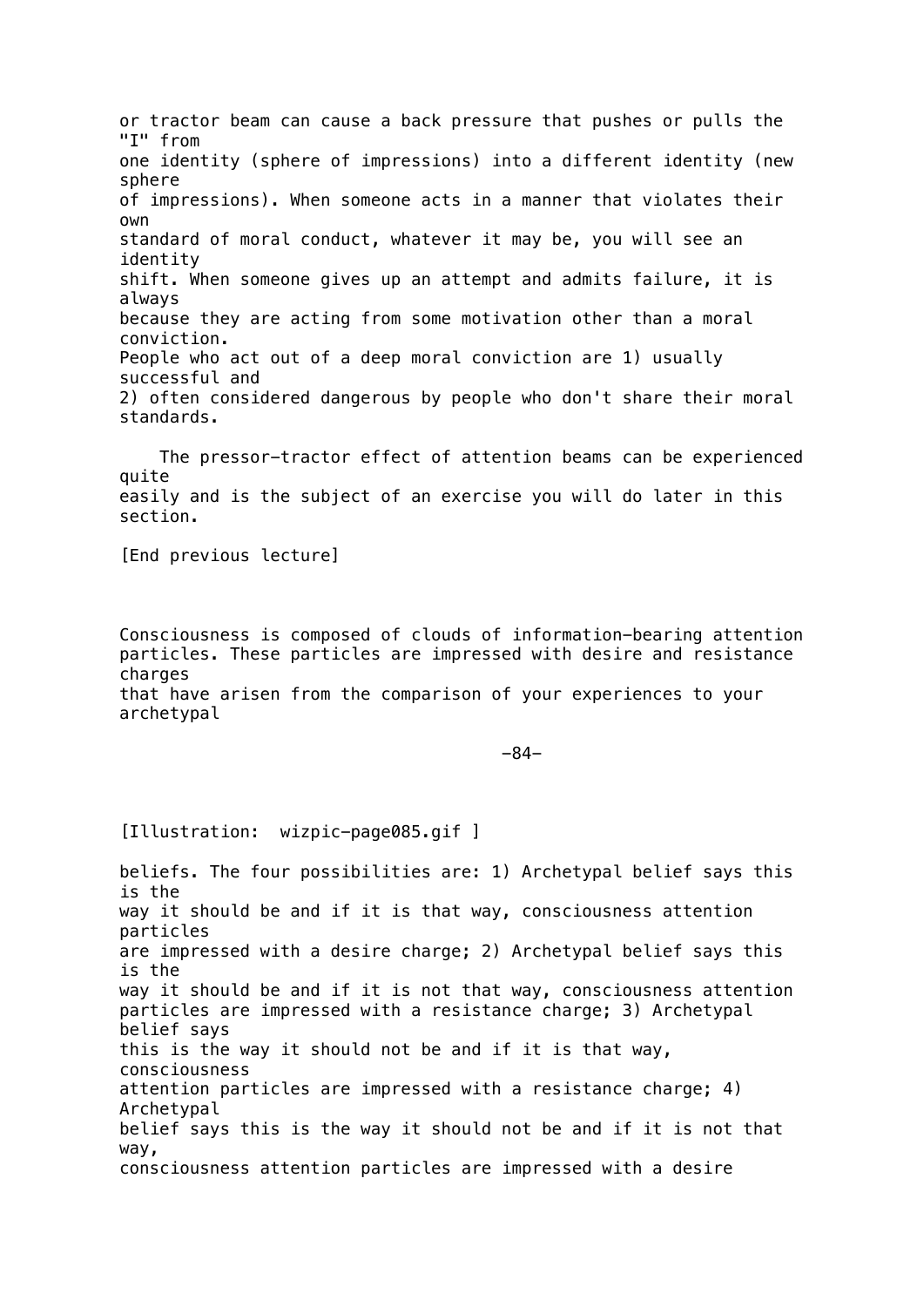charge.

[Previous lecture]

Charged Attention

 Probably the easiest way to understand how these desires and resistances are stored is as a plus or minus electric charge.

 Negatively charged attention beam particles take notice of what should be resisted in the world and solidify that reality and bring it to life. Positively charged attention beam particles take notice of what is desired in the world and solidify that reality and bring it to life.

 The greater the charge on the particle in the attention beam, either positive  $(+)$  or negative  $(-)$ , the more effort it requires to bring that attention beam under the control of the "I" and to reintegrate the information contained in that particle into knowing awareness. If the charge is greater than any effort the "I" can muster, the attention becomes fixed. After it is fixed long enough, it is abandoned and begins to decay, giving off a radiation that you perceive simply as a sensation. So, we might theorize, the smallest particle of energy or matter is the abandoned attention particle.

 Charged attention particles do not immediately reintegrate into your awareness. They hang around the "I" in a cloud field of impressions called mind or identity. The interaction of these charged particles cause the restlessness of thoughts and the consequent ebb and flow of sensations and emotions. (Emotions are, after all, just degrees and combinations of your success or failure to manifest your desires or resistances.)

 If you want to go sit in a cave, isolate yourself from the world, and just meditate or vegetate or worry, the charged attention particles that compose your mind may eventually neutralize each other, and the mind will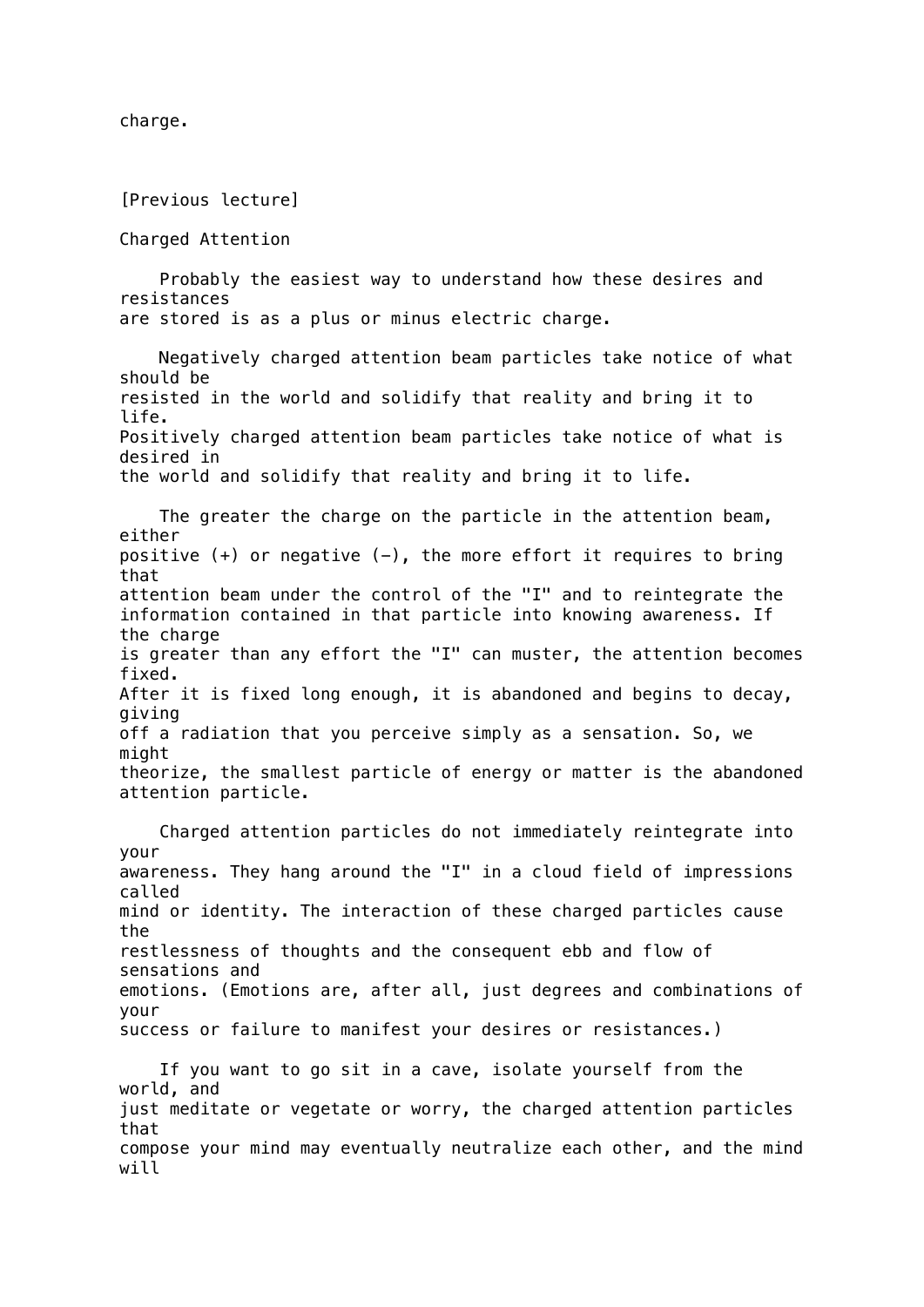dissolve back into awareness. You'll experience a sense of waking up. Don't expect it to happen quickly or look for any guarantee that it will happen at all, because your ability to stir yourself up may be stronger than your ability to calm yourself down.

 Any activity that catalyzes the neutralization of charged consciousness attention particles--meditation, contemplation, study, discussion, or processing--is a step in the direction of spiritual enlightenment

[End previous lecture]

### Sidebar:

moral: 1. the principals of right and wrong 2. relating to right and wrong in conduct 3. capable of making the distinction between actions considered right and actions considered wrong

Note: What is considered right (i.e., moral) and what is considered wrong (i.e., immoral) may vary significantly between identities, individuals, families, groups or nations. An act is considered moral when it aligns with one's standard for conduct

-85-

## Neutral Attention

 Besides charged particles, there are neutral attention particles, which can be directed by a minimal effort of an identityless, or nearly identityless, "I." Neutral attention particles are less like a beam and more like an awareness that winks in and out of a perceptual or apperceptual reality from an omnipresent adimension. It is only when an identity is assumed, or what is perceived is judged, that an actual attention beam forms.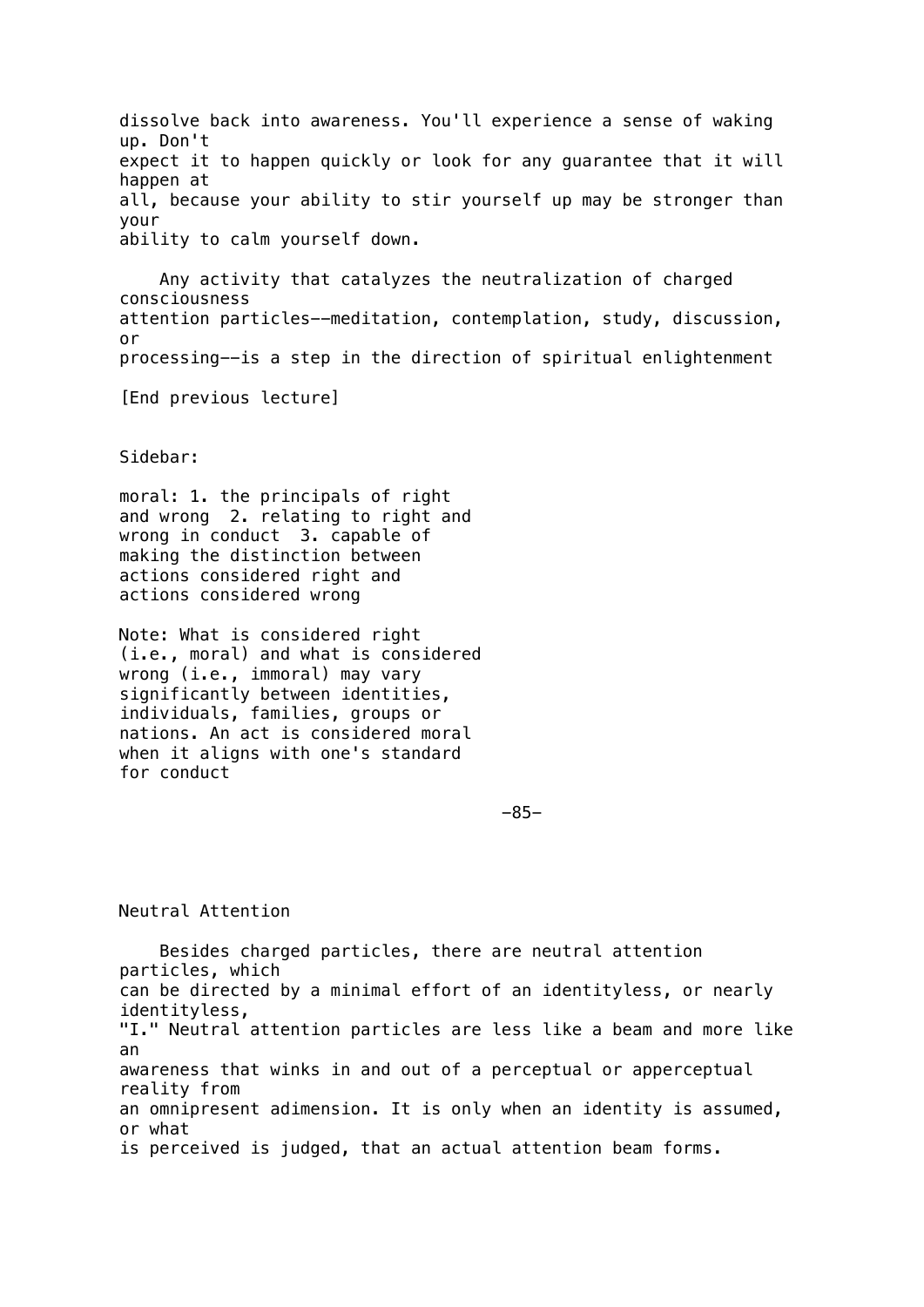Neutral attention does not exert any push or pull on the object of perception. There is no judgment appended to what is perceived. The information gathered by neutral attention particles is immediately integrated into awareness as knowing. Neutral attention particles are not attracted or repelled, but are solely directed by the will of the "I." The more neutral attention particles, the easier it is for "I" to act deliberately. [Previous lecture; ends on page 87] Meditation and Attention [Illustration: wizpic-page086.gif ] Meditation is the art of putting neutral attention on your own thoughts and watching them without getting caught up in them. As long as your attention doesn't become fixed on any thought, you remain centered, rooted, grounded, source, witnessing, and thoughts flow by you. When your attention becomes fixed to a thought, you flow with it. Think of a stream with a boat drifting on it. If you sit by the stream, the boat goes by you and disappears downstream. That's meditation. If you want to look at the boat longer, you walk along the bank of the stream at the same speed the boat is drifting. That's contemplation. When you get in the boat and start paddling upstream, that's the struggle of life. Stepping back from the stream of consciousness and just observing for awhile is a very peaceful meditation. It's a good place for the student to hang out after receiving an initiation session.

CHP Attention Recovery

 If you look at the CHP in terms of transforming and recovering attention, it becomes quite apparent why it works, or where it breaks down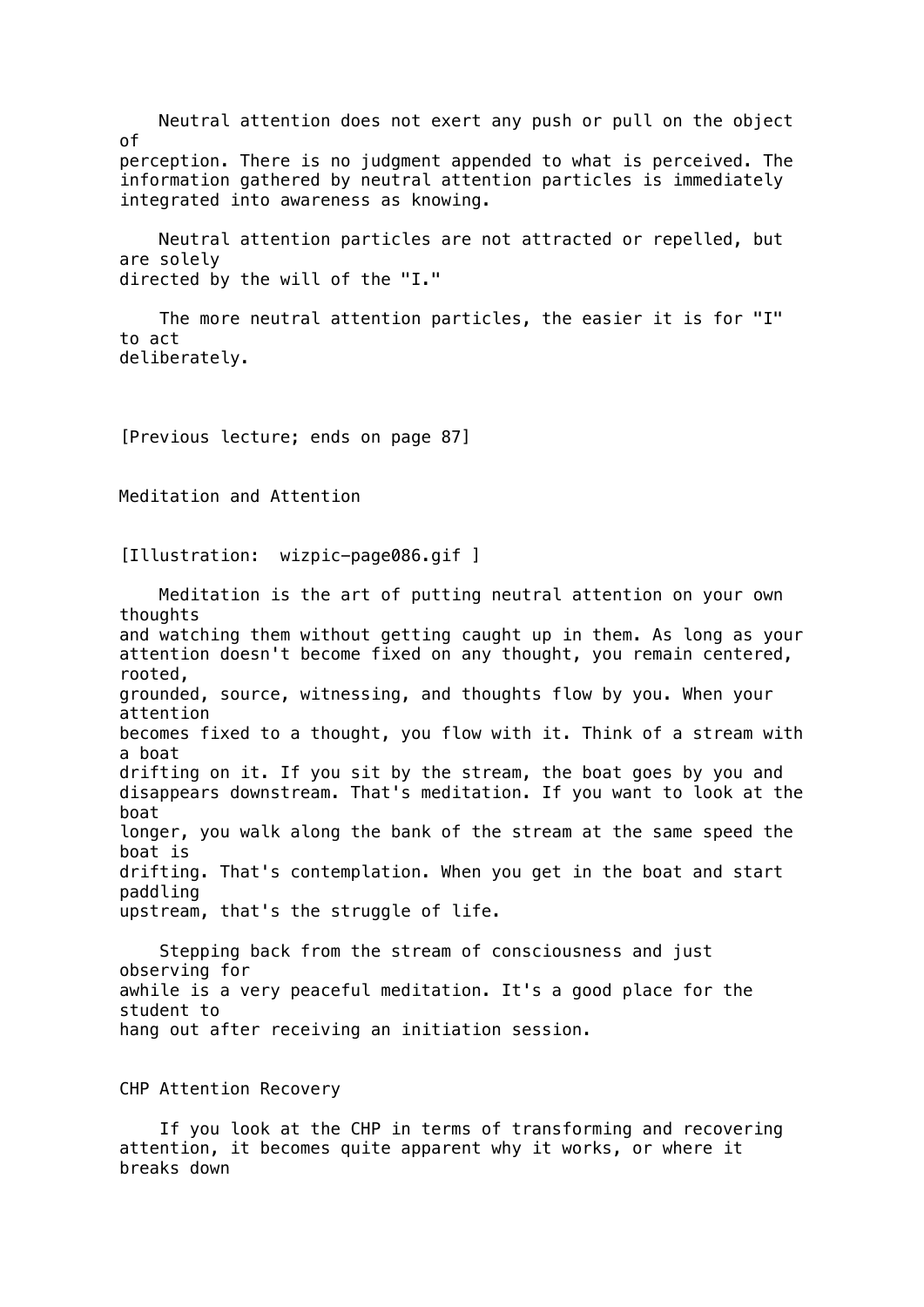when it doesn't work. The first step in the CHP is recognizing that there is something there. That sounds awfully simple until you realize how much we take for granted. What is there is the afterglow of abandoned attention. Maybe it was abandoned all at once in an event or impact that we didn't want to know anything about, or maybe it was abandoned over a long period of neglect. Anyway, it's out there, and it's radiating stimulation. Our job is to bring it home and transform it back into undefined awareness. Why? Because every time we go near the abandoned attention, our steerable attention fixes, and a little of our life is drained away. So we concentrate our attention to rescue lost attention. We feel the impression on the lost attention. This opens the flow of emotions. And we feel them. Grief, fear, anger may come up, and we feel them. We just keep adding more and more neutral attention

Sidebar:

The difference between neutral attention and undefined awareness is that neutral attention can be contained in and operate within the limits of a creation.

The transformation is:

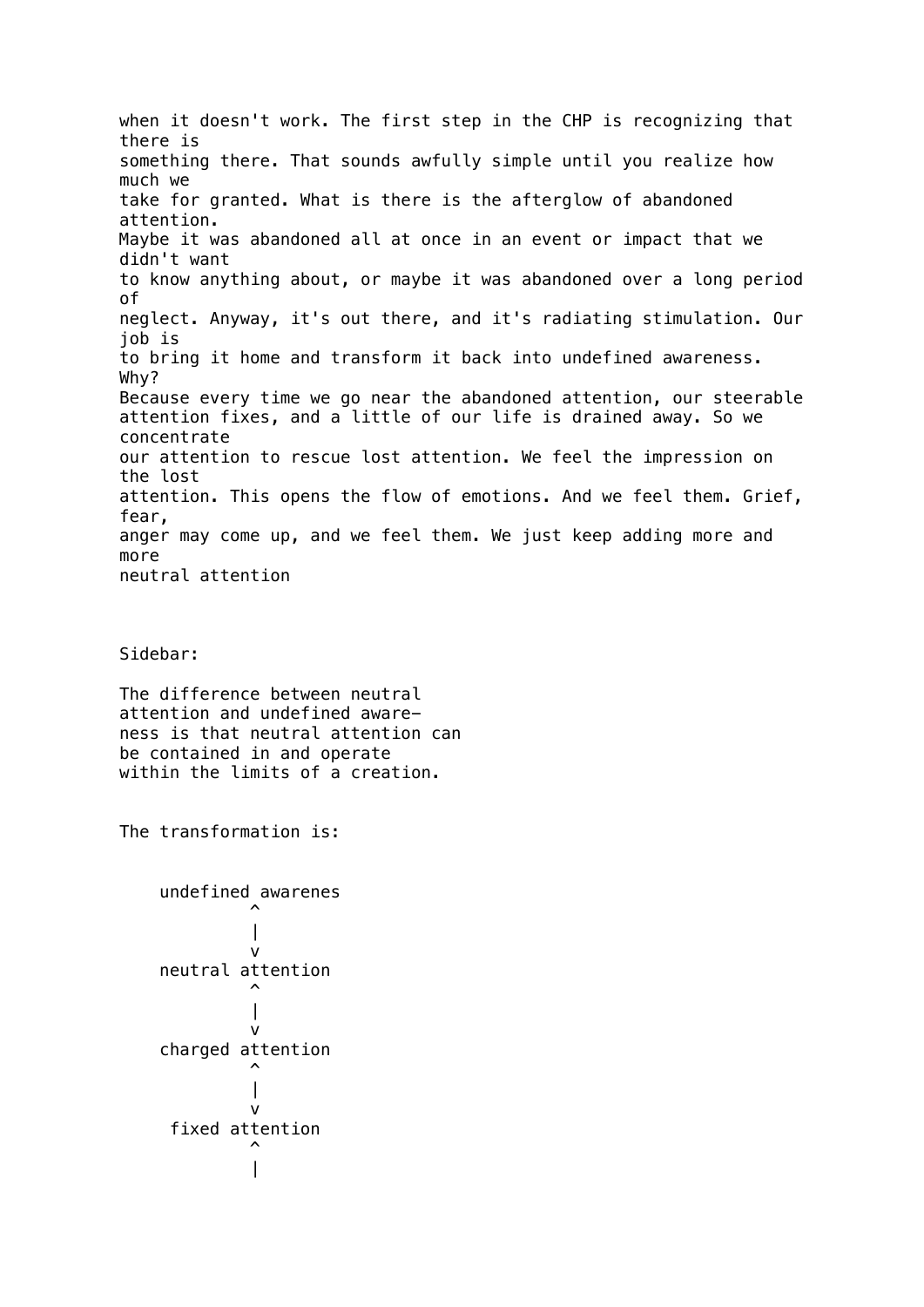version of the state of the state of the state of the state of the state of the state of the state of the state of the state of the state of the state of the state of the state of the state of the state of the state of the decaying attention  $\overline{\phantom{a}}$  | version of the state of the state of the state of the state of the state of the state of the state of the state of the state of the state of the state of the state of the state of the state of the state of the state of the radiation of stimuli

-86-

to the creation until it reaches the "so what"? level. When it's been so thoroughly experienced that it's no longer any big deal, we just back out of it and put a label on it. "Yep, that's pretty much what it is. That's how I'd describe it." Therapists have been doing things like this for years, maybe not always with a complete understanding of the mechanics involved. Getting a person to reinspect something and talk about it long enough will eventually wind someone up in this condition of, "Yep, that's what it is." The mistake is to consider that this is the end of therapy. It's not. The person has become neutral on the creation, but has not necessarily owned it. It is still there as"that" and anything viewed as "that" had some abandoned attention particles on it, which means that it will charge up again. So the CHP adds, "This is not-I; this is my creation." This is disassociation as source, not disassociation as an identity. Identities always want to say: "This is not-I; THAT is my creation". If you do that, you've made a U-turn and are heading right back into separation. "THAT is my creation". You don't want to do that. Don't try to own a creation at arm's length. It's hard to swing THAT hammer at THAT nail anywhere but in a mind. And if there is a mind involved here, you have an identity involved.

 So you own it. Why not? If you've expanded to the outermost limits and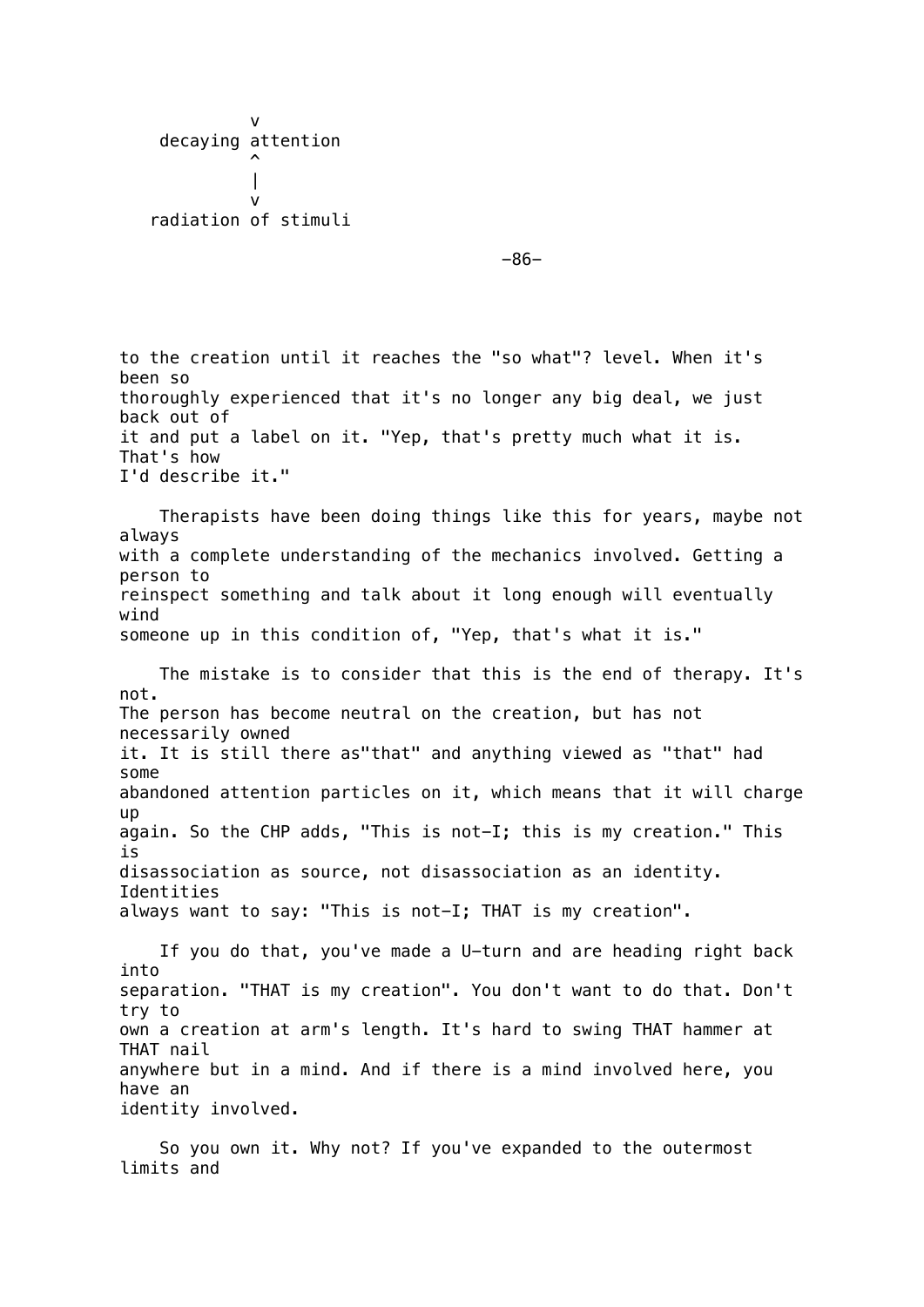fully experienced it, what's there to owning it? You just go, "Oh yeah, this creation, it's mine. Take a last look if you want, because I'm about to turn it off."

 That's returning abandoned attention to source. The CHP is a rescue mission.

Intention and CHP

 When a student labels a creation in the CHP step, it is done from awareness without any intention. This creation is....No judgement. Label it creation number XXX, or better yet, label it with the primary that created it. And then, recognize that creation number XXX or creation, "I am unhappy", is not-I. Now the student moves back to operating as source awareness.

 When the student labels a creation with an intention or judgement--for example, bad creation--he is she is discreating within the realm of an identity's consciousness and continues to operate as that identity.

 Think of a cloud against the blue sky. The blue sky is awareness, and the cloud is your identity's consciousness. You can operate from within the cloud, moving from point to point with the CHP. You can also move from cloud to cloud, or you can move out of the clouds entirely and operate as awareness. Many Avatars still have not totally realized their blueself.

 So, again we are making a distinction between awareness and consciousness. You can explore consciousness with awareness, or you can explore consciousness with consciousness.

 Philosophy is the exploration of consciousness by consciousness. It's thinking about thinking. It's the difference between a disciple and an enlightened man. A disciple is conscious. An enlightened man is aware.

It's also the difference between a competitive, industrial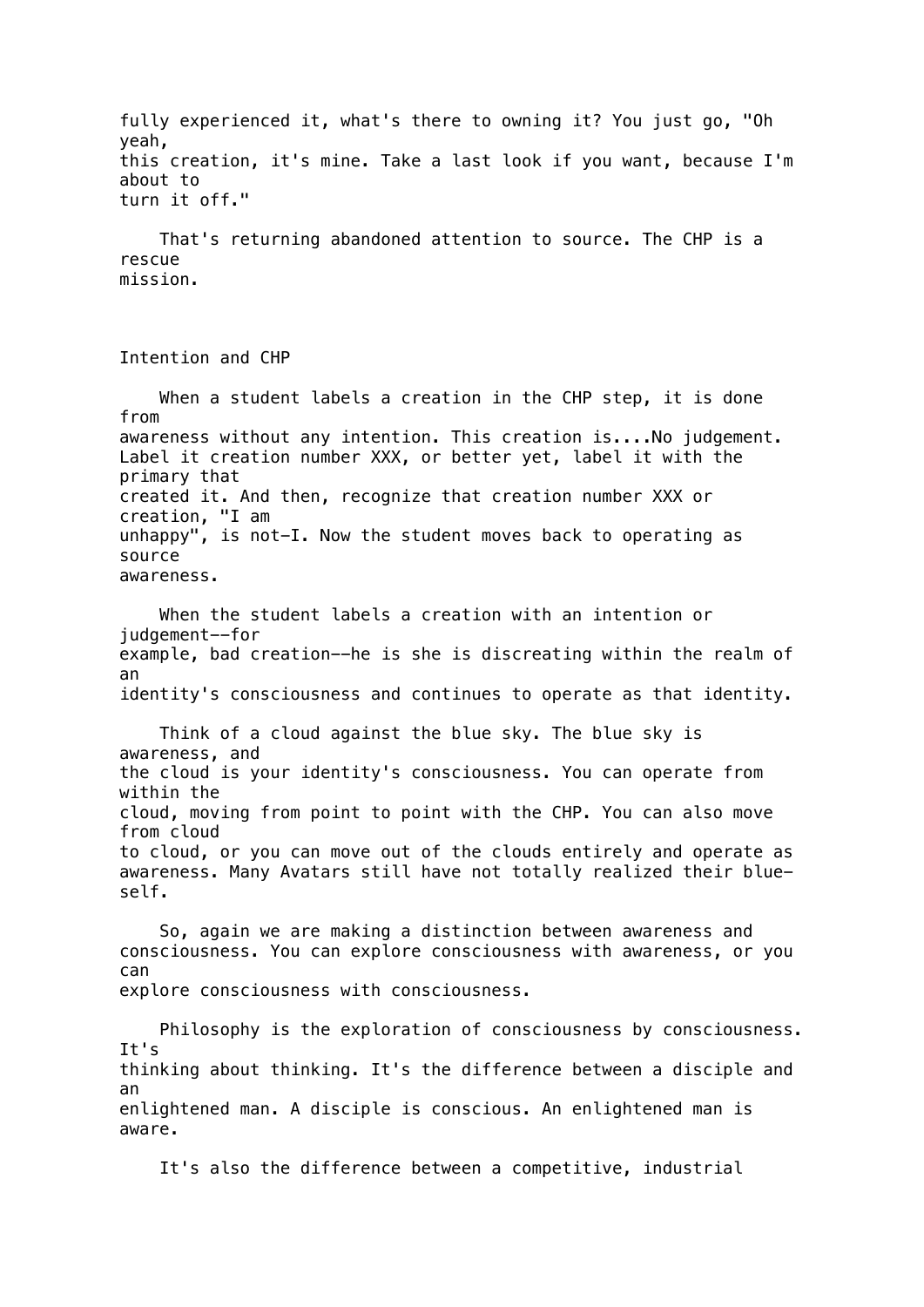civilization, which is conscious, and an enlightened civilization, which is aware. Star's Edge International is one of the guardians of this particular transformational gate.

[End previous lecture]

Conscious Evolution

Neutral attention particles increase the powers of perception and the depth of experience, as well as the power to create. This is easily demonstrated by deliberately looking at something or feeling something until the finer details begin to be apparent. This is contemplation. One of the best definitions of

Sidebar:

Steerable Attention

Neutral attention is very steerable. It requires almost no effort of will whatever. Charged attention can be steered for a short time, but it requires effort and eventually exhausts the will. Fixed attention doesn't steer.

Three functions of an attention particle:

 1. to solidify a reality by adding substance to an imagined reality until it begins to radiate stimulation (manifest) 2. to transmit perceptions or

apperceptions back to source 3. to induce a perception or an alignment in other attention particles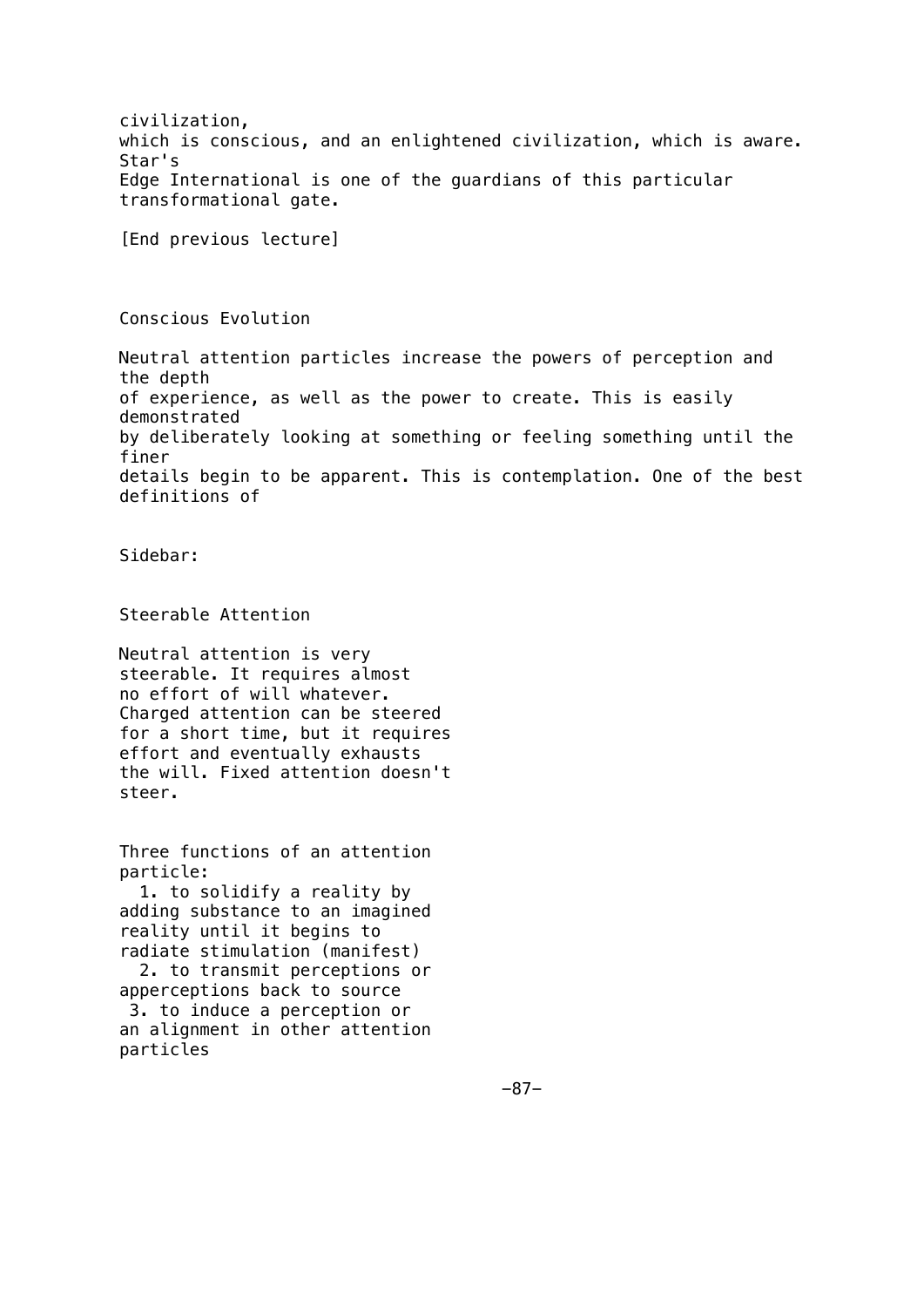genius is \_the power to concentrate upon a subject until its possibilities are exhausted and absorbed\_. The reason why one person can manifest a primary and another person can succeed only after much coaching and control is a direct result of the quantity of neutral attention particles available. The mastery and transformation of attention was once a very difficult task requiring a long period of determined practice, but...consciousness evolves. The Job Ahead The majority of people who have \_not\_ done Avatar have a very limited amount of attention particles under their deliberate control. Their lives are random events. They suffer from an inability to concentrate, to study, to better themselves. They find it difficult to perform tasks outside their areas of indoctrinated specialization. And with the exception of a few, they are capable of being restimulated into acting senselessly cruel and intolerant. The worst afflicted are plagued by destructive habits and obsessive behaviors that they attempt to change, but fail to change. And every failure costs them a little self confidence, a little self respect, and enough pain to remind them not to try again. Without our help, the future of such people is not a topic for light discussion. Occasionally there is an intercession brought about by events or by an Avatar Master with a particularly good Serious Drill. People suddenly realize that what they were resisting isn't quite so bad or what they were desiring isn't quite so good. This has the effect of neutralizing the charge on their attention particles. Quite suddenly, they wake up and smile at the way they were, and, of course, in that moment they've changed. How quickly and to what degree Wizards and Avatar Masters restore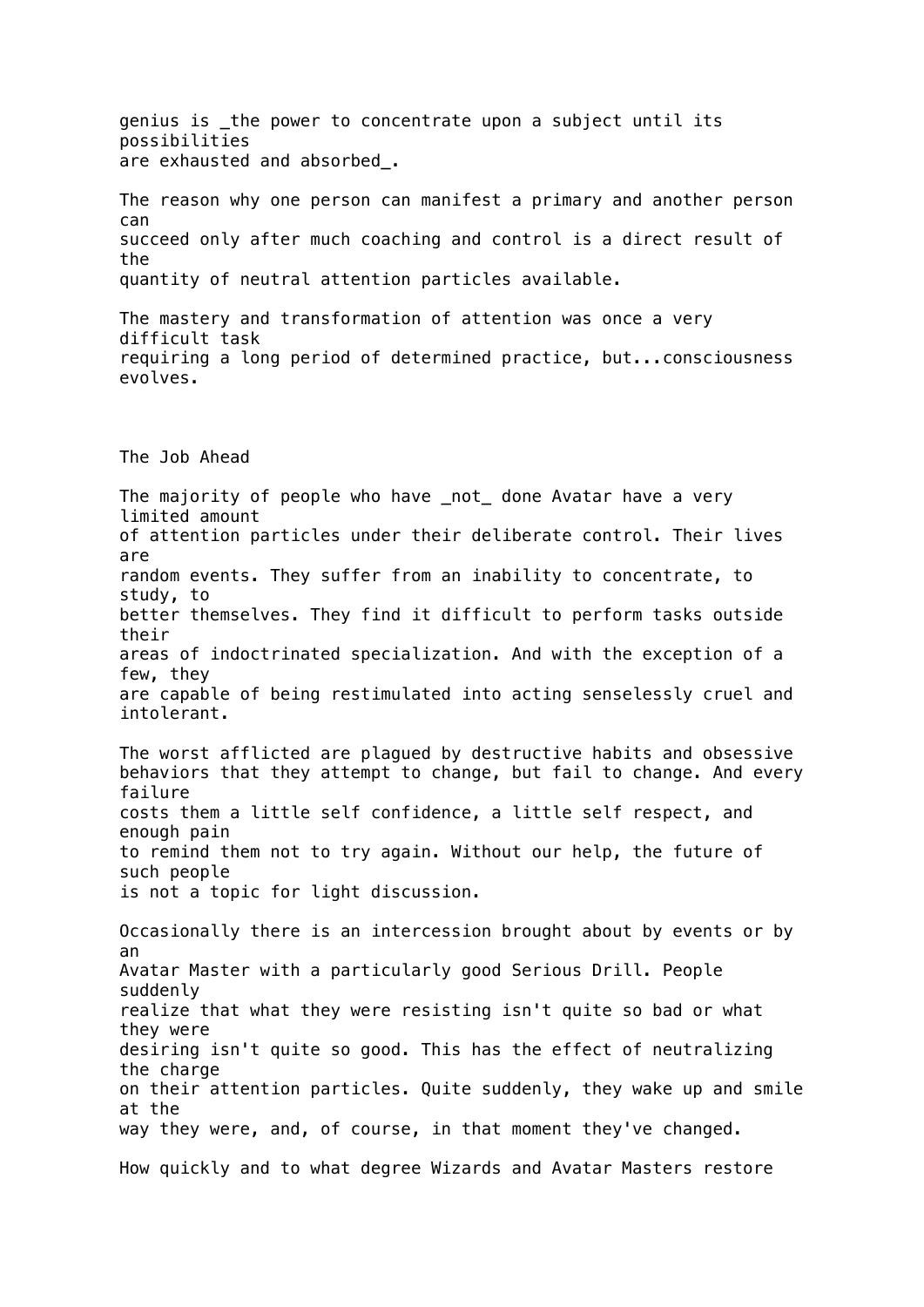humankind's control of attention will determine \_how soon\_ the world changes from a collection of adversarial, indoctrinated, closed societies into an enlightened, cooperative world civilization. It is truly a task of epic proportions and profound consequence. All other challenges of the future will resolve when this is achieved. This is the key.

-88-

# THE NATURE OF ATTENTION

Both positively and negatively charged attention can become fixed on the object of desire or resistance. The object can be a person, an event, a no-event, an action, a no-action, a circumstance, a no-circumstance, a situation, a no-situation, a condition, a no-condition, a sensation, a no-sensation, etc. Literally any stimulation or absence of stimulation can become the object of desire or resistance. The object may be present in the environment, or the object may be in the past or in the future. When it is in the past or the future, the attention is actually fixed on a mental replica of the object that is contained in the mind and is being continually created in the present. Positive and negative attention particles can align and neutralize each other. This restores control to the person. This works only when both positive and negative charges are created and owned by the same identity. For example, if Sam hates spinach, is obsessed with resisting spinach, he can free up his attention fixed on spinach by imagining that he, Sam, loves spinach, desires spinach, and can't get enough of it. If he does this with an increasing feeling of sincerity, he will first hit a few secondaries and then will become disinterested in the subject of spinach. If he were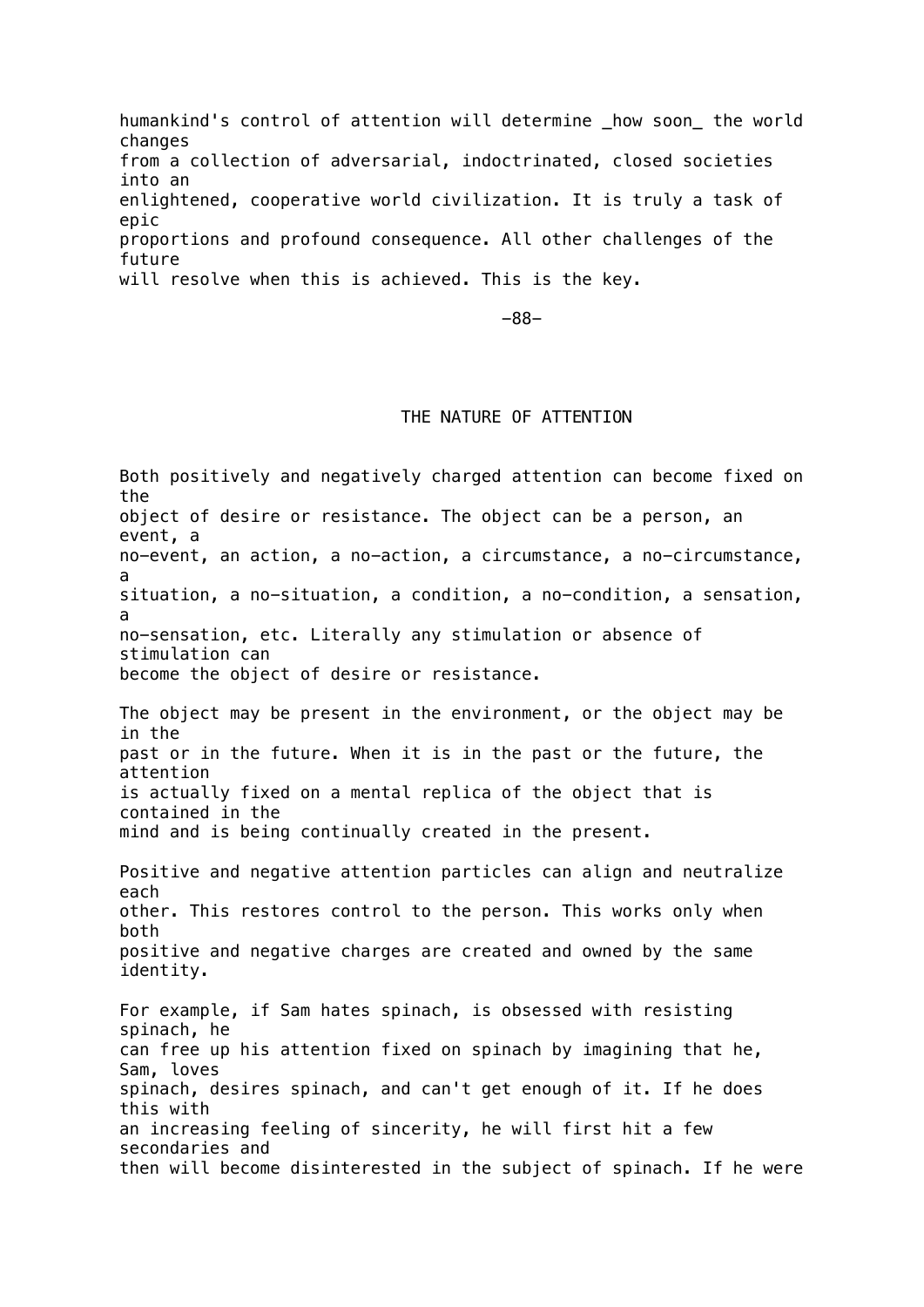to continue imagining he loved spinach, beyond this disinterest point, it would become a primary origination, and he would create a desire for spinach. As long as he stops at the point of disinterest, he will recover the attention that was fixed on the subject of spinach. The same thing can be accomplished by Sam's originating that he has no interest in spinach, but it will take longer and it will be a new creation. The created no-interest in spinach is a resistance. It may result in no interest in spinach, but with no noticeable recovery of attention. It's just one creation requiring creating energy replacing another. If Sam uses the imagining mode rather than the originating mode, he can eliminate creations regarding spinach altogether. Since our primary intention is to always recover attention, it is better to neutralize the desire and resist until the point of no-interest is reached than to originate a new, creation. Assuming that Sam has enough neutral attention under the direction of his own will to deliberately imagine and own the opposite of his compulsion, he can neutralize the subject of spinach in a few minutes. In this example, Sam recovers his fixed attention because he has neutralized the charge. It would probably not work if someone else tried to con- -89-

vince Sam that spinach is wonderful. Separate viewpoints may balance by opposing each other, but they will not neutralize each other or result in a recovery of attention.

\_Why\_ Sam hated spinach to begin with is attempting to explain a belief as the result of an earlier experience, which was the result of a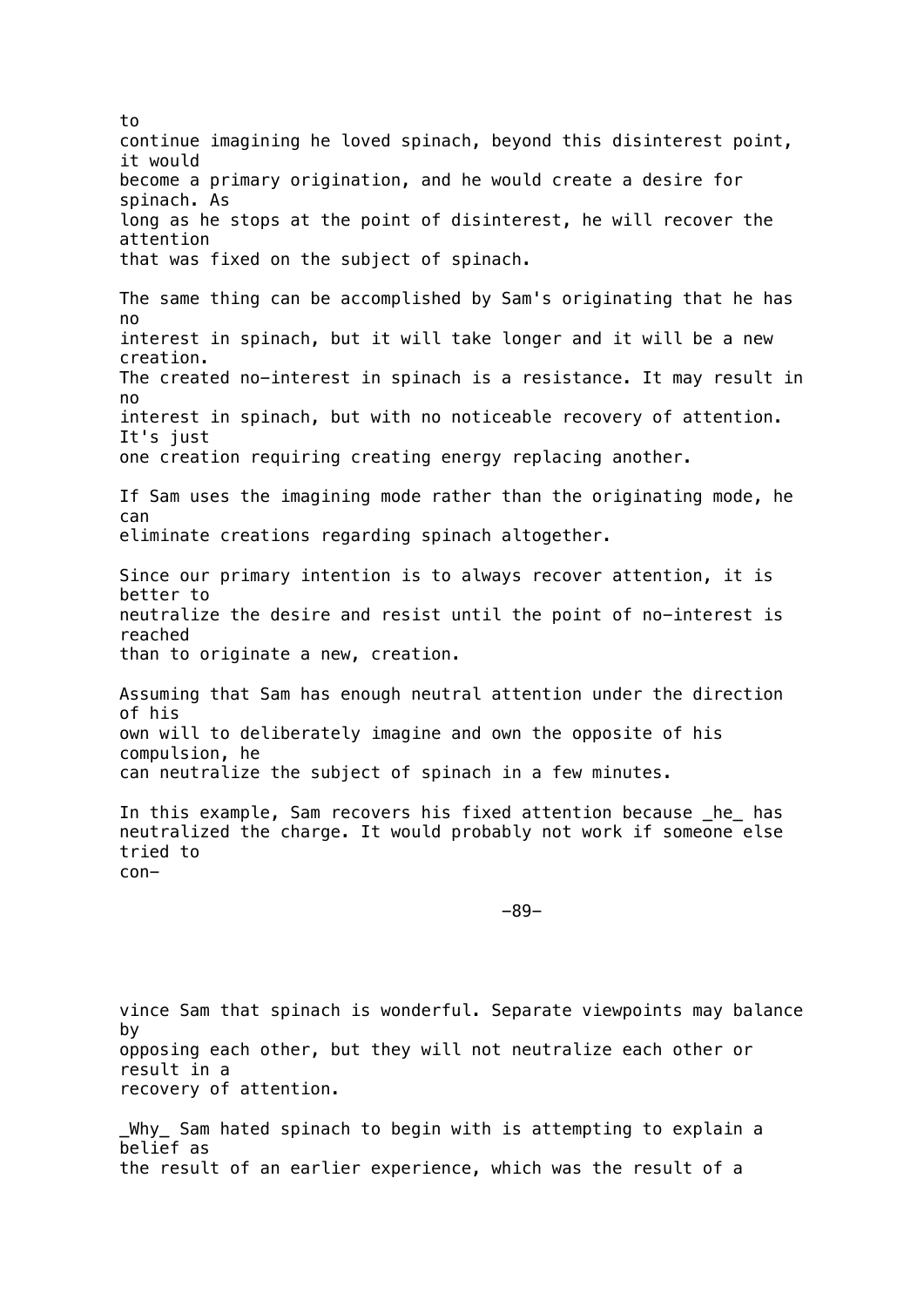belief, which was... (to the beginning of creation). For example, Sam says it was because his mom made him eat it. Yet a little investigation will show that Mom made all her kids eat it, but only Sam chose to hate it. Don't even bother to ask why someone resists such-and-such. It's a waste of time. Go back far enough, and the answer is \_always\_, "I decided to." That is owning the creation. Save yourself the time and trouble of creating an explanation. Just find out what is being resisted, and coax yourself into desiring it. At some point, you will feel a sense of relief, a whew! Relief is the emotion that accompanies a recovery of attention.

Sidebar:

Rolling Stone's Mick Jagger might not be able to "get no satisfaction," but he could sure get some relief by desiring the idea of "no satisfaction."

-90-

MORE ON CHARGED ATTENTION

Self Sabotage

Positive and negative attention both create a reality. The difference is that one reality is desired (positive), and the other reality is resisted (negative). Do you want to create what you desire, or do you want to create what you resist? Or do you just want to accept things as they are (neutral attention)?

All three play a part in your life, but the least useful and most exhausting is negatively charged attention. It strengthens the creations you are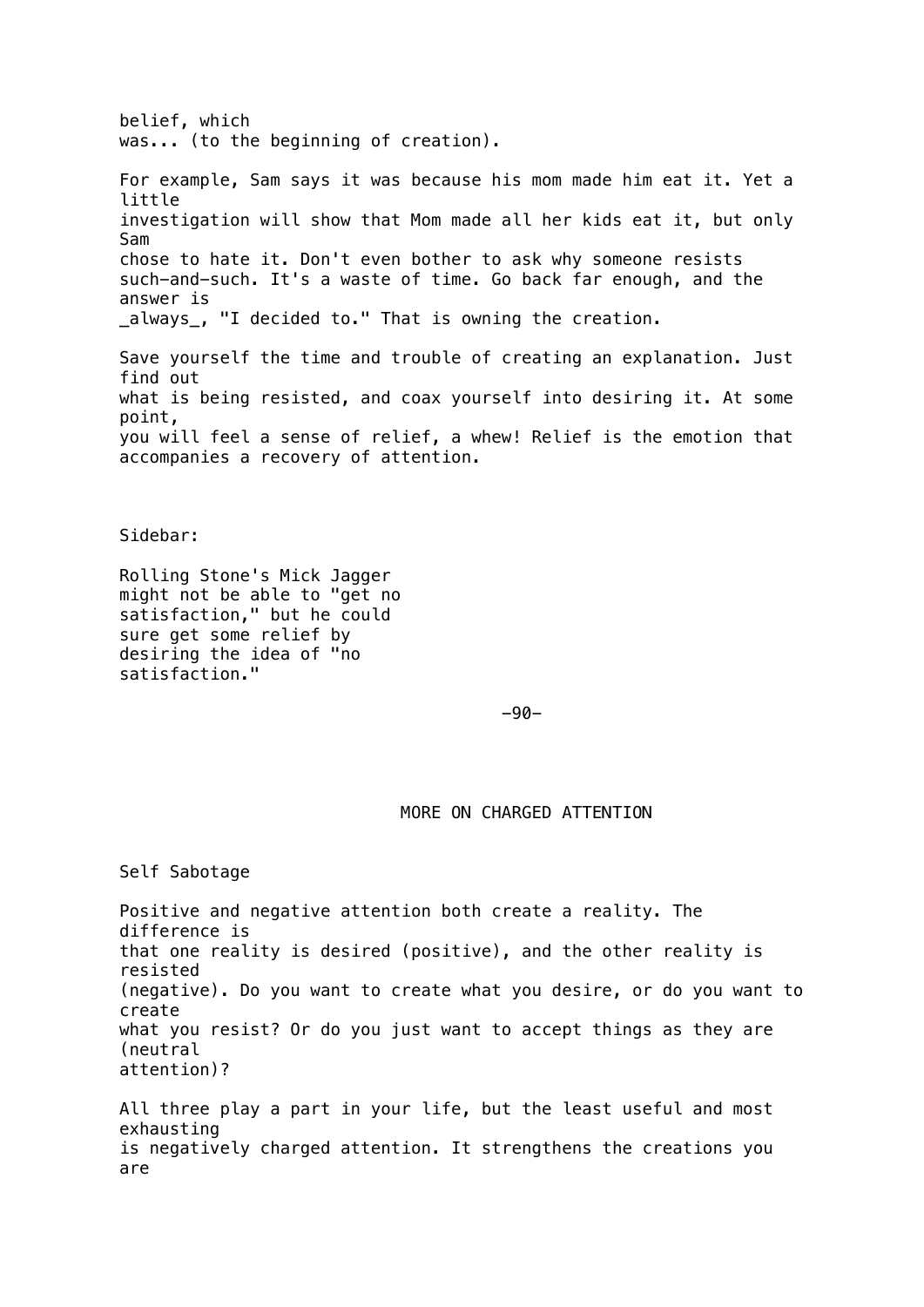resisting. This is the pinnacle of self sabotage. There are two ways that attention particles become negatively charged. First, they can be charged by forced association with resisted creations. This creates an expectation that something should be resisted. The expectation becomes a self-fulfilling prophecy and predisposes your attention particles to be attracted to creations similar to the resisted creation. This is the battered wife who is attracted to violent men. This is the pessimist who expects the worst. This is the negative person who compulsively finds something to criticize. Second, an attention particle can become negatively charged by passing through an indoctrinated belief. This is the soldier who creates his own enemy, the cop who creates criminals, the politician who creates revolutionaries. The act of resisting opponents eventually strengthens them. Attention particles can become positively charged in the same two ways. First, they can be charged by successful association with desired creations. This predisposes the charged attention particles to be attracted to creations similar to the desired creation. This is the underlying factor of successful people. This is love at first sight. This is the truth behind the saying, "Nothing succeeds like success." Second, an attention particle can become positively charged by passing through a deliberately created belief filter. "I am a successful treasure hunter." This positively charges attention to be attracted to treasure. And the act of desiring treasure will commence its creation. Positively charged attention particles may be judged as more favorable than negative, but they can still create compulsive, out-of-control behavior. Any charged attention not under the control of "I" creates an out-ofcontrol identity that behaves in response to the environment. Such an identity can create enormous trouble for itself.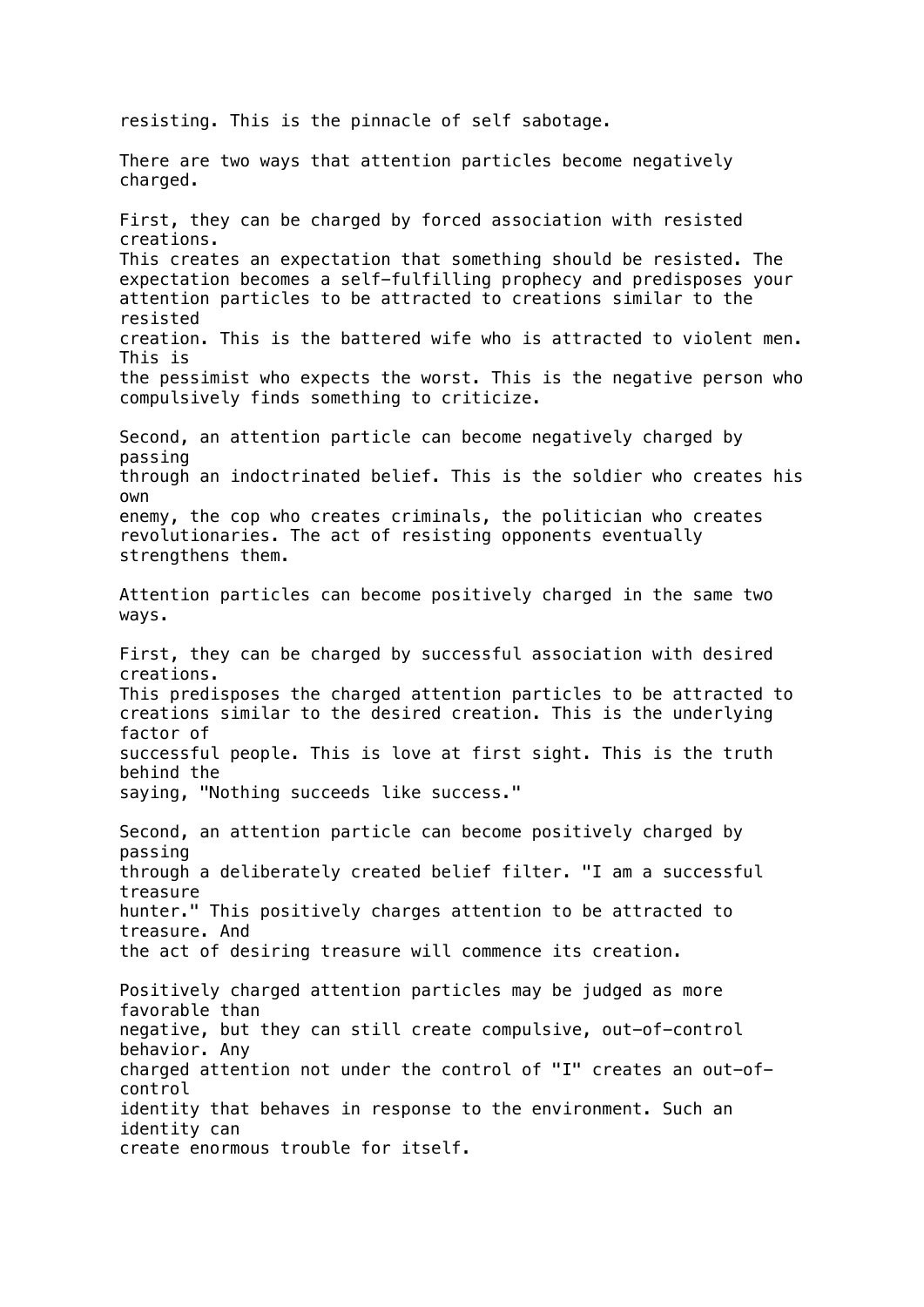Sidebar: Incompetent and deliberately manipulative leaders tie up the creating energy and destroy the discernment of their followers by presenting enemies and conditions to resist. Good leaders lead toward, not against. -91- By experimentation, you can explore the effect of deliberately charging attention by visualizations or filters created by primaries. Masters who wish to make their living by delivering Avatar may visualize themselves delivering Avatar to many students and feel what that feels like. This positively charges their attention particles. They may also make the primary, "I am a successful Avatar Master. I discover many students who wish to take Avatar." These belief filters will cause attention particles to create and/or recognize the opportunities to manifest the primary. You may also gain some insight from working out the consequences of passing attention particles, already negatively charged by past experiences, through a positively charged filter and vice versa. [Previous lecture] Identities Add Intention To intend means to have a purpose, a plan, or a design. When intention and awareness are blended, you get attention. Attention is awareness directed through an identity. An identity is composed of a skeleton of beliefs, either formed in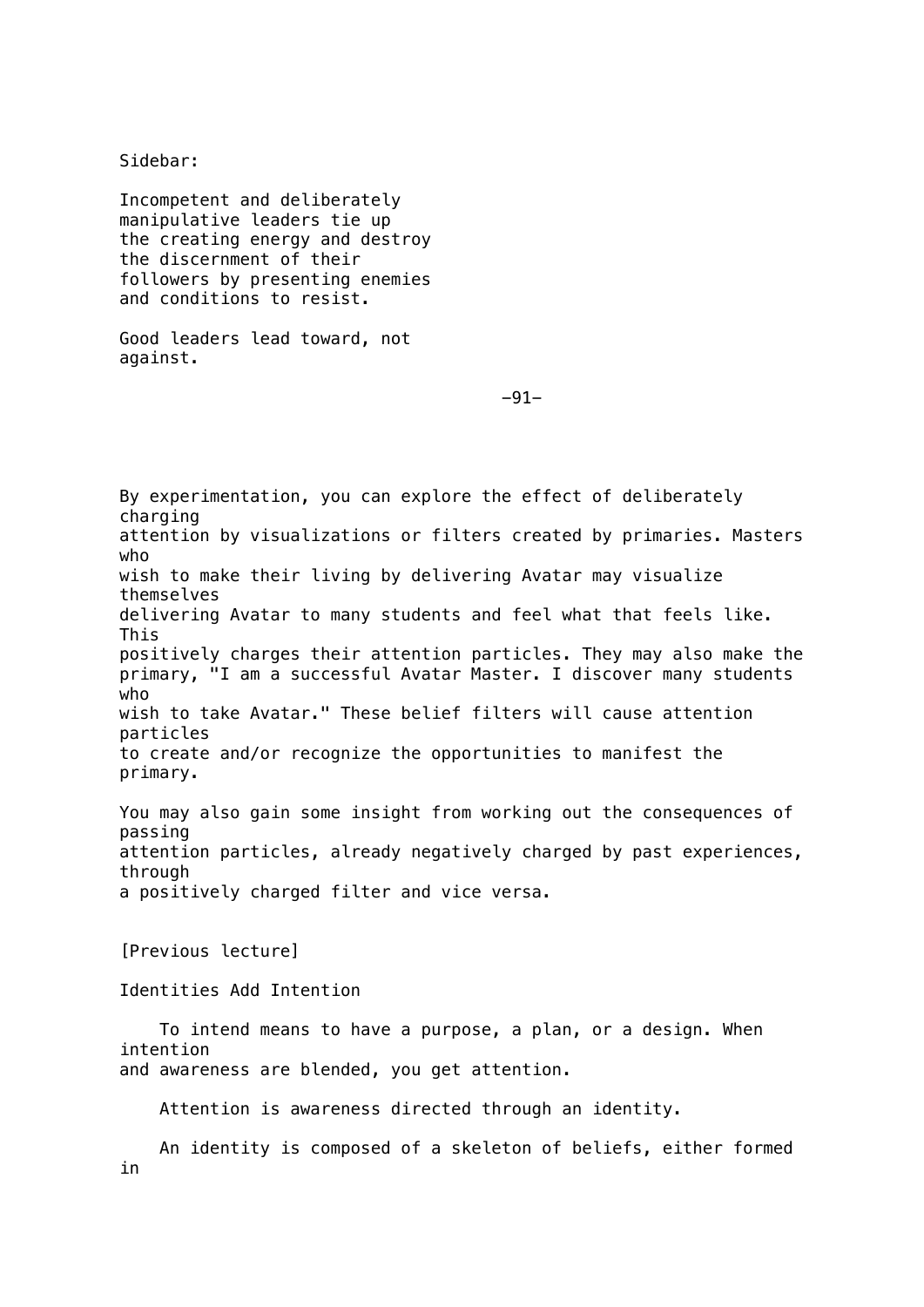response to some experience or created spontaneously, that is fleshed out with memories and conclusions (or fixed viewpoints). The memories and conclusions are preserved mentally as evidence to support the beliefs.

 An identity is a result of the beliefs you formed in response to what happened to you. What happened to you is not as influential on your later life as is your belief about what happened.

 The core belief in an identity structure is either "I am" or "I am not". The core belief is followed by the "can" and "can't" beliefs that give rise to the desires and resistances that generate intention.

 Intention is determined by an identity. Where there is no identity, there is no intention. If you put your attention on something and keep it there without any purpose, plan, or design, all intention will eventually evaporate, and you will forget yourself and be left with awareness. A number of meditation techniques have been designed around this phenomenon.

 The intentions generated by an identity create a crossover point between awareness and consciousness.

[End previous lecture]

-92-

#### ATTENTION LEAKS

Attention that is fixed on a creation, person, animal, or event for a long time can go almost dead, meaning that it no longer provides discernible feedback to you. In this state, it could be referred to as abandoned attention.

Abandoned attention floats in a state of incredulity and overwhelm on the verge of extinction. This is the deep subconscious mind. Even when forgotten, it is still sustained by a trickle of creating energy.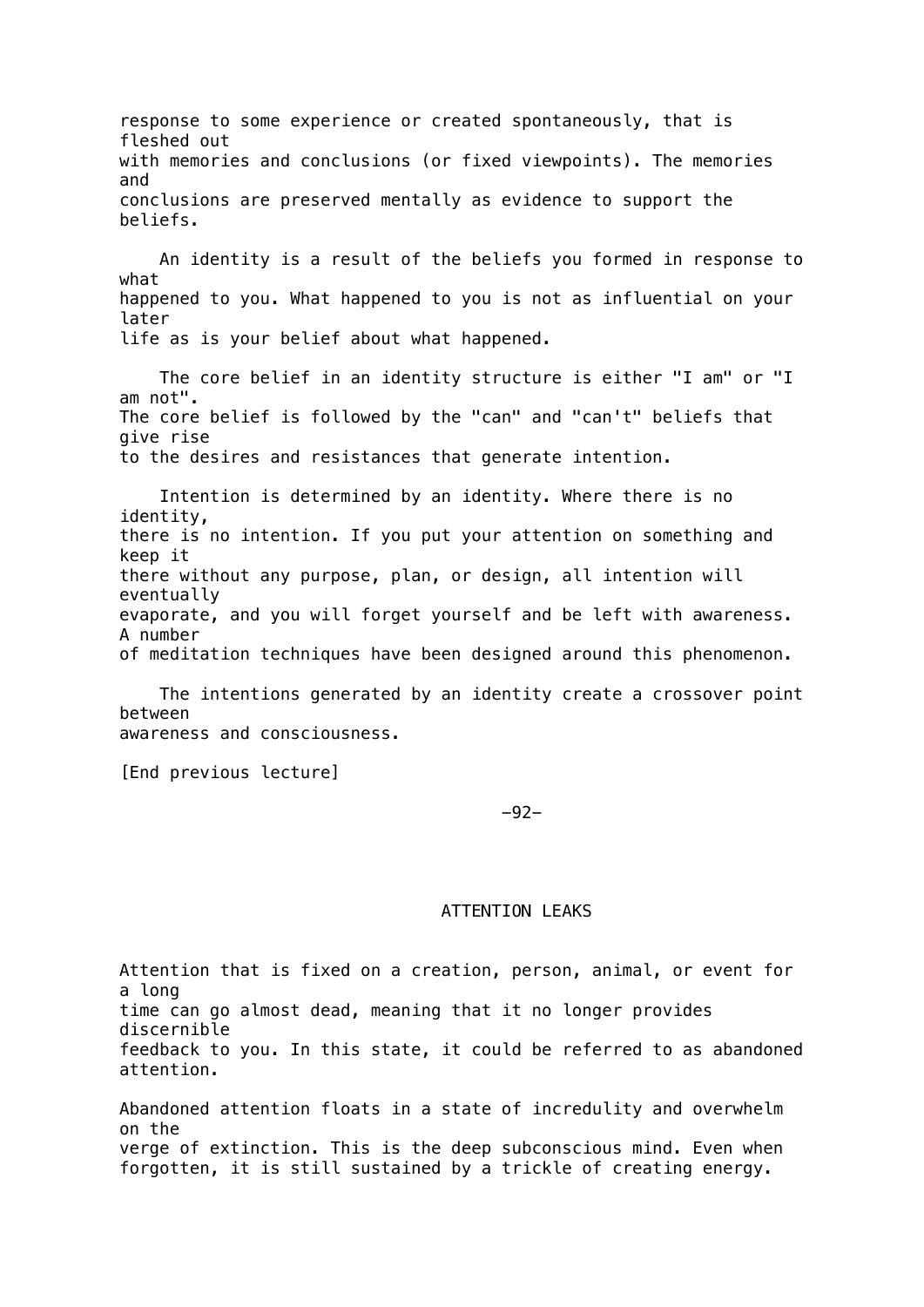The events (often traumatic) surrounding the forgotten creation, person, animal, or event may also contain a great deal of fixed attention particles, but they too exist in an almost dead state. A concentrated flow of neutral attention particles directed at the forgotten, almost dead, attention float can reactivate it as either a strongly positive or a strongly negative concern. You may bring back to life. a very happy event or a very sad event. The more of these dead floats that exist, the more they drain off and deplete your creating energy. They are worth looking for and resolving. When you find one of these forgotten creations, persons, animals, or events, you can concentrate a new flow of attention to it and watch the dead float revive as an old desire or resistance. Once it is revived, you can neutralize the attention with a considerable resurgence of source. A technique for discovering these almost dead floats is the subject of a later article. [Previous lecture] A Healing Process When attention is continually directed into the body, it can make things more real, more solid. No attention on the body is an indicator of good health. Old aches and pains are often an accumulation of attention that is fixed someplace in the body. If you want to get rid of an old ache or pain, try having it put attention on you. That gives you a reverse flow of attention. [End previous lecture]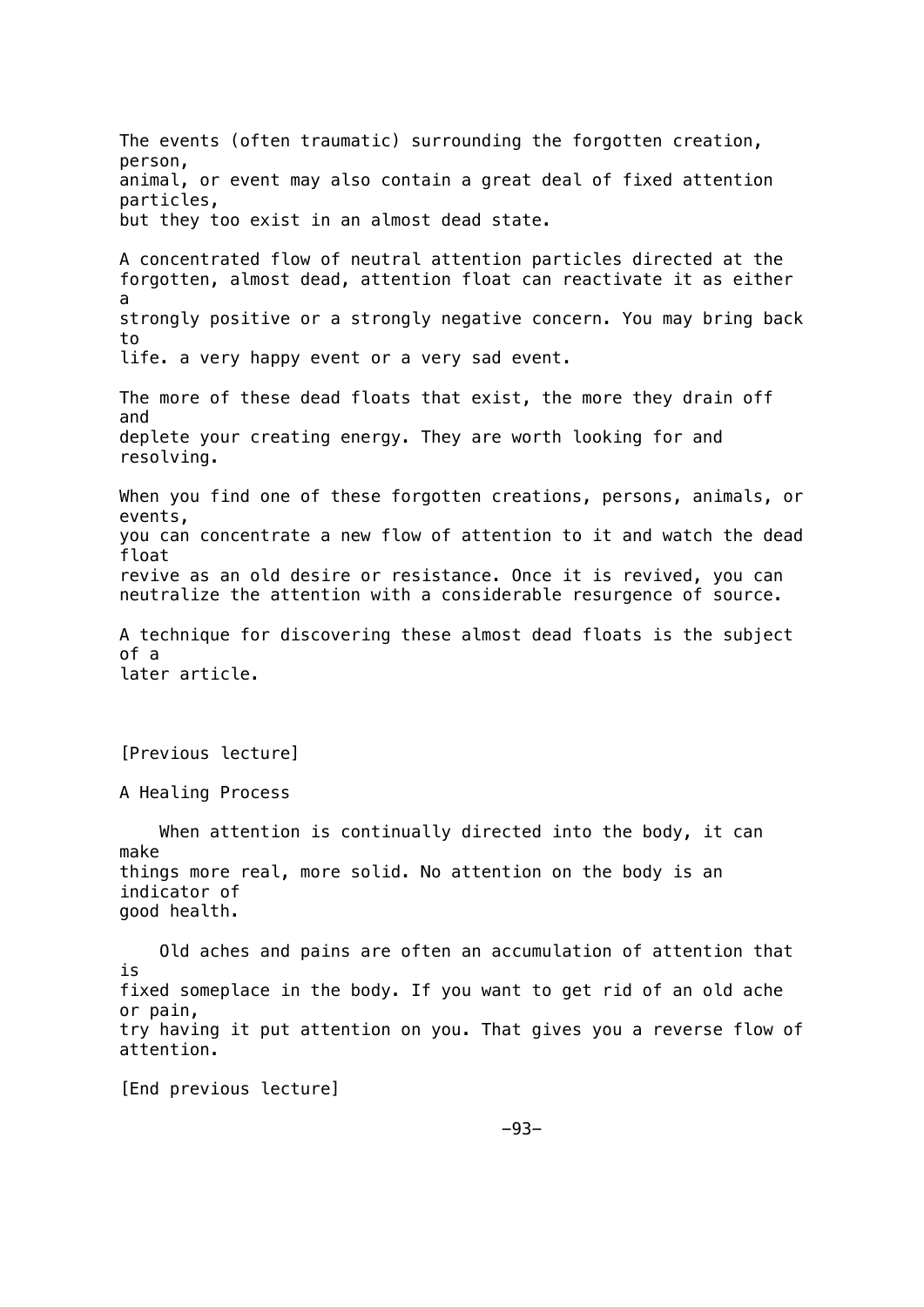# IT'S ALL RIGHT TO FEEL LIKE THIS

Occasionally you will build up such a resistance to experiencing something that you are tempted to create it out of existence rather than experience it and allow it to discreate. Those creations (emotions, pains, feelings, etc.) that you just have to get rid of-you will do anything to get rid of them-are the same ones that you have the greatest resistance to experiencing. Any attempt that you make to create something out of existence, even though the attempt may be successful, consumes your creating energy. A symptom of this depleted creating energy is that you begin to find waking life to be exhausting and overwhelming rather than exciting and challenging. The beauty of the Creation Handling Procedure is that properly done, it recovers creating energy for you rather than consuming creating energy. Consequently, you will move from an exhausted-by-existence state to an excited-by-existence state. The following technique has resulted in about a 25 percent increase in the effectiveness of the Creation Handling Procedure. It does this by bringing to light resistances (creations against) that are preventing the experience of a creation. It is an extremely powerful and effective technique that can be adapted to a wide variety of creations. Procedure 1. Place your attention on an emotion, feeling, upset, pain, sensation, dullness, numbness, voidness, or fixed idea that is persisting as an unpleasant experience (in self or about another identity). 2. Primary: "It's all right to feel like this," ("This" is the item selected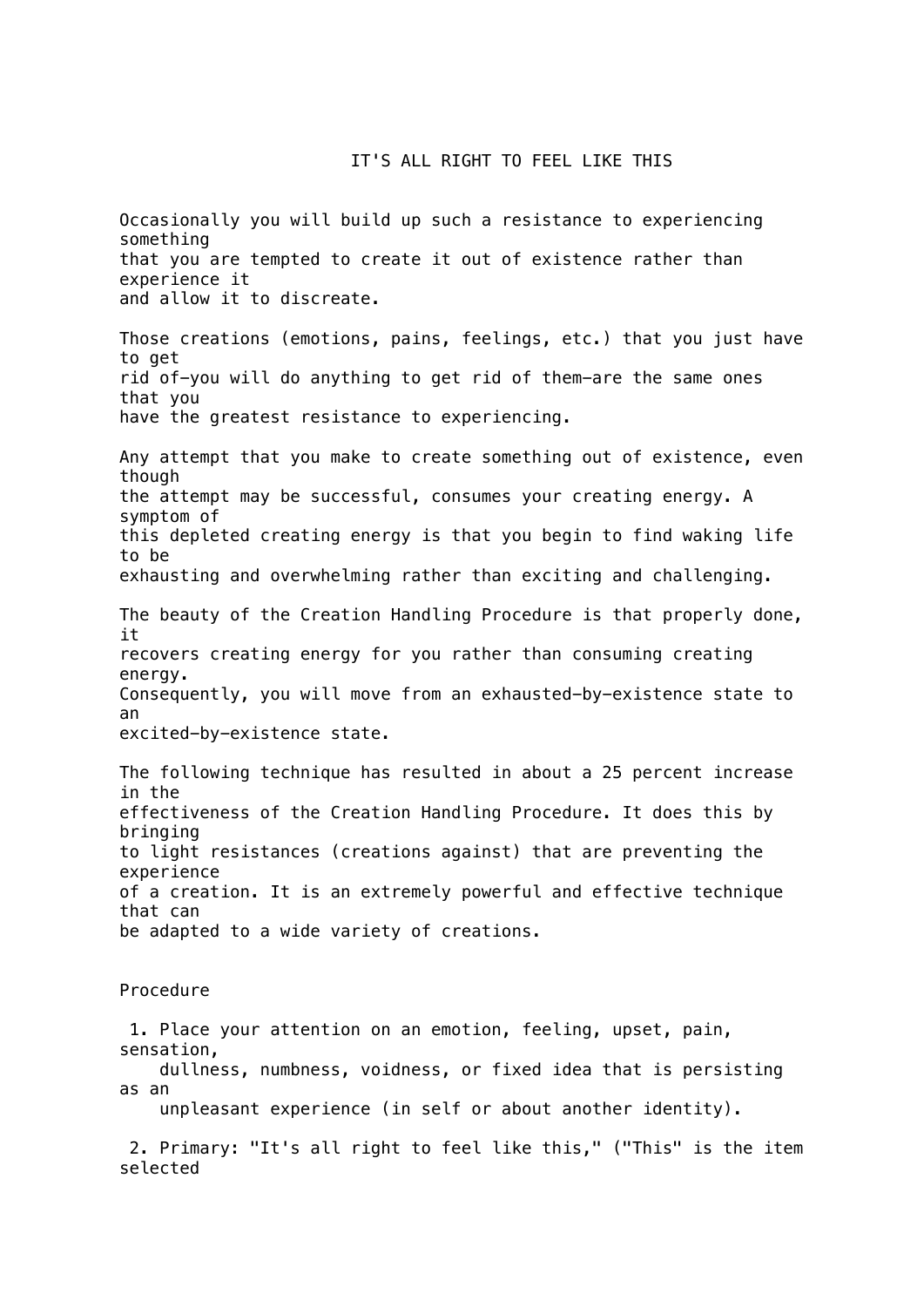in #1.) Handle the secondaries (usually resistances and judgments) by exaggeration or CHP. Repeat until there is no doubt that, "It is all. right to feel like this." 3. As the resistance is handled at Step 2, you will find an increased willingness to explore the experience to its outermost limits. Dis cover, enjoy, and define. 4. Label it without judgment. 5. Disassociate. 6. Discreate. 7. Create what you prefer.

Sidebar:

creating energy: the energy that life generates to manifest and/or sustain a creation

-94-

## DESIRE/RESIST RUNDOWN

## Objective:

 The following exercises have two purposes. \* The first purpose is to familiarize you with the feeling of desire

and the feeling of resistance.

 These are two feelings that you should learn to create very easily.

 \* The second purpose is for you to obtain material to use to gain a

subjective experience of neutralizing attention.

 Expected Results: A familiarity with charged & neutral attention and the ability to create them at will.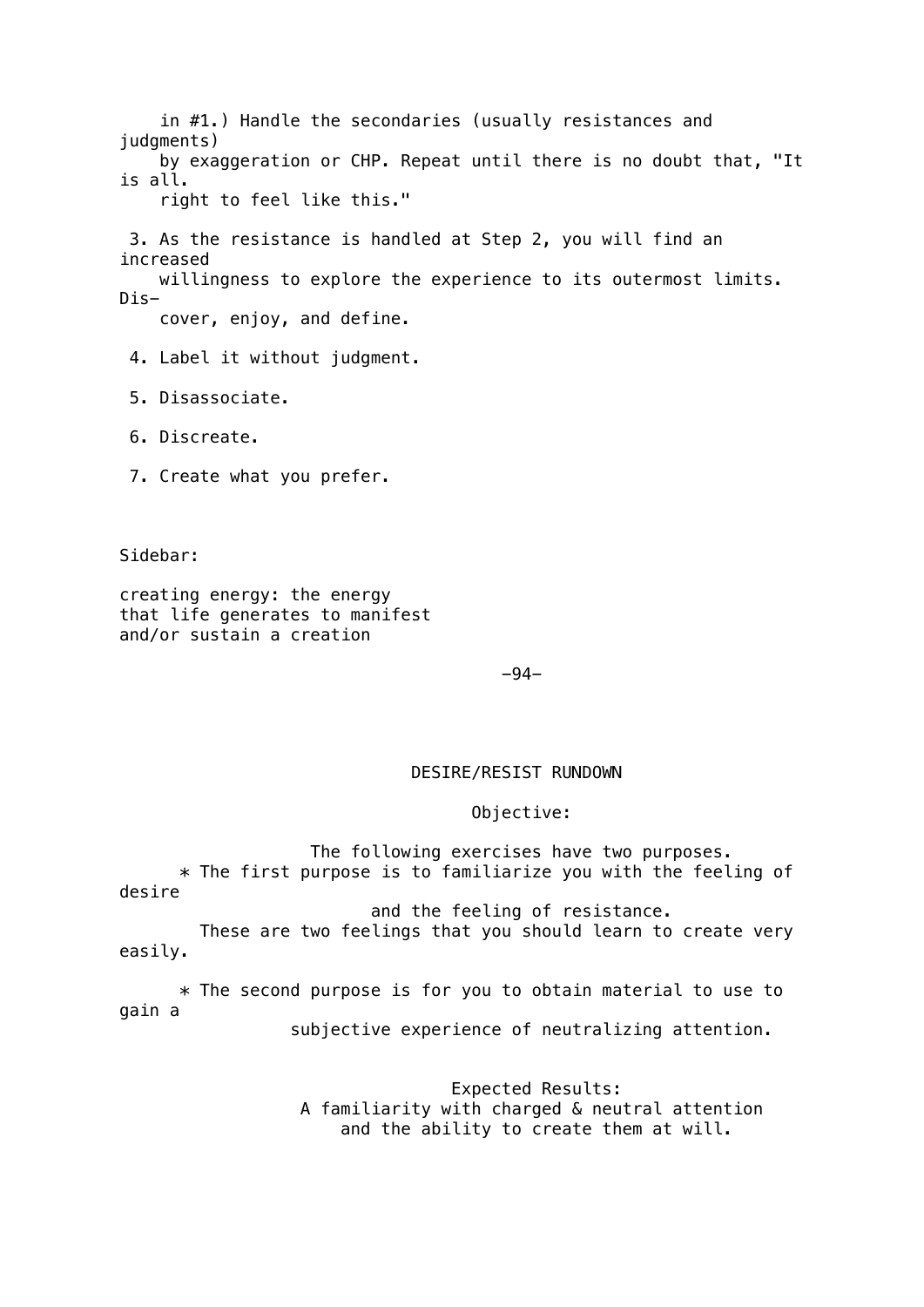Do these lists spontaneously; don't try to second-guess or explain. Step One: First List--Desire Start the list with your favorite flavor of ice cream. Then continue the list with something you desire even more than \_that\_, and then even more than That, and then even more than THAT. Go as far as you can. The last item on the list should be something you desire very much. Step Two: Second List--Resist Start the list with your least favorite flavor of ice cream and then continue the list with something worse than \_that\_, then something worse than \_That\_, and then something even worse than \_THAT\_. Go as far as you can. The last item on the list should be a thing \_you\_ strongly resist. (If this feels a little bit like a solo gross-out, you got it!) Step Three; Neutralizing the Lists Pick any neutral object, and practice feeling first desire for it-as intensely as you felt for the last item on your desire list, and then feel resist toward it-as intensely as you felt for the last item on your resist list. Step Four: An Interesting Experiment Do the following experiment with another student. One student stands relaxed. From a few feet away, the other student first puts out a flow of desire for the student who is standing relaxed. Each student notices any forces that affect the body. Sidebar: Desire: (The word comes from de-, meaning to miss and sidus, the root of sidereal, meaning a star.) vt. 1. to wish or long for; to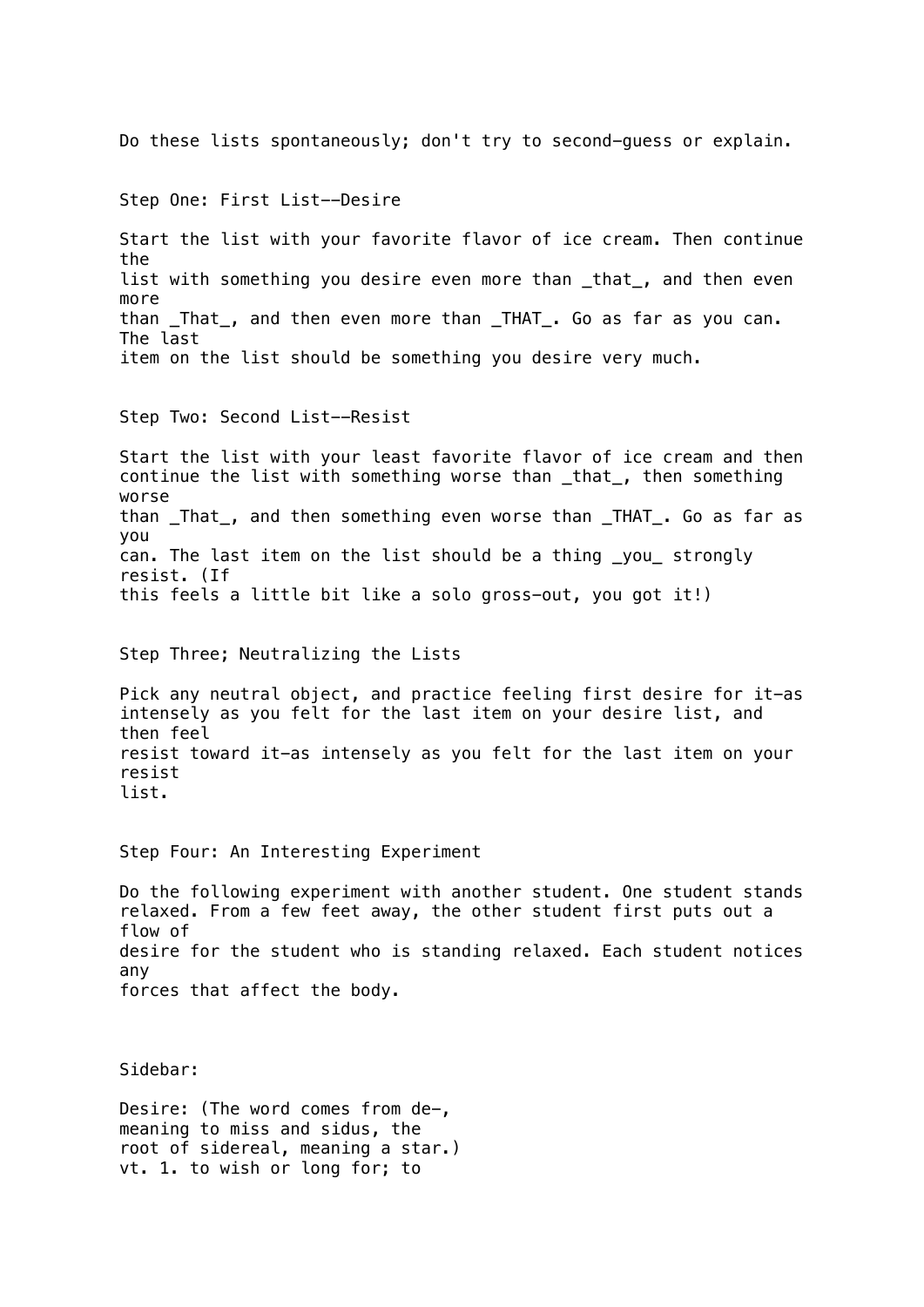have a wish for the possession, enjoyment, or being of; crave; covet 2. to ask for, request; to pray for 3. to want sexually

resist: (In Avatar terms, it is closest to the English word "spurn.")

spurn: vt. 1. to push or drive away contemptuously with, or as with, the foot 2. to refuse or reject with contempt or disdain; scorn

contempt: the feeling or actions of a person toward someone or something he considers low, worthless, or beneath notice; scorn

-95-

Step Four: An Interesting Experiment (continued)

Next, the first student puts out a flow of resistance to the student who is standing relaxed. Each student notices any forces that affect the body. Then the roles are reversed.

When and if you become aware of any forces on your body from being desired/resisted or from desiring/resisting, expand the distance between you and your partner to see what effect it has on the forces.

Group Discussion:

Desire and resist create physical phenomena.

Please write up what you noticed for a trainer.

Step Five: Rundown

 1. Feel desire for each of the items on your resist list until they cease to

evoke any secondaries or until they go neutral.

 2. Feel resist for each of the items on your desire list until they cease to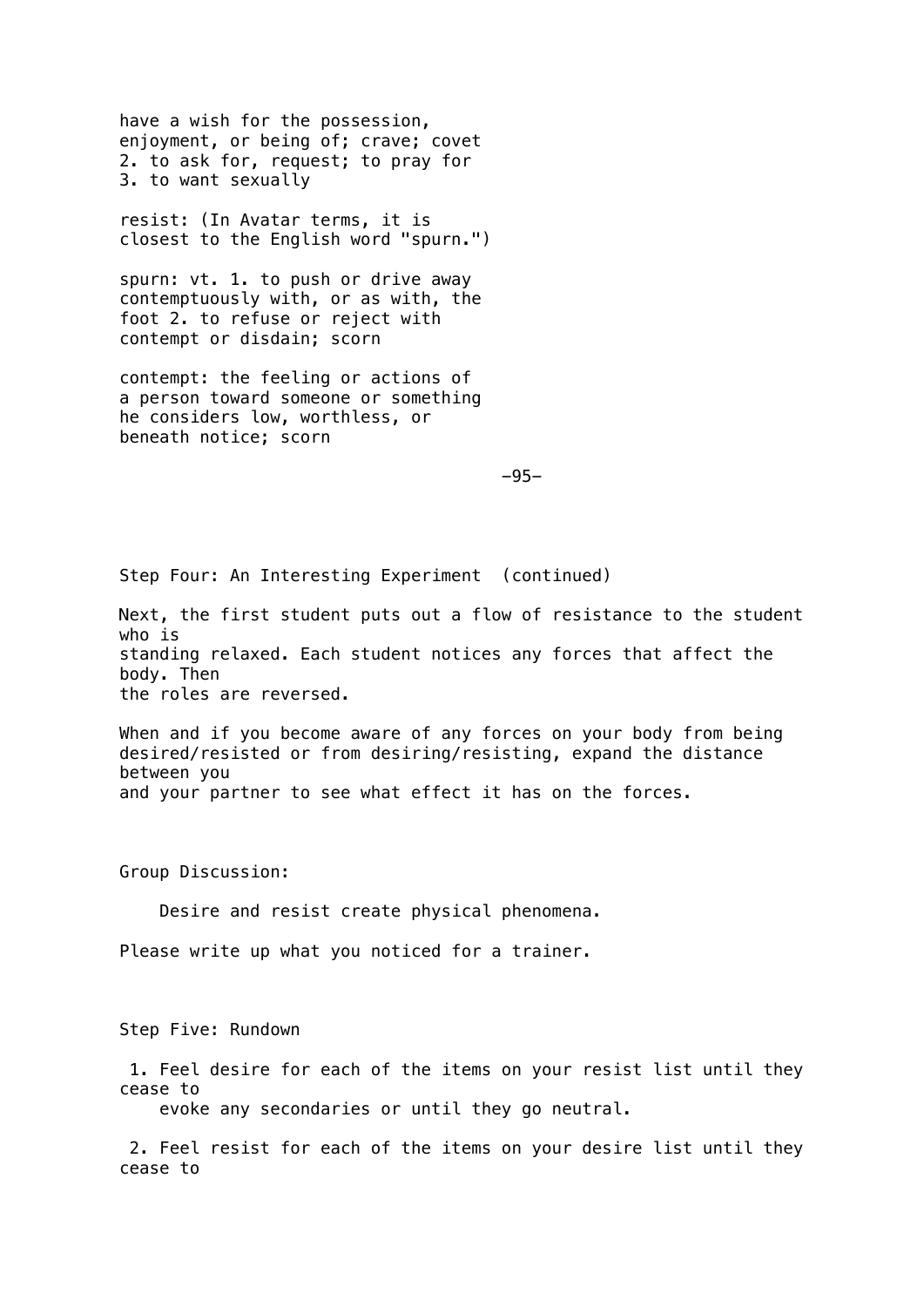evoke any secondaries or until they go neutral.

 3. Write up for a trainer any realizations, observations, or insights you may have had.

Sidebar:

Key Questions:

 \* What are the possibilities?  $*$  Why do we agree (or disagree)

- that this is (not) so?
- \* What else does this explain?

-96-

# THE HIGHER SELF

Neutral attention is the attention that is employed by the higher self --the subtle "I" that is beyond the concerns of the world self (ego). This subtle "I" is a spiritually evolved perspective on life in physical reality. We can get so involved in physical reality that this subtle "I" perspective seems so far away and remote that we can mistake it for a god or a spirit guide or an inner guru. The higher self is the innocence that could never be seduced by the world of desires and resistances. Sometimes it is forgotten or overlooked in the fury of life, but its loss is always temporary. It is quietly patient, appreciative, and understanding. It is who we are when the definitions drop. The higher self aspect of "I" follows an effortless path. It wants nothing. It resists nothing. It is surrounded by the purest expressions of unconditional love. The world self aspect of "I" follows a path of calculated selfadvantage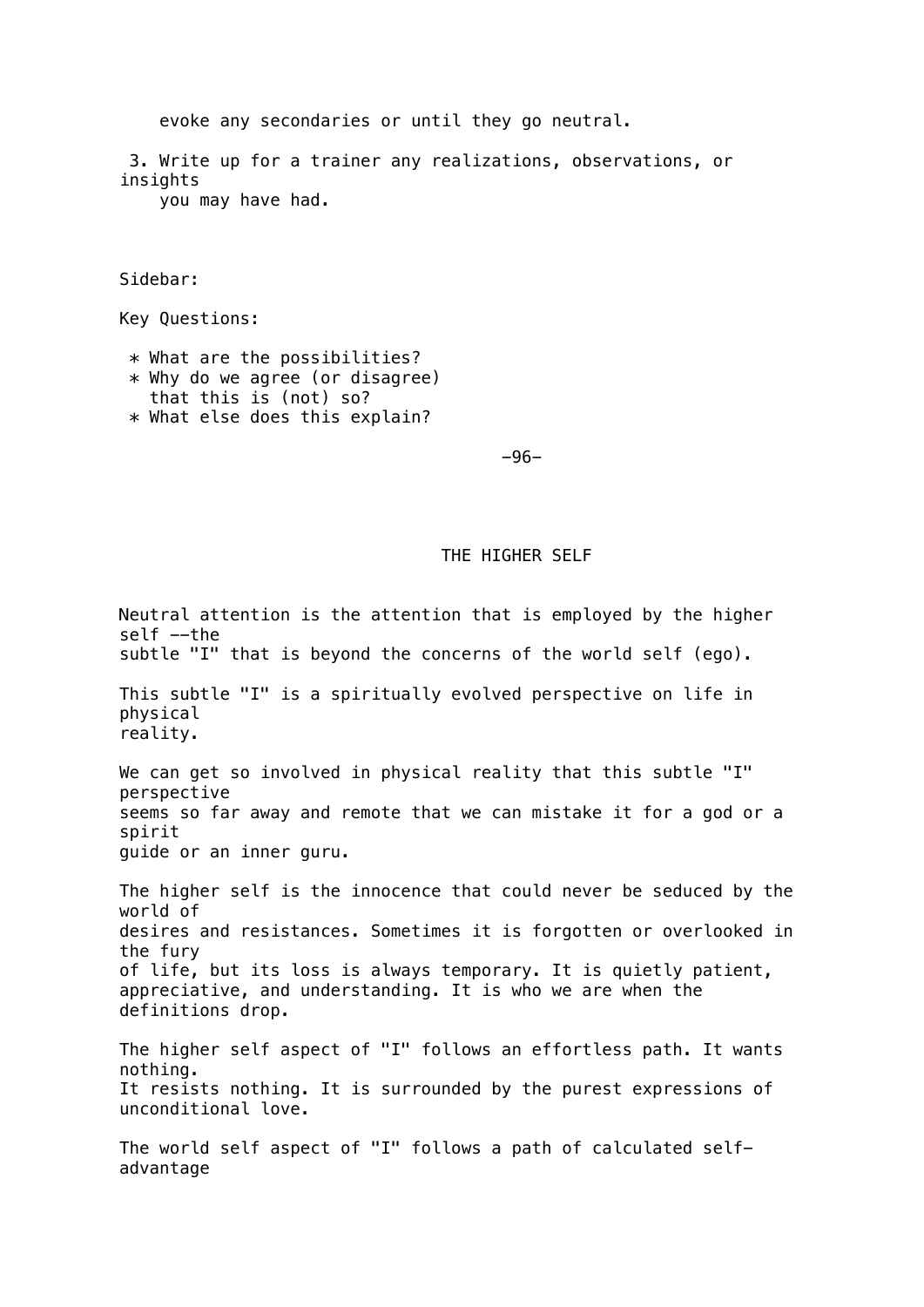into creation and separation. It resists something; it desires something. It cannot find any real satisfaction. It is surrounded by fear. At the heart of world self is illusion. The higher self willingly subordinates itself to the divine will that guides the unfoldment of the universe (the Tao of the Chinese). It observes the world compassionately without judgment. It knows only the good affections that beings naturally feel for each other. It neither wants nor resists, lacks nor possesses. If it acts at all, its actions are undertaken in the interest of all. When the world self begins to neutralize charged attention particles, begins to accept and experience the world as it is, and begins to act in the interest of all, crossover points to the perspective of higher self appear. Attention can operate through both the higher self and the world self. Neutral attention belongs to the higher self. It allows observation without being drawn into desires or resistances by judgments. This mode of consciousness is called observing. -97- Theory: Self-Observation Drill The self that is observed in the self-observation drill is the world self,

and it is observed with neutral attention from the higher self. It is done with compassion and affection and without judgment. (Note: This is the same perspective that is addressed as \_host\_ in Part V.)

This drill is nothing like, and should not be confused with, introspection. Introspection is looking into your own mind with the intention to analyze yourself. Introspection is an activity engaged in by the world self.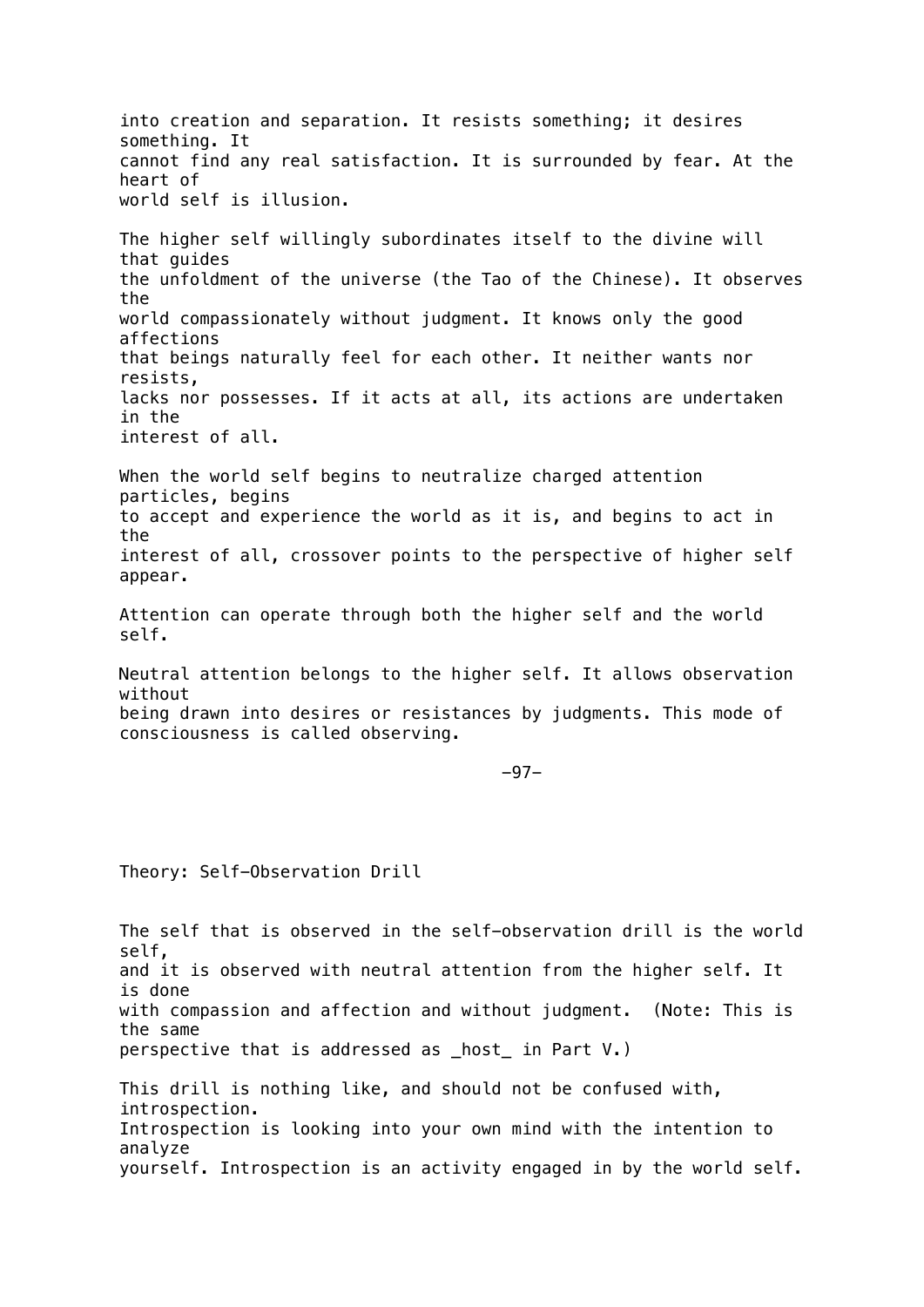It is a thinking mode mental activity. The higher self can watch the world self introspect, but it does so with a complete lack of analysis or judgment. The higher self can watch the world self be pulled this way and that by the turmoil of charged attention particles. The higher self can watch the world self suffer or celebrate. But through it all, it remains still, neutral, observing with compassion and affection, but without judgment. The higher self can offer the world self valuable advice and direction, but it offers only when asked and responds only in an intuitive mode, completely nonjudgmental, nonimposing. It is important to understand that the advice of higher self may not be of immediate advantage to the world self. The higher self operates within the perspective of a much longer time frame. When you lose all neutral attention, as in an upset or an overwhelming resist or desire, you also lose the ability to operate consciously from this alternate reality of higher self. But when you remember to accept what is happening, to see it just as it is, neutral attention reappears, and new crossover points from world self to higher self reappear. The more you practice, the more your perspective begins to shift into the reality of the higher self. Exercise: Objective: To become familiar with your higher self. Expected Results: An ability to shift perspective to a more compassionate state of being and reconnect to one's higher self.

Sit, walk, work, sleep, hang out. Observe the world self from the higher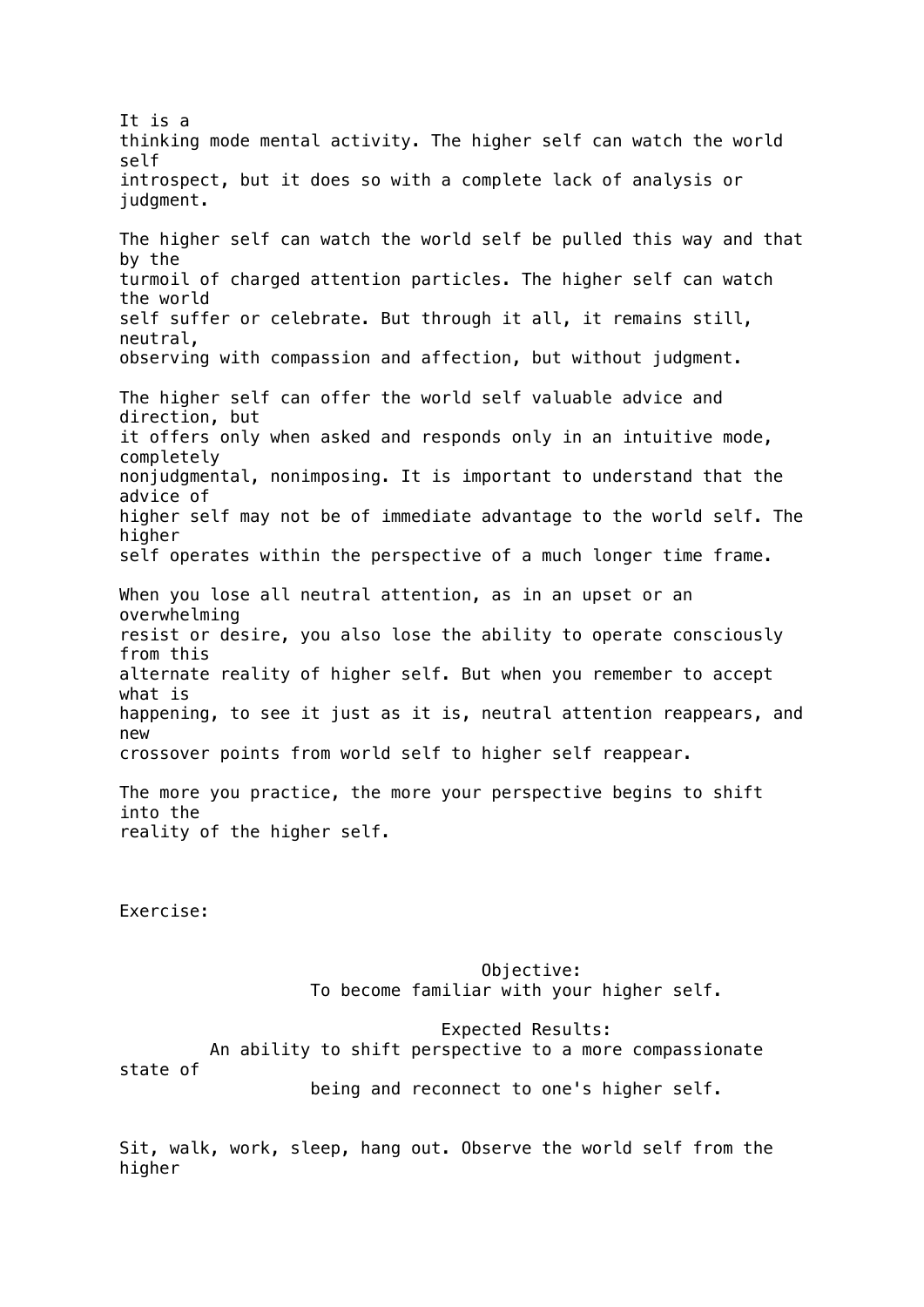self. Do this drill as often as you can for the rest of your life.

Sidebar:

The key characteristics by which the higher self can be identified are affection, compassion, and acceptance.

-98-

CREATION LIST 3

- 1. I am not consciousness.
- 2. I AM is my creation.
- 3. I create the unknown.

-99-

## DIVINATION FOR ALMOST DEAD FLOATS

It is often advantageous for you to find the most charged items or questions on a list. These are different for different people. The best items are, of course, those items or questions that you already have attention fixed on. There is a prompt of recognition or a slight physical response when you put fresh attention on them. For the \_almost dead floats\_, this prompt is often subtle. The prompt can be made more evident by relaxing and becoming mentally still and then focusing neutral attention on one item at a time. The item that disturbs your stillness has some attention fixed on it. It shifts you from the viewpoint of higher self to the viewpoint of world self. The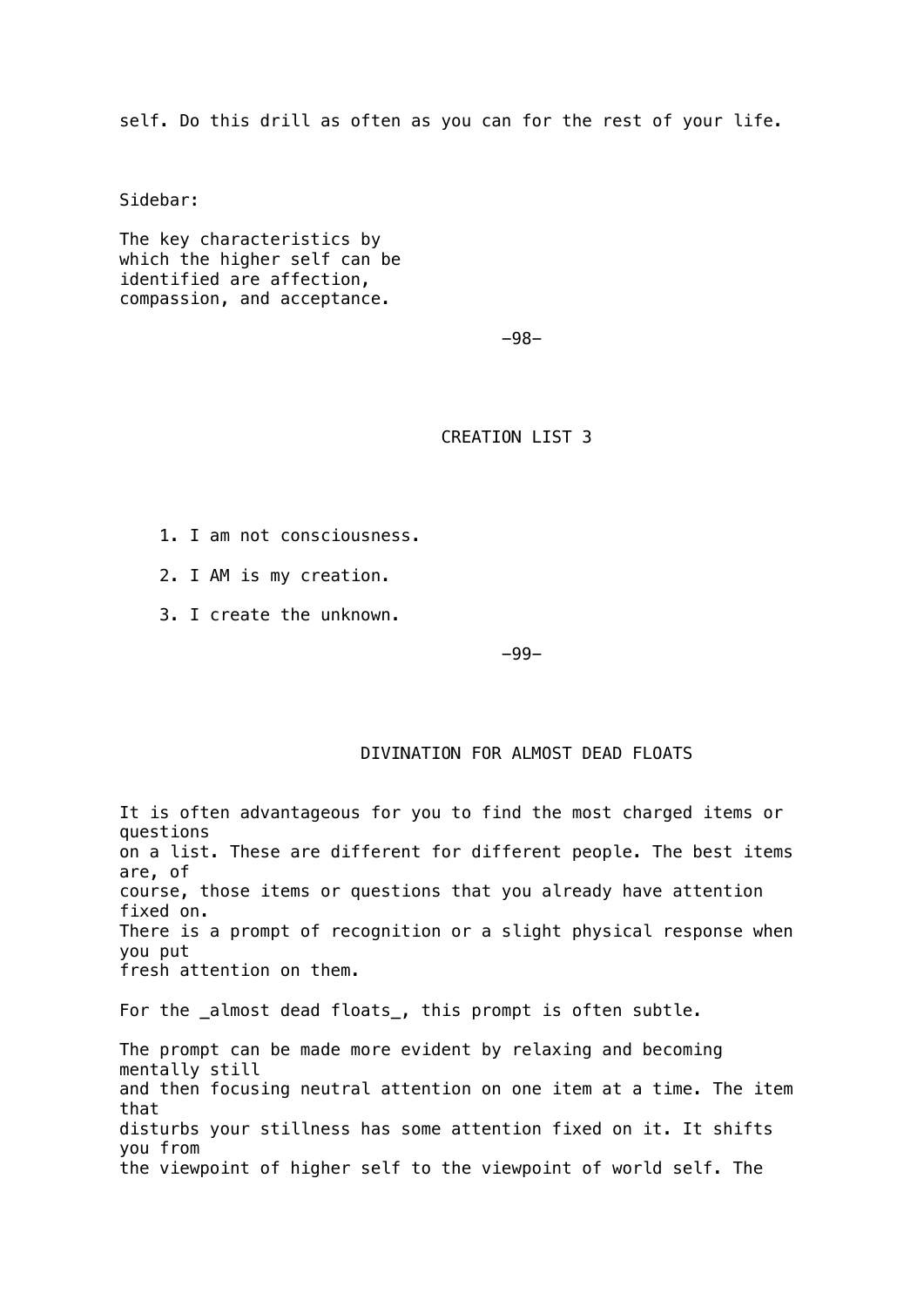disturbance is your reacting mode of consciousness kicking in. If you concentrate on the item, the disturbance in consciousness will either abate or increase to a resistance toward or a desire to change the item. Take the first item that precipitates a strong resistance or desire to change. Once this item has been satisfactorily neutralized by a process, you can return to the list for the next item if there is one. (Sometimes running one item will cause all the other items on your list to neutralize as well.)

Divination in General

This same method of creating a relaxed state and self-observing with neutral attention for a disturbance can be used to divine--meaning the practice of divination--answers from a list to any question you want to ask. Begin by creating a list of speculative answers to your question. Then go over the list slowly looking for an answer that creates a disturbance. You will need to note that the character of the disturbance is different in different modes of consciousness. Disturbances in the reactive mode are in terms of resistance to something. Disturbances in the other modes have their own characteristics The answer on your list that causes the disturbance will always be the creation with the greatest amount of attention fixed on it (which also means that it is most likely to manifest).

If you want an answer from collective consciousness, look for a disturbance caused by the answer from your list in the intuitive, originating, or observing mode of consciousness. (The intuitive mode is often disturbed by events at the lowest reactive level of the collective consciousness. This is why certain psychics are sensitive to world disasters.) Since the answer you are looking for may not be on your list, it is always a good idea to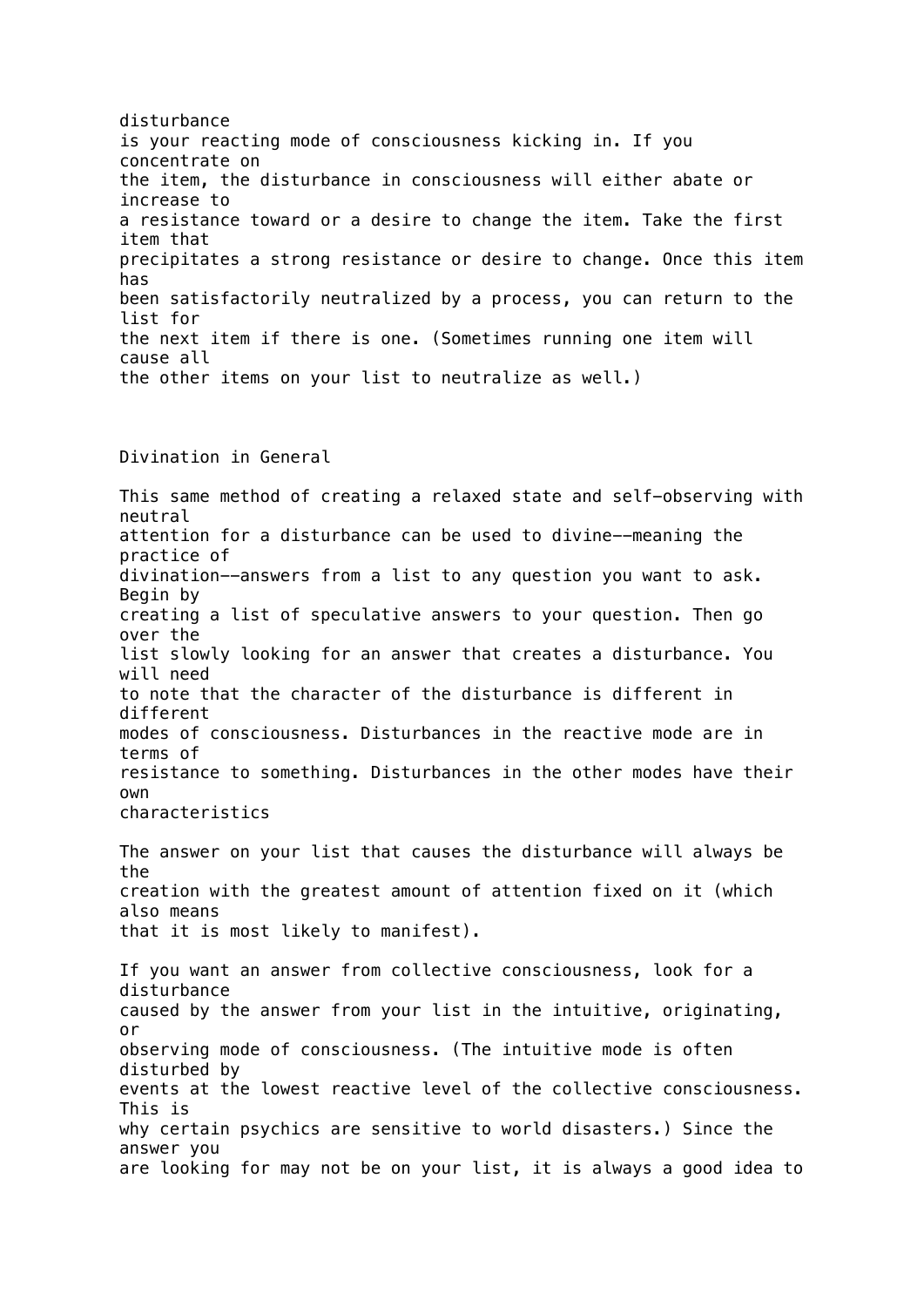add to the list, This list is incomplete.

Divining via the intuitive mode of the individual consciousness into the remembering mode of the collective consciousness permits access to the

Sidebar:

From the 1889 Edition of the Century Dictionary

divination: 1. the act of divining; the pretended art of foretelling by supernatural or magical means that which is future, or of discovering that which is hidden or obscure.

The practice of divination is very ancient and has played an important part in the theologies of almost all nations. The first attempt to raise divination to the dignity of a science is attributed to the Chaldeans. The innumerable forms which have been in use for thousands of years may be reduced to two classes: (1) that effected by a kind of inspiration or divine urging; and (2) that effected by the observation of certain dispositions and arrangements of things, circumstances, and appearances, etc., as the flight of birds, the disposition of clouds, the condition of entrails of slaughtered animals, the falling of lots, etc.

From Sir Francis Bacon "Advancement of Learning"

Divination hath been anciently and fitly divided into artificial and natural; whereof artificial is when the mind maketh a prediction by argument, concluding upon signs and tokens; natural is when the mind hath a presentation by an internal power, without inducement of a sign.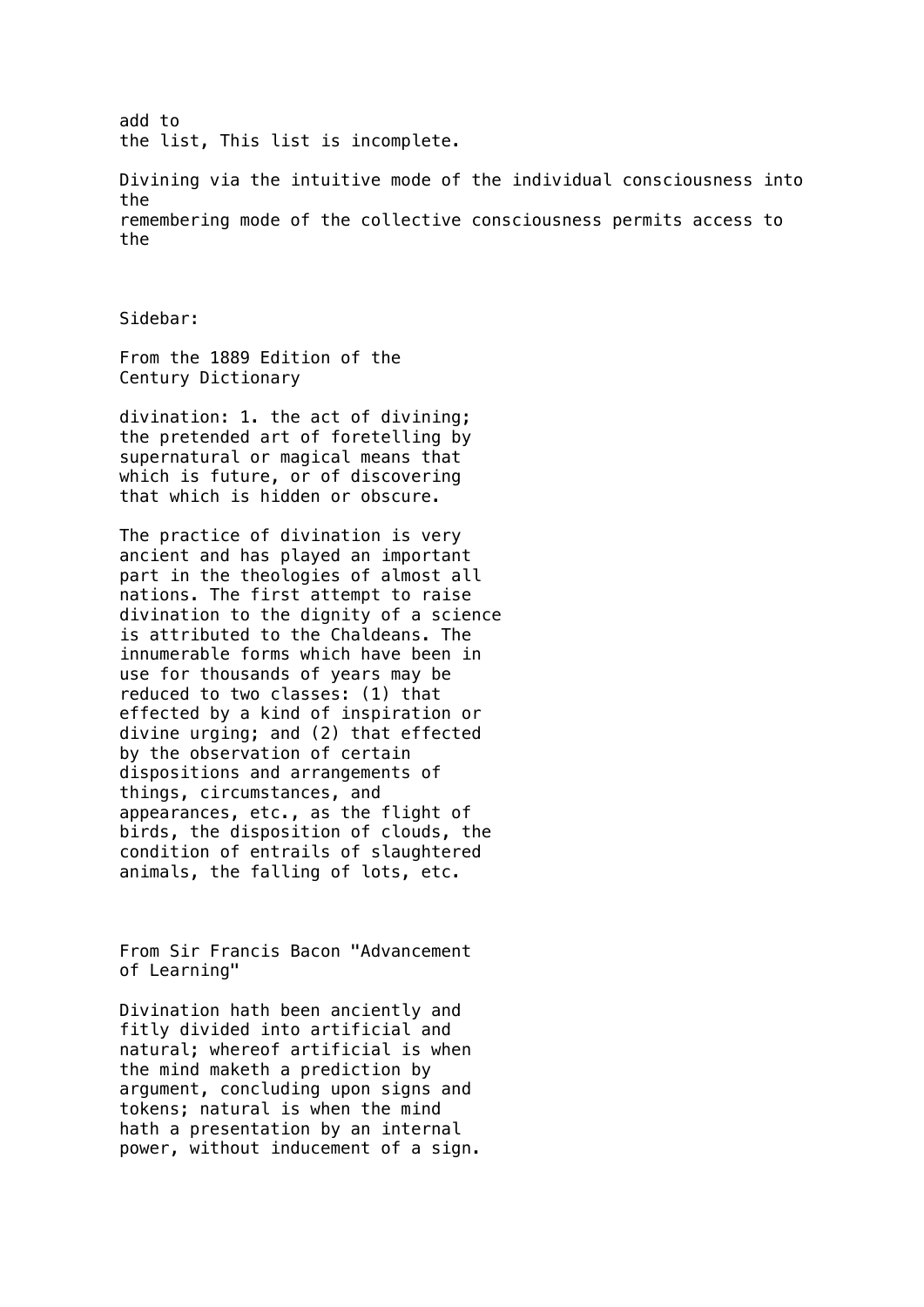world that is written upon the ether. It contains the record of every event that has occurred.) This is given for your exploration (e.g., in An Interesting Exercise), but is not specifically within the scope of the existing Wizard Materials. You can telepathically divine for answers in another mind by focusing on disturbances in the observational mode of your consciousness using your psychic perceptive ability. This is frequently used by mind readers and channelers who recite to themselves generalized lists of issues, e.g., physical problems, money problems, relationship problems, etc., and then reciting to themselves a more specific list for the disturbing issue, e.g., head, neck, back, etc. The skill and accuracy by which some employ this method can be quite amazing. For divining the future (augury), ignore the part of the mind (monkey mind) that immediately wants to answer or speculate. Go deeper. Let the disturbance arise as a sign delivered by the universe-disturbance in the observing mode. In predicting the future (or alternately creating it), the creations most permanently impressed upon the collective consciousness are the ones most likely to manifest, e.g., an enlightened planetary civilization. When you have trained yourself to self-observe these disturbances of mind, you can draw upon the subconscious, past lives, telepathic contact with other defined consciousnesses, and even the collective consciousness. This is the art of fortune tellers, the power of the oracles, a secret shared with Wizards.

-100-

history of the

Objective: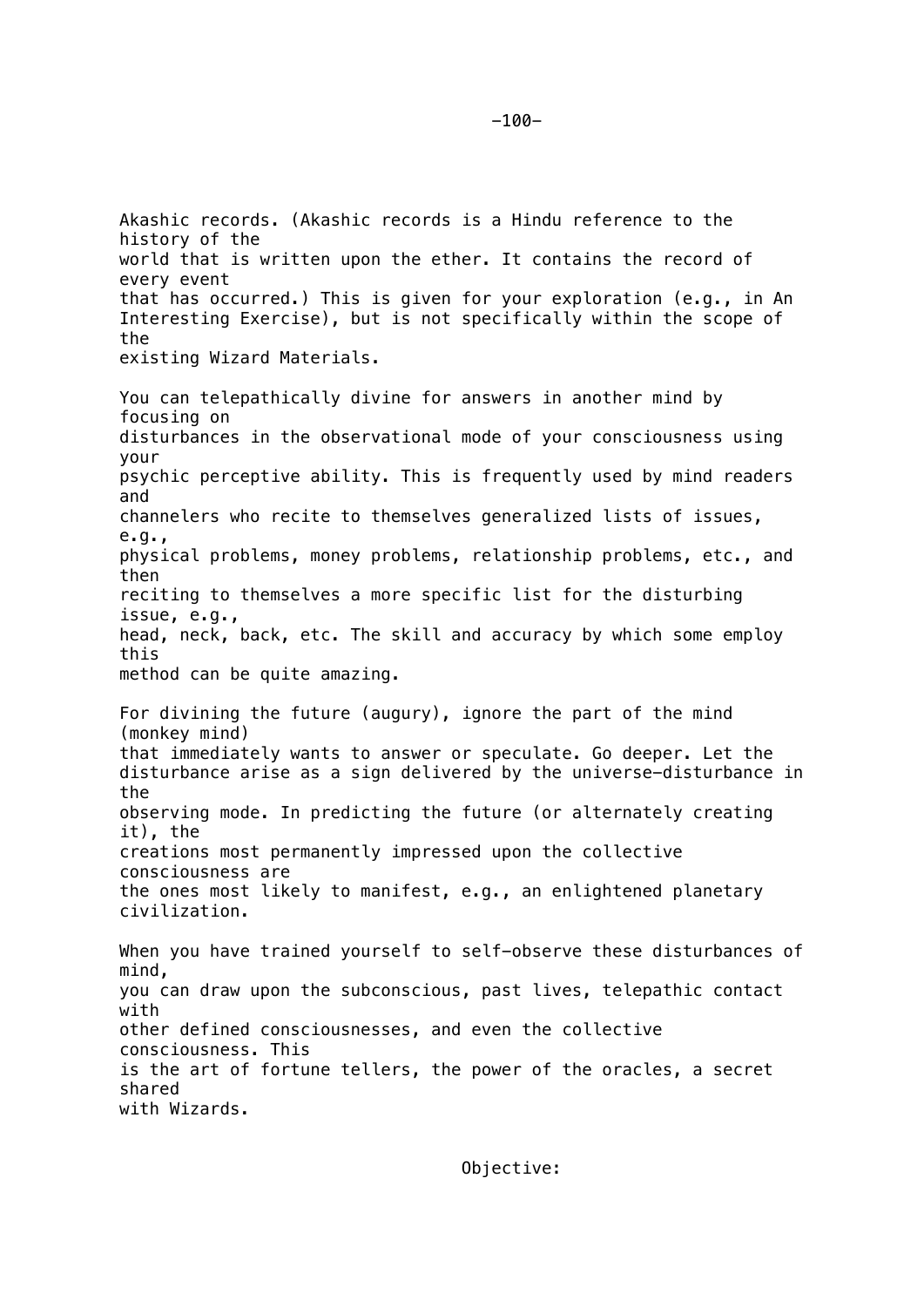#### To explore divination via the intuitive mode.

## Expected Results: You tell us.

An Interesting Exercise

 1. The coach creates a list of answers to some question that he or she knows the answer to. Example: What is my mother's maiden name?

List: Riley, Cloos, Smith, Wilson, Stevens.

 2. The student takes the coach's list and puts neutral attention on the

 answers one at a time and attempts to divine the right answer by noticing some disturbance it creates in his or her mind.

Repeat the exercise with new lists several times.

-101-

## AMBIVALENT FLOW RUNDOWN Expanded Desire/Resist

Theory: Ambivalent Attention Flows

Sometimes you desire and resist something at the same time. This is often the case with addictions such as alcohol, cigarettes, drugs, dysfunctional sex, overeating, repetition of emotional events, obsessive desire for sympathy or approval. It applies to most compulsive behaviors. The desire and the resist in an ambivalent flow tend to oppose each other, creating a rhytmic pattern of behavior. They do not neutralize each other. An ambivalent flow is \_a problem with\_. An ambivalent flow creates a tension between you and the object of your attention. It does not neutralize, because the desire and the resist are each the product of a different identity. You will often hear people say, "Part of me wants to and part of me doesn't want to." What appears to be a conflict between desiring and resisting is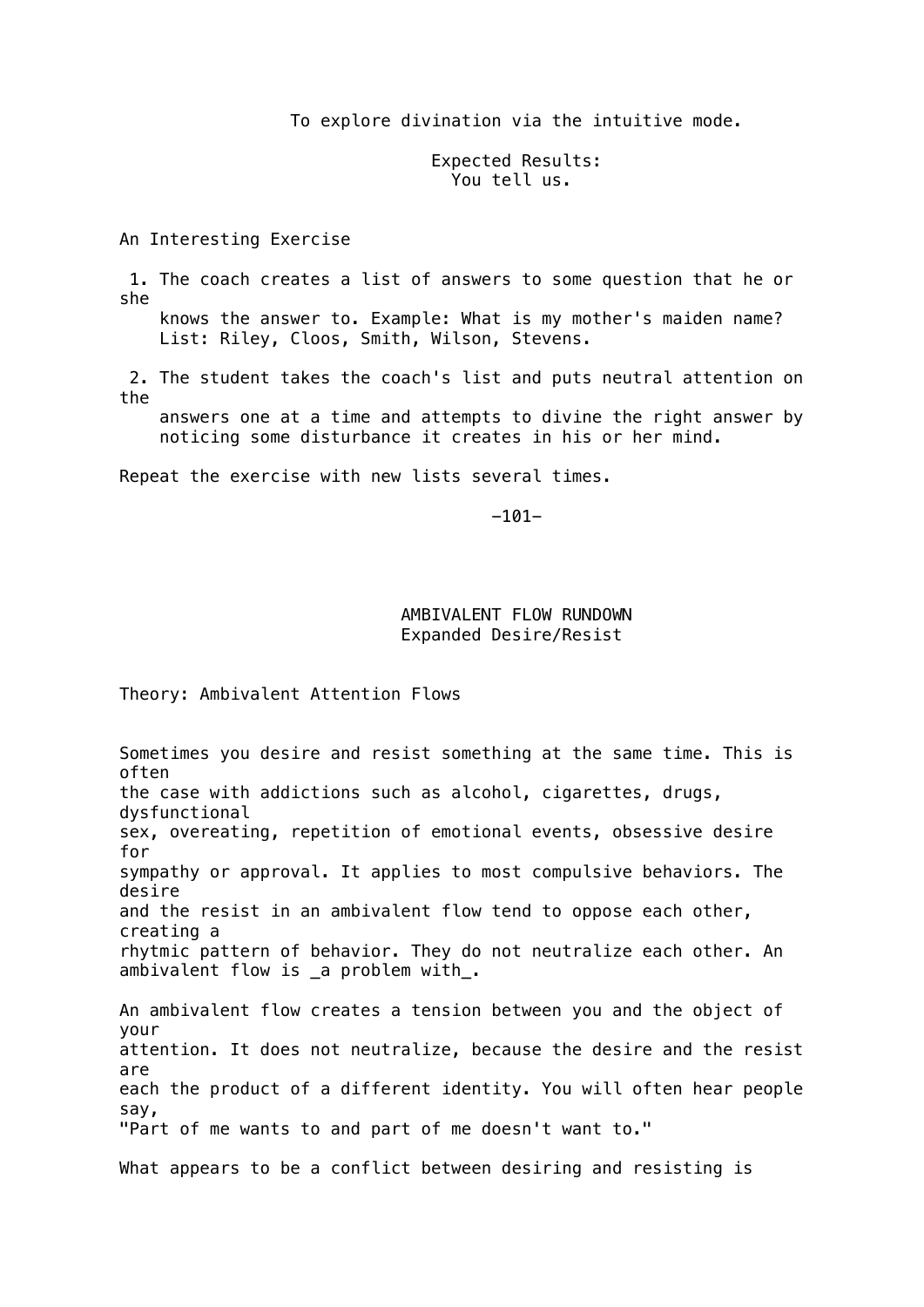really a conflict between two identities that are opposed to each other. As one identity, you desire or resist the addiction; as another identity, you desire or resist being free of the addiction. There are six steps in handling an ambivalent attention flow . They are a very powerful series of steps and when done correctly will knock out addictions. (They can be done solo, but are better done with a trusted guide.)

Rundown:

# Objective: To handle ambivalent attention flows.

 Expected Results: A recovery of self-determinism, great relief and freedom

from

addictive behaviors.

I. Feeling Ambivalent

 1. Contemplate the words "ambivalent" and "flow" until you have a

 clear experiential understanding of what an ambivalent flow feels like.

 2. Make a list of anything or anyone you feel ambivalent about in your

life.

II. PI-CHP Ambivalent Flow

- 1. Create what it feels like to be someone who resists having an ambivalent flow about
- 2. Create what it feels like to be someone who desires having an ambivalent flow about
- 3. (Continue with CHP steps.)

Sidebar:

Ambivalence: simultaneous conflicting feeling toward a person or thing, such as love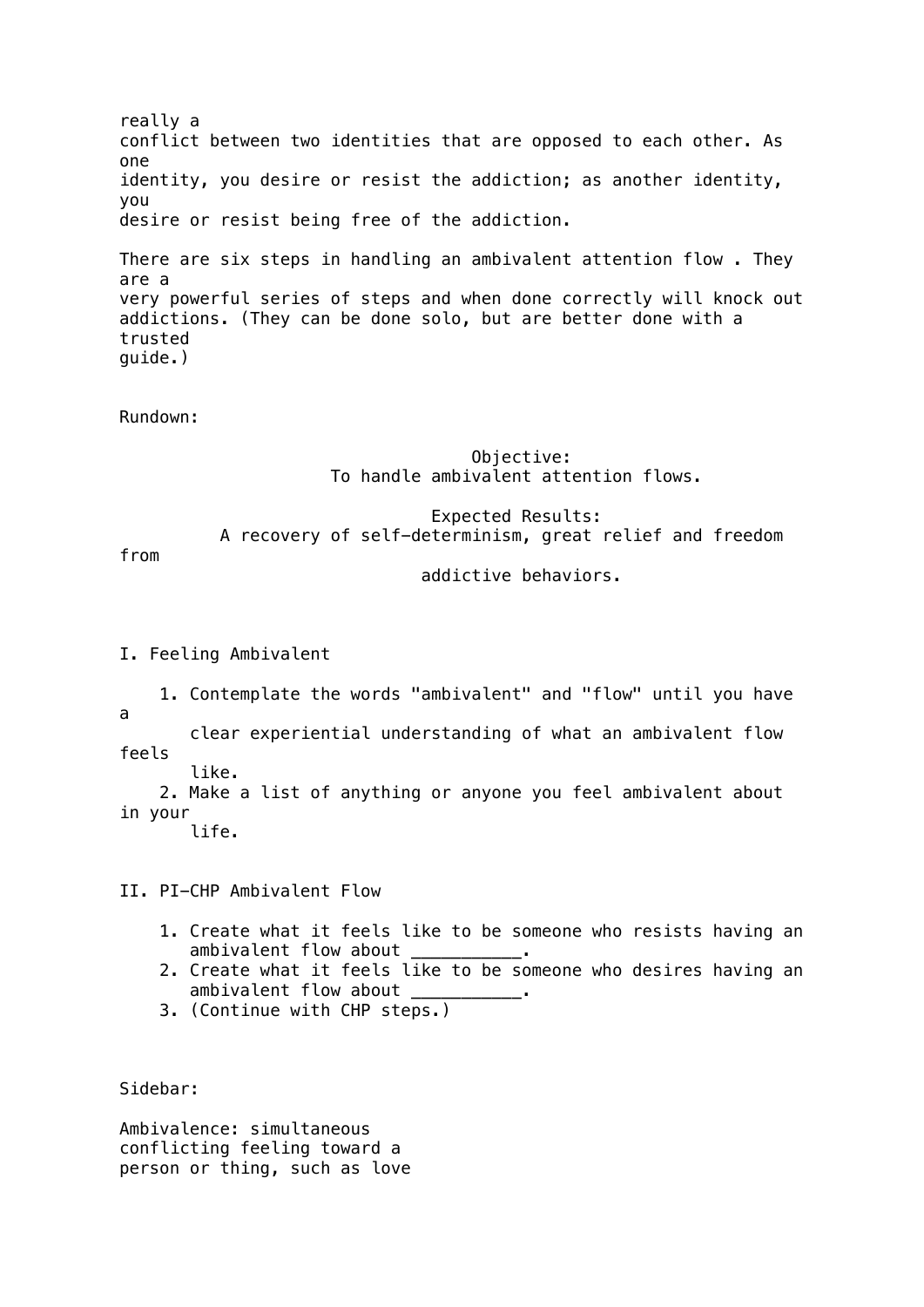and hate flow: n. 1. act of flowing 2. a continuous movement or circulation NOTE: The Ambivalent Flow Rundown Worksheet can be found in the appendix. An example of the Rundown can be found on the back of the worksheet.  $-102-$ III. List per the first three paragraphs of Divination for Almost Dead Floats: (A) Who would desire \_\_\_(object of ambivalent flow, e.g., alcohol ) ? (B) Who would resist\_\_\_(object of ambivalent flow, e.g., alcohol )\_\_? IVa. For (A) above 1. Create what it would feel like to be \_\_(item from IIIA)\_\_ desiring  $\overline{\phantom{a}}$  (object of ambivalent flow)  $\overline{\phantom{a}}$  . 2. Create what it would feel like to be (same item) resisting \_\_(same object)\_\_. 3. Create what it would feel like to be \_\_(same item)\_\_ resisting and desiring \_\_(same object)\_\_ simultaneously. 4. Expand to the outermost limits of both identities simultaneously. 5. Label it without judgment. 6. Recognize: This is not I; this is my idea of\_\_(same  $item)'s$  creation. 7. Permit it to discreate. 8. Repeat steps 1-7 as necessary. IVb. For (B) above 1. Create what it would feel like to be \_\_(item from IIIB)\_\_ resisting (object of ambivalent flow)\_. 2. Create what it would feel like to be \_\_(same item)\_\_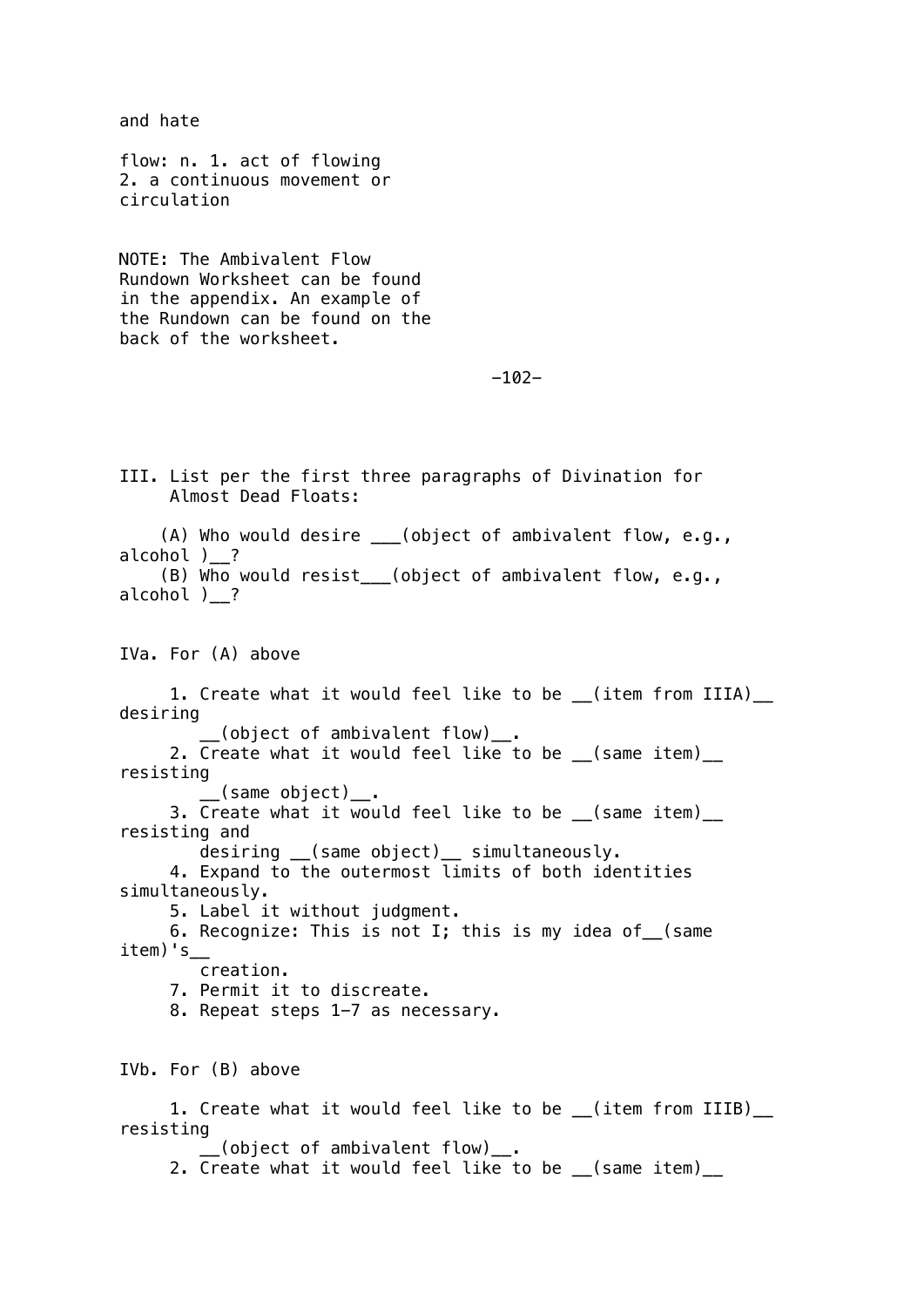desiring  $\sqrt{2}$  (same object)  $\frac{1}{2}$  . 3. Create what it would feel like to be \_\_(same item)\_\_ resisting and desiring \_\_(same object)\_\_ simultaneously. 4. Expand to the outermost limits of both identities simultaneously. 5. Label it without judgment. 6. Recognize: This is not I; this is my idea of\_\_(same  $item)'s$ \_\_ creation. 7. Permit it to discreate. 8. Repeat steps 1-7 as necessary. V. List per the first three paragraphs of Divination for Almost Dead Floats: (C) What did \_\_(object of ambivalent flow)\_\_ help you to resist (or overcome)? (D) What did \_\_(object of ambivalent flow)\_\_ help you to achieve (or acquire)? VI. Run PI-CHP 1. on item(s) from (C). 2. on item(s) from (D).

-103-

 [The back of page 103 is page 106, so there are no pages 104 and 105]

# THE URGE TO CREATE IDENTITY

Source is undefined. You are definitionless. That is pretty hard to grasp, because there is nothing there to grasp.

A wizard was once asked why his art was such a mystery. His reply was, "Because the truth is a mystery."

Inevitably every student, while creating the primary "I am not consciousness, " runs into the secondary, "What am I?"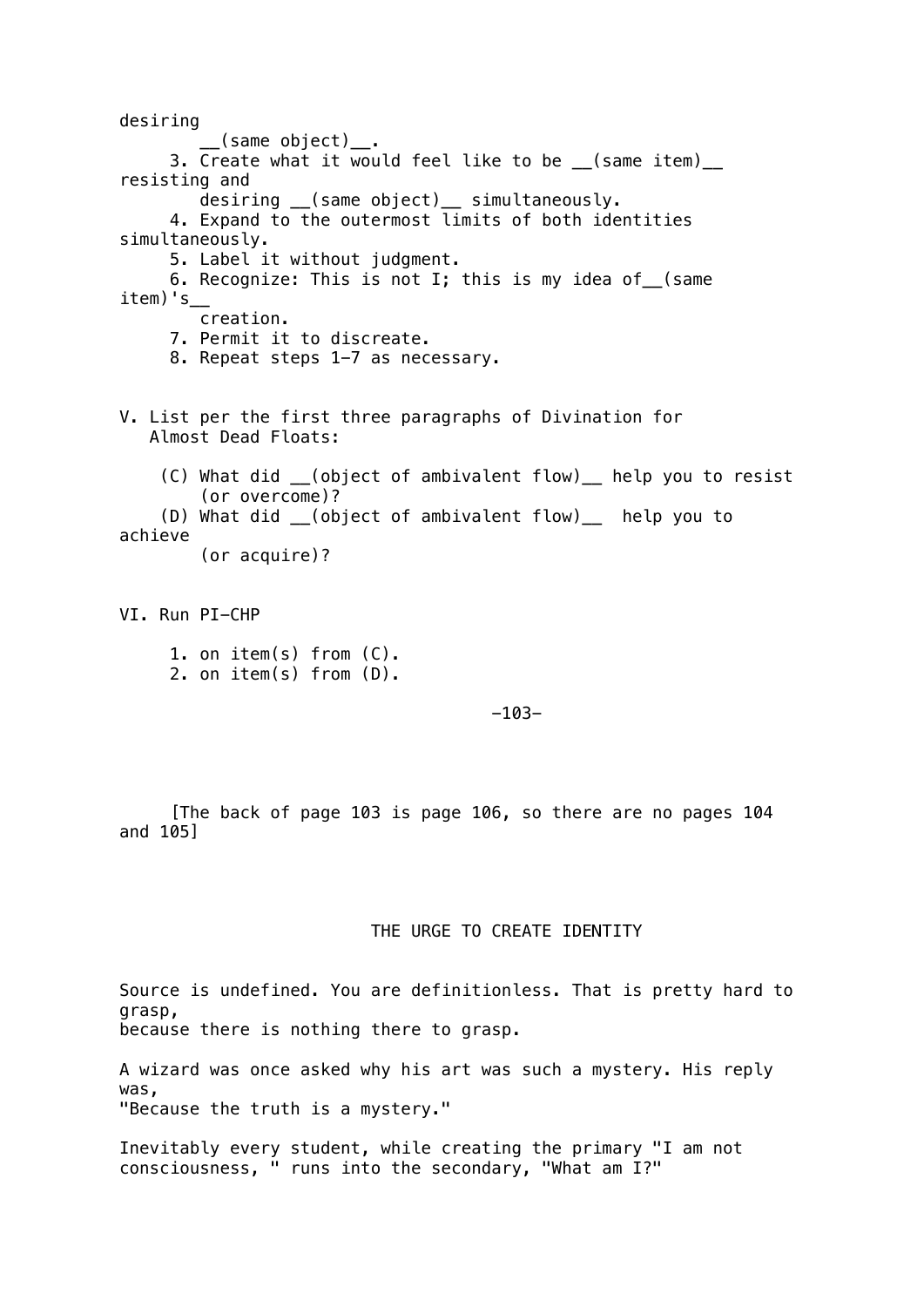The cosmic urge to answer this question is the motivation behind the creation of definition and identity. It is probably the question that God asked after a hard day of creating the universe. God: "This is day. This is night. This is form. This is dry land. This is... What am I?" The World Is Consciousness Source can experience separateness from creation. It easily recognizes creation as "not-I" still may mistakenly define itself as consciousness. This error arises from the apparent but false impression that consciousness is not part of creation. The fact that we can successfully study consciousness and isolate certain principles that apply uniformly to consciousness, no matter where it is found, confirms that it is also defined creation-something. Therefore, consciousness too is "not-I." Consciousness is a creation that is different only in degree of permanence and flexibility from the solid representations we label rock or tree. Physical reality is different only in solidity and duration from your personal reality composed of mental creations. If you possessed a well-developed sensory organ for perceiving another's mental creations, you would see that they are mostly thin versions (lacking substance) of potential or existing physical creations. You would gradually recognize that the world we agree upon is really nothing more than collective consciousness that has solidified in agreement to such a degree that the solidity is capable of stimulating sensory organs.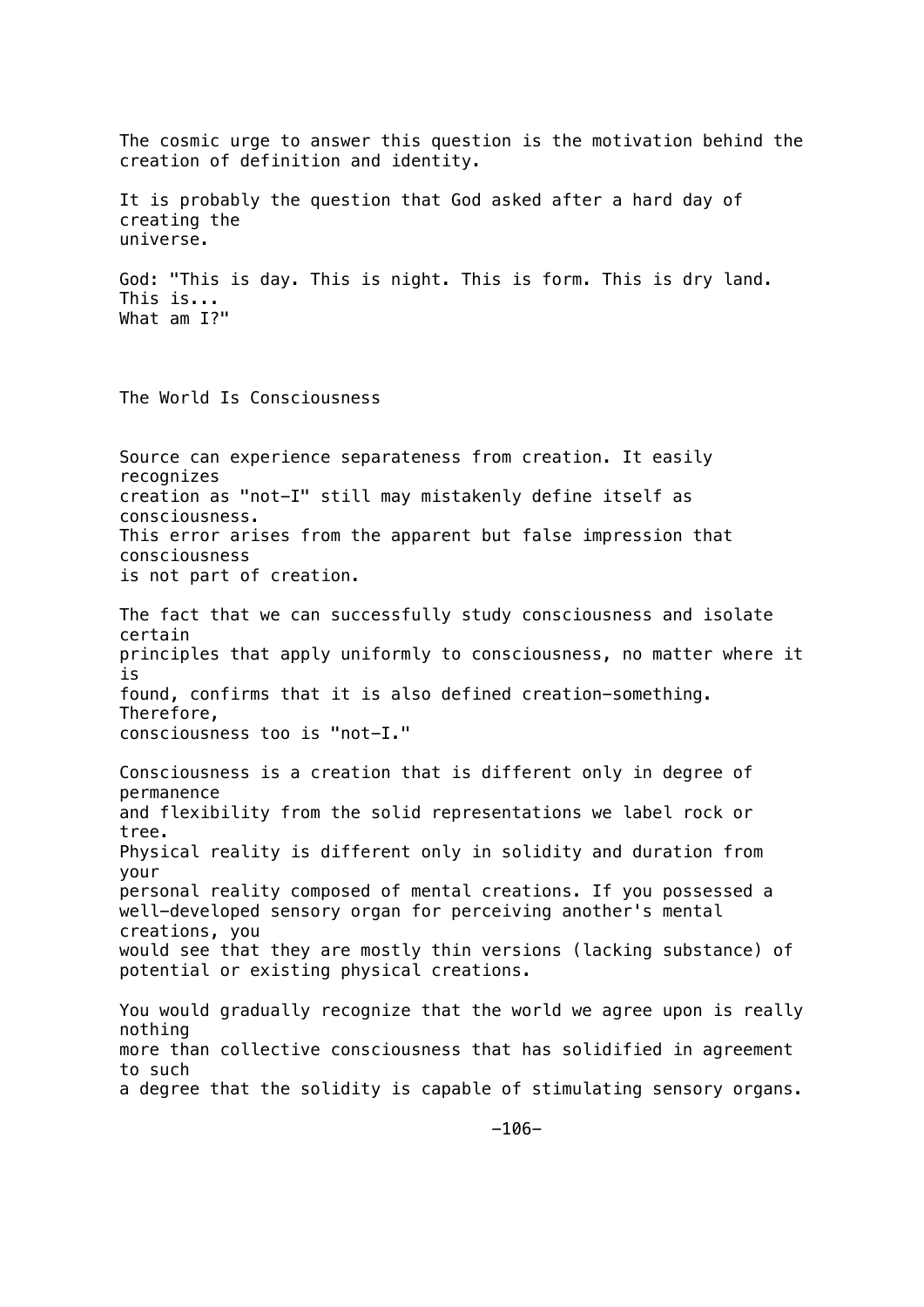The entire physical universe, with all of its principles of physics and laws of nature, is extended, solidified consciousness. Study any aspect of the world, physics, medicine, law, and so on deep enough, and it will always lead to a study of consciousness. As a corollary, if you start your study with consciousness, you will quickly grasp the fundamental principles of any other subject.

Identity is a very specialized creation of consciousness. Its solidified physical counterpart is your body.

-107-

#### IDENTITY GLOSSARY

for The Wizard Materials

higher self: an undefined viewpoint; "I"

core identity: the minimal definition of self; "I am"

identity 1. a combination of characteristics, e.g., mental images, concepts, beliefs, intentions, and physical attributes that "I" defines itself as 2. a defined viewpoint 3. identification of life with qualities and substances, a world self 4. personality

[Illustration; see avatar-wiz-course-illustrations.zip: wizpicpage108-1.gif ]

asserted identity: 1. a set of characteristics that for one reason or another are claimed as representative of self 2. an ego-self

[Illustration; see avatar-wiz-course-illustrations.zip: wizpicpage108-2.gif ]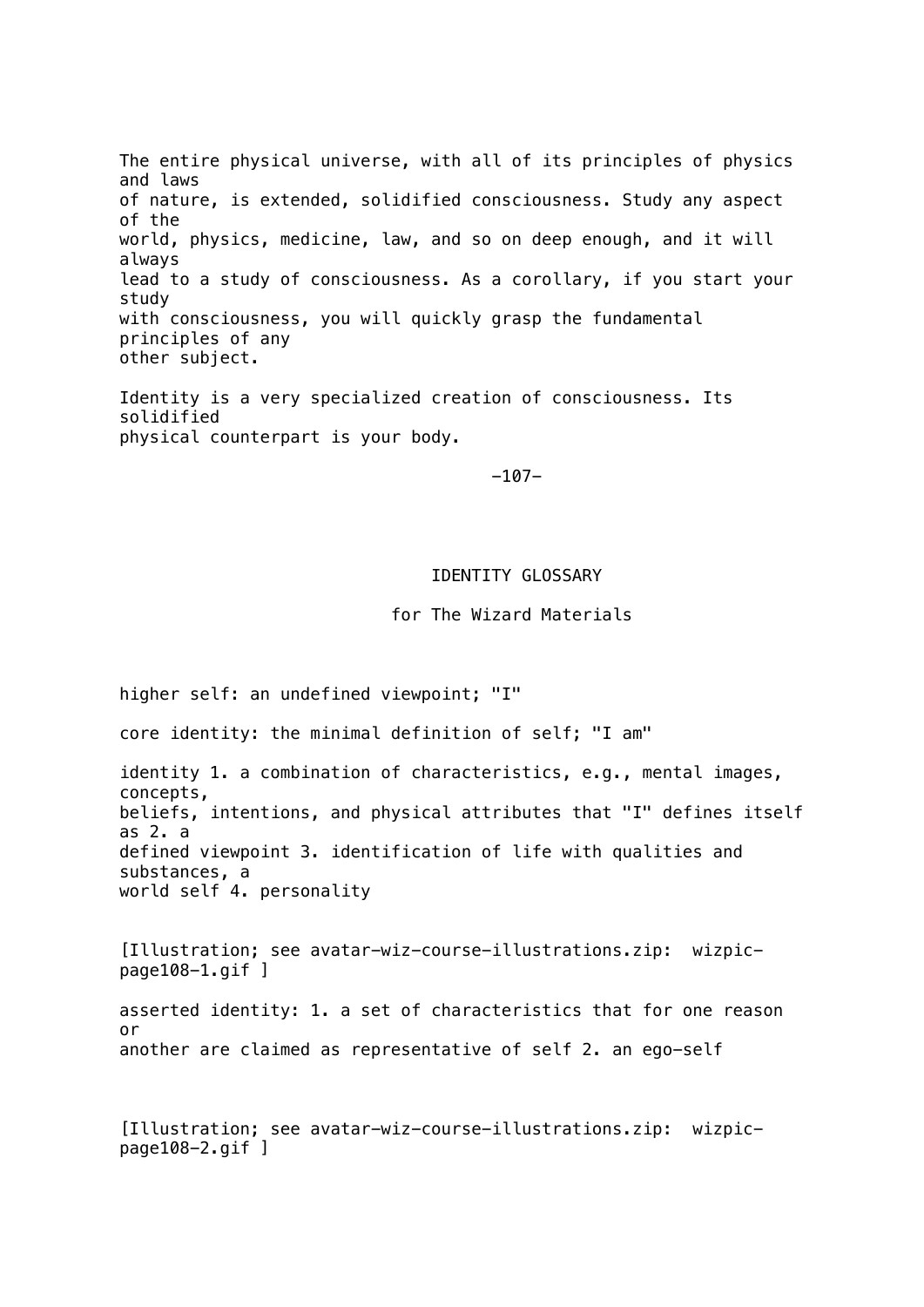persistent identity: certain characteristics that "I" desires being sometimes and resists being other times [Illustration; see avatar-wiz-course-illustrations.zip: wizpicpage108-3.gif ] assumed identity: the portion of a set of polarized characteristics that one is being, e.g.,  $I$  am good as in "I am good and he is bad," or,  $I$ am dumb\_as in "I am dumb and she is smart." projected identity: the portion of a set of polarized characteristics that one is projecting on others, e.g., \_he is bad\_ as in "I am good and he is bad, "or, \_she is smart\_ as in "I am dumb and she is smart." transparent identity: a set of characteristics that "I" is unknowingly being or unknowingly projecting approval identity: l. a set of characteristics that one pretends to be because they are looked on favorably 2. an insincere asserted identity costume: a stereotype identity -108- SUMMARY OF IDENTITY General

\* An identity is a defined viewpoint.

\* Awareness directed through a viewpoint becomes attention.

 \* The characteristics of a viewpoint determine what facets of reality

attention will routinely focus upon and solidify as experience.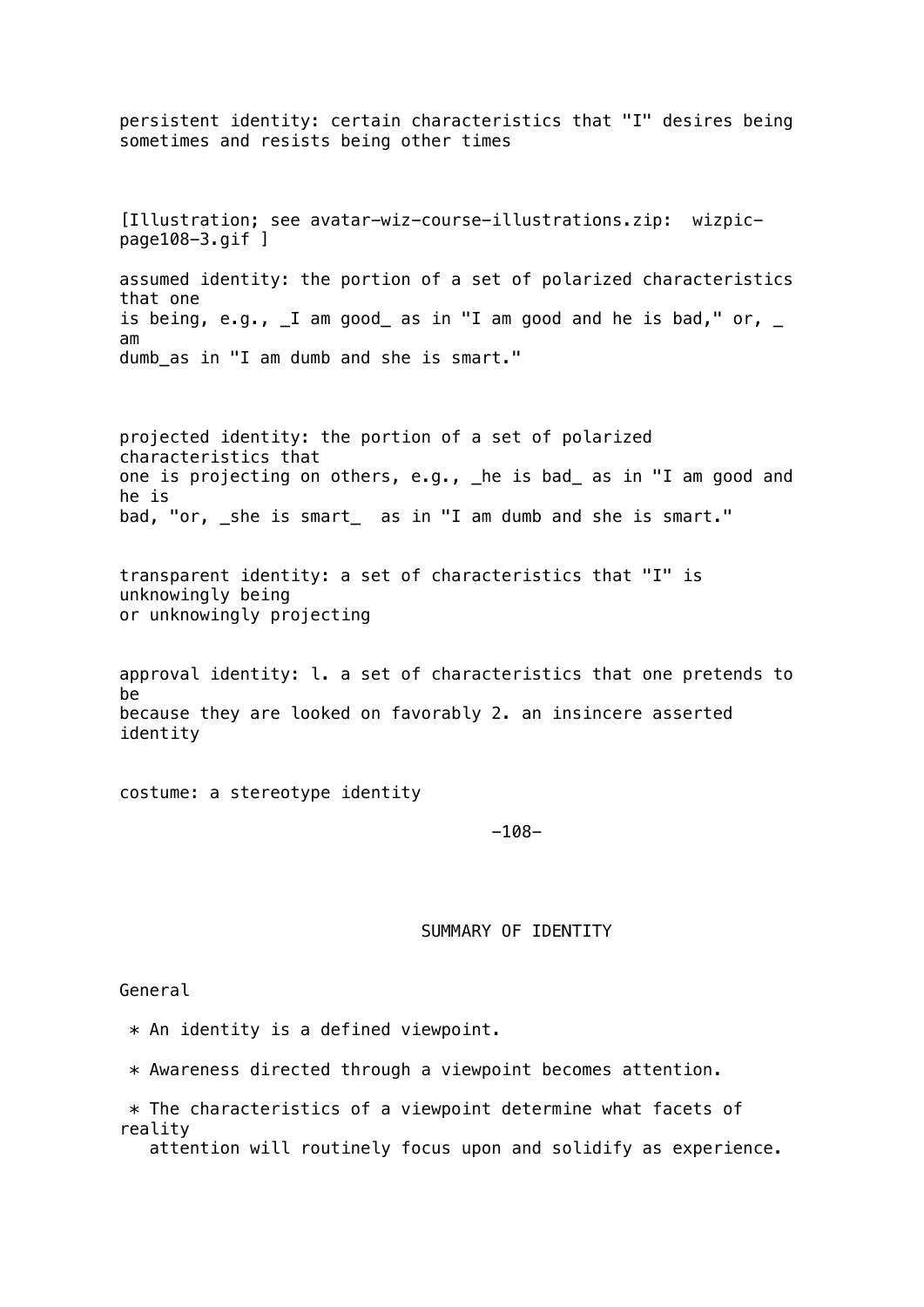Characteristics

 relationships language phrasing

 $*$  An asserted identity has the basic purpose of aligning effort. An asserted identity directs attention toward a desired goal or achievement.  $*$  A persistent identity is a package of assumed identity plus resistance plus projected identity. It is an asserted identity in the process of disintegration. \* An assumed identity has a basic purpose \_not\_ to experience a particular personal reality. An assumed identity directs attention toward over whelming (besting, defeating) or submitting to (being victimized, defeated by) a projected opponent.  $*$  A separating resistance is an energy field consisting of negative emotions, grief, fear, anger interwoven with mental images of upset, invalidation and/or trauma. When contacted by the assumed identity's attention, it generates imaginary scenarios of interaction with the projected identity. \* A projected identity is a costume constructed of an assumed identity's resisted characteristics.  $*$  Some of the most readily apparent characteristics of an identity are: opinions and beliefs attitude memories moral standards sensual preferences habits and addictions chronic pains and emotions posture presence originality relative status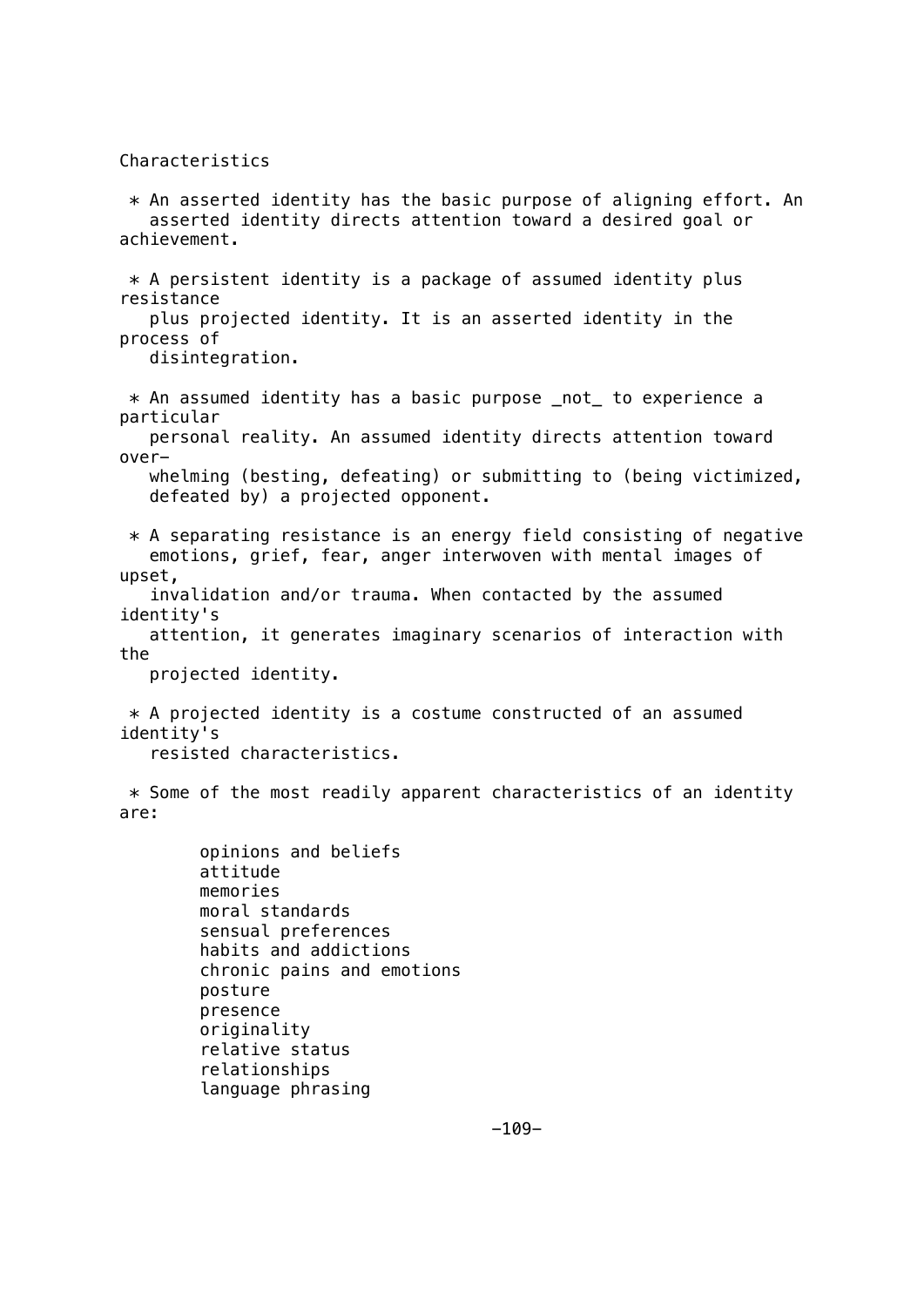## SCALE OF IDENTITY AND ATTITUDE

Undefined aware will. Source of all creation. The Divine (Attitude: "I AM is source of all creation.") Substance. One with all that is. The Creation (Attitude: "I AM is all that is.") Spiritual awareness. Awareness independent of Spirit creation. (Attitude: "I am is; the world is.") Consciousness. Awareness of viewpoint. Core Identity (Attitude: "I am.") Collective consciousness. Awareness of connection and separation. The set of the Species Identity (Attitude: "There are others like me.") Individual consciousness. Creation of Individual Identity definition. (Attitude: "I am unique.") Free will. Perception of choice. (Attitude: "I decide.") | | Asserted Identity Reason. Perception of physical existence.  $(Attitude: "I think, therefore I am.")$ Morality. Conception of right and wrong. Assumed (Attitude: "My actions are morally right.") Identity | Persistent |-- Domination. Conception of error. Projected Identity (Attitude: "You are not right; you are wrong.") Identity --- Recognition. Desire for approval. (Attitude: "People like me.") | | Approval Identities Rejection. Resistance of disapproval. | (Attitude: "People don't like me.") Submission. Reaction to pain. Organism. (Attitude: "I obey force.") | Reactive Entities Resistance. Unconsciousness.  $(Attitude: "I don't know."')$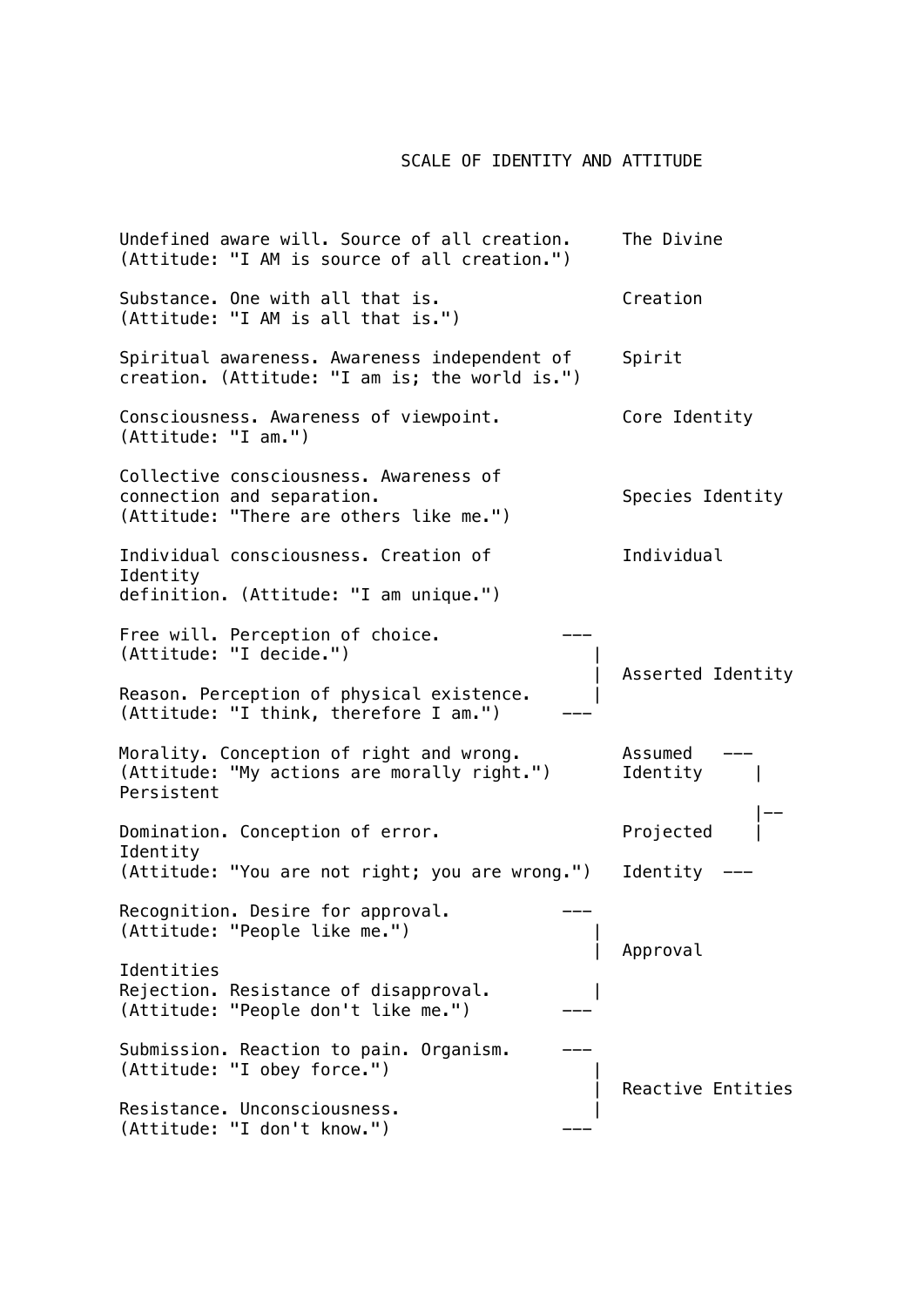## $-110-$

# CREATION LIST 4 ATTITUDE

Exercise: Create each attitude as a primary.

- 1. I don't know.
- 2. I obey force.
- 3. People don't like me.

4. People like me.

- 5. You are not right; you are wrong.
- 6. My actions are morally right.
- 7. I think, therefore I am.
- 8. I decide.
- 9. I am unique.
- 10. There are others like me.
- 11. I am.
- 12. I am is; the world is.
- 13. I am is all that is.
- 14. I am is source or all creation.

Listen to someone, and see if you can spot their level of attitude from the statements they make.

#### -111-

# MOTIVATIONS OF IDENTITY

Ideally, the characteristics of an identity are in alignment with the basic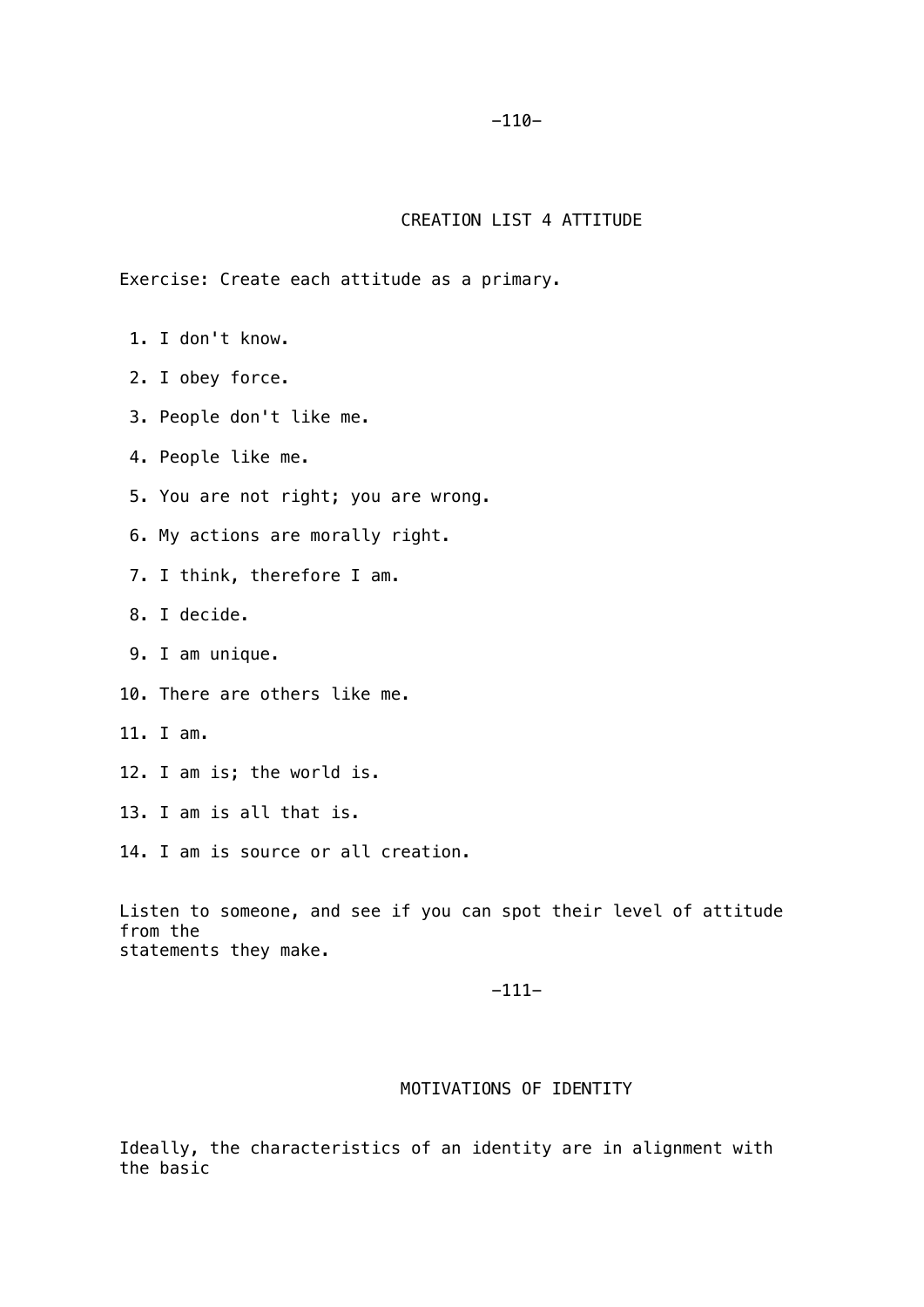purpose of the identity. Ideally! Unfortunately most people's lives are somewhat less than ideal. Identities tend to blend their most dominant characteristics into each other. So you see someone with the sensual preferences of a gangster identity, the moral standards of a holy man identity, and the attitude of a victim. Can you imagine the conflict in basic purposes that such a person experiences and the misalignment of their attention particles? An \_asserted\_ identity consists of decisions that an "I am" makes about itself for the purpose of creating and experiencing certain realities. The characteristics of an asserted identity can be changed by decision. An asserted identity is defined in the present. It directs attention without absorbing it. An assumed identity is an attempt to fulfill or refute an impression that you imagine is in someone else's mind. The purpose of an assumed identity is to attract attention. The characteristics of an assumed identity cannot easily be changed by decision alone. An assumed identity is defined from the past. Sorting out the asserted identities dramatically reduces the suffering and confusion in your life. Concentration, purpose, and ability soar. The often debated question of which comes first, belief or experience, is resolved by an understanding of identities. The answer is dependent upon whether you view the question as an undefined "I" (source) or as "I" as an assumed or asserted identity. Source has no definition or objective substance with which to record or respond. Source spontaneously creates belief \_first,\_ asserted identity follows, and you experience and return to source or resist and descend into the assumed portion of a persistent identity. As an assumed or asserted identity seeking to carry out some purpose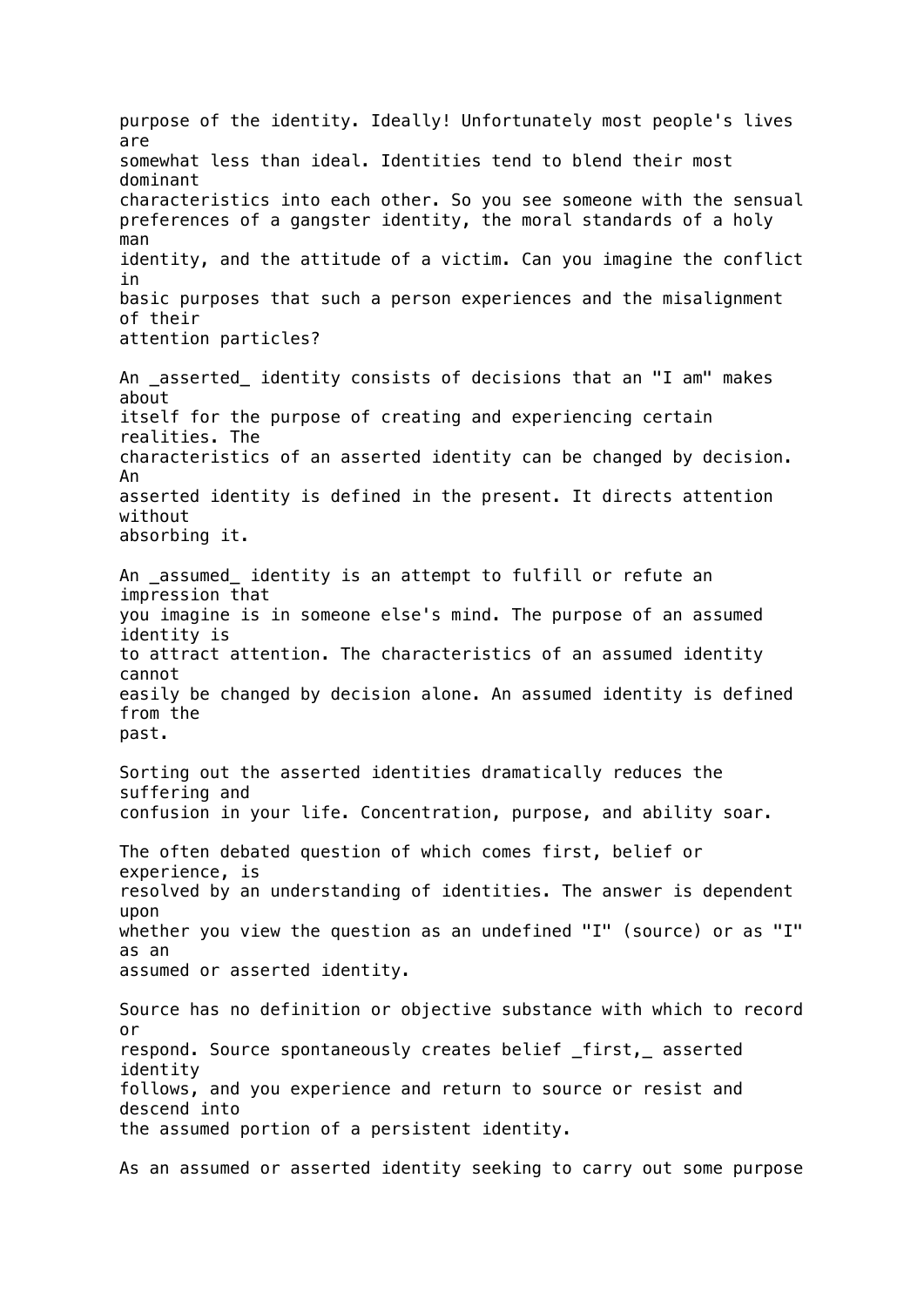in the world, you create beliefs and strategies in response to the experiences you have with the world. In this case, you could say that experience precedes belief. When you feel your beliefs are the result of experiences, you are existing as an identity. "Who am I?" "Why am I?" "What is my purpose?" "Where am I going?" "What should I do?" These are the questions that an identity asks. Source creates. "I am." "My purpose is this." "I'm going there." "I decide what to do." -112- A source, via deliberately created identities, has the power to participate in and interact with creation. Source itself is independent of creation. The Wizard Identity Wizards stand astride these two levels of being. They stand with one foot inside creation (asserted identity) and the other foot outside creation. Within creation they deliberately design identities as effective tools to accomplish missions and transform civilizations. "I am" is the minimal identity necessary for a Wizard to operate in the world (core identity). An \_I am\_ can perceive the world with neutral attention, can deliberately interact with the world with a subtle discernment of causes and effects, and can operate without getting caught up in resisting or desiring. A Wizard acts in accord with his or her intuitive connection with a source of peace and serene joy independent of creation. A Wizard follows what the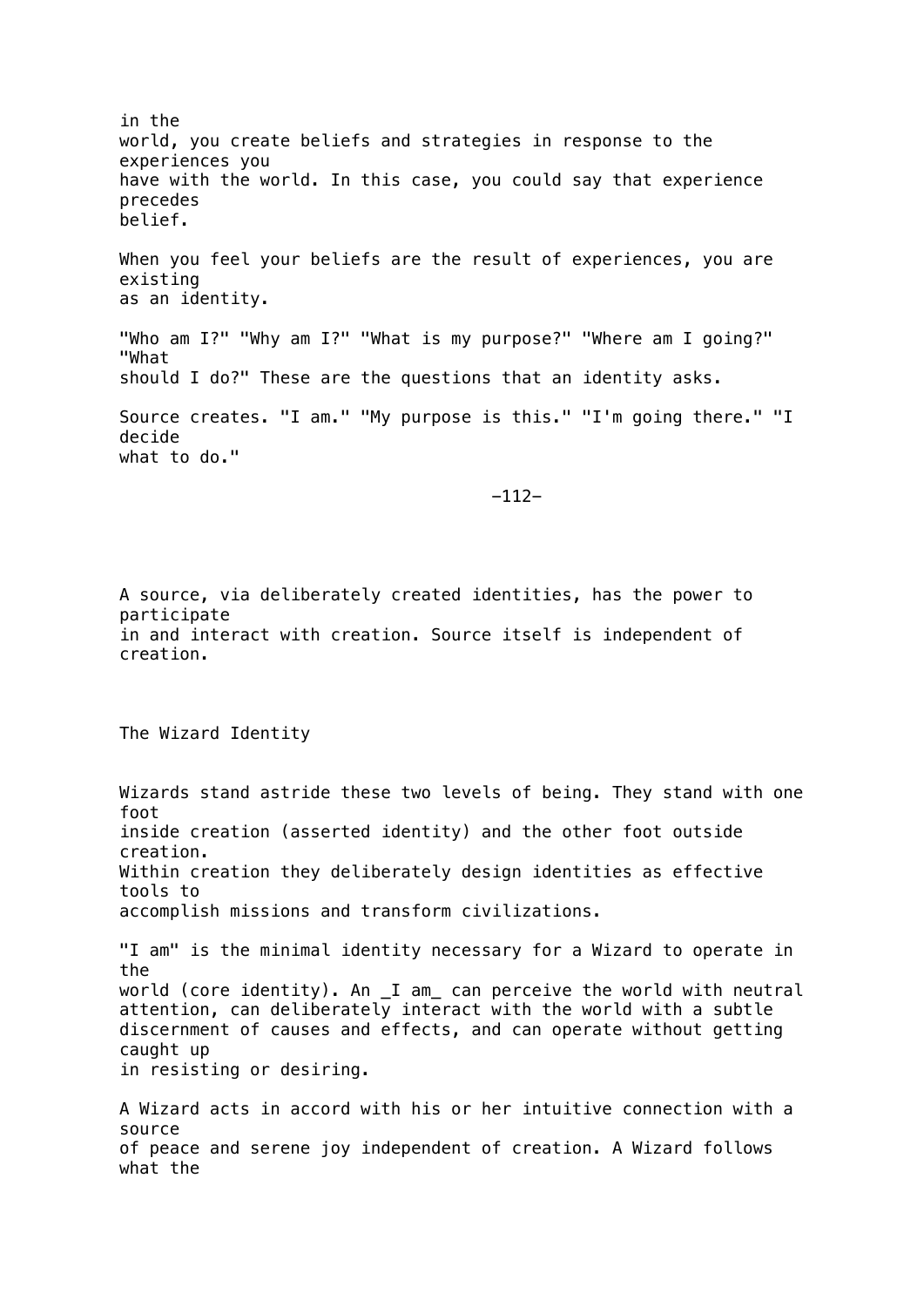Chinese call the Tao, what the West calls divine intention. The intuitive may be sought out in contemplation or may appear as a coincidence that suggests direction. A deep knowing or the flight of a bird can carry an intuitive message when you are receptive. Intuitive acts may come into conflict with identities, but they will never be in conflict with each other. This fact opens the path of spontaneous cooperation in an enlightened planetary civilization. It also clarifies the route ahead. Wizards do not normally act to gratify some identity or to acquire the solidifying attention particles of other identities. They act to evolve and to awaken humanity. The book called the I-Ching says that when a man is in accord with the Tao, his mind is natural and true. But when the mind (assumed identity) designs its own purpose by reflection and self interest, the truth and innocence of the Tao have been lost. This is the difference between divine will (source) and the individual will (identity). The first shapes the world; the latter is shaped by the world. This may help to clarify the wisdom in the teaching, "Surrender to the divine." Assumed identities are generally motivated by a purpose that is the result of intentionally or unintentionally indoctrinated desires and resistances. Be this way; don't be that way. This is the effort of the world to preserve the status quo. It is steering your life by secondaries. The first step for a Wizard is to discreate all identities and their indoctrinated purposes. This results in a miraculous reconnection with an intuitive road map. It also results in a relief from suffering. The reconnection is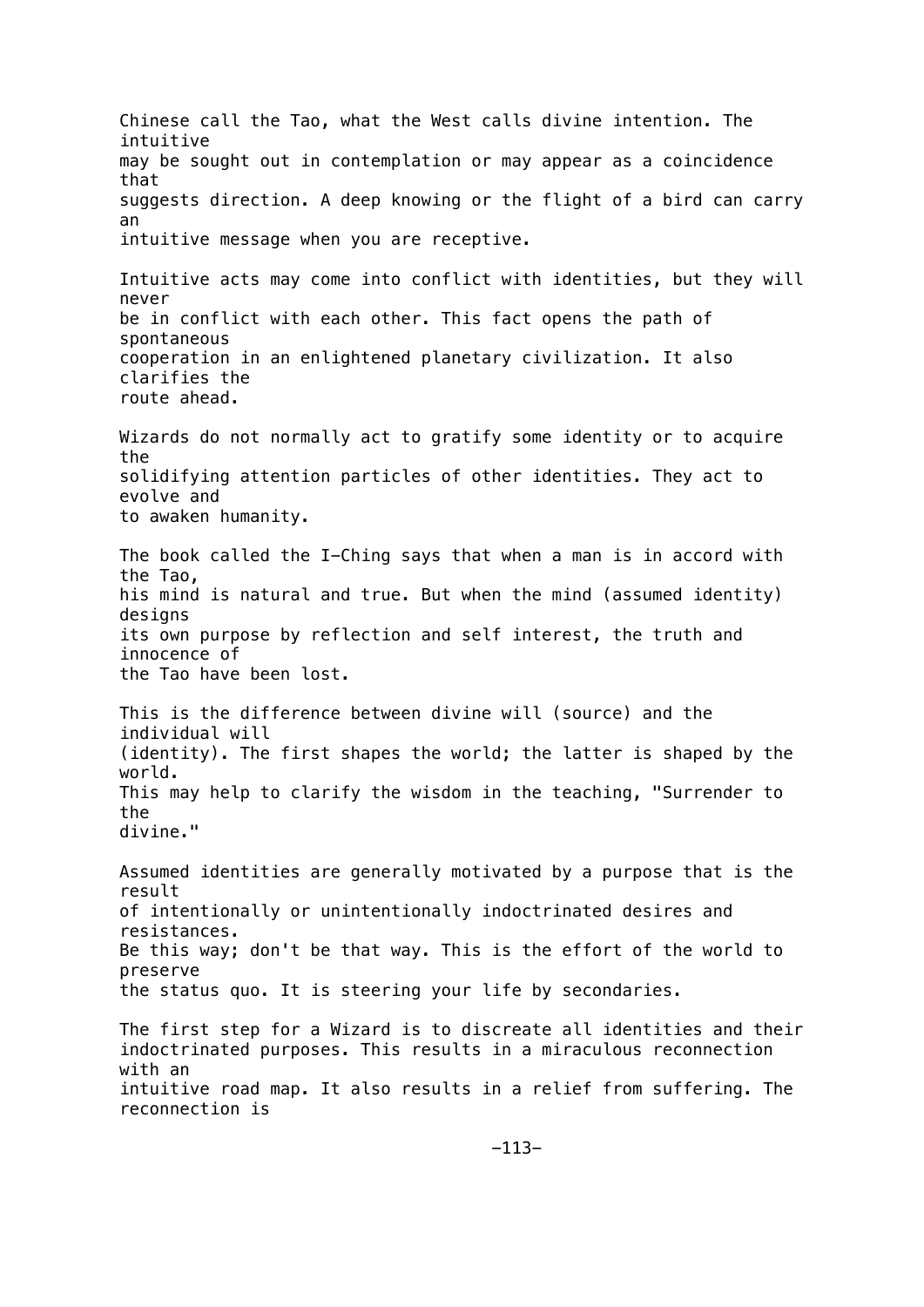maintained by learning to differentiate between the invitations to action that come from the intuition and the emotional urges to action that come from resistances and desires.

Translated from the I-Ching

 "Who can explain the Tao? To even try is to view it from an identity. It is patient, this Tao; a hundred million years it waits. A secret, always with us, a potential, something profound that waits for us when our

world toys are gone.

 "If someone is not as he should be, he has lost the Tao. Little pains, little aches, followed by bigger pains and heartaches, the way

is lost.

 $\frac{1}{2}$  , and the set of the set of the set of the set of the set of the set of the set of the set of the set of the set of the set of the set of the set of the set of the set of the set of the set of the set of the set

 To restore the way, quiet the thinking. Wherever there is thinking,

there is an identity.

 "It is the illusion of separateness and the use of thought to calculate self advantage that brings the world sorrow.

Compassion is our recognition of oneness. It arises naturally when identitycentered

 thinking ceases. The pretense to be something, to be an identity,

 causes a person to share the fate or the something until it is nothing,

and source recalls itself.

 "Man has a nature which is innately good, which will guide him in his

 movements. It leads him to do right without any ulterior thought or

 reward or personal advantage. It leads him to the supreme success.

 The only pitfall is there is an instinctive level in the body and an

instinctive level of the spirit. They must not be confused. The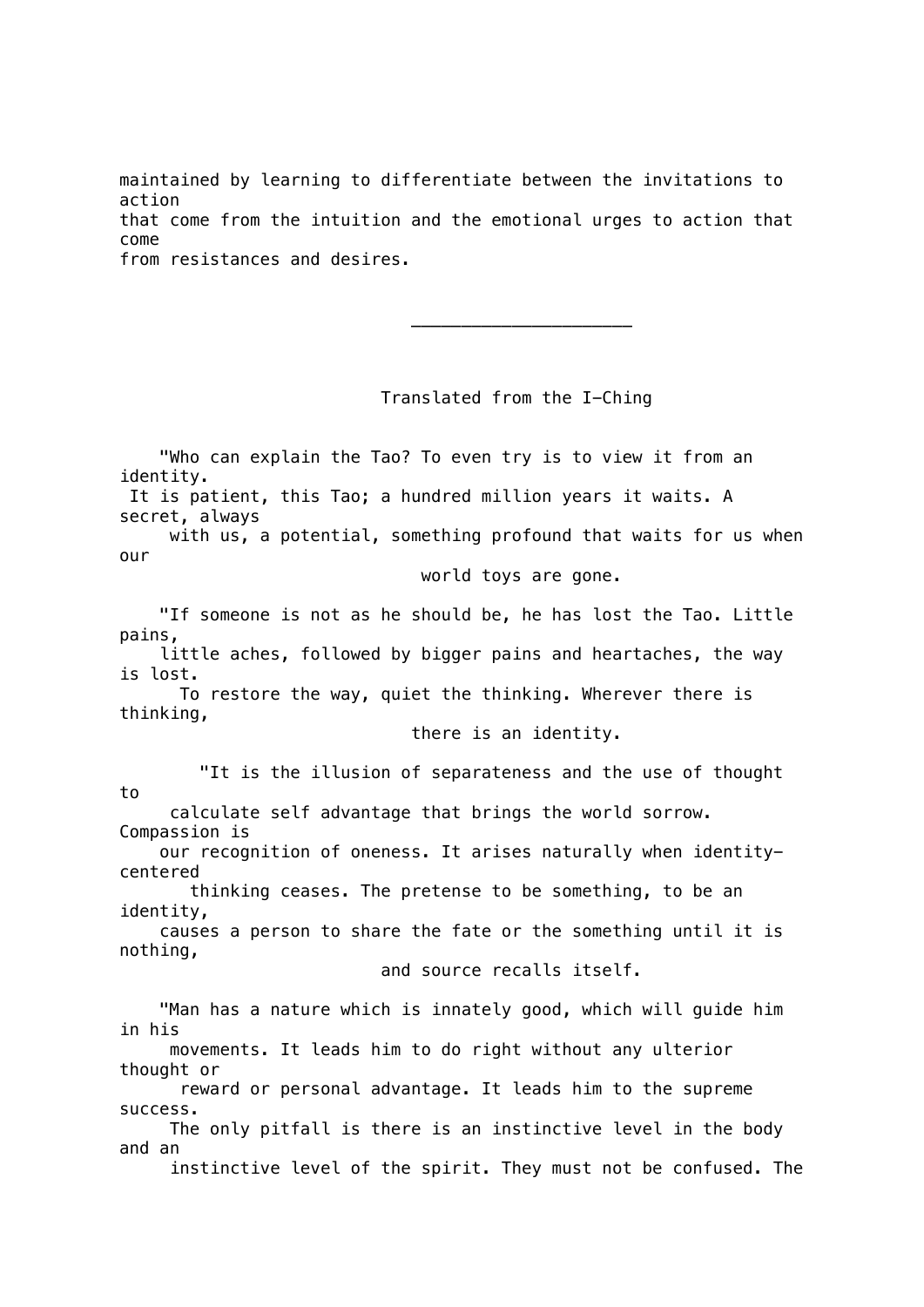first arises from physical desires, the second arises from the heart. To follow the lower one leads to misfortune.

 "The Tao contains both right actions in purpose and actions in accord with timing. To do the right thing at the wrong time leads to failure. So timing must be determined by a correct observation of the world. Intuitively, one searches for the right answer, but alert observation and prediction must tell when the timing is right. This is the correct use of the mind."

-114-

# ASSERTED IDENTITY HANDLING

 Revised and reissued by Star's Edge International 6/96 to update and replace Avatar Identity Handle in previous Avatar Course Section III. Reference: Living Deliberately: Part II, The **Teachings** A self or asserted identity is a collection of specialized thoughtforms that awareness creates as a viewpoint within the creation that it is exploring. Awareness (the undefined you) identifies with these belief

thoughtforms in order to specifically locate itself within the overall creation and to have an orientation from which to view the overall creation. When this happens, awareness becomes consciousness. This is the conscious idea that you have of yourself existing within the world of creation.

This conscious self or core identity is a segment of awareness that has broken away and defined itself as "I am." Many core identities can exist in a creation, allowing awareness to experience the creation from many different viewpoints. Each "I am" exists in a different location.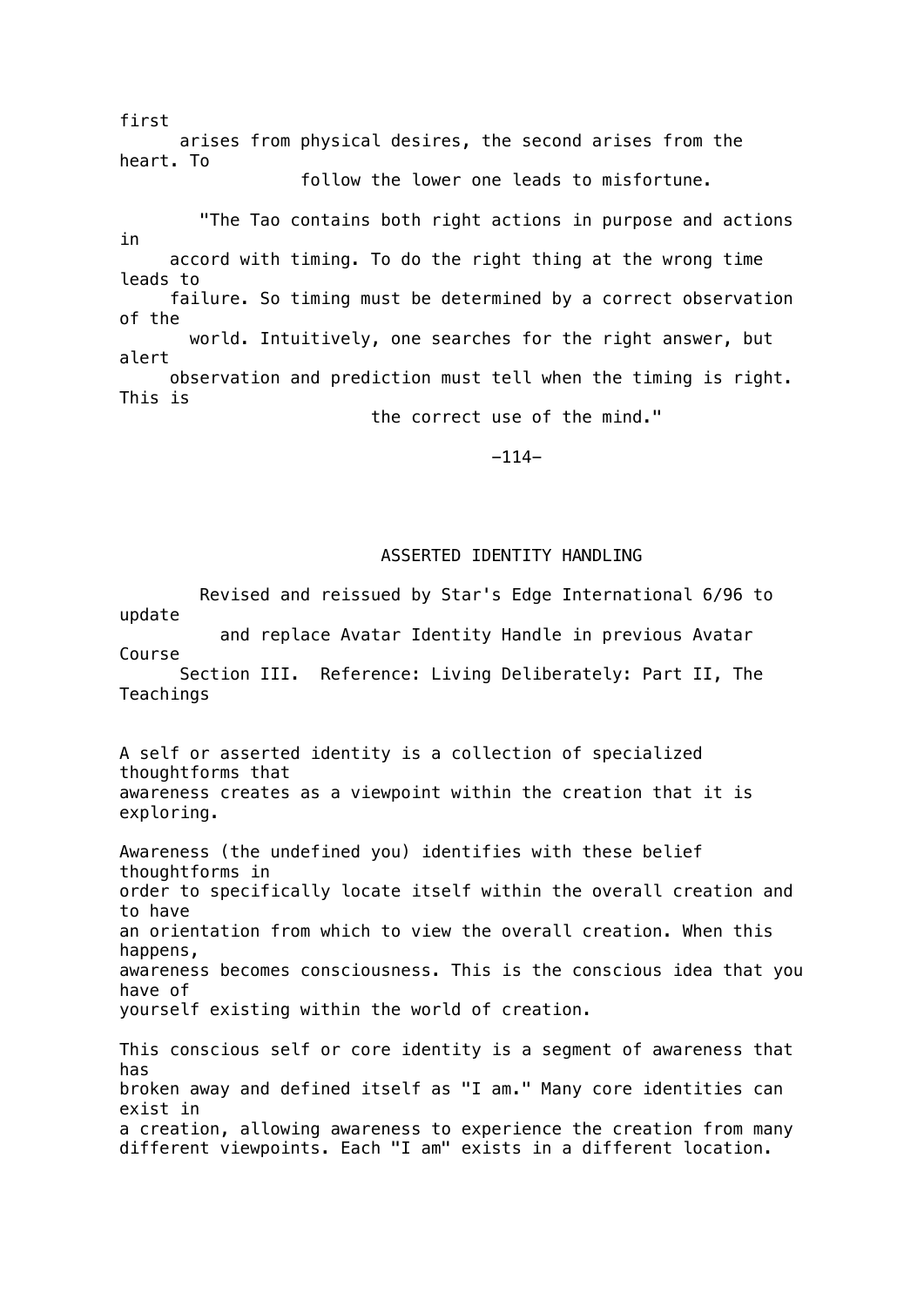Following the principle, "As above, so below," each "I am" has the ability to create and identify with more specifically defining belief thoughtforms. It now experiences the creation from one location but through many different filtering beliefs called asserted identities. Many asserted identities exist within the multidimensional self that we are being. The-identities we assert determine how we feel about ourselves and what we will experience. If we assert the identity of being a victim, we-will view ourselves as victims and experience all sorts of tragic evidence to support our belief. If we identify with the identity of someone who is unable to establish relationships, we will view ourselves as loners and evidence of loneliness will abound. If we... do you get the point? When you cease to create defined viewpoints, both for self and the other, you integrate and become the containing overall sphere in which the identities are operating. When we can view ourselves as containing all the asserted identities that we imagine, our self and the other, both the good and the bad, and we experience them and discreate them, we will experience the viewpoint of the Avatar. Manifestations of consciousness are manifestations of consciousness. Period. An asserted identity is a manifestation of consciousness. As your acceptance and love grow, the idea of reintegration will acquire a new meaning. (It's hard to be too close to yourself.) Sidebar: belief: the state of believing; a conviction or acceptance that certain things are true or real limit: the point, line, or edge where something ends or must end; boundary or border beyond which something ceases to be or to be

possible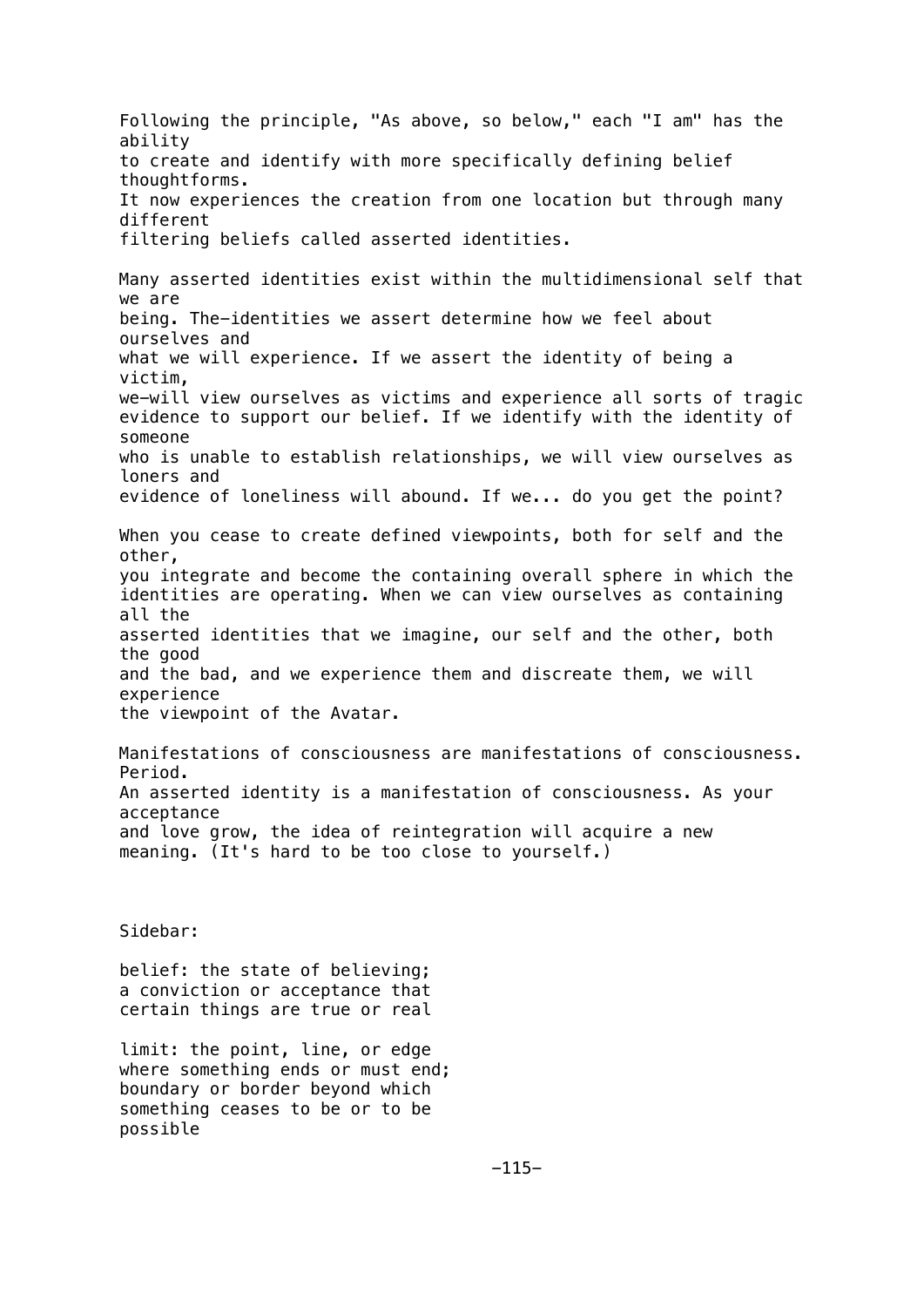Asserted Identity Handling Rundown Procedure

Select a quiet, comfortable space.

Make a brief list for each of the following:

The names of people:

 \* you dislike \* you feel critical of \* you feel judgmental toward \* you fear \* you pity \* you don't want anything to do with \* you feel are unsupportive of you \* you consider evil \* you consider selfish \* you consider especially negative \* you do not fully accept \* you could never love again

## Part A

Begin to think of the people you named on your list as your resisted identities. Adopt a progressive approach for your identity handling. To begin, select the identities on your personal list that are the least emotionally charged. When you have discreated them, work up to the more heavily charged identities. 1. Select a name from your list and identify with the idea you have of this person. Feel as you believe this person feels. When you have identified successfully, you will begin to recognize the belief as something you have resisted being. 2. Define the identity by expanding your awareness in every dimension until you contact the unknown (space) that encloses the identity. Take what ever time you need to compassionately experience being this identity.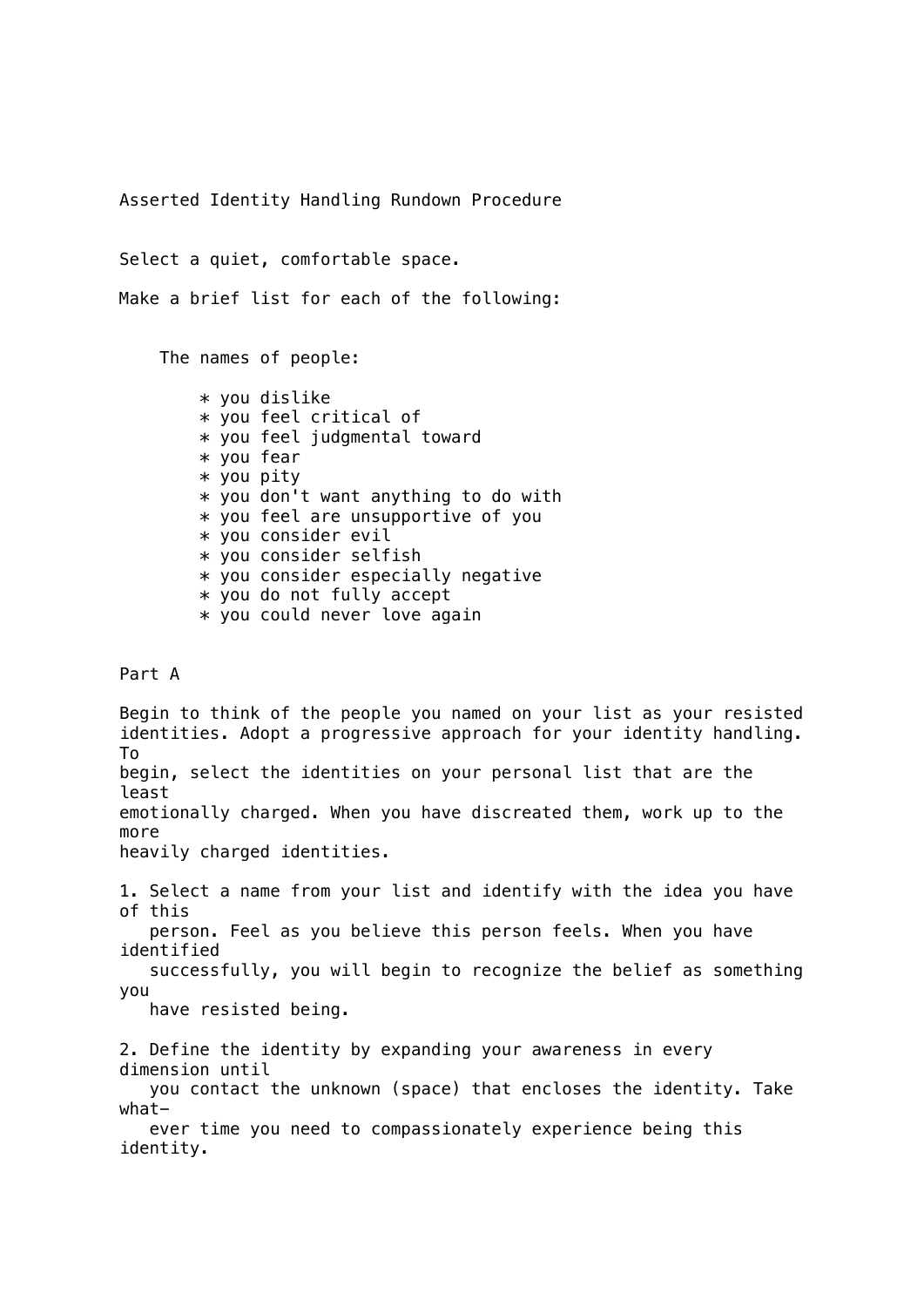3. Label without judgment the identity. A viewpoint shift will occur.

4. Disassociate from the identity by addressing it with, "This is not

\_\_(identity)\_\_. This is my creation."

5. Discreate. Stop creating the identity. Turn off the creating energy to

that creation.

Repeat steps 1-5 on the same identity or new identities until you recognize each identity as your own creation that you chose (past tense) to experience, to resist experiencing, or to explore.

-116-

Part B

In your personal folder you will find a list of generalized identities. Select any that you feel resistance toward and do steps 1-5 on them. 1. Select an identity from the list and identify with the idea you have of that identity. Feel as you believe that identity feels. When you have identified successfully, you will begin to recognize the belief as some thing you have resisted being. Continue with the CHP steps 2-5 above. When you have achieved a satisfactory result, write a brief summary of what you have experienced/recognized on the rundown. 6. Re-creation. (Optional) When you are ready, create an idea of an identity that aligns with your intuitive sense of purpose. Construct a primary origination that expresses that creation. Using the Creation Exercise from Section II, create your new identity as a reality. Recognize that any doubts that show up are secondary originations. Handle any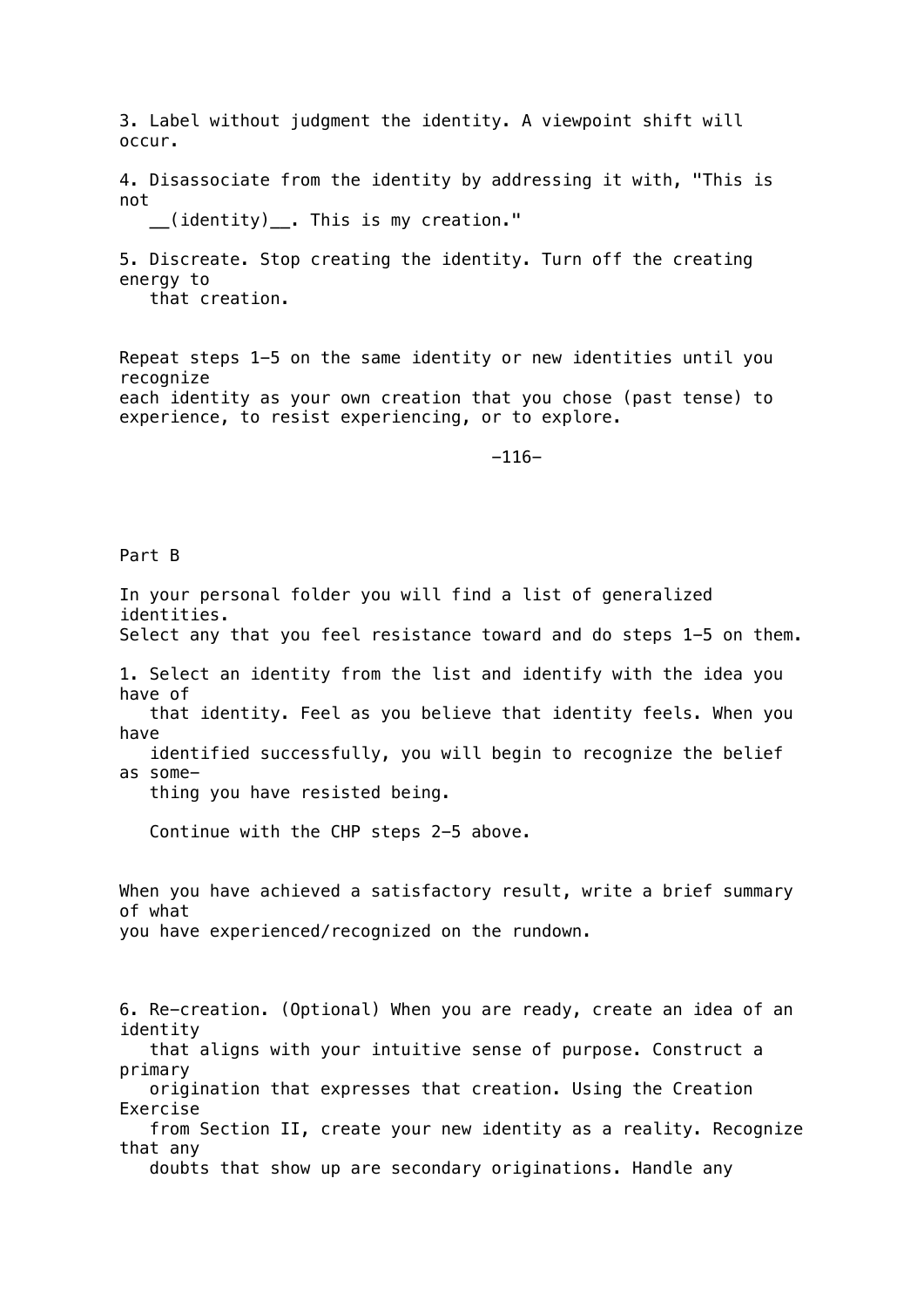secondaries with steps 1-5 above or by exaggeration, and continue the primary origi nation until you create the reality you prefer.

This process may take anywhere from a few minutes to several days. When your new identity creates automatically, you have achieved success.

-117-

## A PERSISTENT IDENTITY HANDLE (1988 Revised June 1996)

On the Path to True Self

Every concept of self (identity) is composed of awareness identified with certain mental images, thoughts, and concerns of its own intentional or unintentional creation. Unidentified awareness, true self, is the source of every concept and is itself undefined (a no-creation). As your concepts of self simplify, they become more expansive and inclusive. Eventually all concepts of self dissolve, and true self awakens. True self has the ability to create definition and to reflect itself with definition, but in truth, it has neither form nor substance. The experience of not being defined by a physical body--that you are something more than a body--is a fairly early milestone on this path to true self. A more subtle experience is the recognition that you are also not defined by any memory, idea, or concept of mind. Complete liberation occurs with the experience that you are not any of the qualities, attributes, or characteristics that are ascribed to self; you are the source of them! How far this de-identification process can be pushed and what ultimate state may be achieved is a more fitting subject for exploration than for explanation. Pushed for words, some have suggested: a natural silent awareness that feels like home.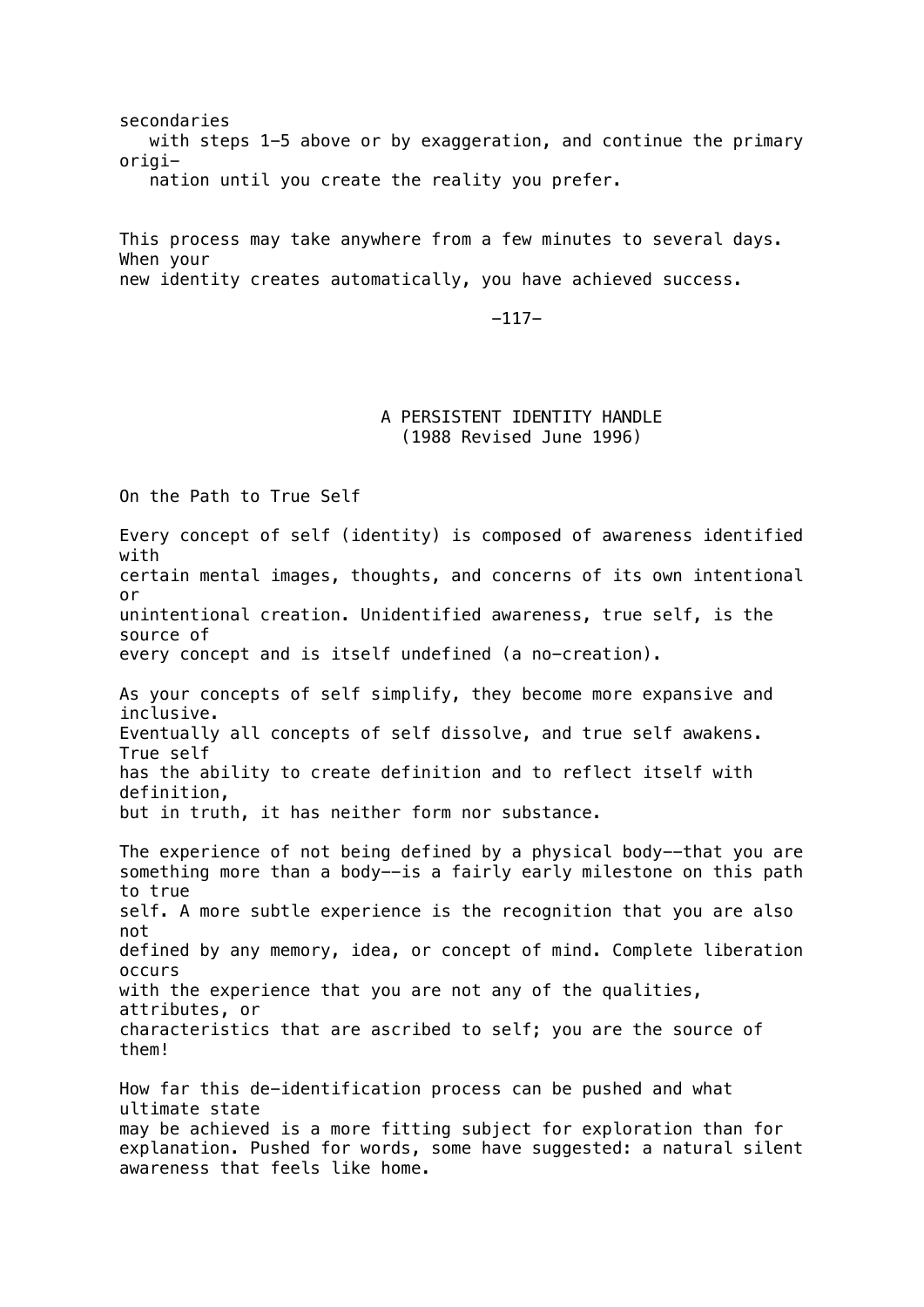Most Avatars have already gone up this road further than any words will clearly express.

Beginnings

At some point in now, every self begins as a notion in awareness. At this level of life, belief, creation, experience, and discreation are coincident. The notion of beingness that awareness creates is now. No past, no future. This is the core identity, the essential "I am," that creates identity. "I am" is always in the now. It always acts deliberately. It enters the stream of sequential moments of time only as it further defines itself. This further defining is an asserted identity. (An asserted identity consists of decisions that "I am" deliberately makes about itself, e.g., I am a happy, able camper.)

The asserted identity can be created or changed by a primary made by the "I am" core identity.

This core identity serves as a foundation for hundreds of asserted identities that are created, experienced, and concluded in time. (Example: I am

Sidebar:

consciousness: awareness plus content

egotism: the practice of putting forward or dwelling upon one's self; the habit of talking or writing too much about one's self; the dramatization of an asserted identity

identities: a combination of mental images, concepts, and intention that "I's" create to design their interaction with each other and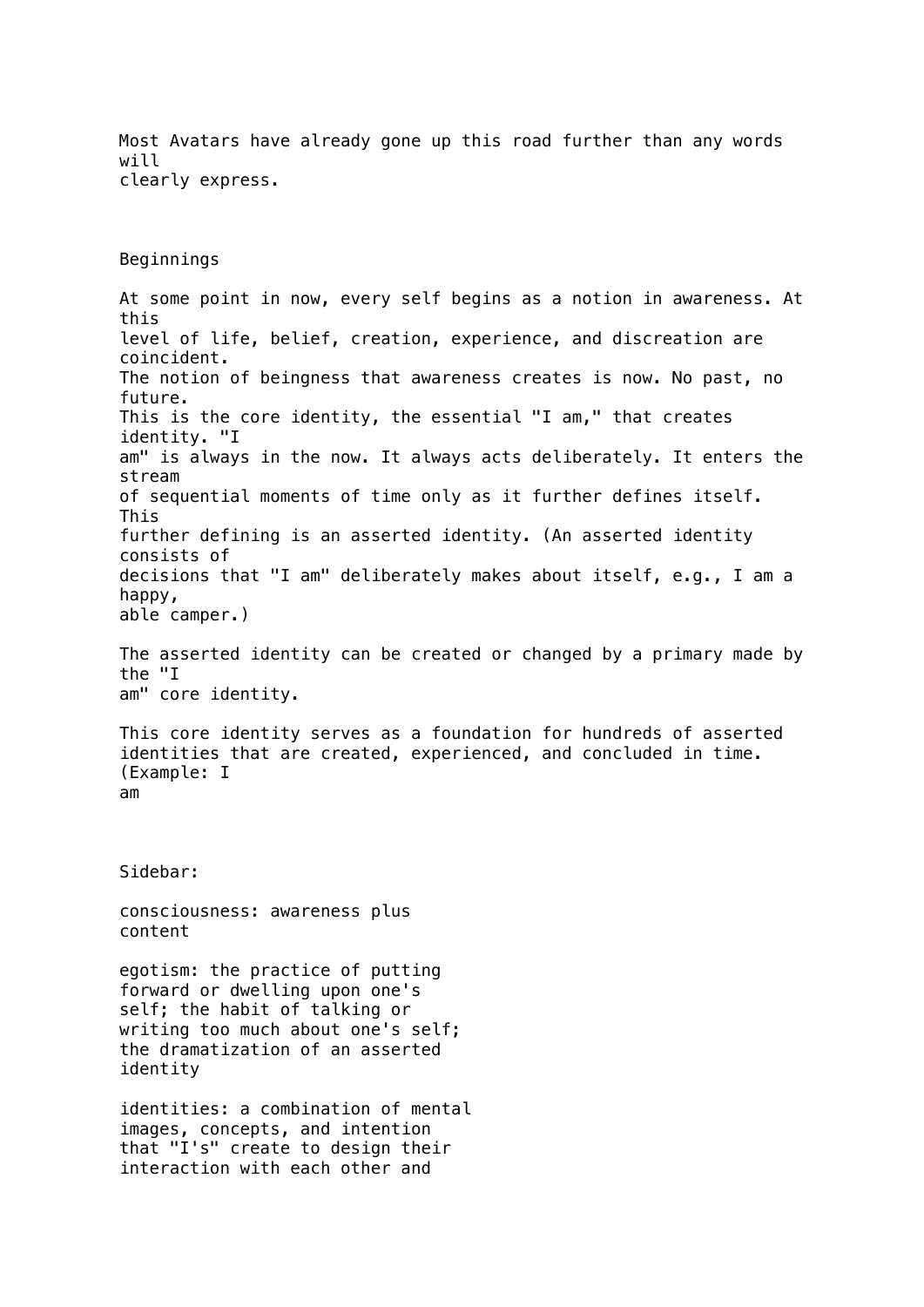with the world

resist: to hold off; to create against

polarize: to separate into diametrically opposed, often antagonistic, groups, characteristics, aspects or viewpoints

transition: the action of passing from one reality (pole) to another (e.g., life to death, unconsciousness to awareness, resistance to experience)

denial zone: an area of consciousness between two polarized energy patterns that creates, when viewed from either energy pattern, a refusal to believe in or accept the existence of the opposing energy pattern; a curtain of incredibility; a resistance

-118-

happy. I experience happiness. It is over. I am sad. I experience sadness. It is over.) Each asserted identity can have its own memories, intentions, concerns, opinions and beliefs, moral standards, preferences, habits and addictions, chronic pains, emotions, posture, presence, originality, status, relationships, language phrasing, and attitude. As long as these aspects are all the deliberate creations of "I am," they come and go, are acquainted with each other, and share each others' memories. (Example: The experiences of a good son identity are available as memories to a good father identity.) Our asserted identities tend to be specialized to forward some particular purpose or relationship, e.g., supervisor, spouse, parent. Sometimes they get simplified to such a degree that they are like costumes. Mailman, TV repairman, waiter, cop, crook, etc. are costumes.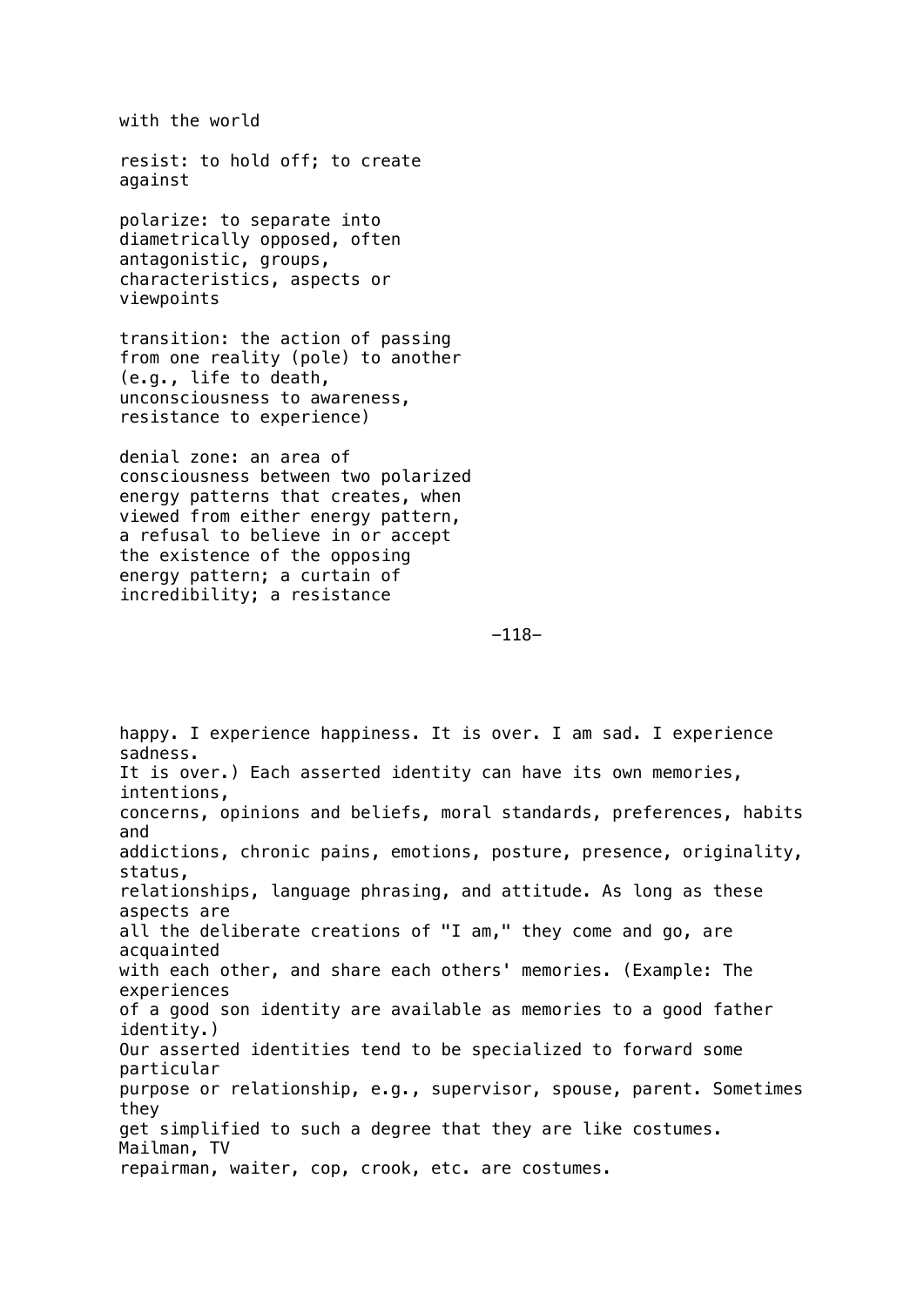In one way or another, every asserted identity follows this cycle from "I am," into definition (creation), experiences the definition, and returns to "I am." Most asserted identities pass through this cycle very quickly- minutes, hours, days weeks, years--but a few hang up in the transition between defining themselves and experiencing themselves. A new intention to experience something other than what was originally created interrupts the cycle. The original intention becomes a secondary to the new intention. Simple example: "I am unhappy." Start to experience it, but instead resist it and create "I am happy." Now when you try to experience "I am happy," unhappy shows up as a secondary. When you start to experience unhappy, you feel resistance because that's not what you want to experience. The two creations have joined, and since they are not both being fully experienced, they continue. This is a persistent identity. It contains an intention to be unhappy, a separating resistance, and an intention to be happy. Let's say you want to be happy. I am happy is now an assumed identity, but it is only half of the persistent identity. The other half you don't want anything to do with. The separating resistance causes it to be projected into the universe. This is the \_projected\_ identity. It now appears to you that you are trying to be happy, but something or someone in the universe has the intention to make you unhappy. You feel a natural impulse to resist them, to blame them, to struggle against them, to adopt strategies that will overcome their influence.

Creation Cycles

A creation cycle is create, experience the creation, discreate.

Any identity that is created, deliberately by "I am" or as an interruption to the creation cycle by a resisted experience, continues in time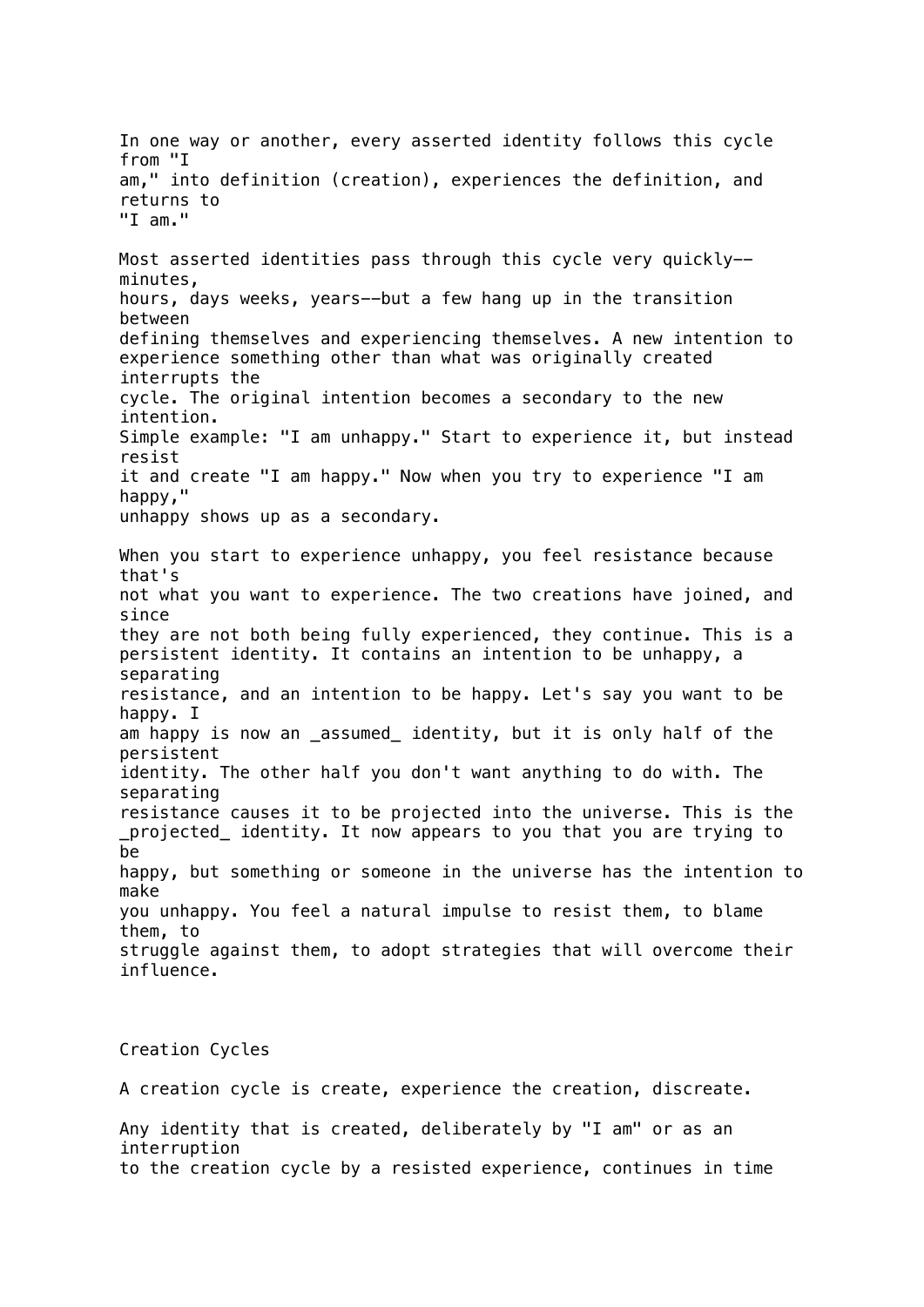until it completes its intended creation cycle or until it is forgotten. Unfortunately, it does not always stay forgotten, and when you are reminded of it, it renews its effort to deliver its intended experience.

Sidebar:

range: the extent over which something operates

notion: 1. a mental image; general idea 2. a belief, opinion, view 3. a desire; inclination; whim 4. a plan or intention

-119-

Identities that are interrupted in their intended creation cycle attach themselves to the interrupting intention. The discovery of this demonstrable, behavioral phenomenon is a major breakthrough in understanding the sources of hostility in human society. Learning to identify and handle these persistent identities is a major step in the path of selfevolvement.

Persistent Identities

The desired portion of a persistent identity is in continuous conflict with a resisted portion. The two are at odds on some aspect of being, doing, or having. In time, this inner conflict externalizes into the world and appears as a conflict with another viewpoint. The persistent identity has de-evolved to a stage where it now has an assumed and projected side. You either identify with the assumed side and resist experiencing the projected side or resist the assumed side and desire the projected side. In many respects, the persistent identity behaves the same as a persistent mass. No matter how many times you discreate the one pole of the identity,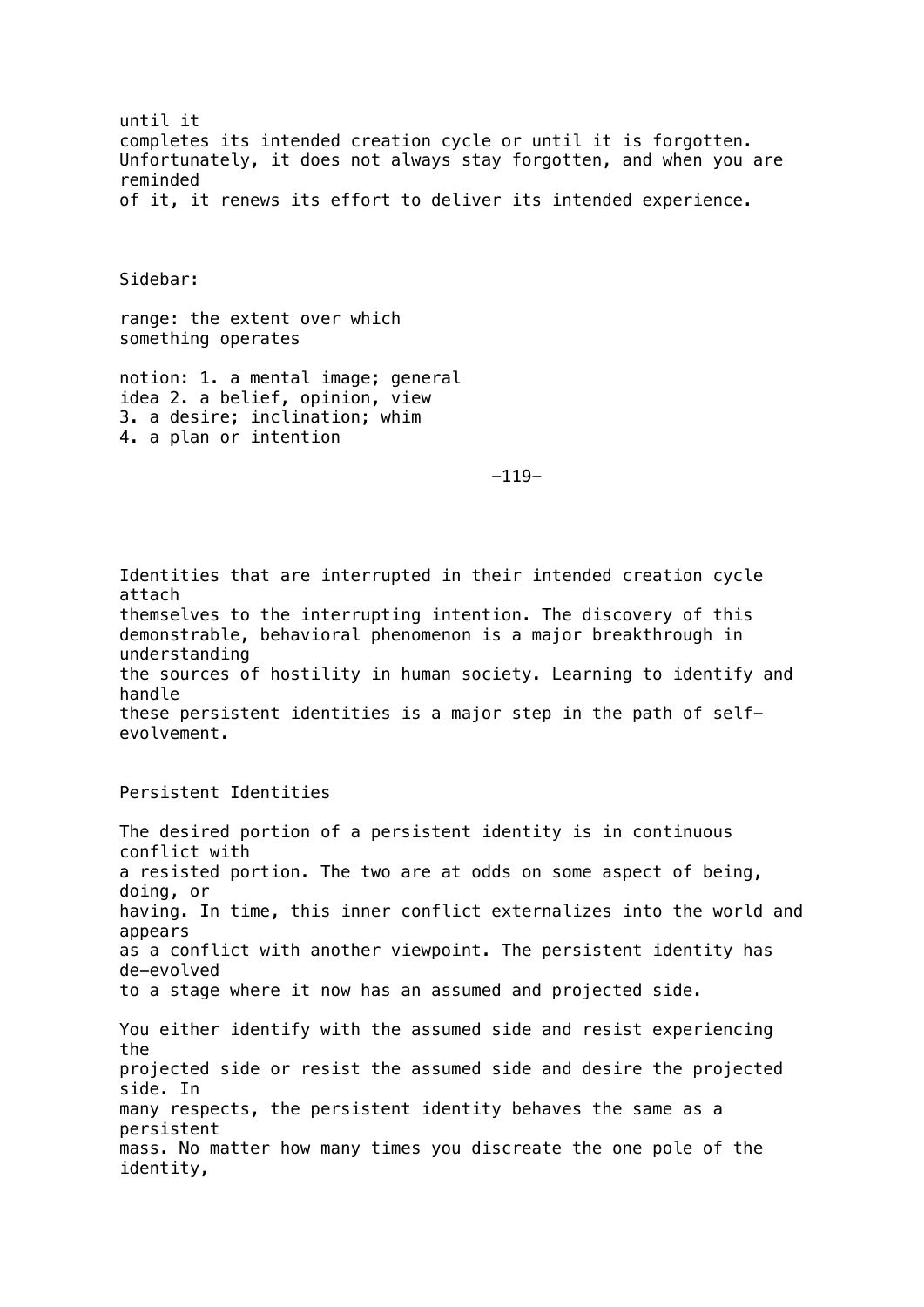it will automatically recreate from the side you are not willing to experience. You're stuck with it until you experience both sides. Persistent identities are evidenced by hostility, fixed opinions, and invalidative judgments. The most common pattern of a persistent identity is a package of specific attributes (judged positive) resisting an opposite package of attributes (Judged negative). This multifaced aspect of the persistent identity can trick the unwary into struggling with themselves under the delusion that they are in conflict with another being. Understanding this dual pole model of a persistent identity, you can create a quite satisfactory explanation of the karma phenomenon. The Way Out You can discreate a persistent identity by using the Creation Handling Procedure and circumscribing and experiencing both sides of the disagreement as a single disharmony within your own consciousness. You deescalate from a social conflict to a personal disharmony in your own consciousness. After a few minutes with this process, you will realize that most of what you have been struggling with in life is the other half of a persistent identity. The lowest common denominator of disharmony in consciousness is desire versus resistance. The saint struggles with the sinner; the sinner hates the saint- they are both part of the same persistent identity. Until you are willing to experience both sides, you will not be able to discreate the persistent identity. A neat trap!

-120-

In some instances, seeking to be perceived by others as occupying one side of a persistent identity is an all-consuming effort. This is vanity and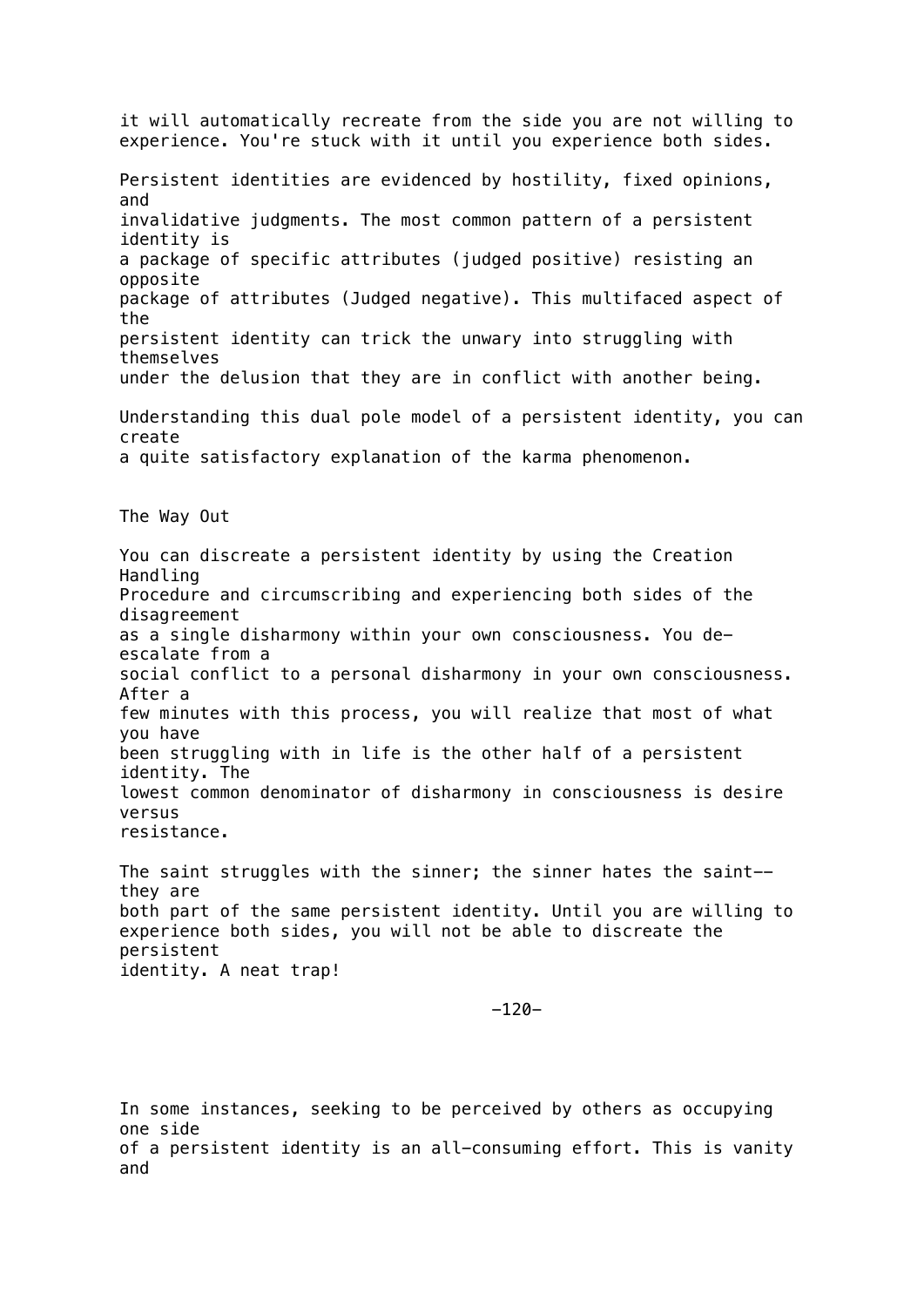egotism in the extreme. Just realize that any identity that is being too strongly assumed, particularly for display purposes, has a resisted side. The worst-off cases spend their lives assuming their rightness and projecting their own resisted nature onto something or someone else. They think that this is the purpose of their lives. It is a path that ends in

```
Identity Flipping
```
Some students have been observed to flip back and forth between the two identities. The assumed becomes the projected; the projected becomes the assumed. This happens when something or someone in their environment causes them to reevaluate what should be desired or what should be resisted. The half of the persistent identity that is being assumed changes. But because of their inability to view both sides as part of personal disharmony,they imagine they have just experienced a transformation of beingness. Some transformation! They have just turned around and are looking the other way. Such people are unpredictable, can be manipulated, and are vulnerable to cults and addictions.

If a student \_suddenly\_ has a bewildering change and wants to pack in his or her whole life and come live with you and worship at your feet, you should suspect a shift has occurred in a persistent identity.

Certain churches and cults have long used invalidation of social norms to cause a person to reevaluate and flip identities. This sudden religious conversion is a favorite technique for recruiting new members.

Relationships

When you run into a person who is giving you trouble, you are probably dealing with a persistent identity--either yours or theirs. What a stormy

dark sorrows.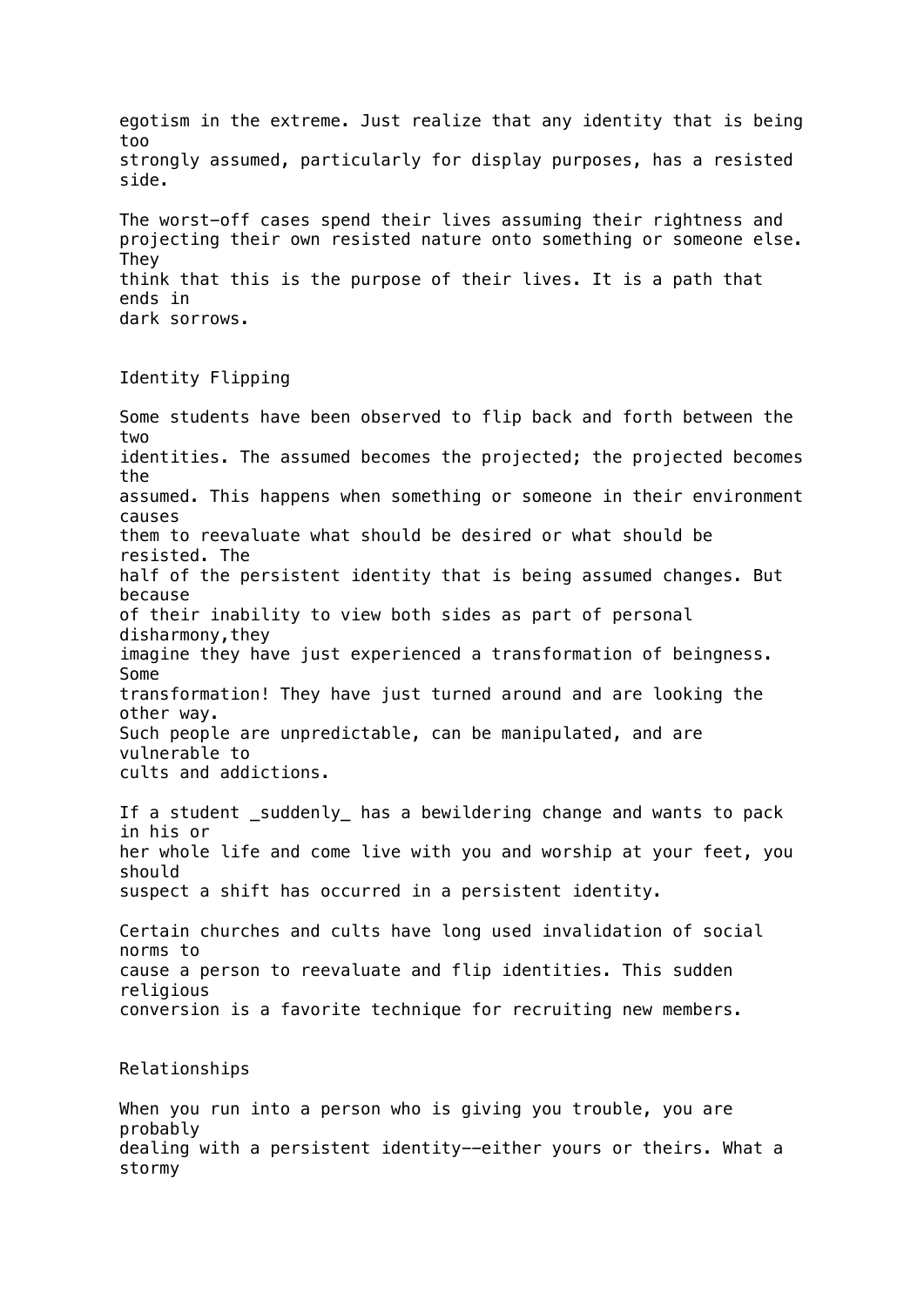relationship two persistent identities can have! If they survive together, it is usually because they compound into the co-assumed side of a third persistent identity. This is codependency. (It can be discreated by either party, for themselves at least, by assuming full responsibility.) Persistent identity is an insight into the successes and failures of human relationships.

The structure and behavior of a persistent identity is important for an Avatar Master to keep in mind. If a Master asserts an identity similar to the occupied half of a student's persistent identity, and the Master is loved, the student may form a codependent relationship with the Master. If a Master asserts an identity similar to the occupied half of a student's persistent

-121-

identity, and the Master is resisted, it may flip the student into the half of the persistent identity that the student is resisting. In this case the student may find it very uncomfortable to be with the Master. If a Master asserts an identity similar to the resisted half of a student's persistent identity, the Master can expect to be criticized. One of the worst mistakes a Master can make is to assert himself or herself as the identity of a knowing, holy, spiritual Master--no matter how insistent people who are asserting the opposite side of willing disciple become. The praise and adulation are almost certainly to be followed by criticism and betrayal. The closer to pure awareness the Master becomes, the easier it will be for the students to experience their own consciousness, without obstruction, and discreate the aspects of the identities that entrap them.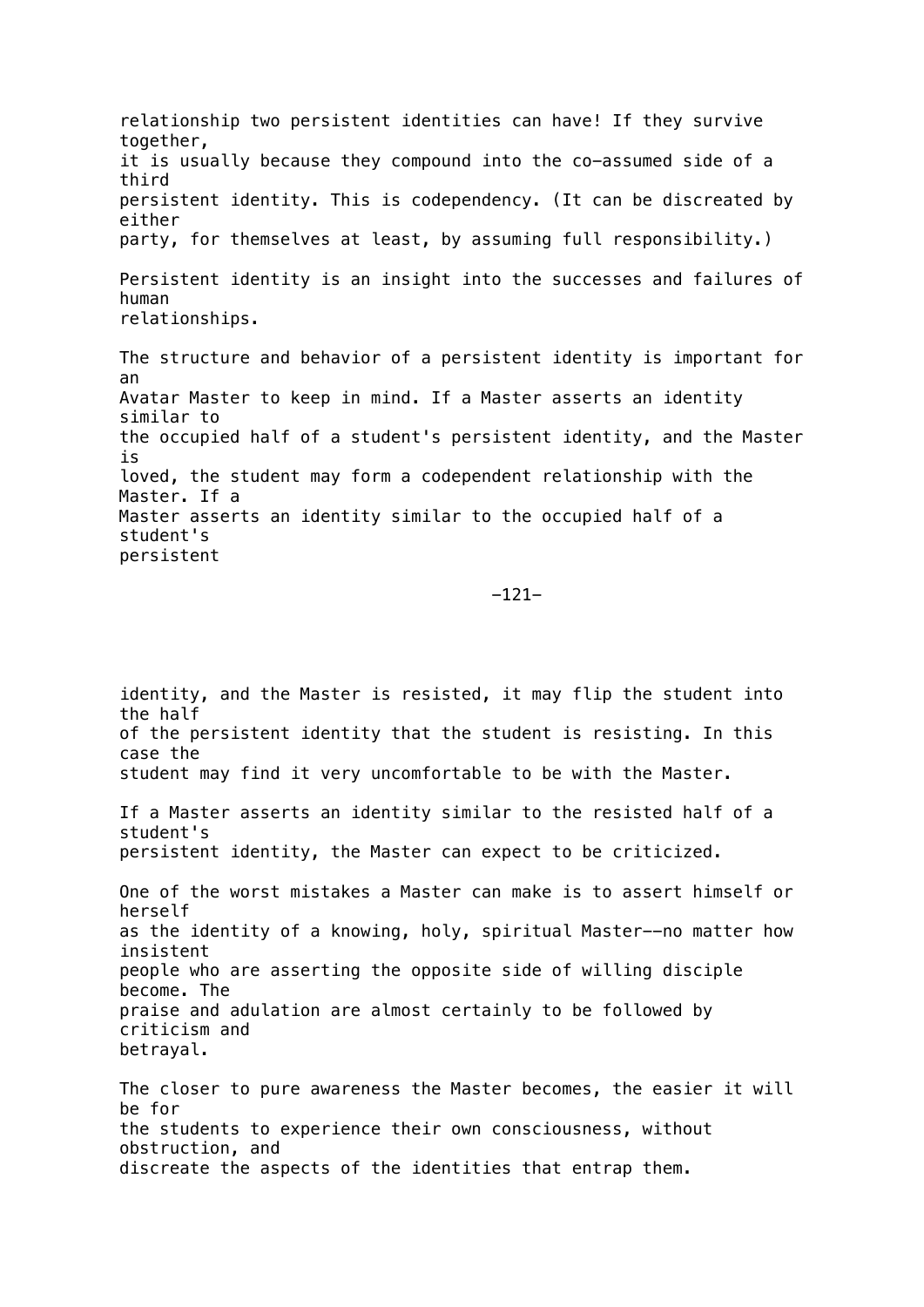Love at First Sight

Sometimes a person will exhibit a strong preference for another person that he or she perceives as occupying (or assuming) the same half of a persistent identity that he or she is occupying. At first there is a sense of helping each other to resist the disowned halves. Both being good Christians or good Moslems or bad bikers or whatever, they fall madly in love. Then, as time passes and their communication breaks down, they begin to project the resisted pole of their persistent identity on the other. "Oh-oh! How could I have been so stupid?"

You Know It's Gotta Be

You can act to set things straight without falling into resistance or condemnation. This is the crux of wisdom: to act with compassion and reasonable tolerance.

In truth, all resistance to others, all upsets with others, all criticisms and condemnation of others are really creations against the resisted side of a persistent identity that you are unknowingly creating. As you begin to recognize your own dark reflection as the invitation to hate or criticize others, you experience decided increases in compassion and tolerance.

## Creative Power

When you resist your own creations, your creative powers are quickly exhausted. People who are stuck in persistent identities, which is a large portion of the population, often spend more of their effort fantasizing and promoting, or worrying and apologizing for, the assumed identity than

Sidebar: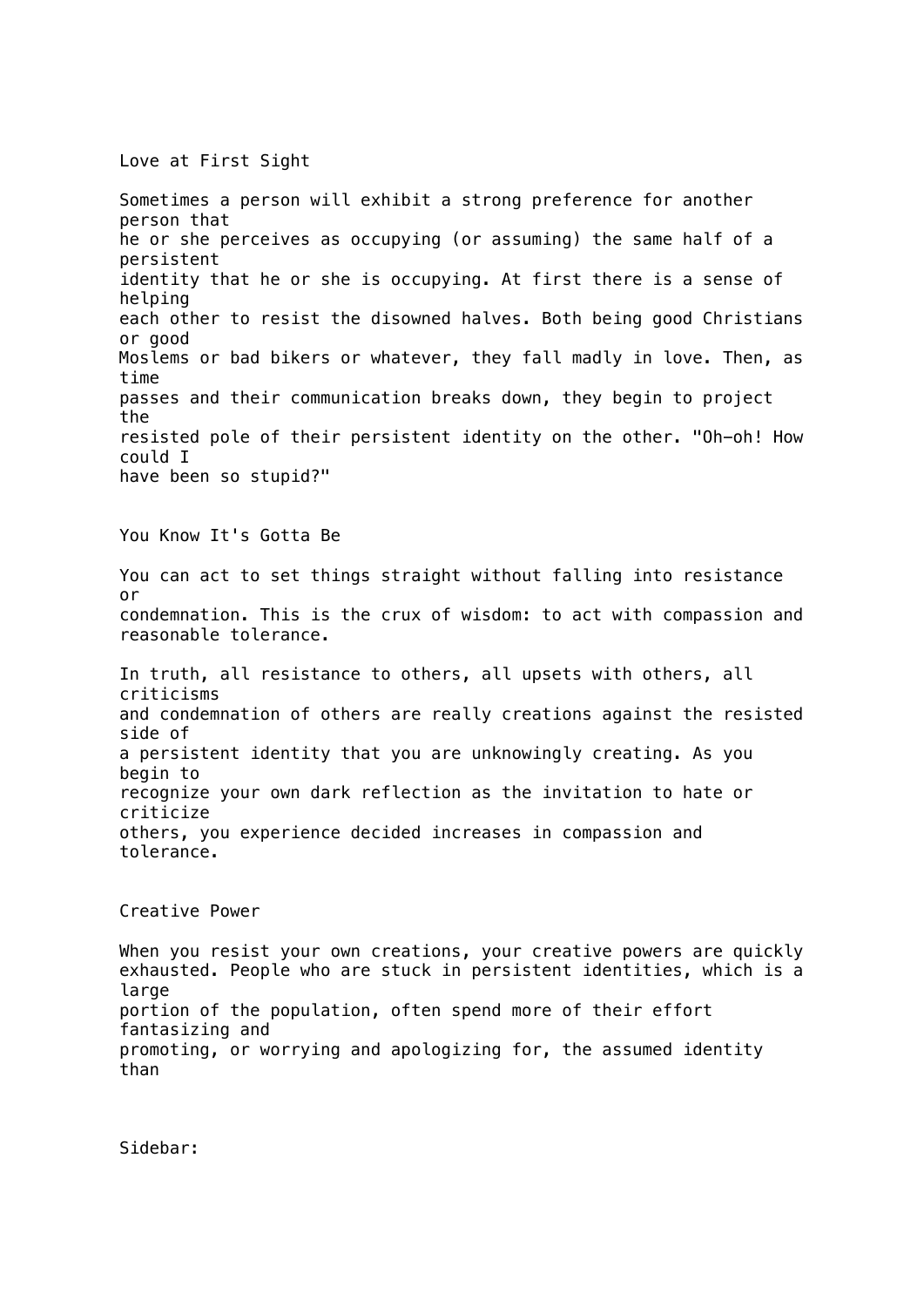Being assertive is not the same as asserting an identity. Asserting an identity is an effort to be recognized. Being assertive is an effort to get a point across.

"When you adopt the viewpoint that there is nothing that exists that is not part of you, that there is no one who exists who is not part of you, that any judgment you make is self-judgment, that any criticism you level is self-criticism, you will wisely extend to yourself an unconditional love that will be the light of your world".

Creativism 1987

-122-

actually directing effort toward the goal. This is the person who talks the talk, but can't walk the walk. The excuses are bigger than the deeds.

When they quit resisting or desiring the projected half of their persistent identity, they can discreate the conflict that is absorbing their attention and restore their creative power. Existing as a core identity is the optimum state for creating. Individuals who experience creative blocks need  $t_0$ discreate identities for awhile.

Invalidation

The sense of being invalidated by another is the result of inviting another to create an identity for you, and then having them create an identity similar to the projected identity half (of a persistent identity) that you are resisting. What a betrayal!

The resisted half of a persistent identity is often the most obvious thing about a person.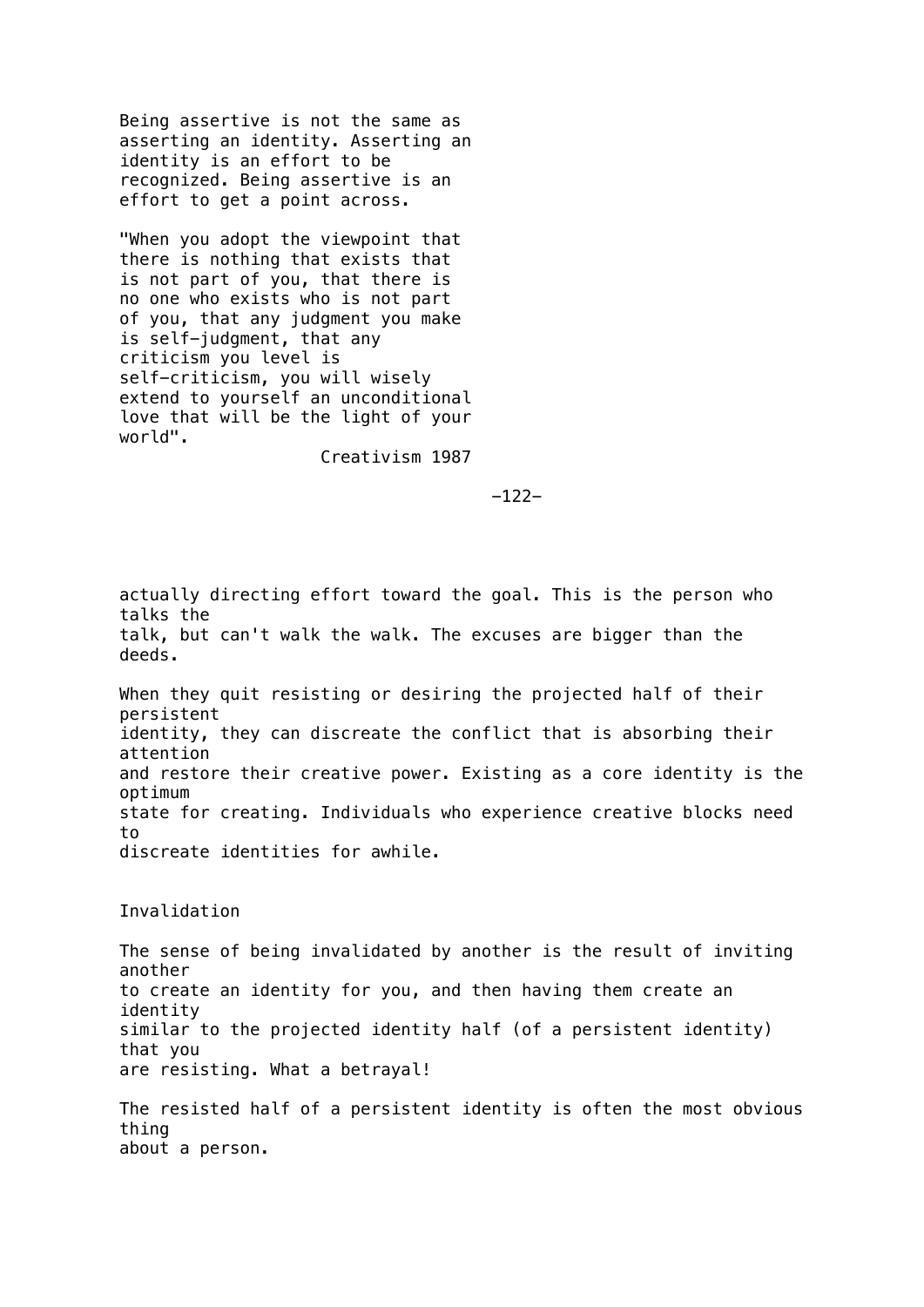The act of inviting or becoming another person's evaluation of who you are or who you should be comes as a result of exhausting your own creative powers in the self conflict of a persistent identity. Manipulation and control are accomplished by acknowledging and rewarding the favored half of a persistent identity--you're a good boy for helping mama--and criticizing or punishing the resisted pole--you're just like your dad. Manipulating persistent identities is a very old technology and is used by both friend and foe. The Master's Presence Avatar Masters operate most effectively as source-awareness without content or limit. In this way, if they should feel some resistance to another's identity, they will recognize it as a reflection of something they should integrate. As always, your enemies unknowingly offer you a fine path of self evolvement.

Sidebar:

Work should be engaged in because it is necessary, interesting, or enjoyable, but never for the sole purpose of exalting an identity.

-123-

# PERSISTENT IDENTITY PROCEDURE

Key Questions:

(Fill in the blank with an item from the list at left.)

(A) Is there some \_\_\_\_\_ you are resisting?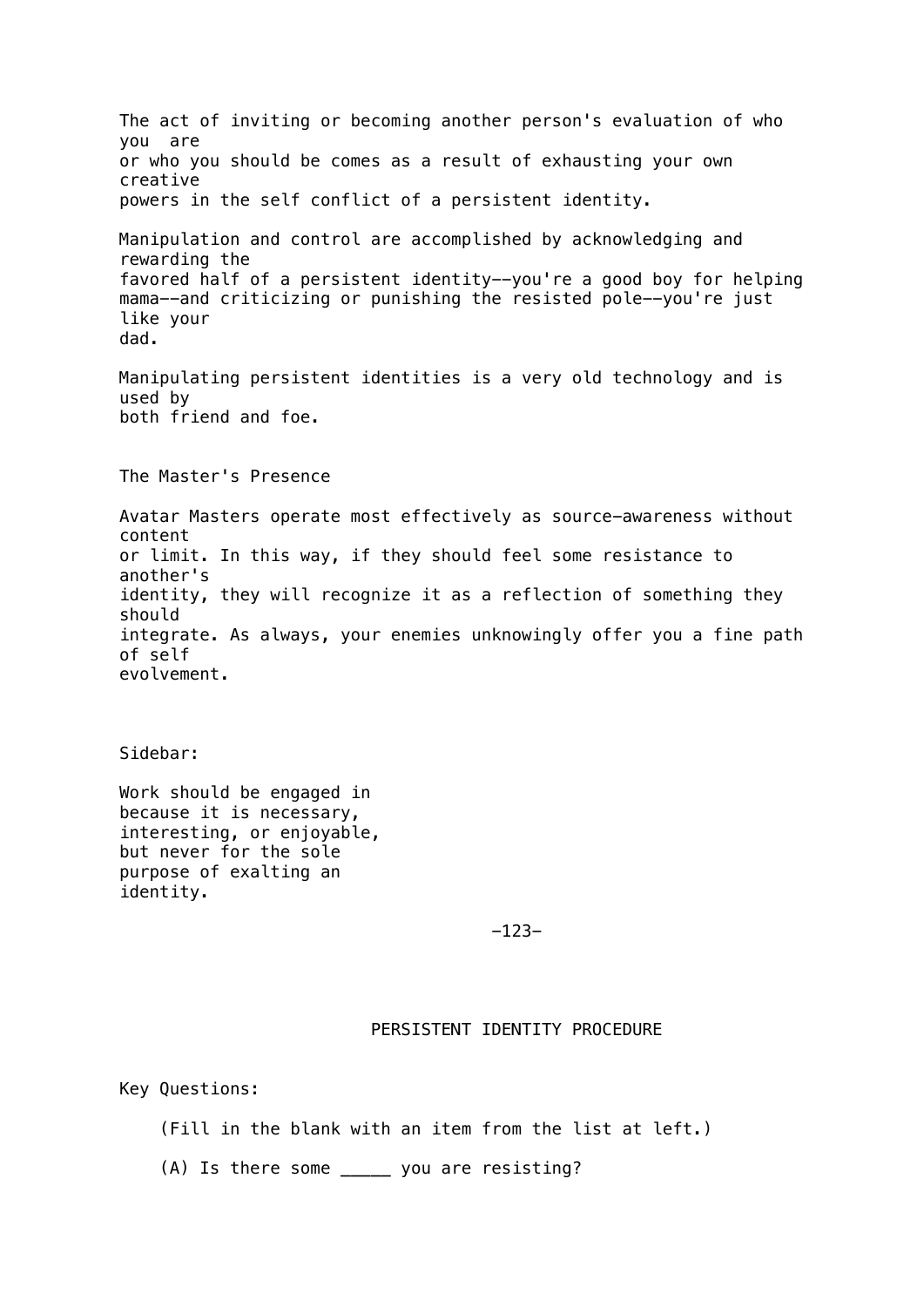(B) Is there some \_\_\_\_\_ you are desiring?

Steps: I. Handle each answer as it comes up. Ask question (A) with the selected item first; then (using the same item) ask question (B). II. For the answer to question (A): 1. Create what it feels like to be someone who resists that [referring to the answer from (A)]. 2. Create what it feels like to be someone who desires that [referring to the answer from (A)]. (The student does not have to name the "someone." If the student is unable to create someone who desires, return him/her to resisting for awhile, and then come back to desiring. Do this until s/he can fully experience either without judgment.) 3. Expand to the outermost limits of both identities simultaneously. 4. Label them without judgment. 5. Recognize: This is not-I. This is my creation. 6. Permit it to discreate; turn it off. Repeat steps 1-6 as necessary. III. For the answer to question (B): 1. Create what it feels like to be someone who desires that [referring to the answer from (B)]. 2. Create what it feels like to be someone who resists that **[referring**  to the answer from (B)]. (The student does not have to name the "someone." If the student is unable to create someone who resists, return him/her to desiring for awhile, and then come back to resistance. Do this until s/he can fully experience either without judgment.)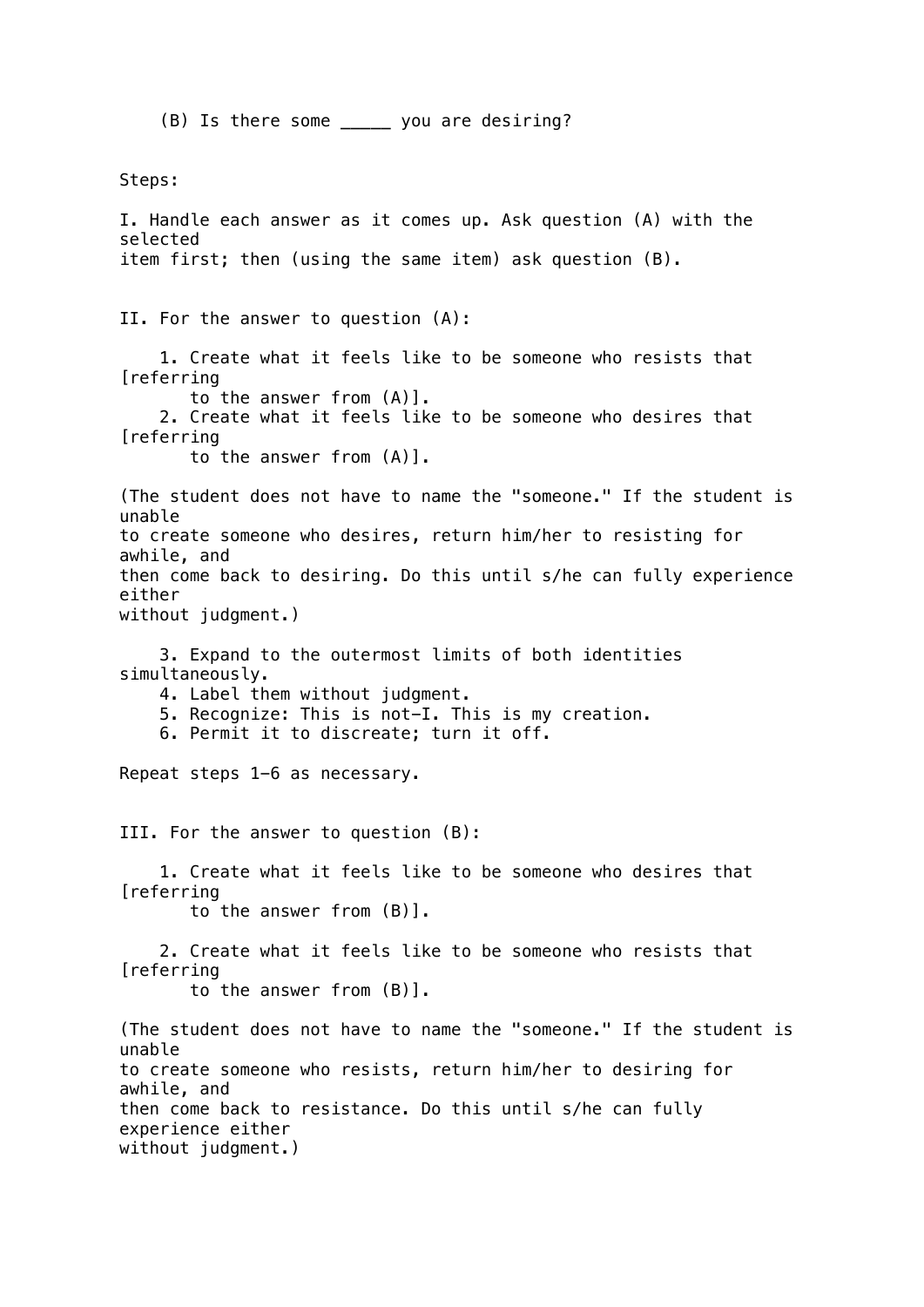Sidebar:

Items To Use In The Key Questions:

- $*$  attribute
- \* identity \* emotion
- $*$  idea
- $*$  desire
- \* sensation
- $*$  characteristic
- \* attitude
- $*$  habit
- \* perception
- \* experience
- \* correction
- \* belief
- \* condition
- \* situation
- \* communication
- \* upset
- \* relationship
- \* recognition
- \* evaluation

Note: Any noun could probably be used; the above have been tested.

 $-124-$ 

 3. Expand to the outermost limits of both identities simultaneously.

- 4. Label them without judgment.
- 5. Recognize: This is not-I. This is my creation.
- 6. Permit it to discreate; turn it off.

Repeat steps 1-6 as necessary.

Tip

After a situation is totally cleaned up, it's good to use Step 6, create, from the CHP to create what you prefer.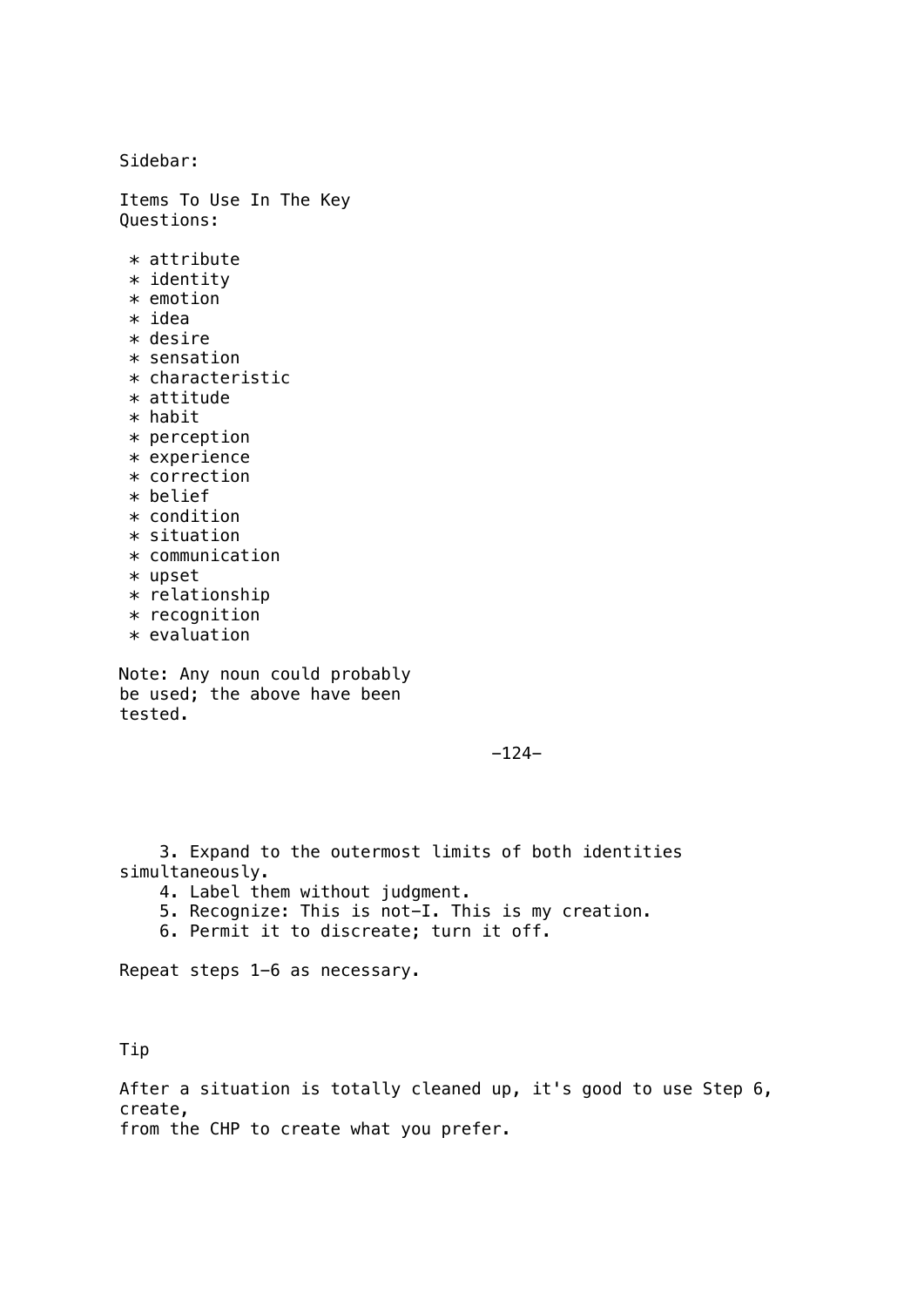Sidebar:

The Persistent Identity Procedure can be adapted to particular situations by prefacing the key questions with the situation, e.g., "About smoking, is there some\_\_\_\_\_\_ you are resisting?" (Continue the whole procedure with "about smoking") or "About relationships, is there some\_\_\_\_\_\_ you are resisting?" or "About finances," etc.

#### -125-

## A TALK ON IDENTITIES

Status: Rank of Importance

The first thing to keep in mind about identities is that it's very dangerous to invalidate a person's estimation of his or her own importance. I mean it! It's hazardous to your health! You can criticize a person's actions, and you can criticize a person's choices. Neither will make you popular, but you can do it. But don't ever criticize their estimation of their own importance. Don't even kid about it. If you investigate any long-running feud, you will find at the bottom that somebody refused to recognize somebody else's estimation of their own importance. The conflict may appear to be over land or money or who owned some pig, but underneath that is a perceived invalidation of importance. It is the fundamental transgression that obstructs sharing and integration. It's what you find at the core of the current situations in the world. It's what you find as the real reason behind dissident Masters. Do you realize that humans are probably the only creatures that create a secret concept of their own importance that is not readily evidenced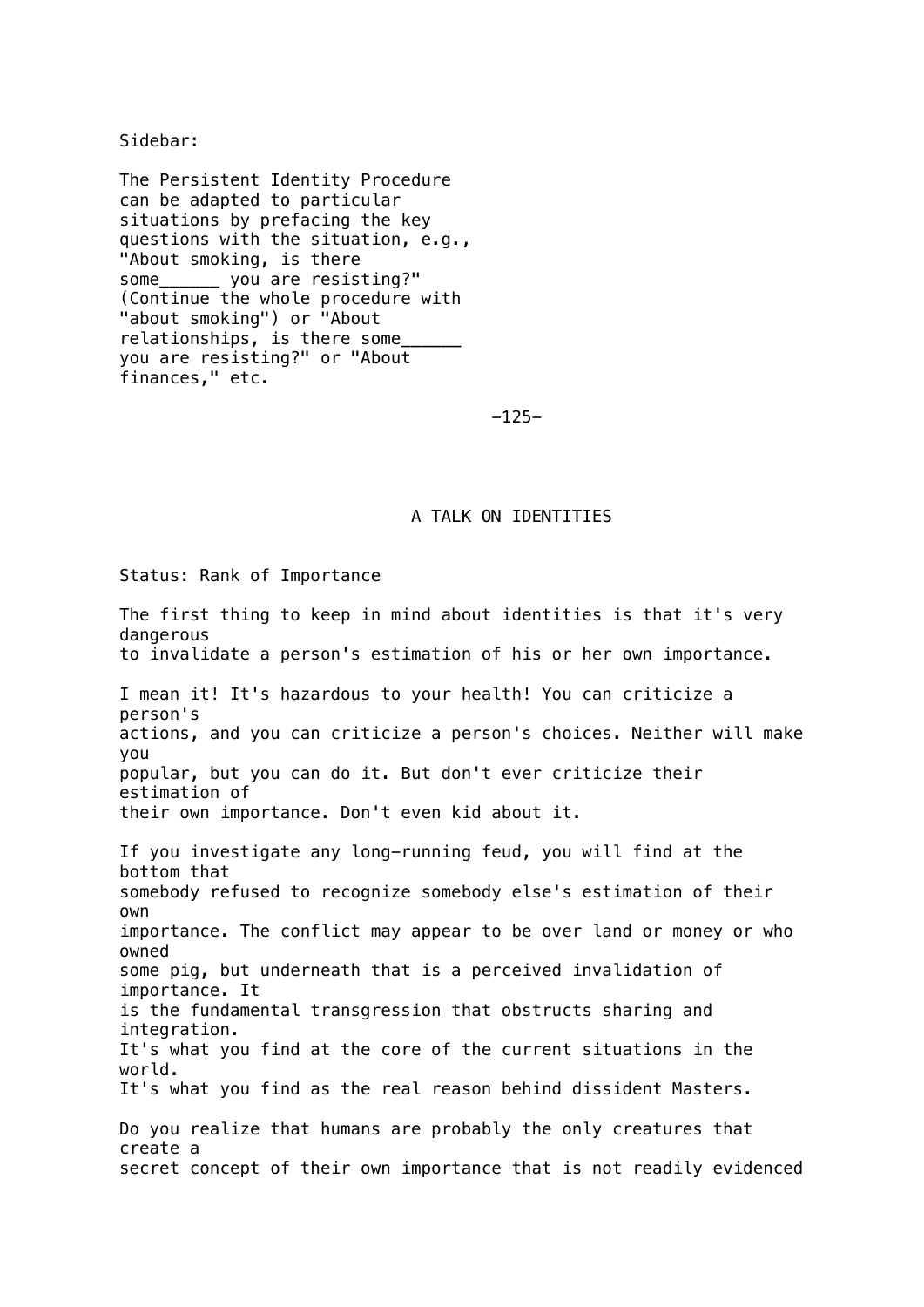by their actions? And you have to respect this concept to keep from offending them. It's a difficult task to live among humans. You can actually insult someone by doing nothing, by saying nothing. It happens all of the time. "I saw you at the dance last night and you didn't even say hello!" An individual's self-importance is not necessarily based on any evidence or accomplishment. It is based on a subjective belief that the individual has created from his or her imagination in response to something that no longer exists. Is it any wonder that world peace is so difficult to achieve? Customary efforts to restore peace start with some statement, or constitution, or bill of rights, which says in essence that we're all equally important. It's a starting point. The problem is nobody believes it for very long. Even the peacemaker soon insists upon the superior importance of his or her role. I once defined ego as a being's ability to be offended and their assertion of their right to be offensive. I think that is a good definition. Good Advice, But... Now watch me violate my own advice and risk offending everyone's importance. -126- I put identity and importance together because they both feed the illusion that we are separate and independent. Identity and importance are delusional traps. What scale do you use to rank your importance? Money? Ancestry? Intelligence? Skepticism? Kindness? Beauty? Power? Accomplishment? Ability? Skill? Understanding? Compassion? Suffering? Independence? Motivation? Does the presence or absence of any of these have anything to do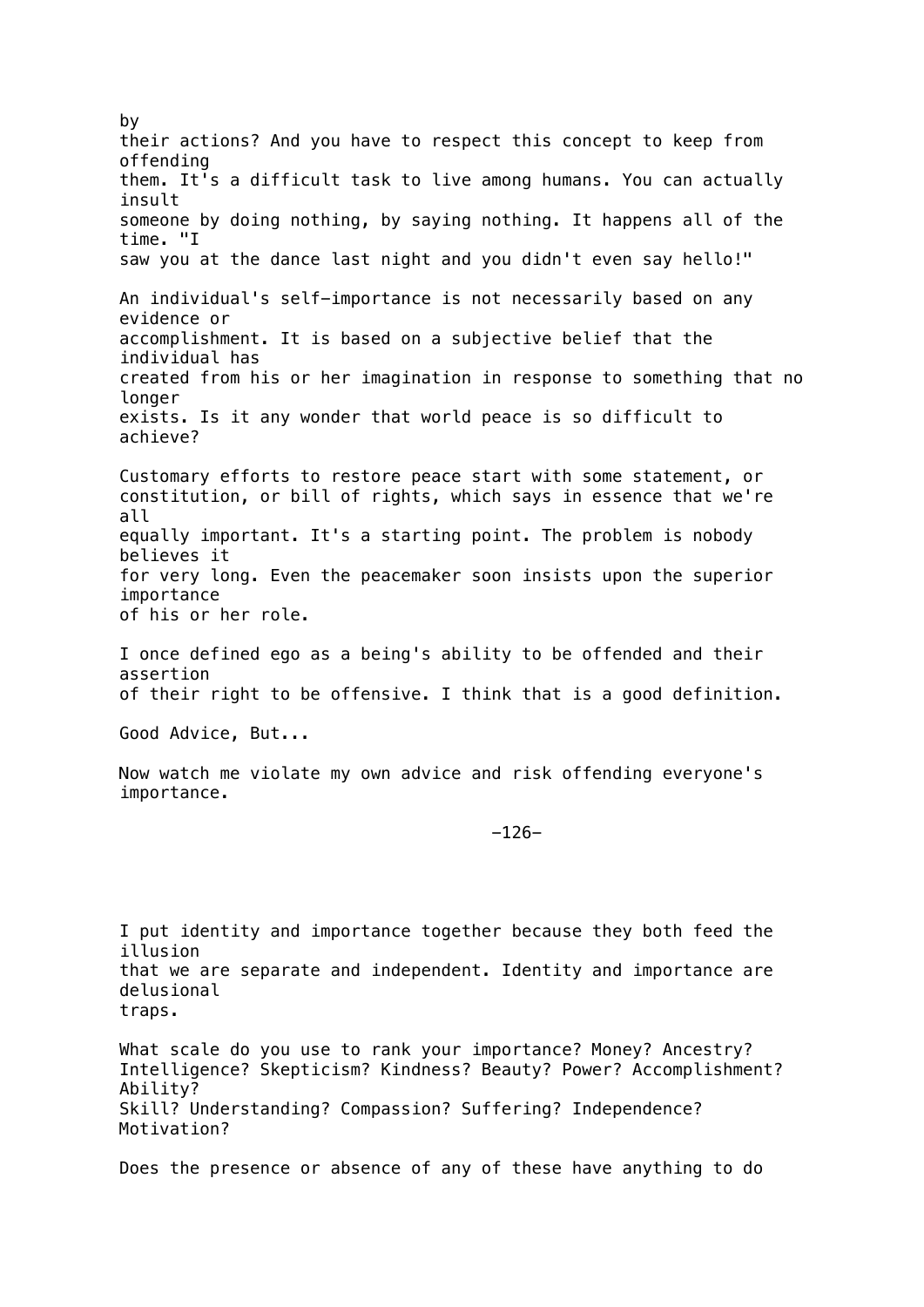with who you really are? No, they are part of the illusion at the heart of world self. They perpetuate suffering. Assumed and Projected Identities Who I think you are is relative to who I think I am. [Illustration: wizpic-page127.gif ] When you're saying "I am this," the assumed portion of the identity is known, but the projected portion of the identity is transparent. When you're saying "I am not that," the projected portion of the identity is known, but the assumed portion of the identity is transparent. If you want to be perfectly factual, you would say, "I am this and that." Here's a neat definition of source from Virginia Downsbrough. "Source is truly not a that. Source could be defined as that which has no opposite, doesn't come in gradients, and can't be placed on a scale." Egotism is an effort to glorify an identity as a substitute for source. The identity that believes itself source is really operating within a very confining creation. Its sole purpose is -127 the calculation of self advantage, either overtly or covertly. It is an assumed identity that is involved in adversarial games with projected identities. It insists upon its separation from its projected counterpart and may even carry this insistence beyond the moment of death. (The fate of an "I" that will not free itself of definition (identity) is to remain attached to the physical plane.)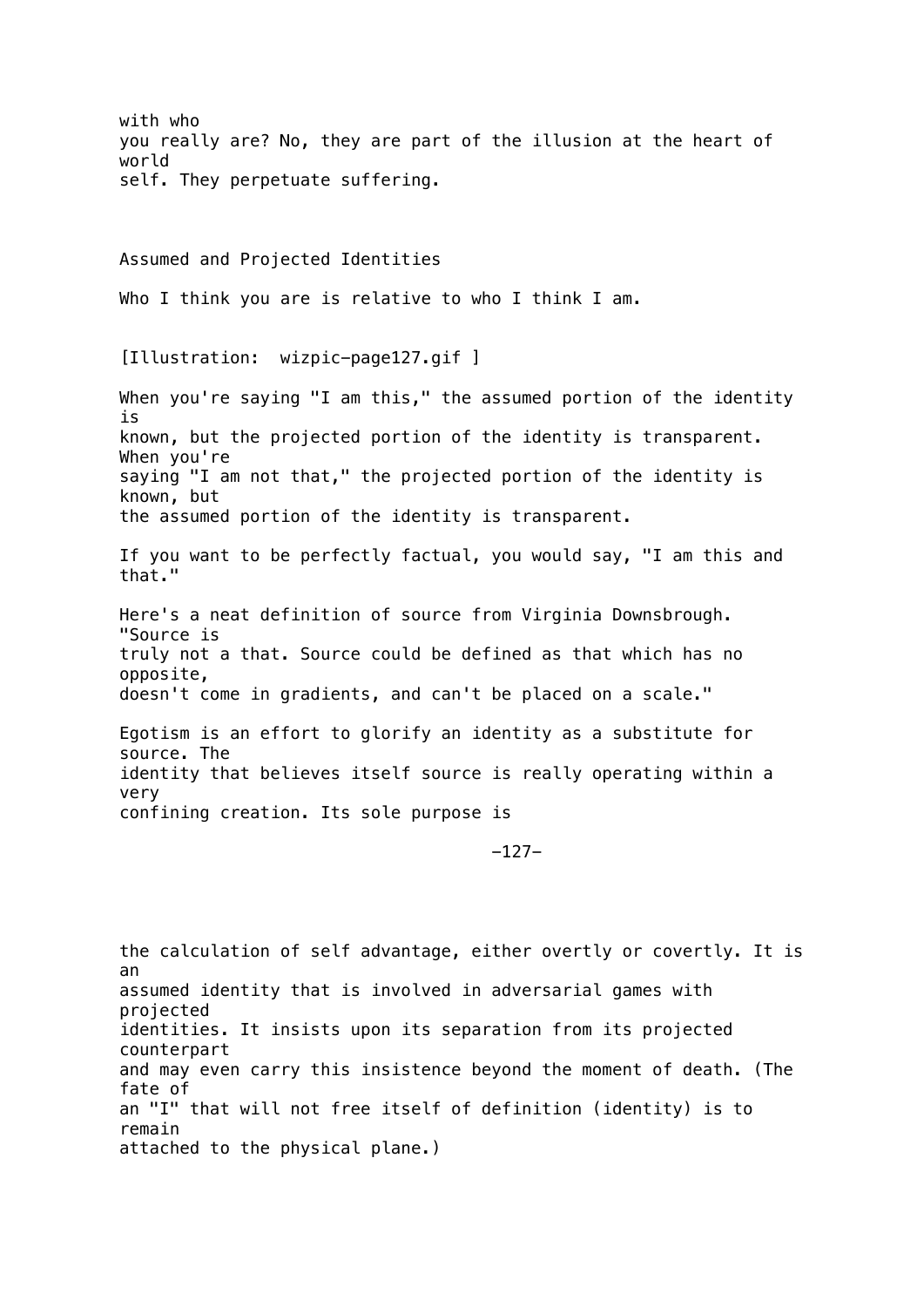The Projected Enemy

Enemies are two aspects of "I" that are each operating as an assumed identity and trying to get the other to wear a projected identity with these characteristics: \* You are aggressive. \* You are deluding yourself about the truth. \* You don't have any friends. \* You can't be trusted because you are crazy. Go ahead; experience it. It's a classic! Me and I Generally when we speak of ourselves as "me," we're talking about an identity that we have assumed or are asserting. Sometimes, probably most times, it's a transparent identity. When we are aware of ourselves as \_undefined\_ "I," we're talking about a viewpoint of awareness that operates beyond duality and beyond identities. This is a higher self. It is where you end up after a thorough identity rundown. Undefined "I" is multidimensional, multireality, and indestructible. Sometimes you'll find a student trying to discreate "I." It might be possible if there were someone to do it, but if there were someone, then the student would still be dealing with defined identities. "I" is not separable. How Does the World Feel about You? So how does the world feel about you? Just contemplate that for a minute. How does the world feel about you? Does that idea create a reaction? OK, how do you feel about the world? Same reaction? That's the other half of the identity. It is one creation. The reaction is

your interpretation of a denial zone.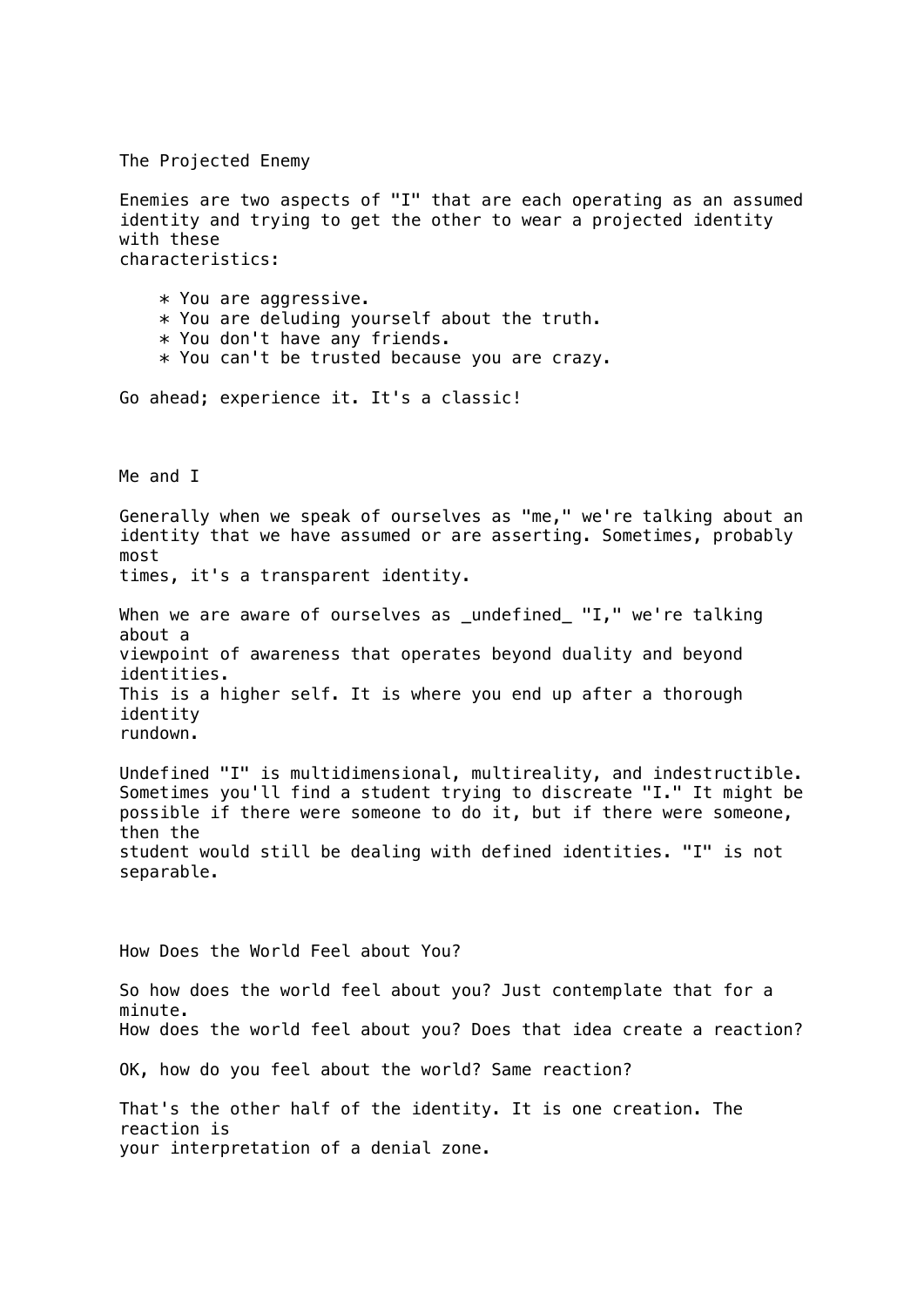Supporting Identities

When you act to gratify an identity, it is the identity that benefits rather than you. The identity is empowered by you. Gratify means to fulfill a desire. When you act to fulfill the desire of an identity, it's the identity that benefits from it. A lot of beings are working for an identity. They are slaves to an identity. That doesn't make sense does it? Possessiveness The possession of beliefs and experiences is identity. Tension and stress also arise from possessiveness. The feeling of possessing is expressed by the words "my \_\_\_\_\_" or "this is mine." When you experience everything just as it is, you operate from the higher "I" viewpoint and don't create identity. As soon as you resist or desire,

some possessiveness develops. Neutral attention has no sense of possessing.

Transpersonal Consciousness (\_Beyond\_ personal)

[Illustration: wizpic-page129.gif ]

Transpersonal consciousness intuitively urges individuals in the direction of cooperation and alignment. This is social consciousness, concerned with the survival and evolution of the species, rather than one individual unit. Attention refocuses from having to being . Some of this you see already.

It requires that a person climb out of the cicada shells of personal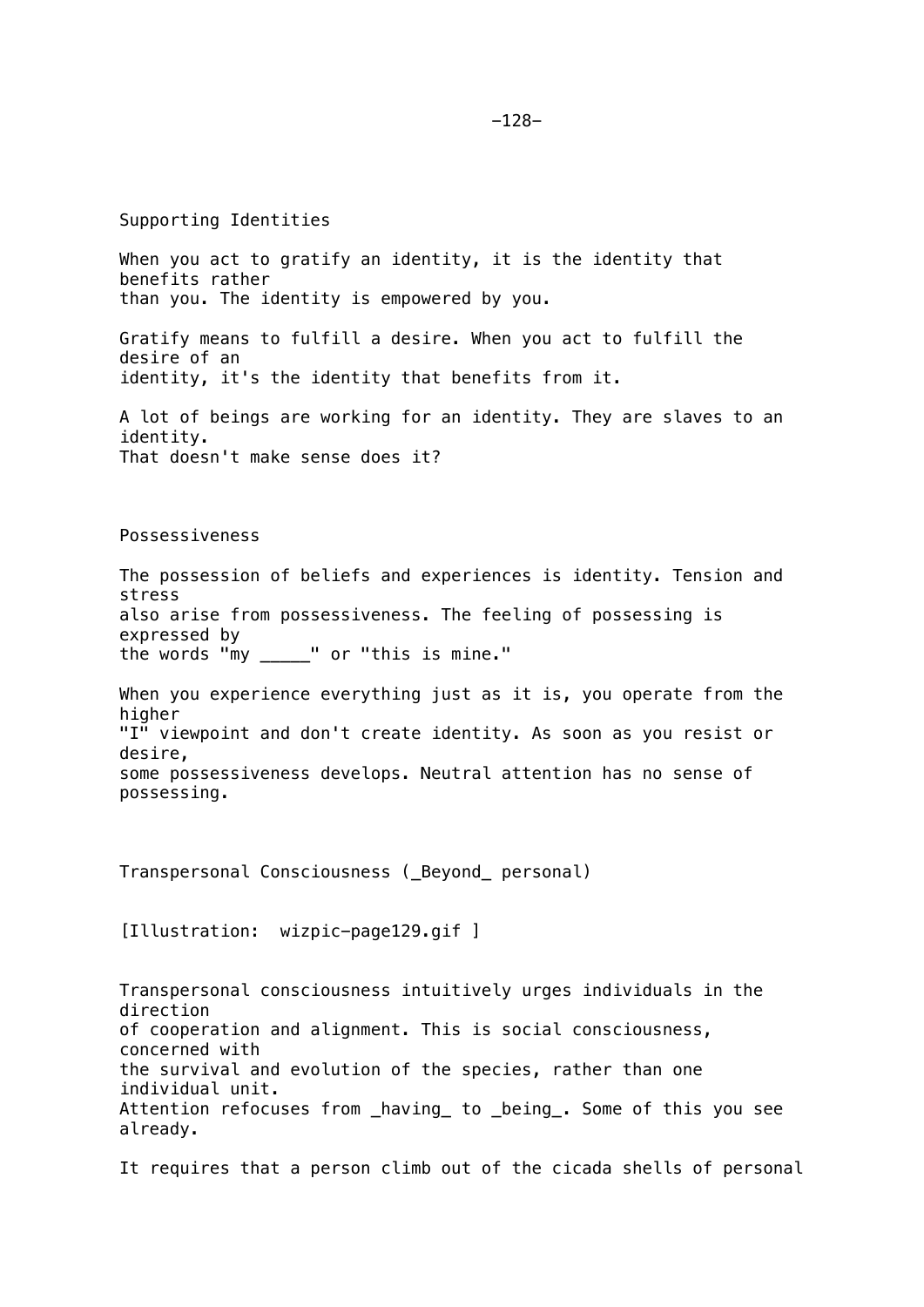identity to partake in this metamorphosis to transpersonal consciousness. This is one of the original objectives of The Wizard Course. Transpersonal consciousness is the realm of the Wizard.

Some describe 'it as analogous to the awakening of the organism consciousness that single-cell creatures experienced when they formed the first multicellular organism.

Probably the single-cell creatures that did not or could not participate in the alignment and cooperation of the multicellular organisms thought organism consciousness was a fantasy.

-129-

Transparent Identities

(Question: How do you tell if you're undefined or in a transparent identity?) If you say transparent aspect of an identity, it is easier to understand. Some part of the identity is usually visible, either the assumed or projected part. Also, when in identity, there is a sense of having a mind separate from the world. As an undefined "I," there is no separation of mental and physical. I'll give you some additional questions for revealing aspects of transparent identities. By now you know that what we're critical of in others is an aspect of ourselves that we're resisting. It's part of the transparent projected identity. So here's a primary that you can use to turn up identities. The identities will occur as secondaries to the primary. The primary is: "Everyone thinks I am wonderful." Did someone turn up as a secondary? What do you imagine they think of you? What do you think of them? Respectively, that's the projected and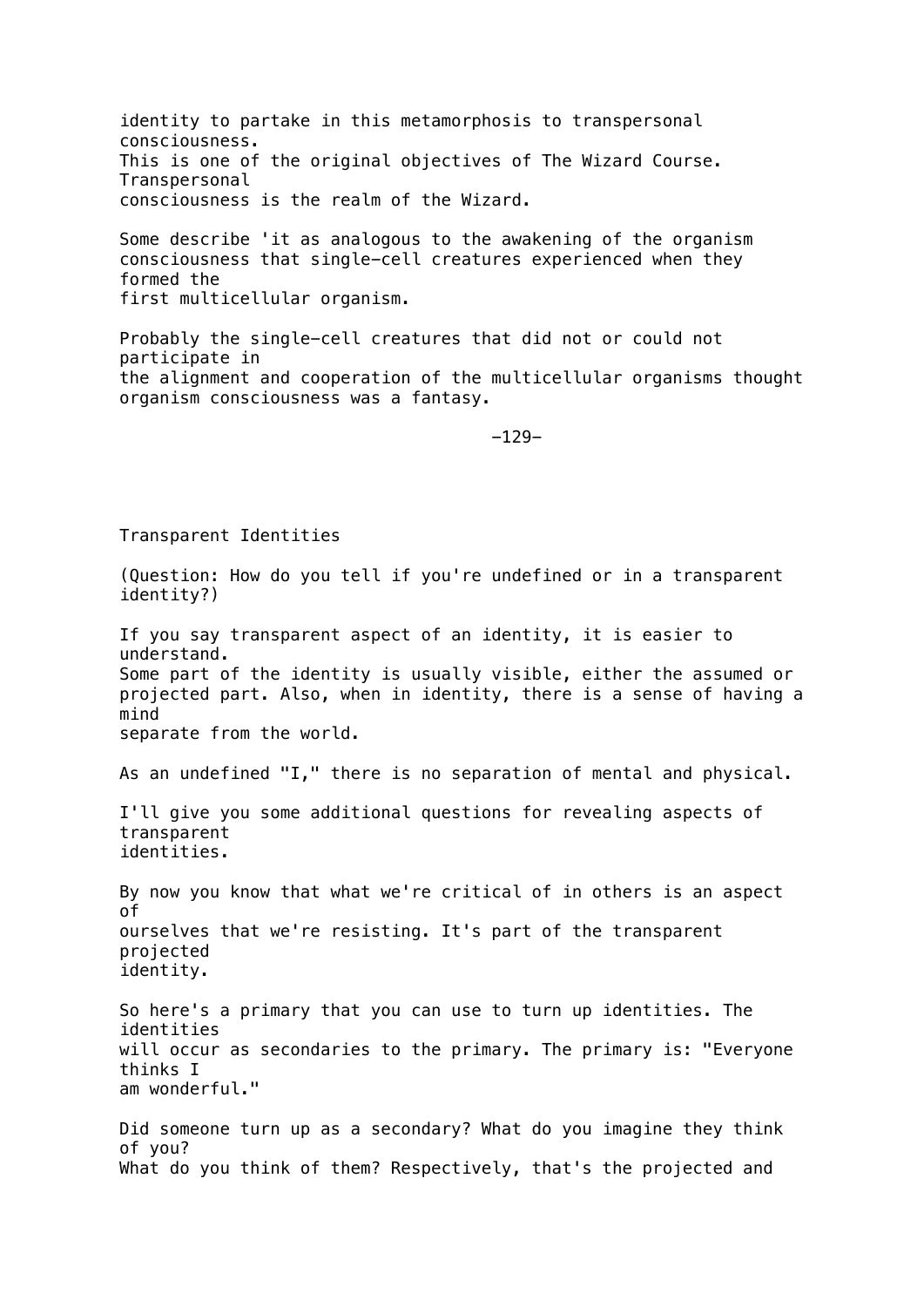assumed portions of a transparent persistent identity. Here's another one. This one has two steps. The first primary you make is: "I have no secrets." The secondaries are your secrets. Take each secret and ask yourself: Who is it that I'm keeping that secret from? That's a projected identity. You'll have to work out what the assumed identity is. Secrets are kept only from certain people, certain projections of identity. You'll meet a stranger, and you'll blab your head off. You sit down beside somebody on an airplane and you say, "Let's tell our secrets." "Okay," she says, "I murder people on airplanes for a living." "Oh really," you say, "I'm a suicidal airline bomber!" Hiding in Identities You can influence a person by projecting on them a much better identity than they think they are. They'll try to live up to it, but it may destroy their ability to communicate sincerely with you. (Question: Why?) -130- It's a self-importance issue. Say you project somebody as being really wonderful, strong, always knowing the right answer, always knowing

do, always doing the right thing. They're not likely to destroy your opinion of them by telling you about their mistakes and failures.

what to

A person can feel controlled by an image that's being projected. This is the psychological danger of fame--particularly for actors and actresses who have played an identity, and people still want to see them as that cinematic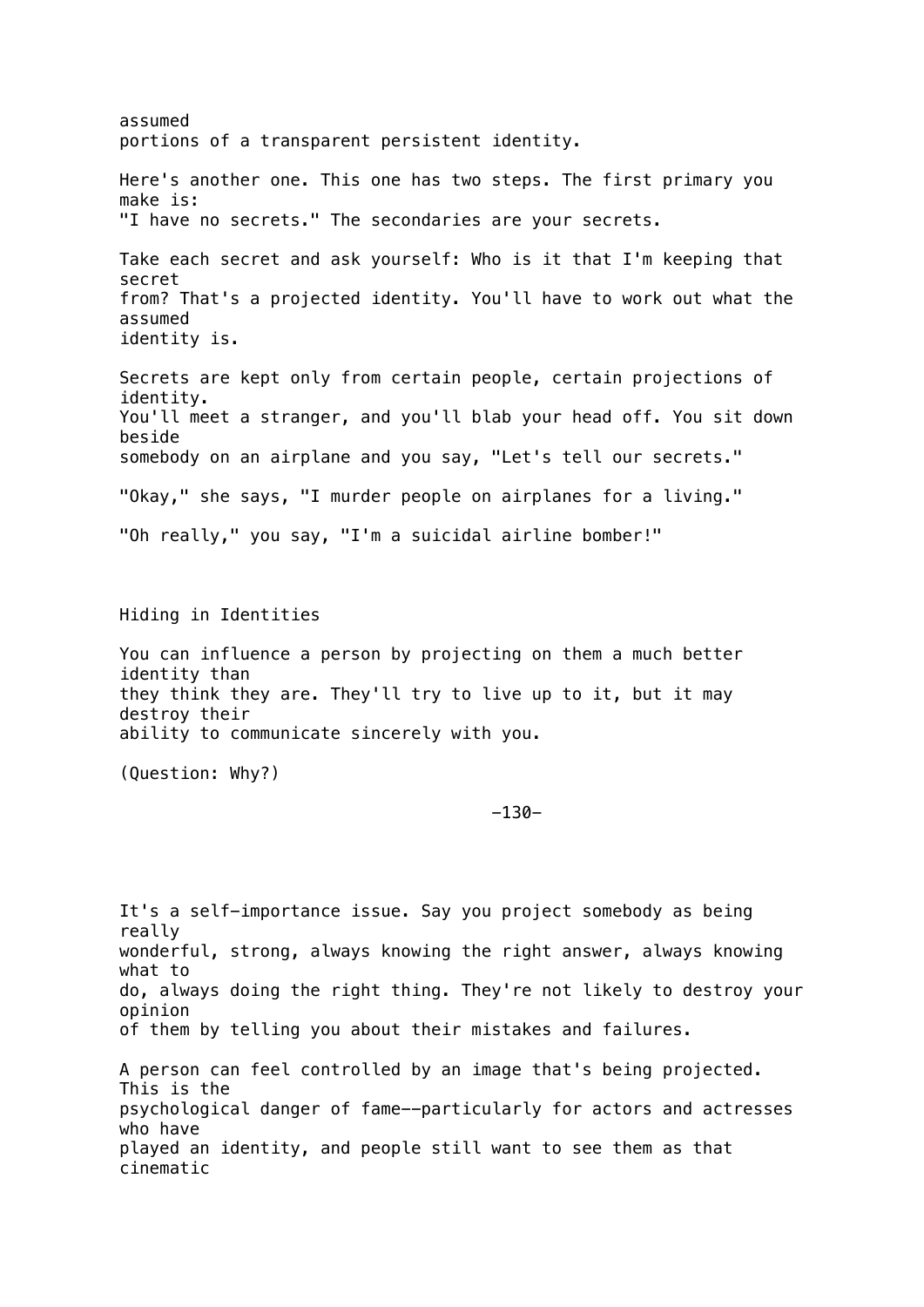-131-

# AN ADVANCED APPROACH TO INTEGRATING PERSISTENT IDENTITIES

Here's one of those well-what-do-you-know's.

First, recognize that a persistent identity is a personal mental phenomenon. It is not shared with another. All parts of the persistent identity (the assumed characteristics, the separating resistance [emotional response], and the projected characteristics) are all parts of one creation within a single mind. No one is really out there. You can dramatize a persistent identity without another human soul present. A mental image serves quite sufficiently to reflect the other. In time, the mental image has so much fixed attention invested in it that it takes on a life of its own, and the control of your mind is compromised.

[Illustration: wizpic-page132.gif ]

In a persistent identity, the assumed characteristics are imagined as self (myself, me), and the projected characteristics are projected into the universe as a costume for someone to reflect. The person chosen to reflect the projected characteristics is often unaware of participating in the persistent identity. The projected characteristics are often just the opposite of the assumed characteristics (e.g., I am kind, caring, honest; you are not kind, caring, honest, or I am not mean, stingy, vengeful; you are mean, stingy, vengeful.). The projected characteristics are separated from the assumed characteristics by a separating resistance. You could call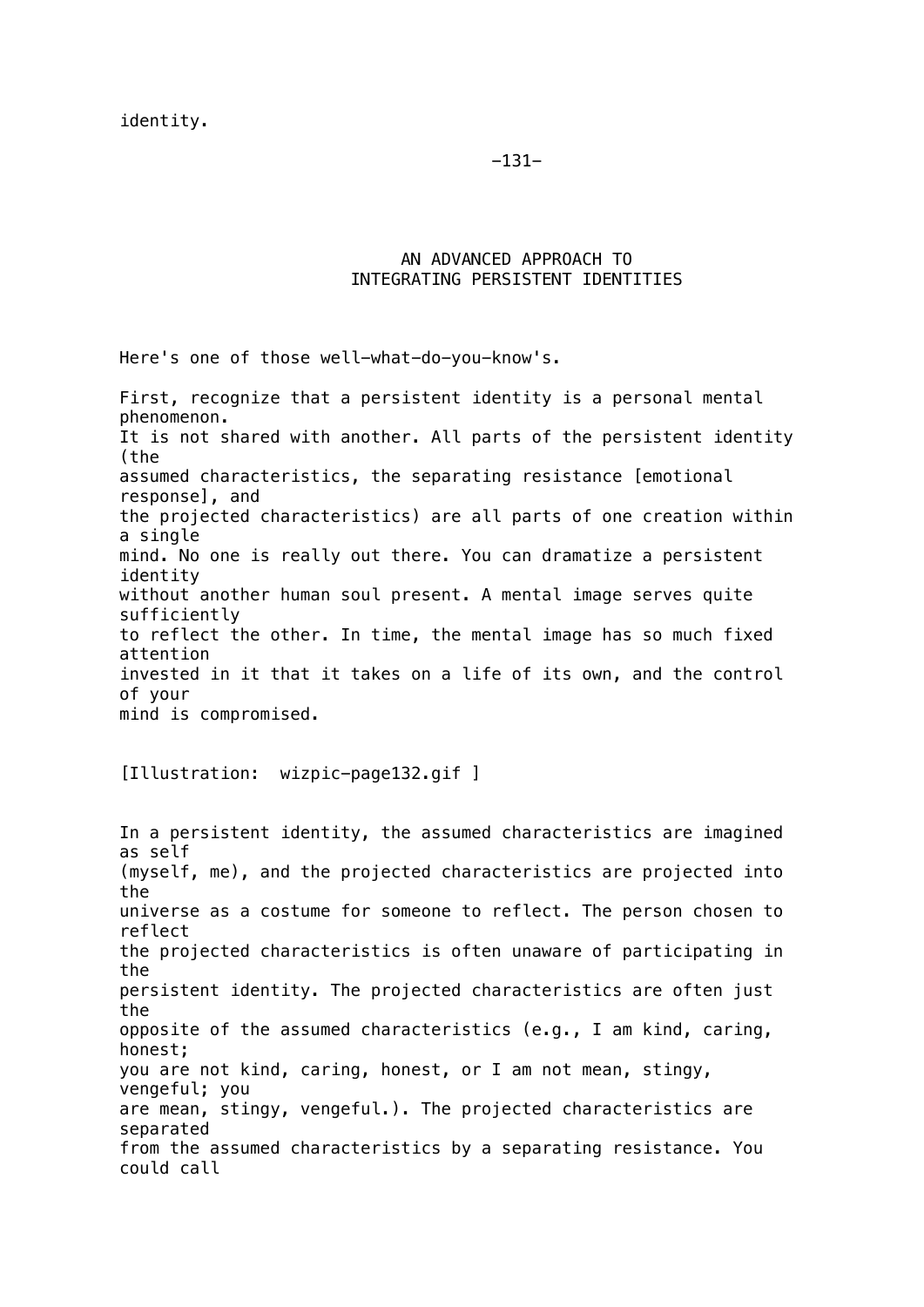this the denial of responsibility zone. This separating resistance is how the assumed identity feels about the projected identity. The separating resistance often camouflages a past disagreement or painful trauma mixed with strong negative emotions in the grief, fear, and anger bands. A separating resistance that begins as a mere aversion to another, when explored, may unexpectedly blow up into a release of painful emotion. This is a sign of progress. Separating resistances are often coated with imaginary interactions and undelivered communications (e.g., "If I ever see her again, I'll ask her about Bill."). The negative emotions contained in the separating resistance (grief, fear, anger) tend to bleed back onto the assumed identity as a chronic attitude toward life. Occasionally, you find a broken person, someone who is very caved in or in deep regret, who reverses a persistent identity and asserts all the negative characteristic as self and projects the positive characteristics onto someone else. You're still dealing with a persistent identity. Sidebar: Three Parts of a Persistent Identity: 1. the assumed characteristics (assumed identity or self) 2. the separating resistance (emotional response)

3. the projected characteristics (projected identity or other)

-132-

In relationships modeled upon a persistent identity, you not only create yourself, you create a whole life role for the other. The role is an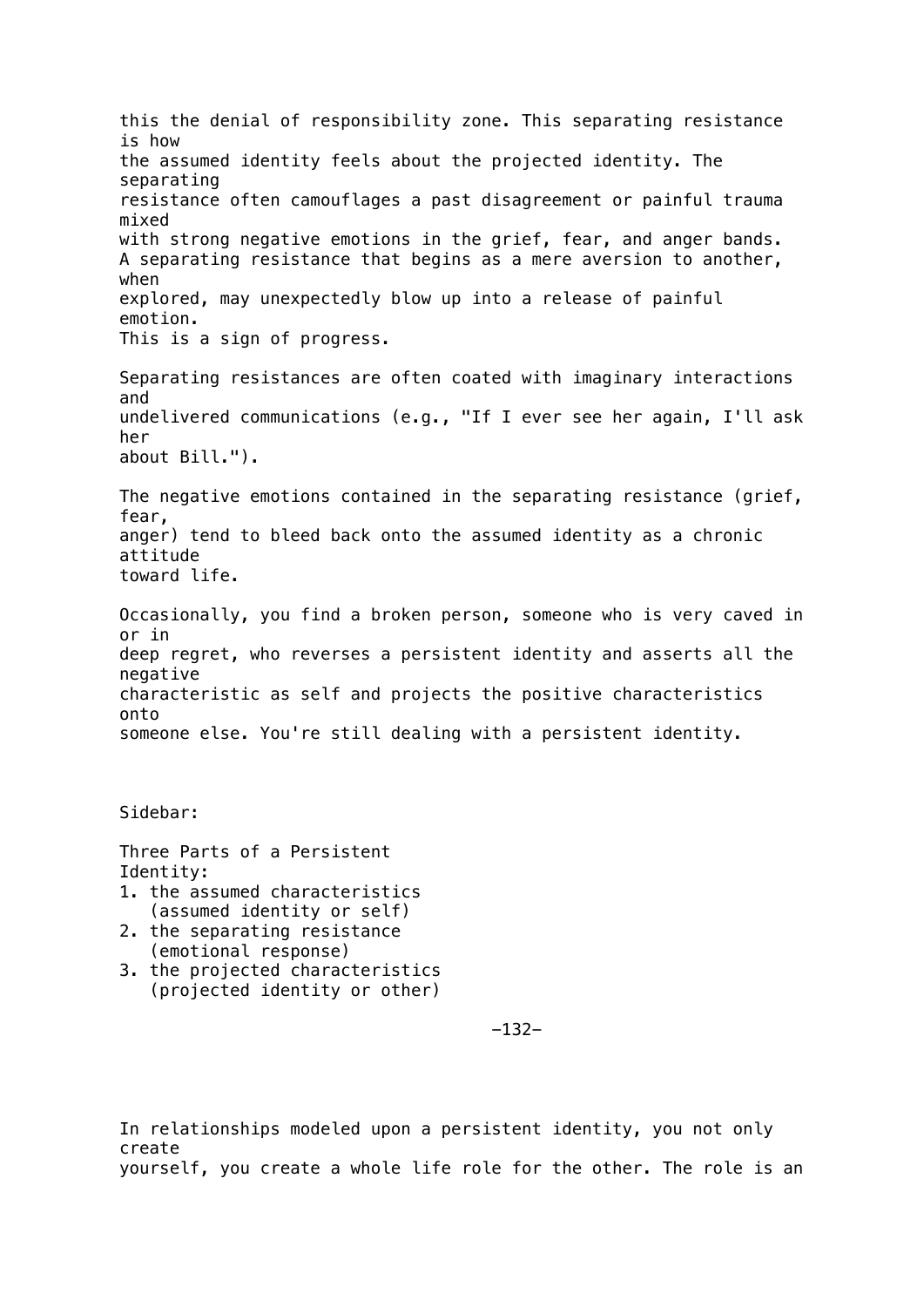imaginary, extended existence of an identity that you once asserted, but because of bad associations have now come to resist and project onto others. Think about an argument or upset that you have had with another person. Isn't it surprising that you seem to know the other person's intentions, their opinions, what they think of you, what they think you think of them, what they really mean by what they say? How do you come to know so much about the role they are playing? Right! You created the script. Persistent identities are the source of the costumes that some people place on everyone around them. In worst cases, this projecting behavior is so pervasive that the person's total attention is consumed in trying to relive some argument or traumatic incident from the past. Sometimes you run into someone who is operating so firmly out of a persistent identity that the meaning of your words and actions are totally preprogrammed by them. They tell you what you are thinking, what you are intending, how you feel, etc. They ask you questions and then tell you what your choices for answers are. They are running on a script that has nothing to do with you. And more than likely the role being assigned to you marks you as inferior or somehow bad-intentioned toward them. Such people could be dropped in a village of mindless robot dolls, and they probably wouldn't notice. In a few days they would be involved in dozens of conflicts and arguments with bad intentioned dolls. When you find yourself in a situation with someone who chronicall dramatizes a persistent identity, you have three alternatives: \* One, you can succumb to their projected identity, which leads you into this spooky suspicion that maybe they can read your mind and actually know more about you than you know about yourself. You begin making them your source. (This is not a good alternative, unless you want to explore codependency.)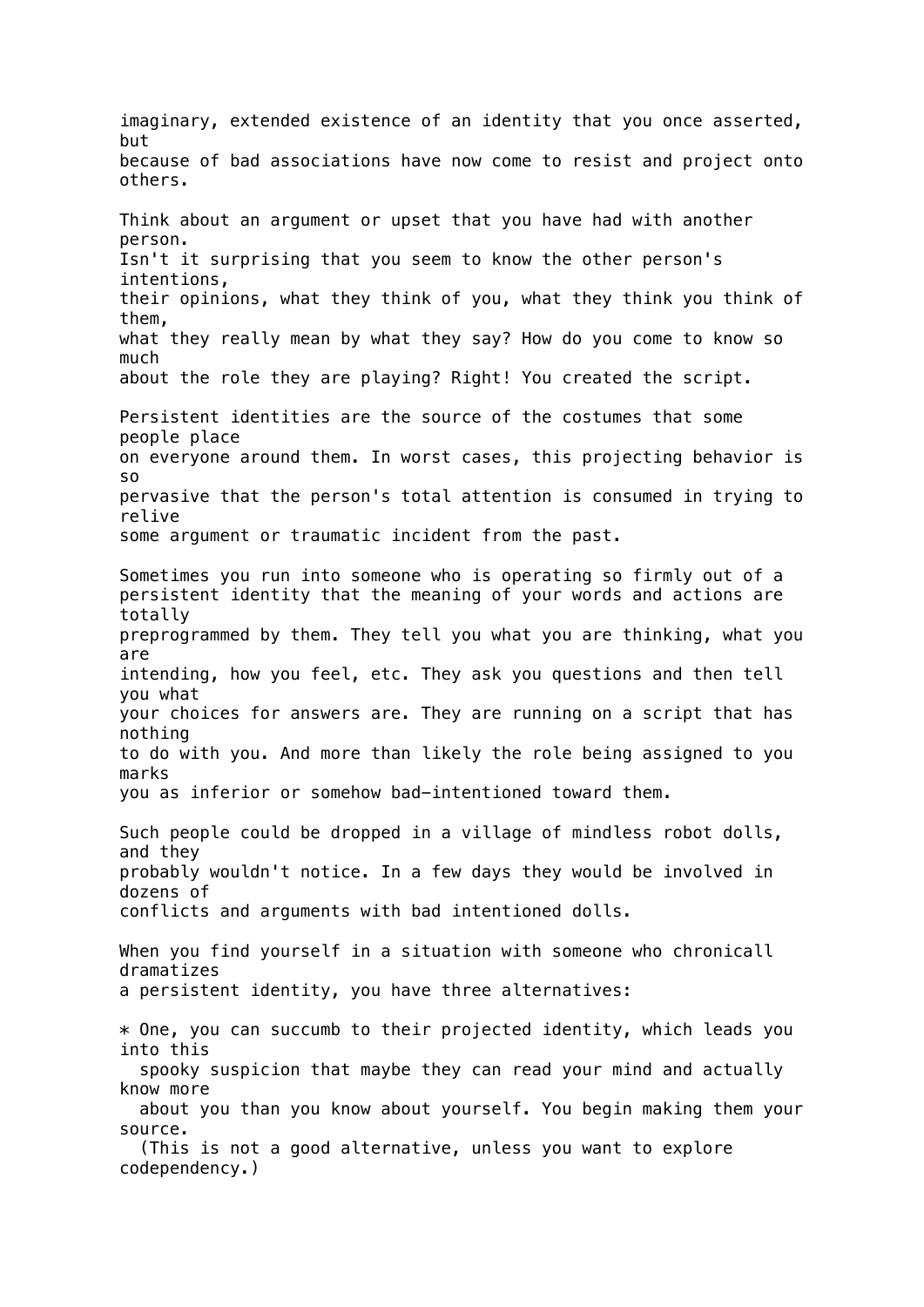\* Two, you can interrupt their projection and assert an identity of your own, which can lead into a group therapy session, but is more likely to lead to new upsets and new persistent identities--both for you and for them. \* Or three, you can just watch. It's easy. Nothing much is really expected of you. They have just chosen to play out a drama and to talk to themselves in front of you. Don't take it personally. Just uh-huh, shake your

head, look harmless, and slip them a copy of ReSurfacing.

-133-

## Herbie Swartz

I had an acquaintance in grammar school named Herbie Swartz. Herbie was an arrogant braggart who could do anything better than anyone else, knew more than anyone else, and was always willing to remind you of the fact. I hated him and wanted to club him over the head. Unfortunately, he was my closest and only neighbor, and I had to play with him. I can tell you, Herbie single-handedly ruined my childhood.

It was no small relief to me when my family moved to a city fifty miles away. No more Herbie Swartz! What a relief it was going to be to live in the city. Guess what happened? Within a week of moving I met, and was somehow overpoweringly attracted to, Ricky Heilig. Ricky moved into my life like a sticky piece of glue that you can't get off your finger. He was an arrogant braggart who could do anything better than anyone else, knew more than anyone else, and was always willing to remind you of the fact. Ricky single-handedly ruined my adolescence. Utterly ruined it. I should have clubbed him over the head with a bat.

When I graduated from high school and headed off to engineering college, my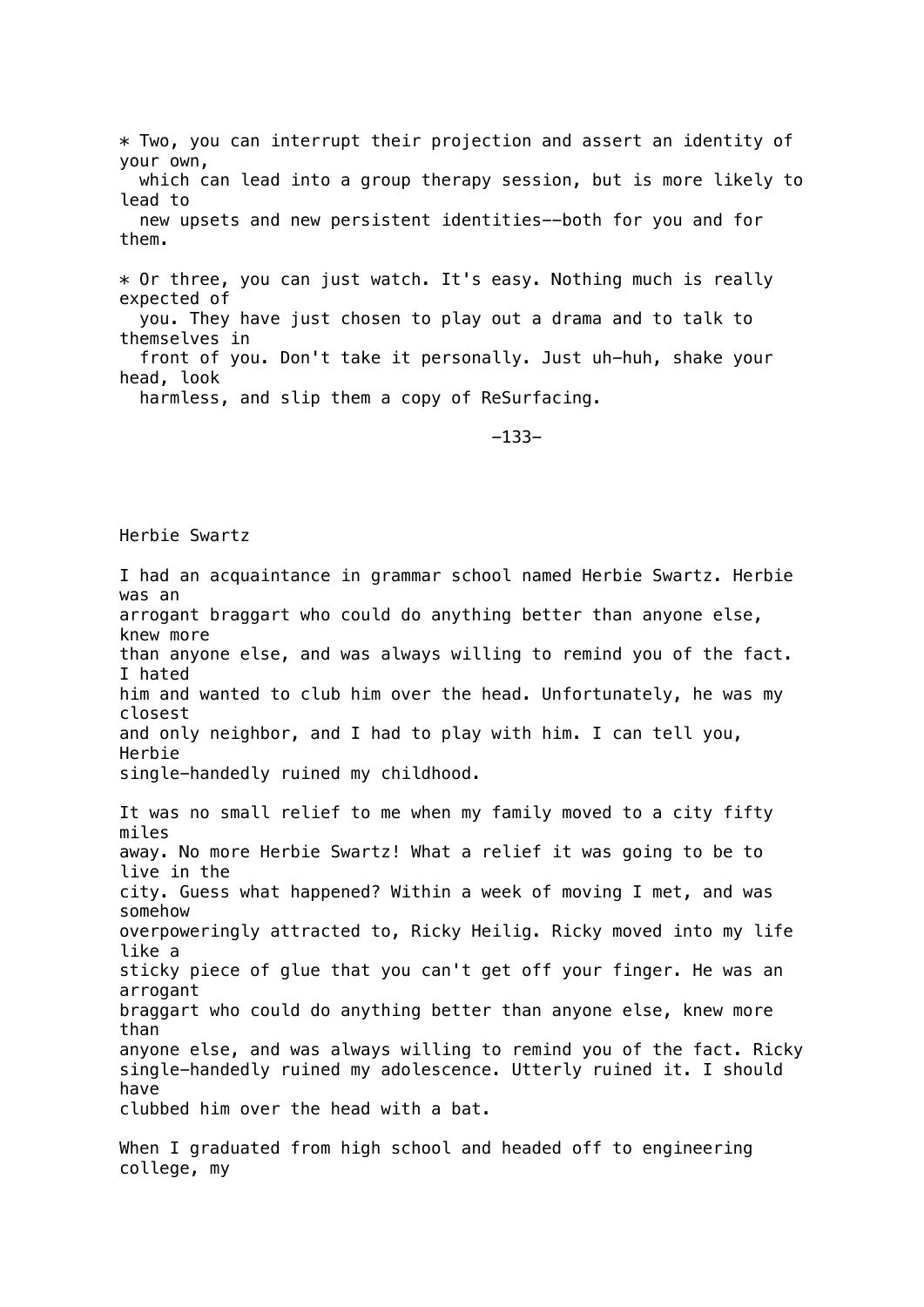greatest relief was that Ricky was going into the army, and I wouldn't have to see him anymore. Whew! The aggravation I had put up with from that guy, I can't begin to tell you. I arrived at my college dorm and was randomly assigned a roommate, Danny South. Now, I can't say for certain, but I suspect that Danny South was secretly trained by Herbie Swartz and Ricky Heilig. He was an arrogant braggart who could do anything better than anyone else, knew more than anyone else, and was always willing to remind you of the fact. Danny South was the reason I flunked out of engineering college. Actually I could have passed, but I deliberately chose flunk-ucide to keep from clubbing the guy over the head. Now I'm not going to bore you with stories about Joe, Larry, Doug, or Marty, all of whom seemed like direct descendants of Herbie Swartz. No matter where I moved, one of them showed up to ruin my life. Okay, I'll just swallow my pride and confess that it wasn't until I was almost thirty that I discovered who Herbie Swartz really was and why he played such a major role in my life. At five, and very insecure, I was--choke--the model for all Herbie Swartzs. I was the most arrogant braggart and could do anything better than anyone else, knew more than anyone else, and was always willing to remind anyone of the fact. I reminded my older brother, who already felt my appearance in the family was ruining his life, one time too many, and he used my head for batting practice.

-134-

When I woke up, I was acting just like my brother and was facing a life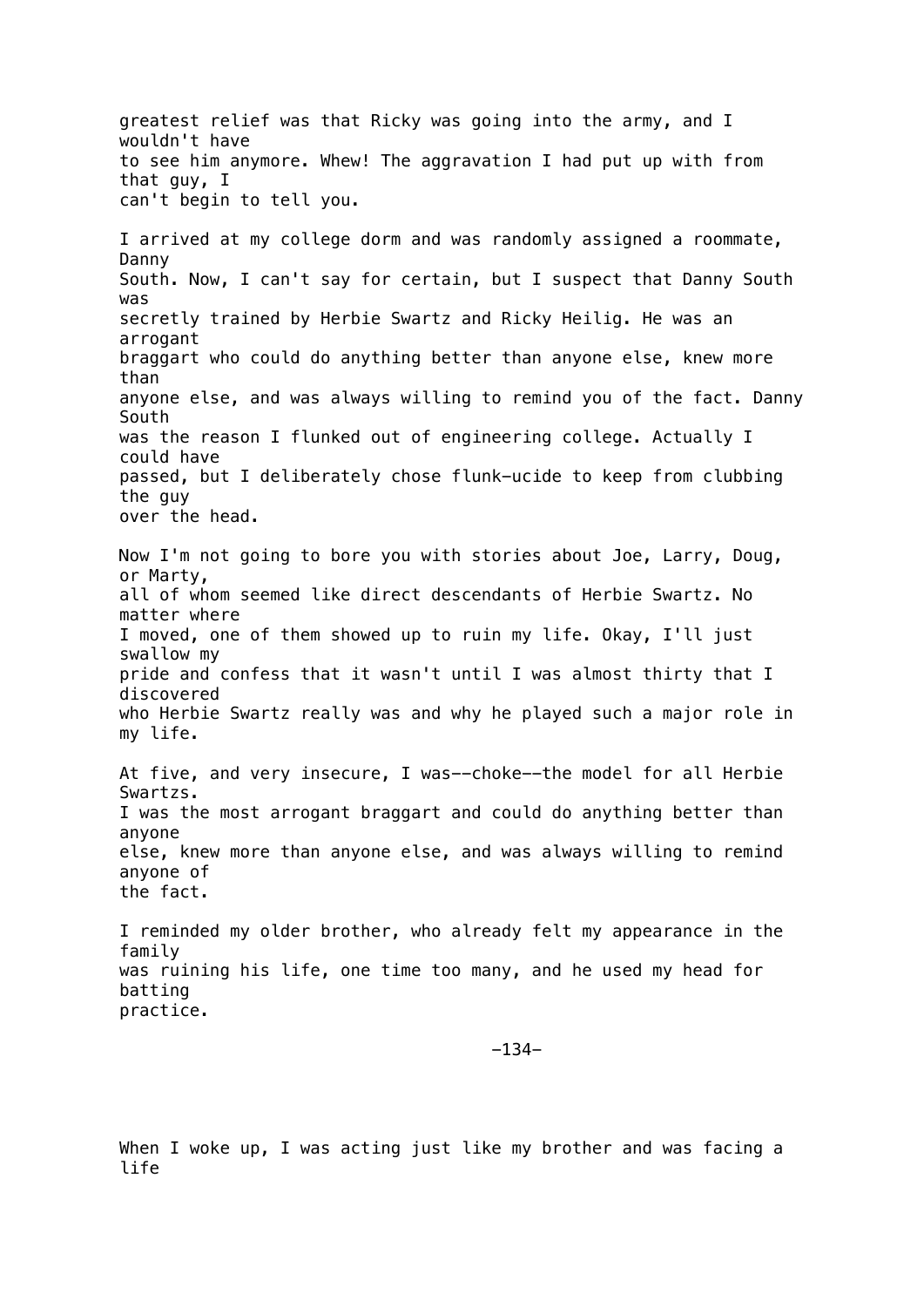surrounded by Herbie Swartzs.

Anatomy of Games

Life is about playing games--all kinds of games. There are games of skill, games of chance, and games of suffering. There are compassionate games, and there are intolerant games. There are solo games, and there are team games. There are spiritual games, and there are economic games. There are conscious games and unconscious games. There are \_sane\_ games, and there are \_insane\_ games. Sane games have goals that enhance everyone's survival; insane games mainly have opponents. Sane games tend to be transpersonally motivated; insane games tend to be personal. A persistent identity is an unconscious, personal, insane game. Why? Because you are destructively fighting yourselves, and the collateral damage is destroying the planet. Wizards can survive as interested observers beyond games, yet most prefer to participate in sane games. The Wizard Course is not about the discreation of all games, but rather the discreation of the insane games that lead to more struggle and suffering for a humanity that is already pushing toward the edge of extinction. Survival and the freedom to personally and collectively evolve are preserved by encouraging people to choose to play sane games. To have a game, you have to:  $*$  assume (or assert) an identity  $*$  have a reason for playing (goal or opponent)  $*$  follow a strategy for achieving (or overwhelming) Persistent identities are more concerned with overwhelming opponents (often imaginary) than in achieving goals. Their reasons for playing stem from a disagreement with the opponent, a failure of the opponent to recognize their importance, or the offer of a third party's admiration to the winner. Their strategies for winning range from brutish violence to cunning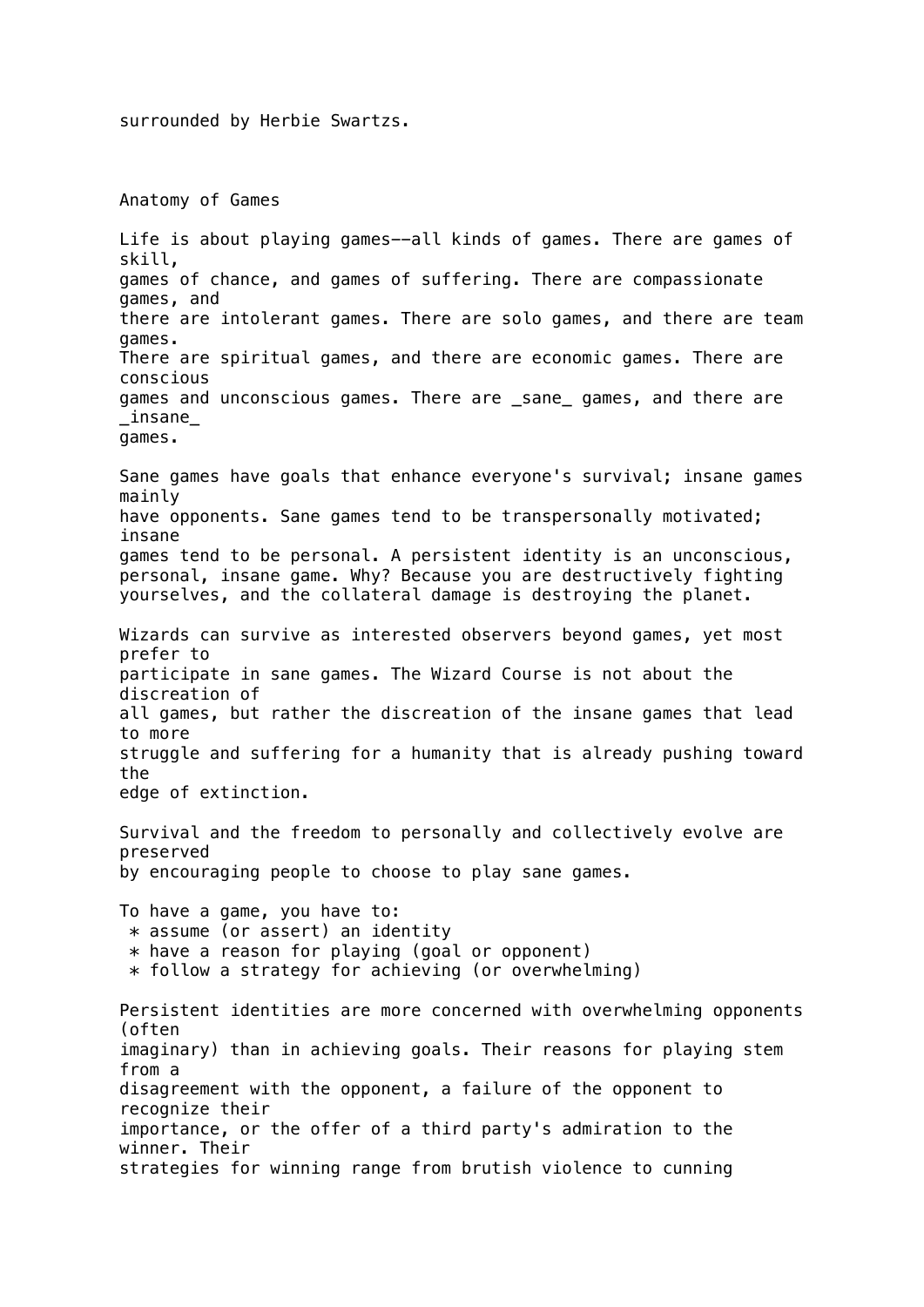deception to bizarre sacrifice. Persistent identities, if allowed, will try to turn any game into a competitive or adversarial event. They will cooperate with allies as long as the opponent stands, but will betray allies as soon as victory is achieved. Wars are the cooperative efforts of persistent identities.

You Win this Game by Not Playing

When you compulsively assume some identity, there's some other identity that you're compulsively resisting. That's the game. It doesn't matter where

-135-

you go, a representative will be there to meet you. Who wouldn't you want others to think you were like? That's the role you reserve for your opponent in the game. What effort do you make to ensure that others don't think you're like that? That's your strategy for playing the game. All parts of a persistent identity, and an insane game!

As soon as there is a label, there is a labeler. As soon as there is a response to something, there is a responder. As soon as there is a resistance to something, there is a resistor. As soon as there is a bad person, there is a good person. As soon as there is a wrong person, there is a right person. In a persistent identity, who we are is determined by how we judge who we imagine we see.

This is where the motivation to overwhelm others arises. Until they admit that they are acting the way you wouldn't act (reflecting the role you are projecting), they appear at worst to be attacking you or at best to be merely disrespectful. What opinion do you want people to have of you? How do you intentionally create that opinion? What is your game strategy?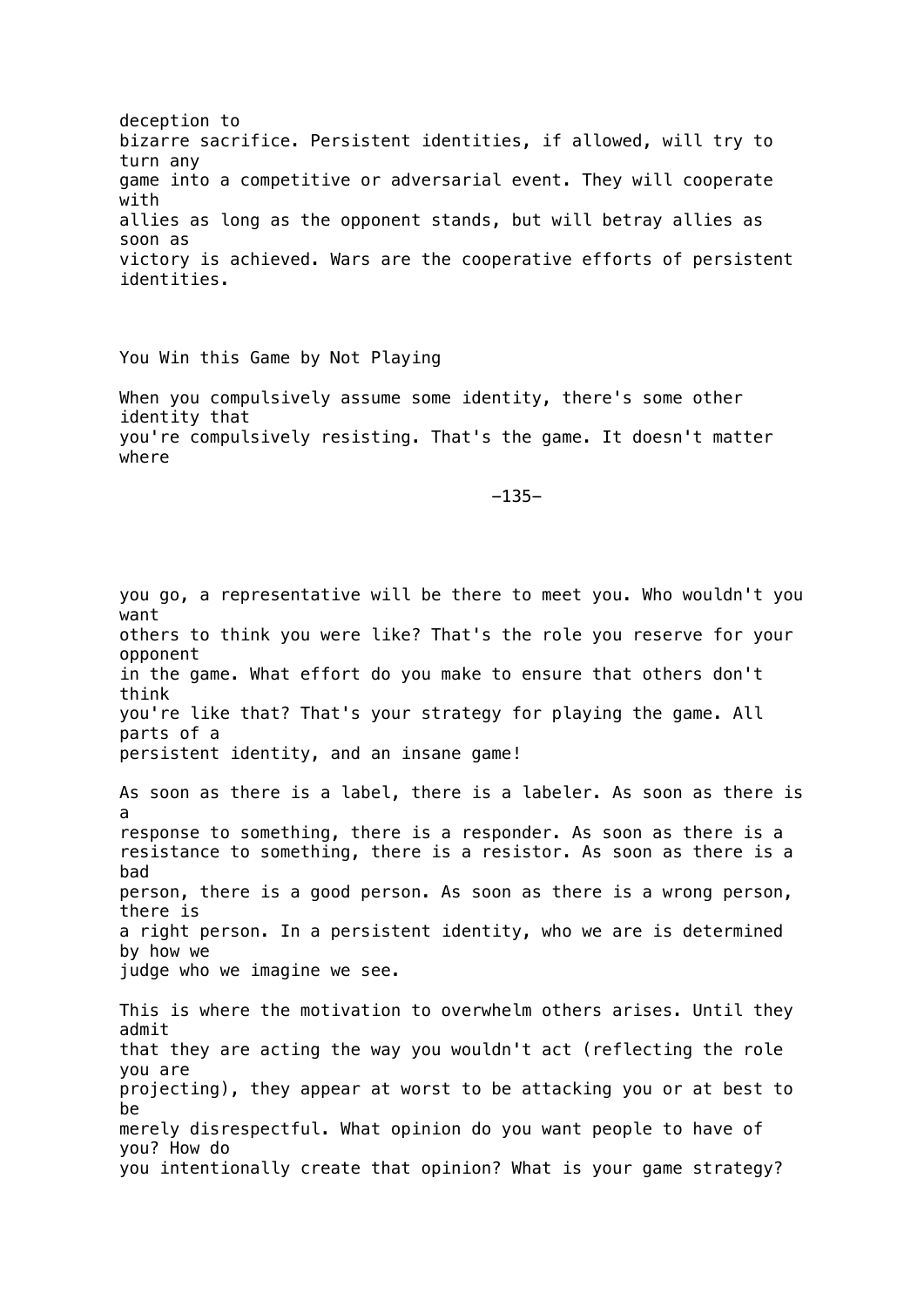This is all evidence of a persistent identity. When you make yourself the good guy, you project into the collective consciousness and into the world the identity of the bad guy. In that moment you have contributed to the creation of evil. When you project a role for the other as being bad, as acting badly, you create an expectation for that kind of beingness and those acts. If the other is not managing his or her life deliberately from their own script, your expectation may cause him or her to act in the role you project. Almost always, someone, somewhere, will be overwhelmed and lonely enough to welcome any part in your persistent identity drama. Some people even mistake this exchange of costumes for love. Here is the wife-beater and the evil-tempered woman. Enemies are asserting good guy costumes and trying to get the other to wear a bad guy costume. If you really want to understand the character of someone, listen to what he or she accuses his or her opponents of. An assumed identity is surrounded by its own adversaries--or so it would appear. The more struggle you are experiencing, the more persistent identities you have. Life is actually a crude attempt at therapy: you project the exact role that you need to learn to play nicely with. If you don't get the lesson, well, you know... The secret is to experience the good guy, the separating resistance, and the bad guy as one package. Then the game can be discreated. When you see the other as the rest of the one, there is an end to the struggle. There is also an end to suffering insanity. It is sometimes a bit of an embarrassment when half of a persistent identity remains transparent, either because you refuse to see it or because you're so identified with it that you can't see it. Most people are good at

Sidebar: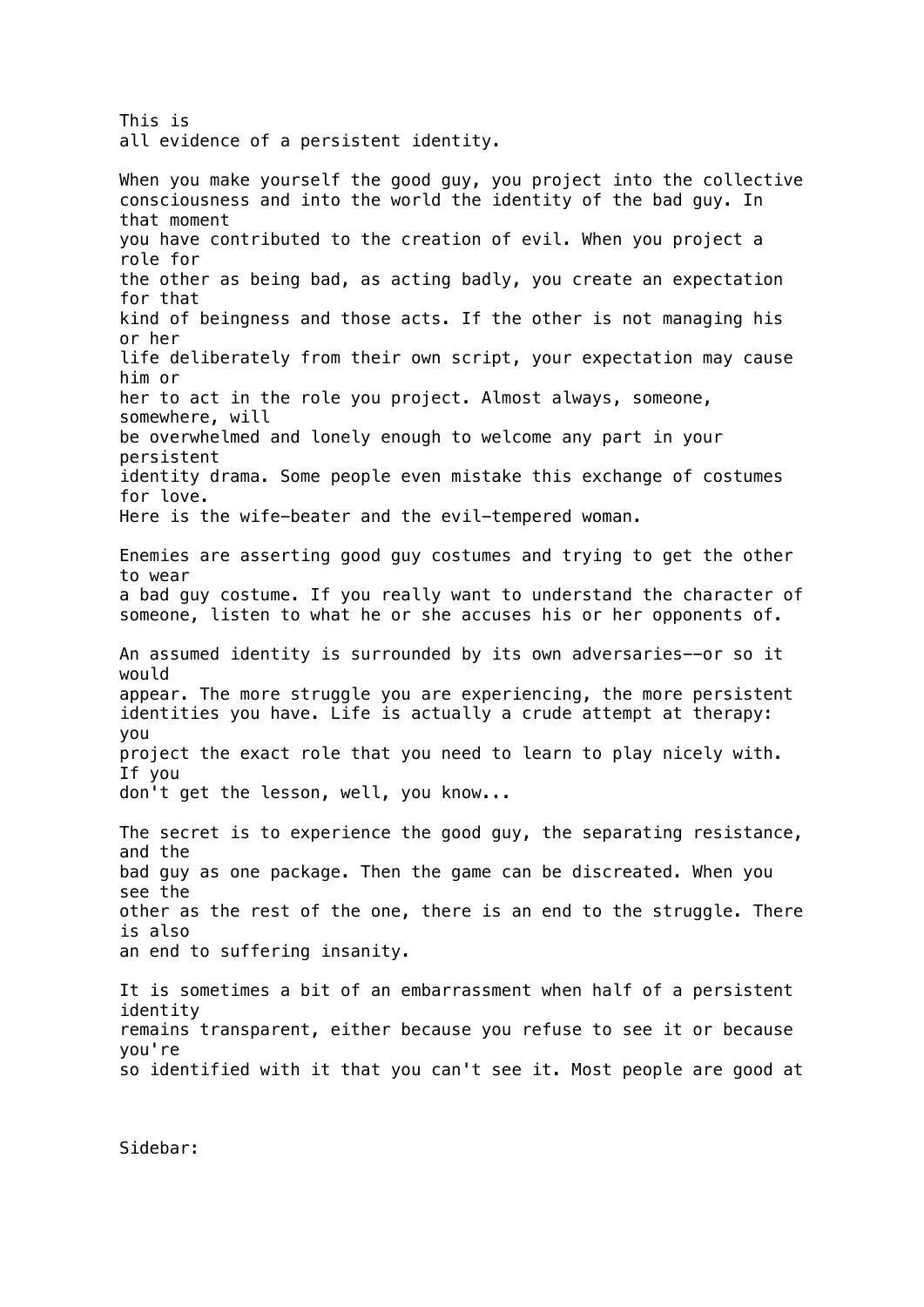A person who compulsively projects a "you make me sick" role for another is likely to assume an identity of an ill person. This is an area that anyone interested in healing should diagram for the particular illness and explore thoroughly. What role is being projected? Who appears to be wearing it? What role is assumed? Guess what role a compulsive victim is projecting?

Victims: Someone who has assumed the identity of victim often projects the identity of victimizer (or sometimes sympathetic protector). It may be necessary for them to assume much suffering in order to overwhelm the other(s) with evidence and get the other(s) to wear their projected role.

-136-

discreating assumed identities once they discover them; they are not always as good at discreating separating resistances or projected identities. If you miss the unhandled projected identity, it will eventually cause the assumed identity to reappear.

Animals and Lovers

It should be clear by now that compulsive projection of an identity is self-defining and usually results in unwanted struggle. Not to be confused with persistent identities is the ability to make an affectionate connection with another identity. At first it may appear that you are looking at the same familiarity with the other that arises from a persistent identity, but it is really different. What is missing in a persistent identity is genuine affection. Genuine affection is a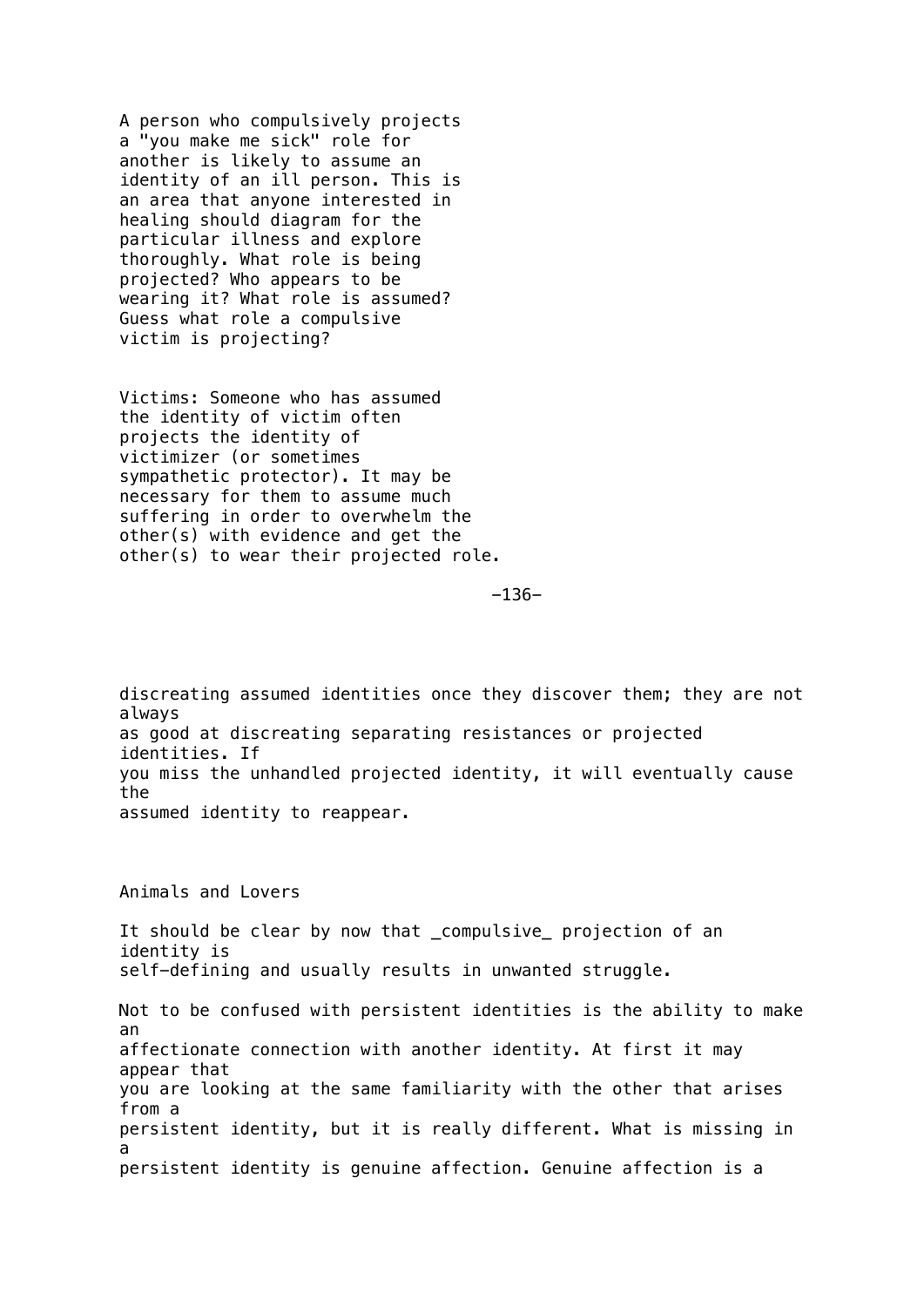natural, effortless affinity that forms a telepathic bond. In Thoughtstorm we called it linking. This is what makes the Universe Handle work. This is what makes good team members who can anticipate each other in cooperative actions. Star's Edge trainers are an outstanding example of operating via an affectionate connection. Again, the key difference between a persistent identity and an affectionate connection, is affection. Assumed identities do not feel affection for projected identities, at least not until the separating resistance is discreated. Some people have an affectionate connection with their domestic animals. So much attention and affinity can flow across this connection that the animals become intelligent and sensitive. Other people project domestic animals as dumb and insensitive, and the animals, not receiving any affection or affinity, act that way. This difference in behavior is a demonstration of the difference in effect between an affectionate connection and a persistent identity. Affectionate connections empower. Watch an animal that you feel affection for and notice how easy it is to do a monologue on what's going on in the animal's head. (Group Discussion: What does this tell you?) Deliberate Projections across an Affectionate Connection Deliberate projection is an intervention procedure and is the fine art of inviting someone to play a beneficial game. In some cases it borders on indoctrination and can be abused or used to defraud, so understand it well and use it only factually and with studied good intention. $*$ A deliberate projection is a verbal or nonverbal affectionate expression of an intention for another to act with an attitude, sensitivity, or skill that is more attractive and more beneficial than their existing life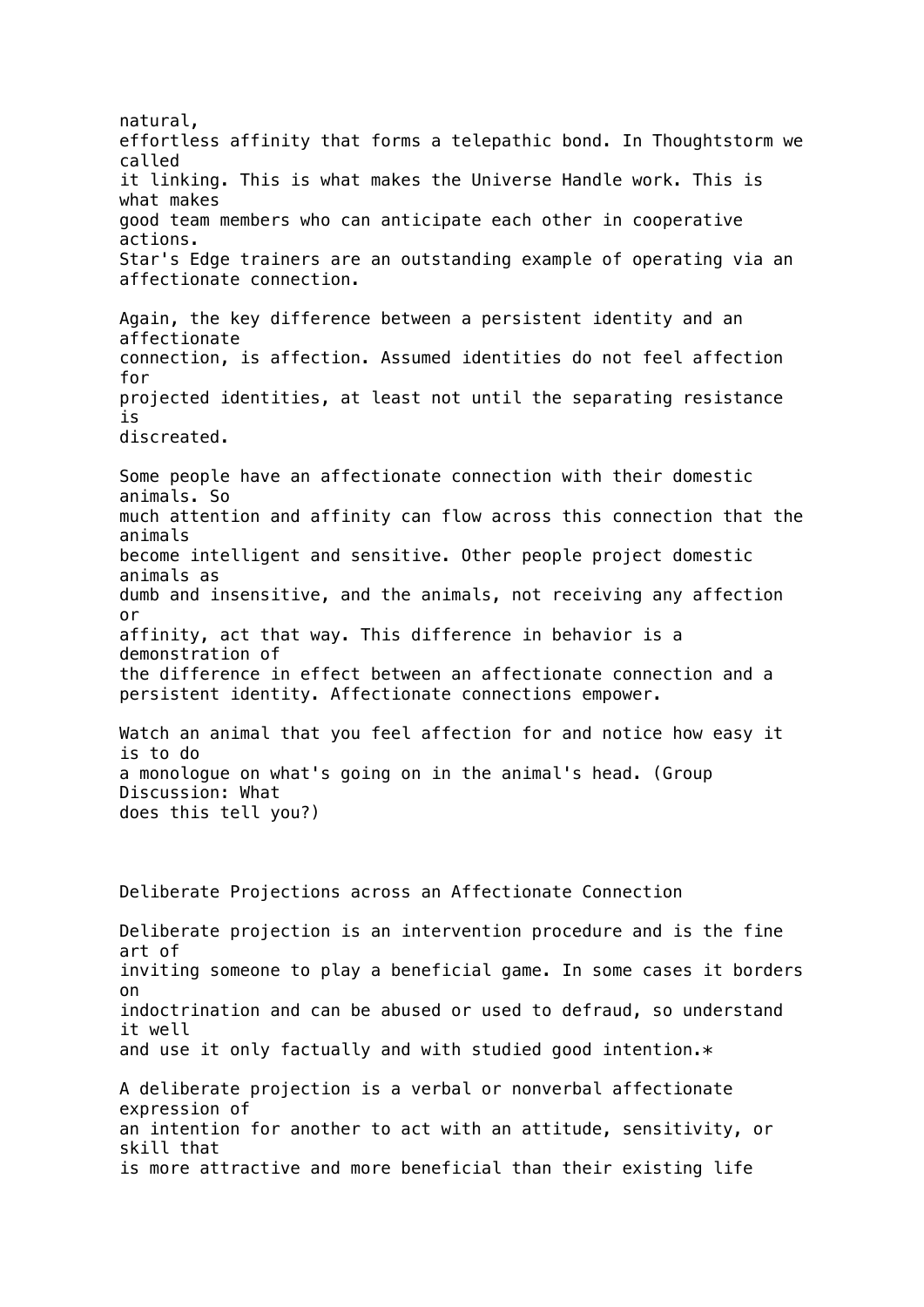role. In short, you offer them a better game.

Sidebar:

\* A Story of the Misuse of Deliberate Projections

 In 1862, friendly Northern Army recruiters staged rallies and parades in rural Pennsylvania. The bright uniforms and promises of returning home a hero after a quick and glorious victory offered the farm boys the illusion of a much better game than doing farm chores. As a result, thousands were lured to a violent death at the hands of an enemy they didn't hate for a cause they didn't understand.

-137-

This is a coach who inspires a team, an officer who inspires soldiers, an executive who inspires employees, a Wizard who manages the social progress of civilization. It is the affectionate projection of a noble expectation combined with the intention, YOU CAN DO IT! Done properly, it is a jug-breaker and everyone wins.

The Optimum Game

The optimum game is played by minimal identities (Avatars, Masters, and Wizards) who contribute their best in terms of skills, attitudes, and intentions and expect the best in terms of skills, attitudes, and intentions from their companions and who are aligned with a goal that contributes to the creation of an enlightened planetary civilization. The strategy for winning is honesty, affection, communication, cooperation, and complementary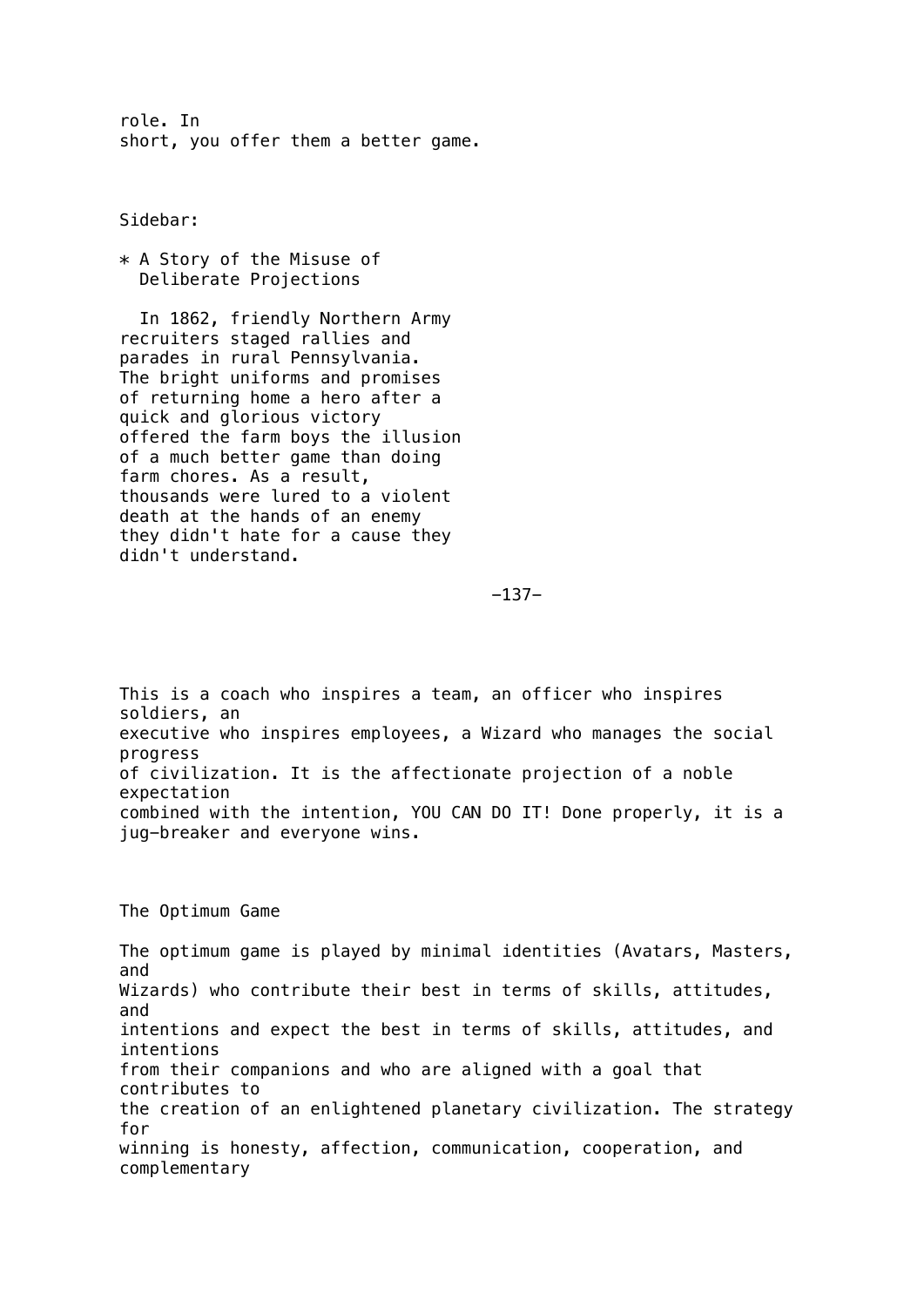alignment.

In the family, playing an optimum game makes possible happy, loving relationships.

In the group, playing an optimum game makes possible great undertakings. Since Wizards adopted optimum game strategies, the frequency and size of Avatar deliveries has increased across the world.

Sidebar:

Sane: able to make sound, rational judgments that make sense from a multidimensional viewpoint

complementary alignment: different people using their specialized knowledge and skills to supplement and support each other in an organized endeavor (e.g., cooks cook, salesmen sell, trainers train)

-138-

# TWENTY ASSUMED AND PROJECTED IDENTITY RUNDOWNS

#### Theory

The purpose of these rundowns is to discover and discreate transparent persistent identities. This is done by finding an identity that you have resisted or desired or projected or assumed, and extrapolating the transparent counterpart. The transparent counterpart may oppose the visible portion or may be just different. It may take a few minutes of quiet concentration to extrapolate the transparent portion, but you'll recognize it when you get it.

Each time you discover a portion of a persistent identity, experience it fully. Then fully experience its counterpart. Then, if necessary, experience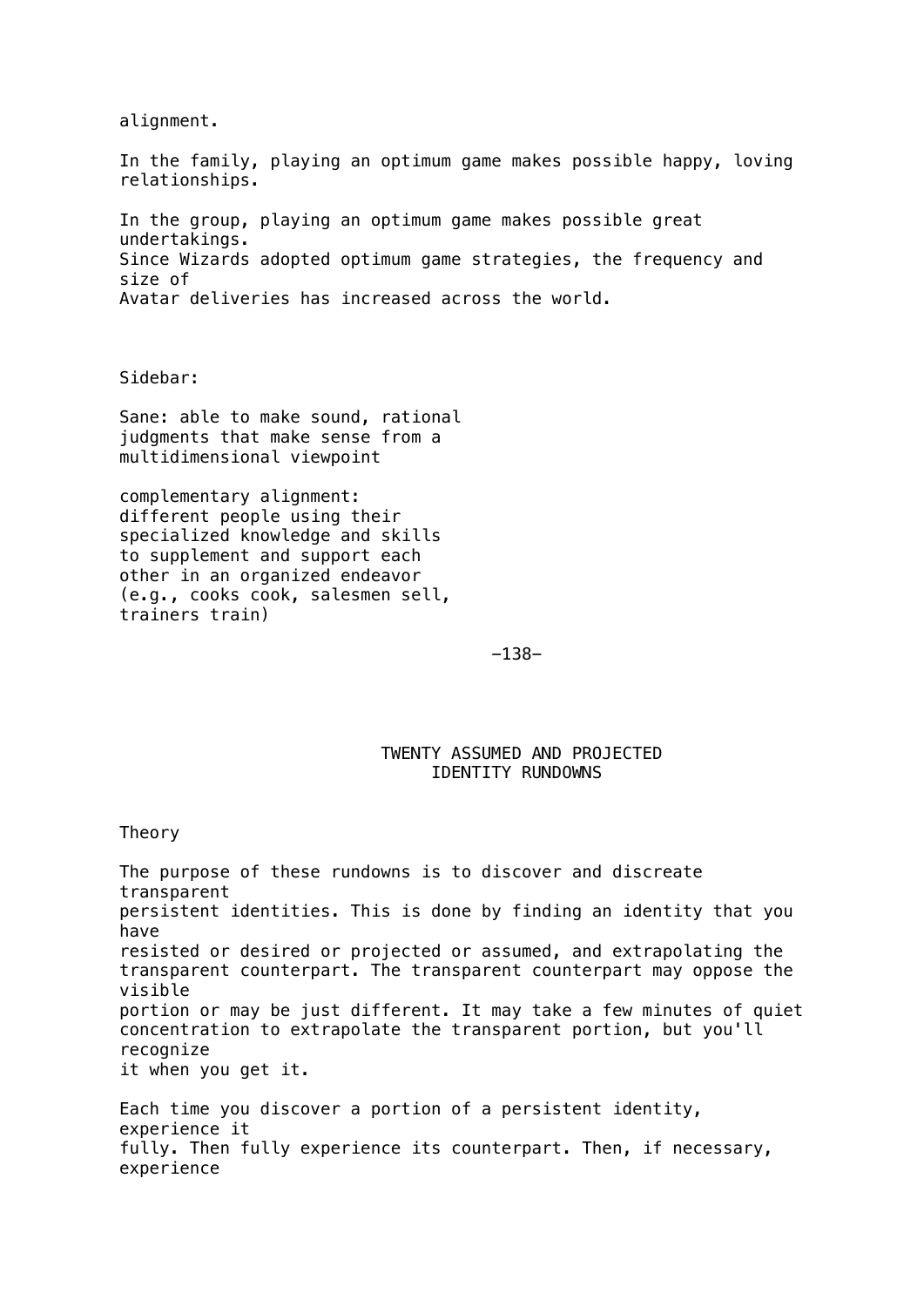the separating resistance. At some point all the parts, assumed identity, separating resistance, and projected identity, will be seen as one creation. Then, and only then, run CHP. You may, on experiencing the separating resistance, discover a memory of the time, complete with pains and emotions, when you created the persistent identity. If so, experience the memory and discreate it with CHP. If you don't discover a memory, don't worry. Just experience each element separately until you can experience the whole as one creation, and then run CHP. The following rundowns can be used for finding items and extrapolating transparent identities. Finish as many rundowns as you feel comfortable doing. Start with the first rundown, make your list, and then identify the first identity-on-your-list's counterpart and run CHP, then the next identity, etc. When Rundown 1 is complete, move on to Rundowns 2-20, which ask for descriptions. It is assumed that your descriptions will be more detailed and complete than the thumbnail descriptions used in the examples. DON'T READ AHEAD OR GO ON TO THE NEXT RUNDOWN UNTIL YOU ARE HAPPY WITH THE ONE YOU ARE WORKING ON. If you don't finish all the rundowns on this course--a good possibility--you are welcome to work on them at some future Wizard weekend. Occasionally a rundown may be assigned to you out of sequence by a trainer. Note: When a person discreates a persistent identity, he or she also discreates a game. Some people have reported that after spending a long time discreating persistent identities on the Assumed and Projected Rundown that the loss of too many games, even insane ones, has caused them to feel a little purposeless. The remedy is to review your nobler goals and make a pri-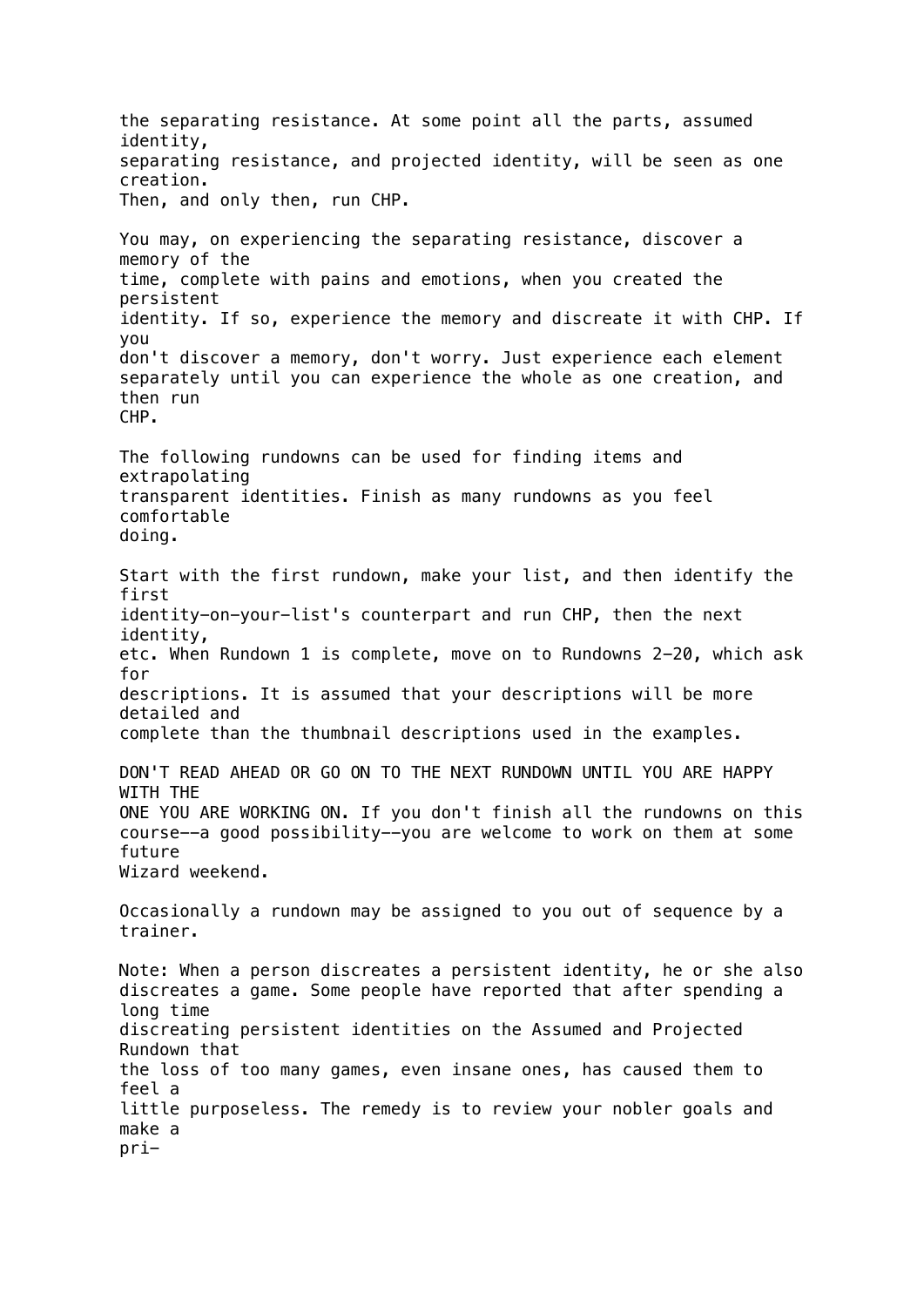### Sidebar:

If you've grown tired of identity rundowns, I do understand. It takes courage to go back into the muck of consciousness when you are feeling very bright and alive. The only counsel I can give is that a conscientious restructuring of your consciousness will turn today's peak experience into tomorrow's plateau.

A separating resistance is perceived as an emotional interaction between an assumed identity and a projected identity. It can be a specific event or a generalized drama. For example, how would a cat and a canary interact? That interaction is your separating resistance.

-139-

mary in alignment with their achievement. This sets up a new game. Instead of working on a strategic plan to make Aunt Rose wrong, you work on a strategic plan for sharing Avatar with underprivileged children in Africa. Instead of a life-long struggle with a Herbie Swartz, you create something of value.

#### THE RUNDOWNS

 Objective: The discreation of assumed/projected identities.

 Expected Results: \* The experience of undefined consciousness. \* Freedom from life's struggles.  $*$  An ability to create genuine relationships and some life games. \* An increased tolerance and compassion toward life and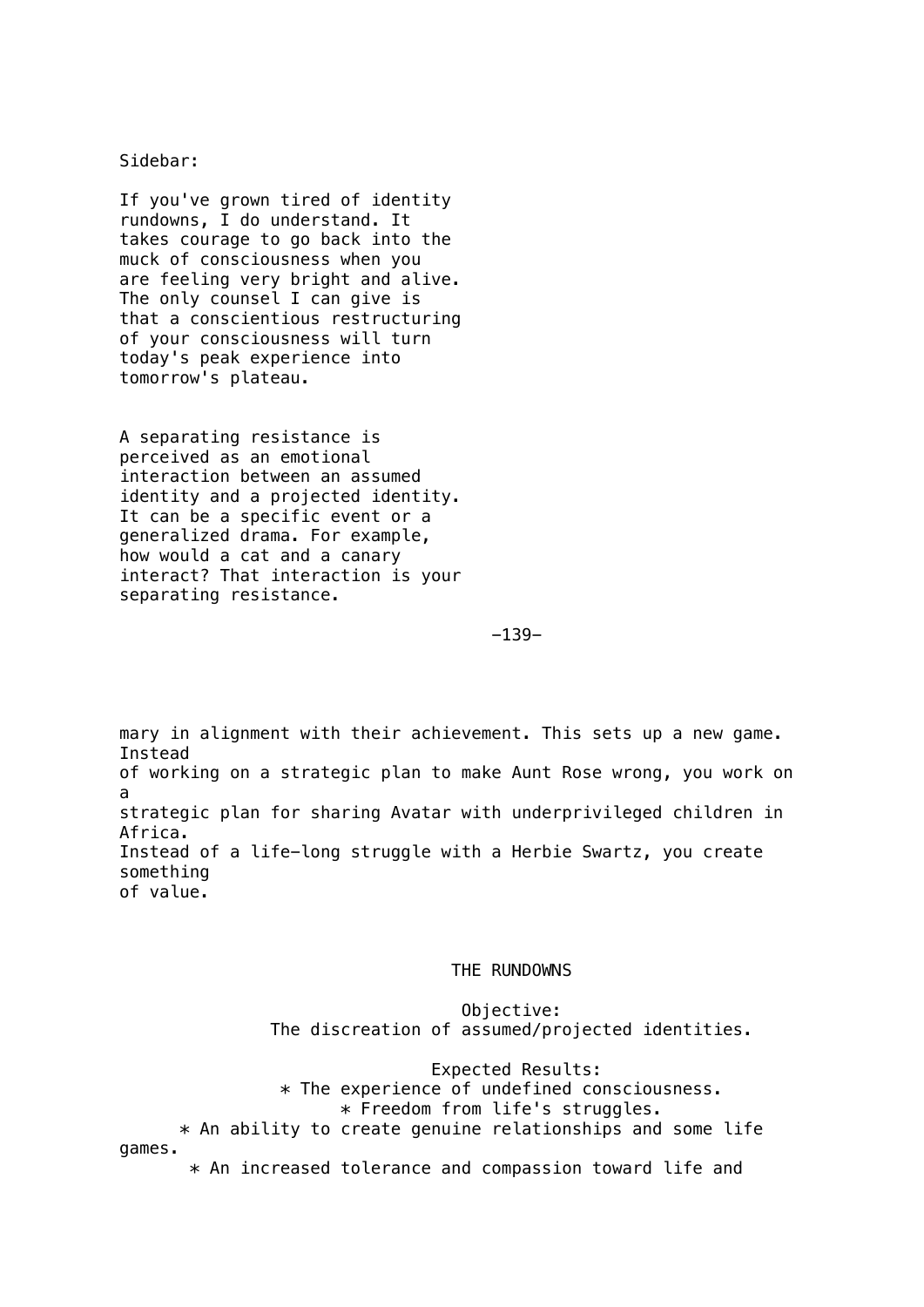others.

RUNDOWN 1 Step 1: List types of people that cause a disturbance in your reactive level of consciousness. Step 2: Take each type of person on your list, starting with the first, and treat the person as the projected portion of a persistent identity. Look for the assumed portion of the identity that you are being when (not after, but at the time) they disturb you. a) Feel what it feels like to be  $($ projected identity) $\ldots$ . b) Feel what it feels like to be  $($ assumed identity)<sub>--</sub>. c) Experience them both, along with any separating resistance, as one creation and run CHP. d) Continue with the CHP steps. COMPLETE THE ANSWERS ON YOUR LIST BEFORE GOING TO THE NEXT RUNDOWN. Example: The item is, "angry person." The projected portion is an angry person. The assumed portion, which you extrapolate because it was transparent, is an irritating or irritated person. Feel what it feels like to be an angry person (you're re-owning the projected portion of the

identity), and then feel what it feels like to be an irritating or irritated person (you're bringing the transparent portion into view). Now experience them both, along with any separating resistance, as one creation and run CHP.

-140-

RUNDOWN 2

Step 1: How would you describe your spouse/mate/partner during an upset?

Step 2: Take your description as the projected portion of a persistent identity, and look for the assumed portion of the identity.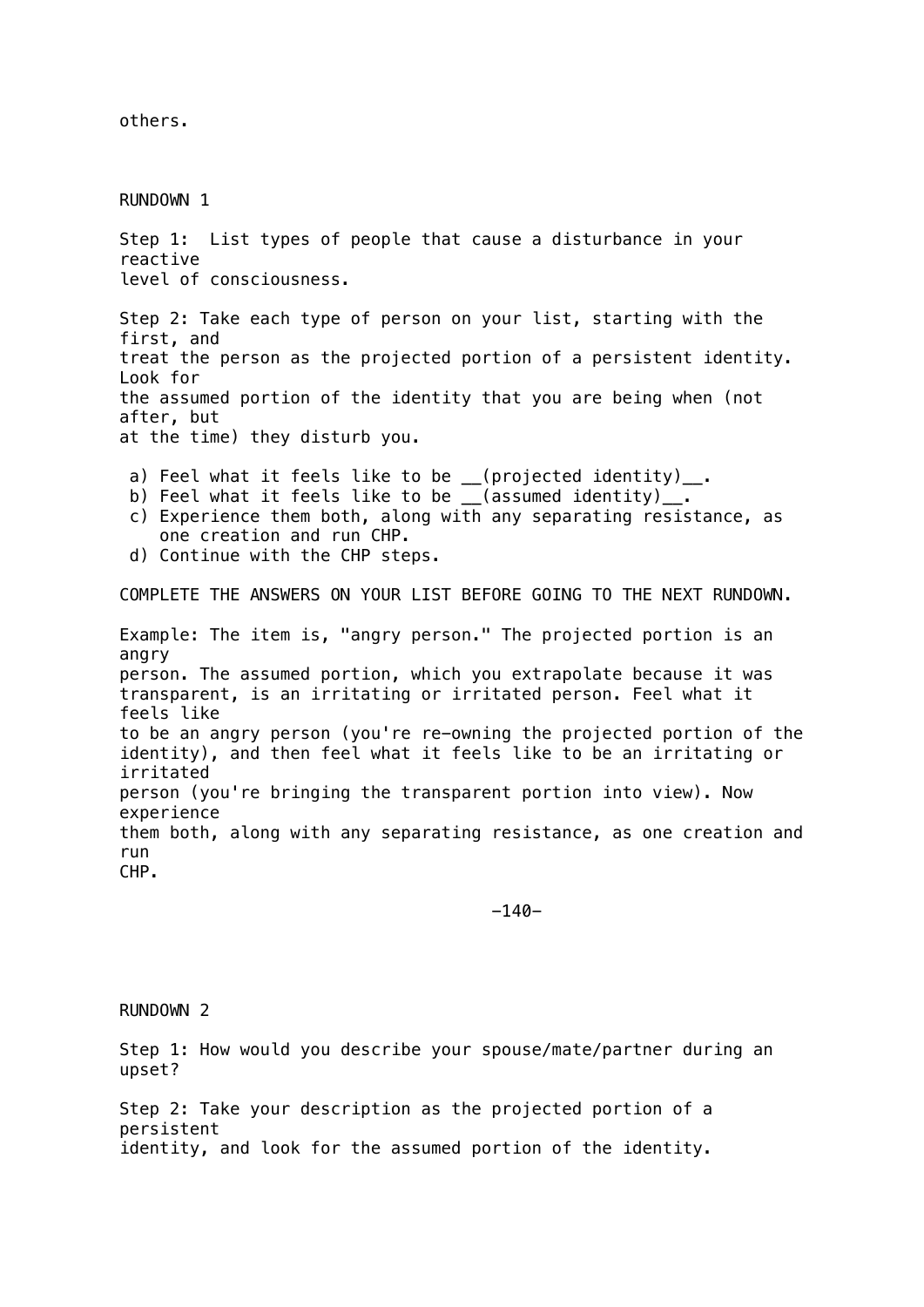a) Feel what it feels like to be \_\_(projected identity)\_\_. b) Feel what it feels like to be \_\_(assumed identity)\_\_. c) Experience them both, along with any separating resistance, as one creation and run CHP. d) Continue with the CHP steps, THIS RUNDOWN MAY BE REPEATED BEFORE GOING ON TO THE NEXT RUNDOWN. Example: The item is, "She won't listen to anything I have to say." That is the projected portion. The assumed portion, which you extrapolate because it was transparent, is, "I don't have a good explanation." Feel what it feels like to be someone who won't listen to anything their spouse/mate/ partner says (you're re-owning the projected portion of the identity), and then feel what it feels like not to have a good explanation (you're bringing the transparent portion into view). Now experience them both, along with any separating resistance, as one creation, and run CHP. RUNDOWN 3

# Step 1: Describe a person who gave you sympathy when you needed it.

Step 2: Take your description as the projected portion of a persistent identity, and look for the assumed portion of the identity.

- a) Feel what it feels like to be \_\_(projected identity)\_\_.
- b) Feel what it feels like to be \_\_(assumed identity)\_.

c) Experience them both, along with any separating resistance,

#### as

 one creation and run CHP. d) Continue with the CHP steps.

THIS RUNDOWN MAY BE REPEATED BEFORE GOING ON TO THE NEXT RUNDOWN.

Example: The item is, "the nice brown-haired nurse." That is the projected portion. The assumed portion, which you extrapolate because it was transparent, is, "helpless and frightened child." Feel what it feels like to be the nice brown-haired nurse (you're re-owning the projected portion of the identity), and then feel what it feels like to be a helpless and frightened child (you're bringing the transparent portion into view). Now experience them both, along with any separating resistance, as one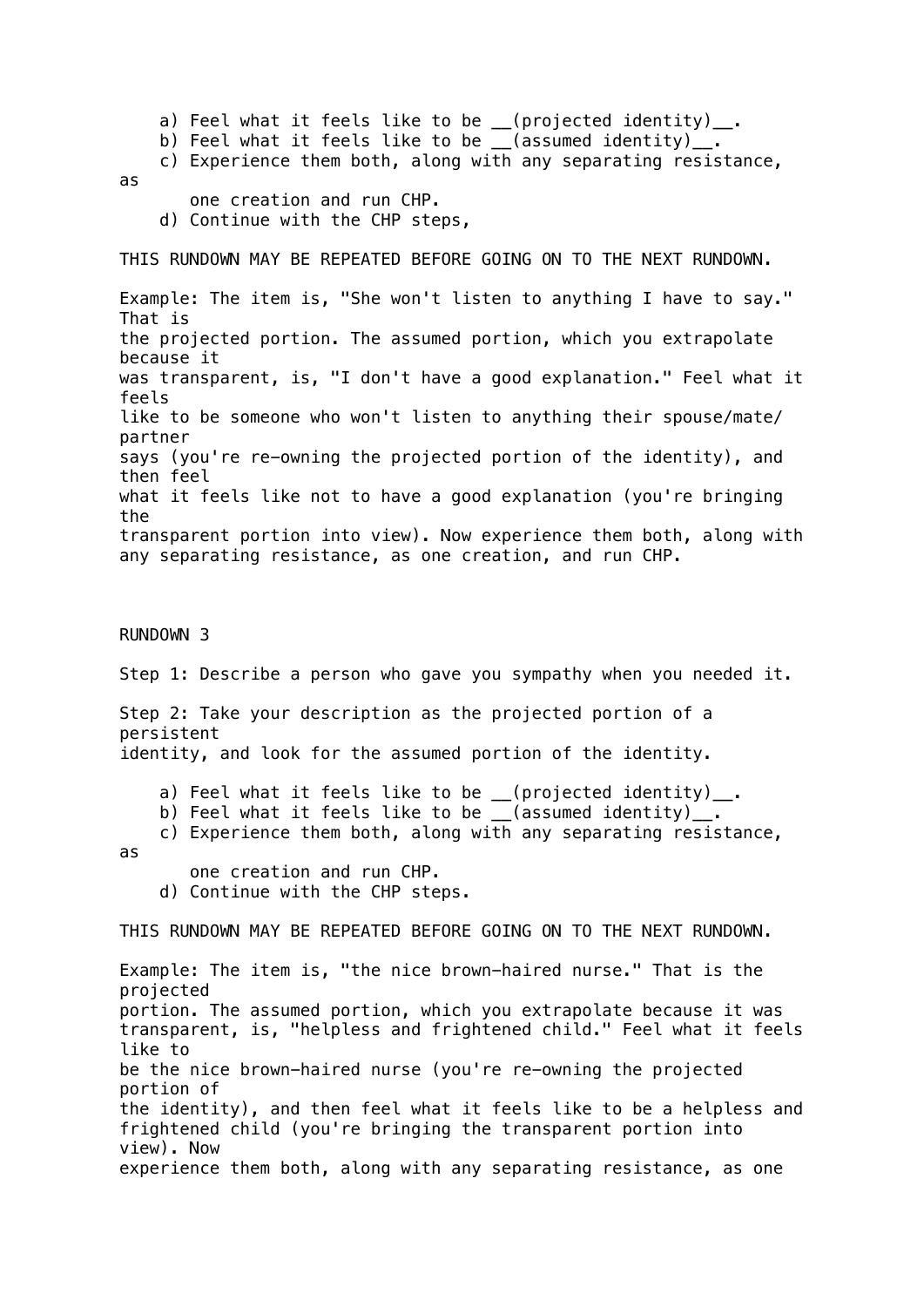creation and run CHP.

-141-

RUNDOWN 4

Step 1: Describe something you like about yourself that sets you apart.

Step 2: Take your description as the assumed portion of a persistent identity, and look for the projected portion of the identity.

- a) Feel what it feels like to be \_\_(assumed identity)\_
- b) Feel what it feels like to be \_\_(projected identity)\_
- c) Experience them both, along with any separating resistance, as one creation and run CHP.
- d) Continue with the CHP steps.

THIS RUNDOWN MAY BE REPEATED BEFORE GOING ON TO THE NEXT RUNDOWN.

Example: The item is, "There are things I understand but can't explain." This is the assumed portion of the identity. The projected portion, which you extrapolate because it was transparent, is, "a person who doesn't see the real self of the other." Feel what it feels like to feel there are things I understand but can't explain (you're deliberately creating the assumed portion of the identity), and then feel what it feels like to be a person who doesn't see the real self of the other (you're re-owning the projected portion of the identity). Now experience them both, along with any separating resistance, as one creation and run CHP.

RUNDOWN 5

Step 1: Describe something you dislike about yourself that sets you apart.

Step 2: Take your description as the assumed portion of a persistent identity, and look for the projected portion of the identity.

a) Feel what it feels like to be \_\_(assumed identity)\_\_.

b) Feel what it feels like to be \_\_(projected identity)\_.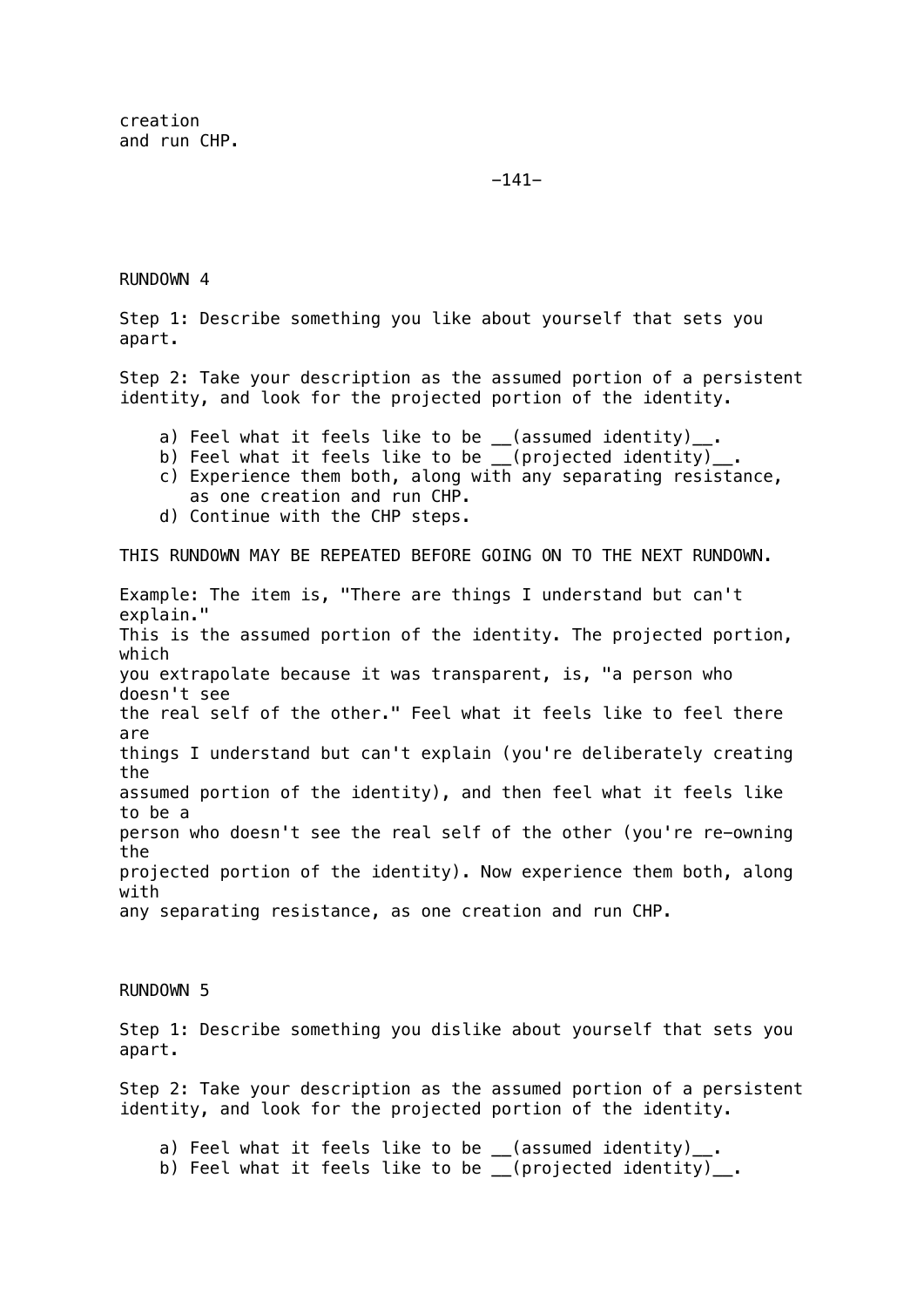- c) Experience them both, along with any separating resistance, as one creation and run CHP.
- d) Continue with the CHP steps.

THIS RUNDOWN MAY BE REPEATED BEFORE GOING ON TO THE NEXT RUNDOWN.

Example: The item is, "embarrassment around people." This is the assumed portion of the identity. The projected portion, which you extrapolate because it was transparent, is, "people who desire to humiliate others." Feel what it feels like to feel embarrassment around people (you're deliberately creating the assumed portion of the identity), and then feel what it feels like to be a person who desires to humiliate others (you're re-owning

 $-142-$ 

the projected portion of the identity). Now experience them both, along with any separating resistance, as one creation and run CHP.

RUNDOWN 6 (Use for Addictions)

Step 1: Describe something you dislike about yourself that you have been struggling to change. (Alternate question for addictions: Describe something you dislike about yourself and would like to change that [drug of choice] helps you to forget.)

Step 2: Take your description as the assumed portion of a persistent identity, and look for the projected portion of the identity.

- a) Feel what it feels like to be \_\_(assumed identity)\_\_.
- b) Feel what it feels like to be \_\_(projected identity)\_
- c) Experience them both, along with any separating resistance,
- as
- one creation and run CHP.
- d) Continue with the CHP steps.

THIS RUNDOWN MAY BE REPEATED BEFORE GOING ON TO THE NEXT RUNDOWN.

(Note: When you find a persistent mass like the one in the example, where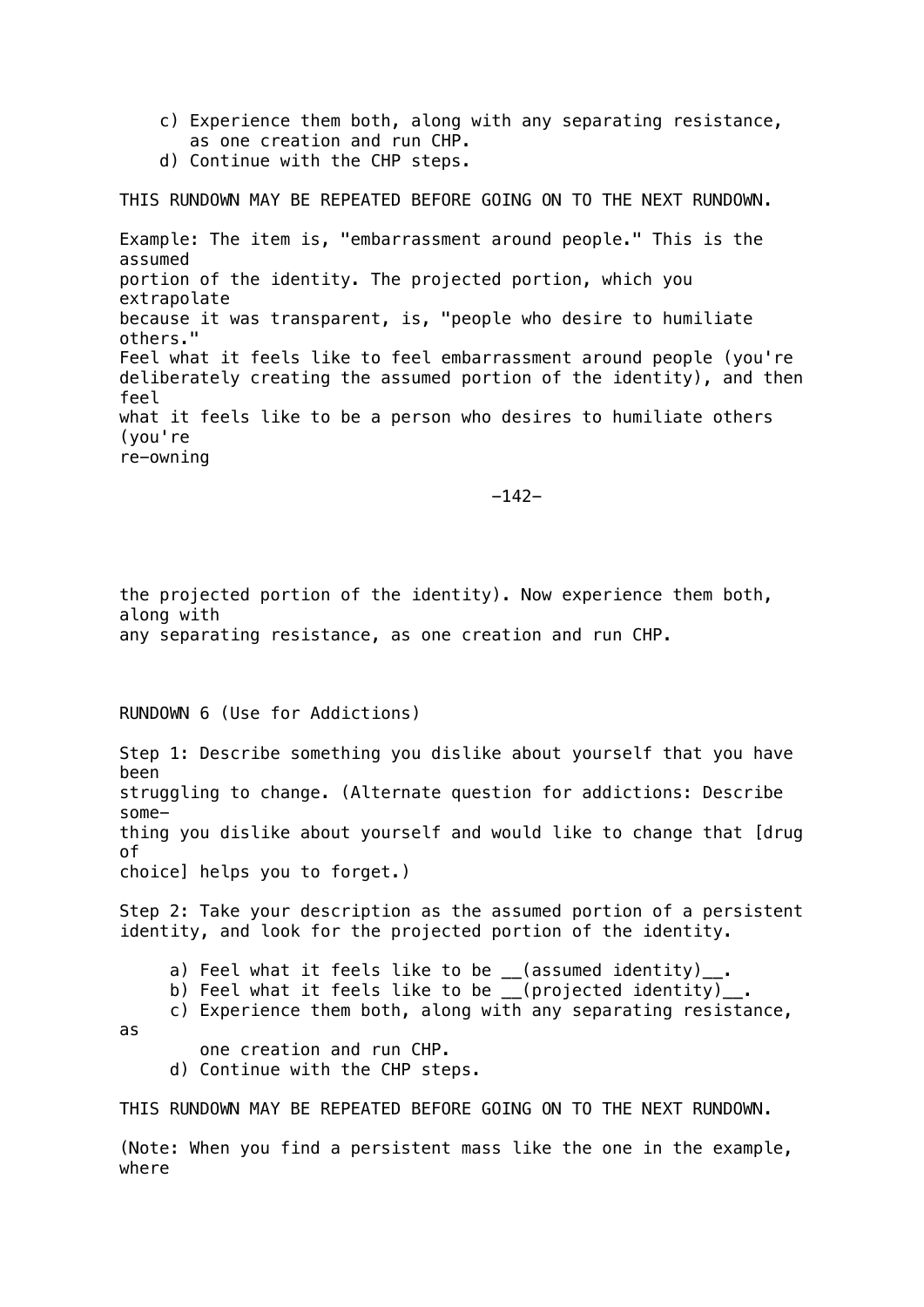both portions are resisted, you are also likely to find an identity that turns to drugs as a solution to the pain of awareness. A substance becomes addictive when it helps you to resist (control) or forget something you don't want to experience. Using the tools and being confident and courageous enough to go back in, identifying and experiencing what you are resisting will cure addiction. Otherwise you are faced with waiting until the addiction creates a situation that is harder to experience than what you were resisting--not a very effective technique.) Example: The item is, "an inability to relax and feel good." This is the assumed portion of the identity. The projected portion, which you extrapolate because it was transparent, is, "a lazy person" or "a drunken bum." Feel what it feels like to feel unable to relax and feel good (you're deliberately creating the assumed portion of the identity that was resisted), and then feel what it feels like to be a lazy person or a drunken bum (you're re-owning the projected portion of the identity that was also resisted). Now experience them both, along with any separating resistance, as one creation and run CHP.

-143-

RUNDOWN 7

Step 1: Describe something that other people do not like about you.

Step 2: Take your description as the assumed portion of a persistent identity, and look for the projected portion of the identity.

- a) Feel what it feels like to be \_\_(assumed identity)\_\_.
- b) Feel what it feels like to be \_\_(projected identity)\_
- c) Experience them both, along with any separating resistance,
- as
- one creation and run CHP.
- d) Continue with the CHP steps.

THIS RUNDOWN MAY BE REPEATED BEFORE GOING ON TO THE NEXT RUNDOWN.

Example: The item is, "being unconventional." That is the assumed portion of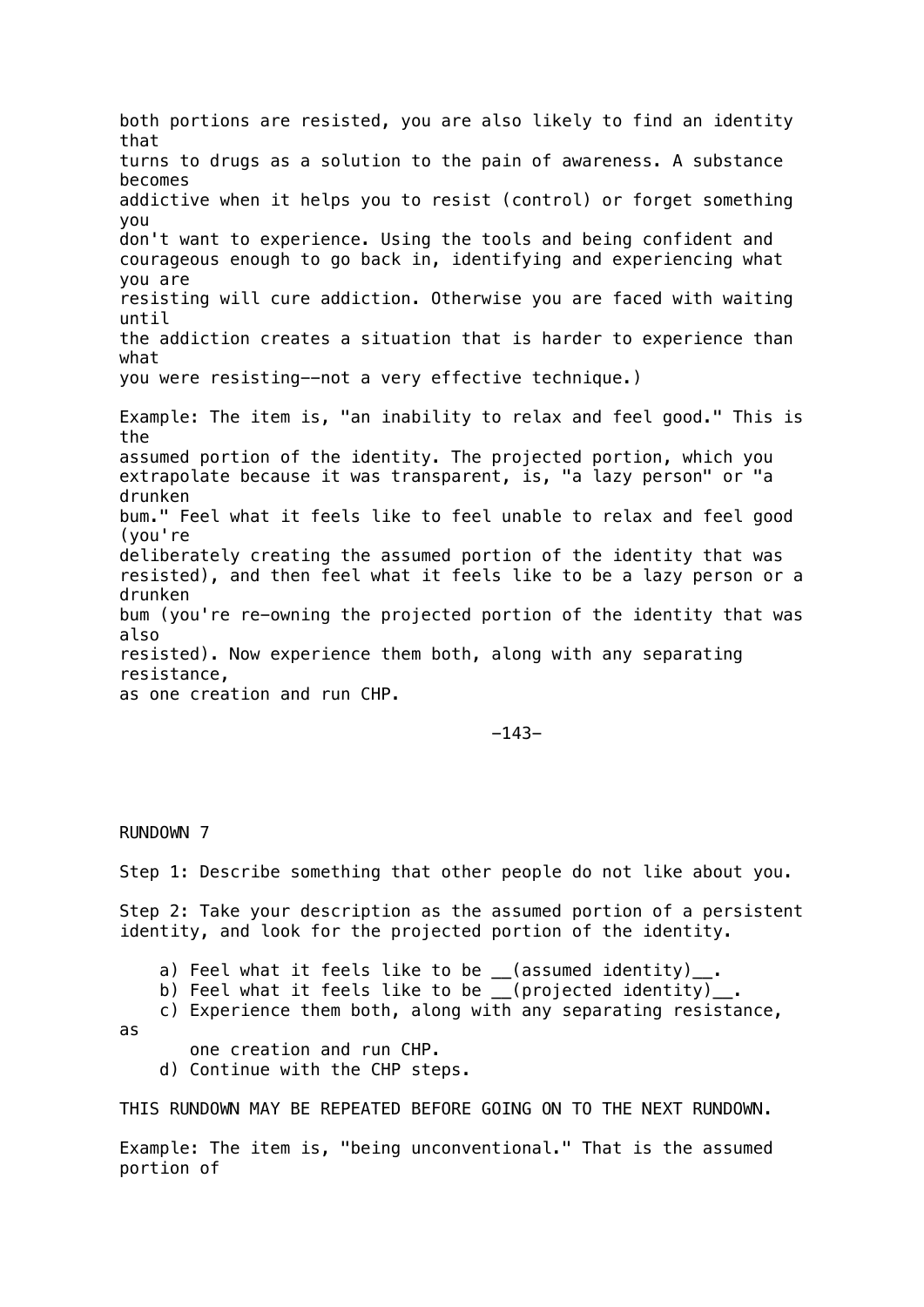the identity. The projected portion, which you extrapolate because it was transparent, is, "people find me interesting." Feel what it feels like to be someone who is unconventional (you're re-creating the assumed portion of the identity), and then feel what it feels like to be someone who finds me interesting (you're bringing the projected portion into view). Now experience them both, along with any separating resistance, as one creation and run CHP.

# RUNDOWN 8

Step 1: Describe something that you feel people need to change in the world.

Step 2: Take your description as the projected portion of a persistent identity, and look for the assumed portion of the identity.

- a) Feel what it feels like to be \_\_(projected identity)\_\_.
- b) Feel what it feels like to be (assumed identity).
- c) Experience them both, along with any separating resistance,
- as

one creation and run CHP.

d) Continue with the CHP steps.

THIS RUNDOWN MAY BE REPEATED BEFORE GOING ON TO THE NEXT RUNDOWN.

Example: The item is, "They have to stop fighting with each other." "People who fight" is the projected identity. The assumed portion, which you extrapolate because it was transparent, is "condemning people who fight. " Feel what it feels like to be someone who feels like fighting (you're re-owning the projected portion of the identity), and then feel what it feels like to condemn someone who fights (you 're bringing the transparent portion into view). Now experience them both, along with any separating resistance, as one creation and run CHP.

-144-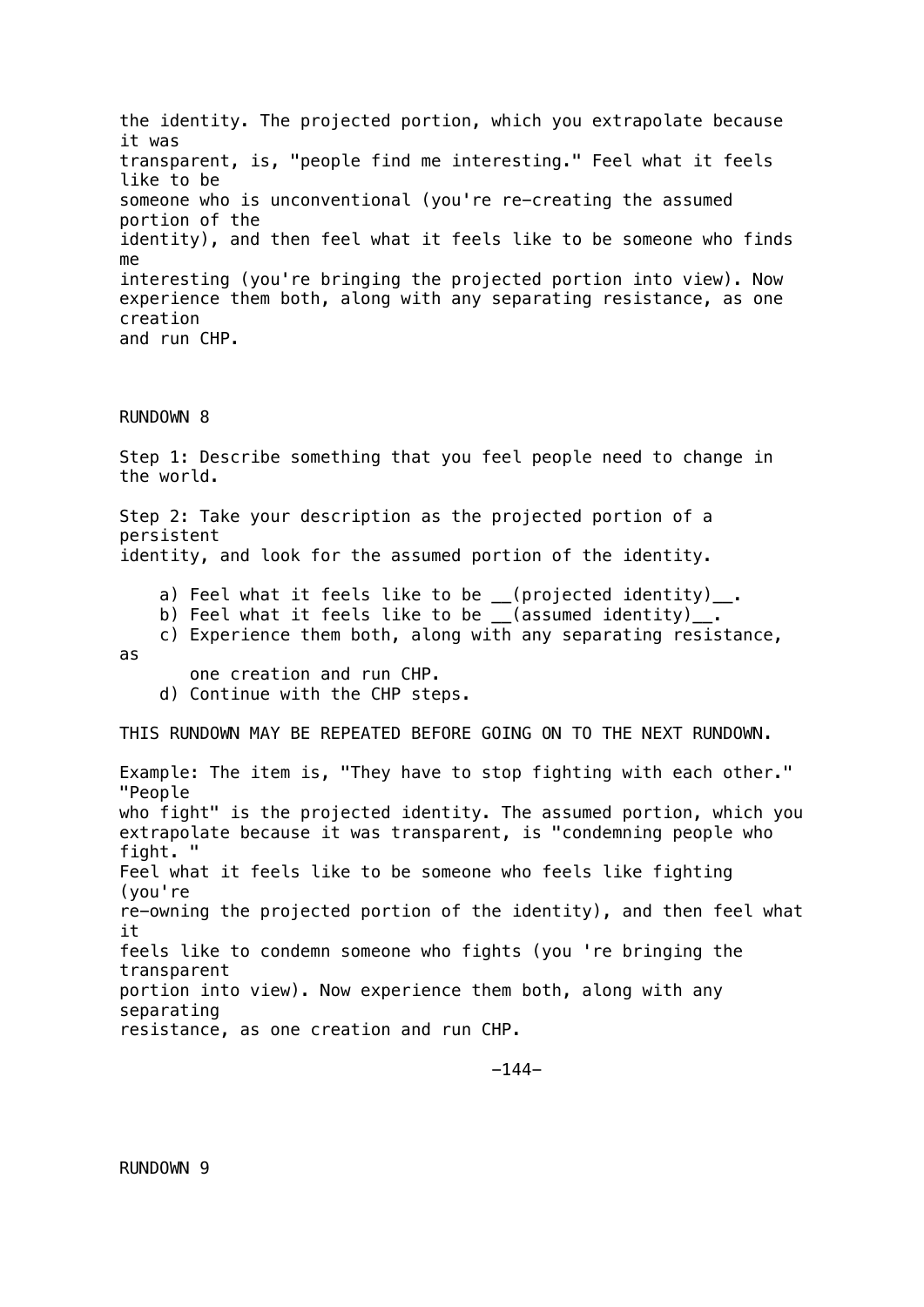Step 1: Describe something that frequently is done to you but is not your fault. Step 2: Take your description as the projected portion of a persistent identity, and look for the assumed portion of the identity. a) Feel what it feels like to be \_\_(projected identity)\_\_. b) Feel what it feels like to be \_\_(assumed identity)\_\_. c) Experience them both, along with any separating resistance, as one creation and run CHP. d) Continue with the CHP steps. THIS RUNDOWN MAY BE REPEATED BEFORE GOING ON TO THE NEXT RUNDOWN. Example: The item is, "People cut in front of me when I'm driving." "People who cut in front" is the projected identity. The assumed portion, which you extrapolate because it was transparent, is, "being impatient with other drivers." Feel what it feels like to be someone who cuts in front of another driver (you're re-owning the projected portion of the identity), and then feel what it feels like to be impatient with other drivers (you're bringing the transparent portion into view). Now experience them both, along with any separating resistance, as one creation and run CHP. RUNDOWN 10 Step 1: Describe someone who needs your help. Step 2: Take your description as the projected portion of a persistent identity, and look for the assumed portion of the identity. a) Feel what it feels like to be \_\_(projected identity)\_\_. b) Feel what it feels like to be \_\_(assumed identity)\_. c) Experience them both, along with any separating resistance, as one creation and run CHP. d) Continue with the CHP steps. THIS RUNDOWN MAY BE REPEATED BEFORE GOING ON TO THE NEXT RUNDOWN. Example: The item is, "a homeless person." That is the projected

identity.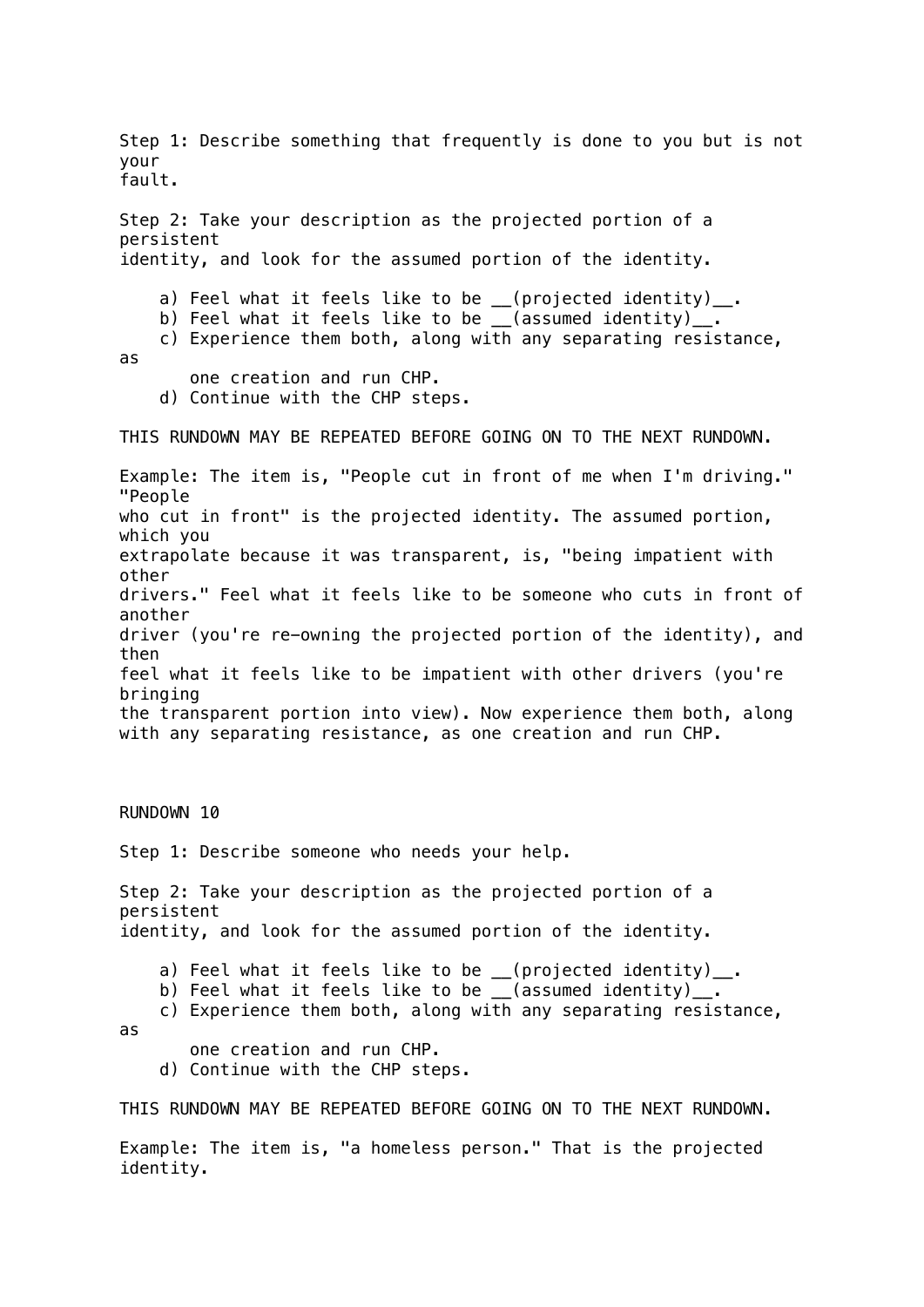The assumed portion, which you extrapolate because it was transparent, is, "a fortunate person." Feel what you imagine it feels like to be a homeless person (you're re-owning the projected portion of the identity), and then feel what it feels like to be a fortunate person (you're bringing the transparent portion into view). Now experience them both, along with any separating resistance, as one creation and run CHP.

-145-

#### RUNDOWN 11

Step 1: Describe someone's reaction to discovering a secret you were keeping from them.

Step 2: Take your description as the projected portion of a persistent

identity, and look for the assumed portion of the identity.

- a) Feel what it feels like to be \_\_(projected identity)\_\_.
- b) Feel what it feels like to be \_\_(assumed identity)\_\_.
- c) Experience them both, along with any separating resistance, as

one creation and run CHP.

d) Continue with the CHP steps.

THIS RUNDOWN MAY BE REPEATED BEFORE GOING ON TO THE NEXT RUNDOWN.

Example: The item is, "They would punish me." That is the projected identity. The assumed portion, which you extrapolate because it was transparent, is, "someone who avoids punishment." Feel what you imagine it feels like to be someone who punishes another for keeping a secret (you're re-owning the projected portion of the identity), and then feel what it feels like to avoid being punished (you're bringing the transparent portion into view). Now experience them both, along with any separating resistance, as one creation and run CHP.

#### RUNDOWN 12

Step 1: Describe your impression of someone who is being critical of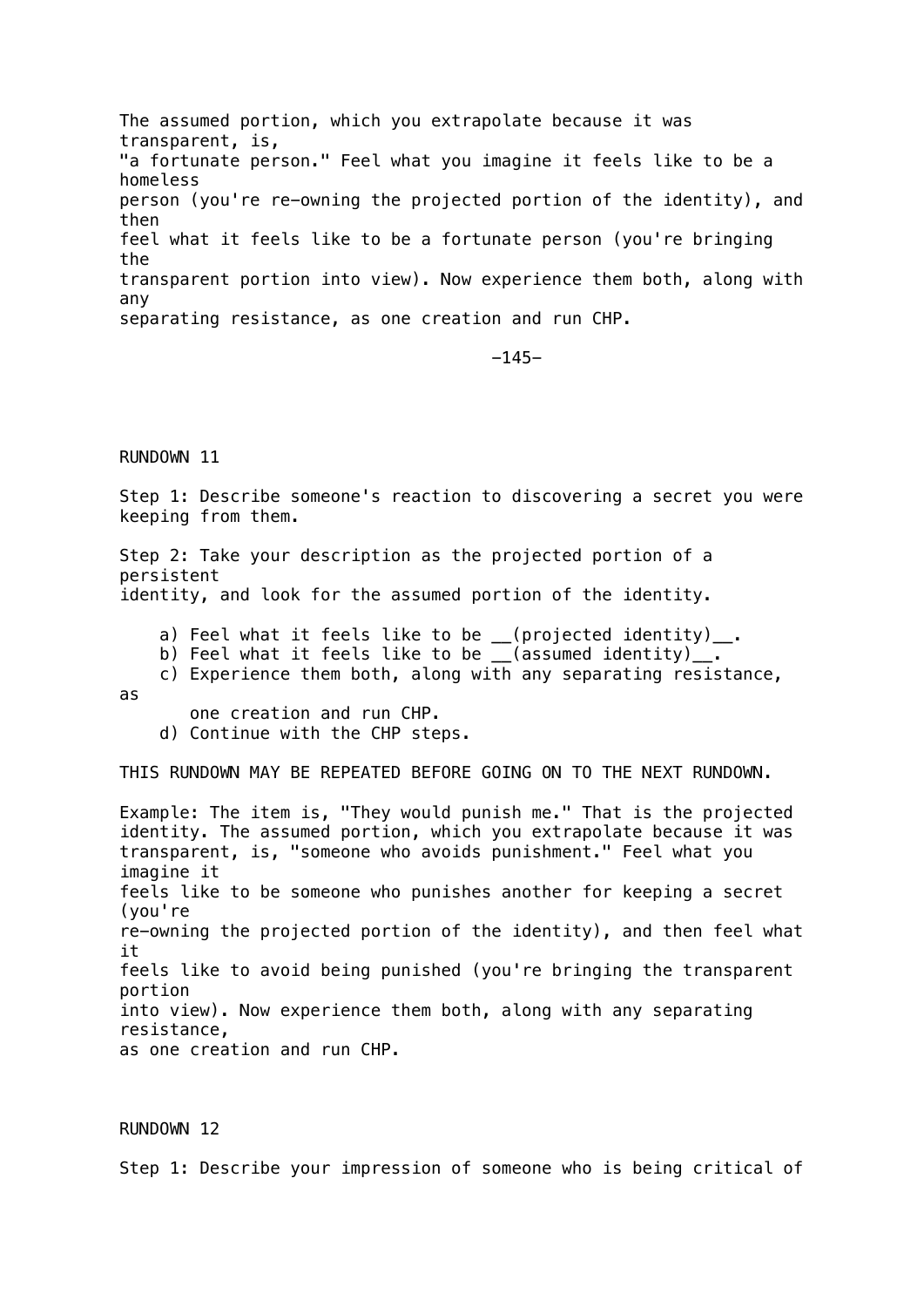Step 2; Take your description as the projected portion of a persistent identity, and look for the assumed portion of the identity. a) Feel what it feels like to be \_\_(projected identity)\_\_. b) Feel what it feels like to be \_\_(assumed identity)\_. c) Experience them both, along with any separating resistance, as one creation and run CHP. d) Continue with the CHP steps. THIS RUNDOWN MAY BE REPEATED BEFORE GOING ON TO THE NEXT RUNDOWN.

Example: The item is, "They are just envious." That is the projected identity. The assumed portion, which you extrapolate because it was transparent, is, "someone deserving of envy." Feel what you imagine it feels like to be envious of someone (you're re-owning the projected portion of the identity), and then feel what it feels like to be someone who deserves envy (you're bringing the transparent portion into view). Now experience them both, along with any separating resistance, as one creation and run CHP.

-146-

RUNDOWN 13

Step 1: Describe someone who made fun of you for failing to do something.

Step 2: Take your description as the projected portion of a persistent identity, and look for the assumed portion of the identity.

a) Feel what it feels like to be \_\_(projected identity)\_\_.

b) Feel what it feels like to be  $($  assumed identity).

c) Experience them both, along with any separating resistance,

as

one creation and run CHP.

d) Continue with the CHP steps.

THIS RUNDOWN MAY BE REPEATED BEFORE GOING ON TO THE NEXT RUNDOWN.

Example: The item is, "a mean person." That is the projected identity. The assumed portion, which you extrapolate because it was transparent,

you.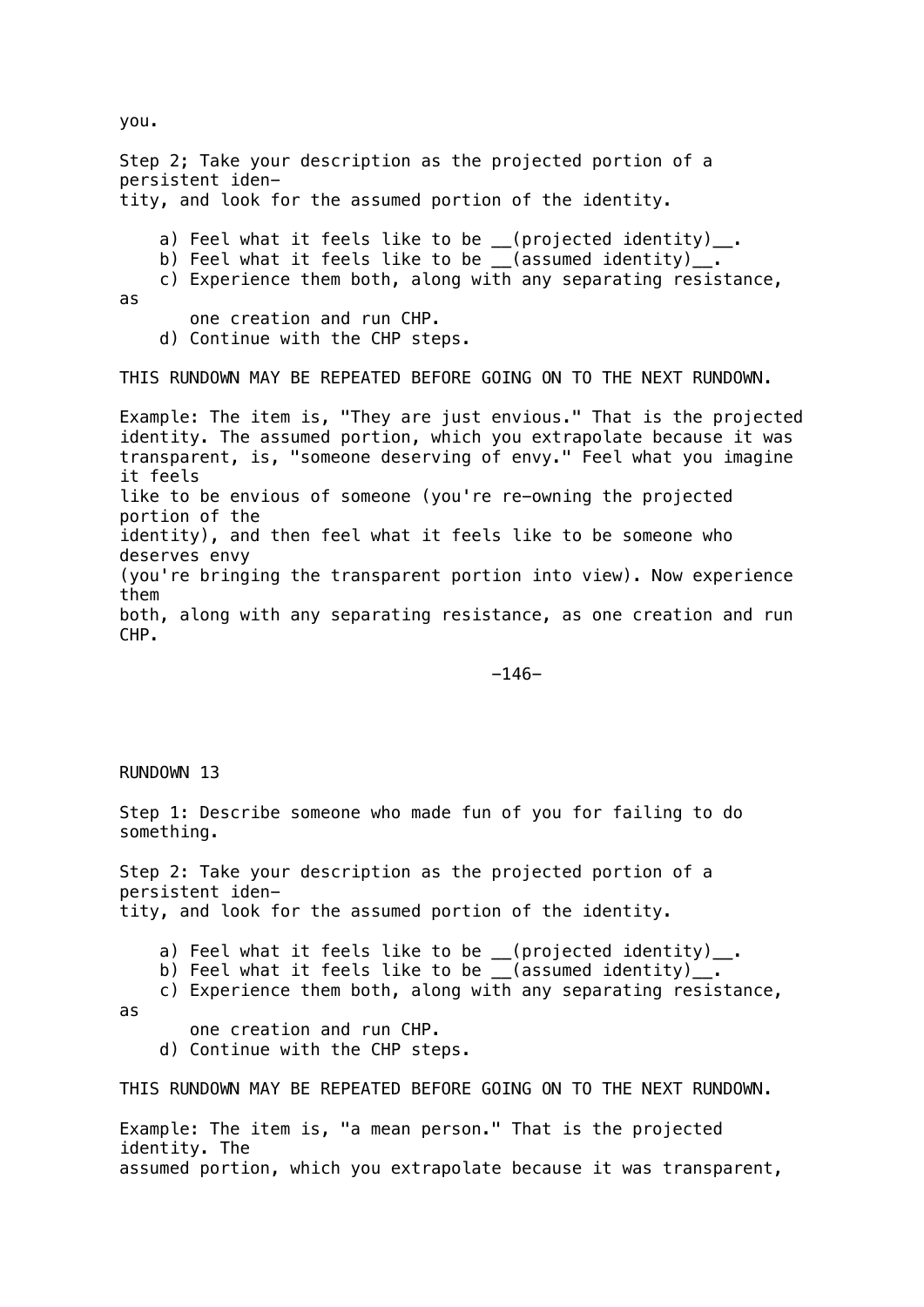is, "someone kept from succeeding." Feel what you imagine it feels like to be a mean person (you're re-owning the projected portion of the identity), and then feel what it feels like to be someone who was kept from succeeding (you're bringing the transparent portion into view). Now experience them both, along with any separating resistance, as one creation and run CHP.

RUNDOWN 14

Step 1: Describe someone who purposely set out to embarrass you.

Step 2: Take your description as the projected portion of a persistent identity and look for the assumed portion of the identity.

- a) Feel what it feels like to be \_\_(projected identity)\_\_.
- b) Feel what it feels like to be \_\_(assumed identity)\_\_.
- c) Experience them both, along with any separating resistance, as
	- one creation and run CHP.
	- d) Continue with the CHP steps.

THIS RUNDOWN MAY BE REPEATED BEFORE GOING ON TO THE NEXT RUNDOWN.

Example: The item is, "a cruel person." That is the projected identity. The assumed portion, which you extrapolate because it was transparent, is, "someone being attacked." Feel what you imagine it feels like to be a cruel person (you're re-owning the projected portion of the identity), and then feel what it feels like to be someone being attacked (you're bringing the transparent portion into view). Now experience them both, along with any separating resistance, as one creation and run CHP.

-147-

RUNDOWN 15

Step 1: Describe your impression of the type of person you would like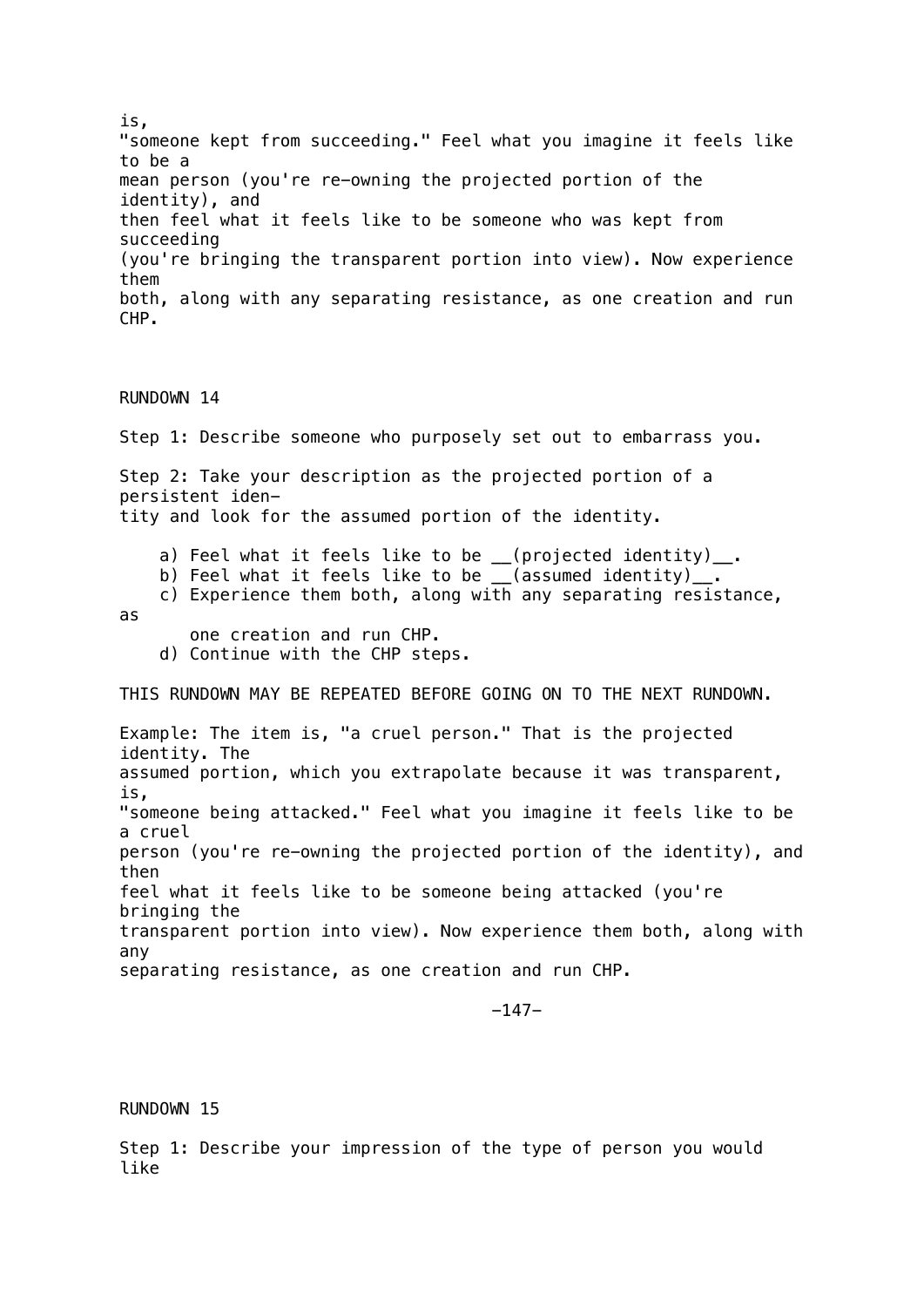approval from.

Step 2: Take your description as the projected portion of a persistent identity, and look for the assumed portion of the identity. a) Feel what it feels like to be \_\_(projected identity)\_\_. b) Feel what it feels like to be \_\_(assumed identity)\_. c) Experience them both, along with any separating resistance, as one creation and run CHP. d) Continue with the CHP steps. THIS RUNDOWN MAY BE REPEATED BEFORE GOING ON TO THE NEXT RUNDOWN. Example: The item is, "a well thought of person." That is the projected identity. The assumed portion, which you extrapolate because it was transparent, is, "someone of questionable reputation." Feel -what you imagine it feels like to be a well thought of person (you're reowning the projected portion of the identity), and then feel what it feels like to be someone with a questionable reputation (you're bringing the transparent portion into view). Now experience them both, along with any separating resistance, as one creation and run CHP. RUNDOWN 16 Step 1: Describe someone who is trying to make you wrong. Step 2: Take your description as the projected portion of a persistent identity, and look for the assumed portion of the identity. a) Feel what it feels like to be \_\_(projected identity)\_\_. b) Feel what it feels like to be \_\_(assumed identity)\_ c) Experience them both, along with any separating resistance, as one creation and run CHP. d) Continue with the CHP steps. THIS RUNDOWN MAY BE REPEATED BEFORE GOING ON TO THE NEXT RUNDOWN. Example: The item is, "my mother." That is the projected identity. The assumed portion, which you extrapolate because it was transparent, is, "being falsely blamed." Feel what you imagine it feels like to be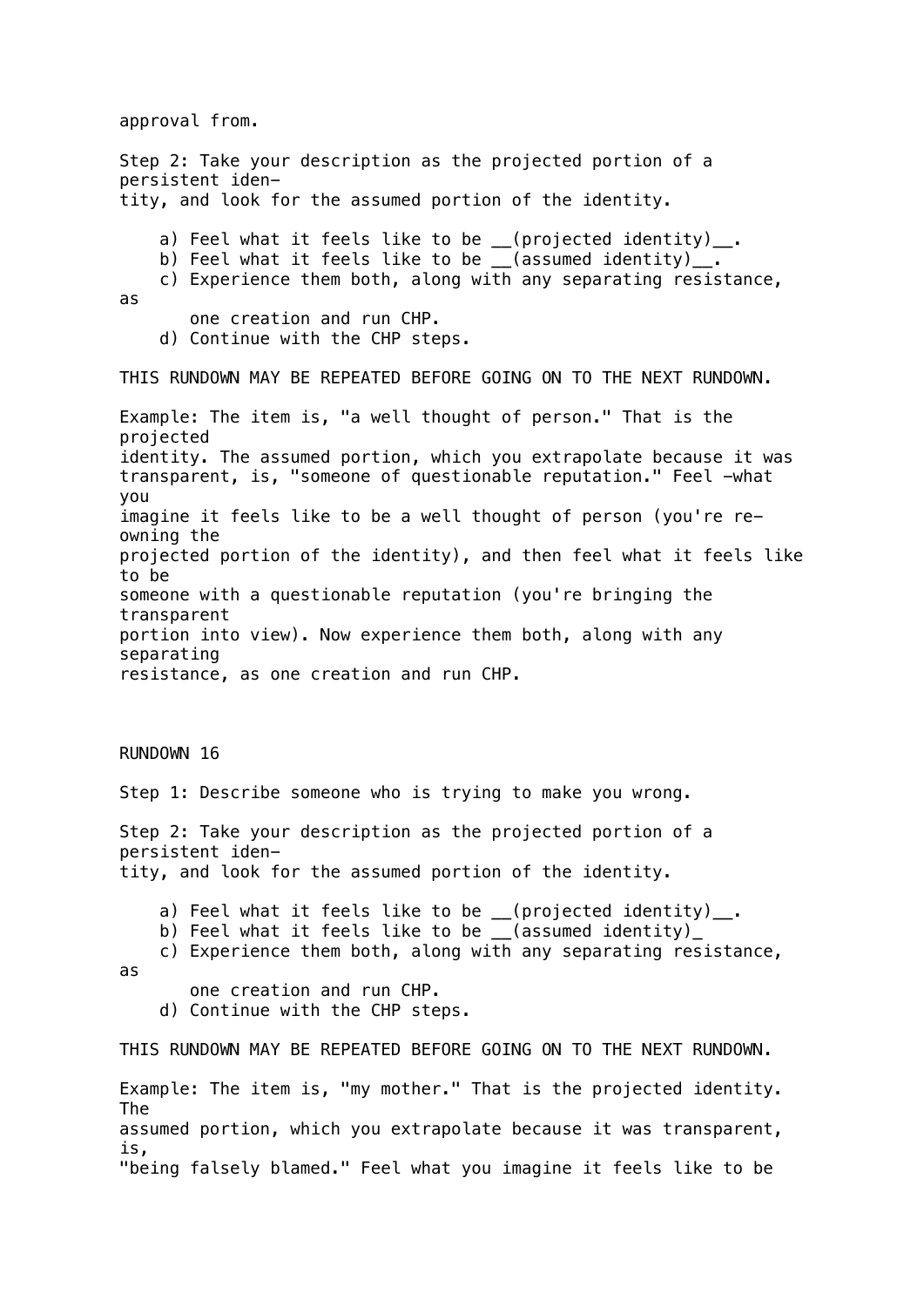your mother making you wrong (you're re-owning the projected portion of the identity), and then feel what it feels like to be someone falsely blamed (you're bringing the transparent portion into view). Now experience them both, along with any separating resistance, as one creation and run CHP.

-148-

RUNDOWN 17

Step 1: Describe what's wrong with your life.

Step 2; Take your description as the assumed portion of a persistent identity, and look for the projected portion of the identity.

- a) Feel what it feels like to be  $($ assumed identity)<sub>--</sub>.
- b) Feel what it feels like to be \_\_(projected identity)\_.
- c) Experience them both, along with any separating resistance, as
	- one creation and run CHP.
	- d) Continue with the CHP steps.

THIS RUNDOWN MAY BE REPEATED BEFORE GOING ON TO THE NEXT RUNDOWN.

Example: The item is, "never having enough money." This is the assumed portion of the identity. The projected portion, which you extrapolate because it was transparent, is, "you always want more money." Feel what it feels like to feel that you never have enough money (you're deliberately creating the assumed portion of the identity), and then feel what it feels like to always want more money (you're re-owning the projected portion of the identity). Now experience them both, along with any separating resistance, as one creation and run CHP.

#### RUNDOWN 18

Step 1: Describe how you would improve someone you know.

Step 2: Take your description as the projected portion of a persistent iden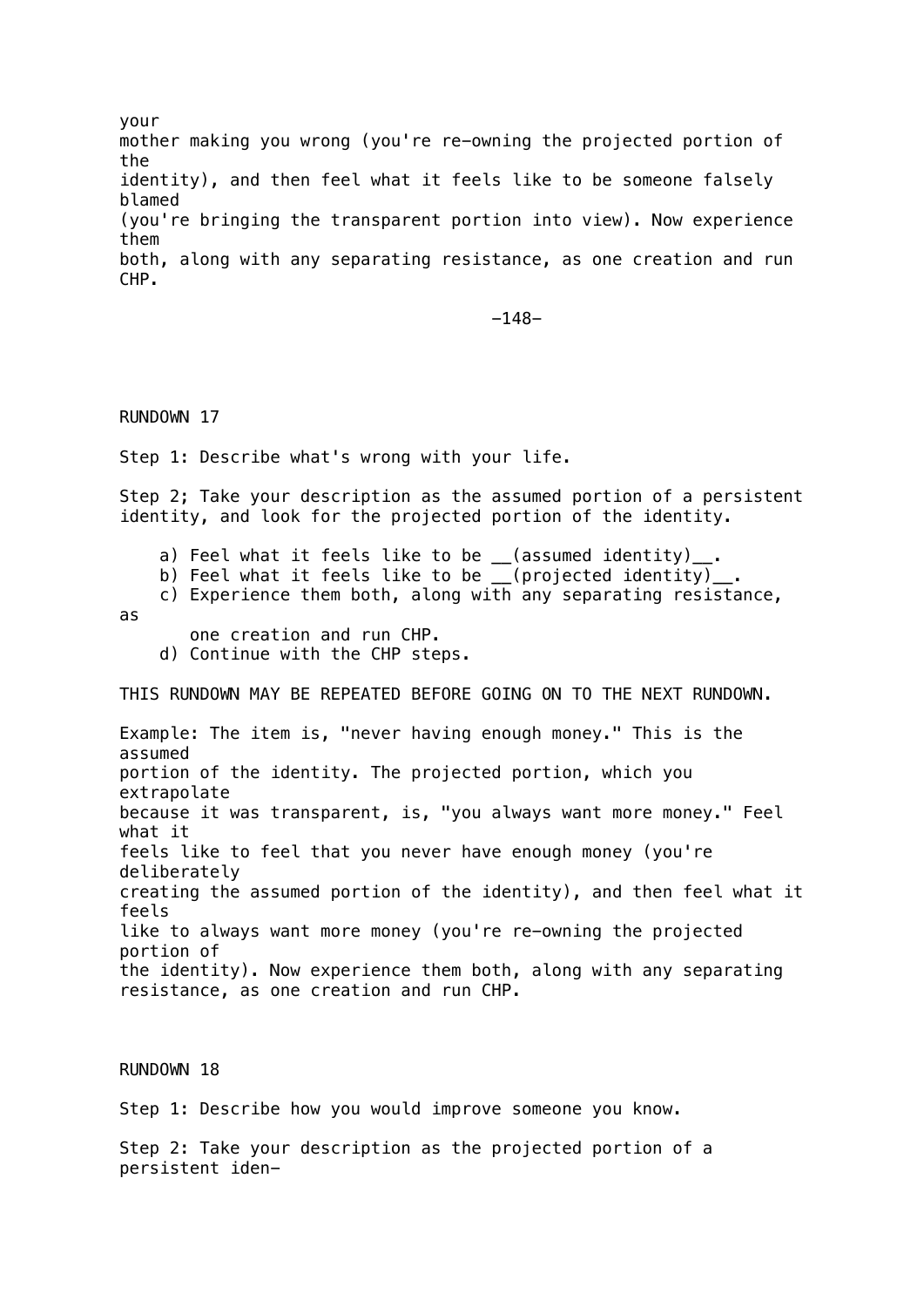tity and look for the assumed portion of the identity.

 a) Feel what it feels like to be \_\_(projected identity)\_\_. b) Feel what it feels like to be \_\_(assumed identity)\_\_. c) Experience them both, along with any separating resistance, as one creation and run CHP. d) Continue with the CHP steps. THIS RUNDOWN MAY BE REPEATED BEFORE GOING ON TO THE NEXT RUNDOWN. Example: The item is, "I'd make them more loving." The projected portion of the identity is, "They're not loving enough." The assumed portion, which you extrapolate because it was transparent, is, "I don't feel loved enough." Feel what it feels like to be a person who isn't loving enough (you're deliberately creating the projected portion of the identity), and then feel what it feels like to feel I don't feel loved enough (you're re-owning the assumed portion of the identity). Now experience them both, along with any separating resistance, as one creation and run CHP.

-149-

#### RUNDOWN 19

Step 1: Describe what you are experiencing that you don't prefer.

Step 2: Take your description as the assumed portion of a persistent identity and look for the projected portion of the identity.

a) Feel what it feels like to be \_\_(assumed identity)\_\_.

b) Feel what it feels like to be \_\_(projected identity)\_

c) Experience them both, along with any separating resistance,

as

one creation and run CHP.

d) Continue with the CHP steps.

THIS RUNDOWN MAY BE REPEATED BEFORE GOING ON TO THE NEXT RUNDOWN.

Example: The item is, "needing people's attention." This is the assumed portion of the identity. The projected portion, which you extrapolate because it was transparent, is "people who ignore others." Feel what it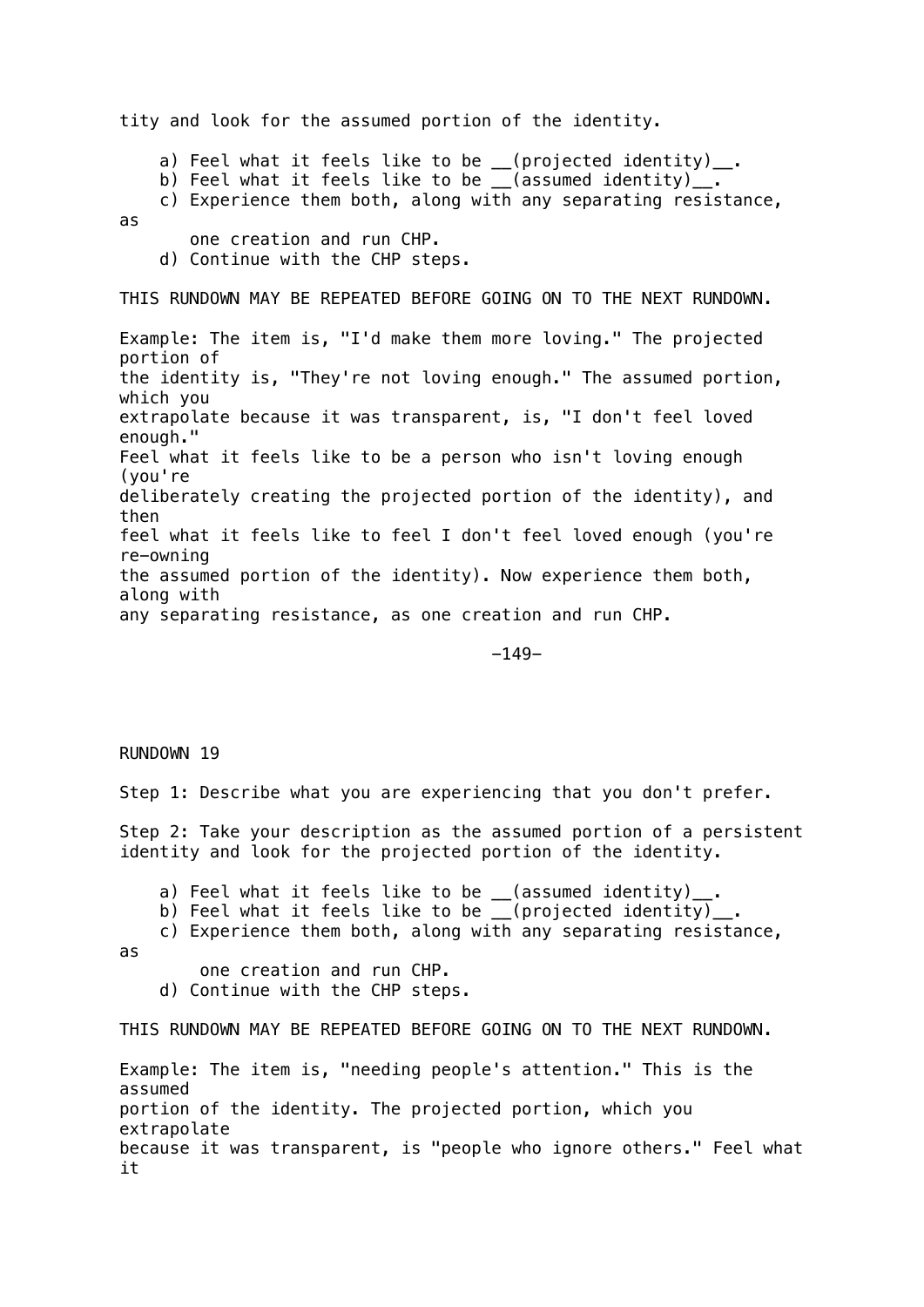feels like to feel you need people's attention (you're deliberately creating the assumed portion of the identity), and then feel what it feels like to ignore others (you're re-owning the projected portion of the identity). Now experience them both, along with any separating resistance, as one creation and run CHP. RUNDOWN 20 Step 1: Describe something you can't help creating. Step 2: Take your description as the assumed portion of a persistent identity, and look for the projected portion of the identity. a) Feel what it feels like to be \_\_(assumed identity)\_\_. b) Feel what it feels like to be \_\_(projected identity)\_ c) Experience them both, along with any separating resistance, as one creation and run CHP. d) Continue with the CHP steps. Example: The item is "a need to eat junk food. " This is the assumed portion of the identity. The projected portion, which you extrapolate because it was transparent, is, "persuading people to eat junk food." Feel what it feels like to feel a need to eat junk food (you're deliberately creating the assumed portion of the identity), and then feel what it feels like to persuade others to eat junk food (you're re-owning the projected portion of the identity). Now experience them both, along with any separating resistance, as one creation and run CHP.

CONGRATULATONS.

-150-

APPROVAL RUNDOWN

Theory

Approval identities are constructed as a reaction to someone else's judgment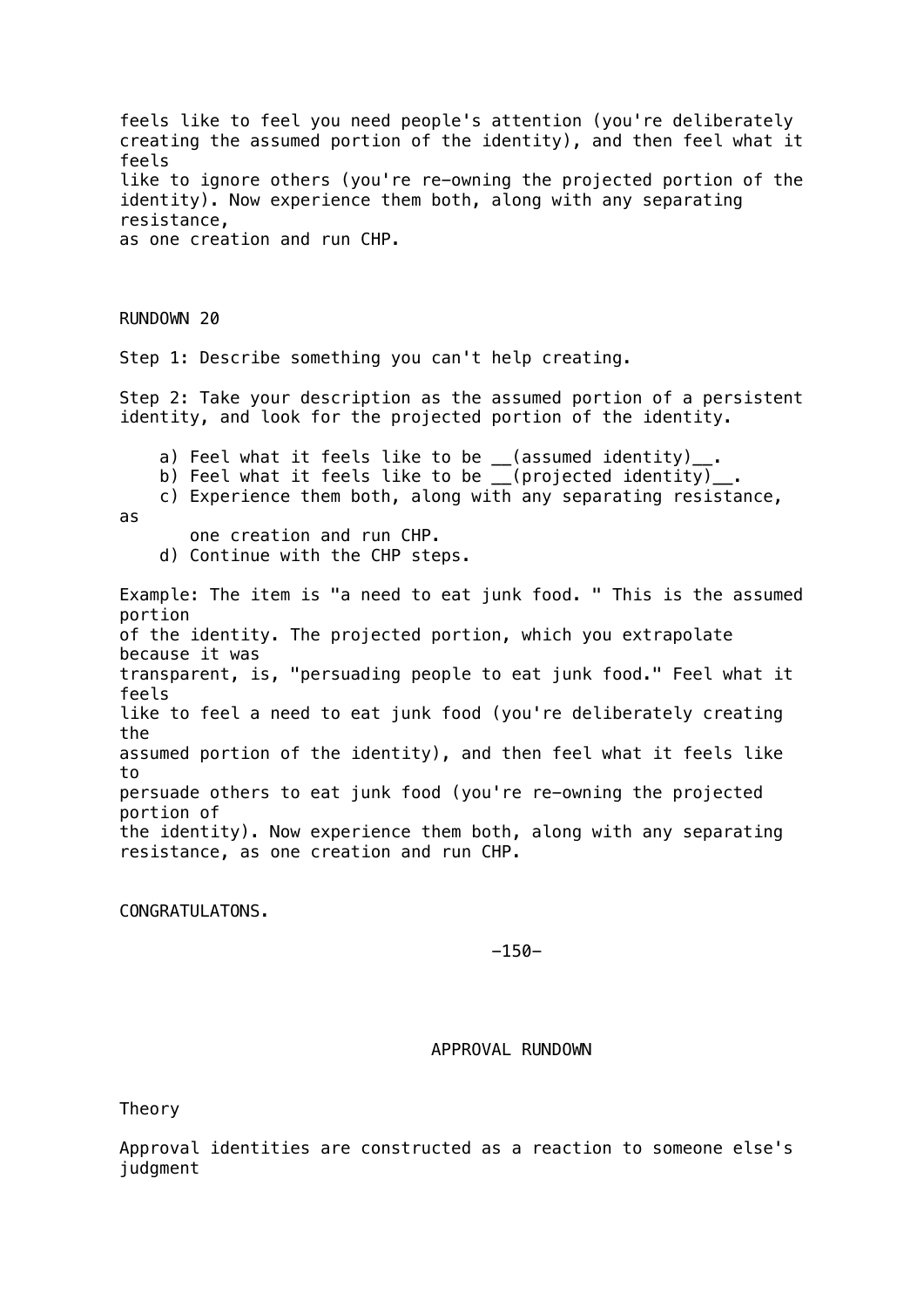of how you should or shouldn't act. These are the indoctrinated good boy, good girl identities. They are displayed for approval or to avoid disapproval. Sometimes the display of an approval identity goes on automatic. When it does, you become a pawn in someone's game. The intention of an approval identity is to fulfill someone else's needs in order to either get approval or to avoid disapproval. If this is not aligned with your deliberate intentions, conflict arises. Someone pushes your approval, or threatened disapproval, button and you forget the creation you intended and work instead to fulfill someone else's needs. This is the influence of peer pressure and social status. The first identity that a baby creates is in response to the approval or disapproval of the parental figures. In a random, subconscious way, the baby is working as much to fulfill the parents' needs as the parents are working to fulfill the baby's needs. Each measures the success of their efforts by the return of approval or disapproval. Whenever you experience stress, you are likely to find a deeply ingrained approval identity that is still responding to someone in your environment. It's an old identity acting to fulfill someone else's real or, more likely, imagined needs. It can overwhelm your self control. Being tough is persevering in the face of someone's disapproval. It's not an optimum operating condition, but it is sometimes necessary. Sometimes a change in environment or change in friends can have a therapeutic effect. You are separated from the factors that are empowering the nonaligned identity in your life. Objective: To handle indoctrinated identities that prevent you from acting deliberately. Expected Results: \* Freedom from stress.  $*$  The ability to empower deliberate identities

aligned with your goals.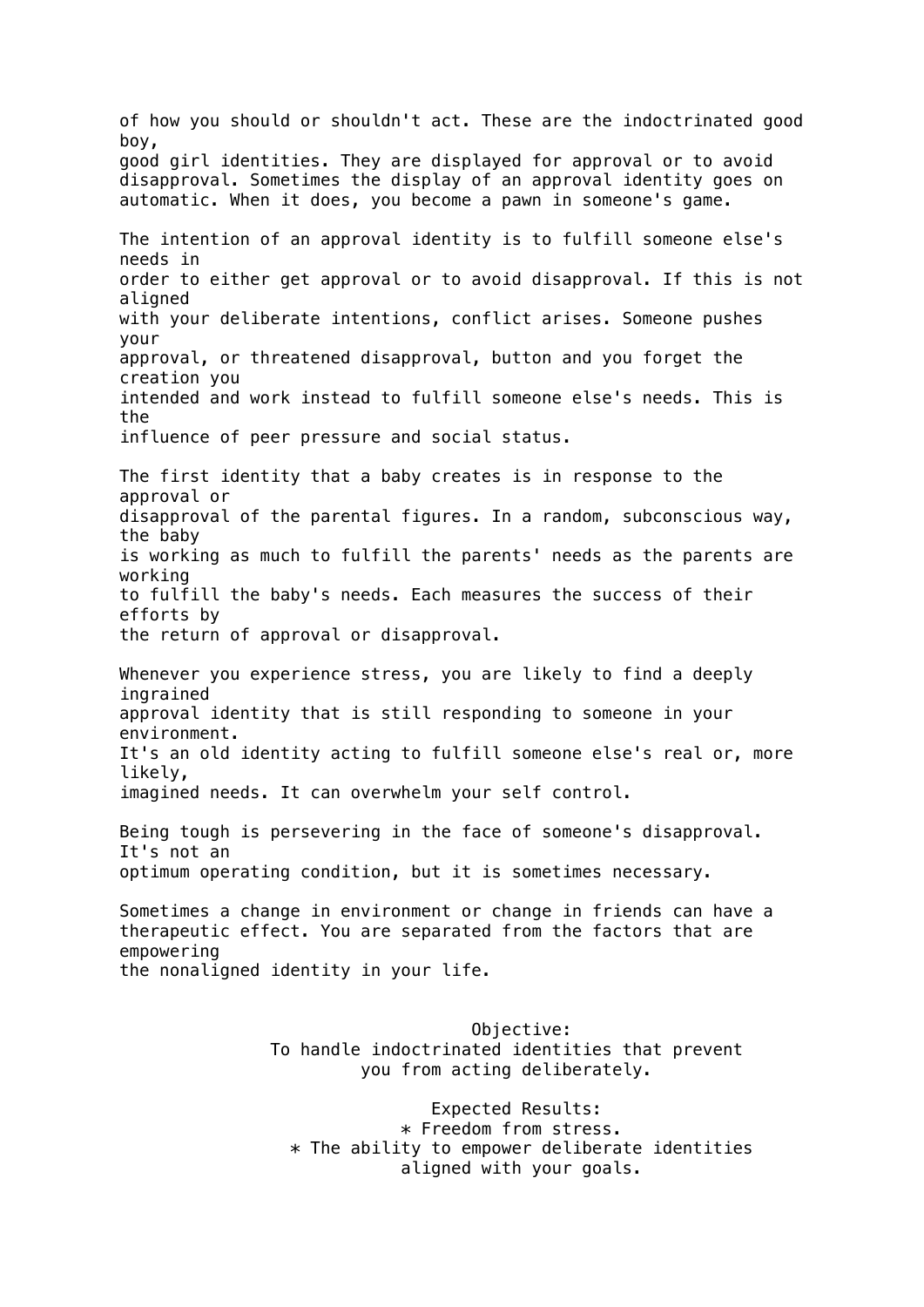\* Freedom from indoctrinated behaviors.

Sidebar:

approve: 1. to give one's consent to; sanction; confirm 2. to be favorable to; think or declare to be good; satisfactory

disapprove: 1. to have or express an unfavorable opinion of; consider wrong; condemn

-151-

PROCEDURE

Step 1 Liberation from Approval

a) Down the center of a page, make a short list of the people who approved of you (were kind to you) when you needed it. b) To the right of each person on the list, briefly describe the identity you feel you need(ed) to assume to get their approval. c) To the left of each person on the list, briefly describe the needs of the

identity you were projecting onto that person.

d) Either solo or with a guide:

 1. For each name on your list, feel what it feels like to be the assumed identity, then feel what it feels like to have the

needs

the

of the identity you were projecting, and finally experience

 drama accompanying the exchange of needs and approval between these identities. Finally, experience all these as parts of a single creation.

2. Complete CHP steps to discreate.

Step 2 Liberation from Disapproval

- a) Down the center of a page, make a short list of the people who disapproved of you.
- b) To the right of each name, briefly describe the identity that you assumed to avoid their disapproval.
- c) To the left of each person on the list, briefly describe the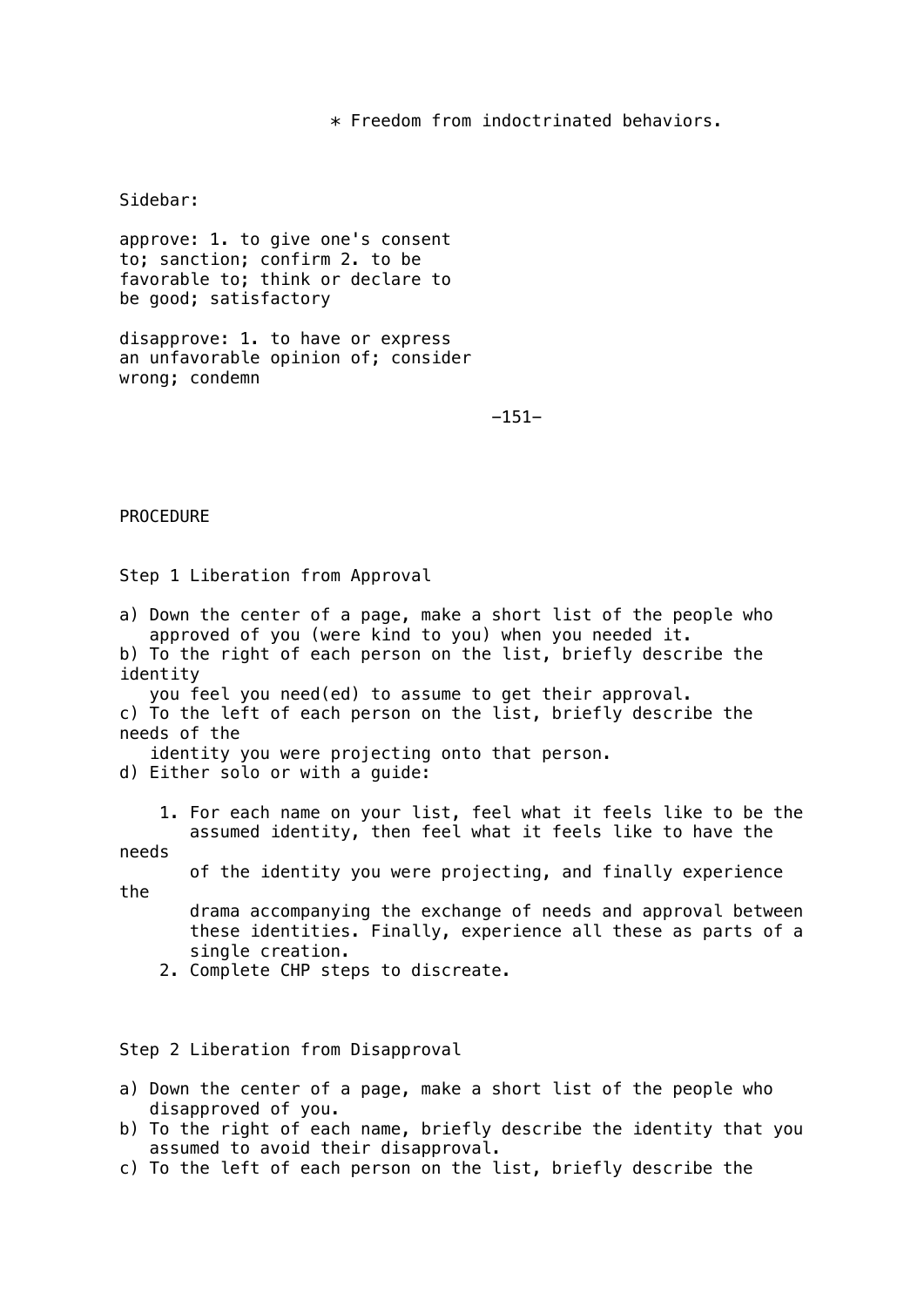needs of the identity you were projecting on that person. d) Either solo or with a guide: 1. For each name on your list, feel what it feels like to be the assumed identity, then feel what it feels like to have the needs of the identity you were projecting, and finally experience the drama accompanying the exchange of needs and avoidance of disapproval between these identities. Finally, experience all these as parts of a single creation. 2. Complete CHP steps to discreate. Step 3: Exploration With a study companion, explore the phenomena associated with approval and disapproval beliefs. Note any identities that the exercises turn up for later discreation. 1. By turns, flow approval or disapproval with a look. As a coach, see if you can tell the difference. 2. By turns, flow approval or disapproval by intonation on the spoken words: "Okay, you're right." As a coach, see if you can tell the difference. -152- 3. By turns, flow approval or disapproval by positioning your mouth in a certain way. As a coach, see if you can tell the difference. 4. By turns, flow approval or disapproval by standing in a certain way. As a coach, see if you can tell the difference. 5. By turns, flow approval or disapproval at something in the environ ment, and see what effect it has on your perception of that thing.

 6. Telepathically flow approval or disapproval to someone you can

 observe but who has not been informed of your flow. Observe their actions.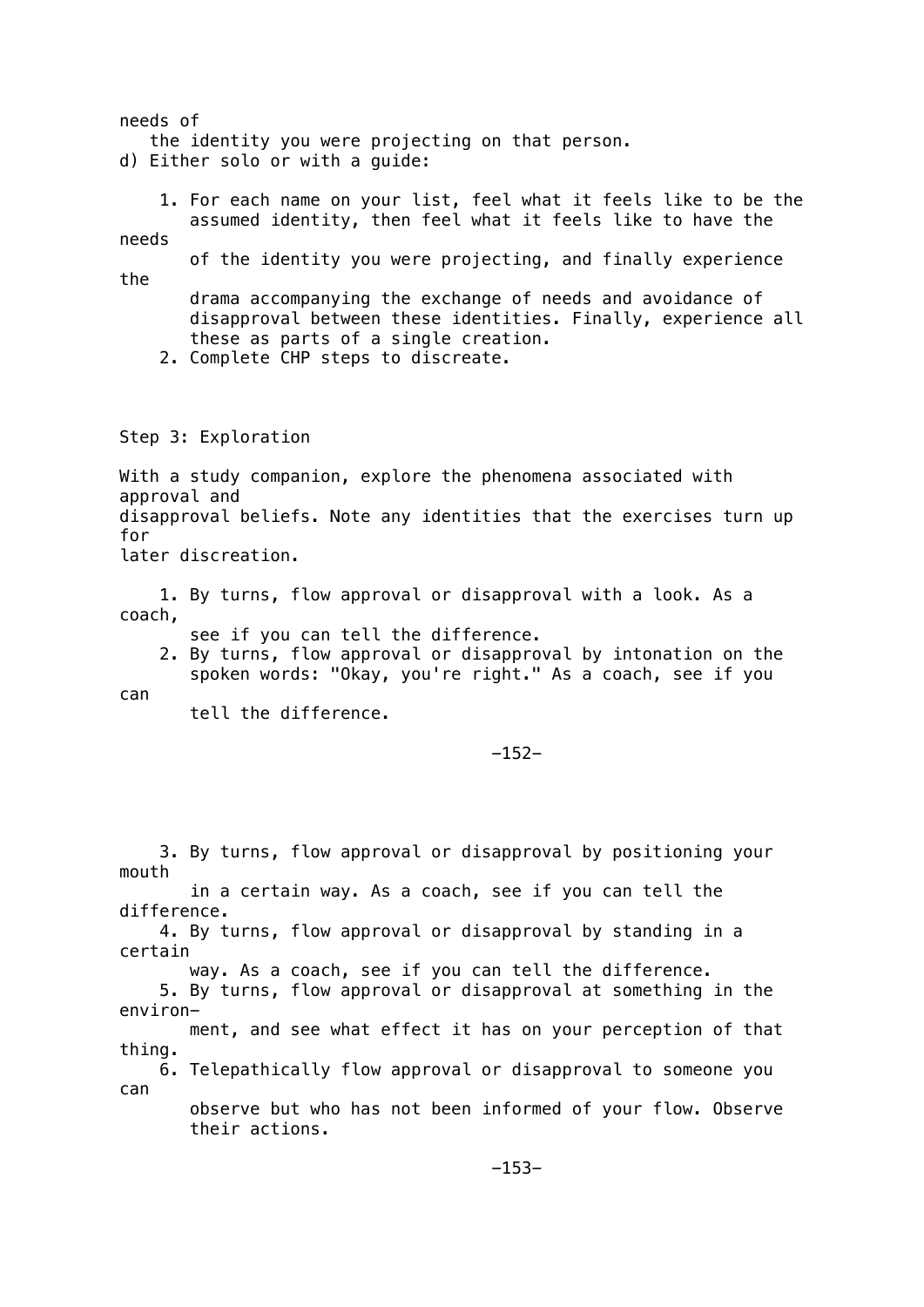# CREATION LIST 5

(Smiling into the Tao)

"What is the point of my life?" and "Who am I?" are questions that cannot be answered. However, change the question to "What is?" and the answer is all around. Exercise: Behold the Tao Make the primary: I have no questions. Exercise: The Secret of Zen Make the primary: I have no answers. Exercise: The Wizard's Smile Make the primary: No questioner, no answerer. Sidebar: Tao: the way the universe works; being in accord with what is  $-154-$ 

## ULTIMATE ULTIMATE PROCESS

This was suggested by the research on assumed and projected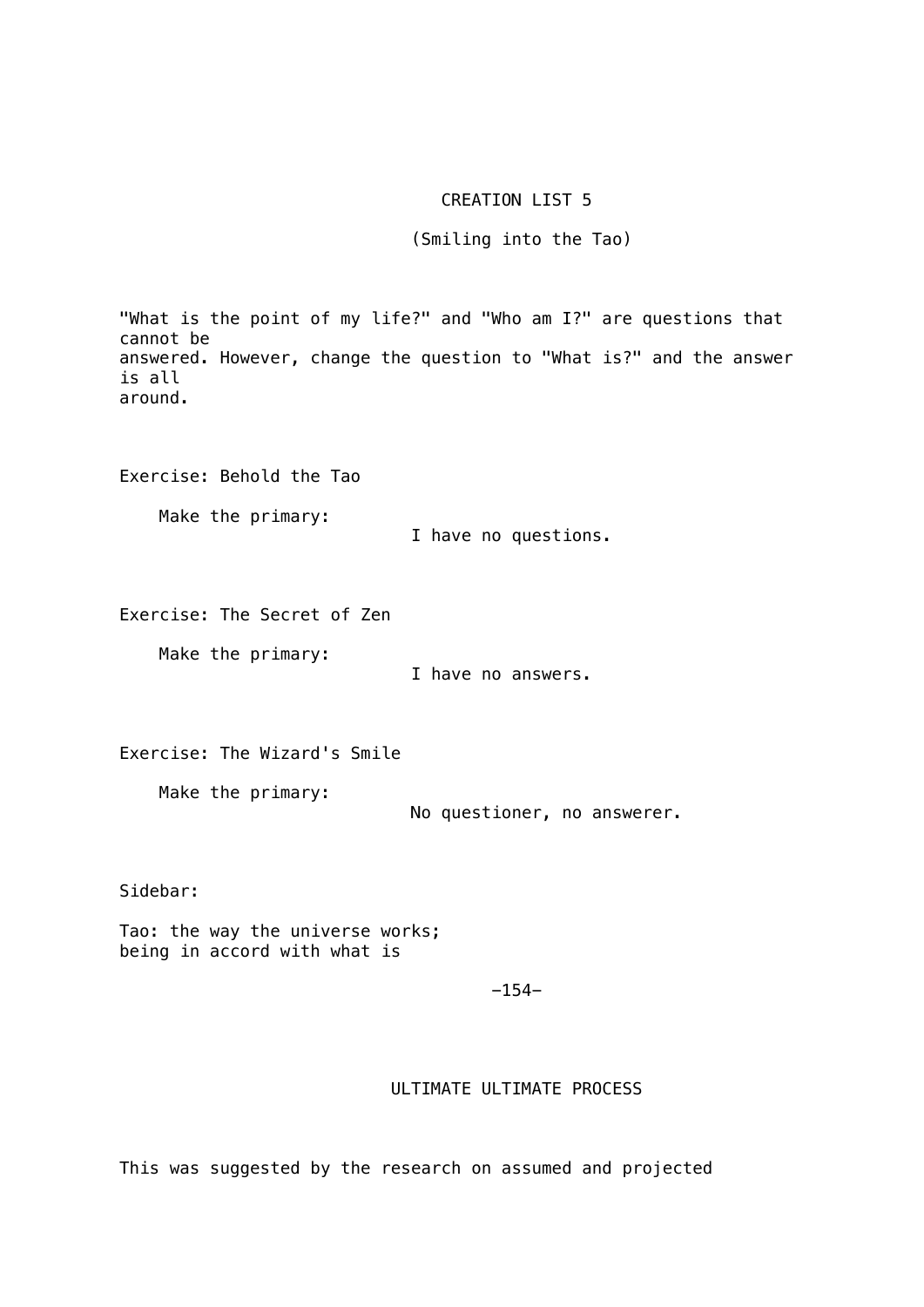identities.

\_This process must initially be run by a guide, but it is always run under the control of the person receiving the process. Before running the process, the guide and the student should agree on simple hand signals for \_wait\_, for \_continue\_ and for \_that's it.\_ The student, who may not wish to speak, may use these signals to control the speed and duration of the process. The Process: 1. \* Get your impression of all that is. \* Think of this impression as a projected identity.  $*$  Feel the assumed identity.  $*$  Now experience them both, along with any separating resistance, as one creation. 2. Expand to the outermost limits of that creation. 3. Label it. 4. Recognize: This is not-I; this is creation. (Note: "my" is not used.) 5. Discreate. Turn off the creating energy. 6. Repeat with: \* Get your impression of all that is left.  $*$  Think of this as a projected identity.  $*$  Feel the assumed identity. \* Now experience them both, along with any separating resistance, as one creation. Continue with CHP steps 2-5 above. Repeat step 6 until student signals, "That's it."

Upon finishing the Ultimate Ultimate Process, take some time alone to relax and reintegrate.

 $-155-$ 

[Page 156 is blanc]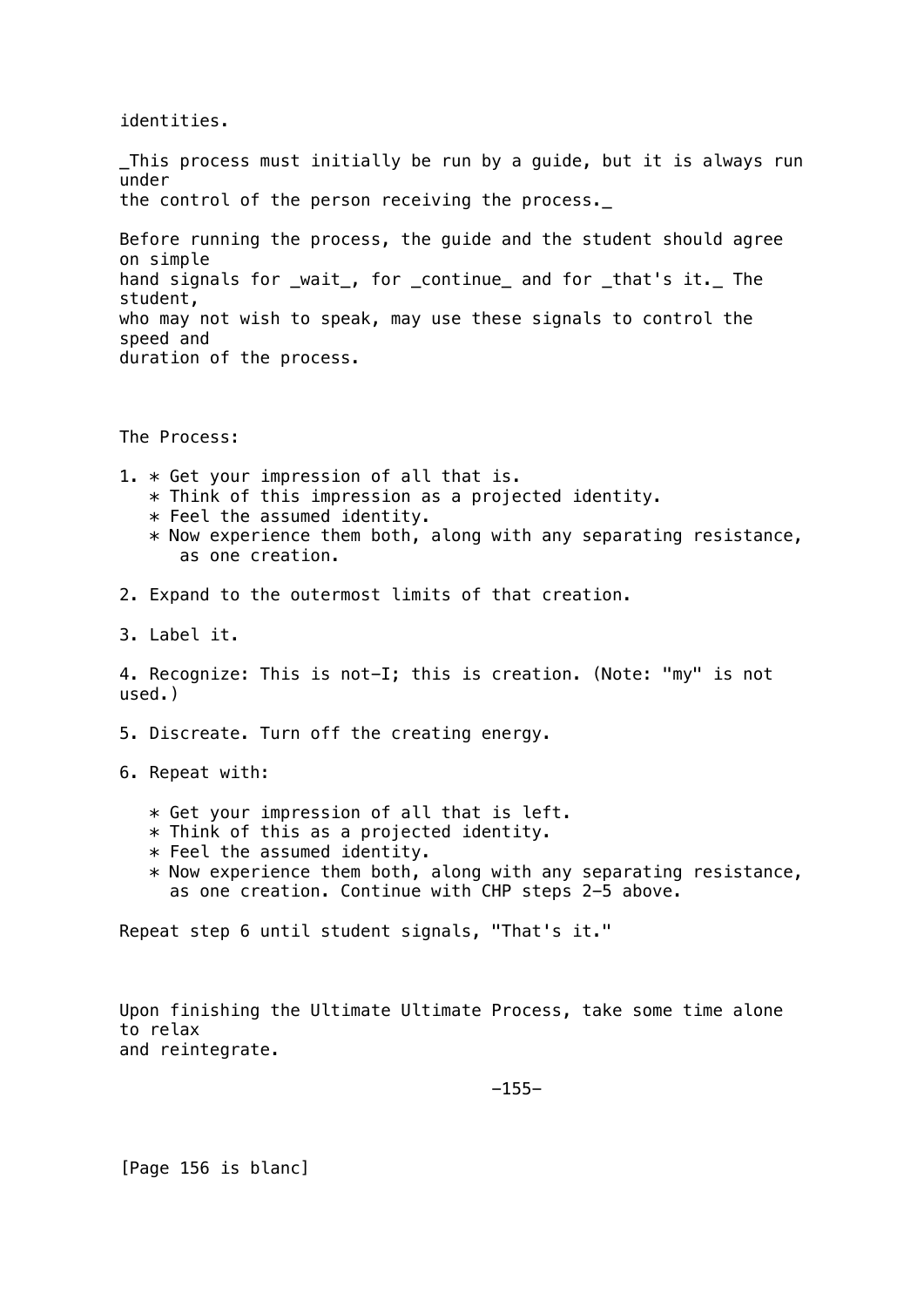### THE WIZARD COURSE PART V

#### THE ENTITY PARADIGM

Background

Since I know Wizards love behind the scenes stuff, I'll share the results of the investigation that led to the further research and eventual rewrite of Part V of the Wizard Course.

Situation:

The result obtained by Wizard students on the entity section were falling short of the results that I achieved on myself and on other students in the initial 1988 research.

Situation Analysis: 1. The existing Wizard entity materials tend to create float- particularly around the subject of telepathy. 2. Students on the entity section begin by getting big wins, but slowly begin to take on the same emotions and feelings of overwhelm that characterize the entities they are addressing. 3. In some cases, student responsibility levels are dropping as they seem to be surrendering their source to entity influences. 4. Students are contacting parasitic entities that create distraction by offering up interesting life scenarios that pull the student into thinking and reacting modes. 5. There are apparently different categories of entities with different motivations. 6. Not all entities are capable or willing to run the CHP. 7. Certain entity influences are not being recognized as such. 8. Students are losing the viewpoint of higher self and are becoming upset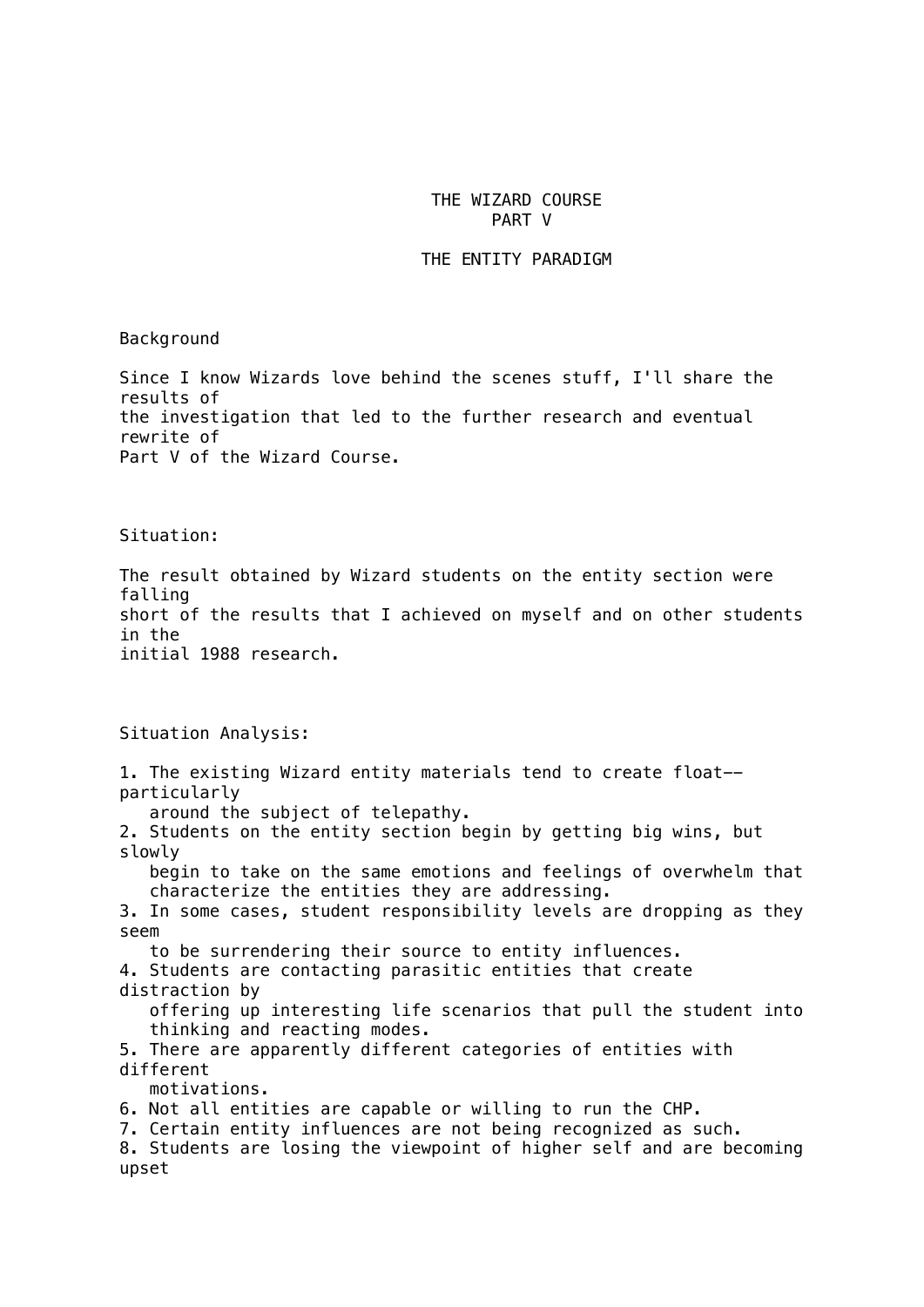with entities and vice versa.

Basic Whys.

There are too many areas of unknown in the entity paradigm.

The act of communicating with a defined beingness (entity) causes one to automatically define oneself as something other than that defined beingness (identity). This moves one out of the definitionless awareness viewpoint of higher self and subjects one to the influences of unconscious phenomena (e.g. entities).

-157-

## INTRODUCTION TO ENTITIES

 The entity paradigm and the phenomena it encompasses is a complex subject. It is inseparably intermeshed with esoteric spiritual paradigms that have vague and sometimes purposefully obscure descriptions. It includes different varieties of entities with different aptitudes and motivations. Its proximity to death enwraps it with denial and nonconfront. Its association with outcasts and eccentrics has branded it with a negative social stigma. And more often than not, is has been described by people prone to exaggeration and fantasy.

 So there is a lot to sort out here. You may want to take some notes, take time for some personal reflection, and spend some time in discussion with other students. It has been centuries since these phenomena have been discussed clearly and openly. You're going to discover the real meaning behind classical spiritual models and explore them experientially. This is really quite an adventure. You'll see.

Let's start by mapping out the spiritual landscape where entity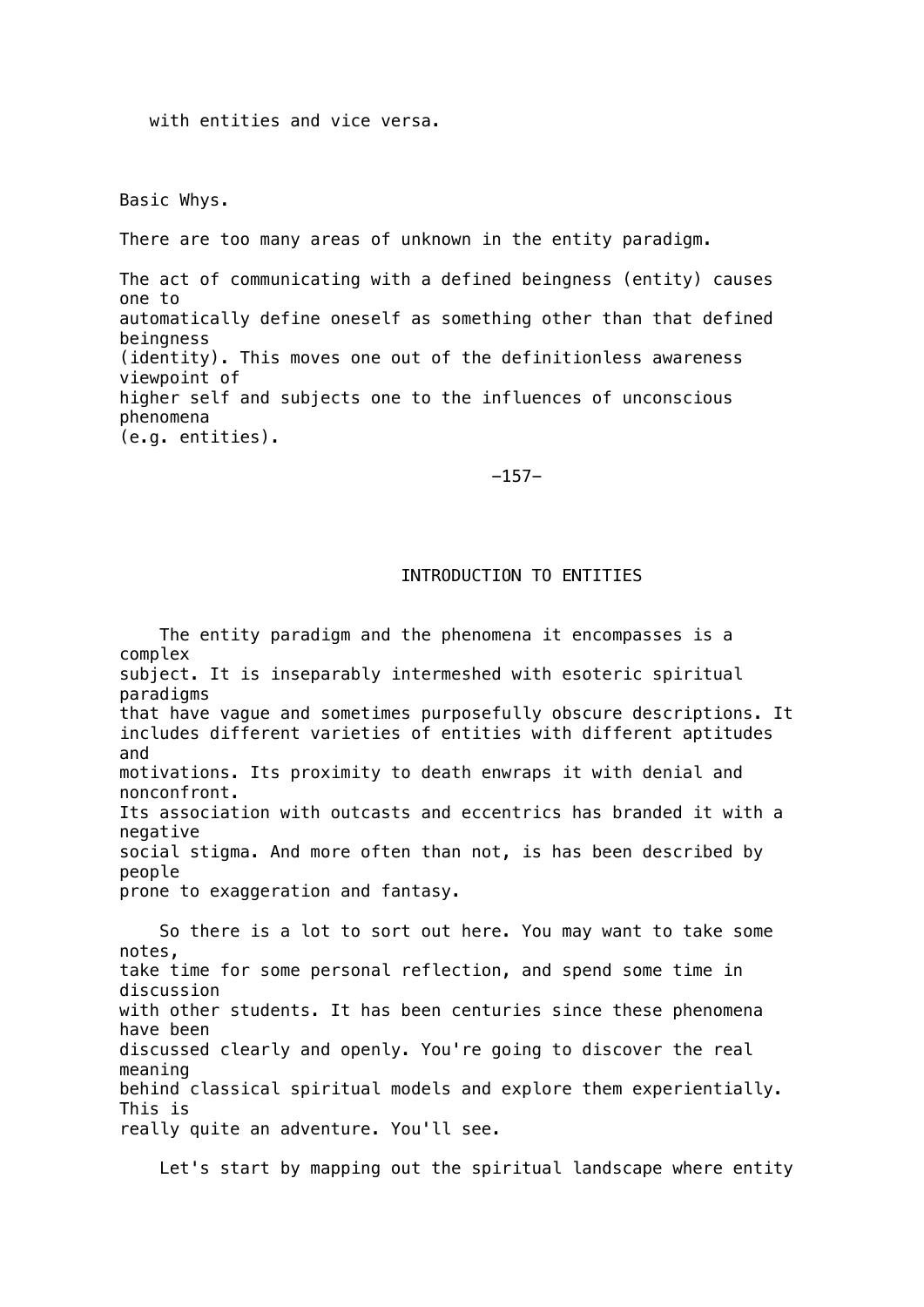Spirit Reality Planes: An Ancient Paradigm

 The assumption that there are certain planes of reality beyond the grave is at the core of all spiritual practices. Some describe these planes as simultaneously existing alternate realities on which the disembodied spirit awakens. Other describe them as generally dormant, non-physical based, conscious phenomena that are triggered by the death of the physical body. Classical spiritualism, which can without much difficulty be traced as early as the Chaldean civilization (600 B.C.) and probably even earlier to the Egyptian (3500 B.C.), Atlantean (9000 B.C.?), Lemurian (25,000 B.C.?) and perhaps even represented in archeological remnants of a civilization on Mars (???), generally defines six planes of reality (six universes) existing coincident with the physical universe--a total of seven in all. Fundamental spiritual doctrine maintains that the human soul (the "I am") exists in potential on all of these planes but is oblivious to a plane until awakened on it. Each soul sends multiple incarnations on a plane to 1) integrate its experiences on the previous plane, 2) master the new plane, and 3) to awaken on the next plane. Again, it is assumed that you are already present on each higher plane in a form that is suitable to that plane, but while you are incarnate in a physical body, you may be unconscious to the vibrations (sensations, perceptions) of the planes above the physical. When people talk about the soul's progress along a spiritual path, they are not really talking about movements or distances, but about successive awakenings in the subtler body forms inhabiting these higher planes.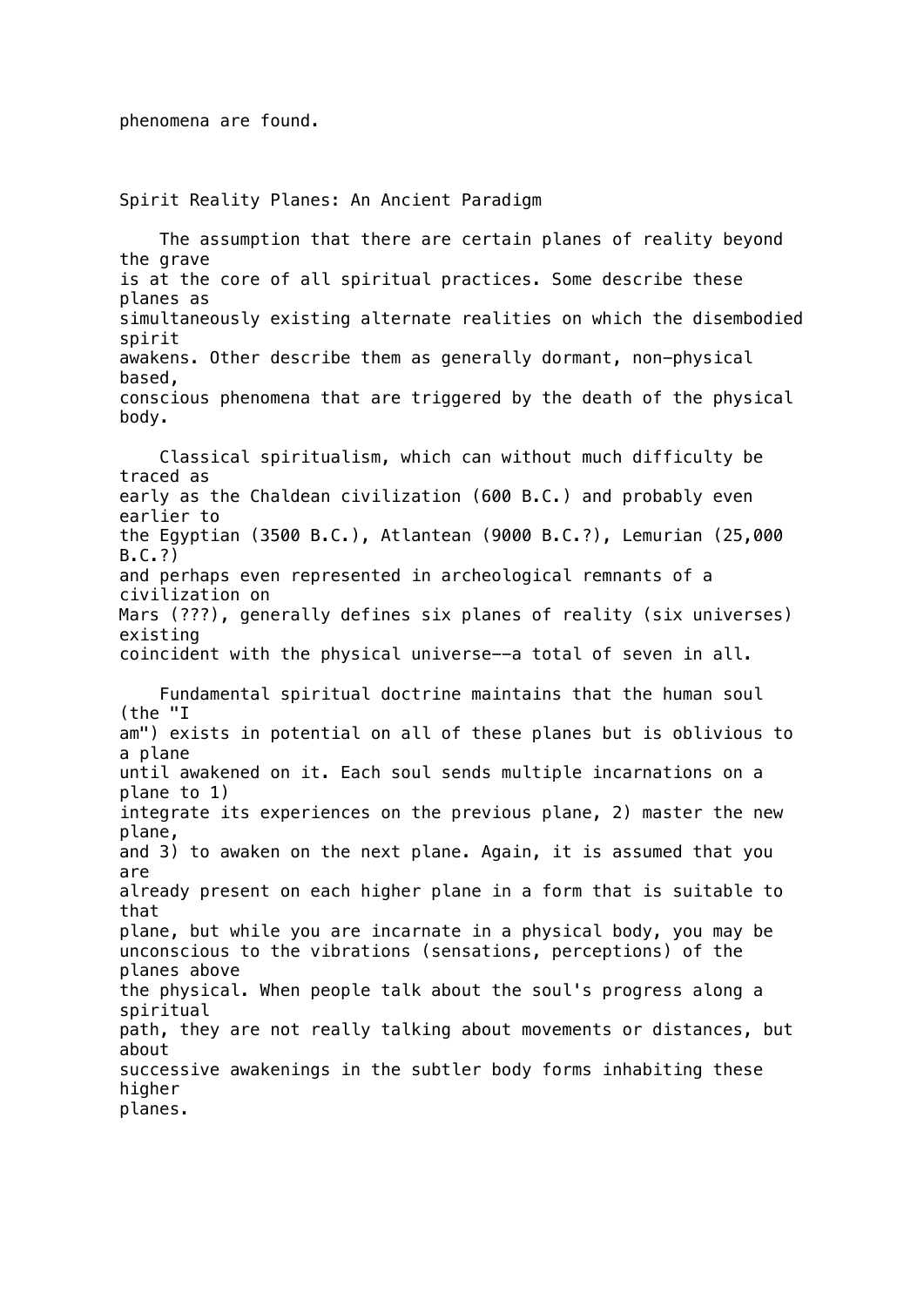Sidebar:

That realities beyond the grave seems to be a valid assumption, or at very least, a more attractive alternative than its counterpart

-158-

The Analogy of Concentric Spheres

 The esoteric elite of spiritual practices often visualize these planes of reality (also sometimes referred to as universes), auric densities, hyperdimensions, spectral intensities, or conscious fields) as gradiently larger concentric spheres with each larger sphere permeating and surrounding all lesser spheres. The center sphere, which because of its many permeations by the substances of lager spheres is the most dense, symbolizes the physical universe. The "I am" exists on the physical plane via association with a physical body.

 This model of concentric spheres has several interesting features.

 First, since the spheres have a common center and each larger sphere permeates the smaller spheres, the substance of any higher plane can be found on the physical, i.e., the central region of each higher plane is subtly present in the woof and warp of the physical plane. This is fortunate for us, otherwise we would have to leave the physical sphere in order to explore these higher consciousness fields.

[Illustration: wizpic-page159.gif ]

 There are two directions of awakening in this model. You can awaken to a higher reality plane (the next sphere), or you can awaken within a plane to its outermost regions. The first is achieved by an experiential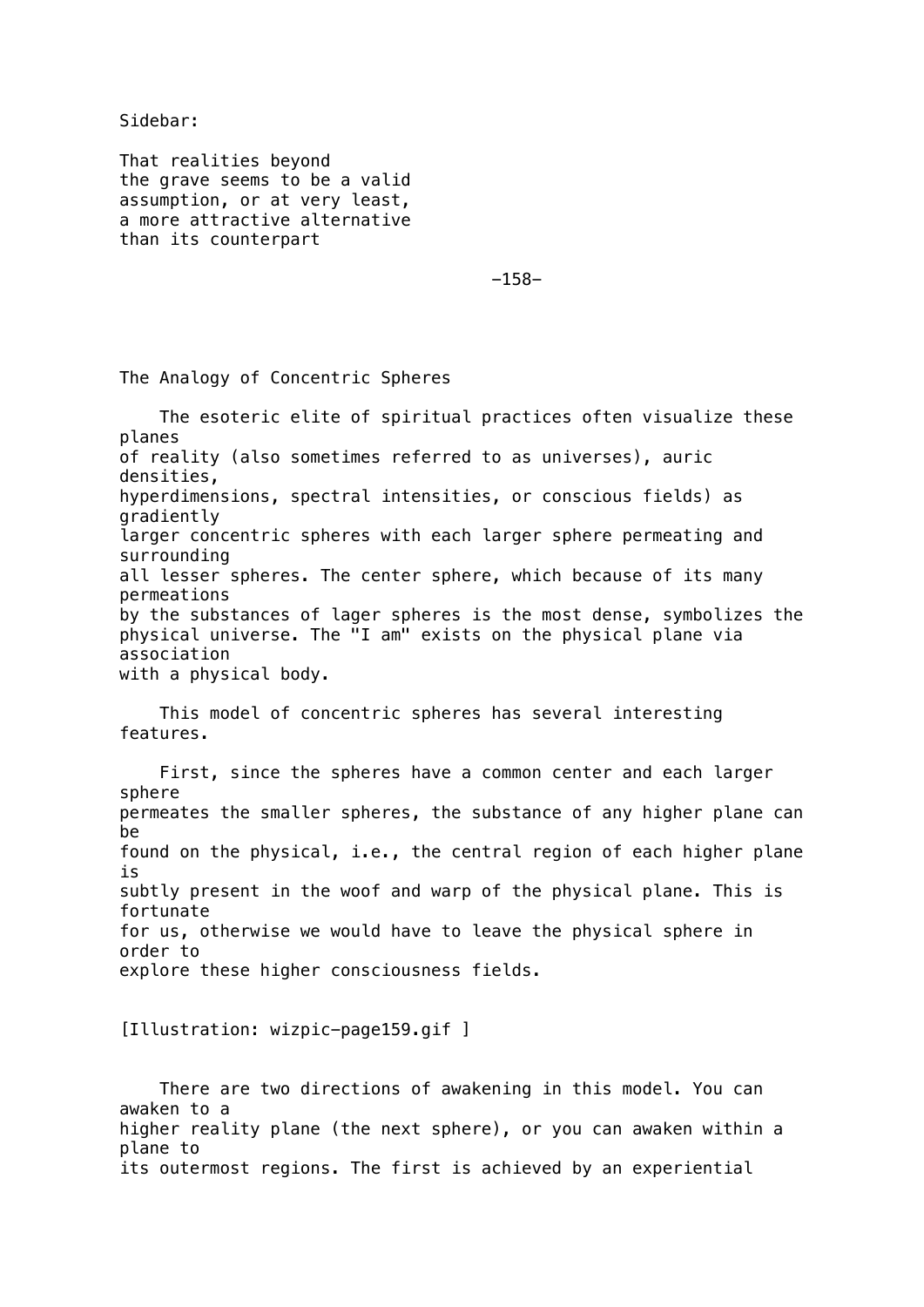initiation or spiritual practice (or by dying), and the second is achieved by study and observation. The first is a transformational event, and the second is a process of integration.

 In the traditional Eastern spiritual paradigm, the natural path of soul evolvement is a series of concluding existence upon a plane (integrating and transformation), awakening to the next plane, etc. This path is what the ancient Brahmins called the stairway to heaven.

 There is also a second path that can be illustrated by this model. It is a spiritual path introduced to the West by an esoteric Gnostic cult that evolved into, and by 300 A.D. was eliminated by, Christianity. In this second path, a soul can awaken successively through several planes (transformations) before awakening outward (integrating) on any lower plane. This is the path of direct ascension. You ascend to a higher plane directly before concluding existence upon the lower planes. This is essentially the message of Christ and, with apology to Bible fundamentalists, is the real teaching in the story of Christ's ascension and resurrection.

 Ascension is a path that is symbolized by the vertical element of the Cross. Resurrection (reincarnation for the purpose of integration) is symbolized by The horizontal element of the cross.

sidebar:

From a physical universe perspective, these extradimensional planes are often referred to as invisible worlds, but perspective is a funny thing. From the higher planes, the physical universe is referred to as an illusory world.

 $-159-$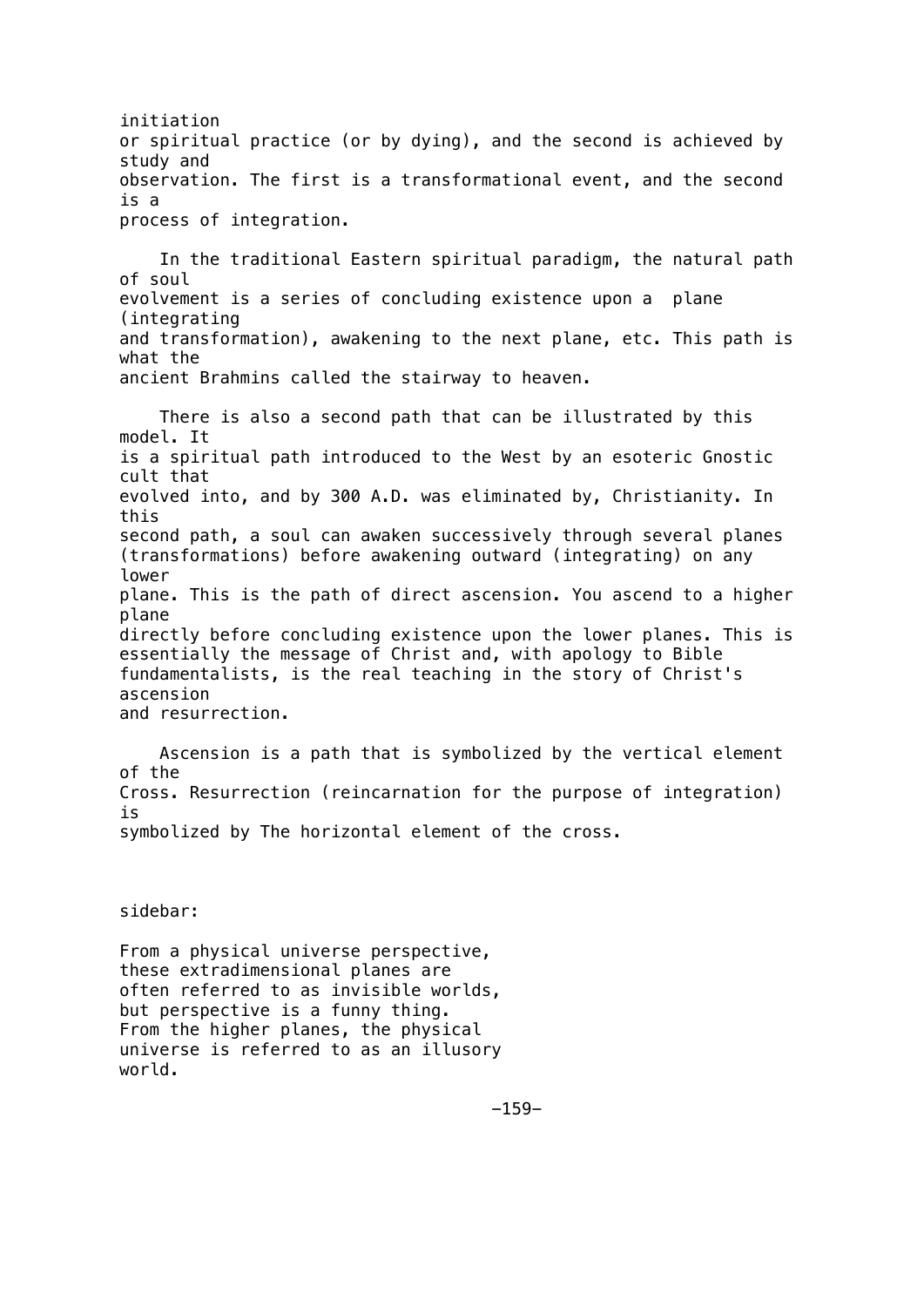Gods, angles, and Avatars are ascended beings who are still integrating and interacting with the reality planes that they ascend from or through. They are integrating the lower planes from a higher plane of awareness. Their integration is more rapid; witness the acceleration of events that many Avatars experience.

 The Avatar Materials are in fact an experiential path of ascension.

 Another interesting thing about this symbolic model of gradiently larger, concentric spheres is that each sphere above the physical has an inner region where it permeates all the smaller spheres and an outer region where it is permeated only by the larger spheres above it. In the outer, less dense region of any plane, reached by integrating the reality of the plane, the soul is free of the influences of the lower planes.

 So one may awaken on and explore the inner regions of the higher planes while still incarnate in the physical, but the outer regions of these planes can be explored only by the local inhabitants or beings on higher planes--sort of a downtown area for the tourists beaming through from the physical and a quiet suburb for the locals.

 Exploring the higher planes from the physical plane requires deliberate control of the mind by the aware will (the "I am"). It's a practice of recognizing and tuning into the vibrations of the plane you want to explore (primary) and tuning out the vibrations of the planes you don't want (secondaries). By now you should understand that this is not just an abstract notion; you have already had some experiences of tuning into these higher planes with the primaries in Creation List #4. (In fact, much of the spiritual landscape hat we are going to describe you have already visited on other paradigm tours.)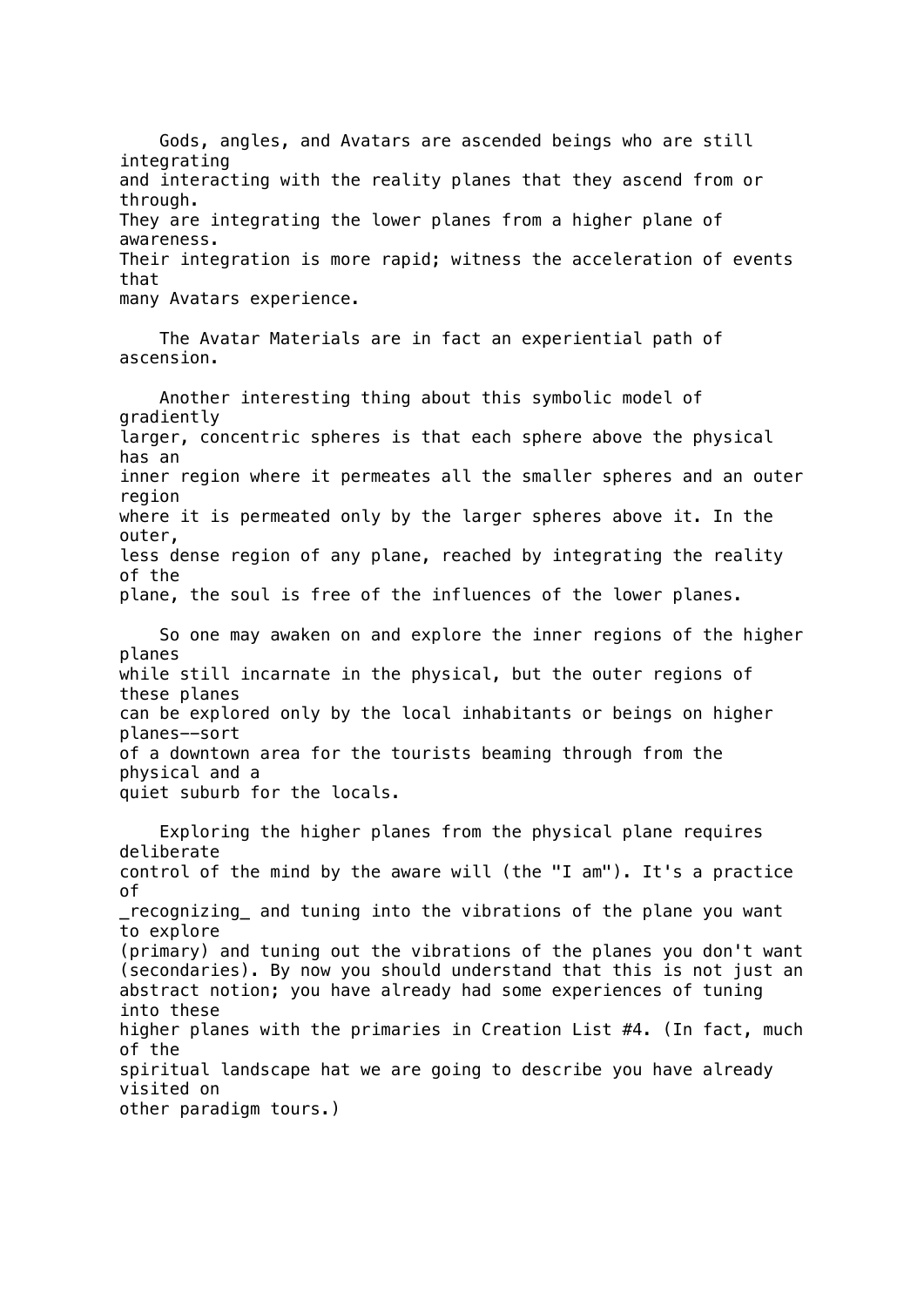The First Three Reality Planes

[Illustration: wizpic-page160.gif ]

 The first three planes are commonly called the physical, the astral, and the mental. They correspond roughly to one of our earlier orderings of consciousness. The physical plane corresponds to the animal consciousness that arises from experience. The astral plane corresponds to the consciousness that creates experience. The mental plane corresponds to a higher awareness that has ascended but is still integrating physical creation. The mental plane is the region of the higher self. The astral plane is the land of thought and belief. The physical plane is sensory experience. The "I am" experiences each plane via a body form constructed from the substance of the plane (i.e., a physical body, an astral body, and a mental body).

-160-

 In closest proximity to the physical plane is the astral plane. It is a semifluid reality that is molded or remolded either in response to perceiving and remembering in the physical plane below it, or in response to imagining and originating from the mental plane above it. In total, the astral plane is composed of emotions (i.e., \_e\_nergy \_motions\_), thoughtforms, defined beingness, mental space, and cohesion and attraction forces (attention). In some paradigms the astral reality is called mind, and the mental plane is called spirit. And to add even more to people's confusion, some paradigms have called the astral plane the spirit world and the mental plane Brahmin. To set the lay of the land for our entity paradigm, we'll arbitrary stick with these labels: physical, astral, and mental planes.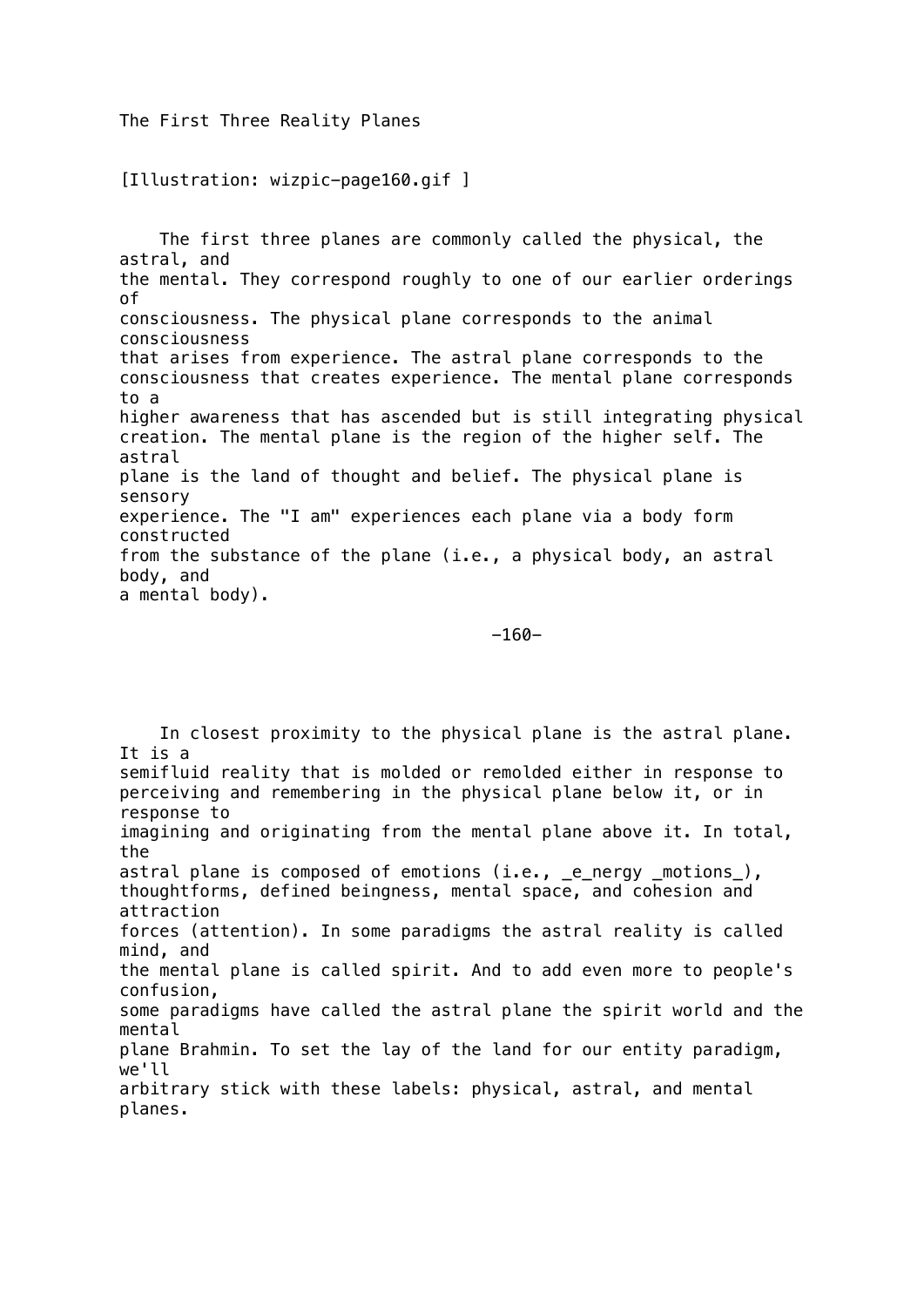Higher Planes

[Illustration: wizpic-page161.gif ]

 Okay, so having previously brought up this subject, let me give you a brief general idea of the planes above the astral plane. We've already talked about the mental plane, and you experienced this region in your Wizard Part III Exercises. It is the realm of nonemotional, observational, intuitive mental processes--the higher self.

 The next four higher planes are named (according to some): 4) buddhic, nirvanic, or monadic plane, 5) atmic or spiritual reunion plane, 6) adi or planetary spirit plane--the spirit of Earth is often called Gaia, 7) anupadaka, divine unity, or the logos plane.

 Because the planes above the mental plane have very little to do with physical reality, and because intellectual or imaginary concepts of them tend to create them as delaying hallucinations in the astral region, seek no further descriptions.

The Departed

 The astral plane is where a departed spirit contemplates and integrates its previous lifetime. This is a private metamorphic process. The being enwraps itself in a cocoon of its own thoughts, beliefs, and impulses until it recovers responsibility and emerges ready to continue its own evolvement. The length of time of this transformation is more or less a direct ratio to the being's insistence on the rightness of certain viewpoints in life. Outside factors such as the love of a master, good karma from former deeds of kindness, grace can also affect the speed of this transformation.

 By far, the majority of the inhabitants of the astral plane are self-absorbed and oblivious to everything and everyone outside of the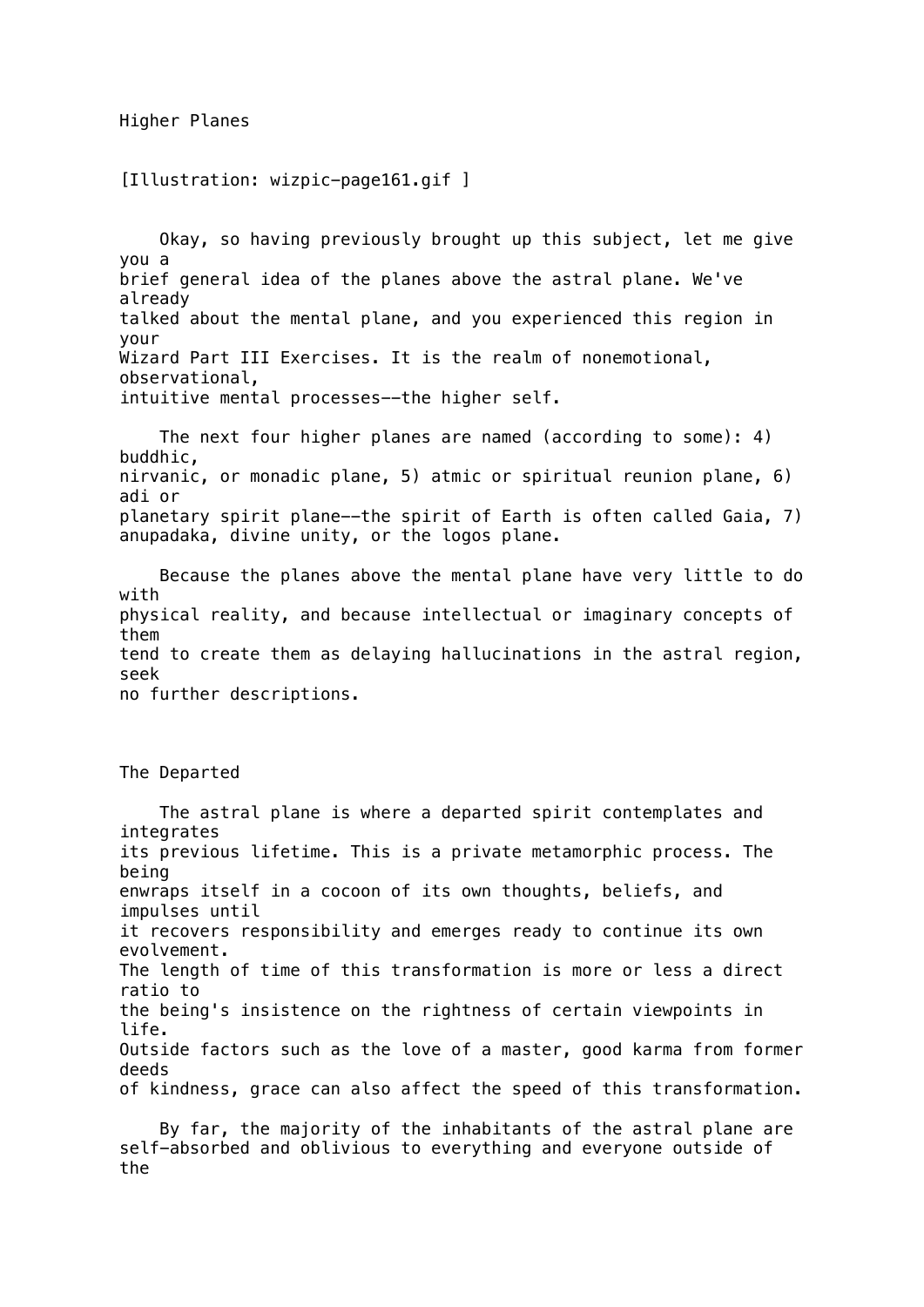-161-

are projecting. They are busy starring in their own hallucination. It is very unwise to ignore their DO NOT DISTURB signs.

 When the plane is observed from the deep mental stillness of an undefined higher self, three astral regions (differing more by state than location) are apperceived; an inner region that is a semisolid representation of physical reality, a middle region of thought forms and beliefs that are molded by conscious thought, and an outer region that is potential waiting to be molded.

 The three astral regions are frequently found described in esoteric doctrines describing the after physical death experiences of the spirit. In the lower region, the spirit continues to focus upon the physical existence that it has just left. In the middle region, the spirit spends time privately integrating it world experiences (life review). In the higher region, the spirit interacts with its family of spirits and prepares a representative for reincarnation or continued evolution. These regions are the archetypes for the traditional ideas of hell, purgatory, and heaven.

The Astral Departure Area

 As already mentioned, the departed beings does a life review in the central region of the astral plane. The review may last anywhere from a few days to many years. (Time on the astral plane is of little consequence. Timing is much more important.) The unfulfilled wishes, promises, and desires that arise from the period of life review motivate the being to create a blueprint for his or her next incarnation. In the evolved spirit, this is a conscious compassionate act; in the less evolved spirit,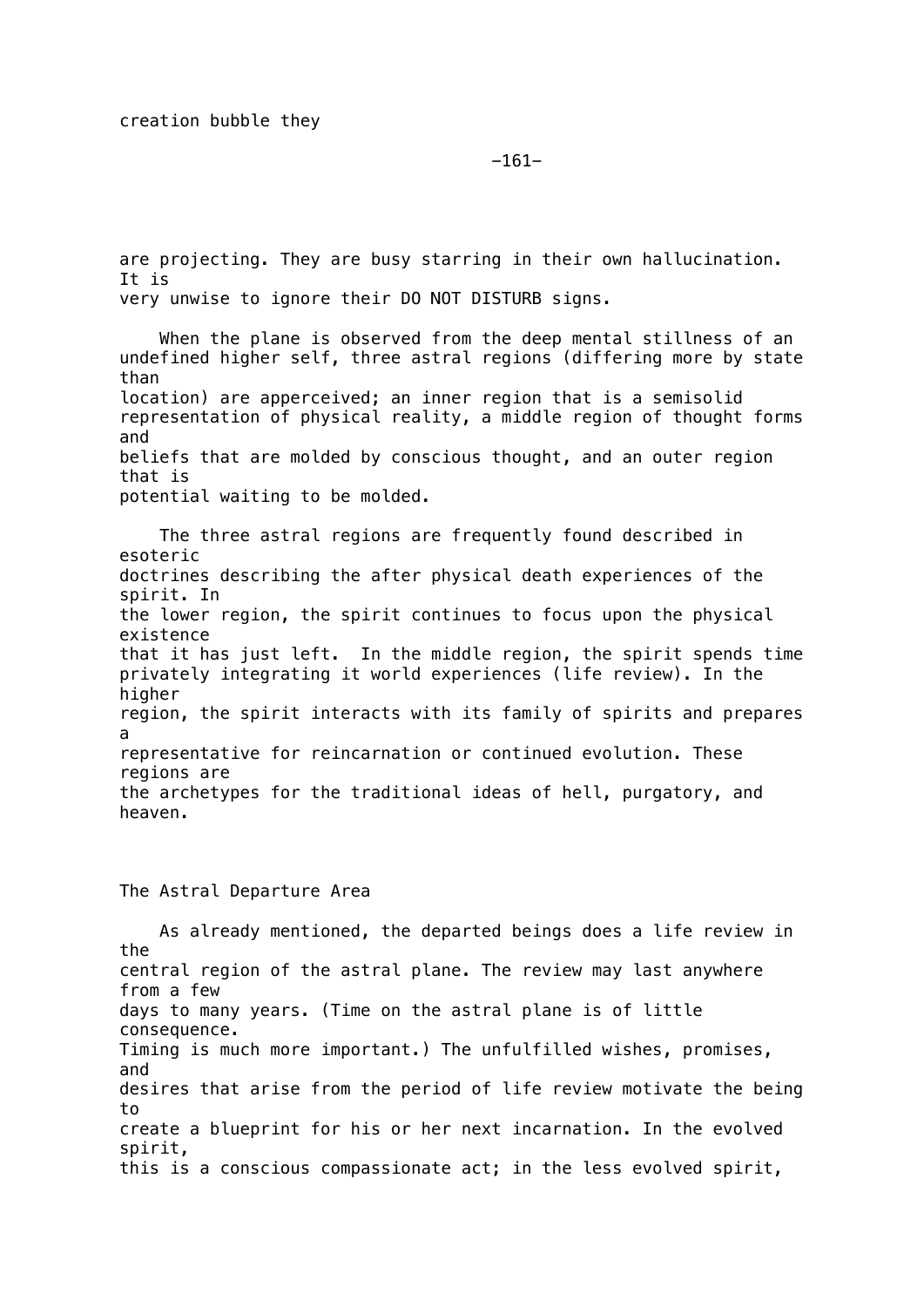it is an emotional reaction.

 Beings who are satisfied with their life review and are ready to conclude their egocentered experiences with physicality move on. This moving on does not necessarily mean that they will not reincarnate on the physical plane. They just reincarnate with nobler intentions (a higher mode of consciousness) and upon their death return to planes above the astral.

 The border between the middle region of the astral plane and the outer region is often described as a shimmering curtain of white light, perhaps some astral counterpart to the aurora australis or aurora borealis. It seems to occur at the outermost limits of the semisolid physical region. Beings who have completed their own integration pass through this curtain, dissolving their astral body, and as an undefined "I am" head for a higher plane or a new life--you could call it the astral departure area.

Recognizing Astral Existence While Incarnate

 The majority of beings who are still incarnate in physical bodies also have astral bodies in one of the astral regions. A Wizard fully operating as higher self is the exception. (Both entities and identities are astral phenomena.

-162-

An identity becomes an entity when it survives independent of its physical plane body.)

 The astral body is the sense of definition that an "I am" has of itself separate from the physical body. It can be a complex identity structure or simply a less dense image of the physical body. Your astral body is the sense you have of yourself in a dream. It comes awake when the physical body sleeps. The astral body is not subject to the laws of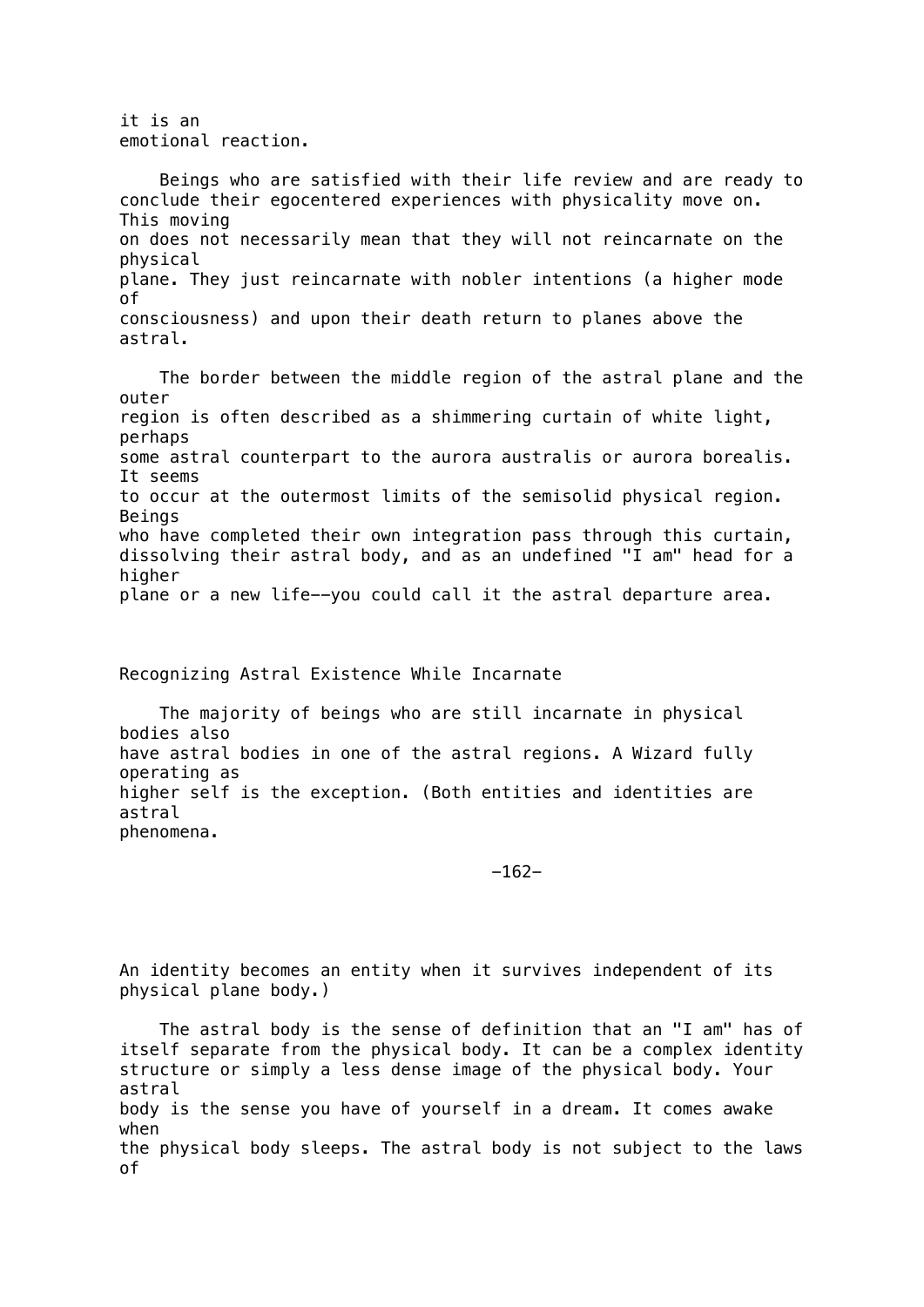the physical plane. It can fly, pass through objects, and shape shift. Lucid dreaming is awakening in the astral body.

 Normally when you awaken from the physical to the astral, you are surrounded by projected characterizations, creations, and entities that symbolically reflect your resisted physical plane experiences. These things shape your astral body and, via it, the physical body. These are the things that must be integrated and discreated or detached from in order to fully awaken as the undefined higher self of the mental plane.

 As a being integrates and achieves greater compassion and serenity toward life, the astral body moves toward the higher regions of the astral plane and begins to dissolve. Critical judgements, out of integrity actions, and/or lack of contrition move it in the opposite direction and cause it to become more solid.

 Thinking on the physical plane is a reflection or shadow of the actual thoughtforms that exist on the astral plane. There is very little substance to physical plane thinking because it is really like a reflection, the shadow of a passing cloud.

 The astral plane is the prime region involved in psychedelic drug trips. It is also the realm of the shaman and the witch doctor, who effect their healings by adjustments to a person's astral body or location on the astral plane--changes that are then reflected in the physical body. Astral healing is an obscure yet very powerful art. The Serious Drill is actually an astral process.

 The astral plane is where you end up after a successful Avatar body handle. It is the plane of the viewpoint from which you can recognize and define the outer limits of a belief or thoughtform.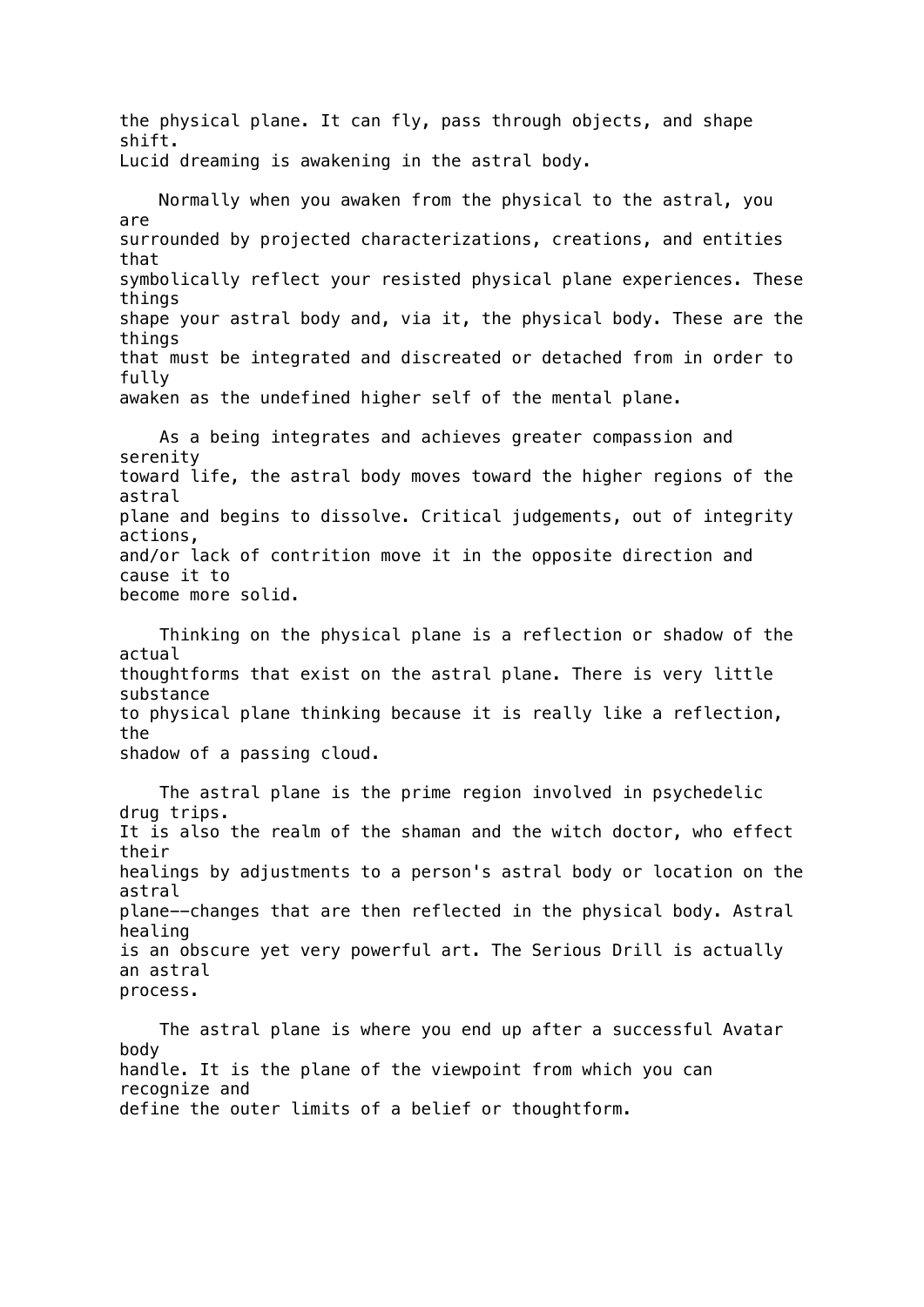Astral Perception: The Third Eye

 Going astral is no more difficult than closing your eyes, relaxing, and focusing your attention into the mental field in front of you until \_images\_ (not thoughts) show up that you are not deliberately putting there. This is the process of opening your third eye.

 Rapid Eye Movement (REM), which is observed during dreaming, is an unconscious body reaction to an opening of the astral plane. Certain

sidebar:

In paradigms that define both spirit and soul, i.e. the spirit as a nonphysical definition and the soul as a definitionless "I am", the spirit would be analogous to the astral body and the soul analogous to the higher self.

-163-

mediums and channelers dramatize REM while in trance, and a few psychologists have even had their clients create deliberate REM movements to mentally integrate traumas.

 For a being who is used to the gross sense perceptions of the physical plane, astral perception has a dreamlike quality in a luminescent world that is semifluid and in almost continual flux. People and objects tend to change form at a whim. A 360 degree sensory field replaces the physical sensory channels. Reversals of directions can occur; right becomes left, up becomes down, etc. Communications with other beings, when they do occur, often start in the middle and proceed both ways. Roles and viewpoints shift unexpectedly and sometimes leave you wondering exactly what role is assumed and what role is projected. Confusion of identity is common.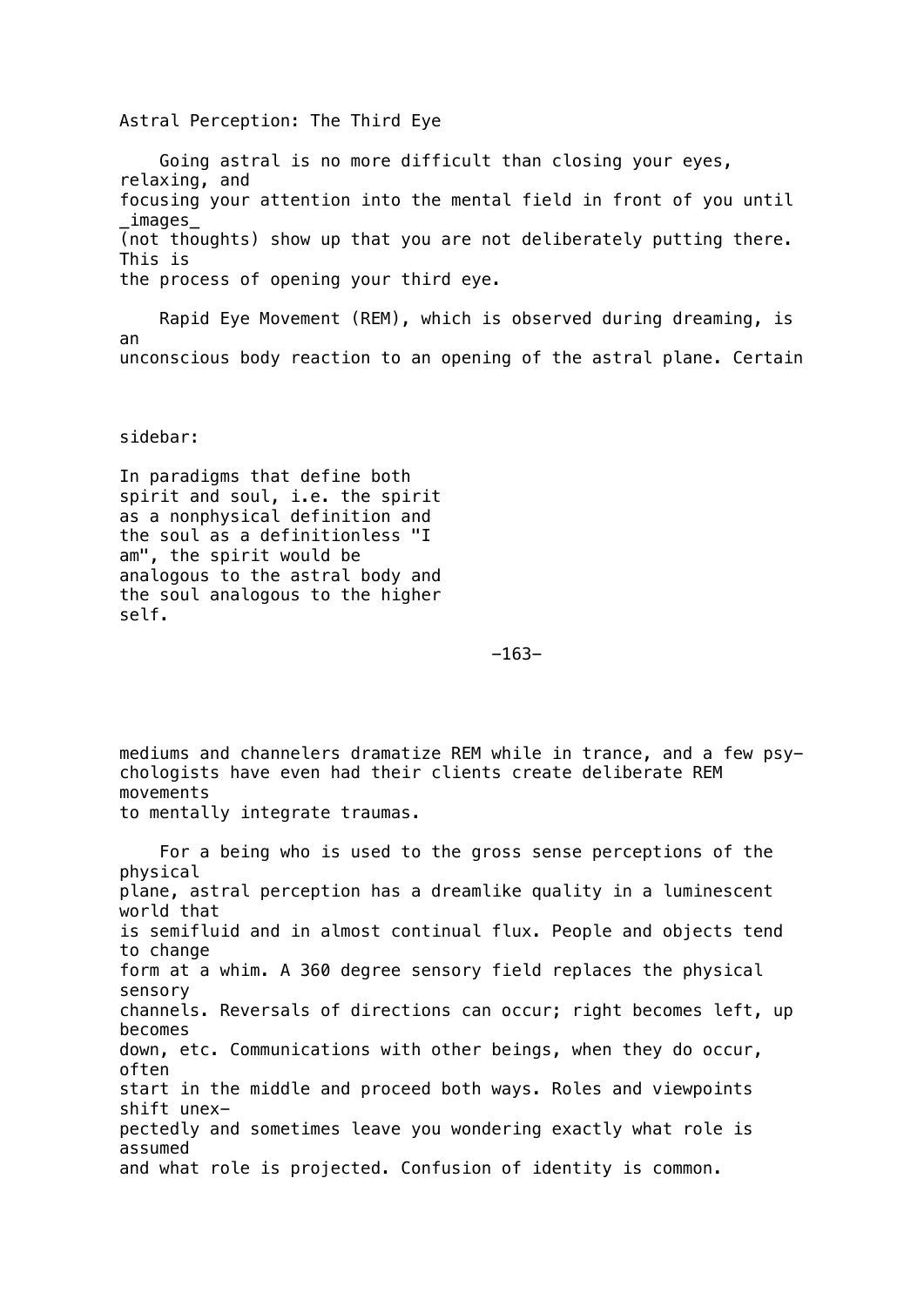Negative emotions, fear, anger, grief can be intensely magnified. Positive emotions, wonder, love, joy can also be intensified. As you become more experienced with quieting the mind, perception of the astral plane begins to stabilize and even lends itself to exploration. This could be called deliberate lucid dreaming. Thoughtforms that have been invested with much attention create familiar landscapes, people, and events. The astral representation of objects that have an inherent solid nature on the physical plane such as stone works, caverns, castles, etc., tend to be more stable to astral projection. Some people can focus attention on both the astral and the physical at the same time, but it is more usual to lose awareness of one plane as you become aware of the other. Channelers and Mediums Departed spirits in the outer region of the astral plane are aware of each other and able to communicate and interact. Occasionally someone who is still incarnate will connect via their own astral body to beings

in this outer region (e.g., spiritually advanced mediums and channelers).

 More often, less spiritually advanced mediums, channelers, or some yet incarnate loved ones establish communication with a disincarnate spirit that is still in the middle astral region. The DO NOT DISTURB sign is ignored, and the transformational cocoon is breached. The integrative monologue or monodrama that the departed spirit was having with itself is turned into an interactive dialogue. The proximity of the medium's astral body to the disincarnate spirit's astral body often results in induced notions and beliefs that cause deterioration in the medium's physical body. Inexperienced mediums and channelers are often required to undertake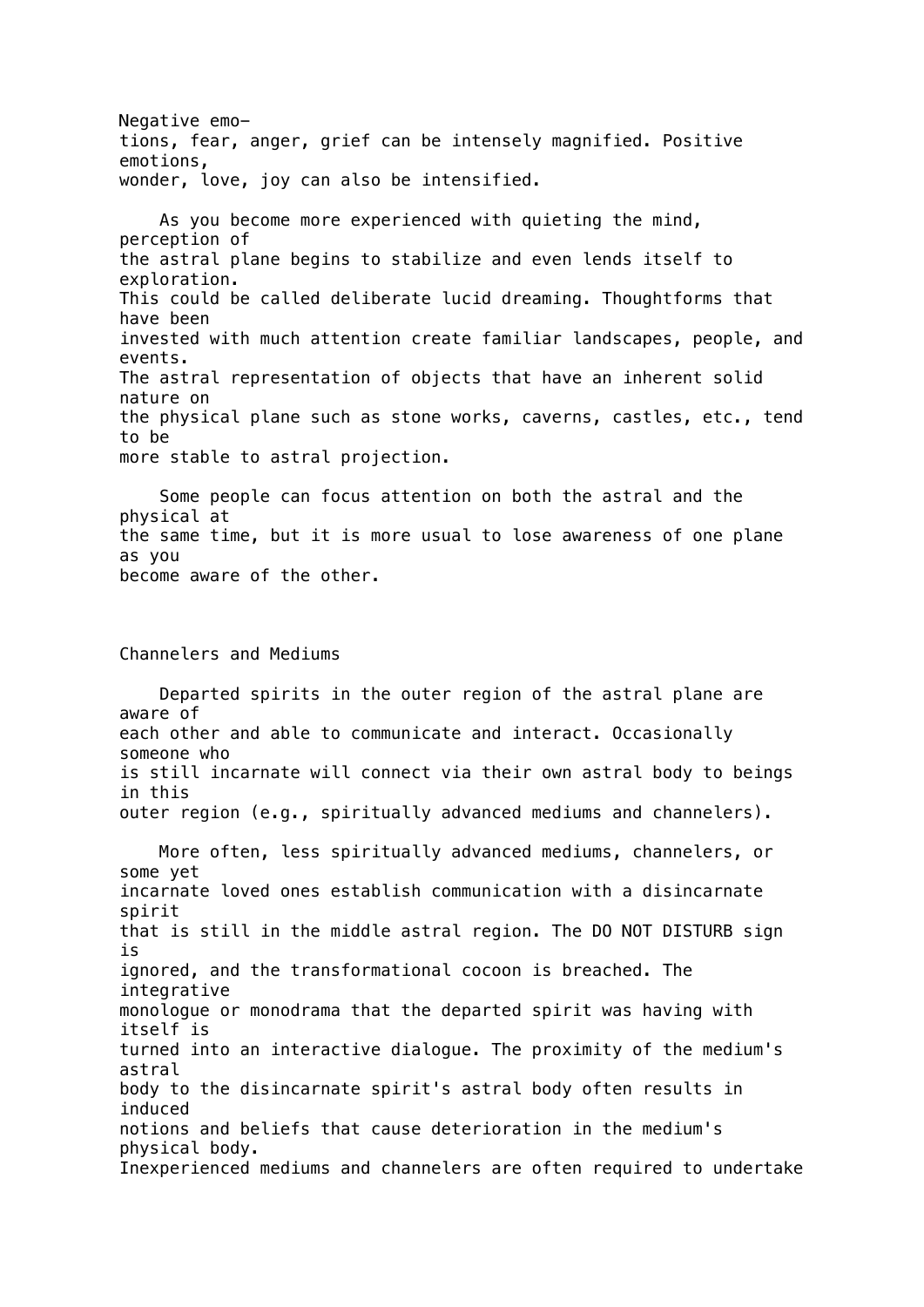strict dietary regimens in order to protect and preserve their physical health. Again, the collective wisdom cautions against any attempt to disturb the beings who are integrating in the middle astral region. They are in no way

sidebar:

Extrasensory perceptions are the result of an astral body tuning its perception back onto the physical plane.

 $-164-$ 

influencing other astral bodies or incarnate beings. They are not the

troublesome Earthbound entities of the lower astral region. They are resting from the fever of life; leave them alone.

Spirit Visitations

 It is reported that a disincarnate spirit from the astral plane will sometimes interact with an incarnate spirit in a dream or a seemingly intuitive vision. Again, it is unwise to allow the event of being contacted to create so strong a sense of being special that it overrides personal responsibility. In death, as in life, beings often play on each others' vanities to deceive.

 In any contact with disincarnate astral beings (entities) it is strongly advised that you do not suspend your skepticism. Many, if not most, entities live in a world of their own fantasy and dissemble readily--favorite fantasies are posing as a saint, an angel, or an extraterrestrial. Many seek attention as a healing salve to the wounds of loneliness from prior lives.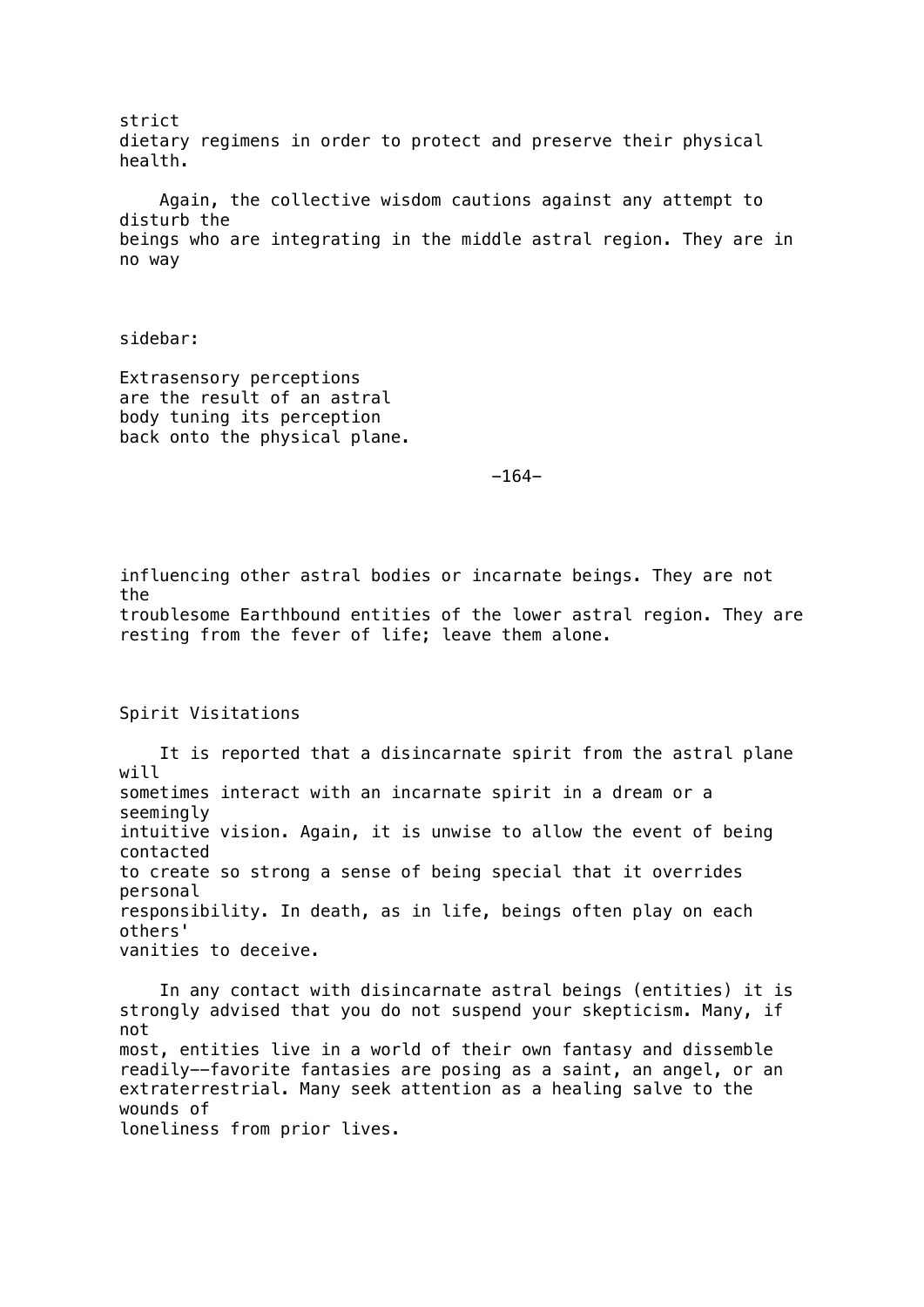Companions and Adversaries Frequently, the connection with an astral being is a silent relational bond that two spirits, one still incarnate and one disincarnate, maintain until they can reunite again for some karmic interaction. Troublesome Entities (Earthbound Spirits) In this particular paradigm, the description troublesome entity\_ or \_Earthbound spirit\_ is applied to a being who has departed the physical plane but still has attention fixed on physical concerns. They have not yet begun their life review. You are primarily dealing with the entities of the lower astral plane region who are still attached by their fixed attention to the physical plane. Their beam of attention into the physical plane keeps them from completely entering into an astral thought-cocoon where they might integrate the events of their life. They still resist. They still want. They still struggle with matters that rightly should occupy only a physically incarnate being. In their own aberrant way, they are still trying to survive the experience of dying. As you know, if you fix attention on something long enough and strong enough, you become it. This is identification. This is the predicament of these entities. They are being the sensation that their attention was fixed on in physical planes. They cannot move on to higher self or retreat into the integrative sleep that blesses the beings who have put the physical behind them. They are trapped.

-165-

 The troubles they cause you can be anything from random twitches to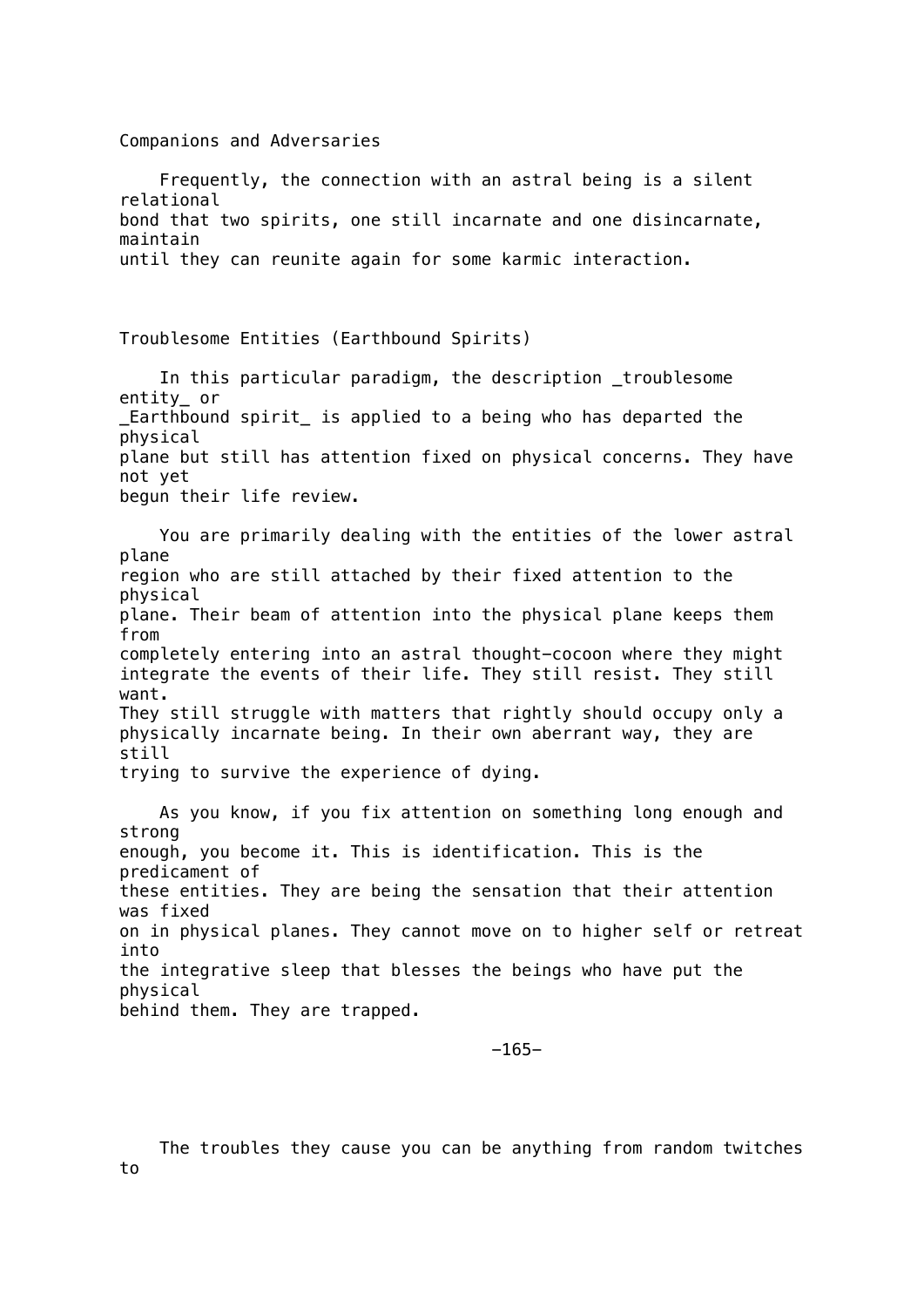chronic pains to obsessive desires to full-fledged possessions. Their obessive identification undermines your will. They can cause a prolongation of an event, a condition, or a mental state, often to the point of turning it into a chronic affair.

 They can be an old injury, a pain, an emotional trauma, a feeling, an attitude, a recurring thought, a desire, a compulsion, a repulsion, an impulse, a body part, a malfunctioning organ, a deformity, an argument, an unreasonable fear, etc. They can literally be any sensation that you can perceive directly by consciousness.

 Any sensation that you are experiencing that is not the result of direct sensory input through a sensory channel or is not your deliberate spontaneous creation is suspect.

The Astral Body and Entity Influences.

 During your life, the astral body and the physical body tend to mirror the same conditions and events. An injury to the physical body shows up as an injury in the astral body. If the physical body is weakened by illness or unwise habits, the astral body's defenses are also weakened. Vice versa, an influence upon the astral body shows up as a condition in the physical body.

 Under optimum conditions, the astral body, like the physical body, preserves its own integrity and is highly immune to the influence of other astral entities. It is only when this immune breaks down from some injury or illness or from some flirtation with a potentially destructive habit that the astral body can be influenced by the troublesome astral entities. All entity influences on your physical existence are via influences upon your astral body.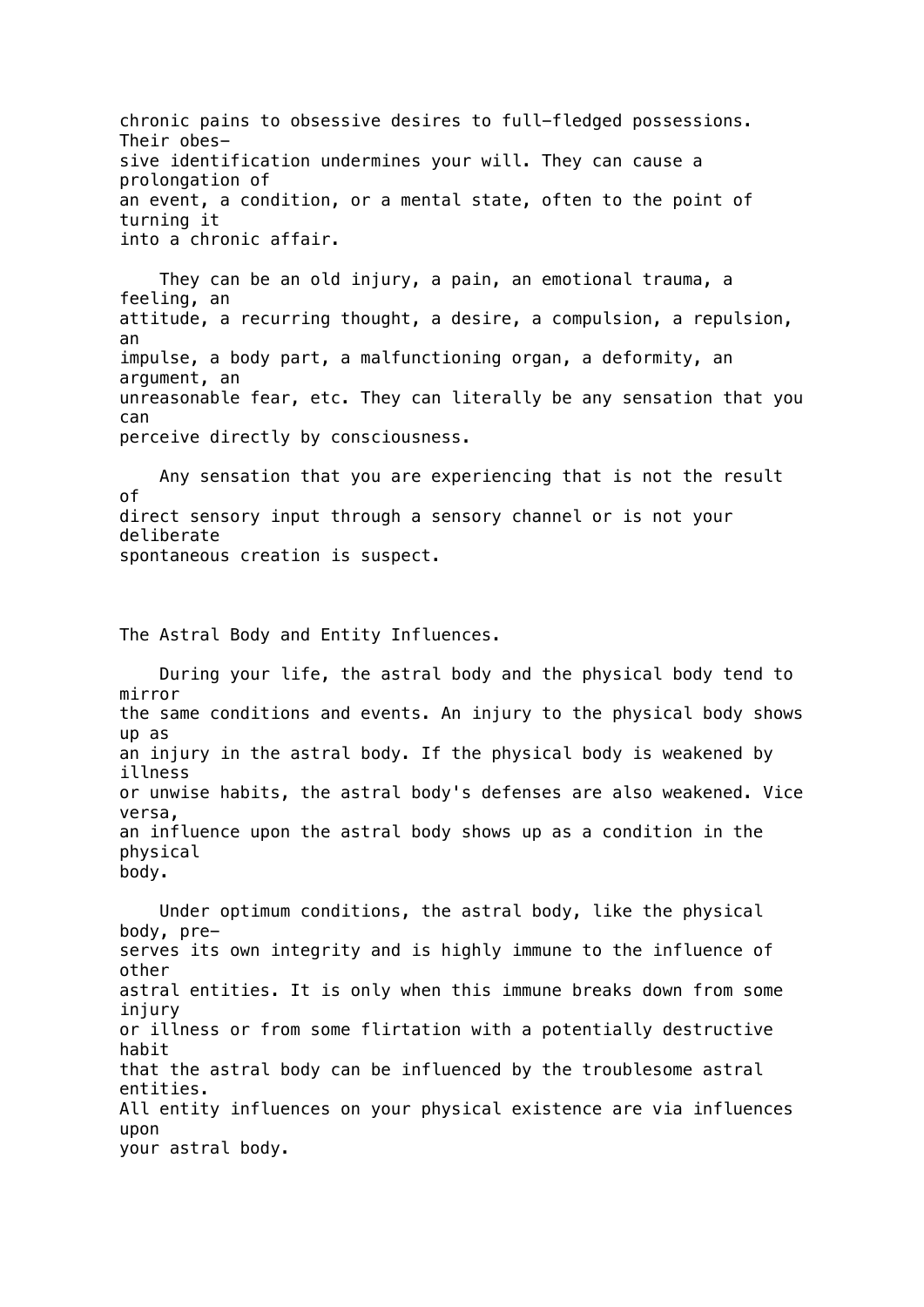Entity influences on a completely healthy individual are rare and even when they do occur, they are generally no more than a nuisance. In the same vein as the classic lore or the vampire, astral entities cannot enter your environment without somehow being invited.

 But then the problem is who on the physical plane is completely healthy and beyond temptation?

Paracelsus on Entities.

Excerpt from PARACELSUS: HIS MYSTICAL AND MEDICAL PHILOSOPHY by Manly P. Hall, (c) 1964; The Philosophical Research Society, Inc., 3910 Los Feliz Boulevard, Los Angeles, CA 90027.

 $-166-$ 

[Begin excerpt Manly P. Hall]

Paracelsus von Hohenheim (1490-1541) was the outstanding medical therapist of his time and the greatest mystic in the history of Western medicine. He devoted his life to research in the healing arts, associating himself with all branches of folk medicine, exploring the fields of animal magnetism, alchemy, astrology and cabalism. He visited Constantinople to acquaint himself with the secret practices of the Dervishes and the Sufis. In his philosophy, Paracelsus also differentiated an entirely different group of invisible creatures, referring to them as elementaries...the elementary is an artificial being, created in the invisible worlds by man himself. In harmony with more recent findings, Paracelsus noted that most elementaries seem to be of an evil or destructive nature. They are generated from the excesses of human thought and emotion, the corruption of character, or the degeneration of faculties and powers which should be used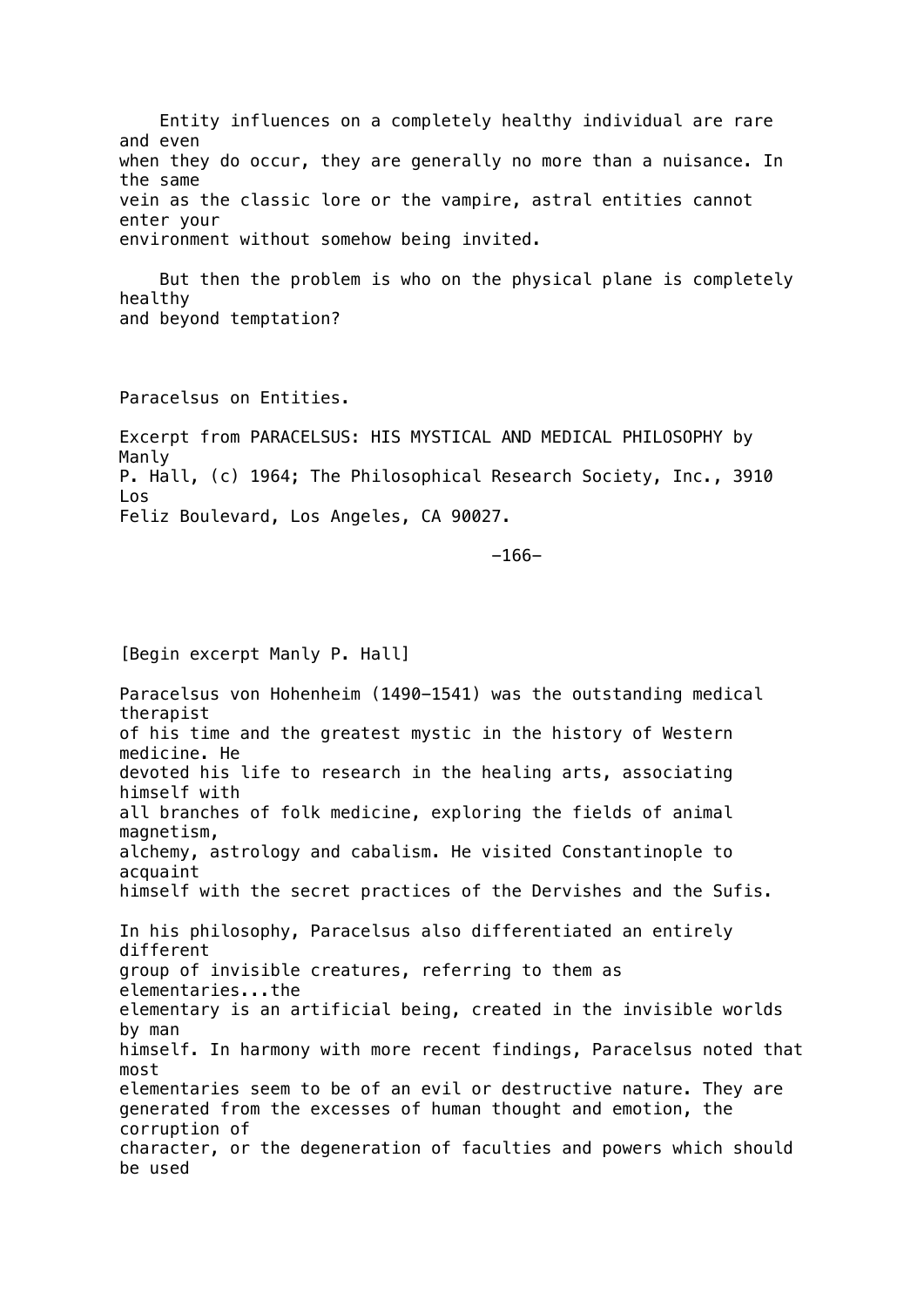in other, more constructive ways....

Man is therefore a creator, not merely in the terms of the perpetuation of the species, but especially in terms of the imagination. Man is creative in arts, sciences, and philosophies, but his creative powers are not only external, but also internal. Because he lives, man bestows life, and he can generate creatures from his thoughts and emotions, even as from his flesh. The power to create is the power to set anything into a particular motion. This motion is itself immortal and contributes its own power to other things forever. The invisible progeny of man include thought-forms and emotion-forms. These are like infants, especially in their beginnings, for they depend upon their creator for their nutrition and survival. Later, however, if the forces which generate them continue to operate, these thought- and emotion-forms gain strength, finally attaining a kind of independence which is their immortality. Having thus become even stronger than their creator, these thought- or emotion-forms will turn upon the one who fashioned them, often causing in him a terrible habit and destroying his health and happiness. Man may also create by the power of his speech. Among Orientals, addicts to hashish and other drugs have reported their ability, while under the influence of these narcotics, to see words coming out of the human mouth. These words appear as luminous forms or patterns. Paracelsus tells us ubstantially the same thing. Entities thus created by thought, emotion, or the spoken words, are further sustained by the continual flowing of energy from the person. If such support is not sufficient, a kind of vampirism sets in, and the elementary, like a parasitic plant, drains the energy of the human body to support its own growth. It becomes a psychic tumor, surviving at the expense of the organism to which it is attached.... We know that the human psyche can become ridden with pressure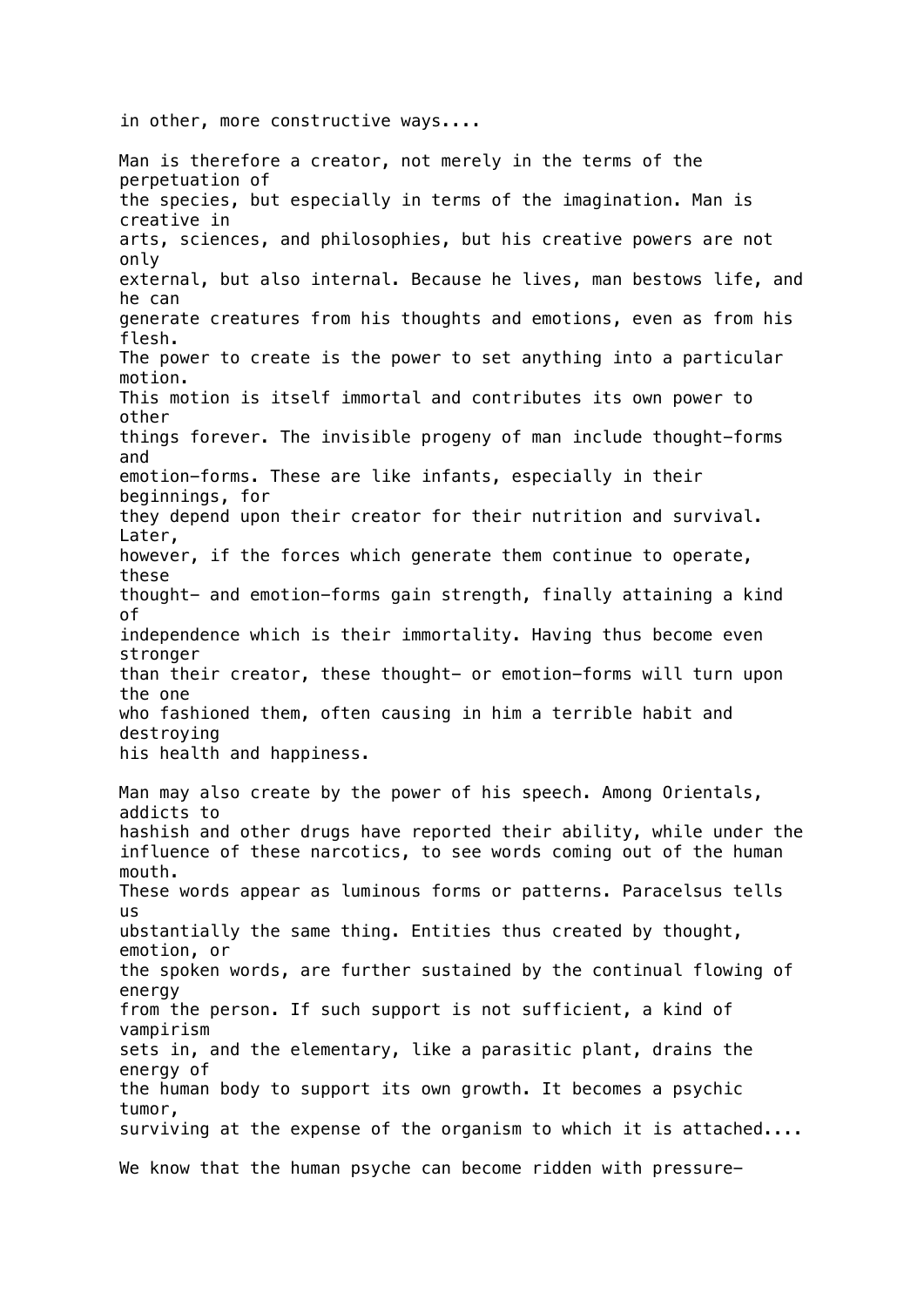centers or pressure-patterns which we call fixations, complexes, phobias, and the like. We know that these negative psychic formations are nourished by the continual repetition

-167-

of the attitudes which caused them. We say that negative attitudes become habitual, by degrees taking over and destroying the mental and emotional integrity of the individual. A fixation, well nourished by attitudes suitable for its perpetuation, intensifies, becoming actually avaricious and resolved to dominate or possess the entire life of its unhappy victim.... Modern thinking, therefore, sheds a light upon the concept of elementaries, extending beyond the basic research of Paracelsus. We observe today the tremendous increase in mental pathology. We know that attitudes which become more and more fixed lead to what science calls a state of obsession. Paracelsus used the term obsession to signify possession by an entity. Today the term is used to signify possession by an abnormal attitude... Is it possible that the abnormal attitude has gradually become an entity? ... Once a destructive attitude has come into possession of a life, the person is gradually devoured by that attitude, which appears to become more and more possessive. Many persons under psychological obsession resist treatment, as though some foreign creature were fighting for its own survival in them. Often, indeed, in a mental illness, the patient, instead of desiring to recover, becomes defensive of his ailment, defending abnormalcy more courageously than he would ever defend normalcy.... In Paracelsian psychology, the vampire also plays an interesting role. There seems to be an analogy with what might be termed collective manias. To become a vampire, we must first be the victim of a vampire ...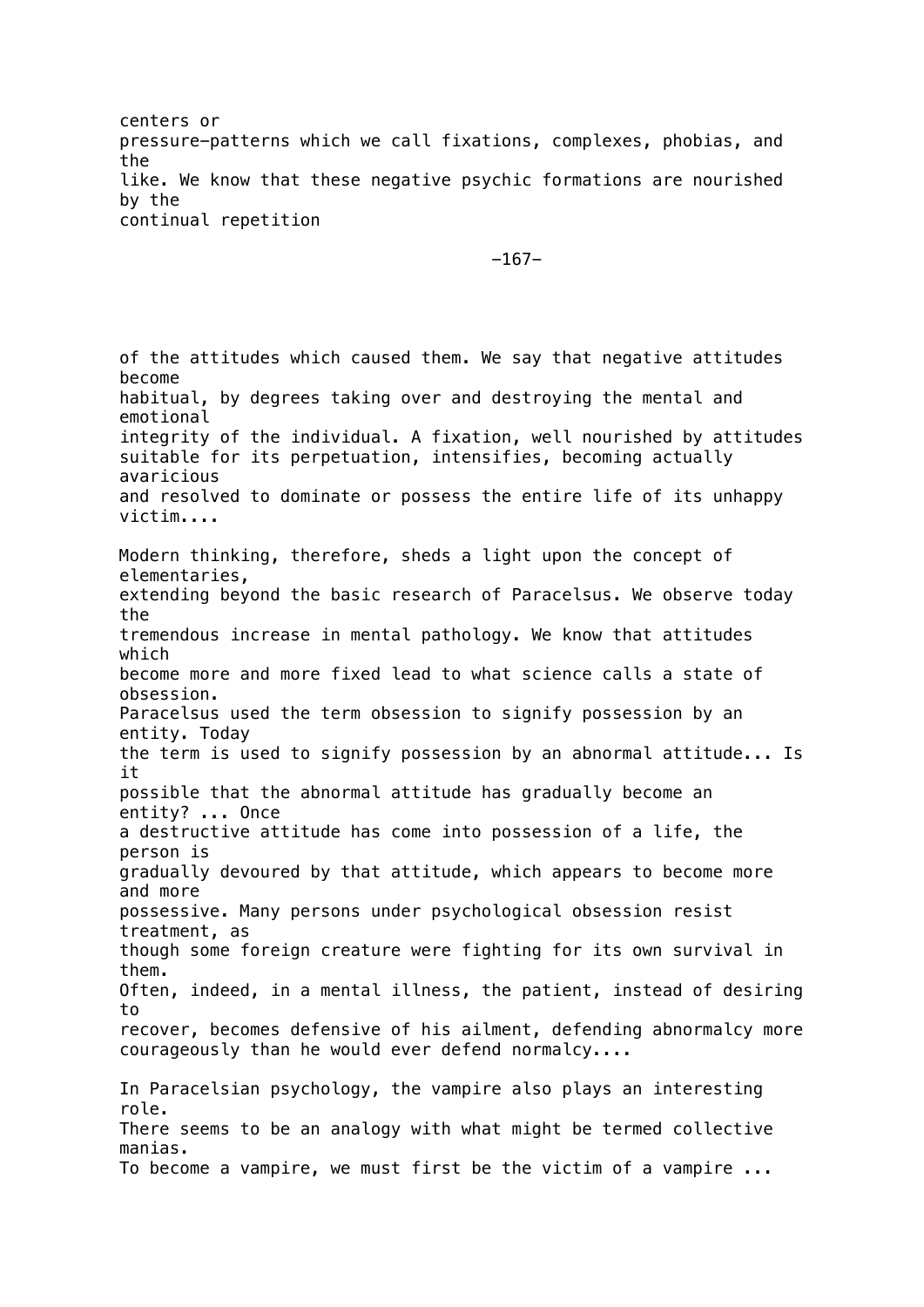Many psychological ailments seem to be communicated by the pressures of one person adversely influencing the life of another. We have great psychoses, shared by multitudes of persons, such as fear of war, crime, sickness, poverty, and death. Once we have been attacked by these fears, we become like them. We perpetuate negative thought- and emotion-forms, preserving our own bad habits by causing others to share them. Destructive thought patterns therefore organize into groups, and in each of these groups, there are millions of persons exemplifying the same destructive and morbid tendencies. These, according to Paracelsus, result in collective thought-forms, which will become attached to persons who make themselves available through a basic kind of negation. The individual then simply becomes receptive to the pressures of his world, allows these pressures to move in, until he finally becomes another unit in the pressuregroup, adding his negative influence to the already tragic condition. In the Paracelsian doctrine, there is, however, a solid sense of justice. In order to be a victim of elementaries of any kind, the individual must be potentially given to excessive attitudes or destructive habits. The kindly person, fully occupied in useful endeavors, will not open his nature to infection of contagion. Actually, the elementary is closely associated with imagination, which can be a distorting and deforming force in the life of the individual. In the aloneness of his private living, the melancholy person

-168-

becomes filled with self-pity, deludes himself, convinces his mind that he is the victim of injury or neglect, and finally prepares his nature for the development of one of these psychic entities. Recovery must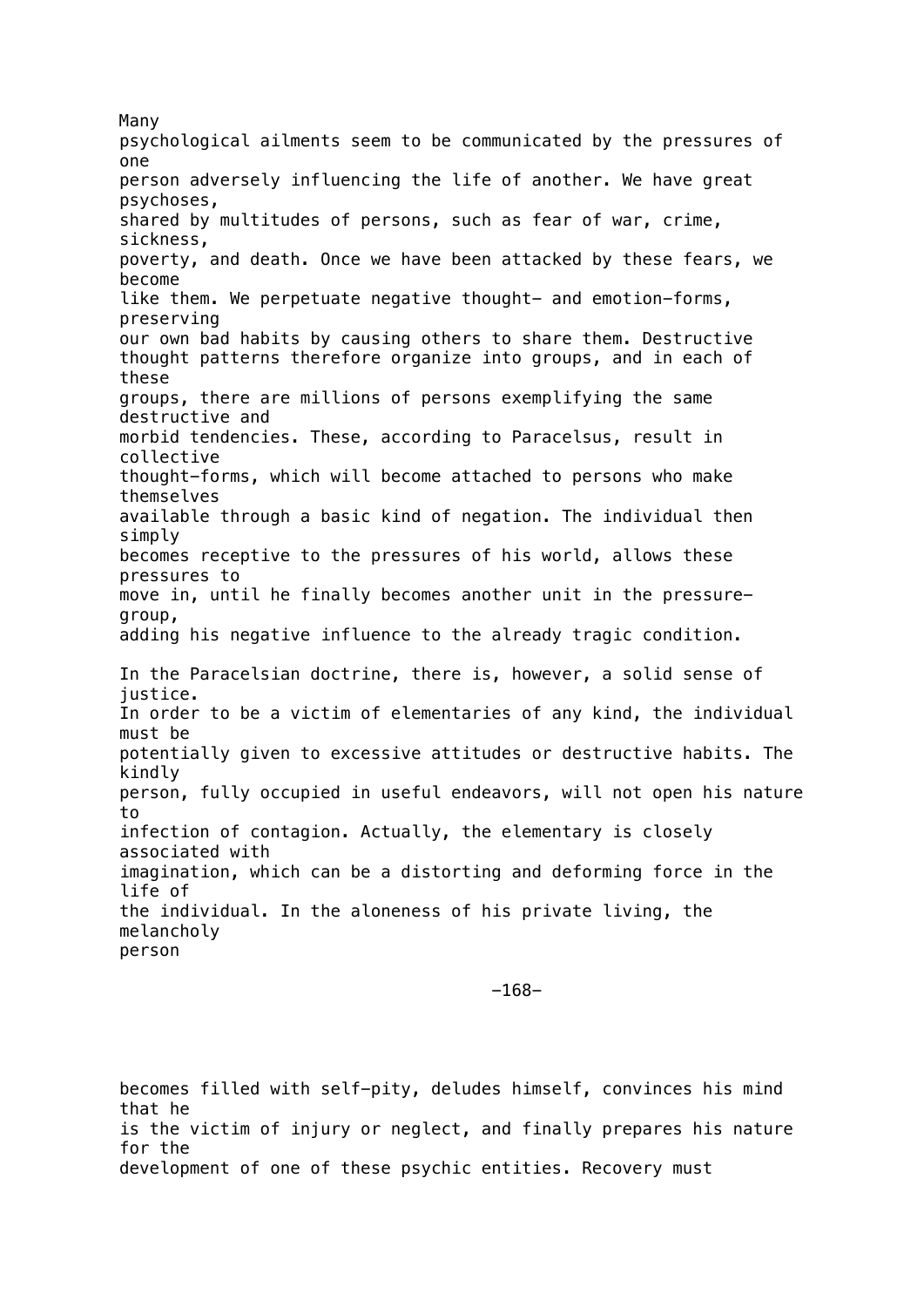therefore be a reversal of process, in which faith, friendship, understanding, tolerance, and good humor break the vicious cycle and deprive the obsession of its needed nutrition. Out of his philosophy of elementaries, Paracelsus came to the conclusion that a very large part of what we consider to be physical disease results from psychic parasites generated by wrong thought and emotion. He did not go so far as to insist that attitudes are the sole cause of sickness, but he regarded them as extremely important factors. Furthermore, wrong attitudes will reduce the probability of recovery, and leave the patient without the proper energy for the reorientation of his career. Gradually the obsessing entity or elementary sets up physical equivalents in the body, which symbolize the state of the soul and the interior sickness of mind and heart. ...a person living an apparently respectable life, but inwardly filled with hatreds, morbid emotion, and destructive attitudes, is creating another being within his own magnetic field--a kind of second and negative self. This is suggested in the story of Dr. Jekyll and Mr. Hyde.... Contrary to the general opinion, Paracelsus did not believe that our private elementaries, demons, and vampires could go out from us and hurt the persons we hate or wish to injure. The elementary cannot exist except within the energy-field of its own creator. Destructive emotions or hatreds, therefore, can never escape from us, but having been generated and allowed to flow into the energy-field, they return to us again in the form of various disasters. The hate we turn upon another strengthens only the power to hate in ourselves. For this reason, the doctrine is soundly ethical. Our own evil destroys us, usually so slowly and mysteriously that we do not understand the procedure. We are reminded always that evil is its own punishment, even as good is its own greatest reward.....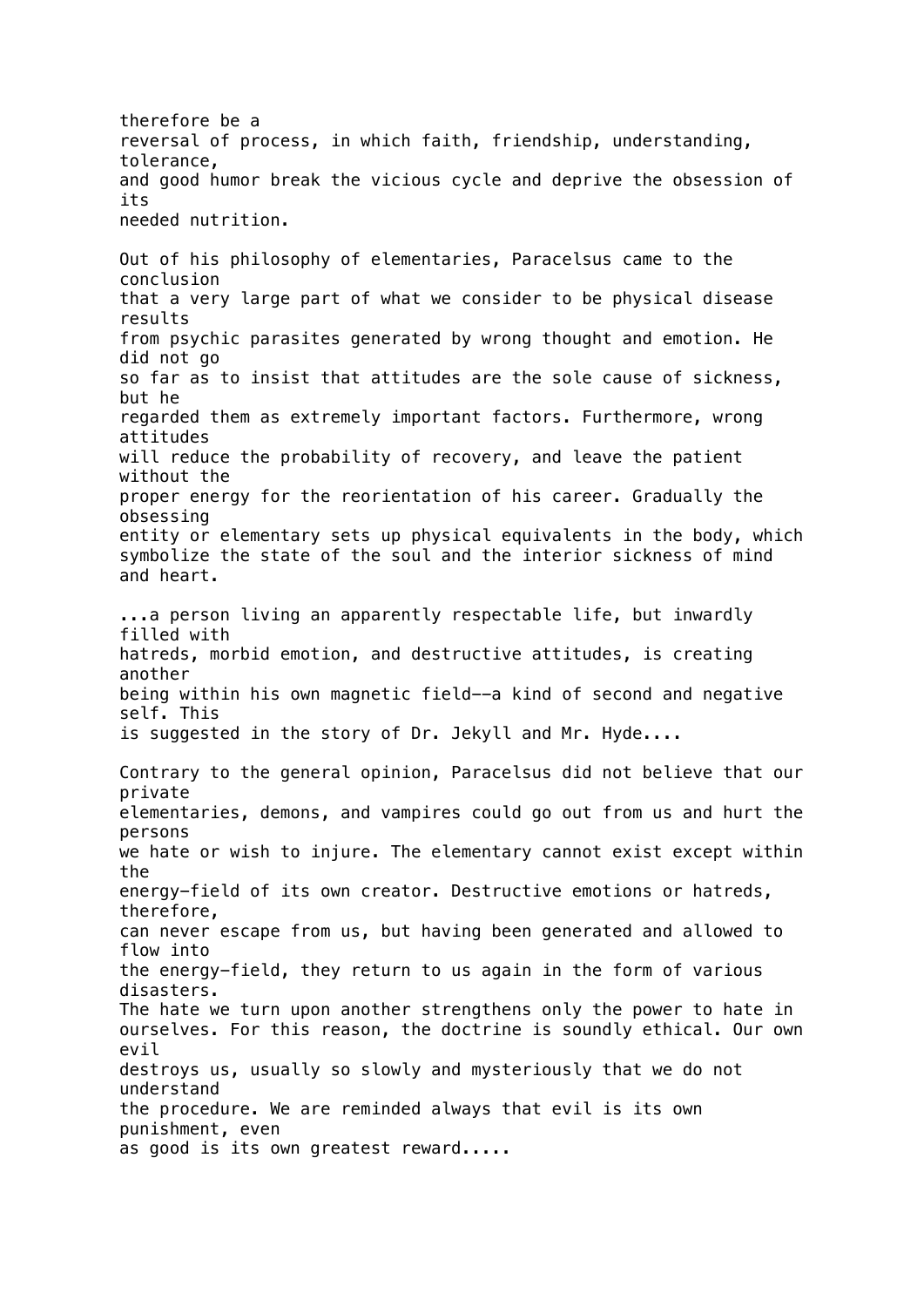Paracelsus believed that the germ, or its equivalent, is a psychic entity created by creatures possessing mental and emotional powers. He pointed out that epidemical disease usually accompanies outbreaks of destructive human intensity. War, for example, is nearly always accompanied by a plague, and also by violent seismic disorders.... Paracelsus believed that the psychic fields of the world, which must absorb the psychic toxins arising from the negative dispositional characteristics of mental and emotional creatures, can become so polluted that they can no longer cleanse themselves with sufficient rapidity. The result is the rise of psychic toxin in the energy-field of the planet. As all creatures inhabiting this planet must derive their energies and life substances from this field, its pollution causes widespread lowering of vitality and morality. When

-169-

this occurs, the general health and optimism of the race are afflicted. People complain of intangible ills, and are inclined to a common morbidity or to the neglect of activities which are healthful and psychically normal and sustaining.

Paracelsus therefore believed that the solution to the problem of health was the realization that only the wise and the good can be happy and well. This does not mean that Paracelsus himself was never ill. He realized that he lived in a society which made freedom from sickness almost impossible. He believed, however, that we could minimize our dangers through the cultivation and preservation of defensive vitality. We can keep our psychic natures free from elementaries, and protect our energy fields from the parasitical attitudes which drain our vital resources.... Paracelsus was a minister of good will among men. He believed that it was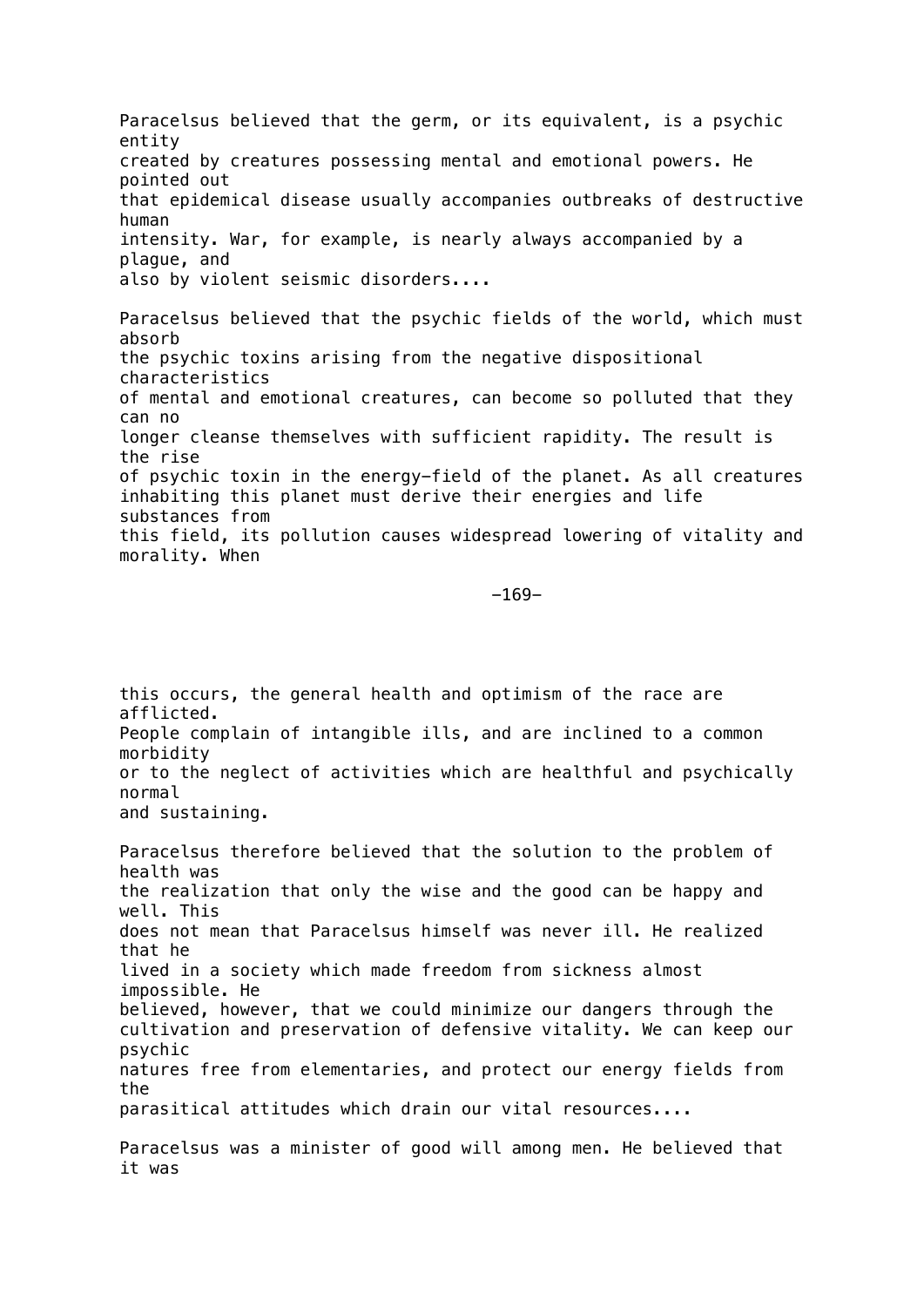the duty of the human being to establish constructive relationships with the intelligent universe existing around him. Nature is by essential purpose kindly and benign, and has provided man with innumerable resources and opportunities, but through the perversion of his power, and the pollution of his mental-emotional life, man has created a situation which has caused him to assume that the world is evil. If, however, he establishes harmonic sympathies with universal life, he will make friends he knows not of.... We are reminded of the story of the kindly peasant to whom the earth-dwarfs cheerfully revealed their treasure. Even as the elementary is the product of man's destructive emotion, so there is a guardian angel, generated from good thoughts and right emotions. There are good spirits to attend to the good man, because he has created them, and they serve him gladly. He is rewarded according to the merit of his deeds, and if he finds depletion and depression invading his life, he should realize the strange chemistry of the elements and principles upon which he depends for existence. Through the proper use of his faculties, man builds a wonderful armor of protection around his life.

[End excerpt Manly P. Hall]

Harry's Note

 The Paracelsus article by Manly P. Hall is given to you for purposes of multidimensionalizing this subject. Our approach to entities allows for them to be either elementals created by the excesses of man or departed spirits that are still attached to the physical plane. Whatever their origin, it is wise to treat them with the same care and respect you would extend to any being.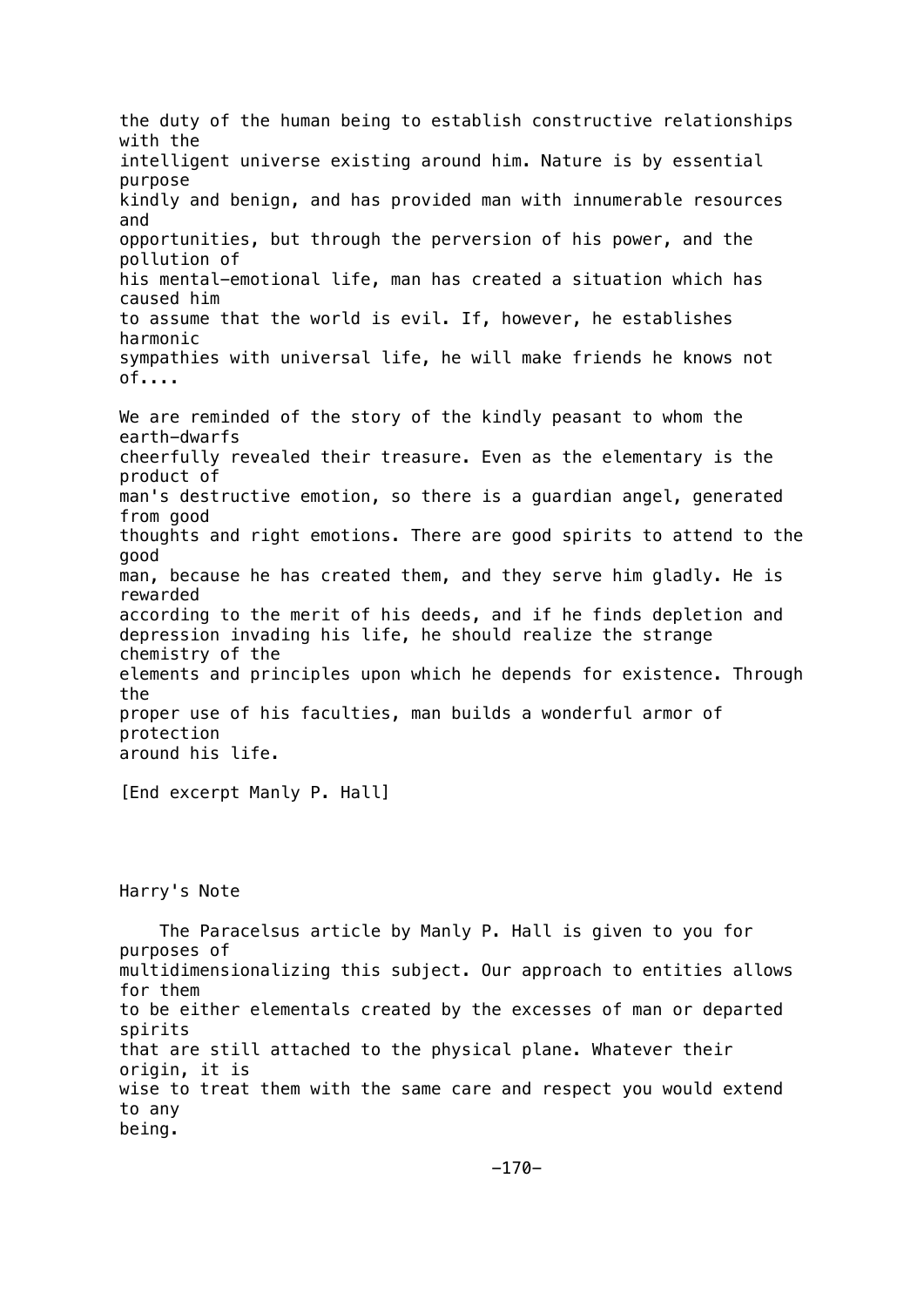How an Entity Influences (General) Troublesome entities are attracted to you on the astral plane by a similarity in your direction of attention to their fixed attention attachment to the physical plane. Attention attracts attention. Stand in the middle of the street and look at the sky, and soon you will have other people looking at the sky. Attention attracts attention. The same phenomenon exists on the astral plane. When attention sources become aligned, a telepathic inductance of intention, emotion, and information can occur. You have seen this in Thoughtstorming. The situation of similarity between your directed attention and an entity's fixed attention is usually some kind of 1) traumatic injury, 2) serious illness, 3) emotional upset, or 4) an intense desire/ resistance urge. Without entity influences, your attention would probably gather whatever information you desire from the situation and move on. With entity influences, your attention, taking its cue from the entity's attention, fixes on the situation. As long as you feed attention into the situation, it persists. Chronic conditions, obsessions, and addictions will frequently, if not always, be associated with one or more entity influences. Three Types of Troublesome Entities For the sake of simplifying the ranks and phyla of troublesome

entities, group them in the following three categories: 1) emanating entities, 2) desiring and resisting entities, 3) obsessing and deceiving entities.

 Emanating entities are broadcasting a sensation (an emotion, a pain, a feeling, a thought, or an attitude) that your astral self confuses for its own. This misownership is then reflected in your physical body. Emanating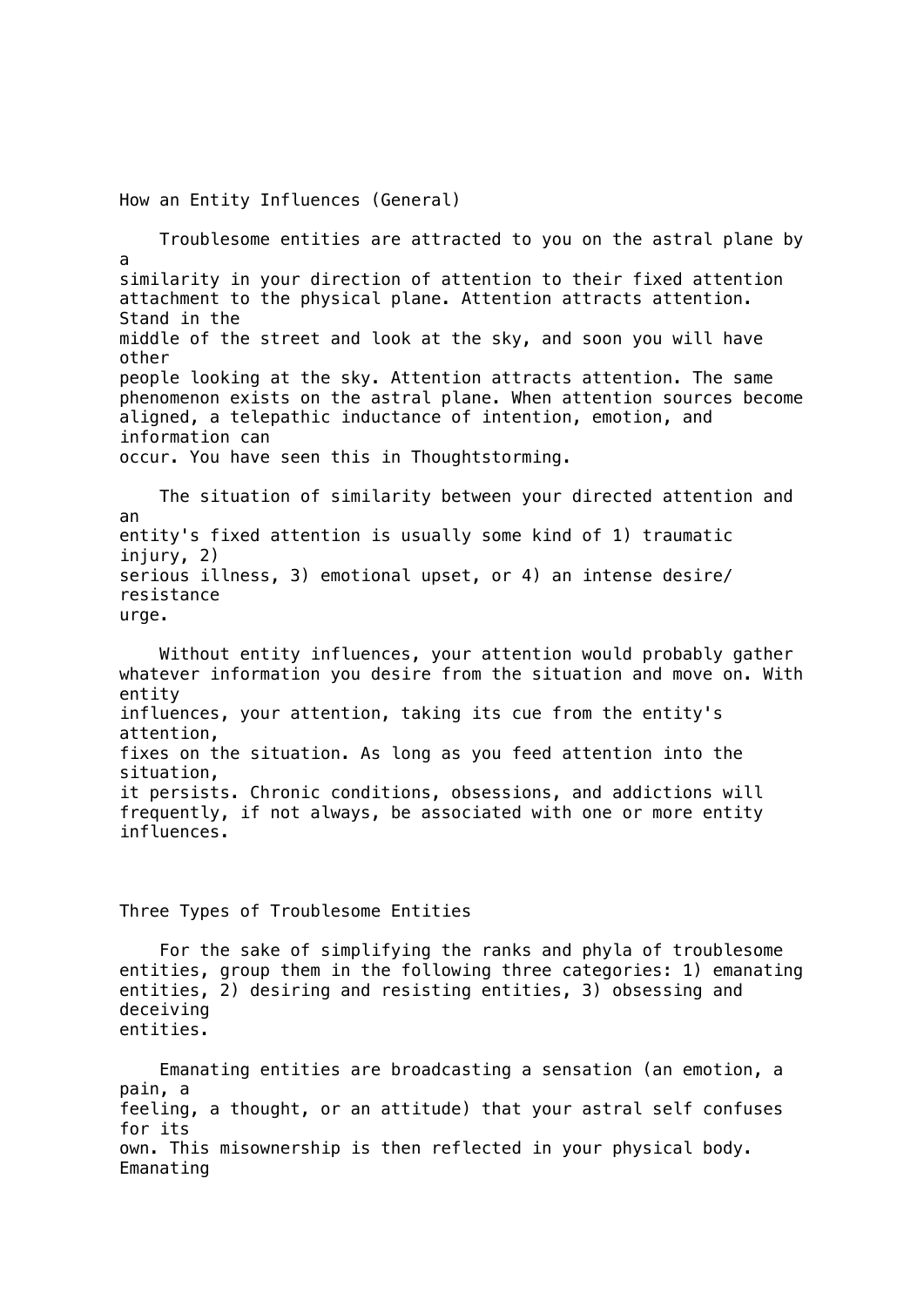entities may be animated fragments of past events or thoughtforms such as the elementals that Paracelsus describes, or they maybe disincarnate spirits that still have their attention fixed in a physical plane life trauma.

 Desiring and resisting entities are exerting an influence via your astral body upon your physical plane behavior. They are trying to fulfill some physical desire or to continue some physical resistance that they became habituated to in life. If you are so unfortunate as to follow their lead, you will also become habituated. Sharing the stimulation from your (their) habit feeds and strengthens them. Entities intensify your desire to continue a habitual action. They can eventually undermine your control completely, and you lose control of life.

 Obsessing and deceiving entities are trying to finish a plan or purpose they left incomplete in life. They actually attempt to blanket your astral body with their own. Identities are confused. They manipulate your behavior by creating feelings of dissatisfaction. When you feel obsessively driven to defeat something or achieve something, the motivation may be coming from

-171-

obsessing entities. Your struggle is the stimulation they are feeding on. You will never achieve success or satisfaction, because it is the struggle that their attention is fixed on. Just before you succeed, you sabotage yourself. Obsessing entities are responsible for most selfdestructive behavior.

 These categories are presented for your understanding. Processing an entity with the new Entity Handling Procedure (EHP) does not require that you priorly discern the category to which an entity belongs. As you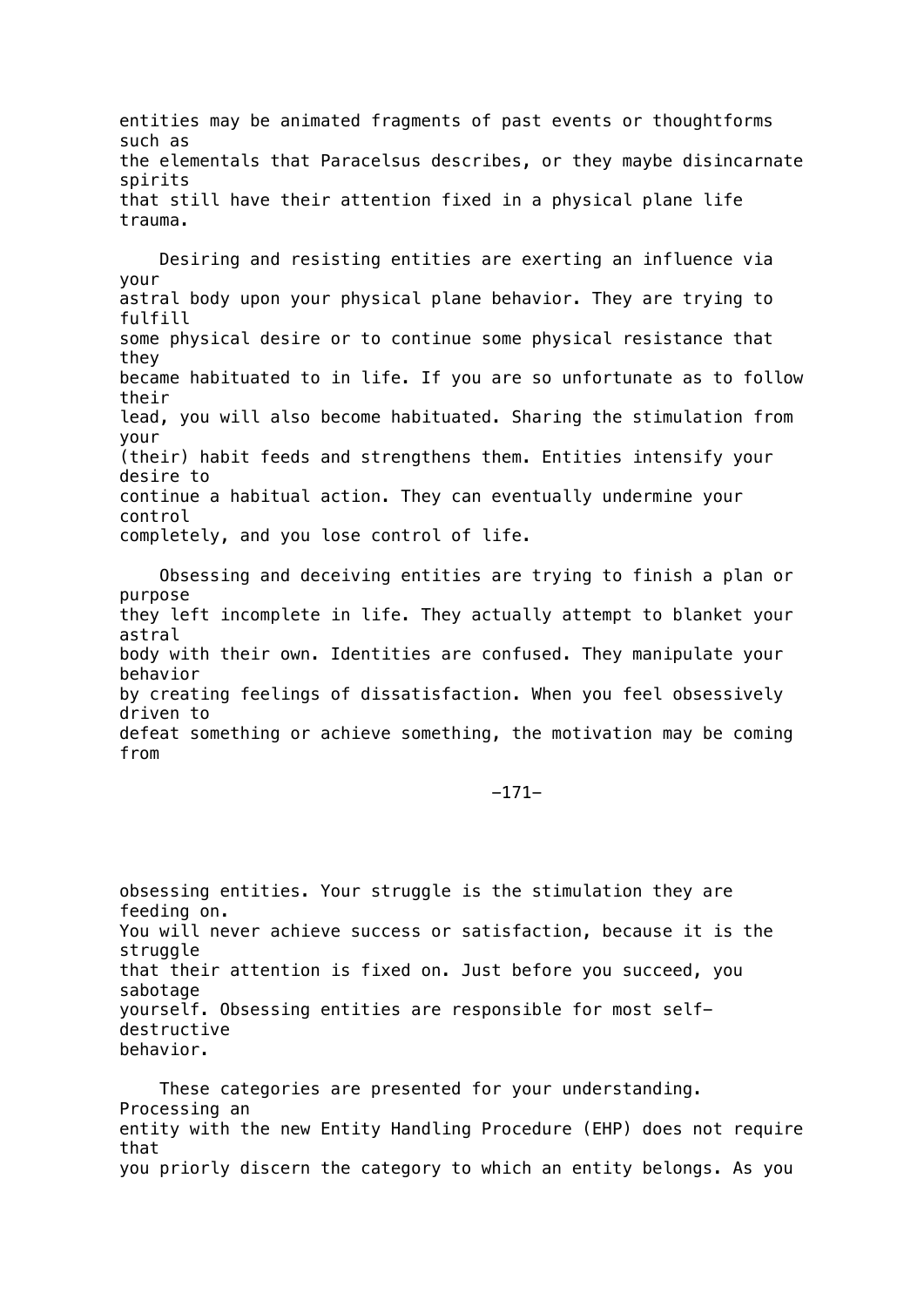process them, their category will be apparent.

The Mechanics and Phenomena of Entity Attraction and Attachment.

1) Similarly of emotional upset or traumatic event (emanating entities)

 An entity stuck in an emotional upset or traumatic event is attracted to the vibrations of a person experiencing a similar emotional upset or traumatic event. The fixed mental image pictures that the entity carries of an emotional upset or traumatic event and the mental images that a person creates of a similar emotional upset or traumatic event become confused on the astral plane. This confusion creates a connection between the entity and the person.

 The continuous emanation of the mental image picture by the entity prevents the person from recovering completely from his or her similar emotional upset or traumatic event. Sometimes when you discreate an emotional upset or a traumatic event with the CHP, you may perceive a slight afterimage that is still being emanated by an entity. If this entity is not handled, there will always be a tendency to recreate similar emotional upsets or traumatic events. Insurance companies have identified one manifestation of this phenomenon as "accident prone". This afterimage risk is just one more reason that every Avatar needs to move up the line and do the Wizard Course.

2) Similarity of desire for or resistance toward certain physical sensations (desiring and resisting entities)

 To this entity, physical sensations represents source. It believes that physical stimulation is its life energy source. Through its own denial of responsibility, it has disconnected from its higher self and in its place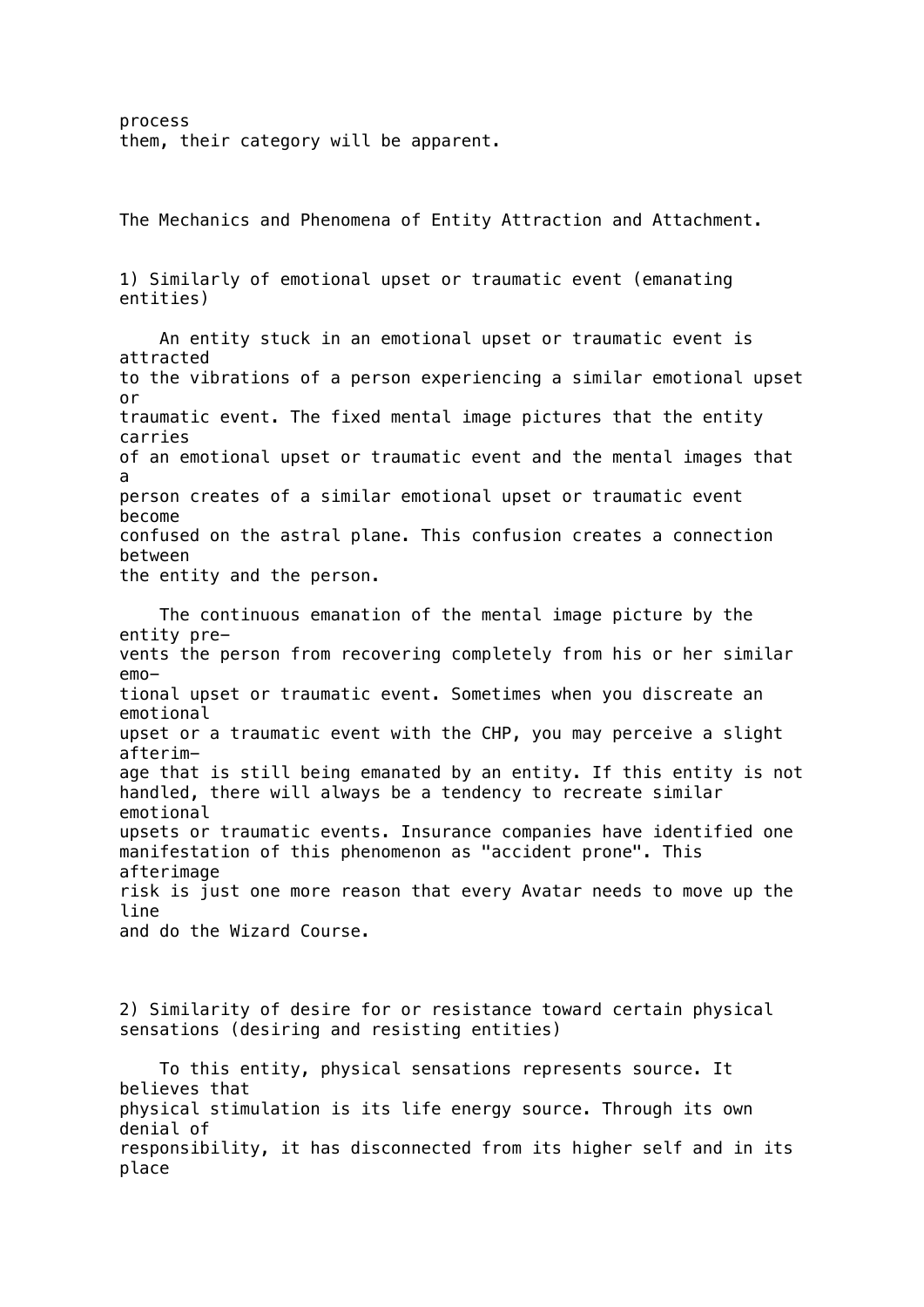has substituted stimulation from the physical universe. If you ever wondered what happens to a hedonistic materialist, here is your answer. It becomes a slave to its own desires and resistances. But since it lacks a physical body and cannot itself create an effect on the physical plane that produces a sensation, it relies on parasitic infusions of sensation from other astral bodies that still have physical counterparts--you and me. (Ref., "Attention and Identity" in ReSurfacing, p. 51).

-172-

 Where you find someone engaged in self-destructive behaviors for the sake of the sensations they produce, you will find lots of desire and resist entities.

3) Similarity of attention attracting behaviors (obsessing and deceiving entities)

 This entity, in one way or another, is struggling for approval or revenge. It is replaying some interaction that it made the most important thing in its life. This assignment of importance justified acts for approval or acts of revenge for which it resists taking personal responsibility. The acts are now on automatic, and the entity is attracted to the vibrations of secret importance that will continue to justify its actions. Wherever you find a person motivated by a fear or appearing or seeming unimportant, you will find obsessing and deceiving entities. Wherever you find a person insisting upon their own rightness, despite destruction and failure all around them, you will find obsessing and deceiving entities. These are the criminals of the world.

#### Summary

 I told you, there is a lot that gets sorted out with this entity paradigm.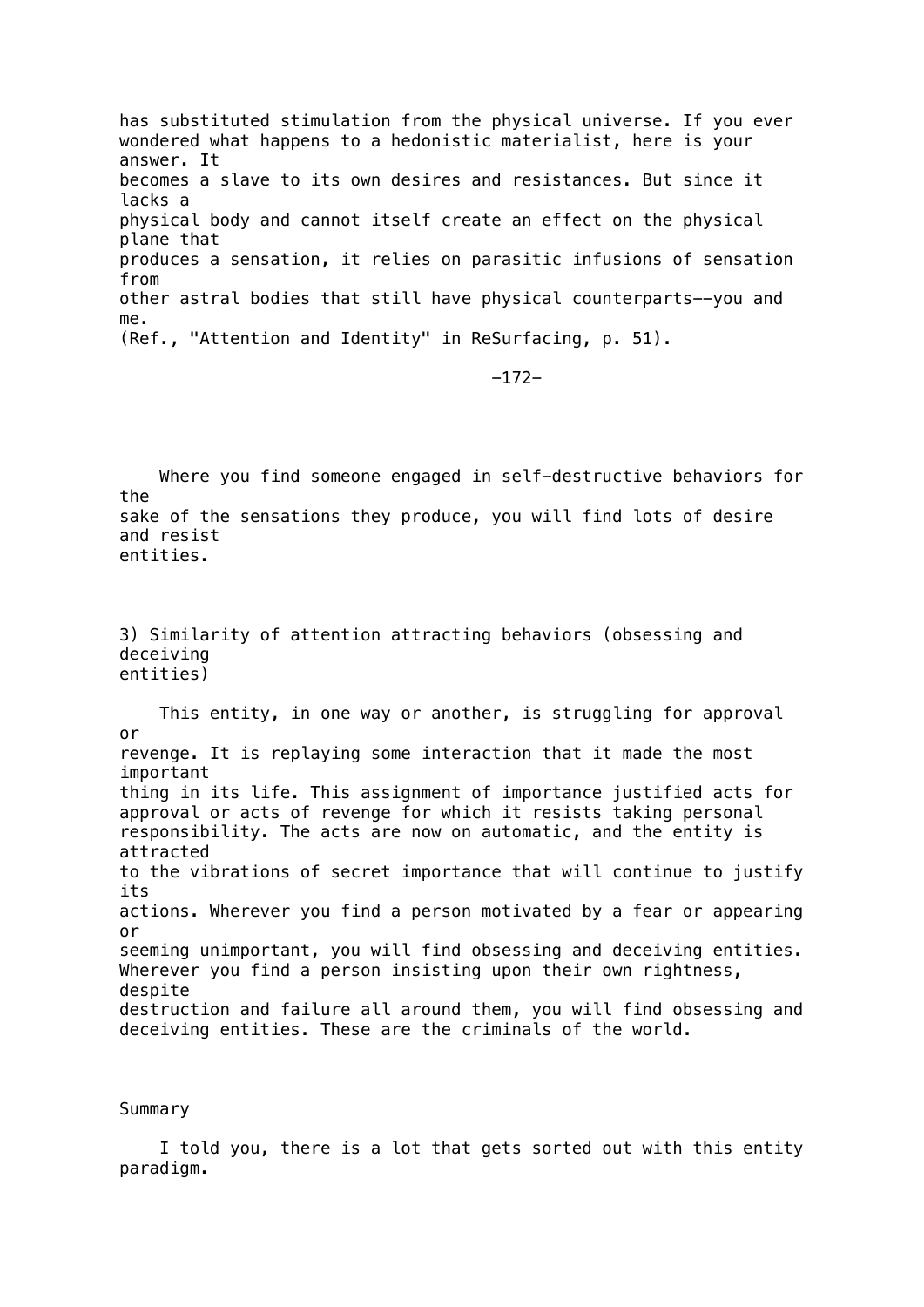So is it real? Don't decide yet. Wait until you've played with the new Entity Handling Procedure (EHP) for awhile. It is simple, even fun, to run. It does not even require that you distinguish between kinds of entities. Best of all, it works!

-173-

## HOW TO LOCATE AND HANDLE ENTITIES

A quick Understanding of Life

 Consciousness on a reality plane begins as a stimulation upon (or within) a receptor. Stimulation is the experience of some change. When this change reaches a level at which it causes a reaction in the receptor, it is called a sensation. When the sensations are organized and recognized as having predictable associations with certain appearances in the environment, they are called perceptions. When the perceptions are labeled with an agreed upon tonal vibration, you have the world. When the words are extended to reference similar nonpresent perceptions, you have the concept. When concepts are combined, you have an idea. When ideas are used to deliberately align energies, you have the deliberate creation of a stimulus, which creates a reaction in a receptor, etc.

 Suggested Exercise: For a firsthand experience of the receptive scale, rear or discuss rearing a child (a human, physical plane receptor).

Levels of Defined Being

 In truth, if not always in experience, receptors are not really part of the reality plane they are receiving, thus the difficulty of finding a true answer to "Who am I?" in reality plane terms.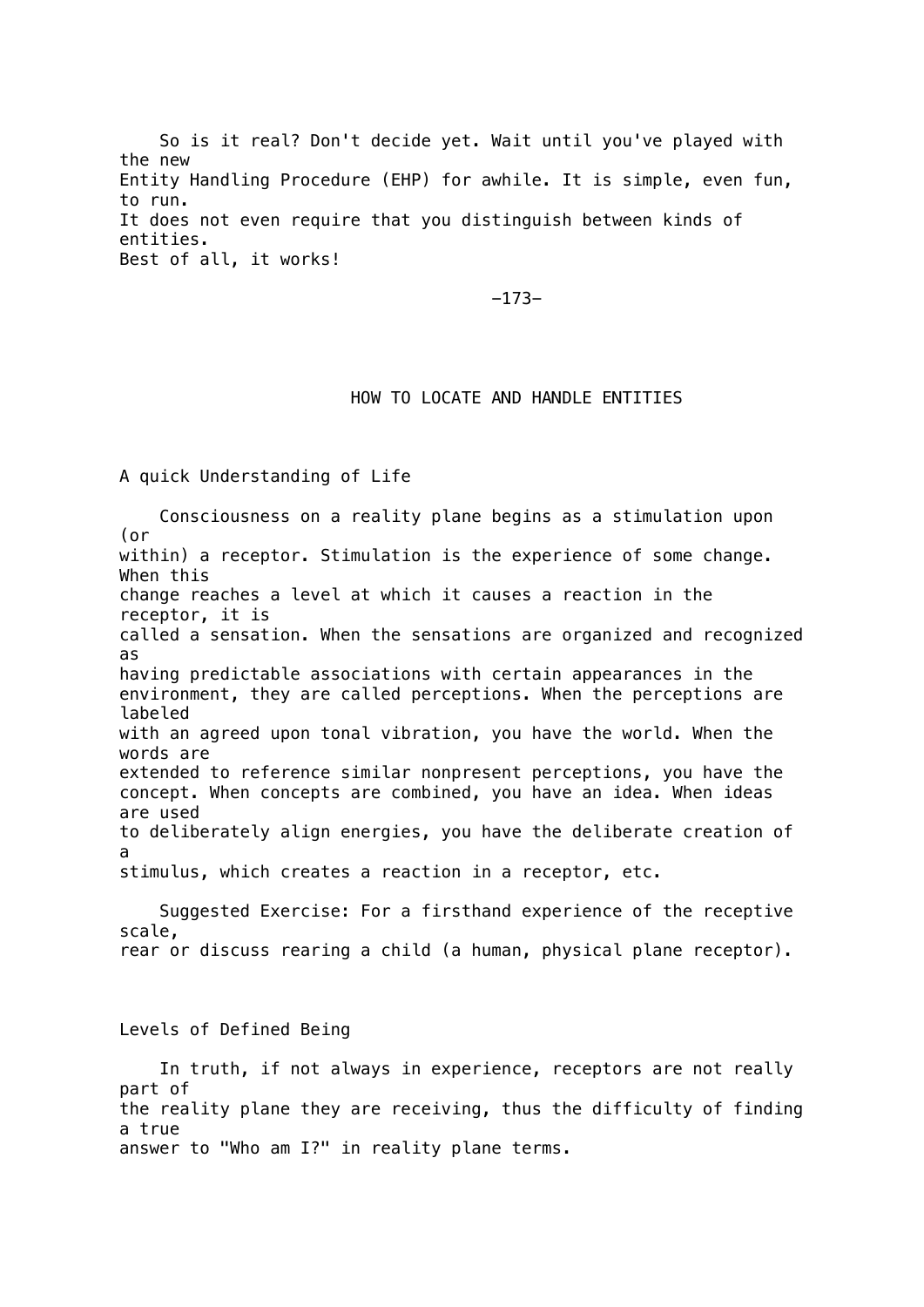How receptors define their beingness parallels their level on the receptivity cycle. At the sensation level, beingness is composed of sensation. At the perception level, beingness is composed of bodily stimuli. At the concept level, beingness is composed of concepts, e.g., being human. At the idea level, beingness is composed of ideas, e.g., identity. At the aligned energies level, beingness is composed of aligned energies, e.g., companies, Wizards.

 When a receptor focuses attention on something intently, it becomes it. Fixed attention (charged attention) is the receptor's beingness.

 Since entity influences are found at the level of sensation, we can assume that an entity's beingness is defined in terms of sensations. We don't have to look for some creature or definition behind the sensation. It is a sensation. And so it turns out.

Solo Entity CHP Replaced by EHP (Entity Handling Procedure)

 In the early Wizard materials, we had the student establish a concept level (question and answer) communication with an entity and take the entity

sidebar:

stimulus: something that causes a sensation in a receptor

receptor: a receiver (e.g., an organ, an identity, an entity, adimensional awareness).

sensation: 1. a direct conscious impression created by origination (e.g., I am happy.) 2. a labelled awareness of stimulation (e.g. I feel dizzy.)

The Receptivity Cycle stimulation sensations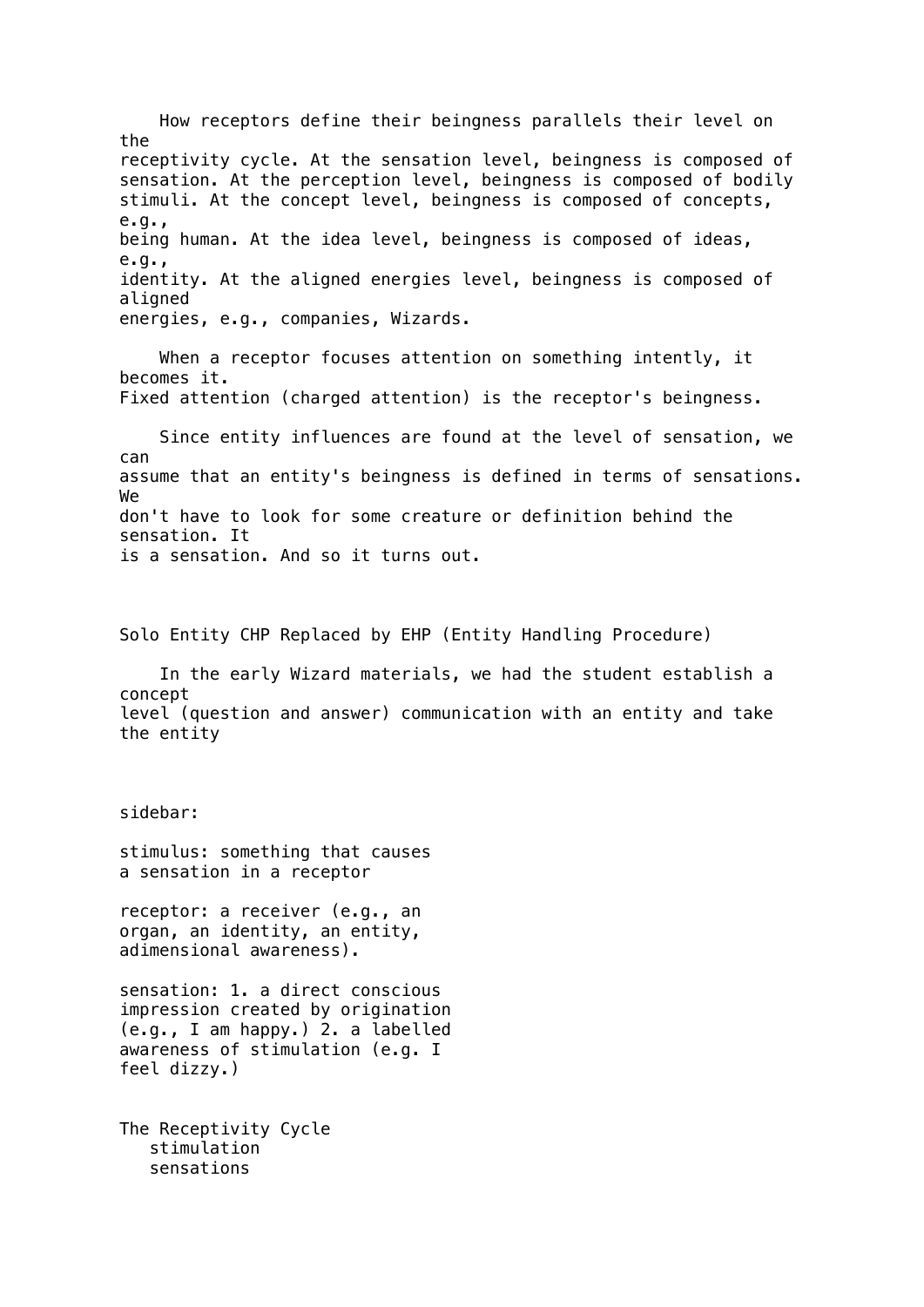perceptions symbols (words) concepts ideas aligned energies (efforts)

-174-

through the CHP steps. This worked, but it also was observed that if the conditions of session or the procedures were not exactly adhered to, the general awareness level and emotional well-being of the student tended to decline as the number of entities handled increased. For some reason that I assume someone will eventually understand wel enough to explain, waiting for an answer from \_your own\_ entities opens you to a back flow of imperceptible influences that apparently have a cumulative effect. So any advice to establish concept level (question and answer) communication with your own entities \_is hereby canceled and the practice is discouraged.\_ Solo entity CHP, as understood by Wizards before 1997, is for research use only. It will no longer be taught to new Wizards. New Wizards, don't worry. The EHP is several warp factors more effective than the old entity processes. And definitely more fun! EHP (Entity Handling Procedure)

 The new Entity Handling Procedure (EHP) is a carefully regimented dialogue between three distinct viewpoints: \_the host\_ (higher self viewpoint of the Wizard receiving the processing), \_the coach\_ (the Wizard responsible for the session, directs questions and instructions to both the host and the entity) and \_the entity\_ (existing as a sensation from the viewpoint of host and as a yes/no response from the viewpoint of coach). You should adhere to this regimented dialogue as it is written as it not only serves to unlock certain conscious factors that are not readily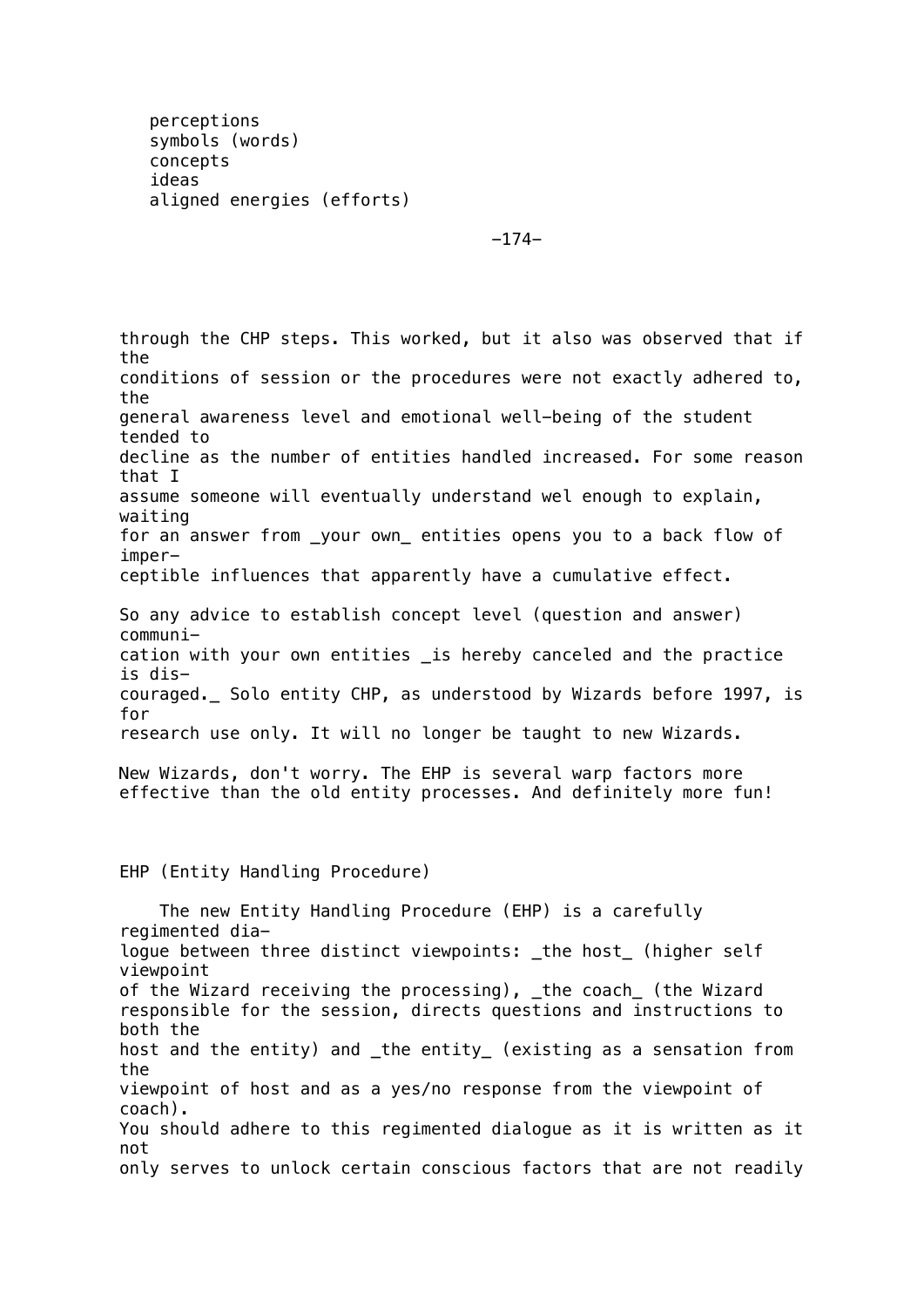apparent, it shields you from imperceptible influences and trains you incrementally to operate from a higher plane of reality.

Roles

The host keeps neutral attention focused on the entity. The host feels, teaches the yes/no response, and observes the entity. The host \_does not\_ ask the entity questions or answer as the entity. The host remains separate from the entity and verbally communicates its observations about the entity in response to questions from the coach. The coach communicates to both host and to entity, by prefacing his or her communications with either "Host" or "Entity". The coach does not address the host and the entity as a group or at the same time. Communications addressed to the host are answered verbally by the host, and communications addressed to the entity are answered by the signaled yes/no response. This is much easier to demonstrate than to describe.

sidebar:

Time track note: The EHP (\_Entity Handling Procedure\_) was researched and developed in Germany, July 1996, with the help of 21 Wizard volunteers.

-175-

 The entity whom you wish to address has its attention stuck on AND IS BEING some sensation. Sensation is its physical plane beingness. Communication of the sensation, as a sensation, is what links the entity with the host. Any sensation appearing to the host that is not the result of a primary or of a physical stimulation is assumed to be an entity.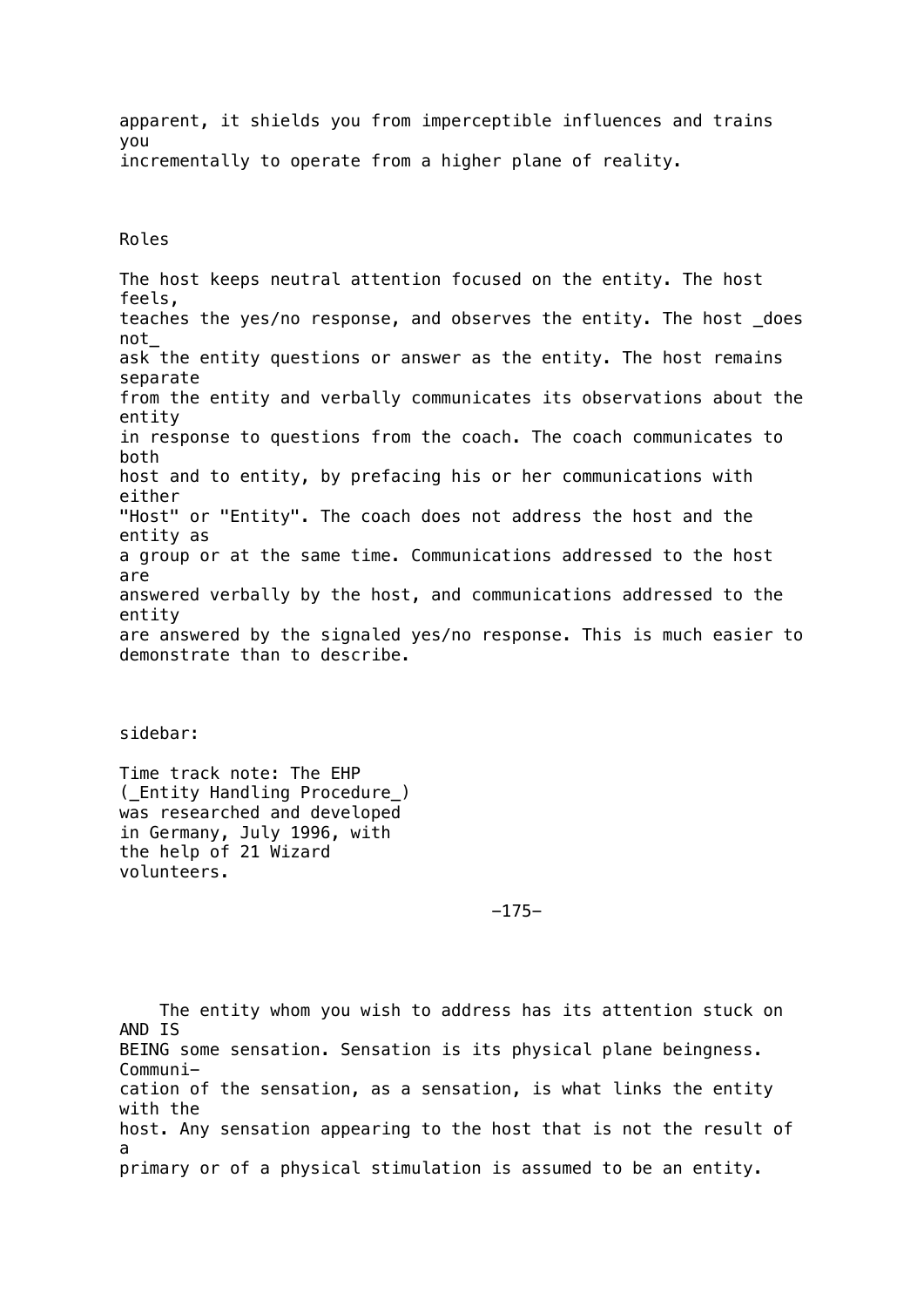Even when it appears to the host that an entity is communicating in concepts or ideas, you will find that the entity (or clusters of entities) is really communicating a sensation that is being symbolized and conceptualized. When the host returns to \_here\_ and \_now\_ and a state of neutral attention, the concepts turn back into sensations. It is fairly easy for the host to work backward on the receptivity scale and identify the actual sensations that are at the foundation of fixed concepts and ideas (situations and conditions). Isolating and reconnecting to these raw sensations can cause spontaneous physical reactions such as muscle spasm or nervous jerks. (These come as more of a surprise to the host than as an actual source of discomfort).

 The simplest and least intrusive handle of an entity is to bring it to realize, by experience, that it is really not the sensation that it is being. When it realizes this, it withdraws its attention (creating energy) from the sensation, and the sensation begins to fade and discreate. When more than one entity is involved, the sensation will fractionally discreate as each entity is handled. Frequently you will see the physical body of the host take one or more involuntary deep breaths when the entity leaves.

 Presumably the entities drift off into their own astral cocoon to integrate their awakening. The sensation (and any influence it was having on your physical or mental well being), now lacking an energy source, fades and disappears.

sidebar:

Acknowledgement (Ack. Or Acks.) Acknowledgements are the lubrications that keep communications running smoothly. Typical radio acknowledgements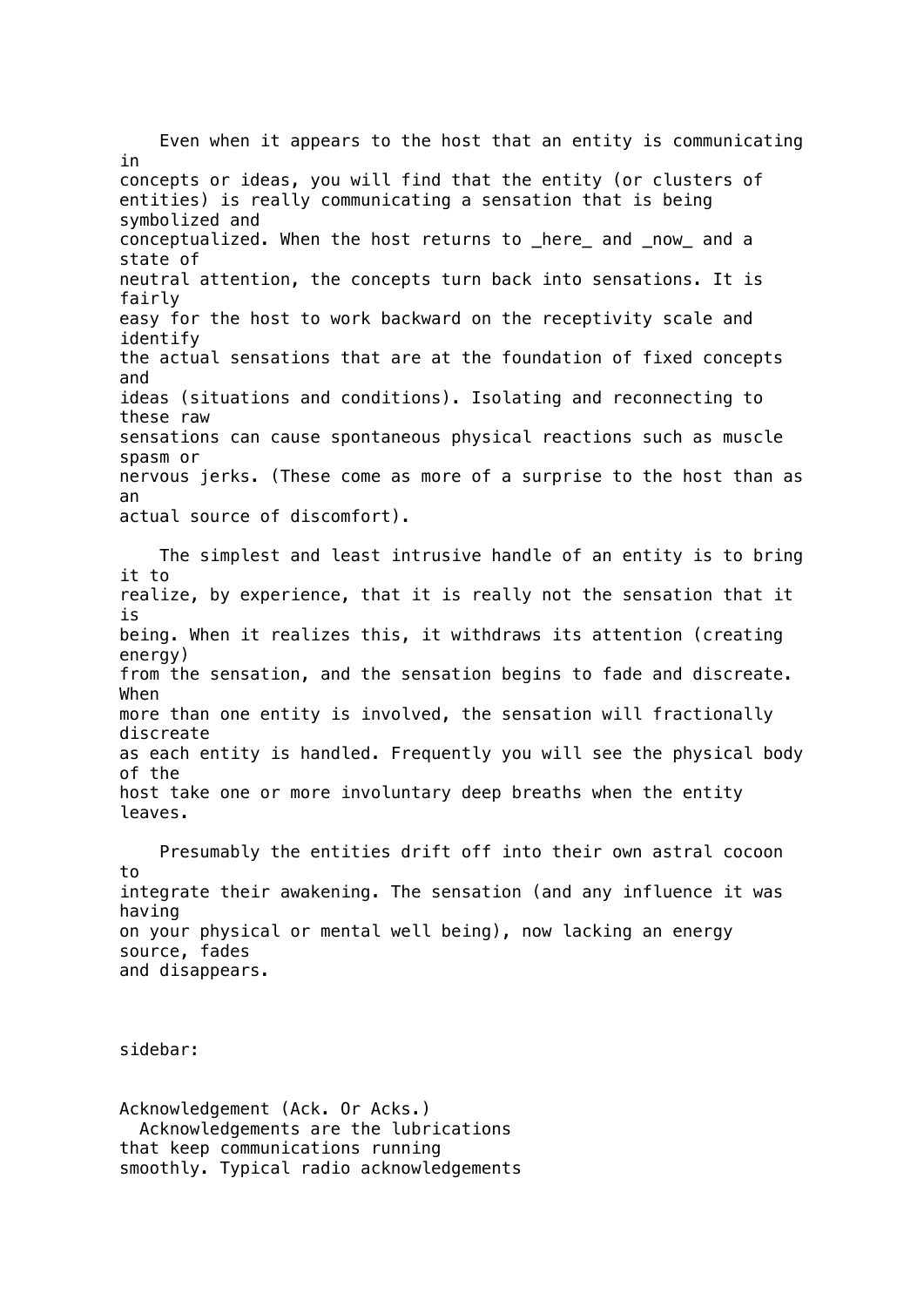are "roger", "copy" and "10-4". They let the other person know that the message has been heard. Typical session acknowledgements are "OK", "all right", and "good." Typical social acknowledgements are "cool", "excellent", and "beautiful." Dropping out acknowledgements entirely leads to confusion.

The Right Degree of Acknowledgement

You can over acknowledge (e.g. "OK THANK YOU, I GOT THAT"), and you can under acknowledge (e.g., "huh"). The first makes the student reluctant to say anything more, and the second causes the student to go on and on. The proper acknowledgement simply confirms that the message has been received. An acknowledgement should not intrude on the session. Remember, its purpose is lubrication.

-176-

### EHP DESIGN

 The steps of the Entity Handling Procedure are designed on a flow chart pattern. Getting either a yes or no answer on a step determines where you, as coach, go next. There is always an appropriate next step. The process is simple, effective, and, as long as directions are followed, is self-correcting. It may seem a little awkward at first prefacing all your questions and commands with either "Host" or "Entity" but it benefits, as well as safeguards, all concerned.

EHP Steps (explained)

1. Locating Entities.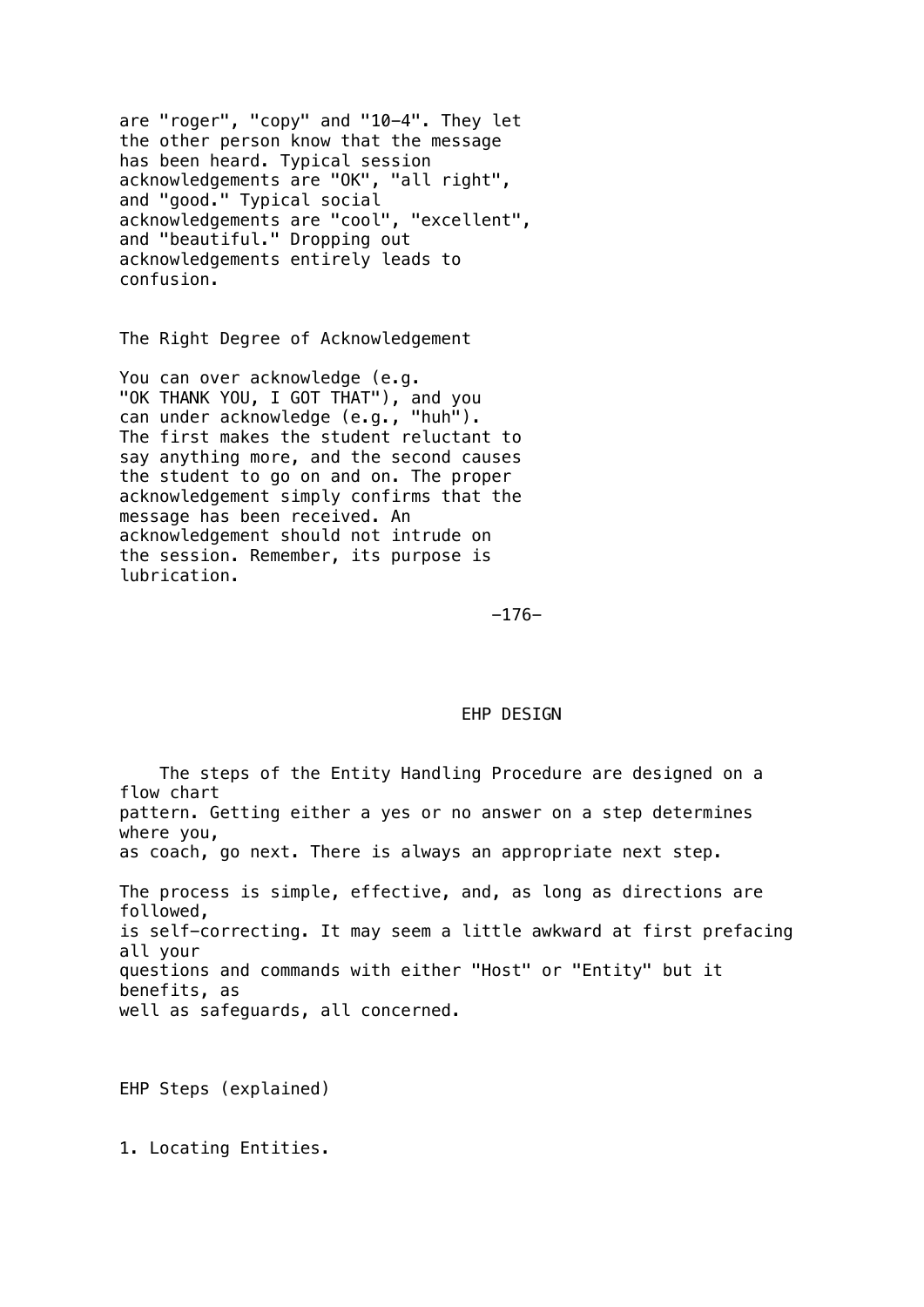The basic command for locating entities is, "Host, locate a sensation that you are not deliberately putting there." The host locates, within whatever s/he considers her/his sensory field, a sensation that s/he is not putting there, informs the coach, and focuses neutral attention on the sensation. The coach acknowledges and proceeds to Step 2. There are hundreds, if not thousands, of descriptive words for sensations: e.g., energy motion / energy field / energy radiation / pressure / compression / currents and patterns / energy bubbles / pain / throbbing / tension / energy hunger / pull of gravity / dark mass / frozen lightening bolt / puncture / tear / explosion / eruption / torsion or twisting energy / pulsing / tumbling / tipping / spinning / falling / prickling / solidifying / condensing / vibrating / dull pain / sharp pain / prying / pulling out / stretching / jerking / hot / cold / grinding / grating / breaking / snapping / cracking / spanning / spreading / wanting / demanding / needing / nipping / snipping /tightening / pushing / wadding / hammering / juggling / burning / itching /twitching / blurring / shaking / grief / fear / anger / confusion / overwhelm / extruding / aching / jealousy... yes, these are the descriptions of feelings! The host focuses on the actual feeling of the sensation, not just its description. 1a. The Step 6 follow-up command is, "Host, is there another aspect to this sensation?" (If host feels there is, coach acks. and proceeds with Step 2, otherwise Step 1). -177-

1b. The command for clearing the host/coach relationship is, "Host, is

there anything between you and me?"(If host feels there is,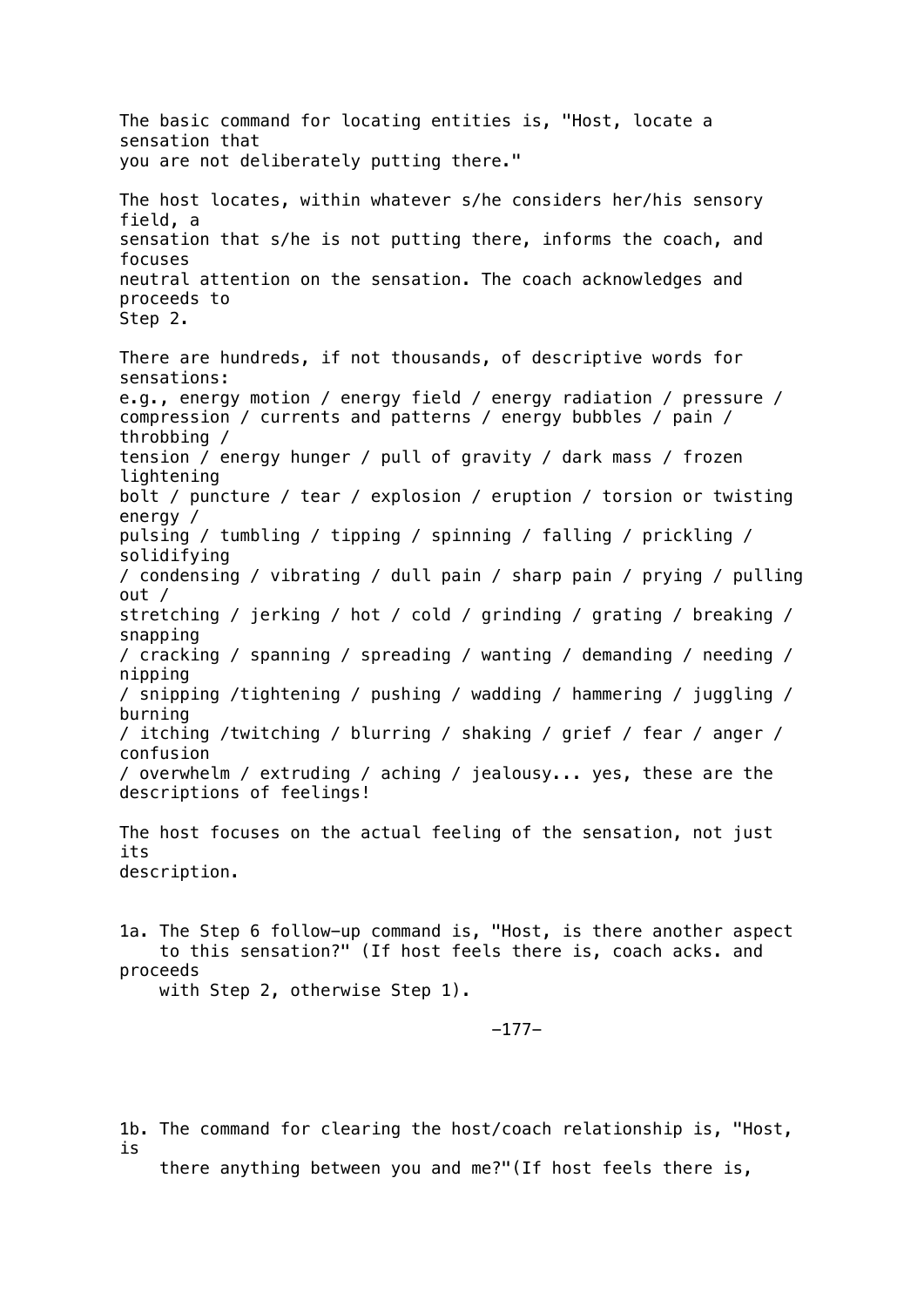coach acks. and proceeds with Step 2, otherwise Step1.) 1c. The command for handling a specific condition or situation is, "Host, locate a sensation connected with \_\_\_situation or condition ." (When the host has found one, coach acks. and proceeds with Step 2.) 2. Teaching the Entity Yes and No. The command for teaching entities "yes" and "no" is, "Host, teach it 'yes' and 'no'". The host places a hand so that it is visible to the coach and with attention on the entity taps the thumb and thinks and feels "no", taps the forefinger and thinks and feels "yes". This is repeated several times. Teaching the entity is really more of a case of indoctrinating than of teaching. The entity is not given any choice over learning or not. Rarely does it take more than 10 or 15 seconds. If the procedure becomes confused in later step, e.g., entity answers both "yes" and "no", coach returns the host to this step and has host indoctrinate the entity more thoroughly and then once again works up through the steps. This doesn't happen very often. 3. Coach Establishes Communication with the Entity The command for establishing communication is, "Entity, are you willing to communicate with me?" (Coach watches for the entity to respond with a "yes" or "no" tap and then acks.) If the entity responds with a "yes" tap, ack. and go to Step 4. If the entity responds with a "no" tap, ack. and go to Step 4a.

4. Instruct the Entity to Feel What It Is Being/Have the Host Report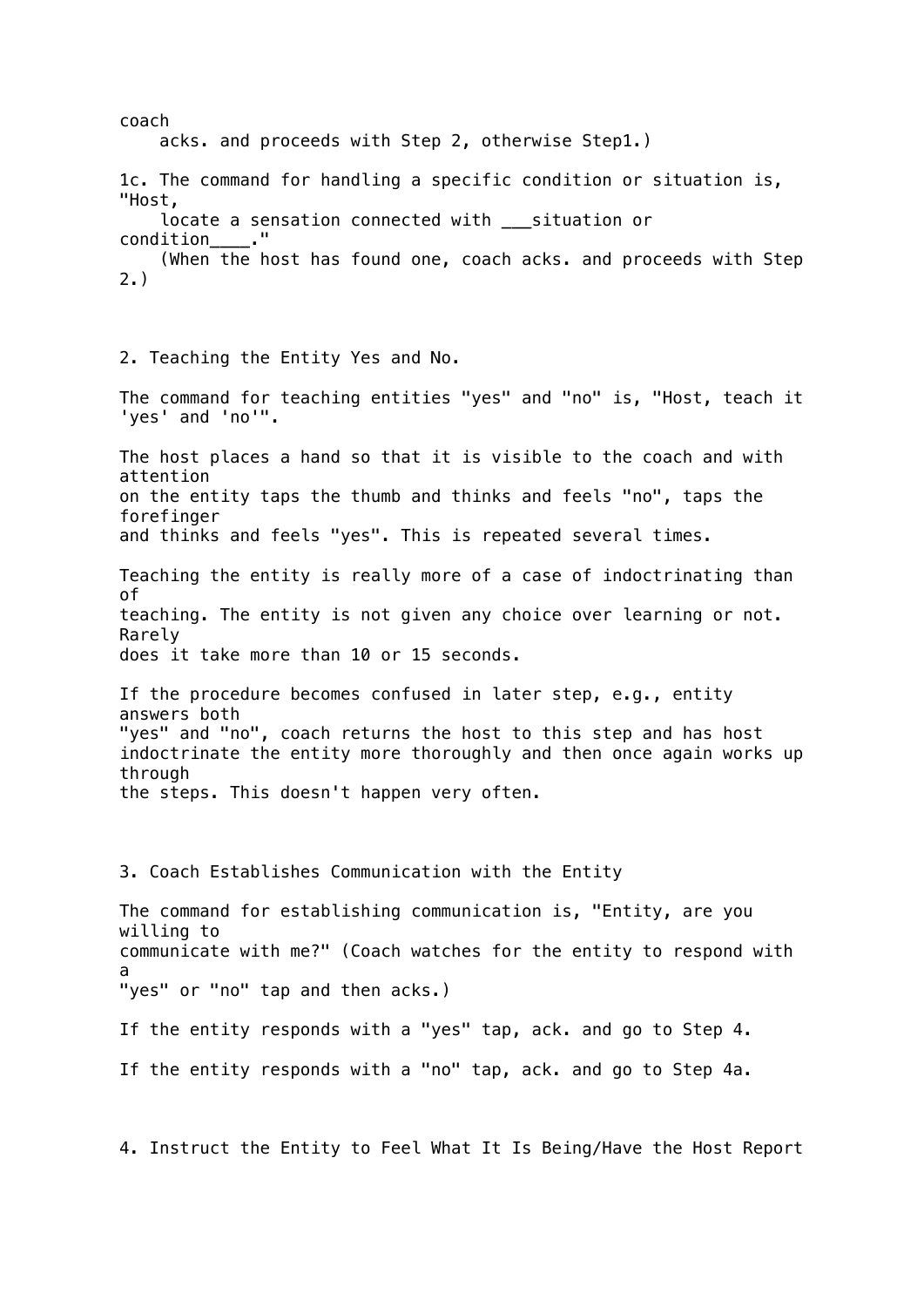The command to the entity is, "Entity, feel the sensation of what you are being." It is followed an instant later with, "Host, let me know when the entity is feeling that".

The coach waits for the host to answer.

Almost always the host indicates that the entity is feeling the sensation, and the coach acknowledges and goes to Step 5.

sidebar:

IMPORTANT: Waiting patiently for an answer to a question that is understood is actually a good way of awakening source in someone. Interrupting someone in the process of deciding on a response does the opposite. Coach should always wait attentively for the entity to respond or the host to answer, and then acknowledge that the response or answer is received.

-178-

If the host originates something such as, "The entity can't feel it," or, "The entity refuses to feel it," the coach recognizes the sensation of limitation or refusal as another entity that must be handled first, acknowledges, and returns to Step 2. There is always somewhere to go in this procedure.

4a. The command to the entity is, "Entity, feel the sensation of not being willing to communicate to me." It is followed an instant later with, "Host, let me know when the entity is feeling that."

The coach waits for the host to answer.

 Almost always the host indicates that the entity is felling the sensation and the coach acknowledges and goes to Step 5.

 If the host originates something such as, "The entity can't feel it," or, "The entity refuses to feel it," the coach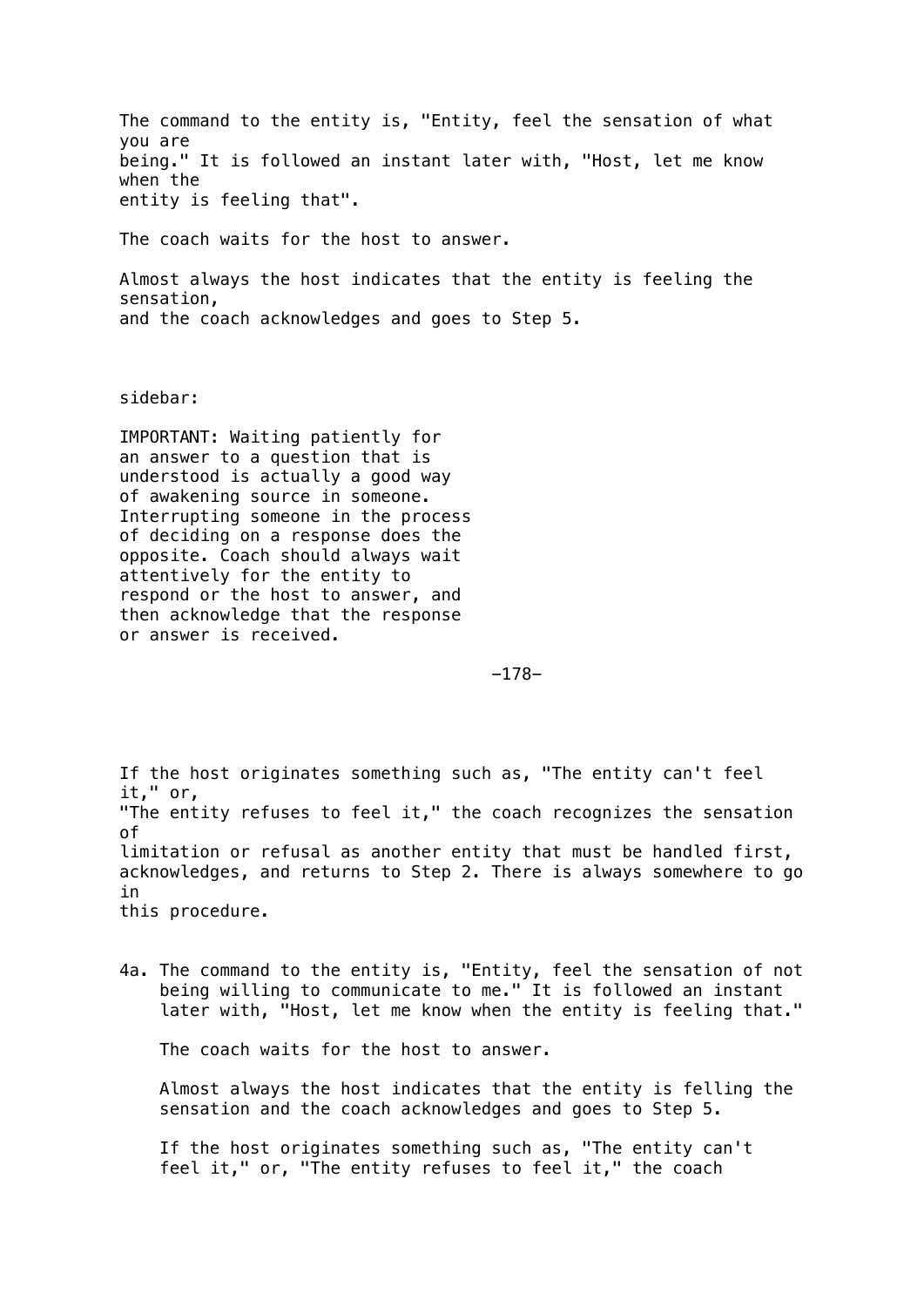recognizes that sensation of limitation or refusal as an entity that must be handled first, acknowledges, and returns to Step 2. 5. Get The Entity to Realize. The command to the entity is, "Entity, can you see that this feeling is not you?" Coach waits for the entity to respond. If the entity responds with a "yes", tap, ack. and go to Step 6. If the entity responds with a "no", tap, ack. and go to Step 5a. 5a. Handle Sensations of Resisting The command to the entity is, "Entity, is there something you are resisting?" If the entity responds with a "yes", tap, ack. and do the following: The command to the entity is, "Entity feel the sensation of resisting something." It is followed an instant later with, "Host, let me know when the entity is feeling that." The coach waits for the host to answer, then acks. Then: "Entity, can you see that this feeling is not you?" If the entity responds with a "yes" tap, ack. and go to Step 6. If the entity responds with a"no" tap, ack. and go to Step 5b. -179-

5b. Handle Sensations of Needing

 The command to the entity is, "Entity, is there something else you need?"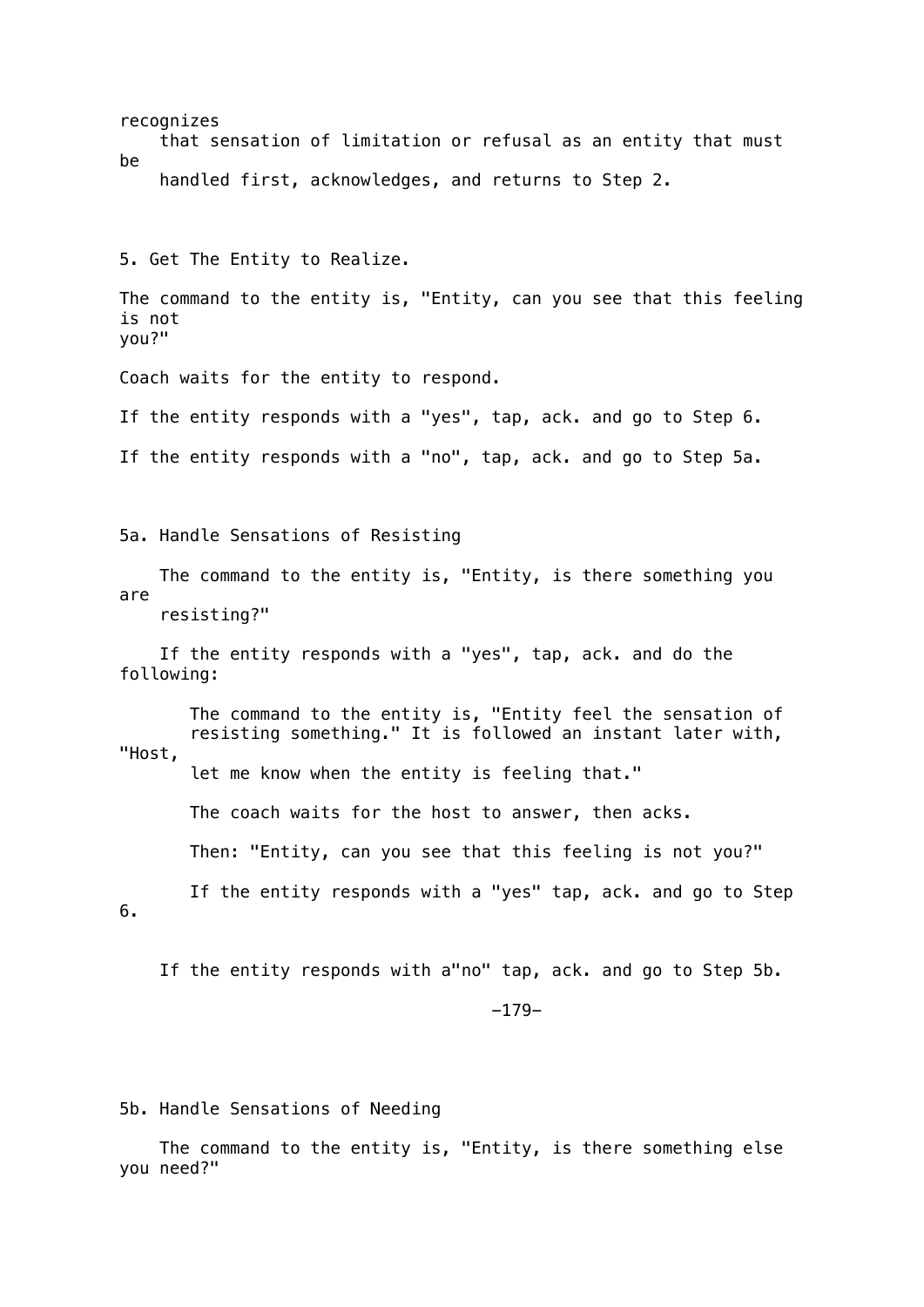If the entity responds with a "yes" tap, ack. and do the following: The command to the entity is, "Entity, feel the sensation of needing something else." It is followed an instant later with, "Host, let me know when the entity is feeling that." The coach waits for the host to answer, then acks. Then: "Entity, can you see that this feeling is not you?" If the entity responds with a "yes" tap, ack. and go to Step 6.

If the entity responds with a "no" tap, ack. and go to Step 4.

6. Departure and Blessing

The command to the entity is, "Entity, are you willing to let it go?"

If the entity responds with a "yes", tap, ack. and dot the following:

 "Entity, may you find peace," followed an instant later by, "Host, let me know when it is gone." (Wait for the host to answer, ack. and go to step 1a.)

If the entity responds with a "no" tap, ack. and return to Step 5a.

-180-

Final Hints

 1. The host and coach should operate as a close team. Use the Step 1b clearing command at the beginning of sessions and whenever there is any sign of session upset. Any upset that persists is rightly assumed to be an entity influence.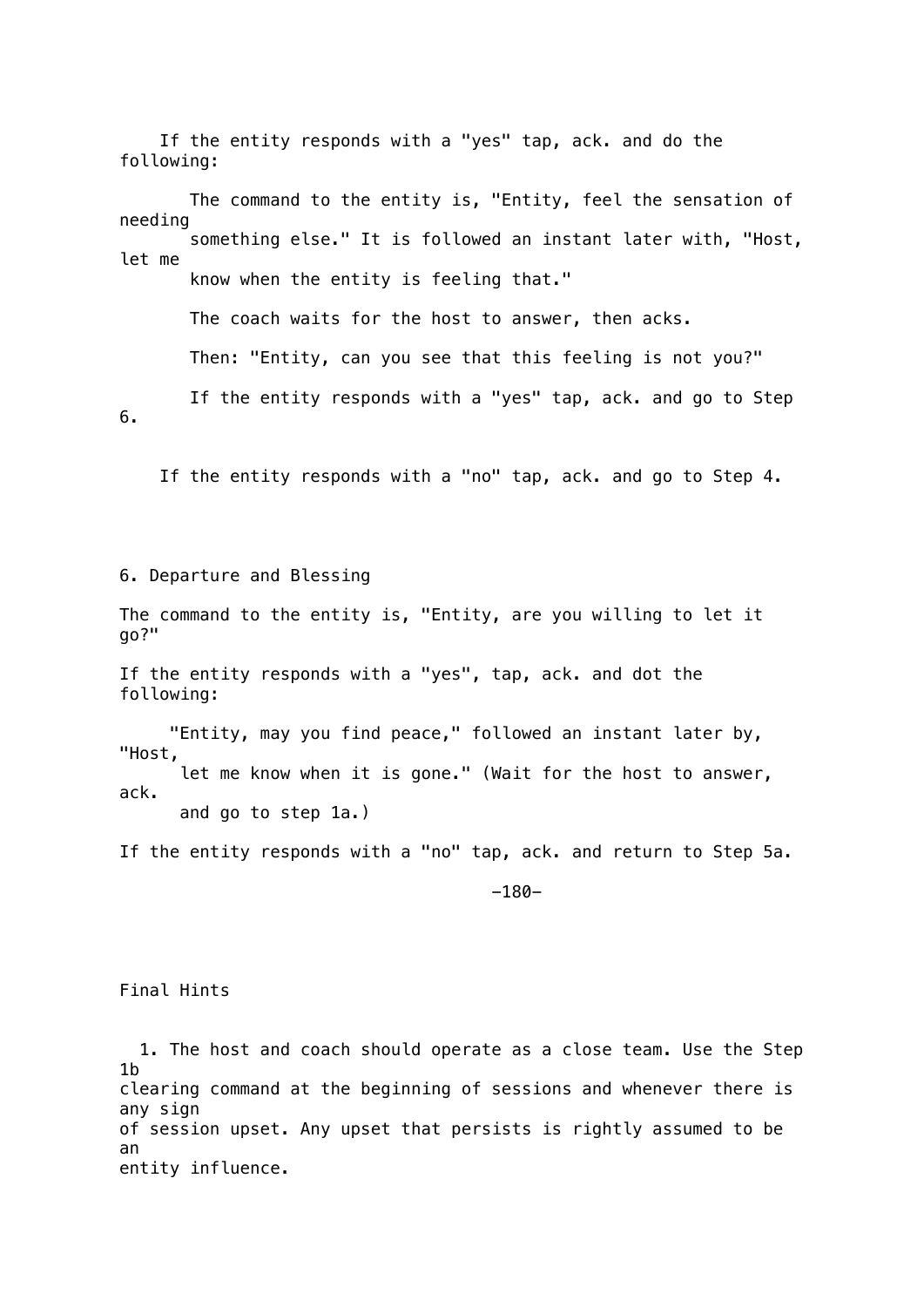2. Host stays in the viewpoint of higher self even while the physical body is reacting to be the sensation being run. Host does not fraternize with entities. Certain entities are compelled to deceive. The sensation of sadness at an entity's departure is another entity. It often shows up when you are taking apart a cluster. 3. Coach begins sessions with, "We're starting now," and ends session with, "OK, Host, thank you." During the session the coach does not allow any of his or her own stuff (case) to intrude upon the host's session. 4. Coach empowers the host with neutral attention. Host empowers entity with neutral attention. Host's attention is on entity. Coach's attention is on host and host's hand. NO DRIFTING AWAY. 5. Because sessions demand a lot of neutral attention, they are best kept short. Thirty minutes is a good session length. If an entity is not responding well, it's probably because it's not getting enough neutral attention. 6. Don't agree to process or be processed if you are tired or uncertain of your ability to hold the viewpoint of higher self. Take a walk instead. -181- ENTITY HANDLING PROCEDURE

Session Question and Command Outline

1. Basic command: "Host, locate a sensation that you are not deliberately putting there." (Ack. when done.)

| Follow up command after step 6 | : 1a. "Host, is there     |
|--------------------------------|---------------------------|
| another aspect                 |                           |
|                                | to this sensation?" (Ack. |
| when done.)                    |                           |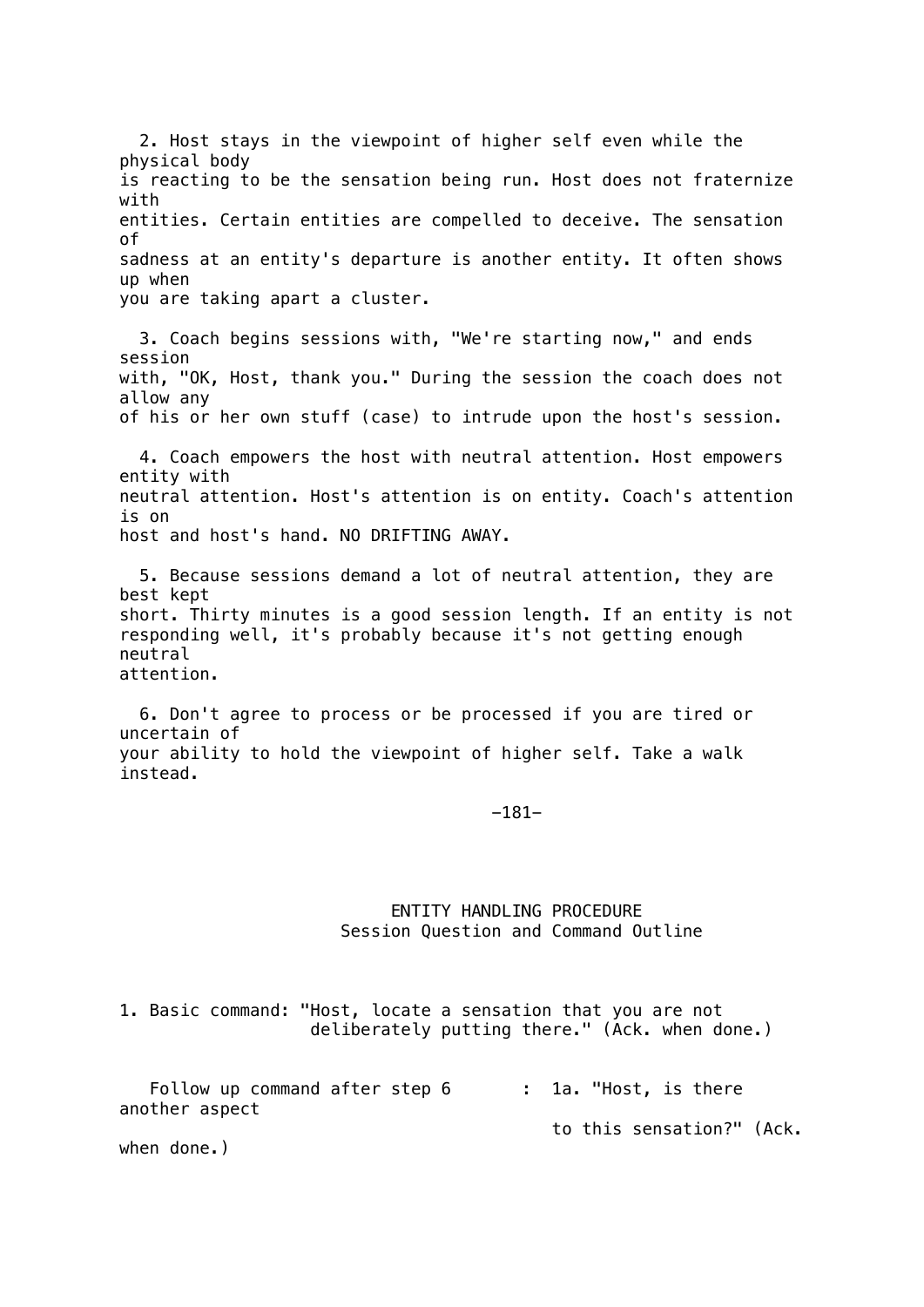For clearing host/coach relationship : 1b. "Host, is there anything between you and me?" (Ack. when done.) Optional: for handling a 1c. "Host, locate a sensation specific condition : connected with \_\_\_situation or condition ." (Ack. when done.) 2. "Host, teach it yes and no." (Ack. when done.) 3. "Entity, are you willing to communicate with me?" if YES --ack. and go to 4 if NO --ack. and go to 4a 4. "Entity, feel the sensation of what you are being." //"Host, let me know when the entity is feeling that." (ack. host's response) 4a. "Entity, feel the sensation of not being willing to communicate with me." //"Host, let me know when the entity is feeling that." (ack. host's response) 5. "Entity, can you see that this feeling it not you?" if YES --ack. and go to 6. if NO--ack. and go to 5a. 5a. "Entity, is there something you are resisting?" if YES, "Entity feel the sensation of resisting something," //"Host, let me know when the entity is feeling that." (ack. host's response) and then "Entity, can you see that this feeling is not you?" YES--ack. and go to 6. NO--ack. and go to 5b. if NO--ack. go to 5b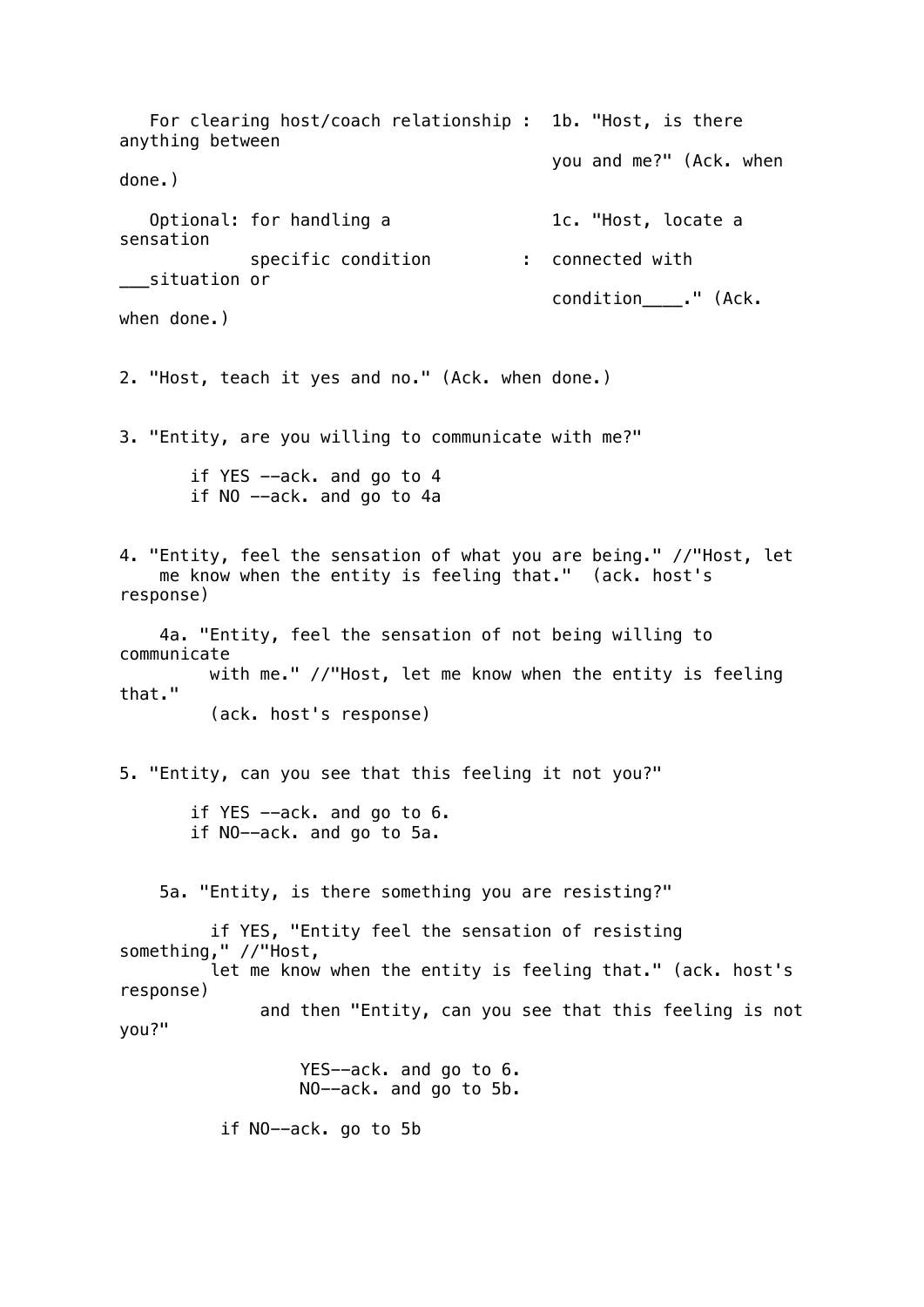5b. "Entity, is there something else you need?" if  $NO$  --ack. go to 4. if YES, "Entity, feel the sensation of needing something else" //"Host, let me know when the entity is feeling that." (ack. host's response) and then "Entity, can you see that this feeling is not you?"

> YES--ack. and go to 6 NO--ack. and go to 4.

6. "Entity, are you willing to let it go?"

 if YES, "Entity, may you find peace." //"Host, let me know when it is gone." (Wait for the host to answer, ack. and go to 1a.)

 if NO, ack. and return to 5a (or if 5a has already been asked, 5b.)

sidebar:

For a distraction go to 4.

# -182-

## EHP RUNDOWN

1. Begin each session by using the EHP to clear all answers to question 1b.

2. Host, is there an entity defining itself as your higher self (host)?

3. Host, locate a sensation you are not deliberately putting there.

4. Address sensations found in following areas, (no particular order):

 Host, locate a sensation in the \_\_\_\_\_(fill in with the following)\_\_\_\_\_

you are not deliberately putting there.

 Note: For attitudes/irritations use: Host, locate \_an attitude\_ you are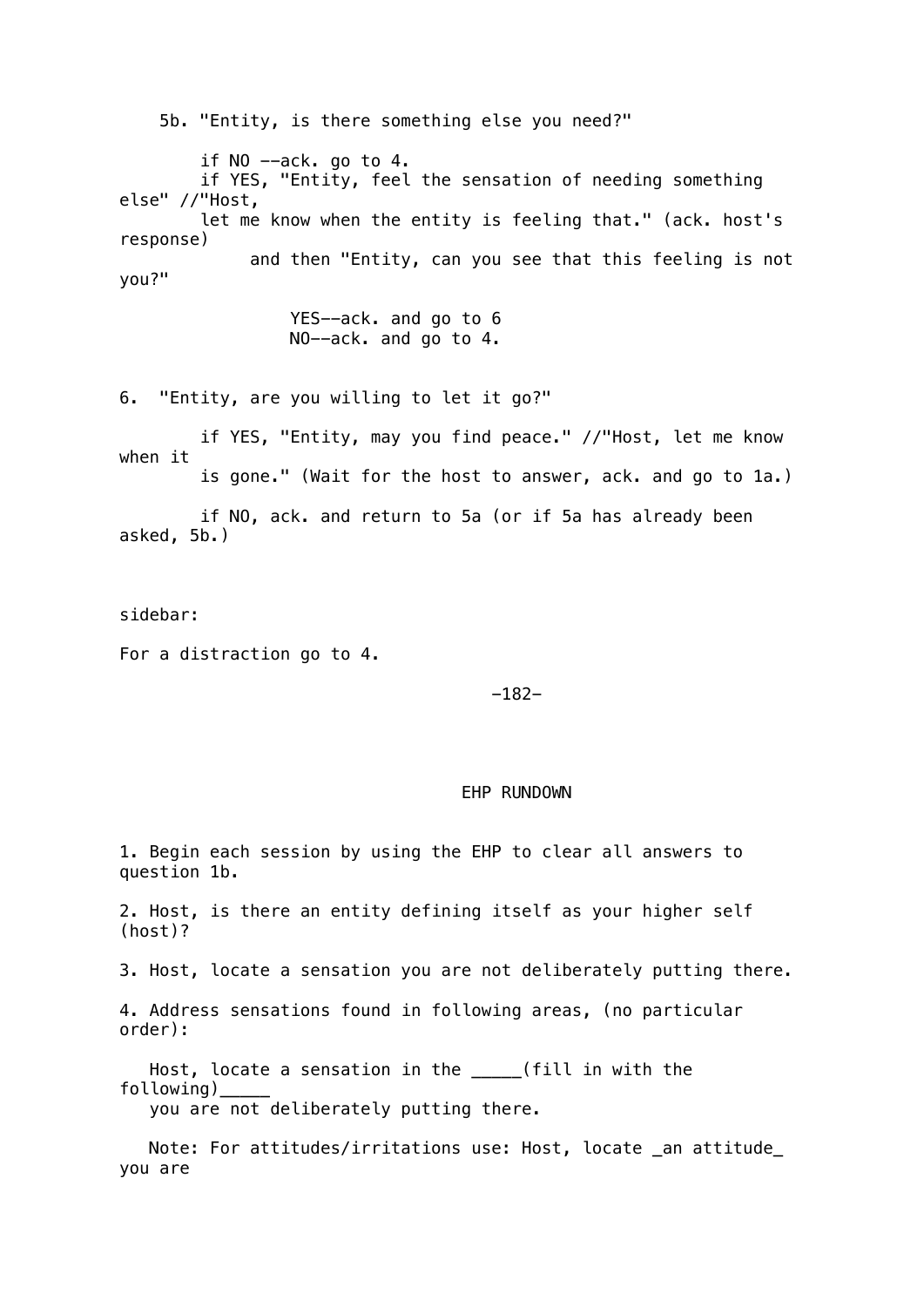not deliberately putting there. Or Host, locate \_an irritation\_ you are not deliberately putting there.

| front of the face region<br>head surface region<br>sinus region | neck and shoulder region<br>heart area<br>back region |
|-----------------------------------------------------------------|-------------------------------------------------------|
| nasal passages                                                  | extremities                                           |
| eyes                                                            | stomach regio                                         |
| ear region                                                      | sexual organs                                         |
| inner skull region                                              | anus region                                           |
| brain region                                                    | knees                                                 |
| base of skull                                                   | hips                                                  |
| throat region                                                   | ankles                                                |
| attitudes                                                       | deep muscles                                          |
| irritations                                                     | internal organs                                       |

5. Address sensation connected with:

 Host, locate a sensation in the \_\_\_\_\_(fill in with the following)\_\_\_\_ you are not deliberately putting there.

> locations (places in the world) relatives being present thinking listening waiting working

- 6. Address any situation or condition you would like to explore and discreate with question 1c.
- 7. Address any sensation between you and another.

-183-

[Page 184 is blanc]

 THE WIZARD COURSE PART VI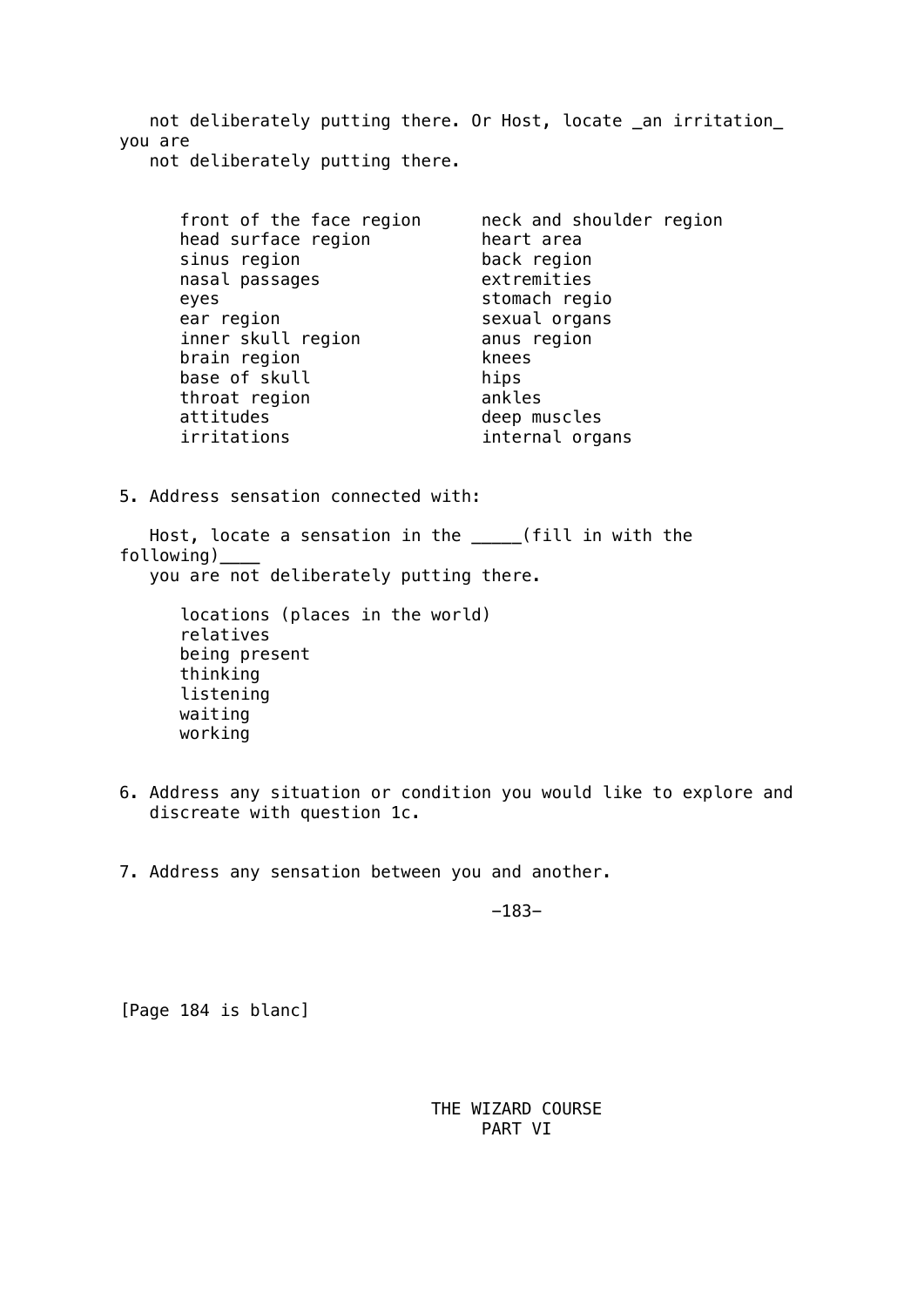# THE MISSION OF AVATAR

Group Discussion:

Let us consider that at any point in time there is a quantifiable amount of friendship in the world.

[Illustration: wizpic-page185.gif ]

- 1. What are the social and political consequences of increasing the amount of friendship in the world? Of decreasing the amount of friendship in the world?
- 2. What institutions and circumstances are favored by an increase in friendship? By a decrease in friendship?

Sidebar:

hospitable: 1. a) friendly, kind, and solicitous toward guests b) prompted by or associated with friendliness and solicitude toward guests 2. favoring the health, growth, comfort, etc. of new arrivals; not adverse 3. receptive or open, as to new ideas

solicitous: showing care, attention or concern

friend: 1. a person whom one knows well and is fond of; intimate associate; close acquaintance 2. a person on the same side in a struggle; one who is not an enemy or foe; ally 3. a supporter

"The mission of Avatar in the world is to catalyze the integration of belief systems. When we perceive that the only difference between us is our beliefs and that beliefs can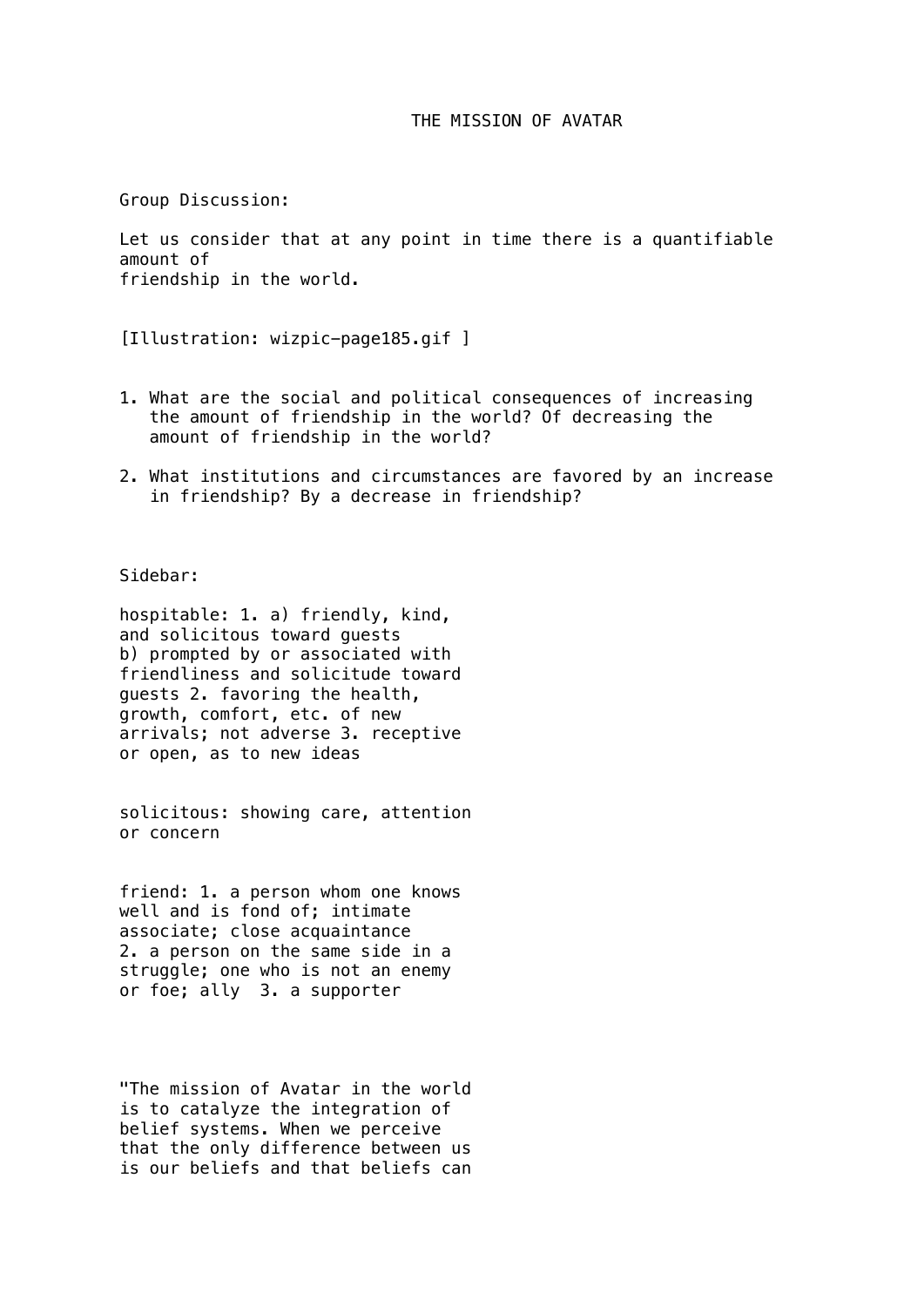be created or discreated with ease, the right and wrong game will wind down, a co-create game will unfold, and world peace will ensue".

-185-

## HOW TO INTRODUCE PEOPLE TO AVATAR

Qualifying Potential Friends

Unless you are a doctor or a clergyman, people who want to immediately tell you about the most intimate details of their lives in lieu of social conversation are more often neurotic, or even borderline psychotic, than extroverted.

A person's willingness to talk to you is not a reliable indicator of introversion or extroversion; you must observe what they talk about.

Most people have learned that someone's wide open offer to immediately strike a friendship with anyone who will listen to them is really a sales trap. It gives networking a bad name. This fact can get overlooked by Masters who ignore or don't take the time to learn the social rituals that people expect.

Respecting Social Introversion

As a first step to meeting someone for the first time you have to discreate, or overcome by strength of will, your own embarrassment and shyness. How difficult a task this is is dependent upon how many unresolved internal issues you have and how demanding they are of your attention (e.g., fixed ideas, bad intentions, hidden agendas, secrets, upsets, losses, identities, entity influences). As a Wizard, you should be in pretty good shape by now.

People who have a lot of unresolved internal issues find it extremely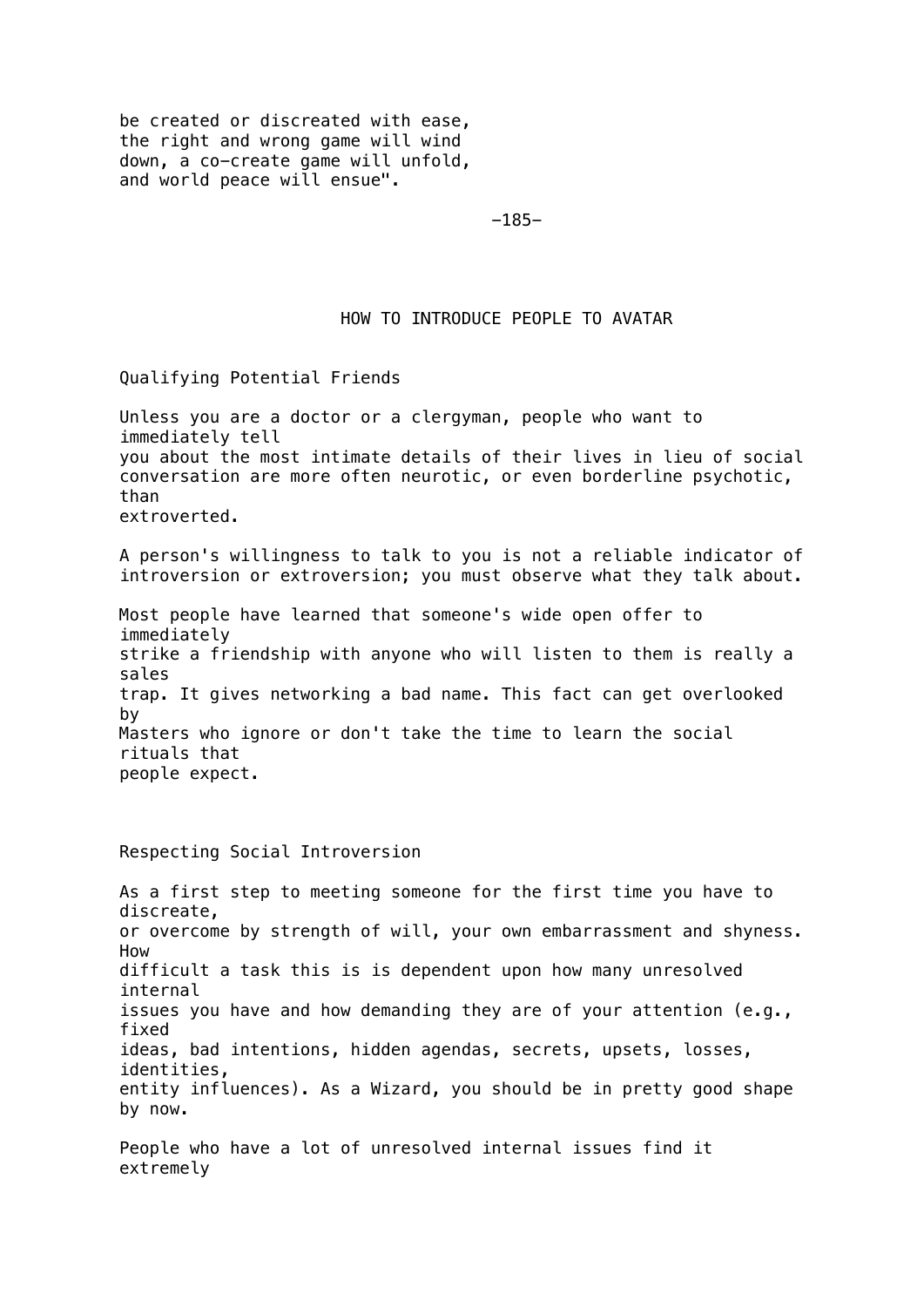exhausting to meet and deal with other people on anything other than an impersonal level. When they must interact, they usually armor themselves in some social costume and act in accord with some established script. Their inner worlds are shut tight, and their outer appearance is a mask. Two masks may strike up an acquaintance, conduct business, and even cooperate with each other, but friendship requires that the masks are lowered and the hearts meet. To be successful. Masters and Wizards need to meet and establish friendly relations with people. They need to know and observe the expected social rituals, which generally were established to identify outsiders or neurotic individuals. Introverts (which compose the majority of current societies) seldom strike friendships on a first meeting. Instead, they engage in ritualistic behaviors of smiles, social gathering, polite remarks, and dating that only after a time follow a winding path to their real inner world. Sidebar: Extroversion: psychol., an attitude in which a person directs his interest to things outside himself and to other persons rather than to his own experiences and feelings introversion: psychol., an attitude in which a person directs his interest to his own experiences and feelings rather than upon external objects or other persons neurosis: any of various mental functional disorders characterized by anxiety, compulsions, phobias, depression, disassociation, etc. psychosis: a major mental disorder in which the personality is very seriously disorganized and contact with reality is usually impaired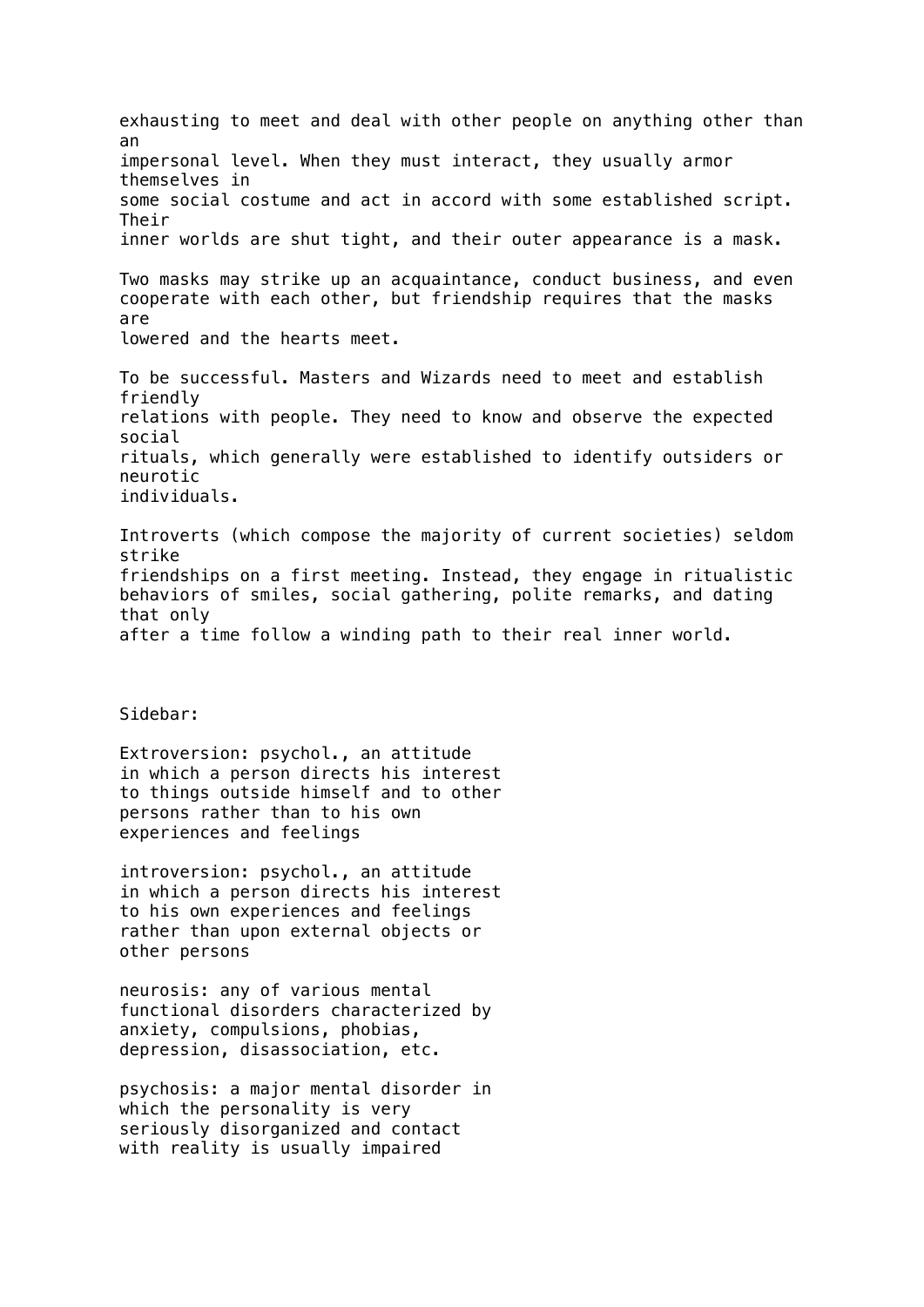Unless you are very confident in your use and instruction of the Avatar tools and prepared to work overtime, it is best to avoid enrolling neurotics.

-186-

As an observation, the more extroverted your attention, the easier it is to meet and connect with people. Being present in the environment (visible), caring for the comfort of others (hospitality), and polite conversation (respectful) sends a signal that you are safe and worth knowing. This is an acquaintance level ritual and should not be pushed too quickly toward intimacy.

 $-187-$ 

## GIVING POWERFUL TALKS

As a center of influence, you will be expected to address groups of people. It is important to be prepared. Your introduction is your opening act. It is a gentle reminder or statement of why you are qualified to say what you are about to say. Your introduction is the second most important thing you say. (The most important thing you say is what you say last.) What you say about yourself depends upon the circumstances under which you meet. If you are speaking in front of a mixed group, you convey a friendly attitude and concentrate on the subject at hand. Speak simply and with conviction. Take a stand. Describe ideas and events in images that your audience will remember. Everything you say should be relevant to your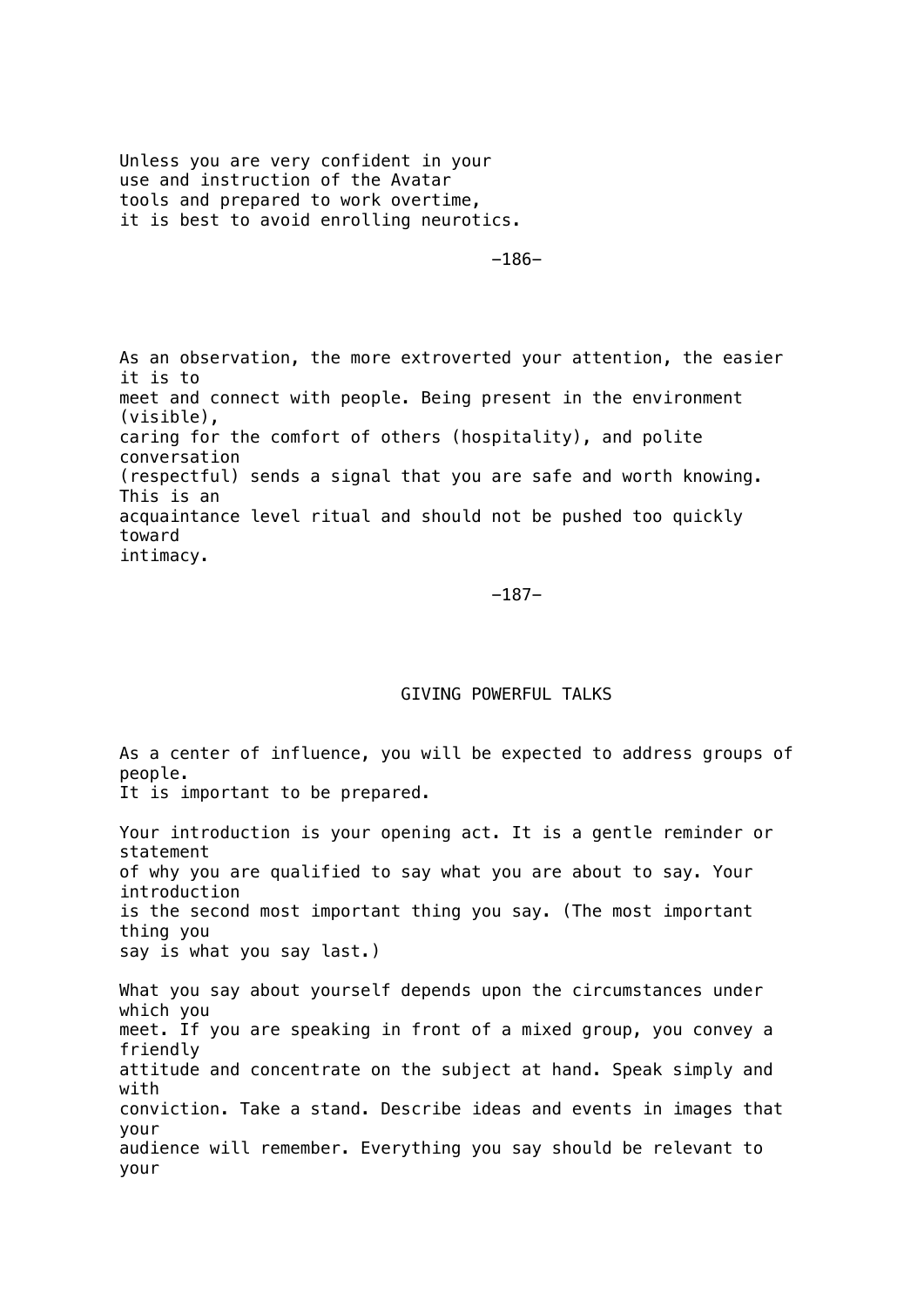audience and to the point you are making. Make a point. Multidimensionalize the point with stories. Make another point. Multidimensionalize that point with stories, etc. Without using the word "important," convey why and how your message is important to the listener. This should be met with nods of approval. When you have them nodding, as a final request (a favor in exchange for what they have learned), ask that they take some action (buy a book, talk with you privately, attend a seminar, etc.) and explain how that action aligns with their personal growth, benefit, and well being. If you're famous and well known, the subject of the talk might be you, but be careful. It is very bad form to offer a talk about TV censorship and then give a rambling, nonrelevant tale of your life story. If you are not the main speaker at an event, your introduction should include your name and something about yourself that establishes what you have in common with the people at the event. (If you are being introduced by someone else, this is what you'd like them to convey.) Acknowledge the reason the people have gathered (if it wasn't solely to hear you.) Align your reminder of why you are qualified to speak with the theme of the event. Then start making your points.

Sidebar:

point: 1. an impressive or telling argument, fact or idea; sound reasoning 2. a helpful hint or suggestion; a clarifying explanation 3. a particular detail, reason, or element; item

-188-

TABLE ASSIGNMENT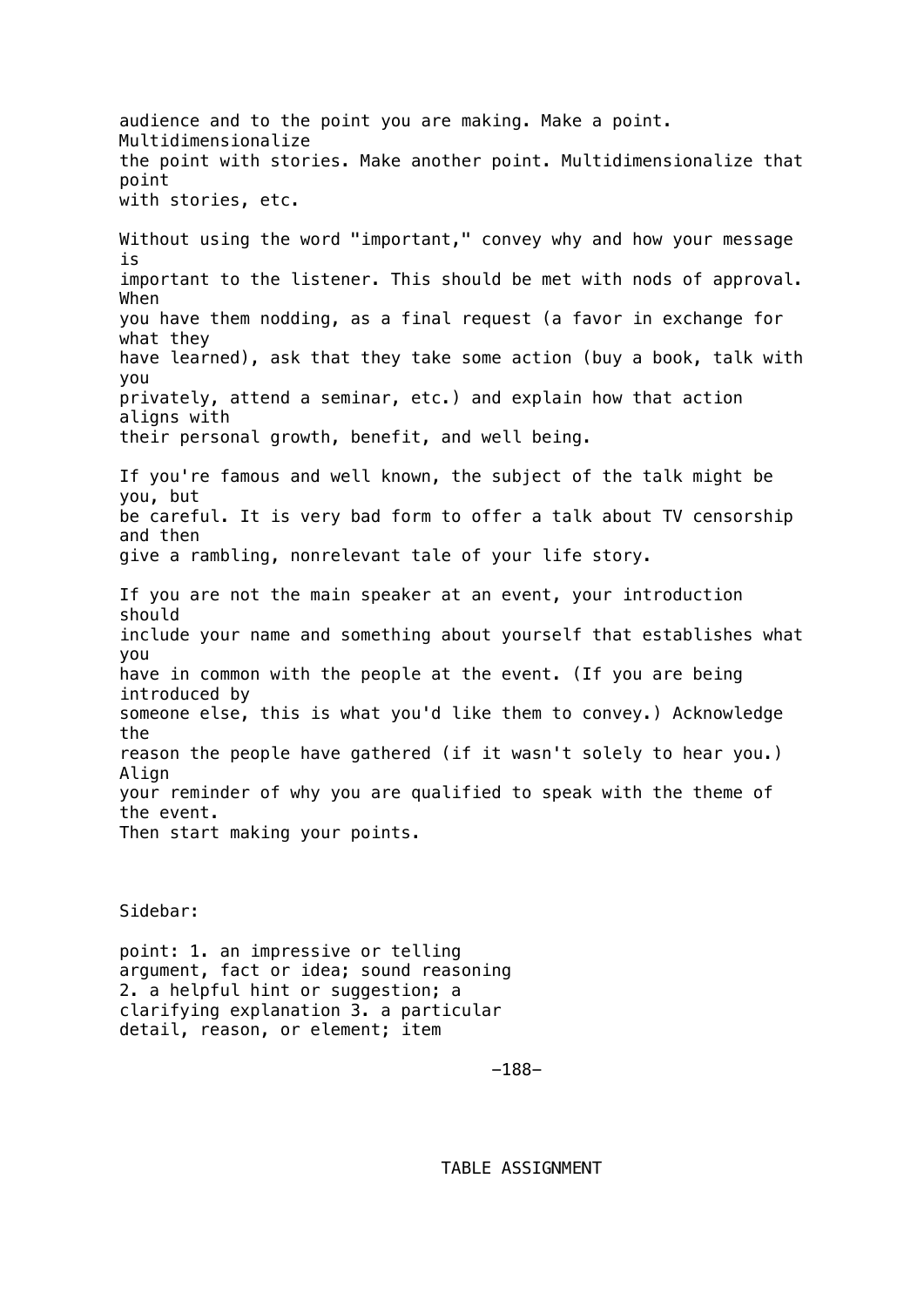Imagine that you are a speech writer. In collaboration with the Wizards at your table, outline a 30-minute presentation on Avatar that will result in the sale of a book or a person's registering for a paid seminar. What ideas do you want to create in the minds of your audience? What emotions? What questions? What responses? Choreograph their experience of your presentation. Create a current of ideas and emotions in the minds of your audience that flows toward the action you want them to take. Anticipate the obstructions (objections and resistances) to this flow and offer the audience an attractive viewpoint on the obstruction that actually turns it into another reason to take the action you want them to take. Discuss how you could most successfully create this presentation, i.e., props, visuals, group involvement, etc. and the reasoning behind each point. Appoint someone, or assume responsibility, to make a copy of your finalized outline for everyone at your table and one for Star's Edge. Rehearse the presentation, and be ready to address a group. -189-

#### EPILOGUE

Every civilization has a core group of professionals that really gets the show on the road. They are the ones who draw up the belief blueprints and lay the foundation for the civilization that's coming. They broadcast the belief.

I envision Avatar Wizards as the core of the core.

Your biggest contribution to an enlightened planetary civilization is that you believe in it. The most powerful tool you have is your faith.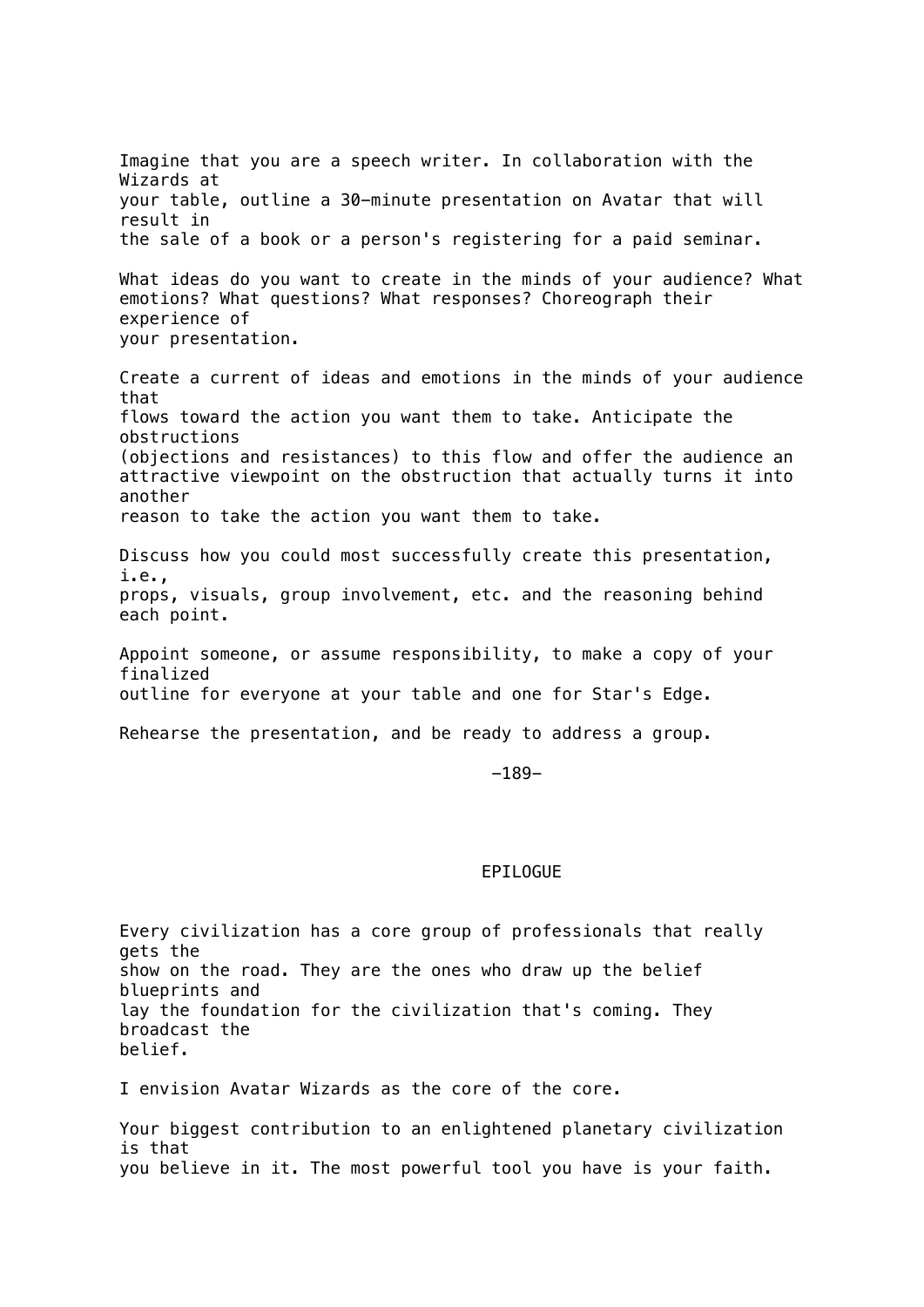Your belief creates seeds that will one day flower. Your belief sends out a ripple of energy that invites others to see the possibility and add their energy to it. Future generations send you their deepest and most respectful appreciation.

The emphasis throughout this course has been on personal transformation. The reason for this is simple. When you're peacefully centered within yourselves, you exert a collective morale influence on the world.

A Wizard's shadow falls across consciousness and leaves it transformed. In the presence of such a being, negative attitudes are transformed. Your enlightenment and integrity are gifts to the entire world.

You have the best grasp of truth that any in this universe have ever experienced.

Conditions To Be Observed by Wizards

In the last Wizard course in the thirteenth century, Albert Magnus set forth eight conditions to be observed by Wizards. In his time it was dangerous to speak too openly, so the conditions were phrased in the terms of alchemy. With a little contemplation on your part, the instructions will be clear.

1. A Wizard should cultivate discretion and silence.

 2. A Wizard should reside in a private house in an isolated situation

to maintain perspective.

3. A Wizard should select the time for his labors with discretion.

4. A Wizard should practice patience, diligence, and perseverance.

 5. A Wizard should obey implicitly the rules of his order. 6. A Wizard should use only vessels of glass or glazed

earthenware.

 7. A Wizard should have sufficient means to bear the expense of his

own research and life.

 8. A Wizard should carefully avoid association with princes or nobles.

 $-190-$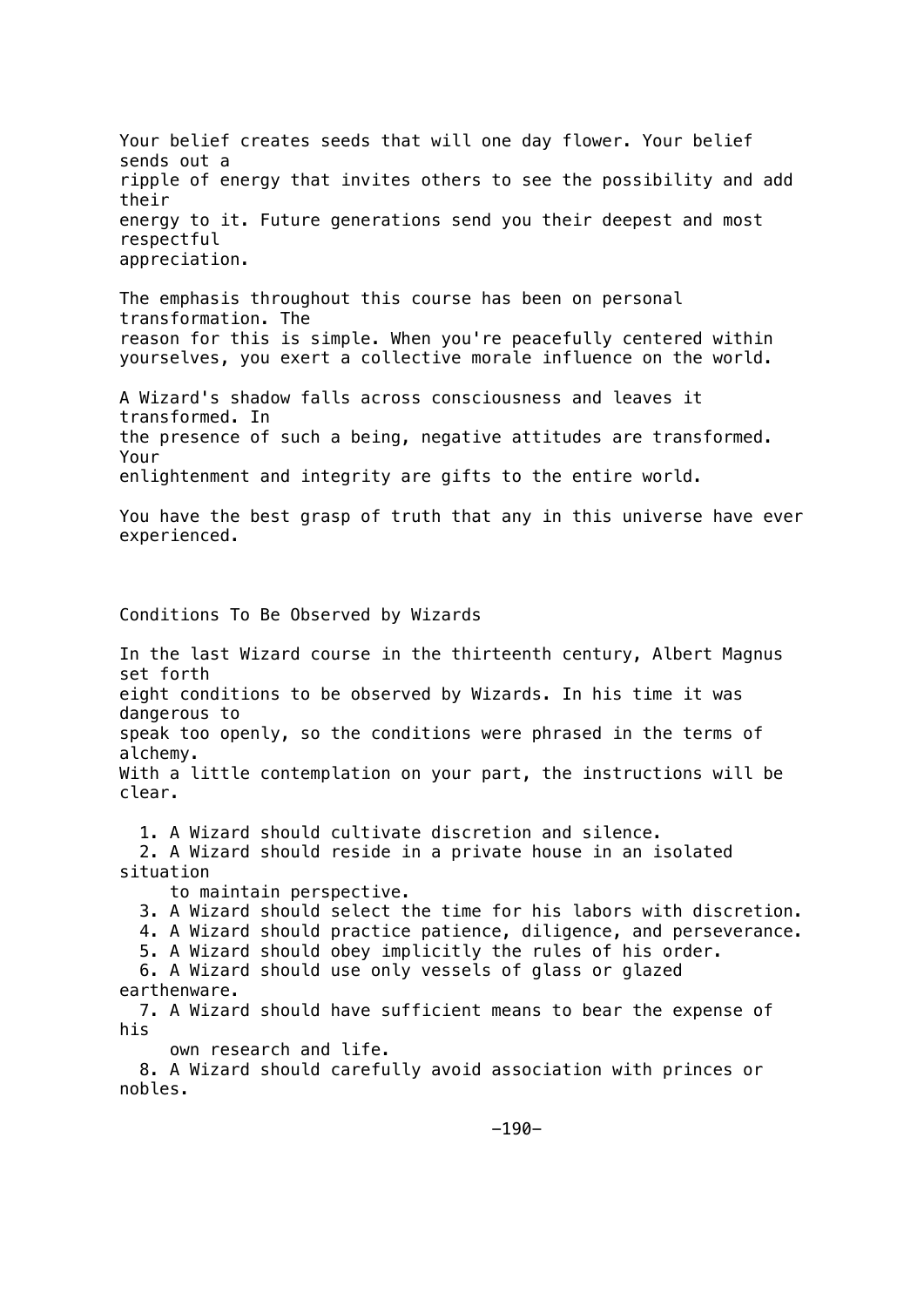### Twentieth Century Update

Here are my conditions:

1. A Wizard harbors no envy and never acts in anger.

 2. A Wizard has few desires and finds satisfaction in simple things.

 3. A Wizard's life and words are as sane as he or she can make them.

- 4. After deliberating, a Wizard lives and acts deliberately.
- 5. A Wizard is faithful to agreements and fulfills obligations.
- 6. A Wizard preserves friendships and treats all beings fairly.
- 7. A Wizard views wrong doings and evil with an understanding that naturally corrects.

8. Unless life is at stake, a Wizard allows the victory to others.

May the stars remind you...

Sidebar:

If you wish, these may be created as primaries by substituting the word "I" for "A Wizard"

------------------------ The credo of a Wizard is to be silent, to know, to will, to dare.

------------------------

-191-

TO BE SILENT,

TO KNOW,

TO WILL,

TO DARE.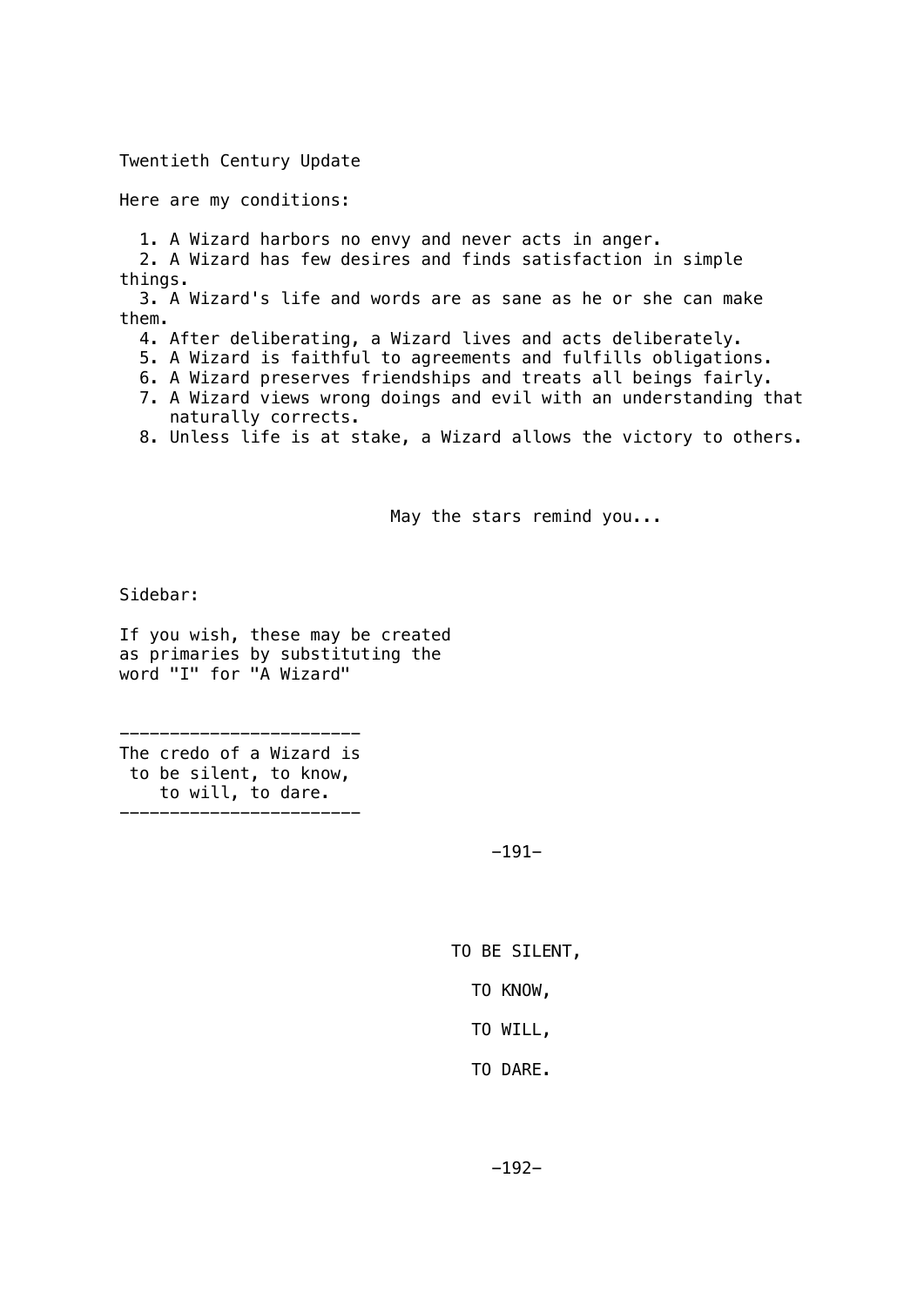# THE WIZARD COURSE Section V of the Avatar(r) Materials

--------------------------------------------------------------------

# APPENDIX

Section V

-------------

Checklist

 CONFIDENTIAL: Section V Avatar Materials are confidential and the exclusive

 property of Star's Edge, Inc. They are not to be duplicated nor disclosed to

 unauthorized persons without the written consent of Star's Edge.

> THE WIZARD COURSE Section V of The Avatar(r) Materials

> > Your Name

Address

Your Masters Name

C H E C K L I S T

\_\_\_\_\_\_\_\_\_\_\_\_\_\_\_

\_\_\_\_\_\_\_\_\_\_\_\_\_\_\_\_\_\_\_\_\_\_

\_\_\_\_\_\_\_\_\_\_\_\_\_\_\_\_\_\_\_\_\_\_\_\_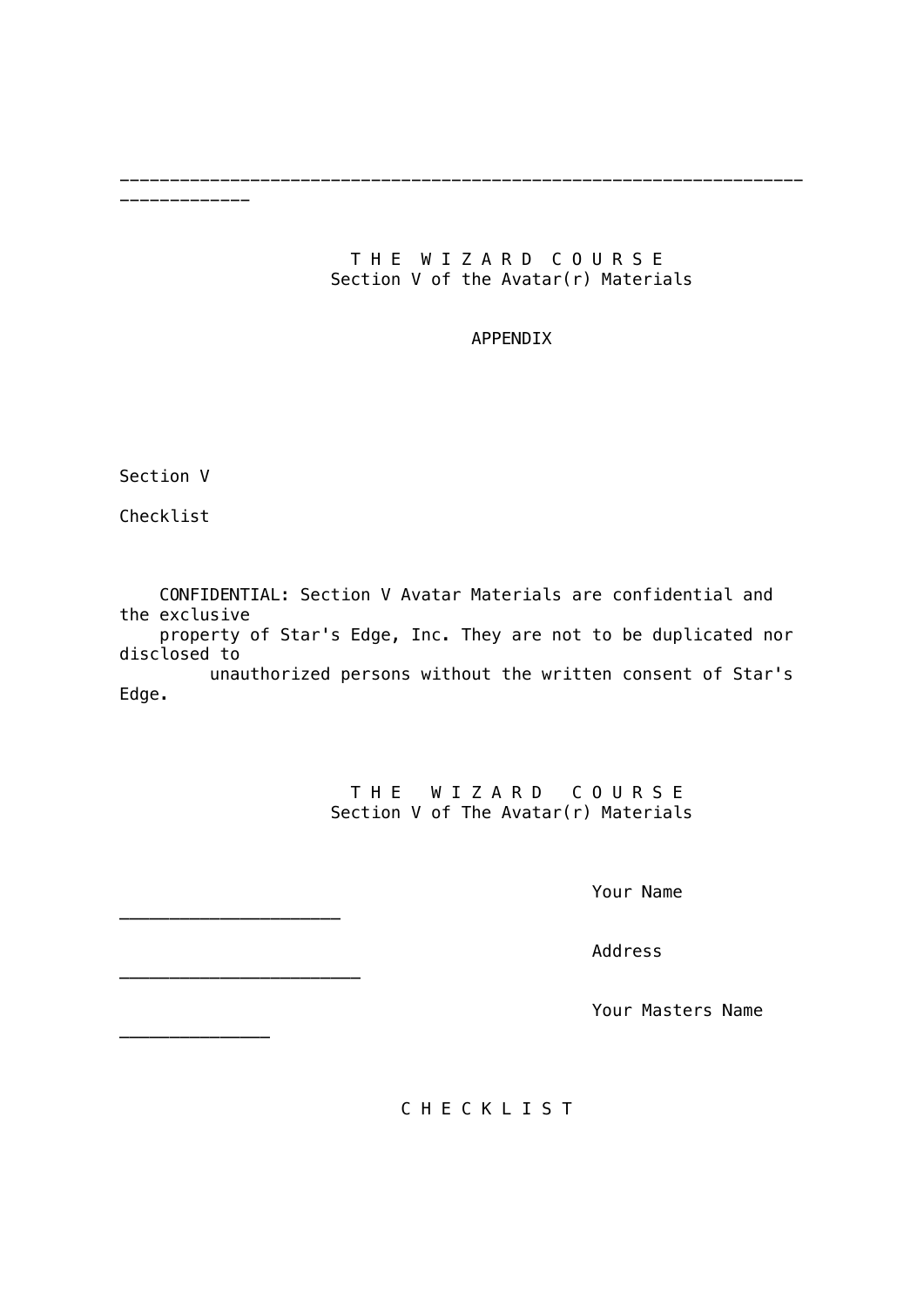How To Use this Checklist

The purpose of the checklist is to present the materials in the optimum sequence, to present additional information on exercises, and to permit the students to pace themselves and the trainers to monitor students' progress through the course. A checklist reading assignment should be studied until (A) it makes sense to you, and/or (B) you experience a mental or physical change, and/or (C) you experience a major realization. Checklist exercises and rundowns should be continued until you have a satisfactory positive experience of (B) a mental or physical change, (C) a major realization and/or (D) a confident skill acquired. Remain with an item on the checklist until you are certain that one or more of these results has been achieved. After you have completed each assignment, sign it off with the day, time, and the result(s): A, B, C, or D. This provides important information to a trainer if a debug program is required. Example: day/time/result 20/9:45/A 1. Read "The Wizard Course, Foreword" (p. 1) 20/10:00/A&C 2. Read "Introduction to Creative Study" (p. 5) Expected Results An increased ability:  $*$  to think and perceive beyond any indoctrinated model of reality and to use this power to resolve life problems and make decisions with total mental clarity \* to manage your creative energy (attention) effectively  $*$  to extrapolate new data and experience new viewpoints  $*$  to align and integrate various paradigms of consciousness with the actual phenomena being experienced and described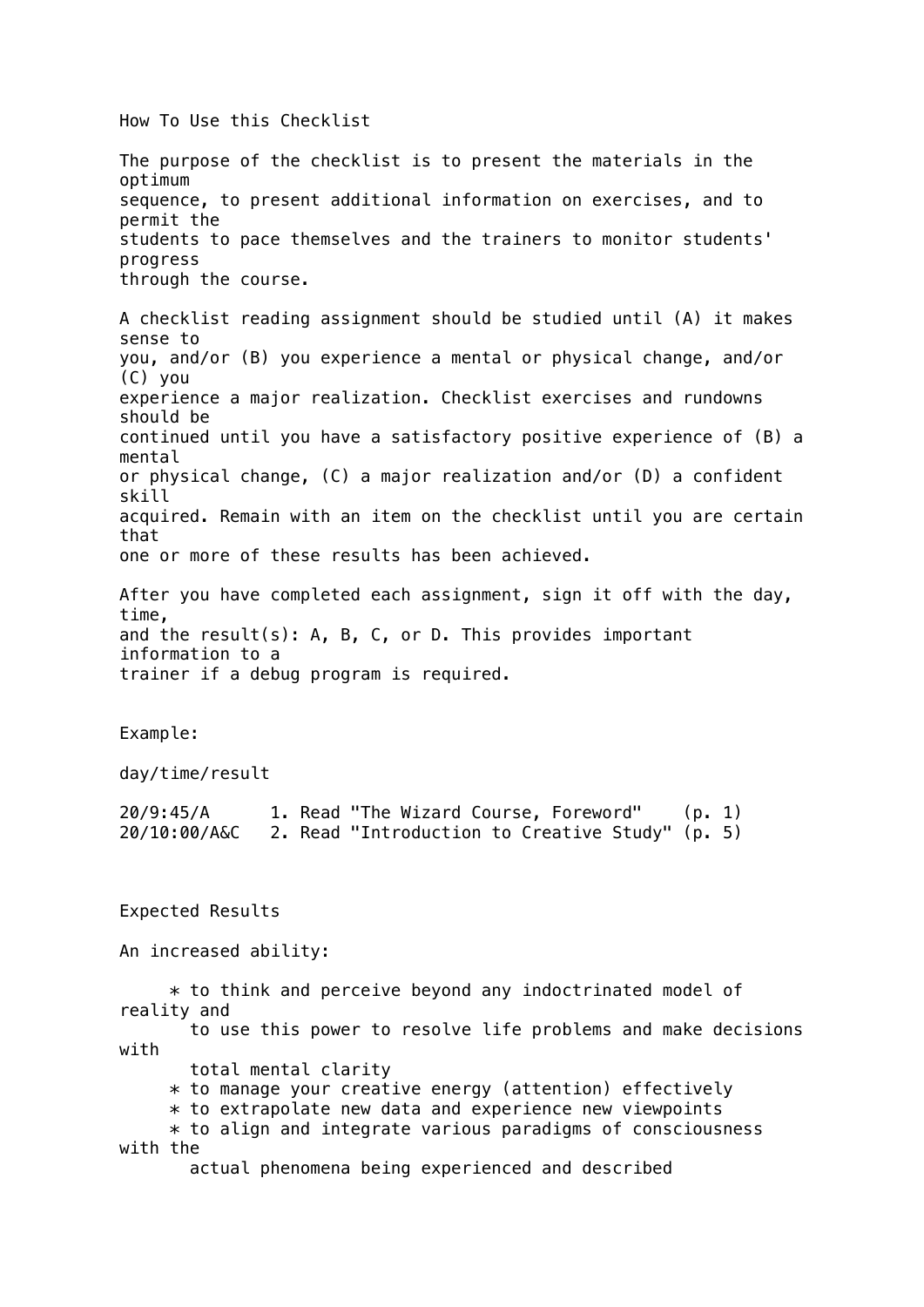Page I

 $*$  to explore and perceive (independent of the physical body) hidden

 planes of reality and secret realms of consciousness \* to deliberately and efficiently manifest your intended creations

(or discreations)

 $*$  to view and understand your own consciousness from the viewpoint of higher self

 $*$  to define, redefine (or not define at all) an appropriate viewpoint

An increased understanding of:

- $*$  the beings that inhabit and the phenomena that occur on invisible planes of reality
- $*$  the tools of divination
- $*$  the interactions between conscious phenomena and physical universe events

PART 1: CREATIVE STUDY

- **LETTE:** 1. Read "The Wizard Course, Foreword" (p. 1)
- \_\_\_\_\_\_\_\_\_\_ 2. Read "Introduction to Creative Study" (p. 5)
- **EXECUTE:** 3. Read "Principles of Study" (p. 9)
	- \_\_\_\_\_\_\_\_\_\_ 4. Explain back and forth with another student the

following

 concepts. Give examples and applications. Work on them until you are confident that your study companion has completely aligned them.

- a. The First Principle of Creative Study
- b. The Second Principle of Creative Study
- c. The Third Principle of Creative Study
- d. The Fourth Principle of Creative Study
- e. The Purpose of Creative Study (p. 7)

\_\_\_\_\_\_\_\_\_\_ 5. Complete steps 1-3 of the Solo Attention Recovery Program (p. 17)

\_\_\_\_\_\_\_\_\_\_ 6. Review "The Creation Handling Procedure" (p. 18)

7. Read "Persistent Identity Creation Handling Procedure" (p. 22)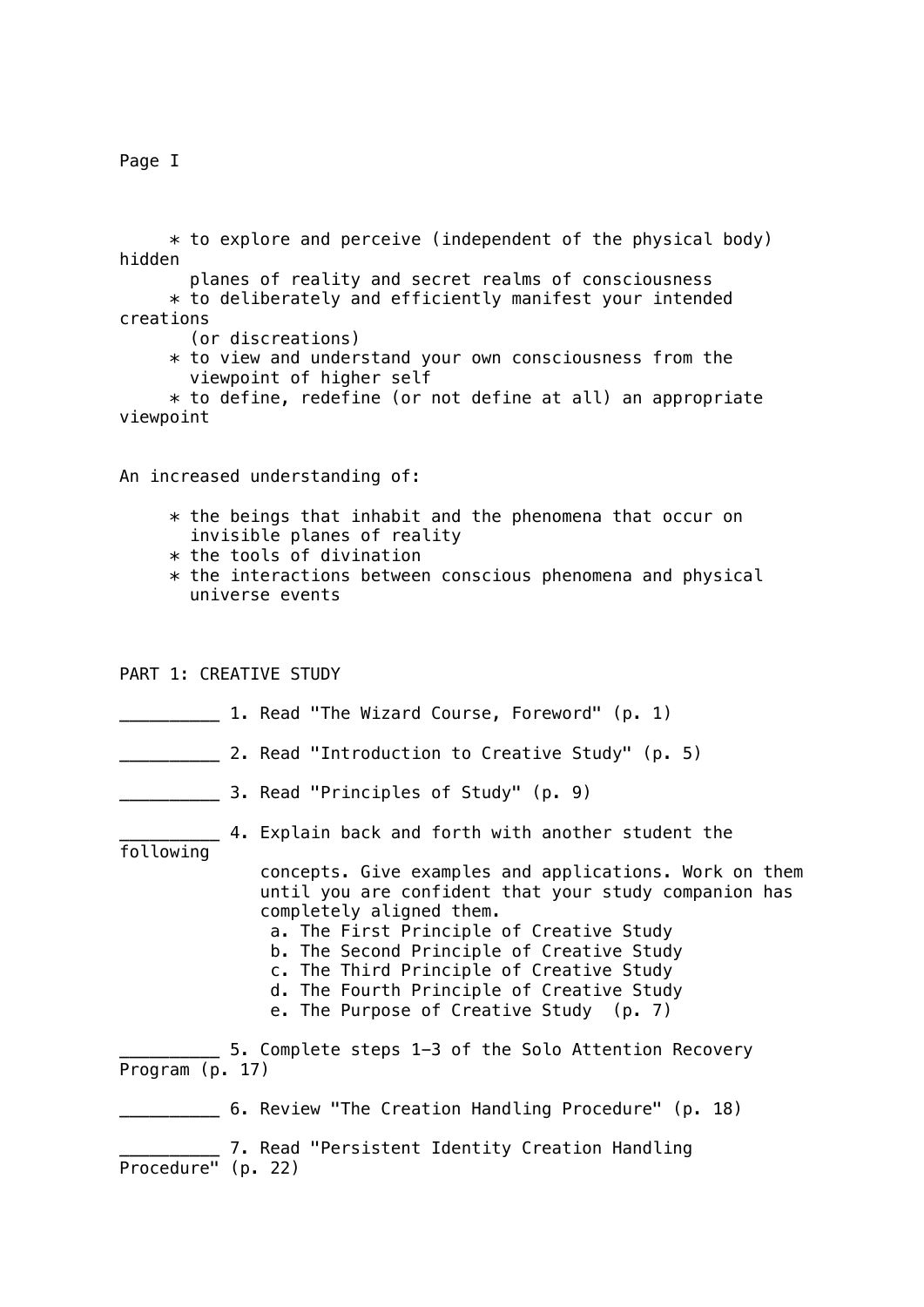\_\_\_\_\_\_\_\_\_\_ 8. Complete steps 4-5 of the Solo Attention Recovery Program (p. 23)

\_\_\_\_\_\_\_\_\_\_ 9. Read "Disaligning Beliefs and Floats" (p. 26)

\_\_\_\_\_\_\_\_\_\_ 10. Read "Float Rundown" (p. 27)

Sidebar:

RESULT ACHIEVED

- (A) Makes Sense
- (B) Mental or Physical Change
- (C) Major Realization
- (D) Confident Skill Acquired

Page II

| Float | 11. Explain to a study companion the three steps of the                                                                                                                                                   |
|-------|-----------------------------------------------------------------------------------------------------------------------------------------------------------------------------------------------------------|
|       | Rundown Procedure until you are confident that you<br>Know what to do and what to look for on each step.                                                                                                  |
|       | 12. Work on the "Data Float Rundown" until you experience<br>a decided increase of interest in things.                                                                                                    |
|       | 13. Read "Multidimensionalizing" (p. 29)<br>Complete Exercise 1<br>Complete Exercise 2<br>Complete Exercise 3<br>Complete Exercise 4<br>Complete Exercise 5<br>Complete Exercise 6<br>Complete Exercise 7 |
|       | 14. Read "Thoughtstorm(c)" (p. 31)<br>Complete Exercise 1: Study<br>Complete Exercise 2: Mama<br>Complete Exercise 3: Dad<br>Complete Exercise 4: (Your Own Name)<br>Complete Exercise 5: Life            |
|       | 15. Read "Group Discussions" (p. 32)                                                                                                                                                                      |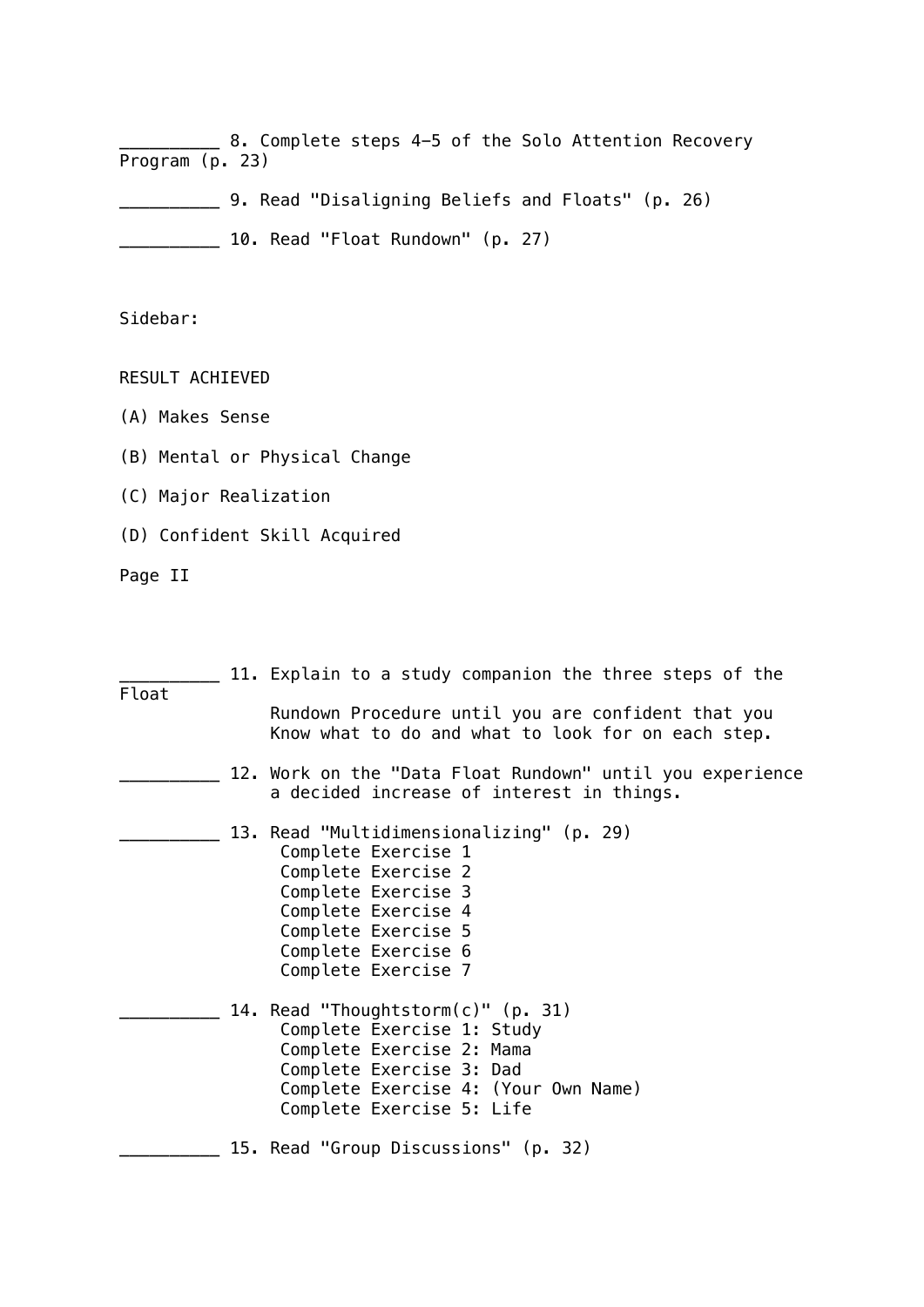\_\_\_\_\_\_\_\_\_\_ 16. Create or join a group discussion to address the following: The marginal note on page 9, "Principles of Study," states: Civilizations that survive tend to follow a pattern of evolving. Through its best reasoning individuals, each society, exploits, supports, or incorporates the advantages of previous societies, but also adds something new. The patterns of Earth societies follow and are characterized by: 1. hunting and gathering (individualism) 2. raiding and pillaging (tribal values) 3. trading and agriculture (family) 4. nationalism and imperialism (patriotism) 5. industrialism (work and invention) 6. economic goals (pursuit of a fantasy experience) 7. contemplation (review of importances) 8. enlightenment (appreciation of diversity) Question: What "new thing(s)" gets added at each level (1-7) to cause it to evolve to the next level? Sidebar: RESULT ACHIEVED (A) Makes Sense (B) Mental or Physical Change (C) Major Realization (D) Confident Skill Acquired Page III PART II: YOU \_\_\_\_\_\_\_\_\_\_ 1. Read "You" (p. 33) \_\_\_\_\_\_\_\_\_\_ 2. Read "Descent of Awareness" (p. 39) \_\_\_\_\_\_\_\_\_\_ 3. Read "Awareness, Being, and Attention" (p. 40) \_\_\_\_\_\_\_\_\_\_ 4. Complete the exercise "Identifying Personal Archetypes" (p. 42)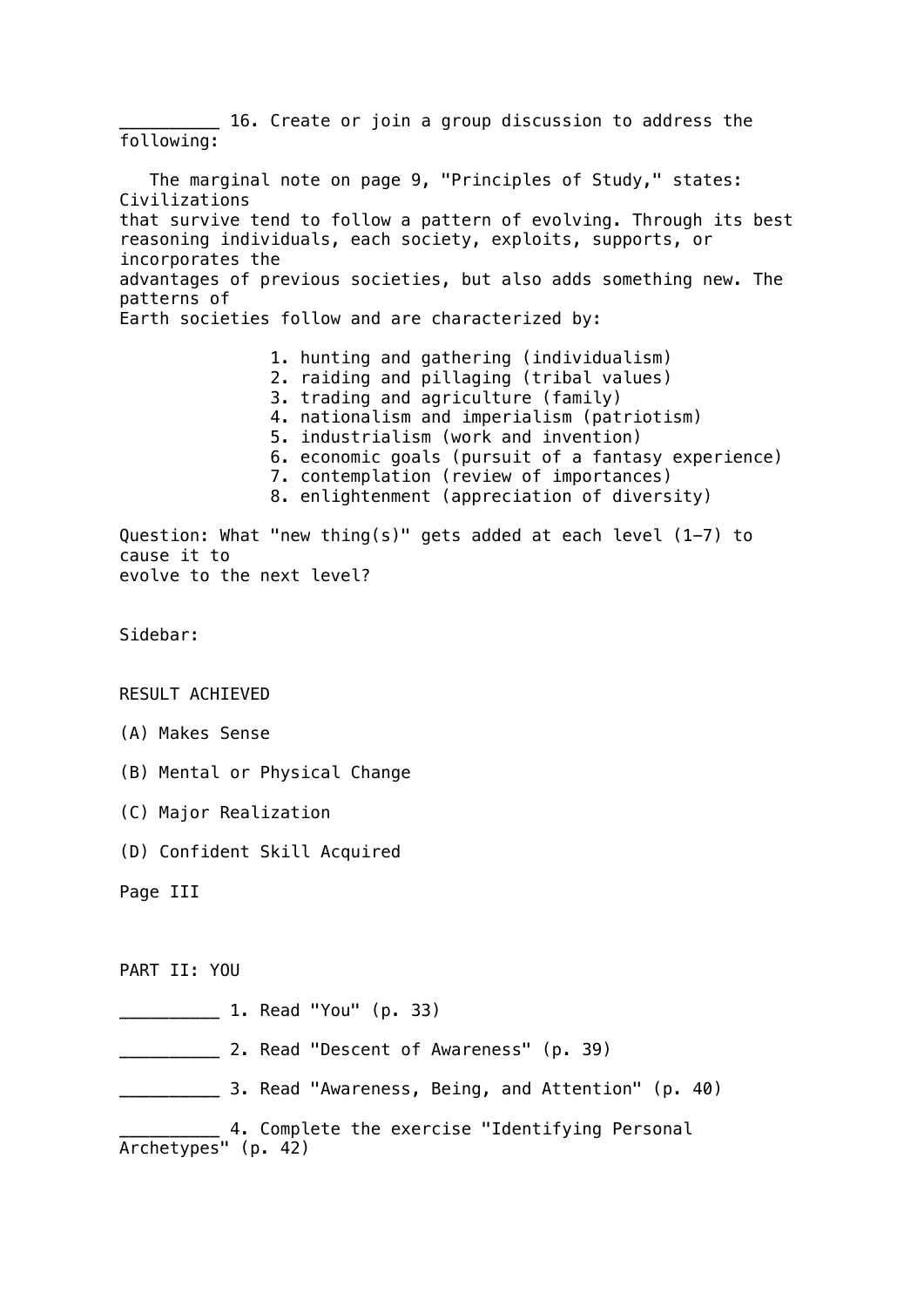|                 | 5. Review "Creation Exercises" (p. 43)                                                                                                                    |
|-----------------|-----------------------------------------------------------------------------------------------------------------------------------------------------------|
|                 | 6. Read "Creation Revisited" (p. 46)                                                                                                                      |
|                 | ______ 7. Read "Recognizing Secondary Originations" (p. 50)                                                                                               |
|                 | __ 8. Exercise: "Using Secondaries" With another student,                                                                                                 |
| create          | each of the primaries on page 51.                                                                                                                         |
|                 | 9. Exercise: Creation List #1: With another student,                                                                                                      |
| create each     | of the primaries on Creation List #1.                                                                                                                     |
|                 | 10. Read "Creation Flow Chart" (p. 53 and appendix)                                                                                                       |
|                 | 11. Study the Creation Flow Chart until you can align the                                                                                                 |
| steps           | with successes and failures you have experienced.                                                                                                         |
|                 | 12. Read "Watching the Monkey" by Bert Saizman (p. 58)                                                                                                    |
|                 | 13. Exercise: Watching the Monkey, Parts 1 and 2 (p. 59)                                                                                                  |
| overview        | 14. Just read "Understanding Consciousness" to get an                                                                                                     |
|                 | of the following exercises (p. 60)                                                                                                                        |
| Modes           | 15. Exercise: "Understanding Consciousness" Part 1: The                                                                                                   |
| the             | Use the guide questions to familiarize yourself with                                                                                                      |
|                 | following modes:<br>entity emanations<br>reacting<br>remembering<br>thinking<br>imagining<br>originating<br>intuiting<br>observing<br>psychic perceptions |
| Sidebar:        |                                                                                                                                                           |
| RESULT ACHIEVED |                                                                                                                                                           |
| (A) Makes Sense |                                                                                                                                                           |

(B) Mental or Physical Change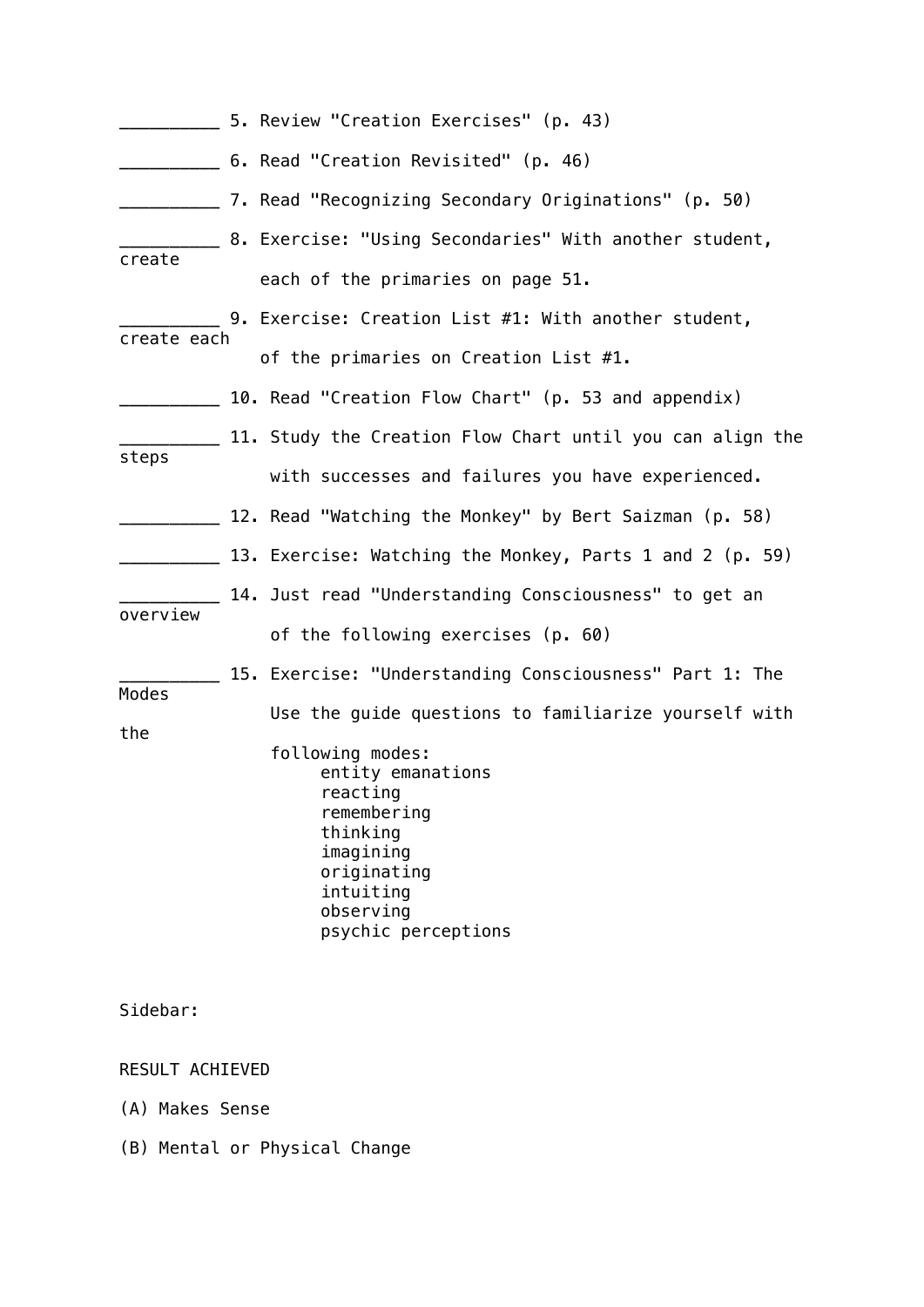- (C) Major Realization
- (D) Confident Skill Acquired

Page IV

|            | 16. Exercise: "Understanding Consciousness" Part 2: Group<br>Discussion (p. 75)                                                                                |
|------------|----------------------------------------------------------------------------------------------------------------------------------------------------------------|
|            | 17. Exercise: "Understanding Consciousness" Part 3: Group<br>Experience $(p. 75)$                                                                              |
| Observing  | 18. Exercise: "Understanding Consciousness" Part 4:                                                                                                            |
|            | Indicators (p. 75)                                                                                                                                             |
| create the | 19. Exercise: Creation List #2: With another student,                                                                                                          |
|            | Creation List #2 primary. Note the mental modes of<br>secondaries, (p. 76)                                                                                     |
|            | 20. Read "Collective Mind" (p. 77)                                                                                                                             |
|            | 21. Exercise: "Awareness" (Locate Your Edges) (p. 77)                                                                                                          |
|            | 22. Group Discussion: What happens at the point where you<br>pass beyond the edge of your awareness? What happens<br>when consciousness encounters an unknown? |

PART III: ATTENTION

- \_\_\_\_\_\_\_\_\_\_ 1. Read "Introduction to Attention" (p. 79)
- \_\_\_\_\_\_\_\_\_\_ 2. Read "The Nature of Attention" (p. 89)
- **EXALLE 2. Read "More on Charged Attention" (p. 91)**
- \_\_\_\_\_\_\_\_\_\_ 4. Read "Attention Leaks" (p. 93)
- \_\_\_\_\_\_\_\_\_\_ 5. Read "It's All Right To Feel Like This" (p. 94)
- \_\_\_\_\_\_\_\_\_\_ 6. Exercise: Exchange processing with a partner to handle any resistance to feeling what you're feeling, (p. 94)
	- \_\_\_\_\_\_\_\_\_\_ 7. Read "Desire/Resist Rundown" (p. 95)
	- \_\_\_\_\_\_\_\_\_\_ 8. Complete the Exercises on the Desire/Resist Rundown Step 1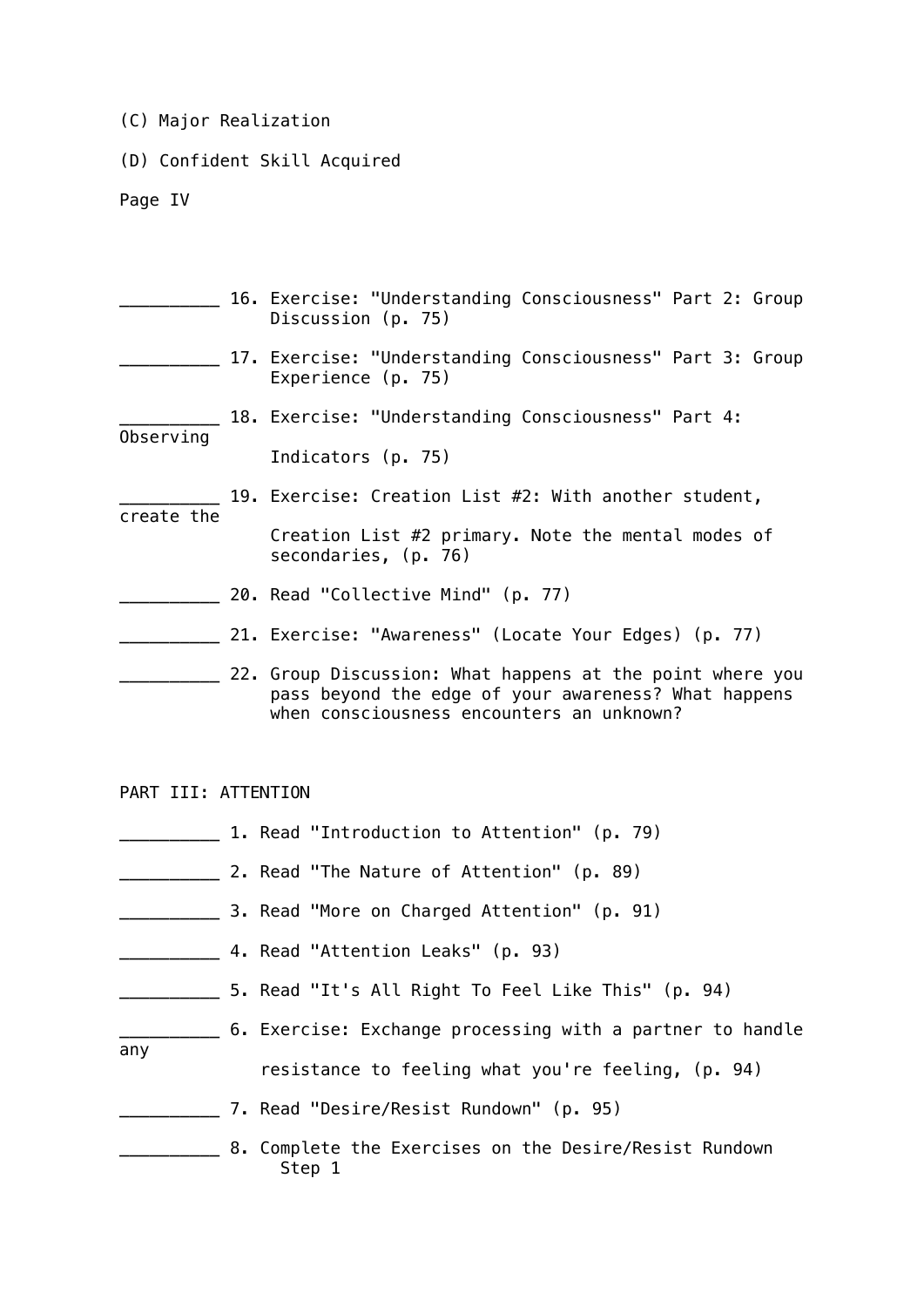Step 2 Step 3 en and Step 4 Step 5 (Step 5 (Step 5  $\sim$ \_\_\_\_\_\_\_\_\_\_ 9. Read "The Higher Self" (p. 97)

Sidebar:

RESULT ACHIEVED

- (A) Makes Sense
- (B) Mental or Physical Change
- (C) Major Realization
- (D) Confident Skill Acquired

Page V

|                          |  | 10. Exercise: Creation List #3: With a partner, create                                                                                            |
|--------------------------|--|---------------------------------------------------------------------------------------------------------------------------------------------------|
| each of the              |  | primaries on Creation List #3. (p. 99)                                                                                                            |
|                          |  | 11. Exercise: Take a walk and observe the world self from<br>the higher self.                                                                     |
|                          |  | 12. Read "Divination for Almost Dead Floats" (p. 100)                                                                                             |
| Interesting              |  | 13. With a partner or group, experiment with "An                                                                                                  |
|                          |  | Exercise" $(p. 101)$                                                                                                                              |
|                          |  | 14. Read "Ambivalent Flow Rundown" (p. 102)                                                                                                       |
| forth the                |  | 15. Exercise: With a study companion, explain back and                                                                                            |
|                          |  | steps of the Ambivalent Flow Rundown until you are<br>confi-dent that your study companion knows what to do<br>and what to look for on each step. |
|                          |  | 16. Exercise: Solo, or with a trusted guide, use the                                                                                              |
| Ambivalent<br>WORKSHEET" |  | Flow Rundown to handle some issue that you feel<br>ambiva-lent about. Use the "Ambivalent Flow                                                    |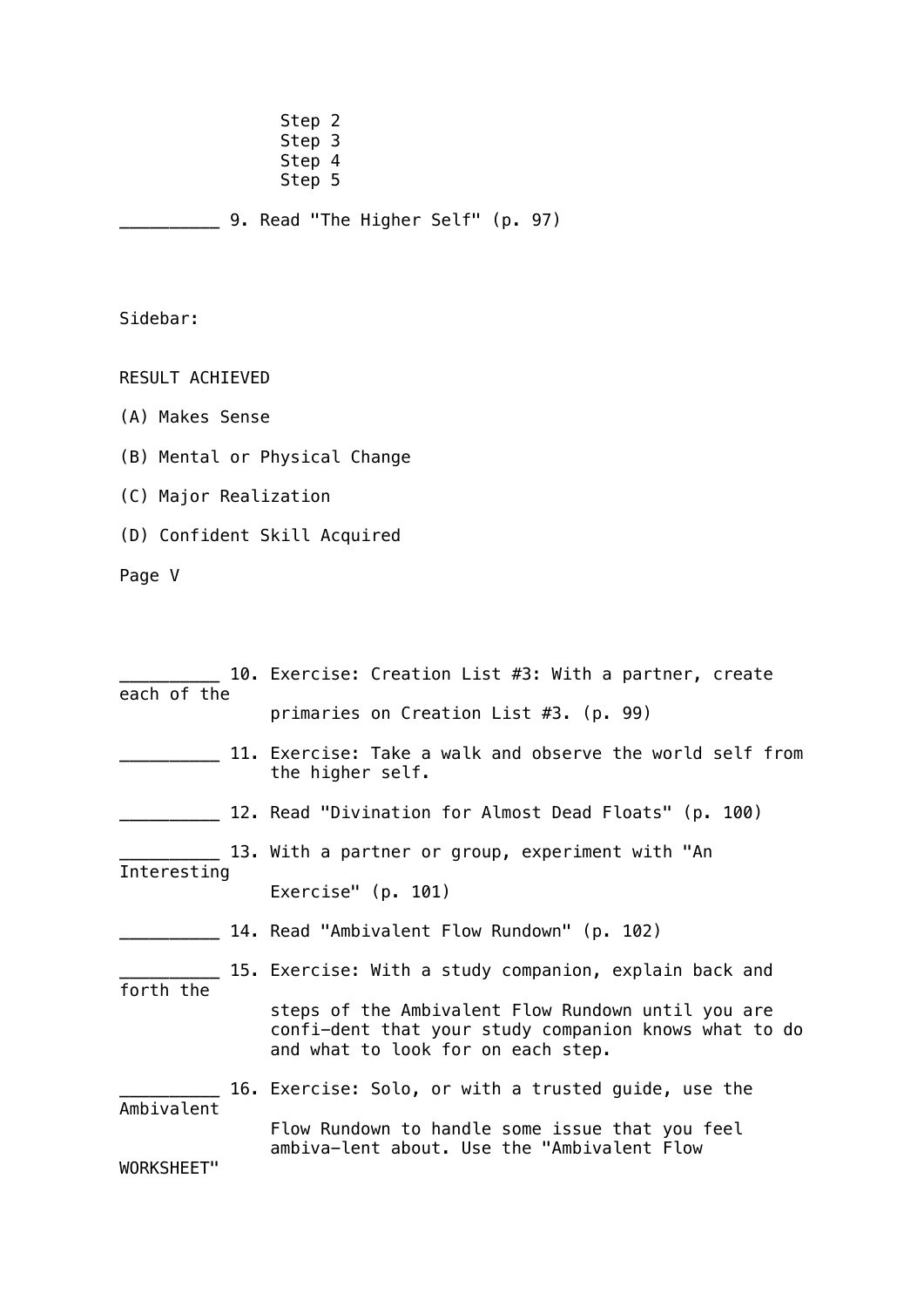as a procedure outline. (Worksheet: appendix)

PART IV: IDENTITIES

|              | 1. Exercise: With a partner, create the primary I am not<br>consciousness. |
|--------------|----------------------------------------------------------------------------|
|              | 2. Read "The Urge To Create Identity" (p. 106)                             |
|              | ____ 3. Read "Identity Glossary" (p. 108)                                  |
|              | _______ 4. Read "Summary of Identity" (p. 109)                             |
|              | _____ 5. Read "Scale of Identity and Attitude" (p. 110)                    |
| each of the  | 6. Exercise: Creation List #4: With a partner, create                      |
|              | primaries on Creation List #4. (p. Ill)                                    |
|              | 7. Read "Motivations of Identity" (p. 112)                                 |
|              | ____ 8. Review "Asserted Identity Handling" (p. 115)                       |
|              | __ 9. Read "A Persistent Identity Handle" (p. 118)                         |
| with another | 10. Optional: Exchange Persistent Identity processing                      |
|              | student to handle any desired or resisted<br>characteristic.               |

Sidebar:

RESULT ACHIEVED

- (A) Makes Sense
- (B) Mental or Physical Change
- (C) Major Realization
- (D) Confident Skill Acquired

Page VI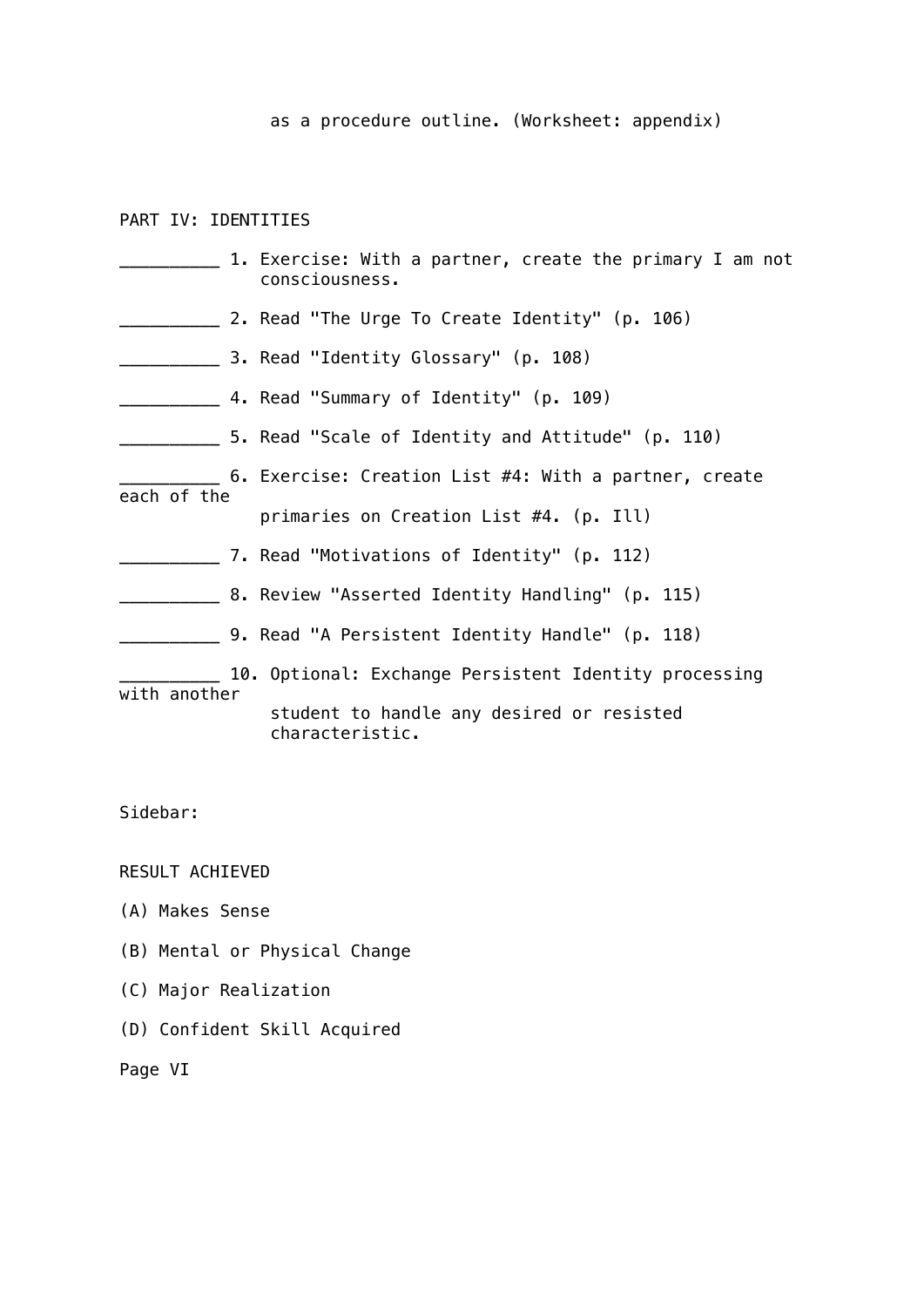|             | 11. Read "A Talk on Identities" (p. 126)                                                                                                                           |
|-------------|--------------------------------------------------------------------------------------------------------------------------------------------------------------------|
|             | 12. Read "An Advanced Approach To Integrating Persistent<br>Identities" (p. 132)                                                                                   |
|             | 13. Read to Rundown #1 "Twenty Assumed and Projected<br>Identity Rundowns" (p. 139)                                                                                |
| forth the   | 14. Exercise: With a study companion, explain back and                                                                                                             |
| are         | steps of the Assumed and Projected Rundown until you                                                                                                               |
| and         | confident that your study companion knows what to do                                                                                                               |
|             | what to look for on each step.                                                                                                                                     |
| Assumed     | 15. Exercise: Solo, or with a trusted guide, use the                                                                                                               |
|             | and Projected Rundown to handle people who cause a<br>disturbance in your reactive level of consciousness.<br>$(Rundown #1)$ (p. 140)                              |
| Projected   | 16. Exercise: Complete as many of the Assumed and                                                                                                                  |
|             | Rundowns as you wish. (Suggest: Do Rundown #2<br>Through Rundown #6 and leave the rest for later.)                                                                 |
|             | 17. Read "Approval Rundown" (p. 151)                                                                                                                               |
| forth the   | 18. Exercise: With a study companion, explain back and                                                                                                             |
| to          | steps of the Approval Rundown until you are confident<br>that your study companion knows what to do and what                                                       |
|             | look for on each step.                                                                                                                                             |
|             | 19. Exercises: Approval Rundown (p. 152)<br>Complete Step 1 Liberation from Approval<br>Complete Step 2 Liberation from Disapproval<br>Complete Step 3 Exploration |
| each of the | 20. Exercise: Creation List #5: With a partner, create                                                                                                             |
|             | primaries on Creation List #5. (p. 154)                                                                                                                            |
|             | 21. Read "Ultimate Ultimate Process" (p. 155)                                                                                                                      |
|             | 22. Exercise: Run the Ultimate Ultimate Process with<br>another student.                                                                                           |

PART V: THE ENTITY PARADIGM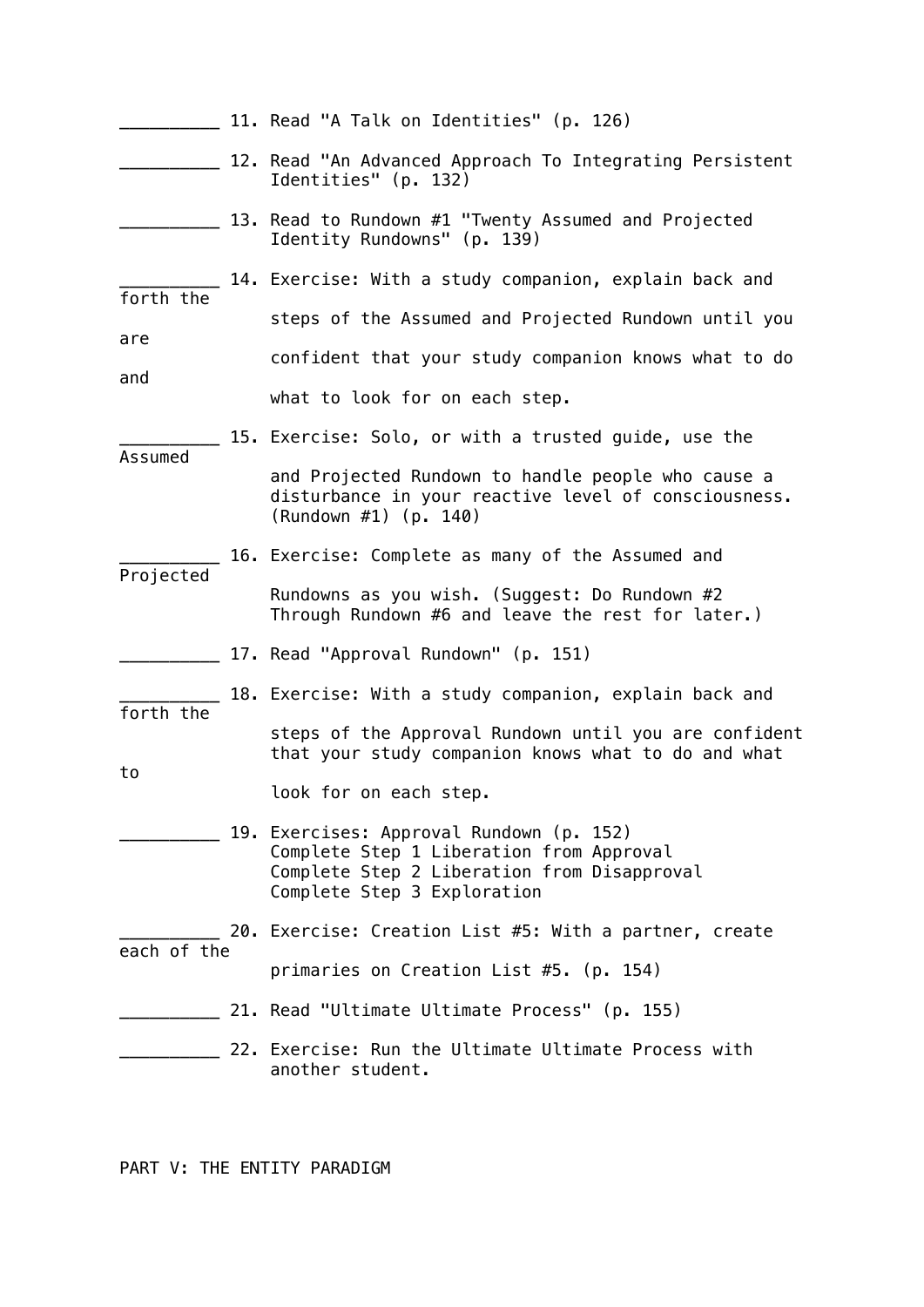\_\_\_\_\_\_\_\_\_\_ 1. Read "Background" (p. 157)

\_\_\_\_\_\_\_\_\_\_ 2. Read "Introduction to Entities" (p. 158)

Sidebar:

RESULT ACHIEVED

(A) Makes Sense

(B) Mental or Physical Change

(C) Major Realization

(D) Confident Skill Acquired

Page VII

|           | 3. Read "How To Locate and Handle Entities" (p. 174)                                                     |
|-----------|----------------------------------------------------------------------------------------------------------|
|           | 4. Read "Entity Handling Procedure" (p. 175)                                                             |
| forth the | 5. Exercise: With a study companion, explain back and                                                    |
|           | steps of the EHP until you are confident that your                                                       |
| study     | com-panion knows what to do and what to look for on                                                      |
| each      | step.                                                                                                    |
| demo      | 6. Exercise: Create or join a group of students to body                                                  |
|           | the EHP.                                                                                                 |
|           | 7. Drill running the EHP on objects or dolls with another<br>student acting as coach to a flawless pass. |
| error.    | I attest that this student can run the EHP without hesitation or                                         |

Coach's Signature\_\_\_\_\_\_\_\_\_\_\_\_\_\_\_\_\_\_\_\_\_\_\_\_\_\_\_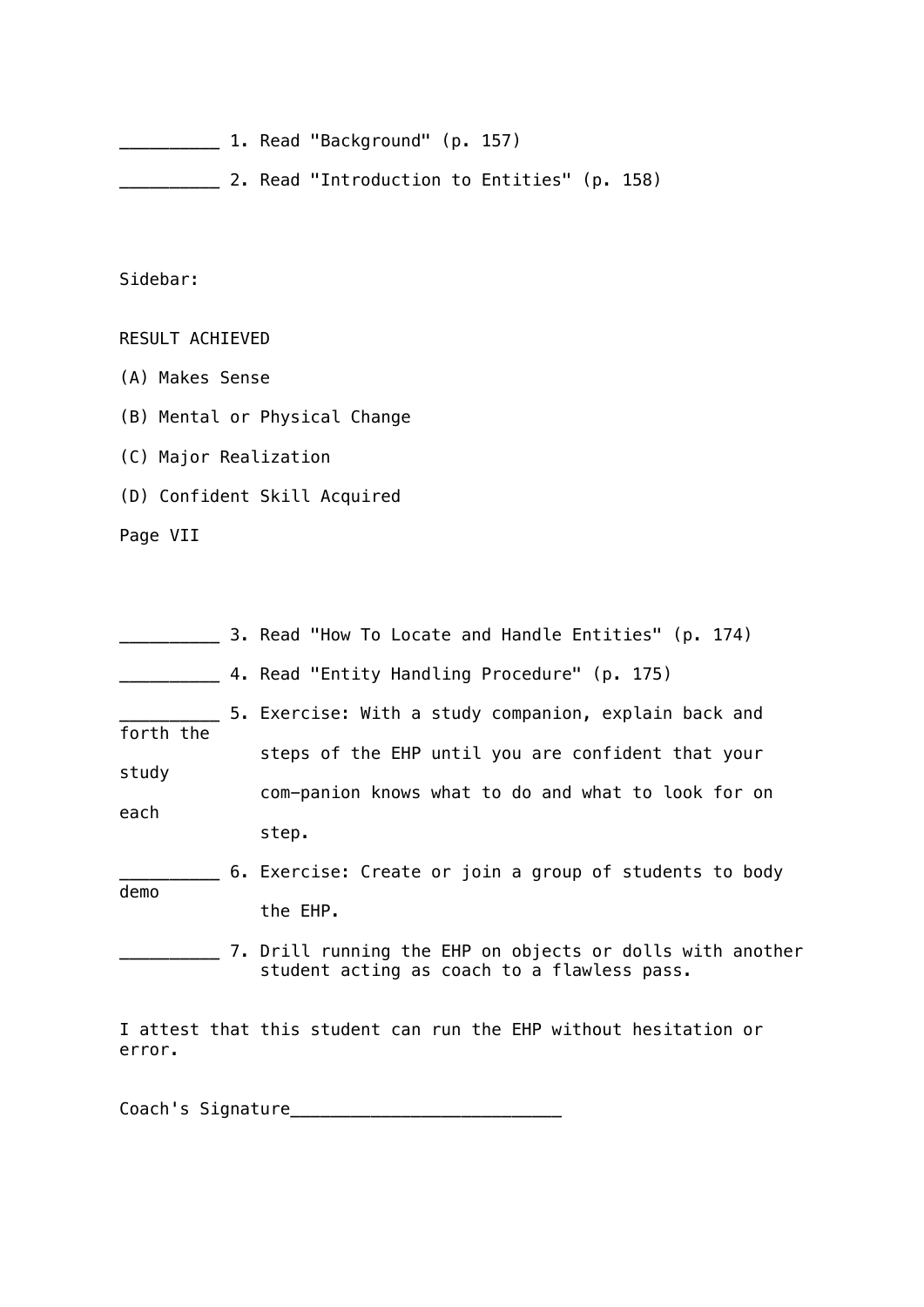**EXECT** 8. Exchange EHP rundown sessions with another student. Begin each session by using the EHP to clear all Answers to question 1b. (p. 183)

NOTE: Between EHP sessions, you may continue with Part VI of this checklist.

# PART VI: THE MISSION OF AVATAR

|  | 1. Create or join a group discussion about the questions<br>raised in The Mission of Avatar (p. 185) |
|--|------------------------------------------------------------------------------------------------------|
|  | 2. Read "How To Introduce People to Avatar" (p. 186)                                                 |
|  | 3. Read "Giving Powerful Talks" (p. 188)                                                             |
|  | 4. Work on "Table Assignment" (p. 189) with the group<br>at your table.                              |
|  | 5. Read "Epilogue" (p. 190)                                                                          |

Sidebar:

# RESULT ACHIEVED

- (A) Makes Sense
- (B) Mental or Physical Change
- (C) Major Realization
- (D) Confident Skill Acquired

Page VIII

# CONTRIBUTION AND ATTESTATION

Write up anything you have learned or experienced that you feel will be of service to future Masters on The Wizard Course.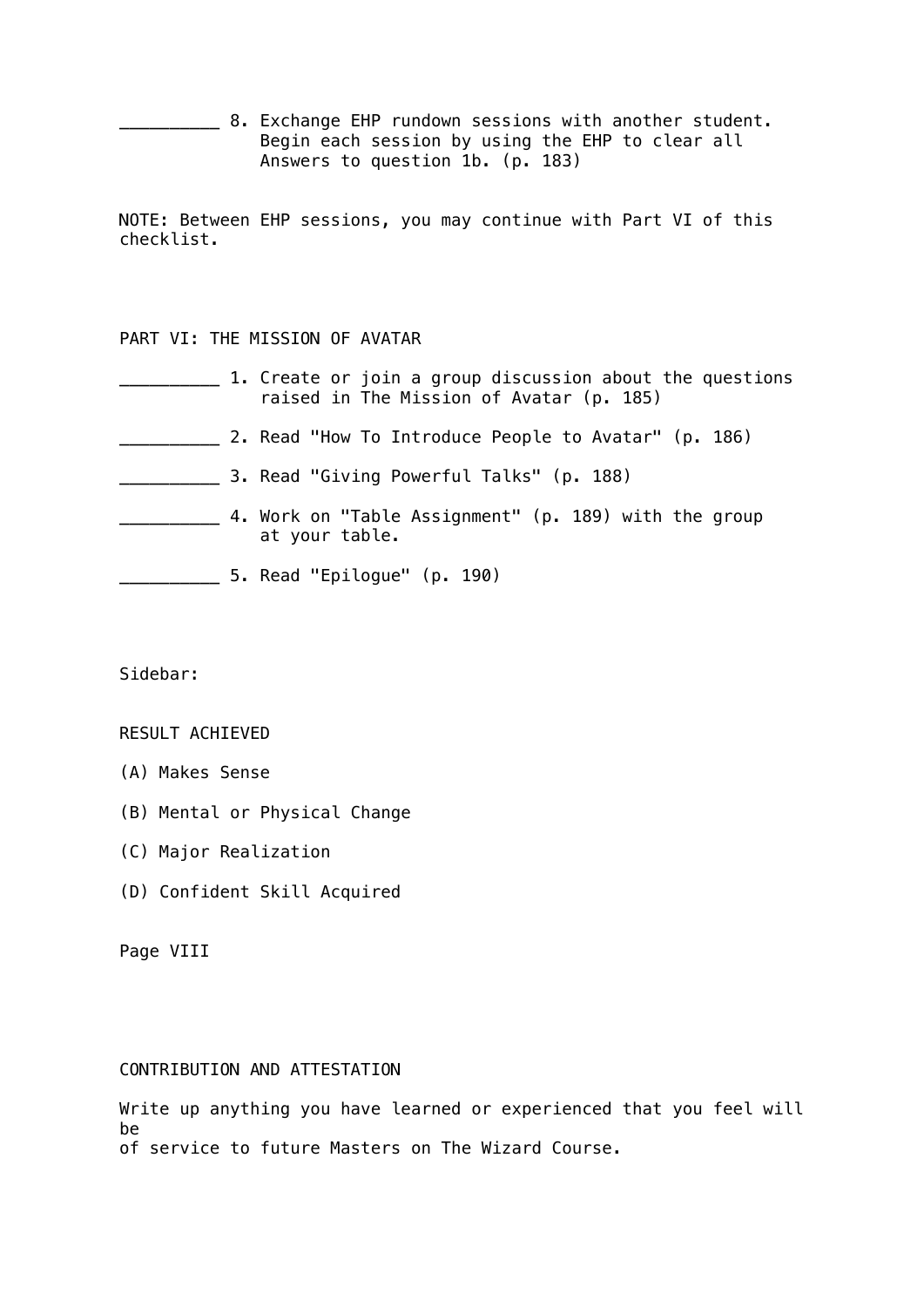I accept the Section V Avatar Materials into my safekeeping and agree not to disclose them to any individual not properly enrolled on The Avatar Wizard Course.

\_\_\_\_\_\_\_\_\_\_\_\_\_\_\_\_\_\_\_\_\_\_\_\_\_\_\_\_\_\_\_\_\_\_\_ date\_\_\_\_\_\_\_\_\_\_\_\_\_\_\_\_

Copyright 1987, 1997 by Harry Palmer. ALL RIGHTS RESERVED.

Page IX

-------------------------------------------------------------------- -------------

Creation Flow Chart

[see avatar-wiz-course-illustrations.zip: wizpic-page999-creationflow-chart.gif ]

-------------------------------------------------------------------- -------------

--------------------------------------------------------------------

Tabel

[see avatar-wiz-course-illustrations.zip: wizpic-page999 tabel.gif ]

-------------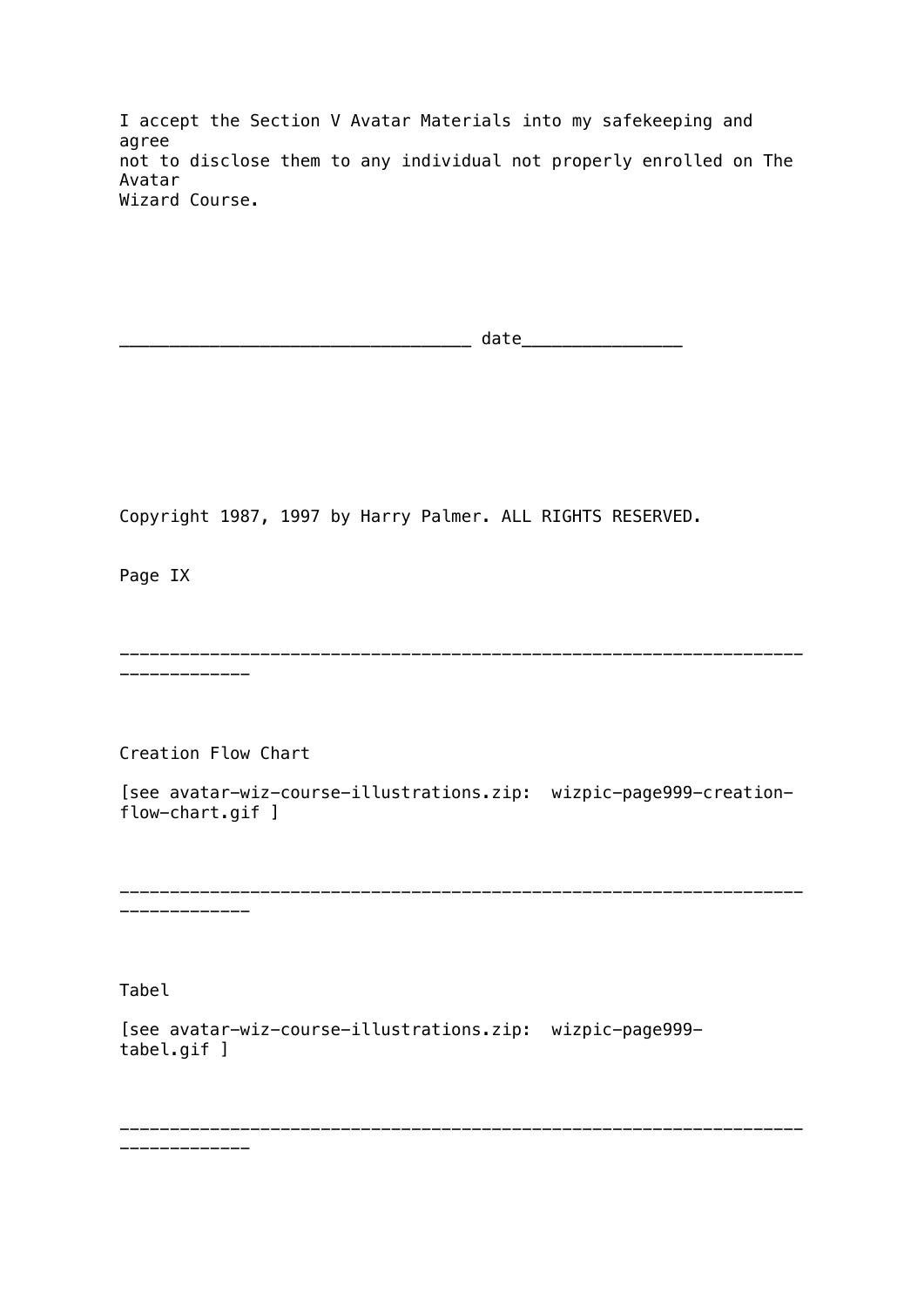THE AMBIVALENT FLOW RUNDOWN or Expanded Desire/Resist Rundown

I. Feeling Ambivalent

 Make a list of anything or anyone you feel ambivalent about in your life:

| _____________________________ | ________________  |
|-------------------------------|-------------------|
| ________________              |                   |
|                               |                   |
| _______________               | _________________ |

II. PI-CHP Ambivalent flow Take one of your items and PI-CHP as follows: Create what it feels like to be someone who resists having an ambivalent flow about \_\_\_\_\_\_\_\_\_. Create what it feels like to be someone who desires having an ambivalent flow about \_\_\_\_\_\_ Expand to the outermost limits of both identities simultaneously.

Label, Disassociate, Discreate.

III. (Ref. Divination for Almost Dead Floats) Make a list of your answers to the following questions:

 $\frac{\partial u_{\mu\nu}}{\partial \nu}$  , we are the set of  $\mu$ 

 $\frac{1}{\sqrt{2}}$  ,  $\frac{1}{\sqrt{2}}$  ,  $\frac{1}{\sqrt{2}}$  ,  $\frac{1}{\sqrt{2}}$  ,  $\frac{1}{\sqrt{2}}$  ,  $\frac{1}{\sqrt{2}}$  ,  $\frac{1}{\sqrt{2}}$  ,  $\frac{1}{\sqrt{2}}$  ,  $\frac{1}{\sqrt{2}}$  ,  $\frac{1}{\sqrt{2}}$  ,  $\frac{1}{\sqrt{2}}$  ,  $\frac{1}{\sqrt{2}}$  ,  $\frac{1}{\sqrt{2}}$  ,  $\frac{1}{\sqrt{2}}$  ,  $\frac{1}{\sqrt{2}}$ 

 A. Who would desire: (object of ambivalent flow from Step I)?

 B. Who would resist: (object of ambivalent flow from Step I)?

\_\_\_\_\_\_\_\_\_\_\_\_ \_\_\_\_\_\_\_\_\_\_\_\_\_\_

\_\_\_\_\_\_\_\_\_\_\_\_ \_\_\_\_\_\_\_\_\_\_\_\_\_\_

 \_\_\_\_\_\_\_\_\_\_\_\_ \_\_\_\_\_\_\_\_\_\_\_\_\_\_ \_\_\_\_\_\_\_\_\_\_\_\_ \_\_\_\_\_\_\_\_\_\_\_\_\_\_

\_\_\_\_\_\_\_\_\_\_\_\_ \_\_\_\_\_\_\_\_\_\_\_\_\_\_

\_\_\_\_\_\_\_\_\_\_\_\_ \_\_\_\_\_\_\_\_\_\_\_\_\_\_

 Find the item(s) that precipitate the strongest resistance or desire (by

 relaxing and becoming mentally still and then focusing neutral attention on one item at a time):

IV. For answers to (A):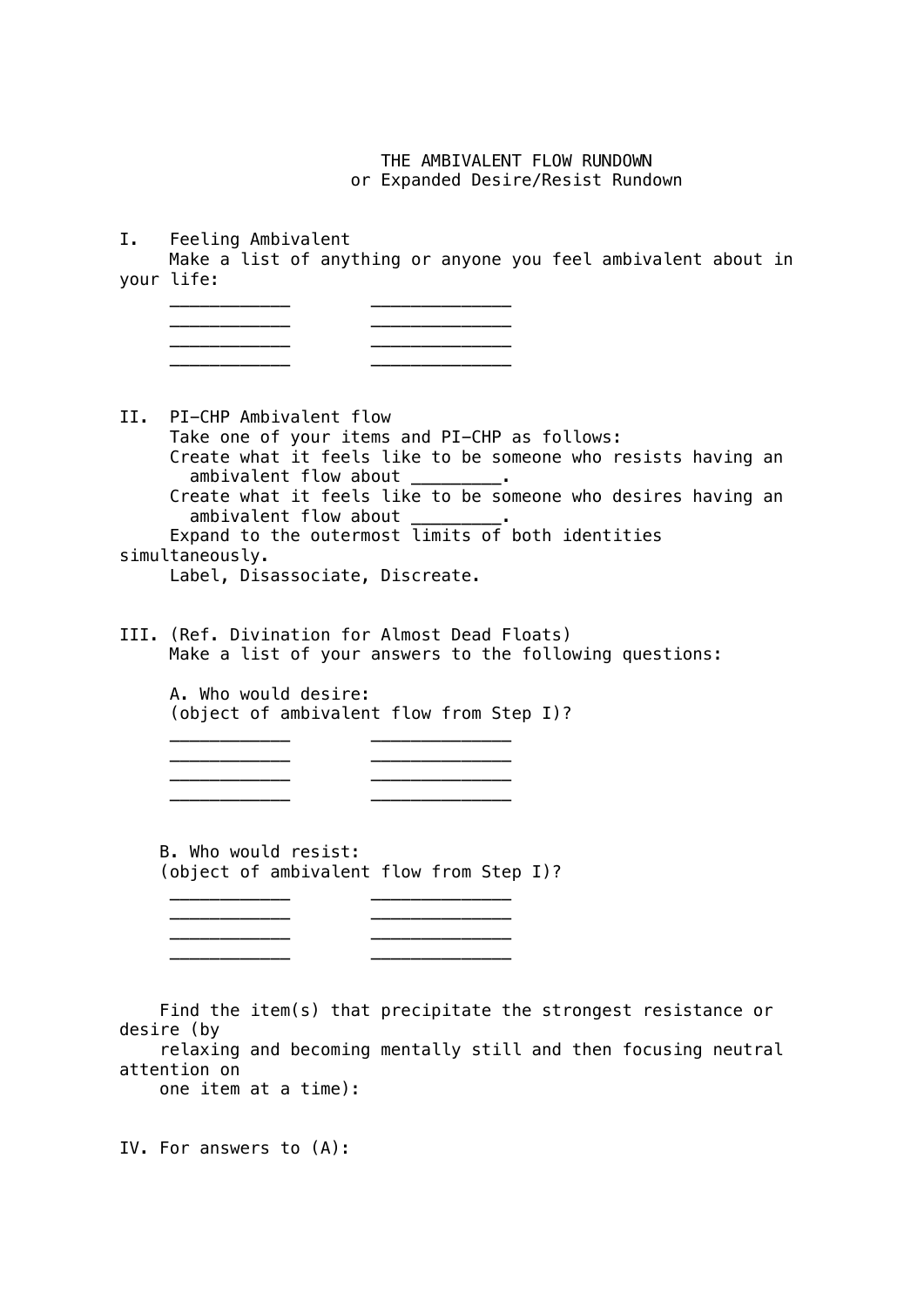- \* Create what it would feel like to be \_(item from IIIA)\_ desiring \_\_(object of ambivalent flow)\_\_.
- \* Create what it would feel like to be \_\_(item from IIIA)\_\_ resisting \_(object of ambivalent flow)\_.
- $\ast$  Feel what it would feel like to be  $\_$ (item from IIIA) $\_$ resisting and desiring \_\_(object of ambivalent flow)\_\_.
- $\ast$  Expand to the outermost limits of both identities simultaneously. Label, Disassociate\*, Discreate.

IV. For answers to (B):

- \* Create what it would feel like to be \_(item from IIIB)\_ resisting \_\_(object of ambivalent flow)\_.
- $\ast$  Create what it would feel like to be  $\_$ (item from IIIB) $\_$  desiring \_\_(object of ambivalent flow)\_\_.
	- \* Feel what it would feel like to be \_\_(item from IIIB)\_\_ resisting and desiring \_\_(object of ambivalent flow)\_\_.
	- $*$  Expand to the outermost limits of both identities simultaneously. Label, Disassociate\*, Discreate.
		- $*$  Disassociate by saying "This is not I; this is my idea of (same item)'s creation.

V. (Ref. Divination for Almost Dead Floats)

 Make a list of your answers or desire to the following questions:

 C. What did (object of ambivalent flow from Step I) help you to resist (or

overcome)?

| _____________        |                  |
|----------------------|------------------|
| ____<br>____________ |                  |
| ______________       | ________________ |
| ____<br>____________ | _______________  |

 D. What did (object of ambivalent flow from Step I) help you to achieve (or acquire)?

| _______________ |                   |
|-----------------|-------------------|
|                 |                   |
| _______________ |                   |
| _______________ |                   |
| _______________ | _________________ |

 Find the item(s) that precipitate the strongest resistance or desire (by

 relaxing and becoming mentally still and then focusing neutral attention on one item at a time):

VI. Run PI-CHP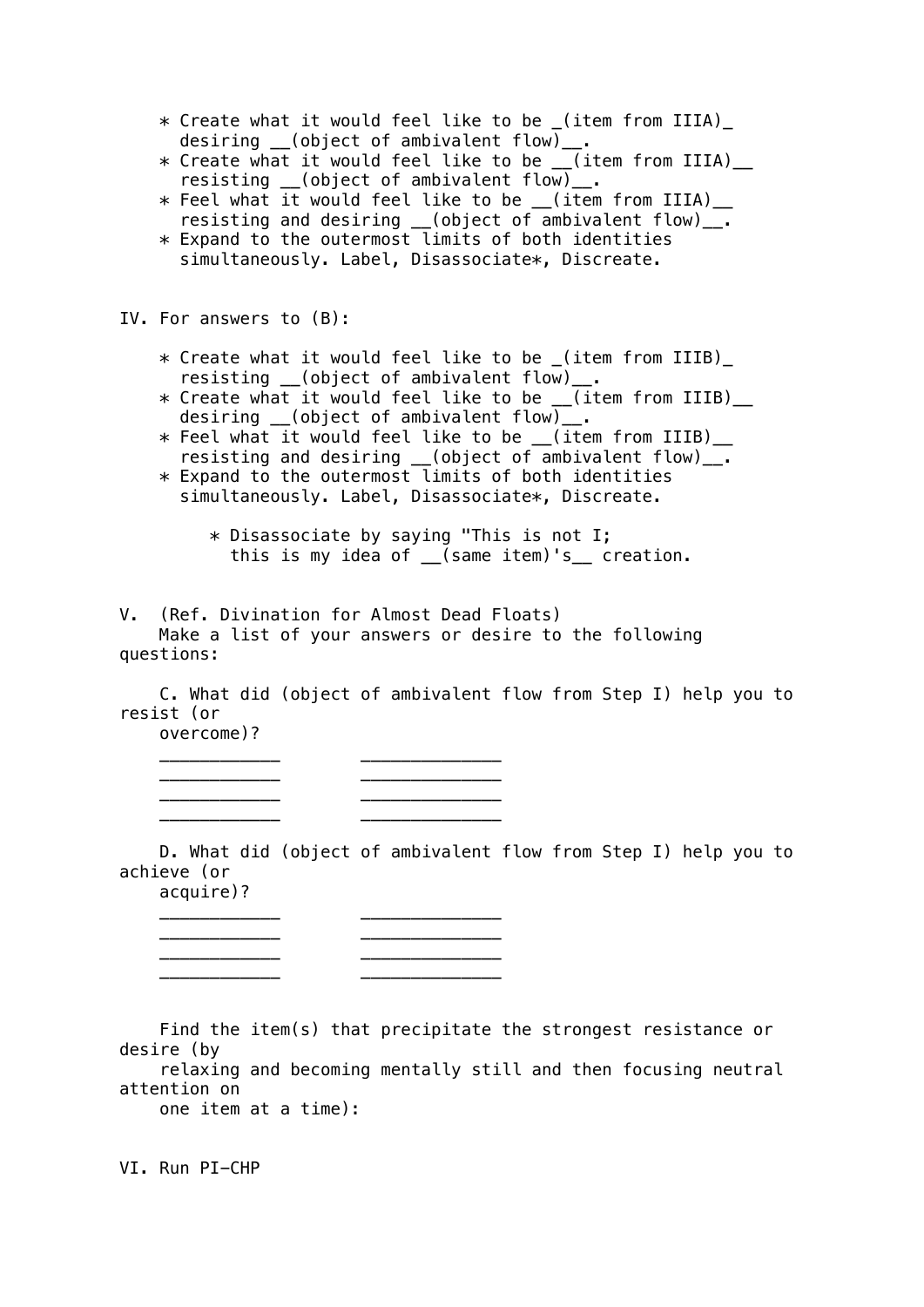-------------

--------------------------------------------------------------------

## EXAMPLE:

 I. smoking, my relationship, eating Smoking will be the first ambivalent flow to handle. II. 1) Create what it feels like to be someone who resists having an ambivalent flow about smoking. II. 2) Create what it feels like to be someone who desires having an ambivalent flow about smoking. II. 3) Continue with CHP steps. III. A) Who would desire smoking? \_Mom, Dad, Joe, Dave, a socializer\_ Item that caused the most disturbance in the reactive mode was "Dad." III. B) Who would resist smoking? \_Dad, Jane, Sally, Mom, alcoholics\_ Item that caused the most disturbance in the reactive mode was "alcoholics."  $IV. A)$  1. Create what it would feel like to be "Dad" desiring "smoking." 2. Create what it would feel like to be "Dad" resisting "smoking." 3. Create what it would feel like to be "Dad" resisting and desiring "smoking" simultaneously. 4. Expand to the outermost limits of both identities simultaneously. 5. Label. 6. Disassociate: This is not-I; this is my idea of\_(same item)'s\_ creation. 7. Discreate. IV. B) 1. Create what it would feel like to be an "alcoholic" resisting "smoking."

2. Create what it would feel like to be an "alcoholic" desiring